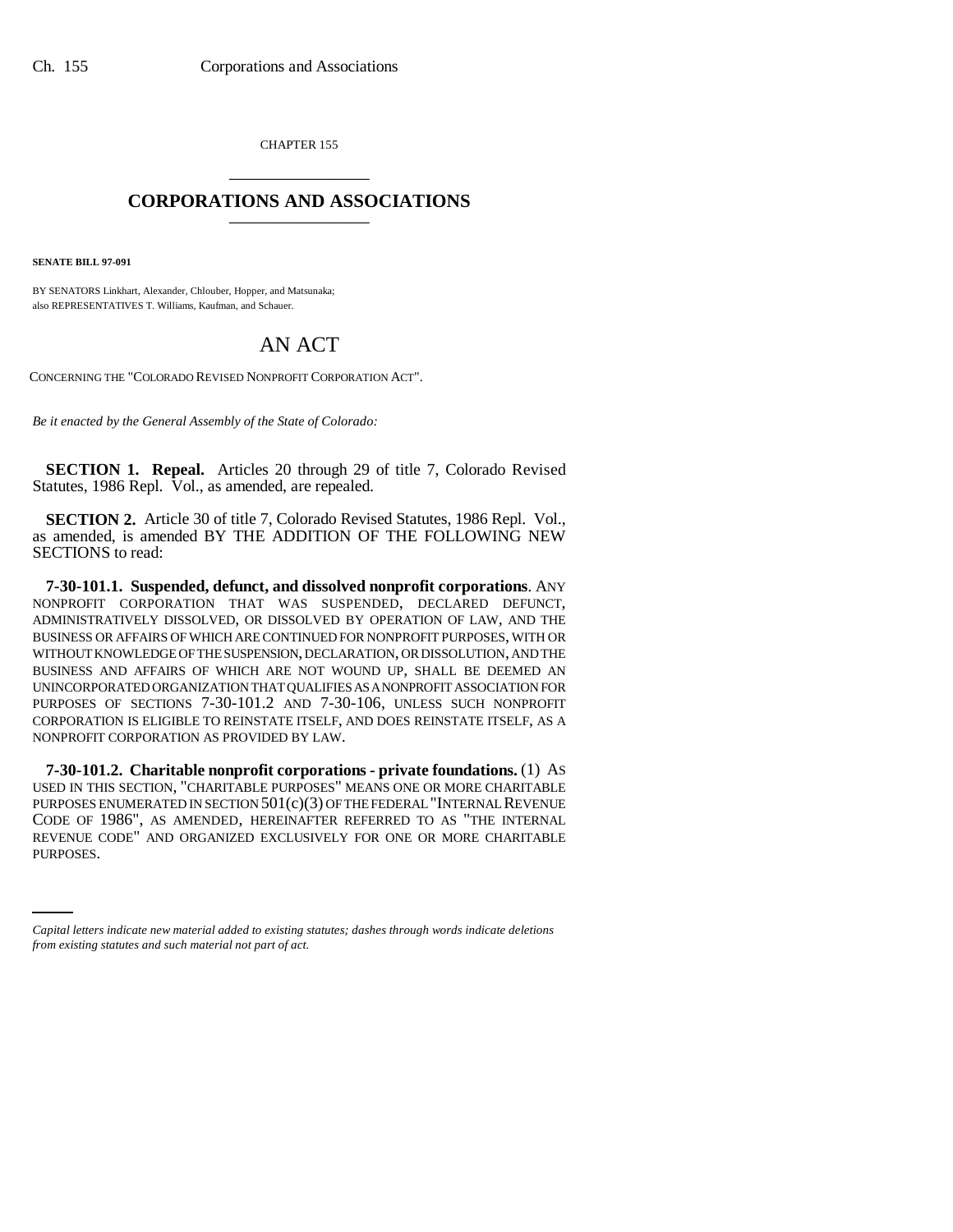(2) IN THE CASE OF A DEEMED UNINCORPORATED ORGANIZATION, ITS ARTICLES OF INCORPORATION SHALL BE PRESUMED TO BE ITS PRINCIPAL GOVERNING DOCUMENT FOR THE PURPOSES OF THIS SECTION.

(3) EXCEPT AS OTHERWISE PROVIDED IN ITS CONSTITUTION, ARTICLES OF ASSOCIATION, OR OTHER PRINCIPAL GOVERNING DOCUMENT, THE PURPOSES OF A CHARITABLE NONPROFIT ASSOCIATION AND THE DISPOSITION OF ITS ASSETS UPON LIQUIDATION SHALL BE LIMITED TO CHARITABLE PURPOSES.

(4) EXCEPT AS OTHERWISE EXPRESSLY PROVIDED IN ITS CONSTITUTION, ARTICLES OF ASSOCIATION, OR A PRINCIPAL GOVERNING DOCUMENT, OR OTHERWISE DETERMINED BY A COURT OF COMPETENT JURISDICTION, A CHARITABLE NONPROFIT ASSOCIATION THAT IS ALSO A PRIVATE FOUNDATION WITHIN THE MEANING OF SECTION 509(a) OF THE INTERNAL REVENUE CODE:

(a) SHALL DISTRIBUTE SUCH AMOUNTS FOR EACH TAXABLE YEAR AT SUCH TIME AND IN SUCH MANNER AS NOT TO SUBJECT THE NONPROFIT CORPORATION TO TAX UNDER SECTION 4942 OF THE INTERNAL REVENUE CODE;

(b) SHALL NOT ENGAGE IN ANY ACT OF SELF-DEALING AS DEFINED IN SECTION 4941(d) OF THE INTERNAL REVENUE CODE;

(c) SHALL NOT RETAIN ANY EXCESS BUSINESS HOLDINGS AS DEFINED IN SECTION 4943(c) OF THE INTERNAL REVENUE CODE;

(d) SHALL NOT MAKE ANY TAXABLE EXPENDITURES AS DEFINED IN SECTION 4944 OF THE INTERNAL REVENUE CODE;

(e) SHALL NOT MAKE ANY TAXABLE EXPENDITURES AS DEFINED IN SECTION 4945(d) OF THE INTERNAL REVENUE CODE.

**SECTION 3.** Title 7, Colorado Revised Statutes, 1986 Repl. Vol., as amended, is amended BY THE ADDITION OF THE FOLLOWING NEW ARTICLES to read:

#### **ARTICLE 121 General Provisions**

## PART 1

# SHORT TITLE AND RESERVATION OF POWER

**7-121-101. Short title**. ARTICLES 121 TO 137 OF THIS TITLE SHALL BE KNOWN AND MAY BE CITED AS THE "COLORADO REVISED NONPROFIT CORPORATION ACT".

**7-121-102. Reservation of power to amend or repeal**. THE GENERAL ASSEMBLY HAS THE POWER TO AMEND OR REPEAL ALL OR PART OF ARTICLES 121 TO 137 OF THIS TITLE AT ANY TIME AND ALL DOMESTIC AND FOREIGN NONPROFIT CORPORATIONS SUBJECT TO SAID ARTICLES SHALL BE GOVERNED BY THE AMENDMENT OR REPEAL.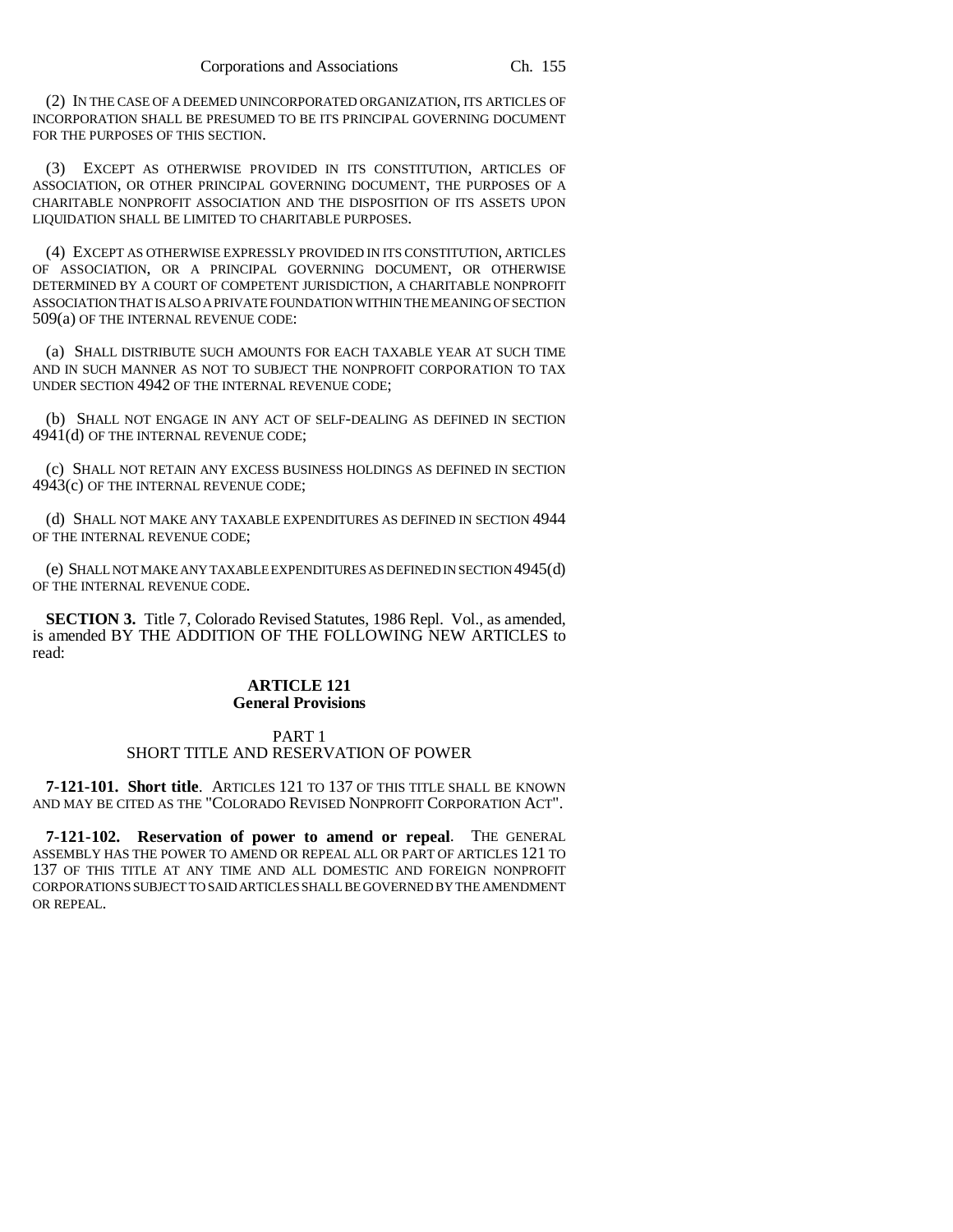## PART 2 FILING DOCUMENTS

**7-121-201. Filing requirements - number of copies - signature as affirmation**. (1) A DOCUMENT SHALL SATISFY THE REQUIREMENTS OF THIS SECTION, AND OF ANY OTHER SECTION THAT ADDS TO OR VARIES THESE REQUIREMENTS, TO BE ENTITLED TO FILING BY THE SECRETARY OF STATE.

(2) THE DOCUMENT SHALL BE ONE THAT IS REQUIRED OR PERMITTED BY ARTICLES 121 TO 137 OF THIS TITLE TO BE FILED IN THE OFFICE OF THE SECRETARY OF STATE.

(3) THE DOCUMENT SHALL CONTAIN ALL INFORMATION REQUIRED BY ARTICLES 121 TO 137 OF THIS TITLE AND MAY ALSO CONTAIN OTHER INFORMATION.

(4) THE DOCUMENT SHALL BE TYPEWRITTEN OR PRINTED.

(5) THE DOCUMENT SHALL BE IN THE ENGLISH LANGUAGE. A CORPORATE NAME NEED NOT BE IN ENGLISH IF WRITTEN IN ENGLISH LETTERS OR ARABIC OR ROMAN NUMERALS, AND THE CERTIFICATE OF EXISTENCE REQUIRED OF FOREIGN NONPROFIT CORPORATIONS NEED NOT BE IN ENGLISH IF ACCOMPANIED BY A REASONABLY AUTHENTICATED ENGLISH TRANSLATION.

(6) THE DOCUMENT SHALL BE EXECUTED, OR SHALL BE A TRUE COPY MADE BY PHOTOGRAPHIC, XEROGRAPHIC, OR OTHER PROCESS PROVIDING SIMILAR COPY ACCURACY OF A DOCUMENT THAT HAS BEEN EXECUTED, AS FOLLOWS:

(a) BY THE CHAIRPERSON OF THE BOARD OF DIRECTORS OF A DOMESTIC OR FOREIGN NONPROFIT CORPORATION, BY ALL OF ITS DIRECTORS, BY ONE OF ITS OFFICERS, OR BY ANY OTHER PERSON AUTHORIZED TO EXECUTE THE DOCUMENT;

(b) IF DIRECTORS HAVE NOT BEEN NAMED OR THE NONPROFIT CORPORATION HAS NOT BEEN FORMED, BY AN INCORPORATOR;

(c) IF THE DOMESTIC OR FOREIGN NONPROFIT CORPORATION IS IN THE HANDS OF A RECEIVER, TRUSTEE, OR OTHER COURT-APPOINTED FIDUCIARY, BY THAT FIDUCIARY; OR

(d) IF THE DOCUMENT IS THAT OF A REGISTERED AGENT, BY THE REGISTERED AGENT, IF THE PERSON IS AN INDIVIDUAL, OR BY A PERSON AUTHORIZED BY THE REGISTERED AGENT TO EXECUTE THE DOCUMENT, IF THE REGISTERED AGENT IS AN ENTITY.

(7) THE PERSON EXECUTING THE DOCUMENT SHALL STATE BENEATH OR OPPOSITE SUCH PERSON'S SIGNATURE HIS OR HER NAME AND THE CAPACITY IN WHICH THE PERSON SIGNS.

(8) THE DOCUMENT MAY BUT NEED NOT CONTAIN:

(a) THE CORPORATE SEAL;

(b) AN ATTESTATION BY THE SECRETARY OR AN ASSISTANT SECRETARY;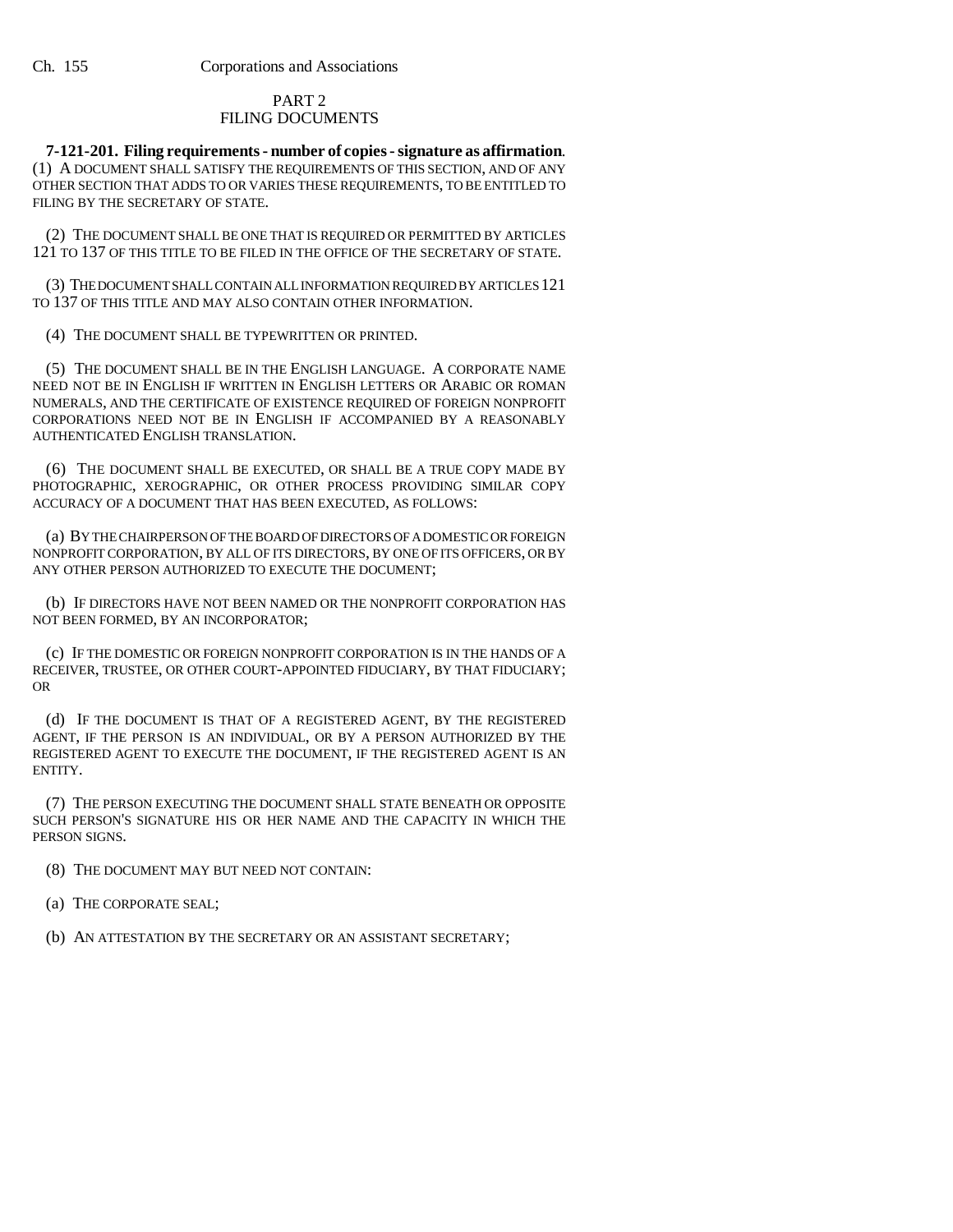(c) AN ACKNOWLEDGMENT, VERIFICATION, OR PROOF.

(9) WHETHER OR NOT THE DOCUMENT CONTAINS AN ACKNOWLEDGMENT, VERIFICATION, OR PROOF PERMITTED BY SUBSECTION (8) OF THIS SECTION, THE SIGNATURE OF EACH PERSON SIGNING THE DOCUMENT SHALL CONSTITUTE THE AFFIRMATION OR ACKNOWLEDGMENT OF SUCH PERSON, UNDER PENALTIES OF PERJURY, THAT THE DOCUMENT IS THE PERSON'S ACT AND DEED OR THE ACT AND DEED OF THE DOMESTIC OR FOREIGN NONPROFIT CORPORATION AND THAT THE FACTS STATED IN THE DOCUMENT ARE TRUE.

(10) IF THE SECRETARY OF STATE REQUIRES THE USE OF A FORM OR COVER SHEET FOR A DOCUMENT UNDER SECTION 7-121-202, THE DOCUMENT SHALL BE IN OR ON THE REQUIRED FORM OR SHALL HAVE THE REQUIRED COVER SHEET.

(11) THE DOCUMENT SHALL BE DELIVERED TO THE SECRETARY OF STATE FOR FILING AND SHALL BE ACCOMPANIED BY ONE EXACT OR CONFORMED COPY THEREOF, OR TWO EXACT OR CONFORMED COPIES IF THE DOCUMENT IS DELIVERED PURSUANT TO SECTION 7-125-103 OR 7-135-110, THE CORRECT FILING FEE, AND ANY PENALTY REQUIRED BY ARTICLES 121 TO 137 OF THIS TITLE OR OTHER LAW. EXCEPT WITH RESPECT TO FILINGS PURSUANT TO SECTION 7-125-103,7-135-110 OR 7-136-108, THE DOCUMENT SHALL STATE, OR BE ACCOMPANIED BY A WRITING STATING, THE ADDRESS TO WHICH THE SECRETARY OF STATE MAY SEND A COPY UPON COMPLETION OF THE FILING.

**7-121-202. Forms - secretary of state to furnish upon request**. THE SECRETARY OF STATE MAY PREPARE AND FURNISH FORMS AND COVER SHEETS FOR ANY DOCUMENT REQUIRED OR PERMITTED BY ARTICLES 121 TO 137 OF THIS TITLE AND MAY REQUIRE THE USE OF ANY SUCH FORM OR COVER SHEET; HOWEVER, NO REQUIREMENT THAT A FORM OR COVER SHEET BE USED SHALL PRECLUDE THE INCLUSION IN ANY DOCUMENT OF ANY ITEM THE INCLUSION OF WHICH IS NOT PROHIBITED BY SAID ARTICLES OR REQUIRE THE INCLUSION THEREIN OF ANY ITEM THE INCLUSION OF WHICH IS NOT REQUIRED BY SAID ARTICLES. THE SECRETARY OF STATE SHALL FURNISH, ON REQUEST, ANY FORM OR COVER SHEET THAT THE SECRETARY OF STATE REQUIRES TO BE USED PURSUANT TO THIS SECTION.

**7-121-203. Filing, service, and copying fees - subpoenas**. (1) THE SECRETARY OF STATE SHALL CHARGE AND COLLECT FEES AND OTHER CHARGES, WHICH SHALL BE DETERMINED AND COLLECTED PURSUANT TO SECTION 24-21-104 (3), C.R.S., FOR:

(a) ISSUING ANY CERTIFICATE;

(b) FURNISHING WRITTEN INFORMATION CONCERNING ANY DOMESTIC OR FOREIGN NONPROFIT CORPORATION;

(c) FURNISHING A COPY OF ANY DOCUMENT OR INSTRUMENT;

(d) CERTIFYING A COPY OF ANY DOCUMENT OR INSTRUMENT THAT IS ON FILE WITH THE SECRETARY OF STATE;

(e) SERVICE OF ANY NOTICE, DEMAND, OR PROCESS UPON THE SECRETARY OF STATE AS THE REGISTERED AGENT OF A DOMESTIC OR FOREIGN NONPROFIT CORPORATION,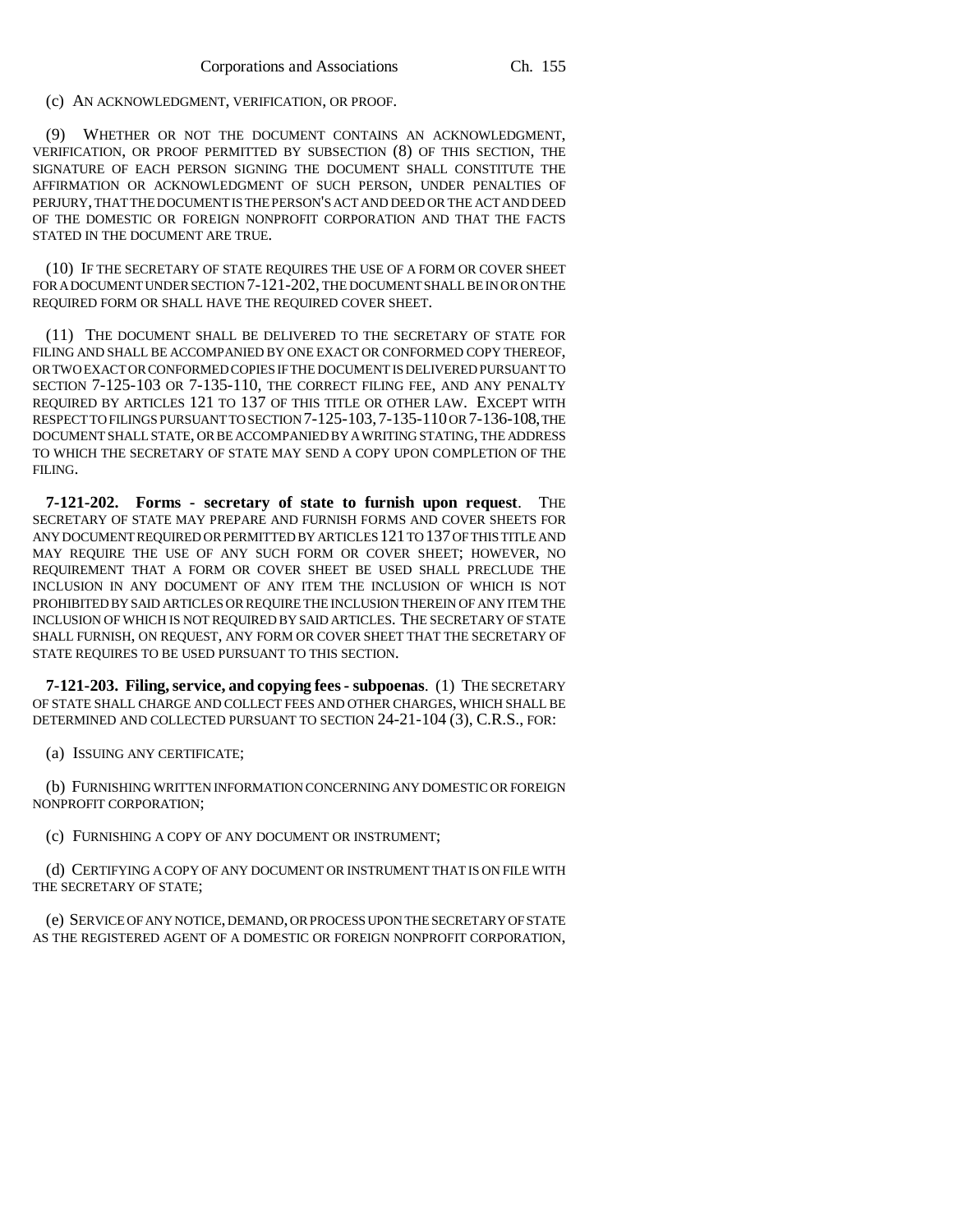WHICH AMOUNT MAY BE RECOVERED AS COSTS BY THE PARTY TO THE SUIT, ACTION, OR PROCEEDING CAUSING SUCH SERVICE TO BE MADE IF SUCH PARTY PREVAILS THEREIN; AND

(f) FILING ANY DOCUMENT REQUIRED OR PERMITTED TO BE FILED UNDER ARTICLES 121 TO 137 OF THIS TITLE.

(2) THE SECRETARY OF STATE SHALL CHARGE AND COLLECT, AT THE TIME OF SERVICE OF ANY SUBPOENA UPON THE SECRETARY OF STATE OR ANY DEPUTY OR EMPLOYEE OF THE SECRETARY OF STATE'S OFFICE, A FEE AND AN ALLOWANCE FOR MEALS AS PROVIDED UNDER SECTION 7-101-203 AND A CHARGE FOR MILEAGE AS PROVIDED UNDER SECTION 24-9-104, C.R.S., FOR EACH MILE FROM THE STATE CAPITOL BUILDING TO THE PLACE NAMED IN THE SUBPOENA. THE FEE SHALL BE PAID TO THE SECRETARY OF STATE; THE MEAL ALLOWANCE AND MILEAGE CHARGE SHALL BE PAID TO THE PERSON NAMED IN THE SUBPOENA. IF THE PERSON NAMED IN THE SUBPOENA IS REQUIRED TO APPEAR AT THE PLACE NAMED IN THE SUBPOENA FOR MORE THAN ONE DAY, SUCH PERSON SHALL BE PAID IN ADVANCE A PER DIEM ALLOWANCE FOR EACH DAY OF ATTENDANCE AS PROVIDED UNDER SECTION 7-101-203 IN ADDITION TO ANY OTHER FEES, ALLOWANCES, AND CHARGES.

(3) THE SECRETARY OF STATE SHALL CHARGE AND COLLECT ALL OTHER FEES AND PENALTIES IMPOSED BY OR ASSESSED IN ACCORDANCE WITH ARTICLES 121 TO 137 OF THIS TITLE.

(4) IN ALL CASES WHERE FEES OR CHARGES ARE IMPOSED UNDER ARTICLES 121 TO 137 OF THIS TITLE, THE FEE SHALL INCLUDE INDEXING AND FILING OF THE DOCUMENT AND SHALL INCLUDE AFFIXING THE SEAL OF THE SECRETARY OF STATE UPON ANY CERTIFIED COPY.

**7-121-204. Effective time and date of document**. (1) EXCEPT AS PROVIDED IN SUBSECTION (2) OF THIS SECTION AND IN SECTION 7-121-205 (4), A DOCUMENT THAT IS FILED BY THE SECRETARY OF STATE IS EFFECTIVE:

(a) AT THE TIME OF FILING ON THE DATE IT IS FILED, AS EVIDENCED BY THE SECRETARY OF STATE'S TIME AND DATE ENDORSEMENT ON THE DOCUMENT; OR

(b) AT THE LATER OF THE TIME SPECIFIED IN THE DOCUMENT AS ITS EFFECTIVE TIME ON THE DATE IT IS FILED, AS SUCH DATE IS SPECIFIED IN THE SECRETARY OF STATE'S TIME AND DATE ENDORSEMENT ON THE DOCUMENT, OR THE TIME SPECIFIED IN SUCH TIME AND DATE ENDORSEMENT OF THE SECRETARY OF STATE.

(2) IF A DOCUMENT SPECIFIES A DELAYED EFFECTIVE TIME AND DATE, THE DOCUMENT BECOMES EFFECTIVE AT THE TIME AND DATE SPECIFIED. IF A DOCUMENT SPECIFIES A DELAYED EFFECTIVE DATE, BUT NOT A TIME, THE DOCUMENT IS EFFECTIVE AT THE CLOSE OF BUSINESS ON THAT DATE. IF A DOCUMENT SPECIFIES A DELAYED EFFECTIVE DATE THAT IS LATER THAN THE NINETIETH DAY AFTER THE DATE THE DOCUMENT IS FILED, THE DOCUMENT IS EFFECTIVE ON THE NINETIETH DAY AFTER IT IS FILED.

(3) IF A DOCUMENT SPECIFIES A DELAYED EFFECTIVE DATE PURSUANT TO SUBSECTION (2) OF THIS SECTION, THE DOCUMENT MAY BE PREVENTED FROM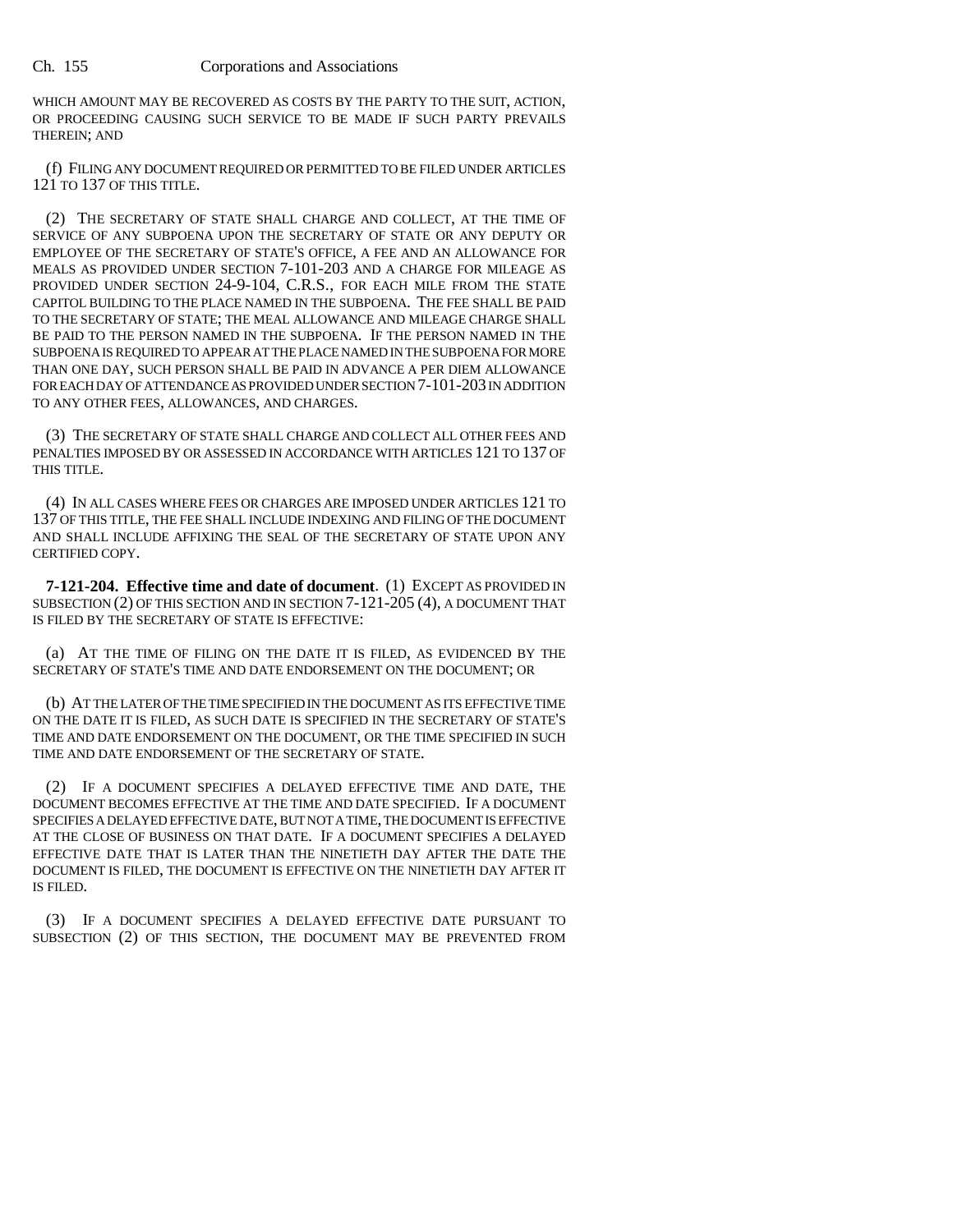BECOMING EFFECTIVE BY DELIVERING TO THE SECRETARY OF STATE FOR FILING, ON OR BEFORE THE EARLIER OF THE SPECIFIED EFFECTIVE DATE OF THE DOCUMENT OR THE NINETIETH DAY AFTER THE DOCUMENT IS FILED, A CERTIFICATE OF WITHDRAWAL, EXECUTED IN THE SAME MANNER AS THE DOCUMENT BEING WITHDRAWN, STATING:

(a) THAT THE DOCUMENT HAS BEEN REVOKED BY APPROPRIATE CORPORATE ACTION OR BY COURT ORDER OR DECREE PURSUANT TO SECTION 7-130-107 AND IS VOID; AND

(b) IN THE CASE OF A COURT ORDER OR DECREE PURSUANT TO SECTION 7-130-107, THAT SUCH COURT ORDER OR DECREE WAS ENTERED BY A COURT HAVING JURISDICTION OF THE PROCEEDING FOR THE REORGANIZATION OF THE NONPROFIT CORPORATION UNDER A SPECIFIED STATUTE OF THIS STATE OR OF THE UNITED STATES.

**7-121-205. Correcting filed document**. (1) A DOMESTIC OR FOREIGN NONPROFIT CORPORATION MAY CORRECT A DOCUMENT FILED BY THE SECRETARY OF STATE IF THE DOCUMENT CONTAINS AN INCORRECT STATEMENT OR WAS DEFECTIVELY EXECUTED, ATTESTED, SEALED, VERIFIED, OR ACKNOWLEDGED.

(2) A DOCUMENT IS CORRECTED BY DELIVERING TO THE SECRETARY OF STATE FOR FILING ARTICLES OF CORRECTION THAT:

(a) DESCRIBE THE DOCUMENT, INCLUDING ITS FILING DATE, OR HAVE A COPY OF IT ATTACHED TO THE ARTICLES OF CORRECTION;

(b) SPECIFY THE INCORRECT STATEMENT AND THE REASON IT IS INCORRECT OR THE MANNER IN WHICH THE EXECUTION, ATTESTATION, SEALING, VERIFICATION, OR ACKNOWLEDGMENT WAS DEFECTIVE; AND

CORRECT THE INCORRECT STATEMENT OR THE DEFECTIVE EXECUTION, ATTESTATION, SEALING, VERIFICATION, OR ACKNOWLEDGMENT.

(3) ARTICLES OF CORRECTION MAY BE EXECUTED BY ANY PERSON DESIGNATED IN SECTION 7-121-201 (6) OR BY THE PERSON OR PERSONS WHO EXECUTED THE DOCUMENT THAT IS CORRECTED.

(4) ARTICLES OF CORRECTION ARE EFFECTIVE ON THE EFFECTIVE DATE OF THE DOCUMENT THEY CORRECT EXCEPT AS TO PERSONS RELYING ON THE UNCORRECTED DOCUMENT AND ADVERSELY AFFECTED BY THE CORRECTION. AS TO THOSE PERSONS, ARTICLES OF CORRECTION ARE EFFECTIVE WHEN FILED.

**7-121-206. Filing duty of secretary of state - manner of filing**. (1) IF A DOCUMENT DELIVERED TO THE SECRETARY OF STATE FOR FILING SATISFIES THE REQUIREMENTS OF SECTION 7-121-201, THE SECRETARY OF STATE SHALL FILE IT.

(2) THE SECRETARY OF STATE FILES A DOCUMENT BY LEGIBLY STAMPING OR OTHERWISE ENDORSING THE WORD "FILED", TOGETHER WITH THE NAME AND OFFICIAL TITLE OF THE SECRETARY OF STATE AND THE TIME AND DATE OF RECEIPT, ON BOTH THE DOCUMENT AND THE ACCOMPANYING COPY OR COPIES. AFTER FILING A DOCUMENT, EXCEPT AS PROVIDED IN SECTIONS 7-125-103, 7-135-110, AND 7-136-108, THE SECRETARY OF STATE SHALL DELIVER THE ACCOMPANYING COPY,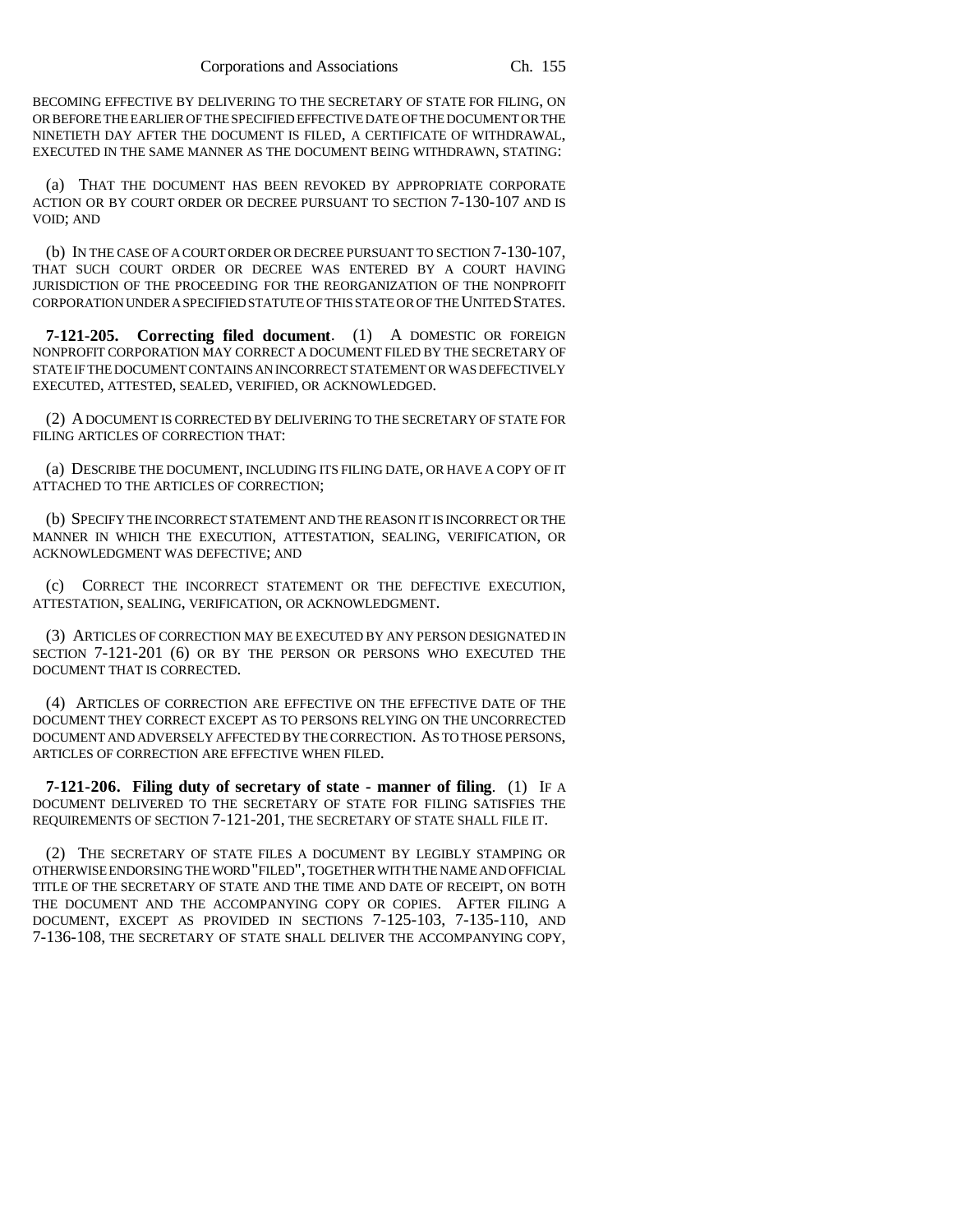WITH THE RECEIPT FOR FILING FEES, IF ANY, TO THE DOMESTIC OR FOREIGN NONPROFIT CORPORATION OR AT THE ADDRESS STATED PURSUANT TO SECTION 7-121-201 (11).

(3) IF THE SECRETARY OF STATE REFUSES TO FILE A DOCUMENT, THE SECRETARY OF STATE SHALL RETURN IT TO THE PERSON DELIVERING THE DOCUMENT, TOGETHER WITH A WRITTEN NOTICE PROVIDING A BRIEF EXPLANATION OF THE REASON FOR THE REFUSAL, WITHIN TEN DAYS AFTER THE DOCUMENT WAS DELIVERED TO THE SECRETARY OF STATE.

(4) THE SECRETARY OF STATE'S DUTY TO FILE DOCUMENTS UNDER THIS SECTION IS MINISTERIAL. THE FILING OF OR REFUSAL TO FILE A DOCUMENT DOES NOT:

(a) AFFECT THE VALIDITY OR INVALIDITY OF THE DOCUMENT IN WHOLE OR IN PART;

(b) RELATE TO THE CORRECTNESS OR INCORRECTNESS OF INFORMATION CONTAINED IN THE DOCUMENT; OR

(c) CREATE A PRESUMPTION THAT THE DOCUMENT IS VALID OR INVALID OR THAT INFORMATION CONTAINED IN THE DOCUMENT IS CORRECT OR INCORRECT.

**7-121-207. Appeal from secretary of state's refusal to file document**. (1) IF THE SECRETARY OF STATE REFUSES TO FILE A DOCUMENT DELIVERED TO THE SECRETARY OF STATE FOR FILING, THE PERSON DELIVERING THE DOCUMENT FOR FILING MAY, WITHIN FORTY-FIVE DAYS AFTER THE EFFECTIVE DATE OF THE NOTICE OF THE REFUSAL GIVEN BY THE SECRETARY OF STATE PURSUANT TO SECTION 7-121-206 (3), APPEAL TO THE DISTRICT COURT OF THE COUNTY IN THIS STATE WHERE THE NONPROFIT CORPORATION'S PRINCIPAL OFFICE IS LOCATED, OR, IF THE NONPROFIT CORPORATION HAS NO PRINCIPAL OFFICE IN THIS STATE, TO THE DISTRICT COURT OF THE COUNTY IN WHICH THE NONPROFIT CORPORATION'S REGISTERED OFFICE IS LOCATED, OR, IF THE NONPROFIT CORPORATION HAS NO REGISTERED OFFICE IN THIS STATE, TO THE DISTRICT COURT OF THE CITY AND COUNTY OF DENVER. THE APPEAL IS COMMENCED BY PETITIONING THE COURT TO COMPEL THE FILING OF THE DOCUMENT BY THE SECRETARY OF STATE AND BY ATTACHING TO THE PETITION A COPY OF THE DOCUMENT AND A COPY OF THE SECRETARY OF STATE'S NOTICE OF REFUSAL.

(2) THE COURT MAY ORDER THE SECRETARY OF STATE TO FILE THE DOCUMENT OR TO TAKE SUCH OTHER ACTION AS THE COURT CONSIDERS APPROPRIATE.

(3) THE COURT'S ORDER OR DECISION MAY BE APPEALED AS IN OTHER CIVIL PROCEEDINGS.

**7-121-208. Evidentiary effect of copy of filed document**. A CERTIFICATE ATTACHED TO A COPY OF A DOCUMENT FILED BY THE SECRETARY OF STATE BEARING THE SECRETARY OF STATE'S SIGNATURE, EITHER MANUAL OR FACSIMILE, AND THE SEAL OF THIS STATE IS PRIMA FACIE EVIDENCE THAT THE DOCUMENT IS ON FILE WITH THE SECRETARY OF STATE.

**7-121-209. Certificates issued by secretary of state**. (1) THE SECRETARY OF STATE SHALL ISSUE TO ANY PERSON, UPON REQUEST, A CERTIFICATE THAT SETS FORTH ANY FACTS OF RECORD IN THE OFFICE OF THE SECRETARY OF STATE, INCLUDING, IF APPROPRIATE, A CERTIFICATE OF GOOD STANDING CONCERNING ANY DOMESTIC OR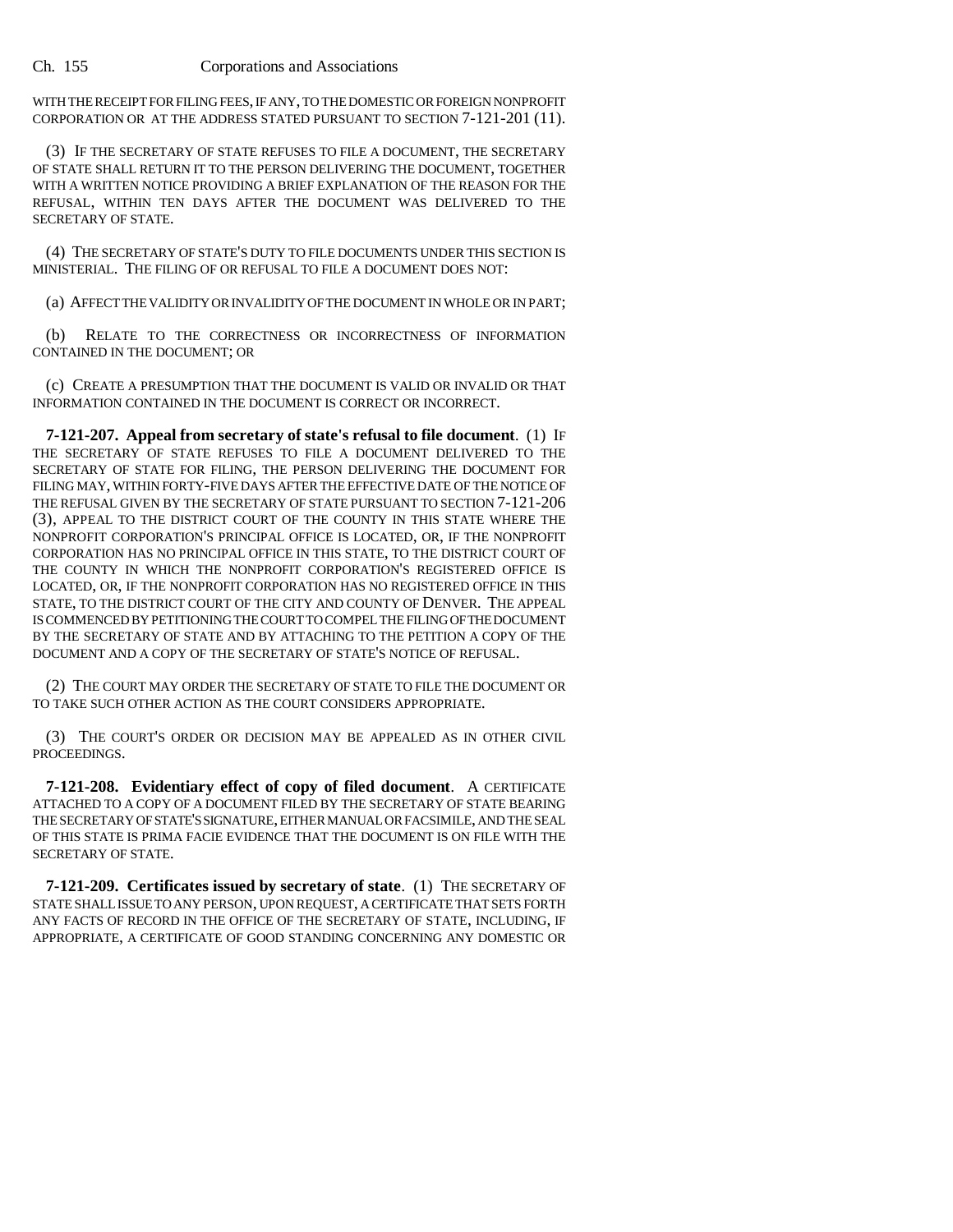FOREIGN NONPROFIT CORPORATION.

(2) A CERTIFICATE ISSUED BY THE SECRETARY OF STATE MAY BE RELIED UPON, SUBJECT TO ANY QUALIFICATION STATED IN THE CERTIFICATE, AS PRIMA FACIE EVIDENCE OF THE FACTS SET FORTH THEREIN.

**7-121-210. Proof of delivery for filing**. (1) THE SECRETARY OF STATE MAY CONSIDER A DOCUMENT TO HAVE BEEN RECEIVED FOR FILING UPON PROOF OF RECEIPT WITH A SIGNED RETURN RECEIPT, AN ENTRY OF A LOG MAINTAINED BY THE SECRETARY OF STATE OF FACSIMILE TRANSMISSIONS RECEIVED, OR SUCH OTHER AND ADDITIONAL PROOF OF RECEIPT OF THE DOCUMENTS RECEIVED AS THE SECRETARY OF STATE MAY REQUIRE. SUCH PROOF MUST BE SATISFACTORY TO THE SECRETARY OF STATE BEFORE THE DOCUMENT WILL BE CONSIDERED RECEIVED.

(2) THE SECRETARY OF STATE MAY REQUIRE THAT THE RECEIPT OF A DOCUMENT BY FACSIMILE TRANSMISSION BE SHOWN IN THE LOG OF FACSIMILE TRANSMISSIONS RECEIVED BY THE SECRETARY OF STATE. THE SECRETARY OF STATE MAY CONDITION RELIEF UNDER THIS SECTION UPON FULFILLMENT OF SUCH OTHER REQUIREMENTS OR CONDITIONS THAT THE SECRETARY OF STATE FINDS APPROPRIATE, INCLUDING, WITHOUT LIMITATION, THE MAKING OF A CHANGE OF NAME OF THE ENTITY INVOLVED AND PAYMENT OF FEES FOR THE FILING.

(3) APPLICATION FOR RELIEF UNDER THIS SECTION SHALL BE DELIVERED TO THE SECRETARY OF STATE WITHIN SIXTY DAYS OF THE RECEIPT OF SUCH DOCUMENT BY THE SECRETARY OF STATE. THE APPLICATION SHALL CONTAIN SUFFICIENT INFORMATION FOR THE SECRETARY OF STATE TO IDENTIFY THE TRANSACTION.

# PART 3 SECRETARY OF STATE

**7-121-301. Powers**. THE SECRETARY OF STATE HAS ALL POWERS REASONABLY NECESSARY TO PERFORM THE DUTIES REQUIRED OF THE OFFICE BY ARTICLES 121 TO 137 OF THIS TITLE.

#### PART 4 DEFINITIONS

**7-121-401. General definitions**. AS USED IN ARTICLES 121 TO 137 OF THIS TITLE, UNLESS THE CONTEXT OTHERWISE REQUIRES:

(1) "ADDRESS" MEANS ANY LOCATION WHERE MAIL CAN BE DELIVERED BY THE UNITED STATES POSTAL SERVICE. "ADDRESS" INCLUDES POST OFFICE BOX NUMBERS, RURAL FREE DELIVERY ROUTE NUMBERS, AND STREET NAMES AND NUMBERS.

(2) "ARTICLES OF INCORPORATION" INCLUDES AMENDED ARTICLES OF INCORPORATION, RESTATED ARTICLES OF INCORPORATION, ARTICLES OF MERGER, AND OTHER INSTRUMENTS, HOWEVER DESIGNATED, ON FILE WITH THE SECRETARY OF STATE THAT HAVE THE EFFECT OF AMENDING OR SUPPLEMENTING IN SOME RESPECT THE ORIGINAL OR AMENDED ARTICLES OF INCORPORATION, AND SHALL ALSO INCLUDE:

(a) FOR A CORPORATION CREATED BY SPECIAL ACT OF THE GENERAL ASSEMBLY OR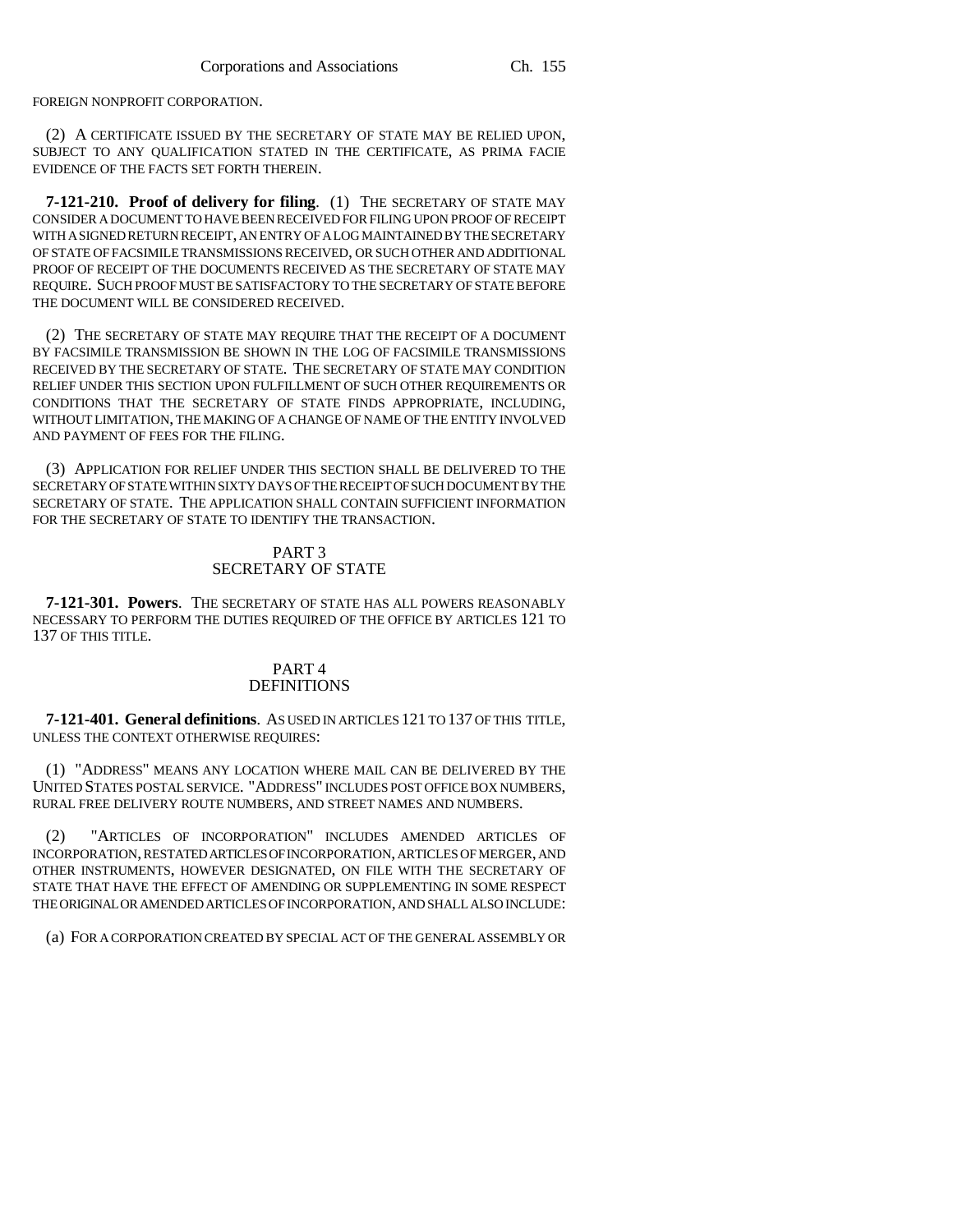PURSUANT TO GENERAL LAW, WHICH CORPORATION HAS ELECTED TO ACCEPT THE PROVISIONS OF ARTICLES 121 TO 137 OF THIS TITLE, THE SPECIAL CHARTER AND ANY AMENDMENTS THERETO MADE BY SPECIAL ACT OF THE GENERAL ASSEMBLY OR PURSUANT TO GENERAL LAW PRIOR TO THE CORPORATION'S ELECTION TO ACCEPT THE PROVISIONS OF SAID ARTICLES;

(b) FOR A CORPORATION ORGANIZED UNDER ARTICLE 40, 50, OR 51 OF THIS TITLE, WHICH CORPORATION HAS ELECTED TO ACCEPT THE PROVISIONS OF ARTICLES 121 TO 137 OF THIS TITLE, THE CERTIFICATE OF INCORPORATION OR AFFIDAVIT AND ANY AMENDMENTS THERETO MADE PRIOR TO THE CORPORATION'S ELECTION TO ACCEPT THE PROVISIONS OF SAID ARTICLES.

(3) "ASSUMED CORPORATE NAME" MEANS THE NAME ASSUMED FOR USE IN THIS STATE BY A FOREIGN CORPORATION PURSUANT TO SECTION 7-115-106 OR BY A FOREIGN NONPROFIT CORPORATION PURSUANT TO SECTION 7-135-106 BECAUSE ITS CORPORATE NAME IS NOT AVAILABLE FOR USE IN THIS STATE.

(4) "BOARD OF DIRECTORS" MEANS THE BODY AUTHORIZED TO MANAGE THE AFFAIRS OF THE DOMESTIC OR FOREIGN NONPROFIT CORPORATION; EXCEPT THAT NO PERSON OR GROUP OF PERSONS ARE THE BOARD OF DIRECTORS BECAUSE OF POWERS DELEGATED TO THAT PERSON OR GROUP OF PERSONS PURSUANT TO SECTION 7-128-101 (2).

(5) "BYLAWS" MEANS THE CODE OR CODES OF RULES, OTHER THAN THE ARTICLES OF INCORPORATION, ADOPTED PURSUANT TO ARTICLES 121 TO 137 OF THIS TITLE FOR THE REGULATION OR MANAGEMENT OF THE AFFAIRS OF THE DOMESTIC OR FOREIGN NONPROFIT CORPORATION IRRESPECTIVE OF THE NAME OR NAMES BY WHICH SUCH RULES ARE DESIGNATED, AND INCLUDES AMENDED BYLAWS AND RESTATED BYLAWS.

(6) "CASH" AND "MONEY" ARE USED INTERCHANGEABLY IN ARTICLES 121 TO 137 OF THIS TITLE. EACH OF THESE TERMS INCLUDES:

(a) LEGAL TENDER;

(b) NEGOTIABLE INSTRUMENTS READILY CONVERTIBLE INTO LEGAL TENDER; AND

(c) OTHER CASH EQUIVALENTS READILY CONVERTIBLE INTO LEGAL TENDER.

(7) "CLASS" REFERS TO A GROUP OF MEMBERSHIPS THAT HAVE THE SAME RIGHTS WITH RESPECT TO VOTING, DISSOLUTION, REDEMPTION, AND TRANSFER. FOR THE PURPOSE OF THIS SECTION, RIGHTS SHALL BE CONSIDERED THE SAME IF THEY ARE DETERMINED BY A FORMULA APPLIED UNIFORMLY TO A GROUP OF MEMBERSHIPS.

(8) "CORPORATE NAME" MEANS:

(a) THE NAME OF A DOMESTIC CORPORATION OR A DOMESTIC NONPROFIT CORPORATION AS STATED IN ITS ARTICLES OF INCORPORATION; OR

THE NAME OF A FOREIGN CORPORATION OR A FOREIGN NONPROFIT CORPORATION AS STATED IN ITS ARTICLES OF INCORPORATION OR DOCUMENT OF SIMILAR IMPORT.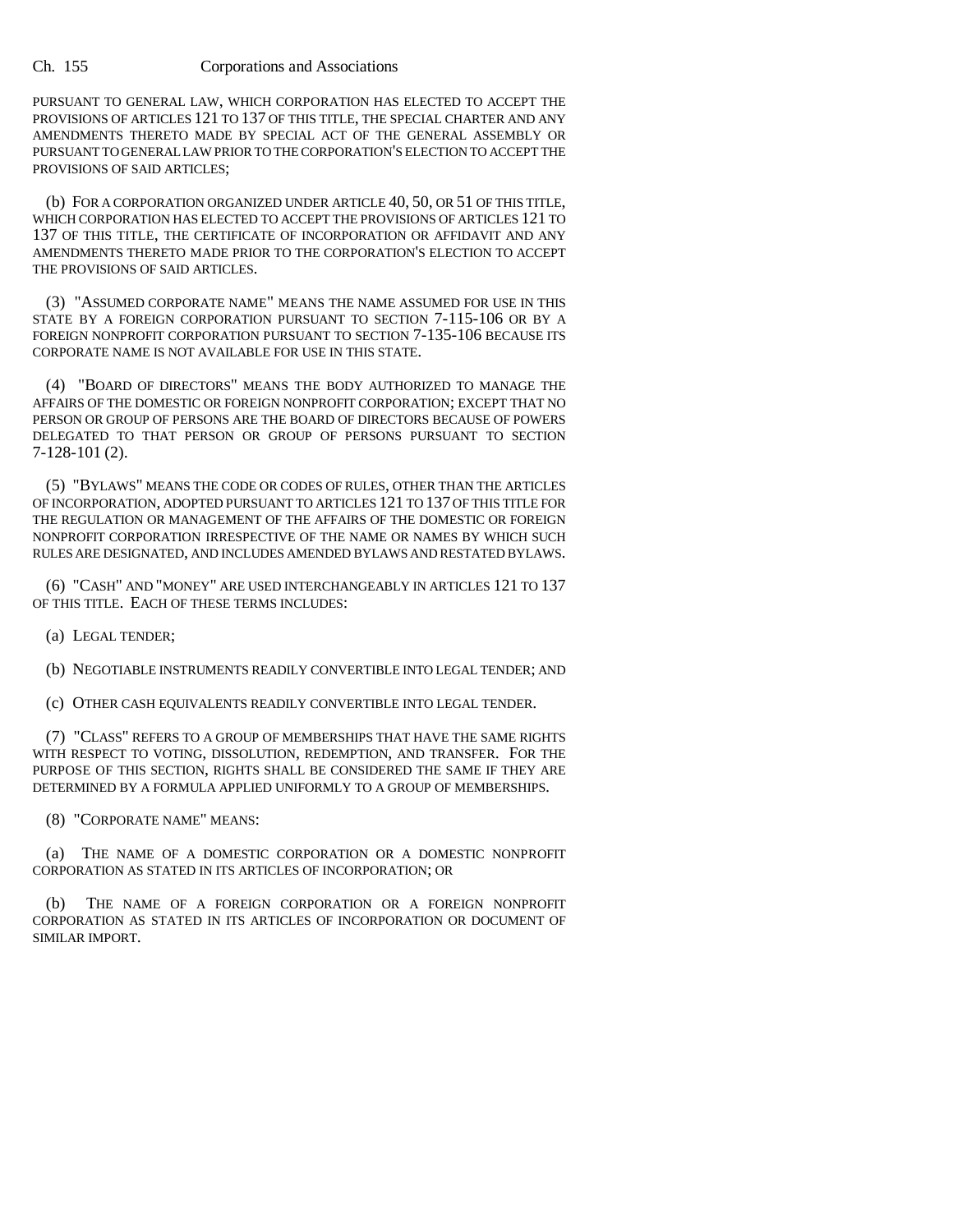(9) "CORPORATION" OR "DOMESTIC CORPORATION" MEANS A CORPORATION FOR PROFIT, WHICH IS NOT A FOREIGN CORPORATION, INCORPORATED UNDER OR SUBJECT TO THE PROVISIONS OF ARTICLES 101 TO 117 OF THIS TITLE.

(10) "DELEGATE" MEANS ANY PERSON ELECTED OR APPOINTED TO VOTE IN A REPRESENTATIVE ASSEMBLY FOR THE ELECTION OF A DIRECTOR OR DIRECTORS OR ON OTHER MATTERS.

(11) "DELIVER" INCLUDES MAIL; EXCEPT THAT DELIVERY TO THE SECRETARY OF STATE MEANS ACTUAL RECEIPT BY THE SECRETARY OF STATE.

(12) "DIRECTOR" MEANS A MEMBER OF THE BOARD OF DIRECTORS.

(13) "DISTRIBUTION" MEANS THE PAYMENT OF A DIVIDEND OR ANY PART OF THE INCOME OR PROFIT OF A CORPORATION TO ITS MEMBERS, DIRECTORS, OR OFFICERS.

(14) "EFFECTIVE DATE", WHEN REFERRING TO A DOCUMENT FILED BY THE SECRETARY OF STATE, MEANS THE TIME AND DATE DETERMINED IN ACCORDANCE WITH SECTION 7-121-204.

(15) "EFFECTIVE DATE OF NOTICE" HAS THE MEANING SET FORTH IN SECTION 7-121-402.

(16) "EMPLOYEE" INCLUDES AN OFFICER BUT NOT A DIRECTOR; EXCEPT THAT A DIRECTOR MAY ACCEPT DUTIES THAT MAKE SAID DIRECTOR ALSO AN EMPLOYEE.

(17) "ENTITY" INCLUDES A DOMESTIC OR FOREIGN CORPORATION, A DOMESTIC OR FOREIGN NONPROFIT CORPORATION, A PROFIT OR NONPROFIT UNINCORPORATED ASSOCIATION, A BUSINESS TRUST, AN ESTATE, A PARTNERSHIP, A LIMITED LIABILITY COMPANY, A TRUST, TWO OR MORE PERSONS HAVING A JOINT OR COMMON ECONOMIC INTEREST, A STATE, THE UNITED STATES, OR A FOREIGN GOVERNMENT.

(18) "FOREIGN CORPORATION" MEANS A CORPORATION FOR PROFIT INCORPORATED UNDER A LAW OTHER THAN THE LAWS OF THIS STATE.

(19) "FOREIGN NONPROFIT CORPORATION" MEANS AN ENTITY INCORPORATED UNDER A LAW OTHER THAN THE LAWS OF THIS STATE THAT WOULD BE A NONPROFIT CORPORATION IF FORMED UNDER THE LAWS OF THIS STATE.

(20) "INCLUDES" WHEN USED IN REFERENCE TO ANY DEFINITION OR LIST INDICATES THAT THE DEFINITION OR LIST IS PARTIAL AND NOT EXCLUSIVE.

(21) "INTERNAL REVENUE CODE" MEANS THE FEDERAL "INTERNAL REVENUE CODE OF 1986", AS AMENDED FROM TIME TO TIME, OR TO CORRESPONDING PROVISIONS OF SUBSEQUENT INTERNAL REVENUE LAWS OF THE UNITED STATES OF AMERICA.

(22) "MAIL" MEANS DEPOSIT IN THE UNITED STATES MAIL, PROPERLY ADDRESSED, POSTAGE PREPAID.

(23) "MEANS" DENOTES AN EXHAUSTIVE DEFINITION OR LIST.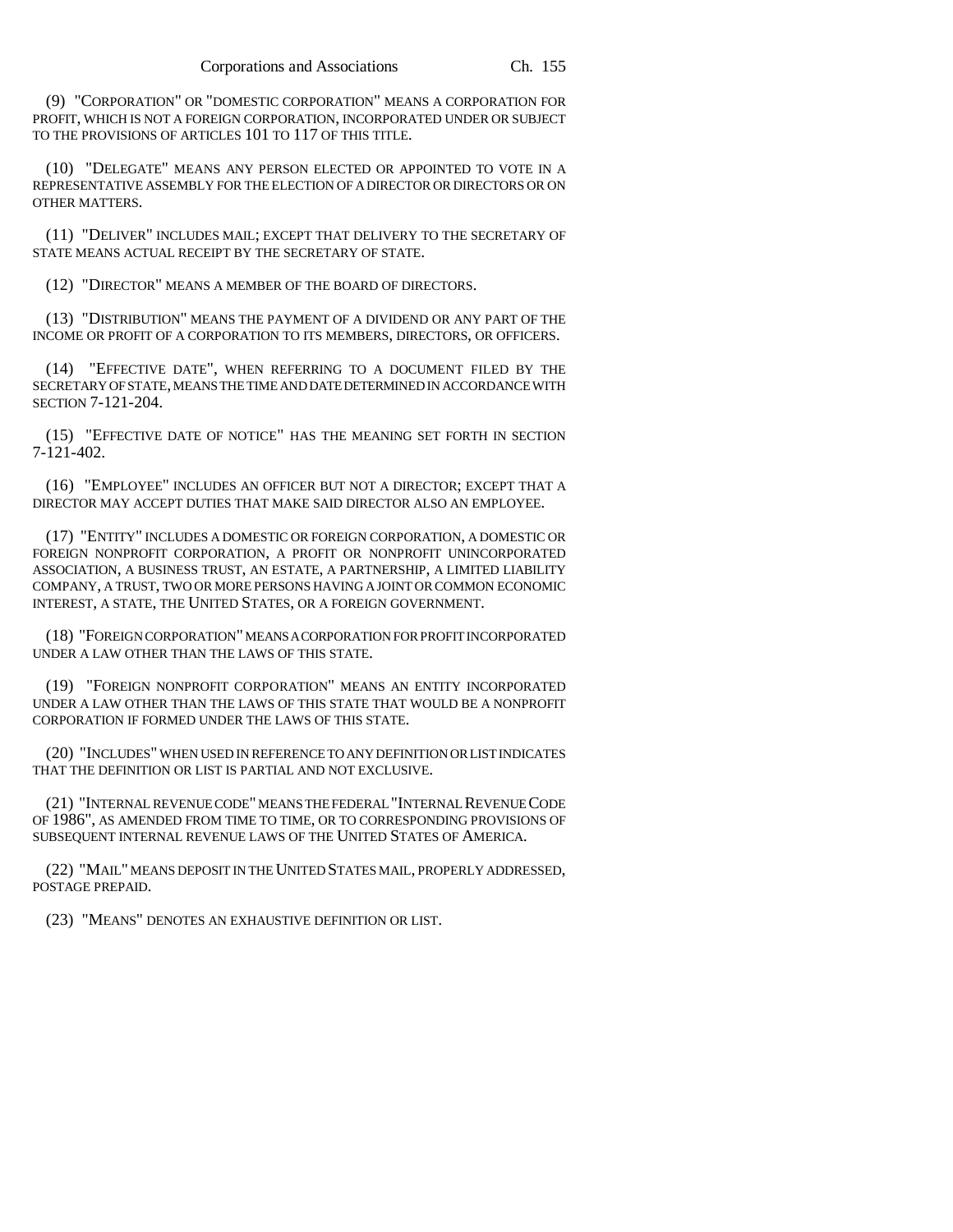(24) "MEMBER" MEANS ANY PERSON OR PERSONS IDENTIFIED AS SUCH IN THE ARTICLES OF INCORPORATION OR BYLAWS. THE TERM "MEMBER" INCLUDES "VOTING MEMBER".

(25) "MEMBERSHIP" REFERS TO THE RIGHTS AND OBLIGATIONS OF A MEMBER OR MEMBERS.

(26) "NONPROFIT CORPORATION" OR "DOMESTIC NONPROFIT CORPORATION" MEANS AN ENTITY, WHICH IS NOT A FOREIGN NONPROFIT CORPORATION, INCORPORATED UNDER OR SUBJECT TO THE PROVISIONS OF ARTICLES 121 TO 137 OF THIS TITLE.

(27) "PERSON" MEANS AN INDIVIDUAL OR AN ENTITY.

(28) "PRINCIPAL OFFICE" MEANS THE OFFICE, IN OR OUT OF THIS STATE, DESIGNATED BY A DOMESTIC OR FOREIGN NONPROFIT CORPORATION AS ITS PRINCIPAL OFFICE IN ITS MOST RECENT DOCUMENT ON FILE WITH THE SECRETARY OF STATE PROVIDING SUCH INFORMATION, INCLUDING ANY NOTICE OF CHANGE OF PRINCIPAL OFFICE ON FILE WITH THE SECRETARY OF STATE.

(29) "PROCEEDING" INCLUDES A CIVIL SUIT, ARBITRATION, OR MEDIATION AND A CRIMINAL, ADMINISTRATIVE, OR INVESTIGATORY ACTION.

(30) "RECEIVE", WHEN USED IN REFERENCE TO RECEIPT OF A WRITING OR OTHER DOCUMENT BY A DOMESTIC OR FOREIGN NONPROFIT CORPORATION, MEANS THAT THE WRITING OR OTHER DOCUMENT IS ACTUALLY RECEIVED:

(a) BY THE DOMESTIC OR FOREIGN NONPROFIT CORPORATION AT ITS REGISTERED OFFICE OR AT ITS PRINCIPAL OFFICE;

(b) BY THE SECRETARY OF THE DOMESTIC OR FOREIGN NONPROFIT CORPORATION, WHEREVER THE SECRETARY IS FOUND; OR

(c) BY ANY OTHER PERSON AUTHORIZED BY THE BYLAWS OR THE BOARD OF DIRECTORS TO RECEIVE SUCH WRITINGS, WHEREVER SUCH PERSON IS FOUND.

(31) "RECORD DATE" MEANS THE DATE, ESTABLISHED UNDER ARTICLE 127 OF THIS TITLE, ON WHICH A NONPROFIT CORPORATION DETERMINES THE IDENTITY OF ITS MEMBERS. THE DETERMINATION SHALL BE MADE AS OF THE CLOSE OF BUSINESS ON THE RECORD DATE UNLESS ANOTHER TIME FOR DOING SO IS SPECIFIED WHEN THE RECORD DATE IS FIXED.

(32) "REGISTERED AGENT" MEANS THE REGISTERED AGENT OF A DOMESTIC NONPROFIT CORPORATION REQUIRED TO BE MAINTAINED PURSUANT TO SECTION 7-125-101 (1) (b) OR THE REGISTERED AGENT OF A FOREIGN NONPROFIT CORPORATION REQUIRED TO BE MAINTAINED PURSUANT TO SECTION 7-135-108 (1) (b), AS THE CASE MAY BE.

(33) "REGISTERED OFFICE" MEANS THE REGISTERED OFFICE OF A DOMESTIC NONPROFIT CORPORATION REQUIRED TO BE MAINTAINED PURSUANT TO SECTION 7-125-101 (1) (a) OR THE REGISTERED OFFICE OF A FOREIGN NONPROFIT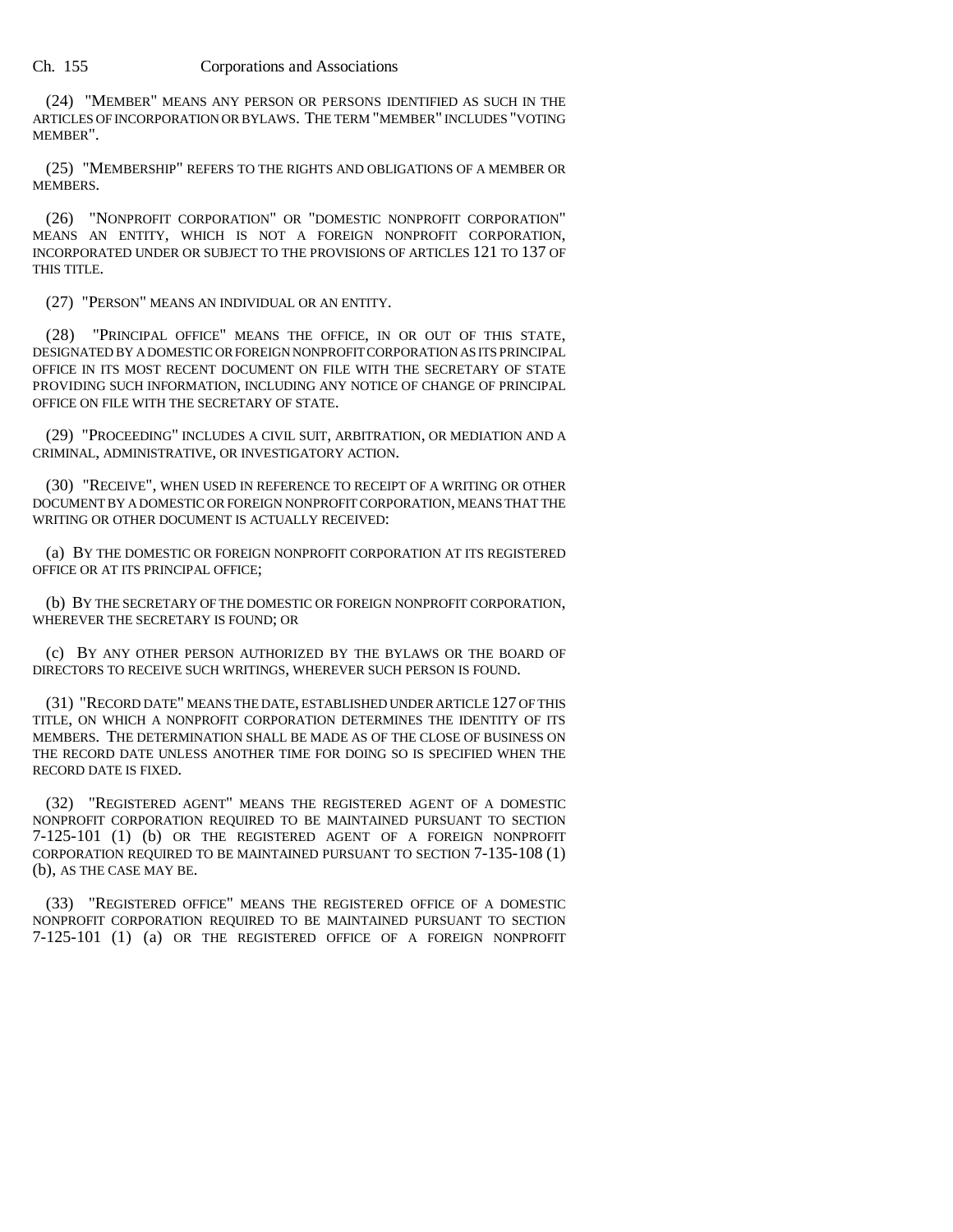CORPORATION REQUIRED TO BE MAINTAINED PURSUANT TO SECTION 7-135-108 (1) (a), AS THE CASE MAY BE.

(34) "SECRETARY" MEANS THE CORPORATE OFFICER TO WHOM THE BYLAWS OR THE BOARD OF DIRECTORS HAS DELEGATED RESPONSIBILITY UNDER SECTION 7-128-301 (3) FOR THE PREPARATION AND MAINTENANCE OF MINUTES OF THE MEETINGS OF THE BOARD OF DIRECTORS AND OF THE SHAREHOLDERS AND OF THE OTHER RECORDS AND INFORMATION REQUIRED TO BE KEPT BY THE NONPROFIT CORPORATION UNDER SECTION 7-136-101 AND FOR AUTHENTICATING RECORDS OF THE NONPROFIT CORPORATION.

(35) "STATE", WHEN REFERRING TO A PART OF THE UNITED STATES, INCLUDES:

(a) A STATE, A COMMONWEALTH, AND THE DISTRICT OF COLUMBIA, TOGETHER WITH ALL AGENCIES AND GOVERNMENTAL AND POLITICAL SUBDIVISIONS THEREOF; AND

(b) ANY TERRITORY OR INSULAR POSSESSION OF THE UNITED STATES, TOGETHER WITH ALL AGENCIES AND GOVERNMENTAL AND POLITICAL SUBDIVISIONS THEREOF.

(36) "STREET ADDRESS" MEANS STREET NAME AND NUMBER, CITY OR TOWN, AND UNITED STATES POST OFFICE ZIP CODE DESIGNATION. IF, BY REASON OF RURAL LOCATION OR OTHERWISE, A STREET NAME, NUMBER, TOWN, OR CITY DOES NOT EXIST, ANOTHER APPROPRIATE DESCRIPTION FIXING AS NEARLY AS POSSIBLE THE ACTUAL PHYSICAL LOCATION MAY BE SUBSTITUTED, BUT IN ALL SUCH CASES THE RURAL FREE DELIVERY ROUTE, THE COUNTY, AND THE UNITED STATES POST OFFICE ZIP CODE DESIGNATION SHALL BE INCLUDED.

(37) "UNITED STATES" INCLUDES ANY DISTRICT, AUTHORITY, OFFICE, BUREAU, COMMISSION, DEPARTMENT, AND ANY OTHER AGENCY OF THE UNITED STATES OF AMERICA.

(38) "VOTE" INCLUDES AUTHORIZATION BY WRITTEN BALLOT AND WRITTEN CONSENT.

(39) "VOTING GROUP" MEANS ALL THE MEMBERS OF ONE OR MORE CLASSES OF MEMBERS OR DIRECTORS THAT, UNDER ARTICLES 121 TO 137 OF THIS TITLE OR THE ARTICLES OF INCORPORATION OR BYLAWS, ARE ENTITLED TO VOTE AND BE COUNTED TOGETHER COLLECTIVELY ON A MATTER. ALL MEMBERS OR DIRECTORS ENTITLED BY ARTICLES 121 TO 137 OF THIS TITLE OR THE ARTICLES OF INCORPORATION OR BYLAWS TO VOTE GENERALLY ON THE MATTER ARE FOR THAT PURPOSE A SINGLE VOTING GROUP.

(40) "VOTING MEMBER" MEANS ANY PERSON OR PERSONS WHO ON MORE THAN ONE OCCASION, PURSUANT TO A PROVISION OF A NONPROFIT CORPORATION'S ARTICLES OF INCORPORATION OR BYLAWS, HAVE THE RIGHT TO VOTE FOR THE ELECTION OF A DIRECTOR OR DIRECTORS. A PERSON IS NOT A VOTING MEMBER SOLELY BY VIRTUE OF ANY OF THE FOLLOWING:

(a) ANY RIGHTS SUCH PERSON HAS AS A DELEGATE;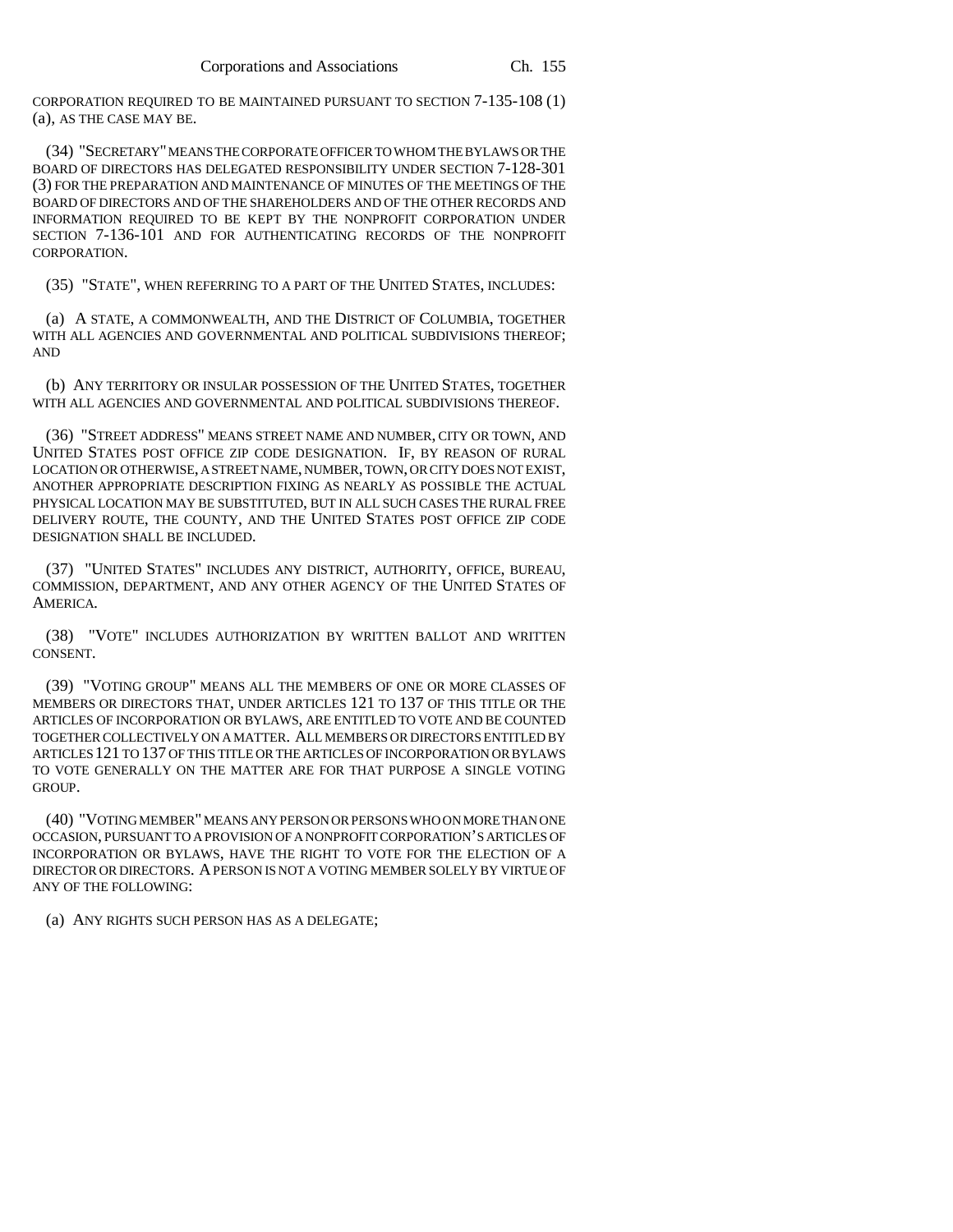(b) ANY RIGHTS SUCH PERSON HAS TO DESIGNATE A DIRECTOR OR DIRECTORS; OR

(c) ANY RIGHTS SUCH PERSON HAS AS A DIRECTOR.

**7-121-402. Notice**. (1) NOTICE GIVEN PURSUANT TO ARTICLES 121 TO 137 OF THIS TITLE SHALL BE IN WRITING UNLESS OTHERWISE PROVIDED IN THE BYLAWS.

(2) NOTICE MAY BE GIVEN IN PERSON; BY TELEPHONE, TELEGRAPH, TELETYPE, ELECTRONICALLY TRANSMITTED, OR OTHER FORM OF WIRE OR WIRELESS COMMUNICATION; OR BY MAIL OR PRIVATE CARRIER.THE BYLAWS MAY PROVIDE THAT IF THESE FORMS OF PERSONAL NOTICE ARE IMPRACTICABLE, NOTICE MAY BE COMMUNICATED BY A NEWSPAPER OF GENERAL CIRCULATION IN THE AREA WHERE PUBLISHED.

(3) WRITTEN NOTICE BY A NONPROFIT CORPORATION TO ITS MEMBERS, IF MAILED, IS CORRECTLY ADDRESSED IF ADDRESSED TO THE MEMBER'S ADDRESS SHOWN IN THE NONPROFIT CORPORATION'S CURRENT RECORD OF MEMBERS. IF THREE SUCCESSIVE NOTICES GIVEN TO A MEMBER PURSUANT TO SUBSECTION (5) OF THIS SECTION HAVE BEEN RETURNED AS UNDELIVERABLE, NO FURTHER NOTICES TO SUCH MEMBER SHALL BE NECESSARY UNTIL ANOTHER ADDRESS FOR THE MEMBER IS MADE KNOWN TO THE NONPROFIT CORPORATION.

(4) WRITTEN NOTICE TO A DOMESTIC NONPROFIT CORPORATION OR TO A FOREIGN NONPROFIT CORPORATION AUTHORIZED TO TRANSACT BUSINESS IN THIS STATE, OTHER THAN IN ITS CAPACITY AS A MEMBER, IS CORRECTLY ADDRESSED IF ADDRESSED TO ITS REGISTERED AGENT AT ITS REGISTERED OFFICE OR TO THE DOMESTIC OR FOREIGN NONPROFIT CORPORATION OR ITS SECRETARY AT ITS PRINCIPAL OFFICE AS SHOWN IN ITS MOST RECENT CORPORATE REPORT, OR, IF A CORPORATE REPORT HAS NOT BEEN DELIVERED, TO A DOMESTIC NONPROFIT CORPORATION IN ITS ARTICLES OF INCORPORATION OR TO A FOREIGN NONPROFIT CORPORATION IN ITS APPLICATION FOR A CERTIFICATE OF AUTHORITY.

(5) WRITTEN NOTICE BY A NONPROFIT CORPORATION TO ITS MEMBERS, IF IN A COMPREHENSIBLE FORM, IS EFFECTIVE AT THE EARLIEST OF:

(a) THE DATE RECEIVED;

(b) FIVE DAYS AFTER ITS DEPOSIT IN THE UNITED STATES MAIL, AS EVIDENCED BY THE POSTMARK, IF MAILED CORRECTLY ADDRESSED AND WITH FIRST CLASS POSTAGE AFFIXED;

(c) THE DATE SHOWN ON THE RETURN RECEIPT, IF MAILED BY REGISTERED OR CERTIFIED MAIL, RETURN RECEIPT REQUESTED, AND THE RECEIPT IS SIGNED BY OR ON BEHALF OF THE ADDRESSEE.

(d) THIRTY DAYS AFTER ITS DEPOSIT IN THE UNITED STATES MAIL, AS EVIDENCED BY THE POSTMARK, IF MAILED CORRECTLY ADDRESSED AND WITH OTHER THAN FIRST CLASS, REGISTERED OR CERTIFIED POSTAGE AFFIXED.

(6) ORAL NOTICE IS EFFECTIVE WHEN COMMUNICATED IF COMMUNICATED IN A COMPREHENSIBLE MANNER.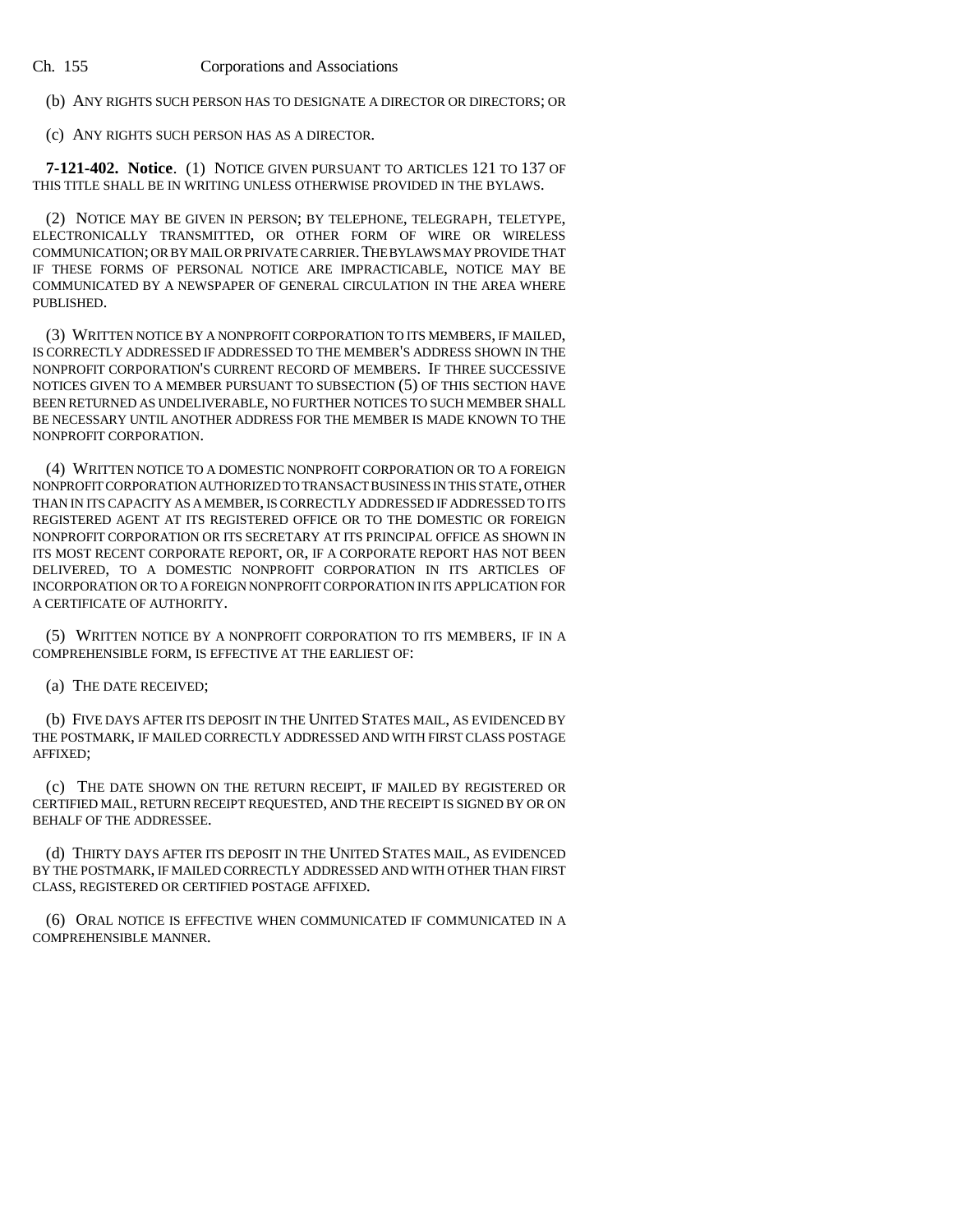(7) NOTICE BY PUBLICATION IS EFFECTIVE ON THE DATE OF FIRST PUBLICATION.

(8) IF ARTICLES 121 TO 137 OF THIS TITLE PRESCRIBE NOTICE REQUIREMENTS FOR PARTICULAR CIRCUMSTANCES, THOSE REQUIREMENTS GOVERN. IF THE ARTICLES OF INCORPORATION OR BYLAWS PRESCRIBE NOTICE REQUIREMENTS NOT INCONSISTENT WITH THIS SECTION OR OTHER PROVISIONS OF ARTICLES 121 TO 137 OF THIS TITLE, THOSE REQUIREMENTS GOVERN.

(9) A WRITTEN NOTICE OR REPORT DELIVERED AS PART OF A NEWSLETTER, MAGAZINE, OR OTHER PUBLICATION REGULARLY SENT TO MEMBERS SHALL CONSTITUTE A WRITTEN NOTICE OR REPORT IF ADDRESSED OR DELIVERED TO THE MEMBER'S ADDRESS SHOWN IN THE NONPROFIT CORPORATION'S CURRENT LIST OF MEMBERS, OR IN THE CASE OF MEMBERS WHO ARE RESIDENTS OF THE SAME HOUSEHOLD AND WHO HAVE THE SAME ADDRESS IN THE NONPROFIT CORPORATION'S CURRENT LIST OF MEMBERS, IF ADDRESSED OR DELIVERED TO ONE OF SUCH MEMBERS, AT THE ADDRESS APPEARING ON THE CURRENT LIST OF MEMBERS.

#### PART 5 PRIVATE FOUNDATIONS

**7-121-501. Private foundations**. (1) EXCEPT WHERE OTHERWISE DETERMINED BY A COURT OF COMPETENT JURISDICTION, A NONPROFIT CORPORATION THAT IS A PRIVATE FOUNDATION AS DEFINED IN SECTION 509(a) OF THE INTERNAL REVENUE CODE:

(a) SHALL DISTRIBUTE SUCH AMOUNTS FOR EACH TAXABLE YEAR AT SUCH TIME AND IN SUCH MANNER AS NOT TO SUBJECT THE NONPROFIT CORPORATION TO TAX UNDER SECTION 4942 OF THE INTERNAL REVENUE CODE;

(b) SHALL NOT ENGAGE IN ANY ACT OF SELF-DEALING AS DEFINED IN SECTION 4941(d) OF THE INTERNAL REVENUE CODE;

(c) SHALL NOT RETAIN ANY EXCESS BUSINESS HOLDINGS AS DEFINED IN SECTION 4943(c) OF THE INTERNAL REVENUE CODE;

(d) SHALL NOT MAKE ANY TAXABLE EXPENDITURES AS DEFINED IN SECTION 4944 OF THE INTERNAL REVENUE CODE;

(e) SHALL NOT MAKE ANY TAXABLE EXPENDITURES AS DEFINED IN SECTION 4945(d) OF THE INTERNAL REVENUE CODE.

#### PART 6 JUDICIAL RELIEF

**7-121-601. Judicial relief**. (1) IF FOR ANY REASON IT IS IMPRACTICAL OR IMPOSSIBLE FOR ANY NONPROFIT CORPORATION TO CALL OR CONDUCT A MEETING OF ITS MEMBERS, DELEGATES, OR DIRECTORS, OR OTHERWISE OBTAIN THEIR CONSENT, IN THE MANNER PRESCRIBED BY ARTICLES 121 TO 137 OF THIS TITLE, ITS ARTICLES OF INCORPORATION, OR BYLAWS, THEN UPON PETITION OF A DIRECTOR, OFFICER, DELEGATE, OR MEMBER THE DISTRICT COURT OF THE COUNTY IN THIS STATE WHERE THE NONPROFIT CORPORATION'S PRINCIPAL OFFICE IS LOCATED, OR IF THE NONPROFIT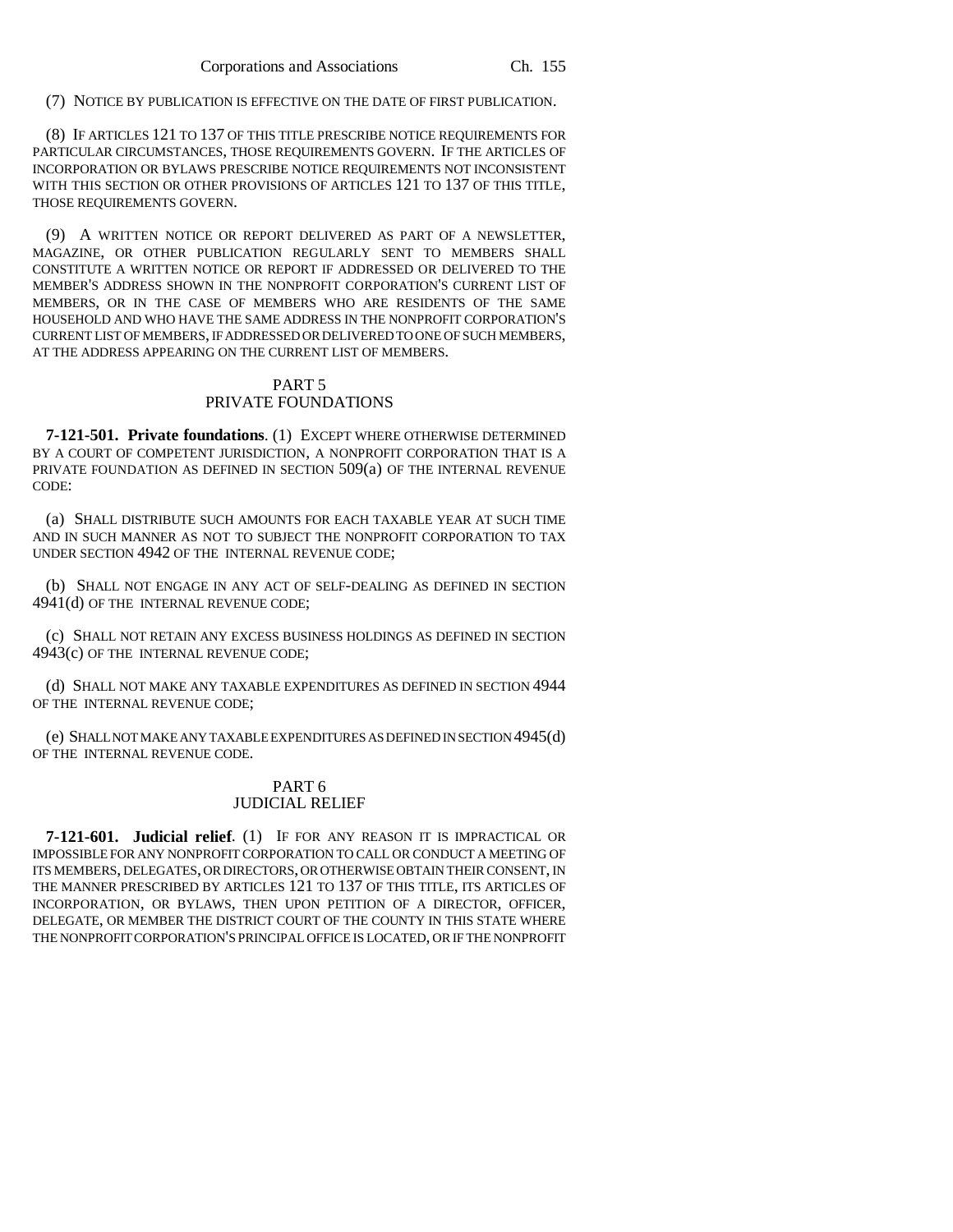CORPORATION HAS NO PRINCIPAL OFFICE IN THIS STATE, THE DISTRICT COURT OF THE COUNTY IN WHICH THE REGISTERED OFFICE IS LOCATED, OR IF THE NONPROFIT CORPORATION HAS NO REGISTERED OFFICE IN THIS STATE, THE DISTRICT COURT OF THE CITY AND COUNTY OF DENVER, MAY ORDER THAT SUCH A MEETING BE CALLED OR THAT A WRITTEN CONSENT OR OTHER FORM OF OBTAINING THE VOTE OF MEMBERS, DELEGATES, OR DIRECTORS BE AUTHORIZED, IN SUCH A MANNER AS THE COURT FINDS FAIR AND EQUITABLE UNDER THE CIRCUMSTANCES.

(2) THE COURT SHALL, IN AN ORDER ISSUED PURSUANT TO THIS SECTION, PROVIDE FOR A METHOD OF NOTICE REASONABLY DESIGNED TO GIVE ACTUAL NOTICE TO ALL PERSONS WHO WOULD BE ENTITLED TO NOTICE OF A MEETING HELD PURSUANT TO ARTICLES 121 TO 137 OF THIS TITLE, THE ARTICLES OF INCORPORATION, OR BYLAWS AND WHETHER OR NOT THE METHOD RESULTS IN ACTUAL NOTICE TO ALL SUCH PERSONS OR CONFORMS TO THE NOTICE REQUIREMENTS THAT WOULD OTHERWISE APPLY. IN A PROCEEDING UNDER THIS SECTION THE COURT MAY DETERMINE WHO THE MEMBERS OR DIRECTORS ARE.

(3) THE ORDER ISSUED PURSUANT TO THIS SECTION MAY DISPENSE WITH ANY REQUIREMENT RELATING TO THE HOLDING OF OR VOTING AT MEETINGS OR OBTAINING VOTES, INCLUDING ANY REQUIREMENT AS TO QUORUMS OR AS TO THE NUMBER OR PERCENTAGE OF VOTES NEEDED FOR APPROVAL, THAT WOULD OTHERWISE BE IMPOSED BY ARTICLES 121 TO 137 OF THIS TITLE, THE ARTICLES OF INCORPORATION, OR BYLAWS.

(4) WHENEVER PRACTICAL ANY ORDER ISSUED PURSUANT TO THIS SECTION SHALL LIMIT THE SUBJECT MATTER OF MEETINGS OR OTHER FORMS OF CONSENT AUTHORIZED TO ITEMS, INCLUDING AMENDMENTS TO THE ARTICLES OF INCORPORATION OR BYLAWS, THE RESOLUTION OF WHICH WILL OR MAY ENABLE THE NONPROFIT CORPORATION TO CONTINUE MANAGING ITS AFFAIRS WITHOUT FURTHER RESORT TO THIS SECTION; EXCEPT THAT AN ORDER UNDER THIS SECTION MAY ALSO AUTHORIZE THE OBTAINING OF WHATEVER VOTES AND APPROVALS ARE NECESSARY FOR THE DISSOLUTION, MERGER, OR SALE OF ASSETS.

(5) ANY MEETING OR OTHER METHOD OF OBTAINING THE VOTE OF MEMBERS, DELEGATES, OR DIRECTORS CONDUCTED PURSUANT TO AN ORDER ISSUED UNDER THIS SECTION AND THAT COMPLIES WITH ALL THE PROVISIONS OF SUCH ORDER IS FOR ALL PURPOSES A VALID MEETING OR VOTE, AS THE CASE MAY BE, AND SHALL HAVE THE SAME FORCE AND EFFECT AS IF IT COMPLIED WITH EVERY REQUIREMENT IMPOSED BY ARTICLES 121 TO 137 OF THIS TITLE, THE ARTICLES OF INCORPORATION, OR BYLAWS.

(6) COURT ORDERED MEETINGS MAY ALSO BE HELD PURSUANT TO SECTION 7-127-103.

#### **ARTICLE 122 Incorporation**

**7-122-101. Incorporators**. ONE OR MORE PERSONS MAY ACT AS THE INCORPORATOR OR INCORPORATORS OF A NONPROFIT CORPORATION BY DELIVERING ARTICLES OF INCORPORATION TO THE SECRETARY OF STATE FOR FILING. AN INCORPORATOR WHO IS A NATURAL PERSON SHALL BE EIGHTEEN YEARS OF AGE OR OLDER.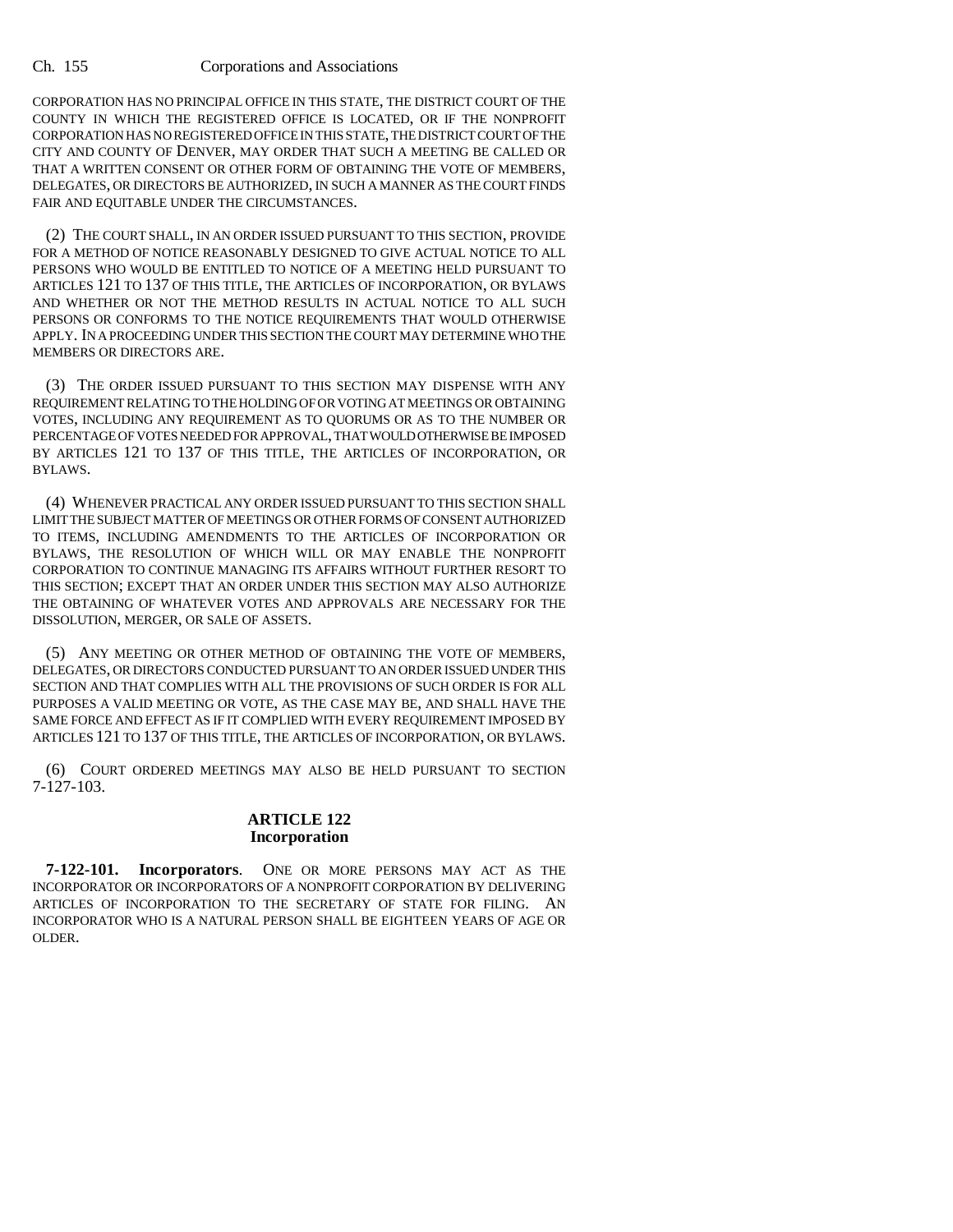**7-122-102. Articles of incorporation**. (1) THE ARTICLES OF INCORPORATION SHALL SET FORTH:

(a) A CORPORATE NAME FOR THE NONPROFIT CORPORATION THAT SATISFIES THE REQUIREMENTS OF SECTION 7-124-101;

(b) THE STREET ADDRESS OF THE NONPROFIT CORPORATION'S INITIAL REGISTERED OFFICE AND THE NAME OF ITS INITIAL REGISTERED AGENT AT THAT OFFICE;

(c) THE ADDRESS OF THE NONPROFIT CORPORATION'S INITIAL PRINCIPAL OFFICE;

(d) THE NAME AND ADDRESS OF EACH INCORPORATOR;

(e) WHETHER OR NOT THE NONPROFIT CORPORATION WILL HAVE VOTING MEMBERS;

(f) THE WRITTEN CONSENT OF THE INITIAL REGISTERED AGENT TO THE APPOINTMENT UNLESS SUCH CONSENT IS PROVIDED IN AN ACCOMPANYING DOCUMENT; AND

(g) PROVISIONS NOT INCONSISTENT WITH LAW REGARDING THE DISTRIBUTION OF ASSETS ON DISSOLUTION.

(2) THE ARTICLES OF INCORPORATION MAY BUT NEED NOT SET FORTH:

(a) THE NAMES AND ADDRESSES OF THE INDIVIDUALS WHO ARE ELECTED TO SERVE AS THE INITIAL DIRECTORS;

(b) PROVISIONS NOT INCONSISTENT WITH LAW REGARDING:

(I) THE PURPOSE OR PURPOSES FOR WHICH THE NONPROFIT CORPORATION IS INCORPORATED;

(II) MANAGING AND REGULATING THE AFFAIRS OF THE NONPROFIT CORPORATION;

(III) DEFINING, LIMITING, AND REGULATING THE POWERS OF THE NONPROFIT CORPORATION, ITS BOARD OF DIRECTORS, AND ITS MEMBERS, OR ANY CLASS OF MEMBERS; AND

(IV) WHETHER CUMULATIVE VOTING WILL BE PERMITTED.

(c) ANY PROVISION THAT UNDER ARTICLES 121 TO 137 OF THIS TITLE IS REQUIRED OR PERMITTED TO BE SET FORTH IN THE BYLAWS.

(d) THE CHARACTERISTICS, QUALIFICATIONS, RIGHTS, LIMITATIONS, AND OBLIGATIONS ATTACHING TO EACH OR ANY CLASS OF MEMBERS.

(3) THE ARTICLES OF INCORPORATION NEED NOT SET FORTH ANY OF THE CORPORATE POWERS ENUMERATED IN ARTICLES 121 TO 137 OF THIS TITLE.

(4) IF ARTICLES 121 TO 137 OF THIS TITLE CONDITION ANY MATTER UPON THE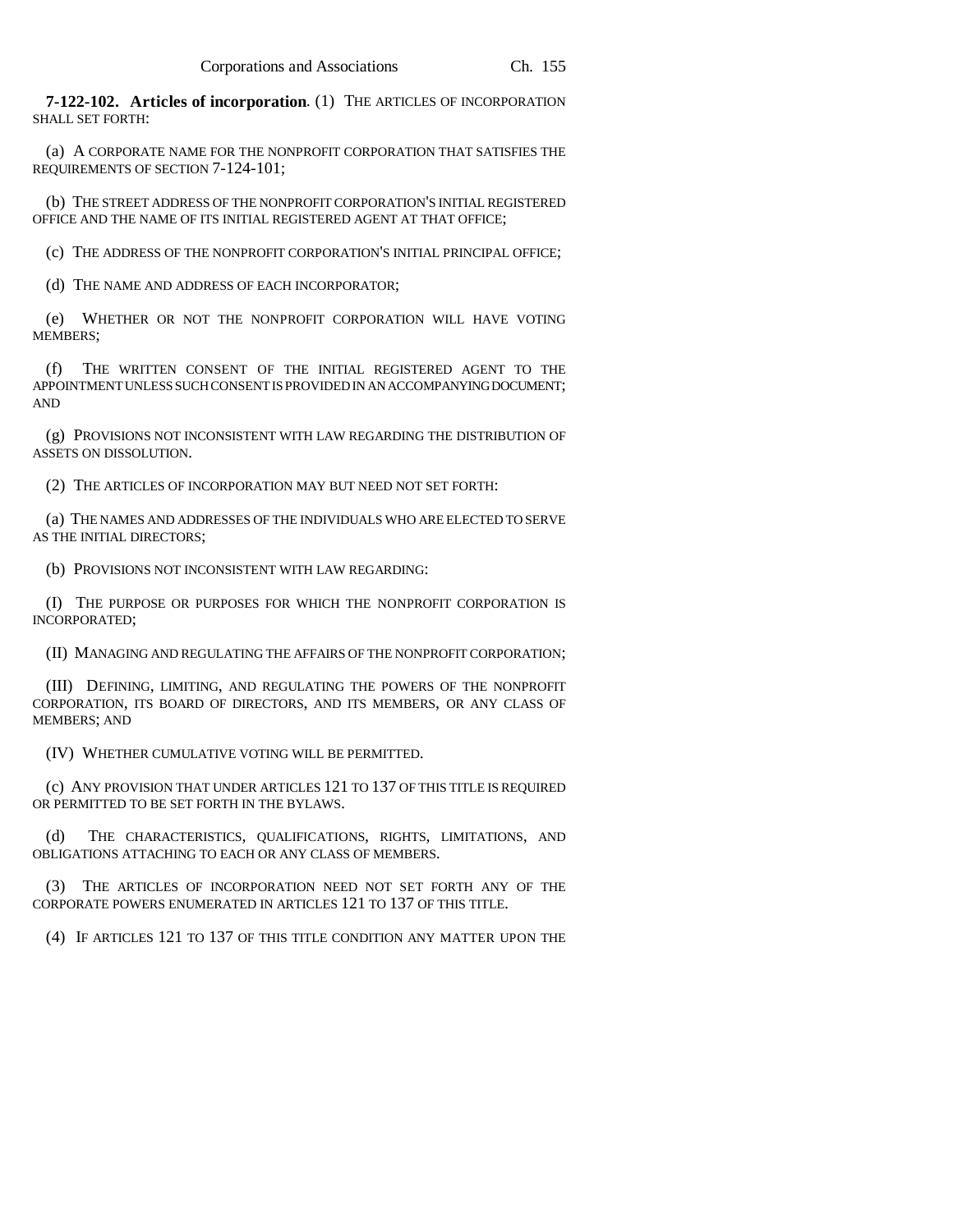PRESENCE OF A PROVISION IN THE BYLAWS, THE CONDITION IS SATISFIED IF SUCH PROVISION IS PRESENT EITHER IN THE ARTICLES OF INCORPORATION OR THE BYLAWS. IF ARTICLES 121 TO 137 OF THIS TITLE CONDITION ANY MATTER UPON THE ABSENCE OF A PROVISION IN THE BYLAWS, THE CONDITION IS SATISFIED ONLY IF THE PROVISION IS ABSENT FROM BOTH THE ARTICLES OF INCORPORATION AND THE BYLAWS.

**7-122-103. Incorporation**. (1) A NONPROFIT CORPORATION IS INCORPORATED WHEN THE ARTICLES OF INCORPORATION ARE FILED BY THE SECRETARY OF STATE OR, IF A DELAYED EFFECTIVE DATE IS SPECIFIED PURSUANT TO SECTION 7-121-204 (2) IN THE ARTICLES OF INCORPORATION AS FILED BY THE SECRETARY OF STATE AND A CERTIFICATE OF WITHDRAWAL IS NOT FILED, ON SUCH DELAYED EFFECTIVE DATE. THE CORPORATE EXISTENCE BEGINS UPON INCORPORATION.

(2) THE SECRETARY OF STATE'S FILING OF THE ARTICLES OF INCORPORATION IS CONCLUSIVE THAT ALL CONDITIONS PRECEDENT TO INCORPORATION HAVE BEEN MET.

**7-122-104. Unauthorized assumption of corporate powers**. ALL PERSONS PURPORTING TO ACT AS OR ON BEHALF OF A NONPROFIT CORPORATION WITHOUT AUTHORITY TO DO SO AND WITHOUT GOOD FAITH BELIEF THAT THEY HAVE SUCH AUTHORITY SHALL BE JOINTLY AND SEVERALLY LIABLE FOR ALL LIABILITIES INCURRED OR ARISING AS A RESULT THEREOF.

## **7-122-105. Organization of nonprofit corporation**. (1) AFTER INCORPORATION:

(a) IF INITIAL DIRECTORS ARE NOT NAMED IN THE ARTICLES OF INCORPORATION, THE INCORPORATORS SHALL HOLD A MEETING, AT THE CALL OF A MAJORITY OF THE INCORPORATORS, TO ADOPT INITIAL BYLAWS, IF DESIRED, AND TO ELECT A BOARD OF DIRECTORS; AND

(b) IF INITIAL DIRECTORS ARE NAMED IN THE ARTICLES OF INCORPORATION, THE INITIAL DIRECTORS SHALL HOLD A MEETING, AT THE CALL OF A MAJORITY OF THE DIRECTORS, TO ADOPT BYLAWS, IF DESIRED, TO APPOINT OFFICERS, AND TO CARRY ON ANY OTHER BUSINESS.

(2) ACTION REQUIRED OR PERMITTED BY ARTICLES 121 TO 137 OF THIS TITLE TO BE TAKEN BY INCORPORATORS AT AN ORGANIZATIONAL MEETING MAY BE TAKEN WITHOUT A MEETING IF THE ACTION IS TAKEN IN THE MANNER PROVIDED IN SECTION 7-128-202 FOR ACTION BY DIRECTORS WITHOUT A MEETING.

(3) AN ORGANIZATIONAL MEETING MAY BE HELD IN OR OUT OF THIS STATE.

**7-122-106. Bylaws**. (1) THE BOARD OF DIRECTORS OR, IF NO DIRECTORS HAVE BEEN NAMED OR ELECTED, THE INCORPORATORS MAY ADOPT INITIAL BYLAWS. IF NEITHER THE INCORPORATORS NOR THE BOARD OF DIRECTORS HAVE ADOPTED INITIAL BYLAWS, THE MEMBERS MAY DO SO.

(2) THE BYLAWS OF A NONPROFIT CORPORATION MAY CONTAIN ANY PROVISION FOR MANAGING AND REGULATING THE AFFAIRS OF THE NONPROFIT CORPORATION THAT IS NOT INCONSISTENT WITH LAW OR WITH THE ARTICLES OF INCORPORATION.

**7-122-107. Emergency bylaws**. (1) UNLESS OTHERWISE PROVIDED IN THE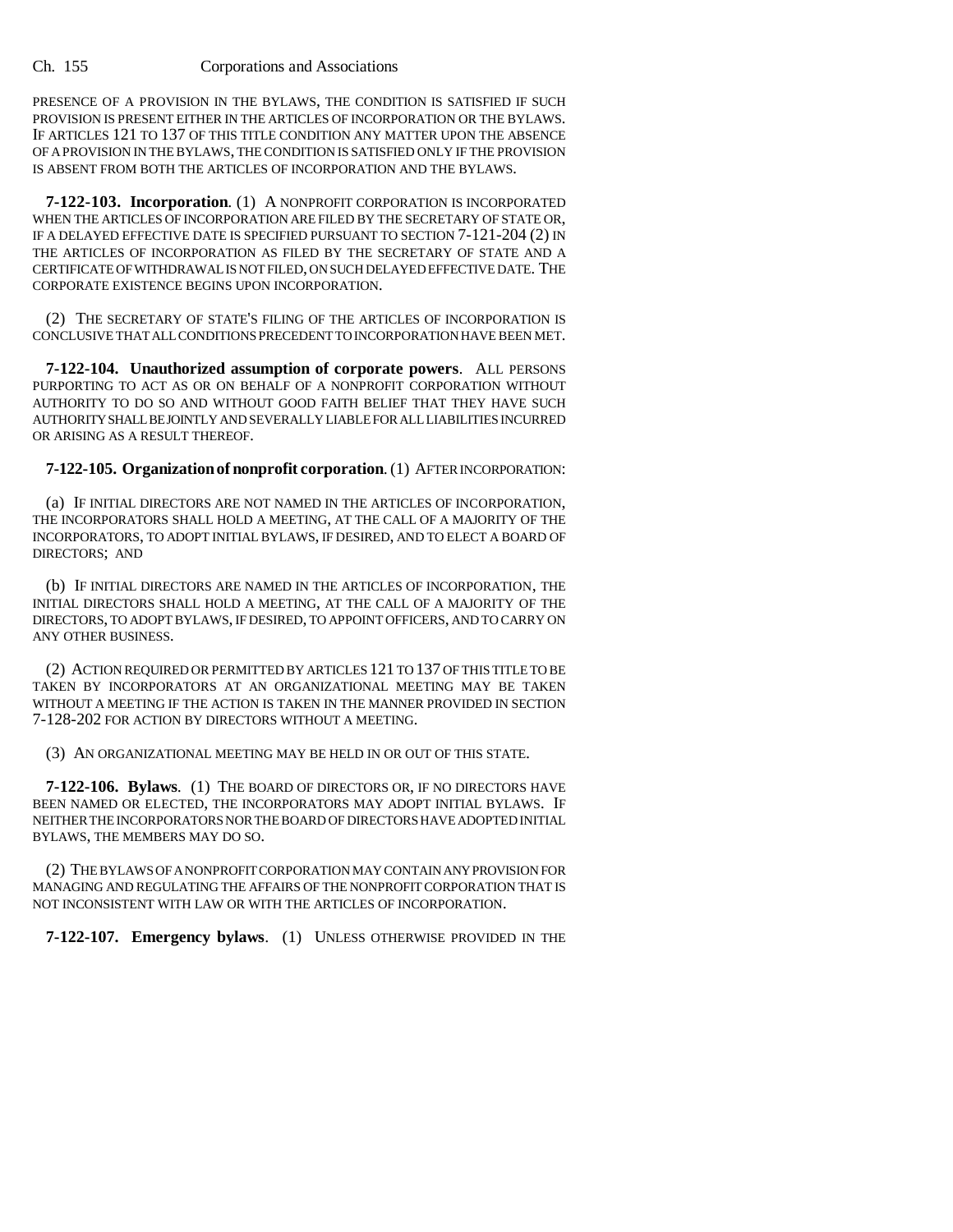ARTICLES OF INCORPORATION, THE BOARD OF DIRECTORS MAY ADOPT BYLAWS TO BE EFFECTIVE ONLY IN AN EMERGENCY AS DEFINED IN SUBSECTION (4) OF THIS SECTION. THE EMERGENCY BYLAWS, WHICH ARE SUBJECT TO AMENDMENT OR REPEAL BY THE MEMBERS, MAY INCLUDE ALL PROVISIONS NECESSARY FOR MANAGING THE NONPROFIT CORPORATION DURING THE EMERGENCY, INCLUDING:

(a) PROCEDURES FOR CALLING A MEETING OF THE BOARD OF DIRECTORS;

(b) QUORUM REQUIREMENTS FOR THE MEETING; AND

(c) DESIGNATION OF ADDITIONAL OR SUBSTITUTE DIRECTORS.

(2) ALL PROVISIONS OF THE REGULAR BYLAWS CONSISTENT WITH THE EMERGENCY BYLAWS SHALL REMAIN IN EFFECT DURING THE EMERGENCY. THE EMERGENCY BYLAWS SHALL NOT BE EFFECTIVE AFTER THE EMERGENCY ENDS.

(3) CORPORATE ACTION TAKEN IN GOOD FAITH IN ACCORDANCE WITH THE EMERGENCY BYLAWS:

(a) BINDS THE NONPROFIT CORPORATION; AND

(b) MAY NOT BE THE BASIS FOR IMPOSITION OF LIABILITY ON ANY DIRECTOR, OFFICER, EMPLOYEE, OR AGENT OF THE NONPROFIT CORPORATION ON THE GROUND THAT THE ACTION WAS NOT AUTHORIZED CORPORATE ACTION.

(4) AN EMERGENCY EXISTS FOR THE PURPOSES OF THIS SECTION IF A QUORUM OF THE DIRECTORS CANNOT READILY BE OBTAINED BECAUSE OF SOME CATASTROPHIC EVENT.

#### **ARTICLE 123 Purposes and Powers**

**7-123-101. Purposes and applicability**. (1) EVERY NONPROFIT CORPORATION INCORPORATED UNDER ARTICLES 121 TO 137 OF THIS TITLE HAS THE PURPOSE OF ENGAGING IN ANY LAWFUL BUSINESS OR ACTIVITY UNLESS A MORE LIMITED PURPOSE IS SET FORTH IN THE ARTICLES OF INCORPORATION.

(2) WHERE ANOTHER STATUTE OF THIS STATE REQUIRES THAT CORPORATIONS OF A PARTICULAR CLASS BE ORGANIZED OR INCORPORATED EXCLUSIVELY UNDER THAT STATUTE, CORPORATIONS OF THAT CLASS SHALL BE ORGANIZED OR INCORPORATED UNDER SUCH OTHER STATUTE. THE CORPORATION SHALL BE SUBJECT TO ALL LIMITATIONS OF THE OTHER STATUTE.

(3) WHERE ANOTHER STATUTE OF THIS STATE REQUIRES NONPROFIT CORPORATIONS OF A PARTICULAR CLASS TO BE ORGANIZED OR INCORPORATED UNDER THAT STATUTE AND ALSO UNDER GENERAL NONPROFIT CORPORATION STATUTES, SUCH NONPROFIT CORPORATIONS SHALL BE ORGANIZED OR INCORPORATED UNDER SUCH OTHER STATUTE AND, IN ADDITION THERETO, UNDER ARTICLES 121 TO 137 OF THIS TITLE TO THE EXTENT GENERAL NONPROFIT CORPORATION LAWS ARE APPLICABLE.

(4) WHERE ANOTHER STATUTE OF THIS STATE PERMITS NONPROFIT CORPORATIONS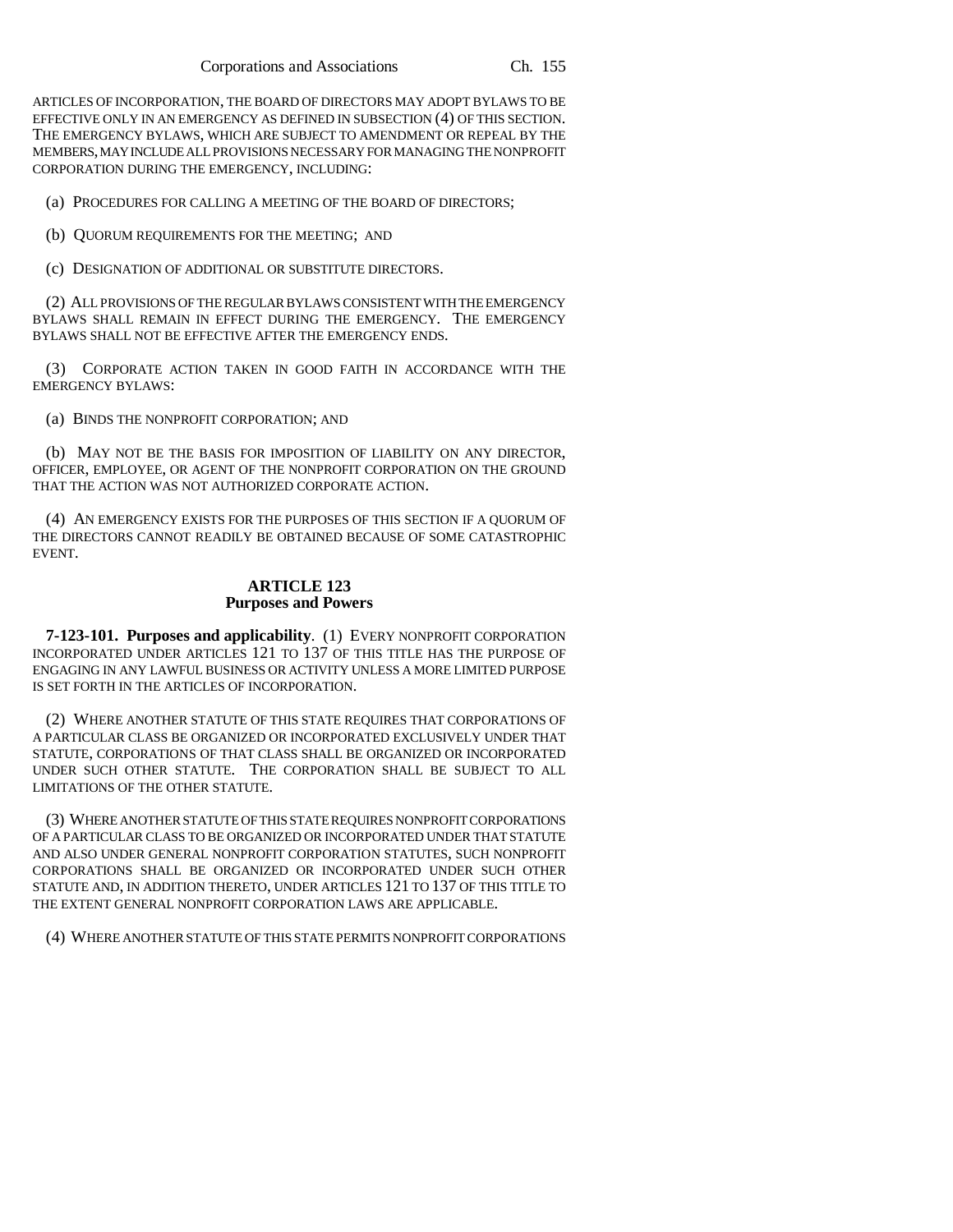OF A PARTICULAR CLASS TO BE ORGANIZED OR INCORPORATED EITHER UNDER THAT STATUTE OR UNDER THE GENERAL NONPROFIT CORPORATION STATUTES, A NONPROFIT CORPORATION OF THAT CLASS MAY AT THE ELECTION OF ITS INCORPORATORS BE ORGANIZED OR INCORPORATED UNDER ARTICLES 121 TO 137 OF THIS TITLE. UNLESS THE ARTICLES OF INCORPORATION OF A NONPROFIT CORPORATION INDICATE THAT IT IS ORGANIZED OR INCORPORATED UNDER ANOTHER STATUTE, THE NONPROFIT CORPORATION SHALL FOR ALL PURPOSES BE CONSIDERED AS ORGANIZED AND INCORPORATED UNDER ARTICLES 121 TO 137 OF THIS TITLE.

(5) ARTICLES 121 TO 137 OF THIS TITLE SHALL APPLY TO NONPROFIT CORPORATIONS OF EVERY CLASS, WHETHER OR NOT INCLUDED IN THE TERM "NONPROFIT CORPORATION" AS DEFINED IN SECTION 7-121-401 (26), WHICH ARE ORGANIZED OR INCORPORATED UNDER AND GOVERNED BY OTHER STATUTES OF THIS STATE TO THE EXTENT THAT SAID ARTICLES ARE NOT INCONSISTENT WITH SUCH OTHER STATUTES.

(6) ARTICLES 121 TO 137 OF THIS TITLE SHALL APPLY TO ANY NONPROFIT CORPORATION ORGANIZED PRIOR TO JANUARY 1, 1968, UNDER ARTICLE 40 OR 50 OF THIS TITLE WITHOUT SHARES OR CAPITAL STOCK AND FOR A PURPOSE FOR WHICH A NONPROFIT CORPORATION MIGHT BE ORGANIZED UNDER ARTICLES 121 TO 137 OF THIS TITLE AND THAT ELECTS TO ACCEPT SAID ARTICLES AS PROVIDED THEREIN.

(7) ARTICLES 121 TO 137 OF THIS TITLE SHALL APPLY TO ANY CORPORATION HAVING SHARES OR CAPITAL STOCK AND ORGANIZED UNDER ARTICLE 40, 50, OR 51 OF THIS TITLE, AND EACH NONPROFIT CORPORATION WHETHER WITH OR WITHOUT SHARES OR CAPITAL STOCK ORGANIZED PRIOR TO JANUARY 1, 1968, UNDER GENERAL LAW OR CREATED BY SPECIAL ACT OF THE GENERAL ASSEMBLY FOR A PURPOSE FOR WHICH A NONPROFIT CORPORATION MAY BE ORGANIZED UNDER ARTICLES 121 TO 137 OF THIS TITLE, BUT NOT OTHERWISE ENTITLED TO THE RIGHTS, PRIVILEGES, IMMUNITIES, AND FRANCHISES PROVIDED BY SAID ARTICLES THAT ELECTS TO ACCEPT SAID ARTICLES AS PROVIDED THEREIN.

**7-123-102. General powers**. (1) UNLESS OTHERWISE PROVIDED IN THE ARTICLES OF INCORPORATION, EVERY NONPROFIT CORPORATION HAS PERPETUAL DURATION AND SUCCESSION IN ITS CORPORATE NAME AND HAS THE SAME POWERS AS AN INDIVIDUAL TO DO ALL THINGS NECESSARY OR CONVENIENT TO CARRY OUT ITS AFFAIRS, INCLUDING THE POWER:

(a) TO SUE AND BE SUED, COMPLAIN, AND DEFEND IN ITS CORPORATE NAME;

(b) TO HAVE A CORPORATE SEAL, WHICH MAY BE ALTERED AT WILL, AND TO USE SUCH SEAL, OR A FACSIMILE THEREOF, INCLUDING A RUBBER STAMP, BY IMPRESSING OR AFFIXING IT OR BY REPRODUCING IT IN ANY OTHER MANNER;

(c) TO MAKE AND AMEND BYLAWS;

(d) TO PURCHASE, RECEIVE, LEASE, AND OTHERWISE ACQUIRE, AND TO OWN, HOLD, IMPROVE, USE, AND OTHERWISE DEAL WITH, REAL OR PERSONAL PROPERTY OR ANY LEGAL OR EQUITABLE INTEREST IN PROPERTY, WHEREVER LOCATED;

(e) TO SELL, CONVEY, MORTGAGE, PLEDGE, LEASE, EXCHANGE, AND OTHERWISE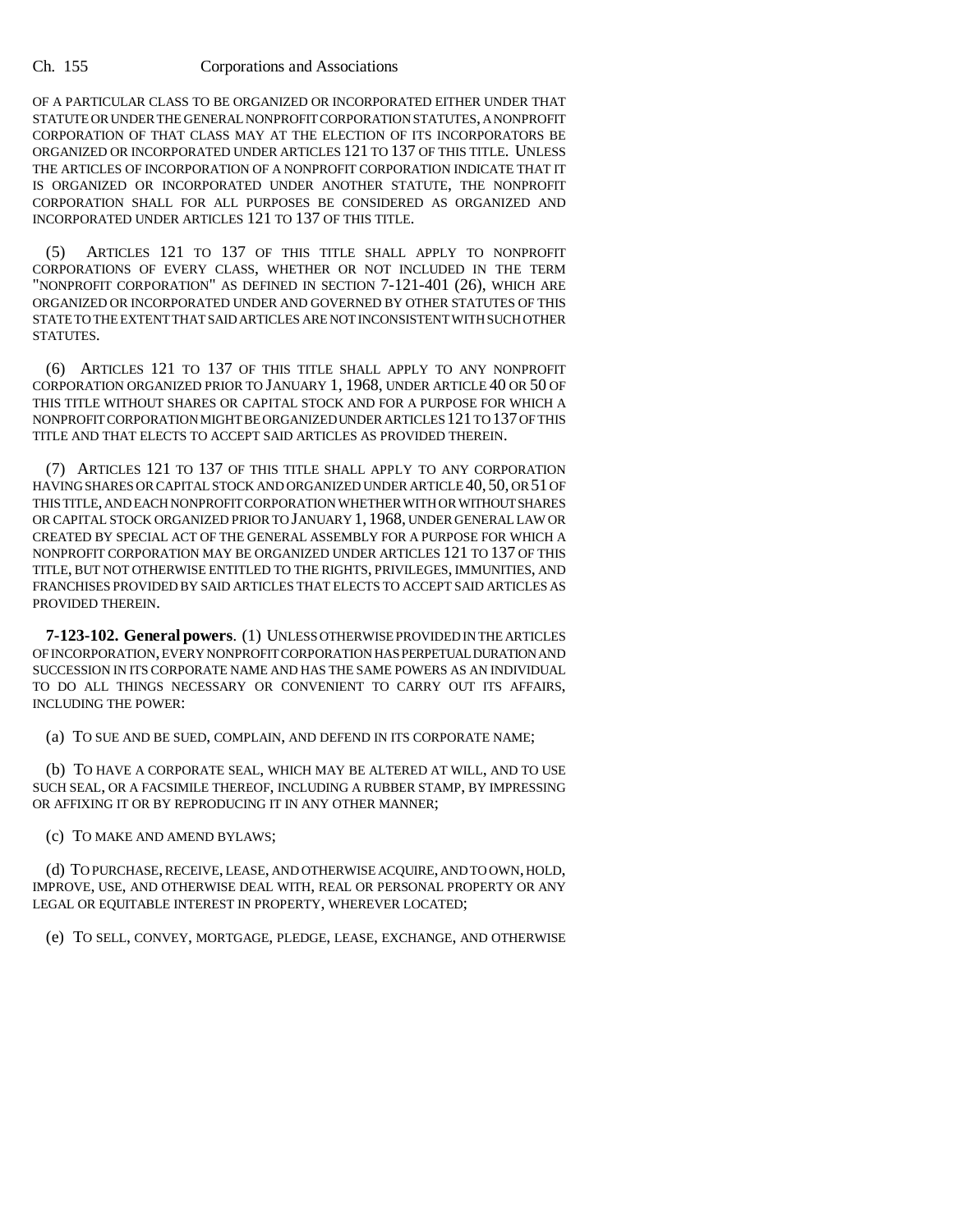DISPOSE OF ALL OR ANY PART OF ITS PROPERTY;

(f) TO PURCHASE, RECEIVE, SUBSCRIBE FOR, AND OTHERWISE ACQUIRE SHARES AND OTHER INTERESTS IN, AND OBLIGATIONS OF, ANY OTHER ENTITY; AND TO OWN, HOLD, VOTE, USE, SELL, MORTGAGE, LEND, PLEDGE, AND OTHERWISE DISPOSE OF, AND DEAL IN AND WITH, THE SAME;

(g) TO MAKE CONTRACTS AND GUARANTEES, INCUR LIABILITIES, BORROW MONEY, ISSUE NOTES, BONDS, AND OTHER OBLIGATIONS, AND SECURE ANY OF ITS OBLIGATIONS BY MORTGAGE OR PLEDGE OF ANY OF ITS PROPERTY, FRANCHISES, OR INCOME;

(h) TO LEND MONEY, INVEST AND REINVEST ITS FUNDS, AND RECEIVE AND HOLD REAL AND PERSONAL PROPERTY AS SECURITY FOR REPAYMENT; EXCEPT THAT A NONPROFIT CORPORATION MAY NOT LEND MONEY TO OR GUARANTEE THE OBLIGATION OF A DIRECTOR OR OFFICER OF THE NONPROFIT CORPORATION;

(i) TO BE AN AGENT, AN ASSOCIATE, A FIDUCIARY, A MANAGER, A MEMBER, A PARTNER, A PROMOTER, OR A TRUSTEE OF, OR TO HOLD ANY SIMILAR POSITION WITH, ANY ENTITY;

(j) TO CONDUCT ITS ACTIVITIES, LOCATE OFFICES, AND EXERCISE THE POWERS GRANTED BY ARTICLES 121 TO 137 OF THIS TITLE WITHIN OR WITHOUT THIS STATE;

(k) TO ELECT OR APPOINT DIRECTORS, OFFICERS, EMPLOYEES, AND AGENTS OF THE NONPROFIT CORPORATION, DEFINE THEIR DUTIES, AND FIX THEIR COMPENSATION;

(l) TO PAY PENSIONS AND ESTABLISH PENSION PLANS, PENSION TRUSTS, PROFIT SHARING PLANS, AND OTHER BENEFIT OR INCENTIVE PLANS FOR ANY OF ITS CURRENT OR FORMER DIRECTORS, OFFICERS, EMPLOYEES, AND AGENTS;

(m) TO MAKE DONATIONS FOR THE PUBLIC WELFARE OR FOR CHARITABLE, RELIGIOUS, SCIENTIFIC, OR EDUCATIONAL PURPOSES AND FOR OTHER PURPOSES THAT FURTHER THE CORPORATE INTEREST;

(n) TO IMPOSE DUES, ASSESSMENTS, ADMISSION, AND TRANSFER FEES UPON ITS MEMBERS;

(o) TO ESTABLISH CONDITIONS FOR ADMISSION OF MEMBERS, ADMIT MEMBERS, AND ISSUE OR TRANSFER MEMBERSHIPS;

(p) TO CARRY ON A BUSINESS;

(q) TO MAKE PAYMENTS OR DONATIONS AND TO DO ANY OTHER ACT, NOT INCONSISTENT WITH LAW, THAT FURTHERS THE AFFAIRS OF THE NONPROFIT CORPORATION;

(r) TO INDEMNIFY CURRENT OR FORMER DIRECTORS, OFFICERS, EMPLOYEES, FIDUCIARIES, OR AGENTS AS PROVIDED IN ARTICLE 129 OF THIS TITLE;

(s) TO LIMIT THE LIABILITY OF ITS DIRECTORS AS PROVIDED IN SECTION 7-128-402(1); AND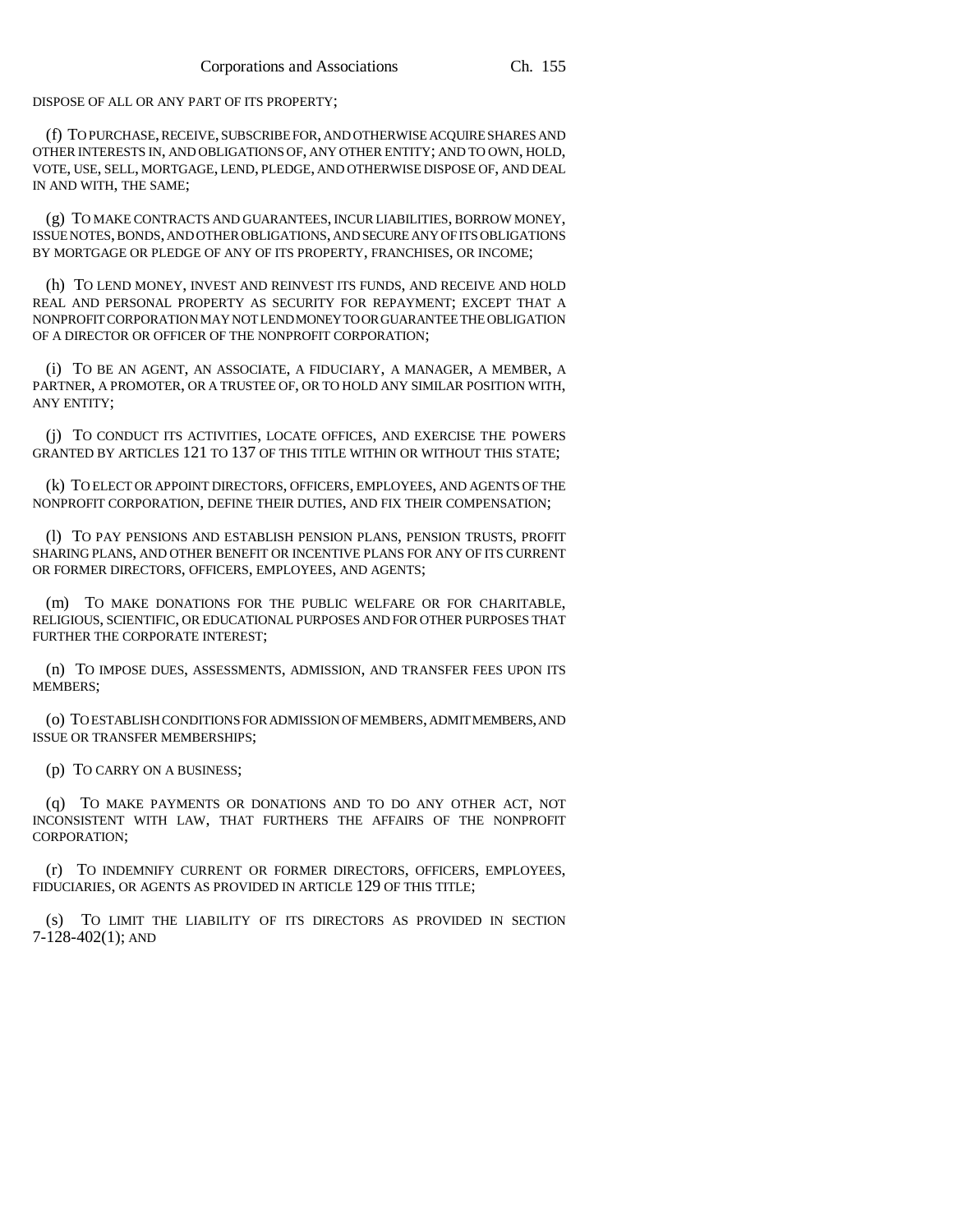(t) TO CEASE ITS CORPORATE ACTIVITIES AND DISSOLVE.

(2) UNLESS PERMITTED BY ANOTHER STATUTE OF THIS STATE OR OTHERWISE PERMITTED PURSUANT TO SECTION 7-123-101(5), 7-123-101 (7), OR SECTION 7-137-201, A NONPROFIT CORPORATION SHALL NOT AUTHORIZE OR ISSUE SHARES OF STOCK.

**7-123-103. Emergency powers**. (1) IN ANTICIPATION OF OR DURING AN EMERGENCY DEFINED IN SUBSECTION (4) OF THIS SECTION, THE BOARD OF DIRECTORS MAY:

(a) MODIFY LINES OF SUCCESSION TO ACCOMMODATE THE INCAPACITY OF ANY DIRECTOR, OFFICER, EMPLOYEE, OR AGENT; AND

(b) RELOCATE THE PRINCIPAL OFFICE, DESIGNATE ALTERNATIVE PRINCIPAL OFFICES OR REGIONAL OFFICES, OR AUTHORIZE OFFICERS TO DO SO.

(2) DURING AN EMERGENCY AS CONTEMPLATED IN SUBSECTION (4) OF THIS SECTION, UNLESS EMERGENCY BYLAWS PROVIDE OTHERWISE:

(a) NOTICE OF A MEETING OF THE BOARD OF DIRECTORS NEED BE GIVEN ONLY TO THOSE DIRECTORS WHOM IT IS PRACTICABLE TO REACH AND MAY BE GIVEN IN ANY PRACTICABLE MANNER, INCLUDING BY PUBLICATION OR RADIO; AND

(b) ONE OR MORE OFFICERS OF THE NONPROFIT CORPORATION PRESENT AT A MEETING OF THE BOARD OF DIRECTORS MAY BE DEEMED TO BE DIRECTORS FOR THE MEETING, IN ORDER OF RANK AND WITHIN THE SAME RANK IN ORDER OF SENIORITY, AS NECESSARY TO ACHIEVE A QUORUM.

(3) CORPORATE ACTION TAKEN IN GOOD FAITH DURING AN EMERGENCY UNDER THIS SECTION TO FURTHER THE ORDINARY BUSINESS AFFAIRS OF THE NONPROFIT CORPORATION:

(a) BINDS THE NONPROFIT CORPORATION; AND

(b) MAY NOT BE THE BASIS FOR THE IMPOSITION OF LIABILITY ON ANY DIRECTOR, OFFICER, EMPLOYEE, OR AGENT OF THE NONPROFIT CORPORATION ON THE GROUND THAT THE ACTION WAS NOT AUTHORIZED CORPORATE ACTION.

(4) AN EMERGENCY EXISTS FOR PURPOSES OF THIS SECTION IF A QUORUM OF THE DIRECTORS CANNOT READILY BE OBTAINED BECAUSE OF SOME CATASTROPHIC EVENT.

**7-123-104. Ultra vires**. (1) EXCEPT AS PROVIDED IN SUBSECTION (2) OF THIS SECTION, THE VALIDITY OF CORPORATE ACTION MAY NOT BE CHALLENGED ON THE GROUND THAT THE NONPROFIT CORPORATION LACKS OR LACKED POWER TO ACT.

(2) A NONPROFIT CORPORATION'S POWER TO ACT MAY BE CHALLENGED:

(a) IN A PROCEEDING AGAINST THE NONPROFIT CORPORATION TO ENJOIN THE ACT. THE PROCEEDING MAY BE BROUGHT BY A DIRECTOR OR BY A VOTING MEMBER OR VOTING MEMBERS IN A DERIVATIVE PROCEEDING.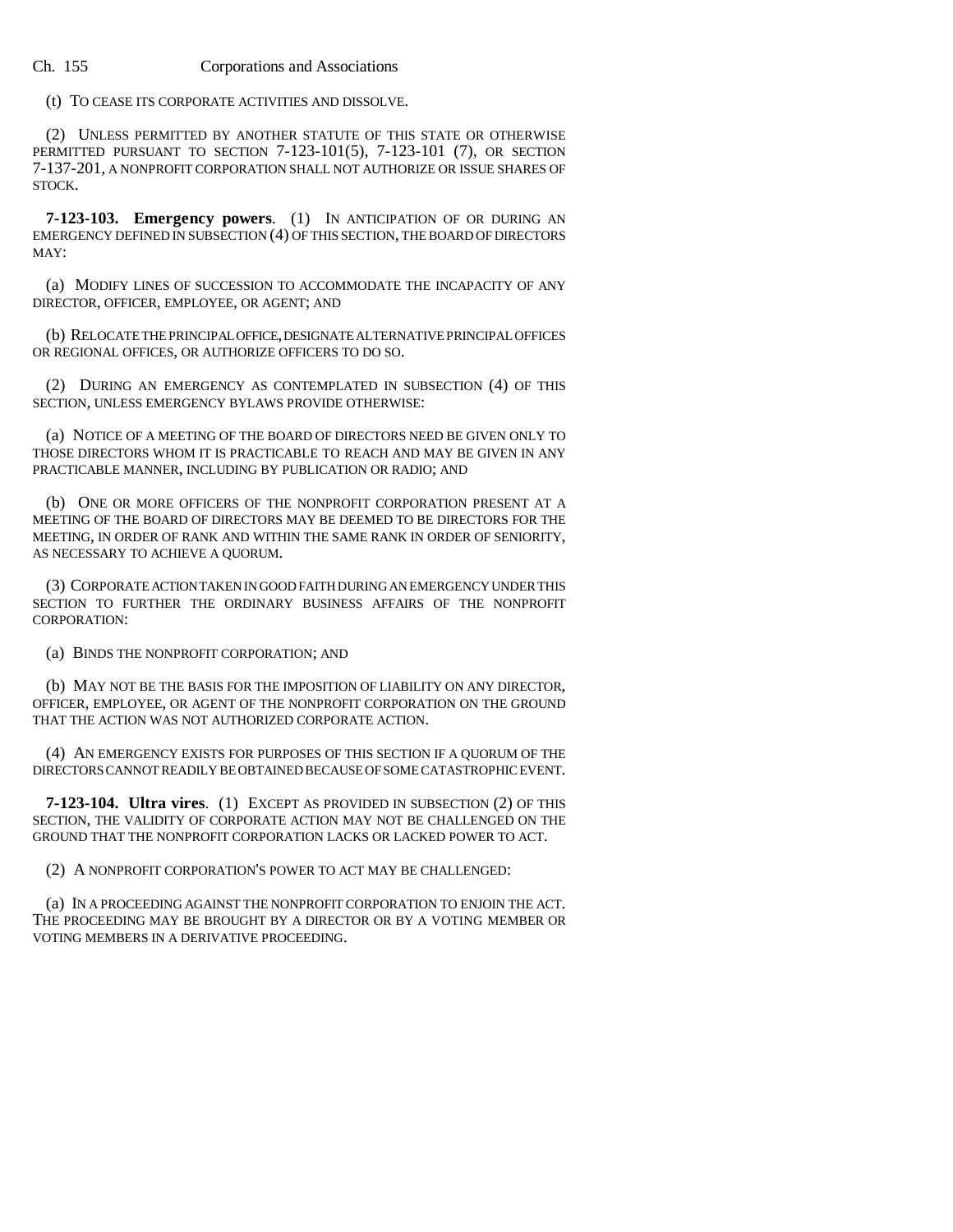(b) IN A PROCEEDING BY OR IN THE RIGHT OF THE NONPROFIT CORPORATION, WHETHER DIRECTLY, DERIVATIVELY, OR THROUGH A RECEIVER, TRUSTEE, OR OTHER LEGAL REPRESENTATIVE, AGAINST AN INCUMBENT OR FORMER DIRECTOR, OFFICER, EMPLOYEE, OR AGENT OF THE NONPROFIT CORPORATION; OR

(c) IN A PROCEEDING BY THE ATTORNEY GENERAL UNDER SECTION 7-134-301.

(3) IN A PROCEEDING UNDER PARAGRAPH (a) OF SUBSECTION (2) OF THIS SECTION TO ENJOIN AN UNAUTHORIZED CORPORATE ACT, THE COURT MAY ENJOIN OR SET ASIDE THE ACT, IF IT WOULD BE EQUITABLE TO DO SO AND IF ALL AFFECTED PERSONS ARE PARTIES TO THE PROCEEDING, AND MAY AWARD DAMAGES FOR LOSS, INCLUDING ANTICIPATED PROFITS, SUFFERED BY THE NONPROFIT CORPORATION OR ANOTHER PARTY BECAUSE OF THE INJUNCTION.

**7-123-105. Actions against nonprofit corporations**. ANY OTHER PROVISION OF LAW TO THE CONTRARY NOTWITHSTANDING, ANY CIVIL ACTION PERMITTED UNDER THE LAWS OF THIS STATE MAY BE BROUGHT AGAINST ANY NONPROFIT CORPORATION, AND THE ASSETS OF ANY NONPROFIT CORPORATION THAT WOULD, BUT FOR ARTICLES 121 TO 137 OF THIS TITLE, BE IMMUNE FROM LEVY AND EXECUTION ON ANY JUDGMENT SHALL NONETHELESS BE SUBJECT TO LEVY AND EXECUTION TO THE EXTENT THAT SUCH NONPROFIT CORPORATION WOULD BE REIMBURSED BY PROCEEDS OF LIABILITY INSURANCE POLICIES CARRIED BY IT WERE JUDGMENT LEVIED AND EXECUTED AGAINST ITS ASSETS.

#### **ARTICLE 124 Name**

**7-124-101. Corporate name**. (1) A CORPORATE NAME OF A DOMESTIC NONPROFIT CORPORATION:

(a) MAY, BUT NEED NOT, CONTAIN THE WORD "CORPORATION", "INCORPORATED", "COMPANY", OR "LIMITED" OR AN ABBREVIATION OF ANY THEREOF; AND

(b) SHALL NOT CONTAIN LANGUAGE STATING OR IMPLYING THAT THE NONPROFIT CORPORATION IS INCORPORATED FOR A PURPOSE OTHER THAN THAT PERMITTED BY SECTION 7-123-101 AND ITS ARTICLES OF INCORPORATION.

(2) EXCEPT AS AUTHORIZED BY SUBSECTION (3) OF THIS SECTION, A CORPORATE NAME SHALL NOT BE THE SAME AS OR DECEPTIVELY SIMILAR TO:

(a) THE CORPORATE NAME OF ANY DOMESTIC CORPORATION OR DOMESTIC NONPROFIT CORPORATION;

(b) THE NAME OF ANY DOMESTIC LIMITED PARTNERSHIP, DOMESTIC REGISTERED LIMITED LIABILITY PARTNERSHIP, OR DOMESTIC LIMITED LIABILITY LIMITED PARTNERSHIP AS SET FORTH IN ITS CERTIFICATE OF LIMITED PARTNERSHIP OR REGISTRATION STATEMENT ON FILE WITH THE SECRETARY OF STATE;

(c) THE NAME OF ANY DOMESTIC LIMITED PARTNERSHIP ASSOCIATION AS SET FORTH IN ITS ARTICLES OF ASSOCIATION ON FILE WITH THE SECRETARY OF STATE;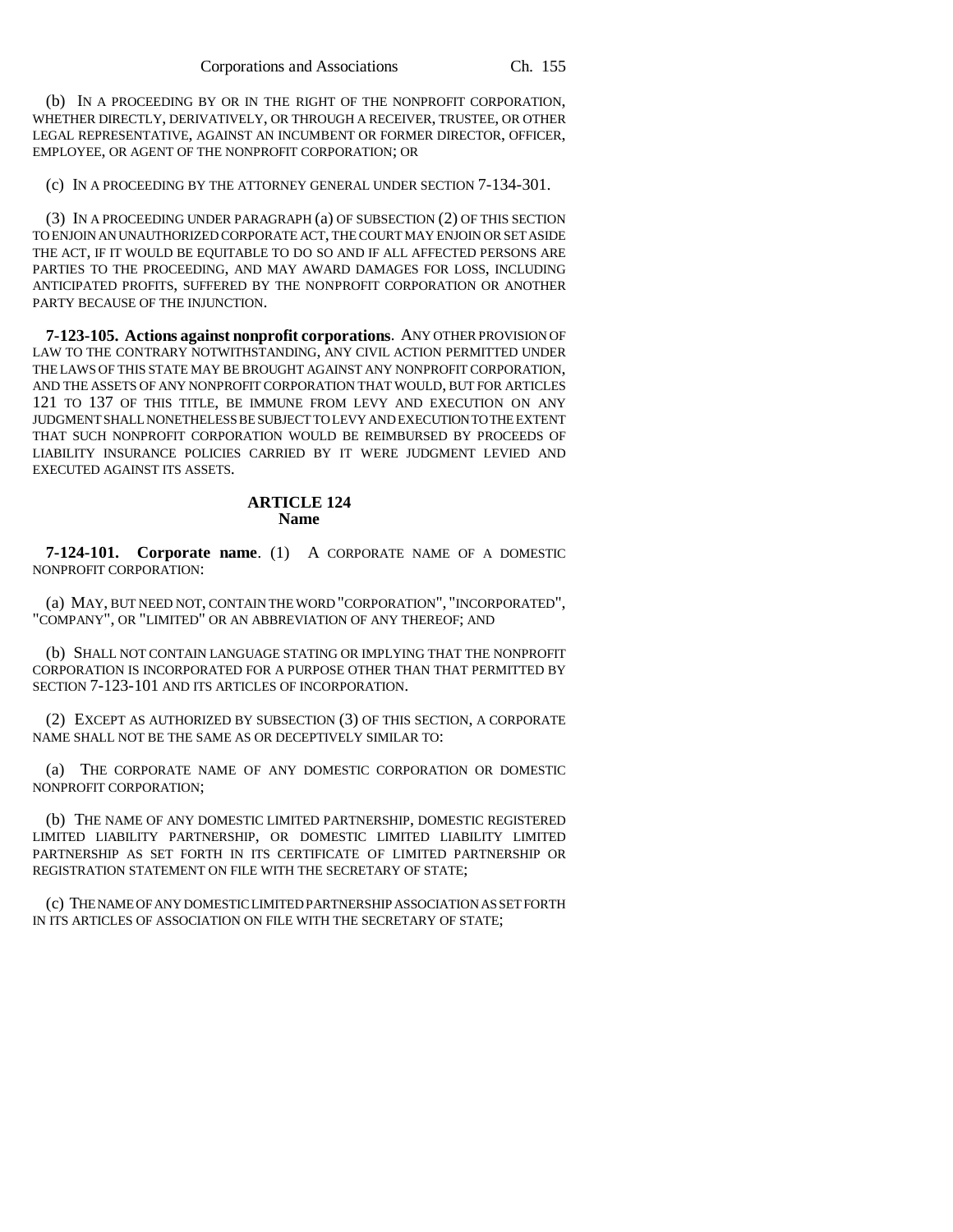(d) THE NAME OF ANY DOMESTIC LIMITED LIABILITY COMPANY AS SET FORTH IN ITS ARTICLES OF ORGANIZATION ON FILE WITH THE SECRETARY OF STATE;

(e) THE NAME UNDER WHICH ANY FOREIGN CORPORATION, FOREIGN NONPROFIT CORPORATION, FOREIGN LIMITED PARTNERSHIP, FOREIGN LIMITED LIABILITY COMPANY, FOREIGN LIMITED LIABILITY PARTNERSHIP, FOREIGN LIMITED LIABILITY LIMITED PARTNERSHIP, OR FOREIGN LIMITED PARTNERSHIP ASSOCIATION IS AUTHORIZED TO CONDUCT AFFAIRS OR IS REGISTERED IN THIS STATE;

(f) THE CORPORATE NAME OF ANY FOREIGN CORPORATION OR FOREIGN NONPROFIT CORPORATION, THE COMPANY NAME OF ANY FOREIGN LIMITED LIABILITY COMPANY, OR THE ASSOCIATION NAME OF ANY FOREIGN LIMITED PARTNERSHIP ASSOCIATION IF SUCH NAME IS REGISTERED WITH THE SECRETARY OF STATE, PURSUANT TO THE LAWS OF THIS STATE;

(g) A NAME THE EXCLUSIVE RIGHT TO WHICH IS RESERVED WITH THE SECRETARY OF STATE UNDER THE LAWS OF THIS STATE;

(h) ANY TRADE NAME OR ASSUMED NAME THAT IS REGISTERED WITH THE SECRETARY OF STATE BY ANOTHER PERSON PURSUANT TO SECTION 7-71-101;

(i) THE CORPORATE NAME, ASSUMED NAME, OR TRADE NAME OF A DISSOLVED CORPORATION OR NONPROFIT CORPORATION DURING THE ONE-HUNDRED-TWENTY-DAY PERIOD FOLLOWING THE EFFECTIVE DATE OF SUCH CORPORATION'S OR NONPROFIT CORPORATION'S DISSOLUTION;

(j) ANY TRADEMARK REGISTERED WITH THE SECRETARY OF STATE BY ANOTHER PERSON PURSUANT TO SECTION 7-70-102.

(3) A NONPROFIT CORPORATION MAY APPLY TO THE SECRETARY OF STATE FOR AUTHORIZATION TO USE A NAME, OR MAY DELIVER FOR FILING ARTICLES OF INCORPORATION THAT STATE A CORPORATE NAME, THAT IS THE SAME AS OR DECEPTIVELY SIMILAR TO A NAME OTHERWISE NOT AVAILABLE PURSUANT TO SUBSECTION (2) OF THIS SECTION IF THE NONPROFIT CORPORATION DELIVERS TO THE SECRETARY OF STATE FOR FILING EITHER:

(a) THE WRITTEN CONSENT OF THE OTHER CORPORATION OR HOLDER OF THE NAME TO USE THE SAME OR A DECEPTIVELY SIMILAR NAME IF ONE OR MORE WORDS ARE ADDED, ALTERED, OR DELETED TO MAKE THE NAME DISTINGUISHABLE ON THE RECORDS OF THE SECRETARY OF STATE FROM THE OTHER NAME; OR

(b) A CERTIFIED COPY OF A FINAL DECREE OF A COURT OF COMPETENT JURISDICTION ESTABLISHING THE PRIOR RIGHT OF THE NONPROFIT CORPORATION TO THE USE OF SUCH NAME IN THIS STATE.

**7-124-102. Reserved name**. (1) ANY PERSON MAY APPLY FOR THE RESERVATION OF THE EXCLUSIVE USE OF A CORPORATE NAME BY DELIVERING AN APPLICATION FOR RESERVATION OF NAME TO THE SECRETARY OF STATE FOR FILING, SETTING FORTH THE NAME AND ADDRESS OF THE APPLICANT AND THE NAME PROPOSED TO BE RESERVED. IF THE SECRETARY OF STATE FINDS THAT THE NAME APPLIED FOR WOULD BE AVAILABLE FOR USE AS A CORPORATE NAME UNDER SECTION 7-124-101, THE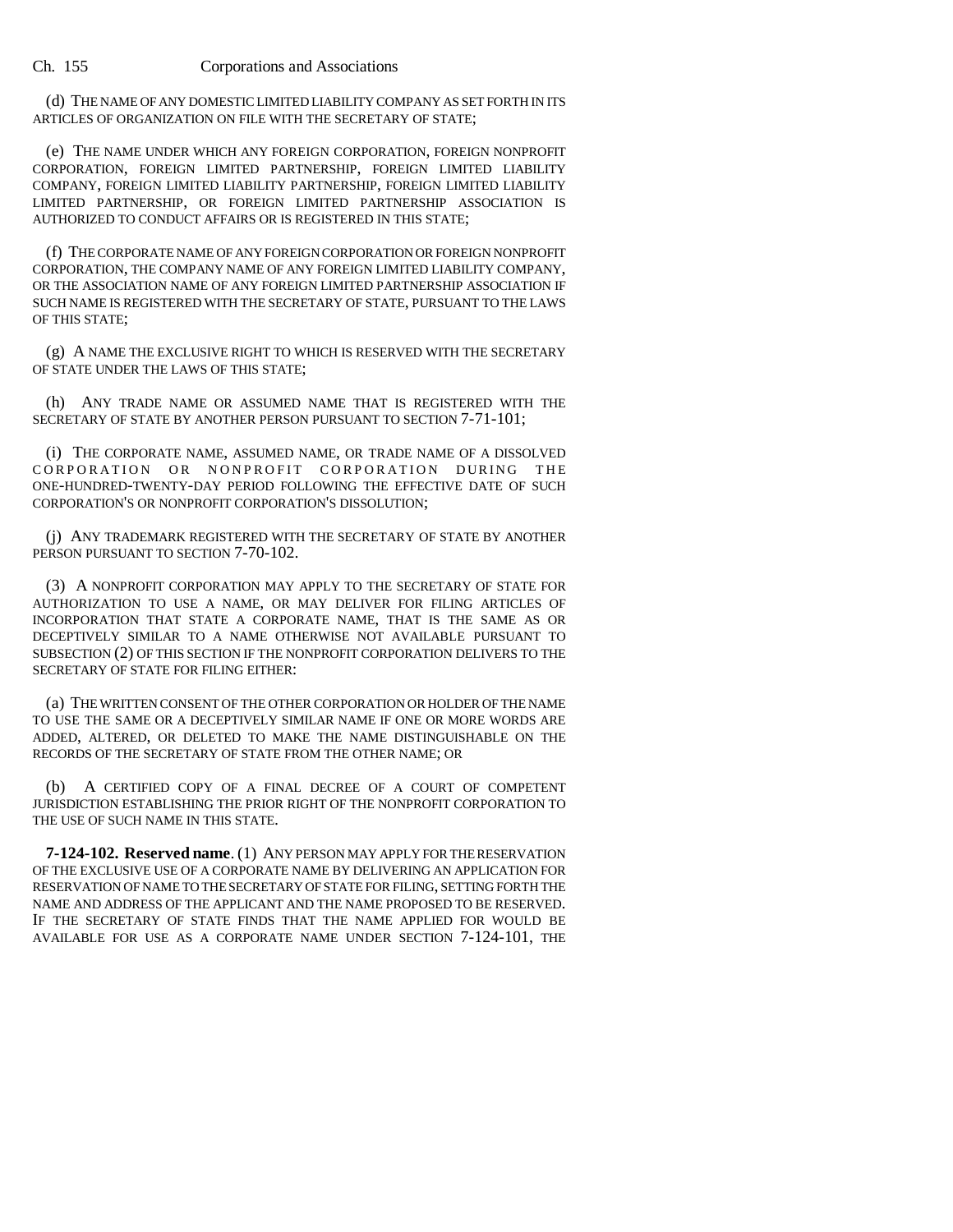SECRETARY OF STATE SHALL RESERVE THE NAME FOR THE APPLICANT'S EXCLUSIVE USE FOR A ONE-HUNDRED-TWENTY-DAY PERIOD, WHICH RESERVATION MAY BE RENEWED.

(2) THE OWNER OF A RESERVED CORPORATE NAME MAY TRANSFER THE RESERVATION TO ANY OTHER PERSON BY DELIVERY TO THE SECRETARY OF STATE FOR FILING OF A NOTICE OF THE TRANSFER THAT HAS BEEN EXECUTED BY THE OWNER AND STATES THE RESERVED NAME, THE NAME OF THE OWNER, AND THE NAME AND ADDRESS OF THE TRANSFEREE.

(3) IF ARTICLES OF INCORPORATION, ARTICLES OF AMENDMENT TO ARTICLES OF INCORPORATION, RESTATED ARTICLES OF INCORPORATION, OR ARTICLES OF MERGER SPECIFYING A DELAYED EFFECTIVE DATE PURSUANT TO SECTION 7-121-204 (2) AND SETTING FORTH A NEW CORPORATE NAME ARE FILED BY THE SECRETARY OF STATE, SUCH CORPORATE NAME SHALL BE DEEMED TO BE RESERVED UNTIL THE DOCUMENT BECOMES EFFECTIVE PURSUANT TO SECTION 7-121-204 (2), OR THE DOCUMENT IS WITHDRAWN UNDER SECTION 7-121-204 (3).

# **ARTICLE 125 Office and Agent**

**7-125-101. Registered office and registered agent**. (1) EACH NONPROFIT CORPORATION SHALL CONTINUOUSLY MAINTAIN IN THIS STATE:

(a) A REGISTERED OFFICE; AND

(b) A REGISTERED AGENT, WHO SHALL BE:

(I) AN INDIVIDUAL WHO RESIDES IN THIS STATE AND WHOSE BUSINESS OFFICE IS IDENTICAL WITH THE REGISTERED OFFICE;

(II) A DOMESTIC CORPORATION OR DOMESTIC NONPROFIT CORPORATION WHOSE BUSINESS OFFICE IS IDENTICAL WITH THE REGISTERED OFFICE; OR

(III) A FOREIGN CORPORATION OR FOREIGN NONPROFIT CORPORATION AUTHORIZED TO TRANSACT BUSINESS IN THIS STATE WHOSE BUSINESS OFFICE IS IDENTICAL WITH THE REGISTERED OFFICE.

(2) A NONPROFIT CORPORATION SHALL NOT SERVE AS ITS OWN REGISTERED AGENT.

**7-125-102. Change of registered office or registered agent**. (1) A NONPROFIT CORPORATION MAY CHANGE ITS REGISTERED OFFICE OR REGISTERED AGENT BY DELIVERING TO THE SECRETARY OF STATE FOR FILING A STATEMENT OF CHANGE THAT SETS FORTH:

(a) ITS CORPORATE NAME;

(b) THE STREET ADDRESS OF ITS CURRENT REGISTERED OFFICE;

(c) IF THE REGISTERED OFFICE IS TO BE CHANGED, THE STREET ADDRESS OF THE NEW REGISTERED OFFICE;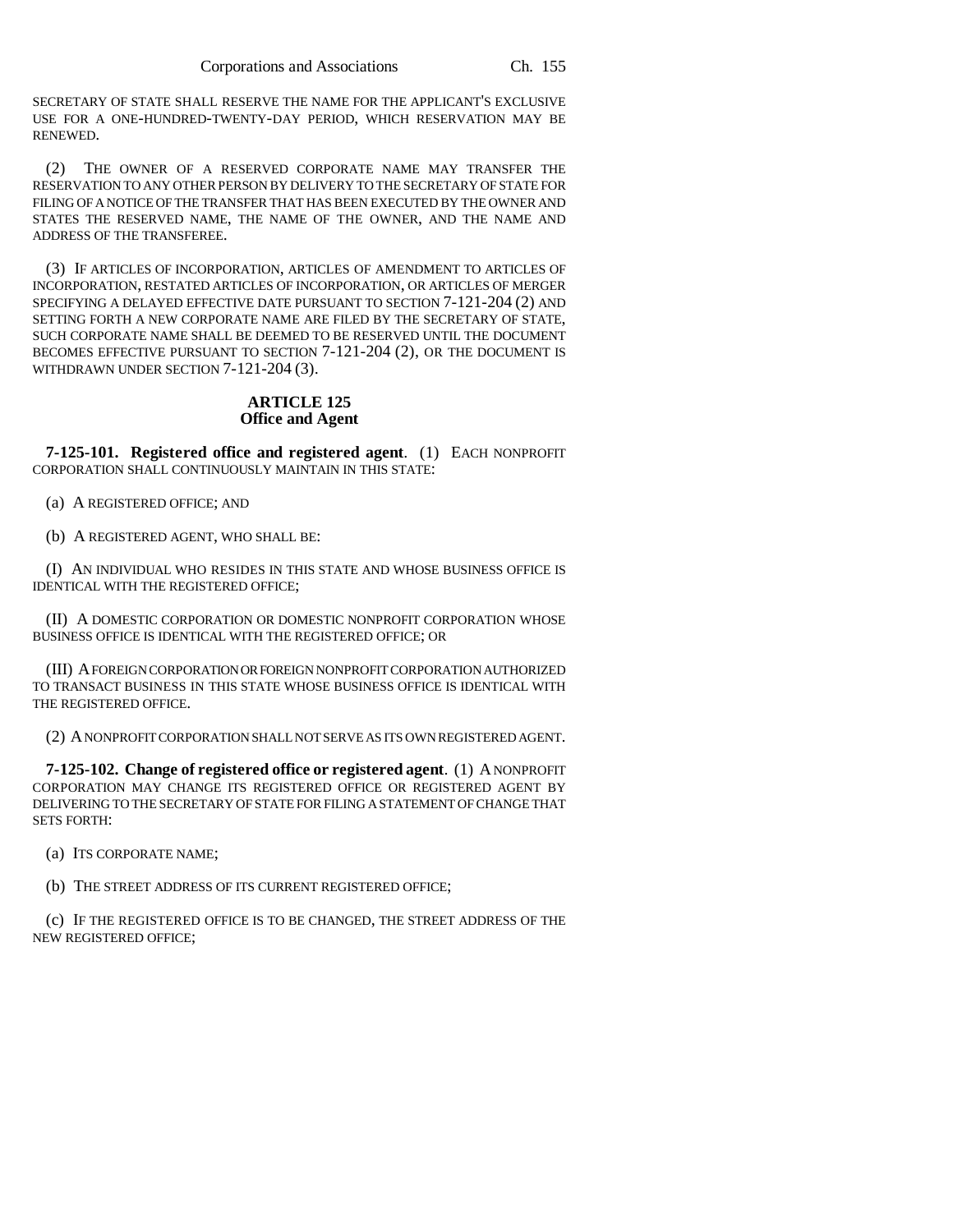(d) THE NAME OF ITS CURRENT REGISTERED AGENT;

(e) IF THE REGISTERED AGENT IS TO BE CHANGED, THE NAME OF THE NEW REGISTERED AGENT AND THE NEW REGISTERED AGENT'S WRITTEN CONSENT TO THE APPOINTMENT, EITHER ON THE STATEMENT OF CHANGE OR IN AN ACCOMPANYING DOCUMENT; AND

(f) THAT, AFTER THE CHANGE OR CHANGES ARE MADE, THE STREET ADDRESSES OF ITS REGISTERED OFFICE AND THE BUSINESS OFFICE OF ITS REGISTERED AGENT WILL BE IDENTICAL.

(2) IF A REGISTERED AGENT CHANGES THE STREET ADDRESS OF THE REGISTERED AGENT'S BUSINESS OFFICE, THE REGISTERED AGENT MAY CHANGE THE STREET ADDRESS OF THE REGISTERED OFFICE OF ANY NONPROFIT CORPORATION FOR WHICH THE REGISTERED AGENT IS THE REGISTERED AGENT BY GIVING WRITTEN NOTICE TO THE NONPROFIT CORPORATION OF THE CHANGE AND EXECUTING, EITHER MANUALLY OR IN FACSIMILE, AND DELIVERING TO THE SECRETARY OF STATE FOR FILING A STATEMENT OF CHANGE THAT COMPLIES WITH THE REQUIREMENTS OF SUBSECTION (1) OF THIS SECTION AND RECITES THAT NOTICE OF THE CHANGE HAS BEEN GIVEN TO THE NONPROFIT CORPORATION.

**7-125-103. Resignation of registered agent**. (1) THE REGISTERED AGENT OF A NONPROFIT CORPORATION MAY RESIGN THE AGENCY BY DELIVERING TO THE SECRETARY OF STATE FOR FILING A STATEMENT OF RESIGNATION, WHICH SHALL BE ACCOMPANIED BY TWO EXACT OR CONFORMED COPIES THEREOF. THE STATEMENT OF RESIGNATION MAY INCLUDE A STATEMENT THAT THE REGISTERED OFFICE IS ALSO DISCONTINUED.

(2) AFTER FILING THE STATEMENT OF RESIGNATION, THE SECRETARY OF STATE SHALL DELIVER ONE COPY TO THE REGISTERED OFFICE OF THE NONPROFIT CORPORATION TOGETHER WITH THE RECEIPT FOR FILING FEES, IF ANY, AND THE OTHER COPY TO THE PRINCIPAL OFFICE OF THE NONPROFIT CORPORATION.

(3) THE AGENCY APPOINTMENT IS TERMINATED, AND THE REGISTERED OFFICE DISCONTINUED IF SO PROVIDED, ON THE THIRTY-FIRST DAY AFTER THE DATE ON WHICH THE STATEMENT OF RESIGNATION WAS FILED.

**7-125-104. Service on nonprofit corporation**. (1) A NONPROFIT CORPORATION'S REGISTERED AGENT IS THE NONPROFIT CORPORATION'S AGENT FOR SERVICE OF ANY PROCESS, NOTICE, OR DEMAND REQUIRED OR PERMITTED BY LAW TO BE SERVED ON THE NONPROFIT CORPORATION.

(2) IF A NONPROFIT CORPORATION HAS NO REGISTERED AGENT, OR THE REGISTERED AGENT CANNOT WITH REASONABLE DILIGENCE BE SERVED, THE NONPROFIT CORPORATION MAY BE SERVED BY REGISTERED OR CERTIFIED MAIL, RETURN RECEIPT REQUESTED, ADDRESSED TO THE NONPROFIT CORPORATION AT ITS PRINCIPAL OFFICE. SERVICE IS PERFECTED UNDER THIS SUBSECTION (2) AT THE EARLIEST OF:

(a) THE DATE THE NONPROFIT CORPORATION RECEIVES THE PROCESS, NOTICE, OR DEMAND;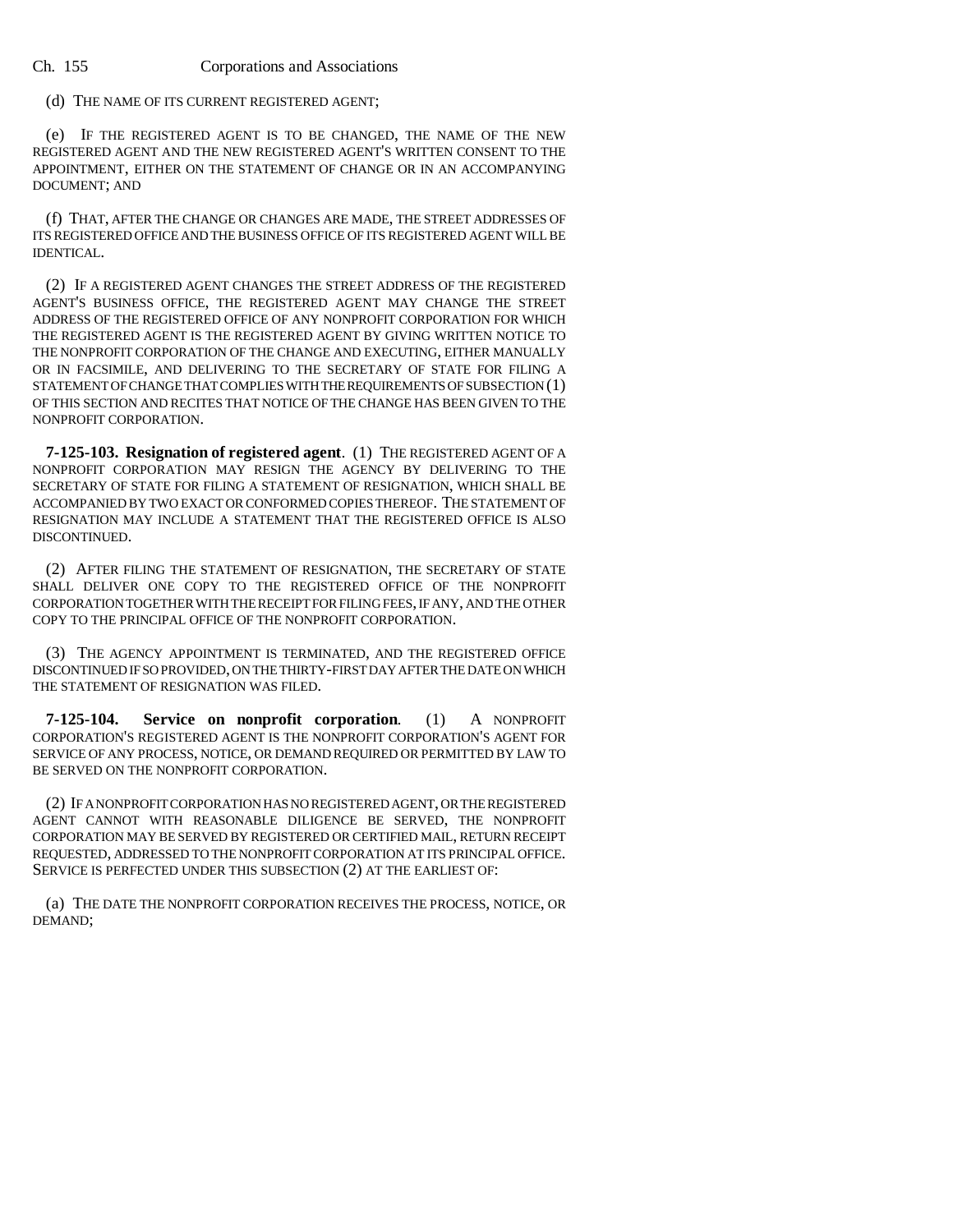(b) THE DATE SHOWN ON THE RETURN RECEIPT, IF SIGNED ON BEHALF OF THE NONPROFIT CORPORATION; OR

(c) FIVE DAYS AFTER MAILING WITH FIRST CLASS POSTAGE PREPAID.

(3) THIS SECTION DOES NOT PRESCRIBE THE ONLY MEANS, OR NECESSARILY THE REQUIRED MEANS, OF SERVING A NONPROFIT CORPORATION.

## **ARTICLE 126 Members and Memberships**

#### PART 1 ADMISSION OF MEMBERS AND LIABILITY TO THIRD PARTIES

**7-126-101. No requirement of members.** A NONPROFIT CORPORATION IS NOT REQUIRED TO HAVE MEMBERS.

**7-126-102. Admission.** (1) THE BYLAWS MAY ESTABLISH CRITERIA OR PROCEDURES FOR ADMISSION OF MEMBERS.

(2) NO PERSON SHALL BE ADMITTED AS A MEMBER WITHOUT SUCH PERSON'S CONSENT.

(3) A NONPROFIT CORPORATION MAY ISSUE CERTIFICATES EVIDENCING MEMBERSHIP THEREIN.

**7-126-103. Liability to third parties.** THE DIRECTORS, OFFICERS, EMPLOYEES, AND MEMBERS OF A NONPROFIT CORPORATION ARE NOT, AS SUCH, PERSONALLY LIABLE FOR THE ACTS, DEBTS, LIABILITIES, OR OBLIGATIONS OF A NONPROFIT CORPORATION.

**7-126-104. Consideration.** UNLESS OTHERWISE PROVIDED BY THE BYLAWS, A NONPROFIT CORPORATION MAY ADMIT MEMBERS FOR NO CONSIDERATION OR FOR SUCH CONSIDERATION AS IS DETERMINED BY THE BOARD OF DIRECTORS.

### PART 2 TYPES OF MEMBERSHIPS - MEMBERS' RIGHTS AND OBLIGATIONS

**7-126-201. Differences in rights and obligations of members**. (1) UNLESS OTHERWISE PROVIDED BY ARTICLES 121 TO 137 OF THIS TITLE, OR THE BYLAWS:

(a) ALL VOTING MEMBERS SHALL HAVE THE SAME RIGHTS AND OBLIGATIONS WITH RESPECT TO VOTING AND ALL OTHER MATTERS THAT ARTICLES 121 TO 137 OF THIS TITLE SPECIFICALLY RESERVE TO VOTING MEMBERS; AND

(b) WITH RESPECT TO MATTERS NOT SO RESERVED, ALL MEMBERS, INCLUDING VOTING MEMBERS, SHALL HAVE THE SAME RIGHTS AND OBLIGATIONS.

**7-126-202. Transfers**. (1) UNLESS OTHERWISE PROVIDED BY THE BYLAWS, NO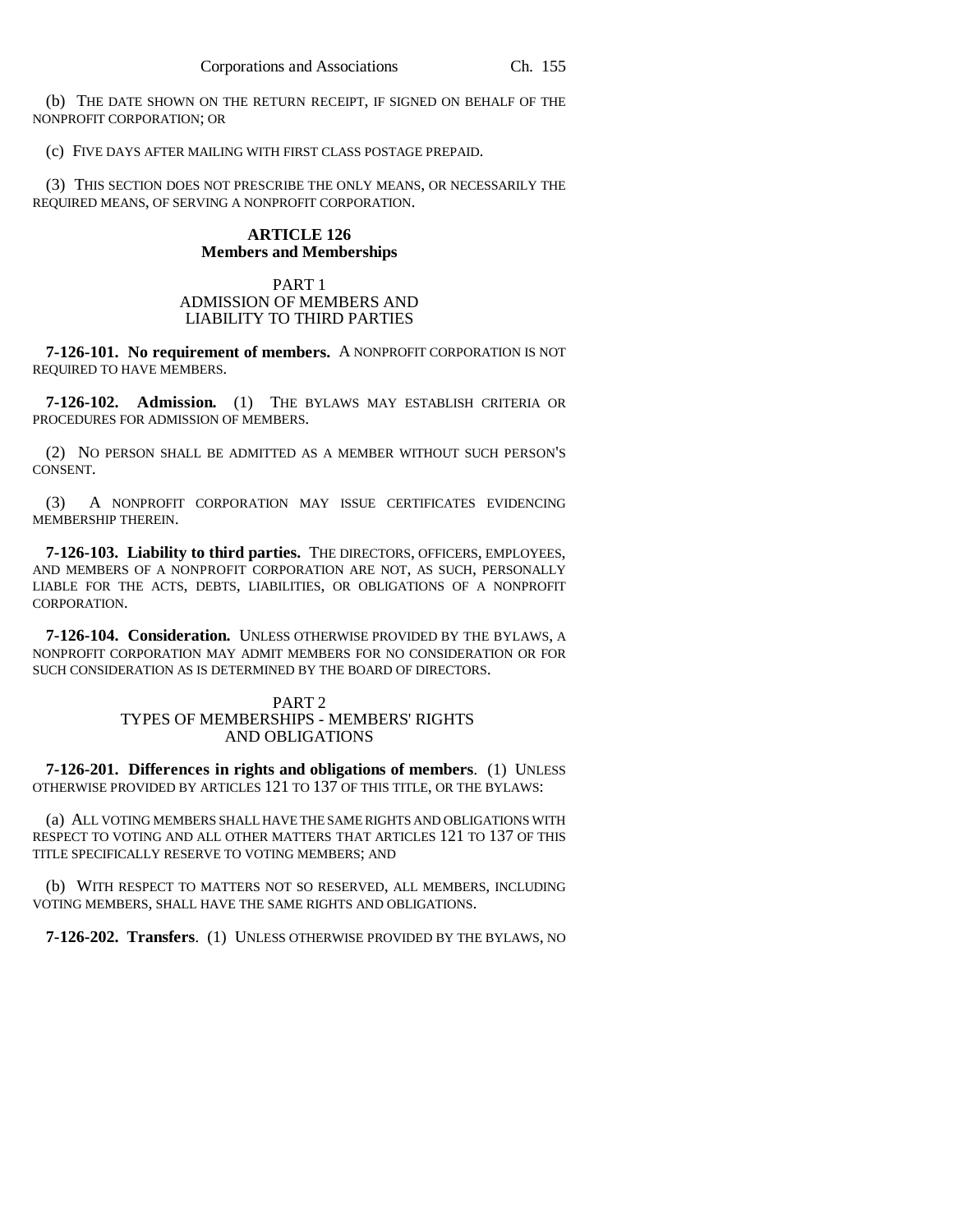MEMBER OF A NONPROFIT CORPORATION MAY TRANSFER A MEMBERSHIP OR ANY RIGHT ARISING THEREFROM.

(2) WHERE TRANSFER RIGHTS HAVE BEEN PROVIDED, NO RESTRICTION ON THEM SHALL BE BINDING WITH RESPECT TO A MEMBER HOLDING A MEMBERSHIP ISSUED PRIOR TO THE ADOPTION OF THE RESTRICTION UNLESS THE RESTRICTION IS APPROVED BY THE AFFECTED MEMBER.

**7-126-203. Creditor's action against member**. NO PROCEEDING MAY BE BROUGHT BY A CREDITOR TO REACH THE LIABILITY, IF ANY, OF A MEMBER TO THE NONPROFIT CORPORATION UNLESS FINAL JUDGMENT HAS BEEN RENDERED IN FAVOR OF THE CREDITOR AGAINST THE NONPROFIT CORPORATION AND EXECUTION HAS BEEN RETURNED UNSATISFIED IN WHOLE OR IN PART OR UNLESS SUCH PROCEEDING WOULD BE USELESS.

### PART 3 RESIGNATION AND TERMINATION

**7-126-301. Resignation**. (1) UNLESS OTHERWISE PROVIDED BY THE BYLAWS, A MEMBER MAY RESIGN AT ANY TIME.

(2) THE RESIGNATION OF A MEMBER DOES NOT RELIEVE THE MEMBER FROM ANY OBLIGATIONS THE MEMBER MAY HAVE TO THE NONPROFIT CORPORATION AS A RESULT OF OBLIGATIONS INCURRED OR COMMITMENTS MADE PRIOR TO RESIGNATION.

**7-126-302. Termination, expulsion, or suspension**. (1) UNLESS OTHERWISE PROVIDED BY THE BYLAWS, NO MEMBER OF A NONPROFIT CORPORATION MAY BE EXPELLED OR SUSPENDED, AND NO MEMBERSHIP OR MEMBERSHIPS IN SUCH NONPROFIT CORPORATION MAY BE TERMINATED OR SUSPENDED EXCEPT PURSUANT TO A PROCEDURE THAT IS FAIR AND REASONABLE AND IS CARRIED OUT IN GOOD FAITH.

(2) FOR PURPOSES OF THIS SECTION A PROCEDURE IS FAIR AND REASONABLE WHEN EITHER:

(a) THE BYLAWS OR A WRITTEN POLICY OF THE BOARD OF DIRECTORS SET FORTH A PROCEDURE THAT PROVIDES:

(I) NOT LESS THAN FIFTEEN DAYS PRIOR WRITTEN NOTICE OF THE EXPULSION, SUSPENSION, OR TERMINATION AND THE REASONS THEREFOR; AND

(II) AN OPPORTUNITY FOR THE MEMBER TO BE HEARD, ORALLY OR IN WRITING, NOT LESS THAN FIVE DAYS BEFORE THE EFFECTIVE DATE OF THE EXPULSION, SUSPENSION, OR TERMINATION BY A PERSON OR PERSONS AUTHORIZED TO DECIDE THAT THE PROPOSED EXPULSION, TERMINATION, OR SUSPENSION NOT TAKE PLACE; OR

(b) IT IS FAIR AND REASONABLE TAKING INTO CONSIDERATION ALL OF THE RELEVANT FACTS AND CIRCUMSTANCES.

(3) FOR PURPOSES OF THIS SECTION, ANY WRITTEN NOTICE GIVEN BY MAIL MUST BE GIVEN BY FIRST–CLASS OR CERTIFIED MAIL SENT TO THE LAST ADDRESS OF THE MEMBER SHOWN ON THE NONPROFIT CORPORATION'S RECORDS.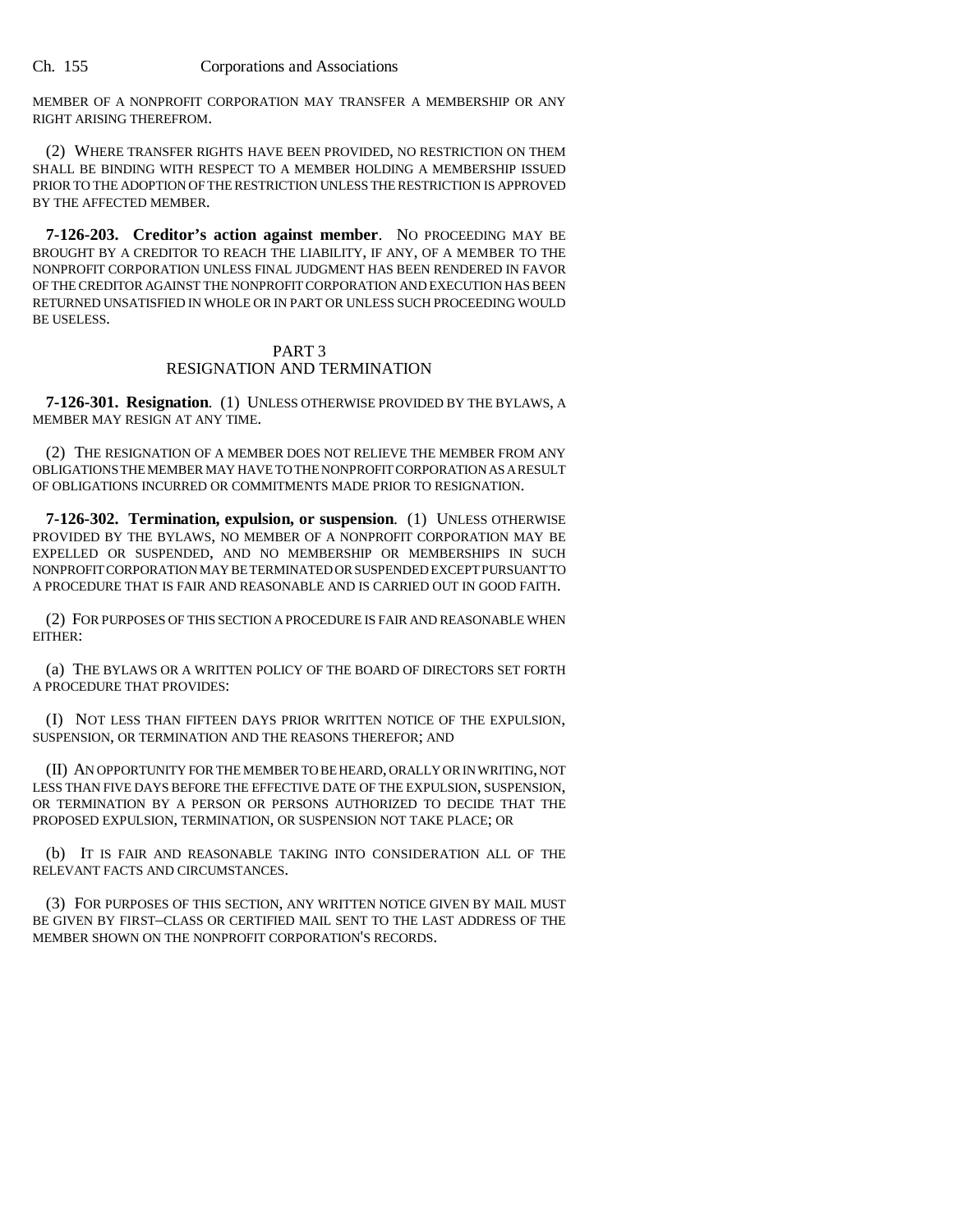(4) UNLESS OTHERWISE PROVIDED BY THE BYLAWS, ANY PROCEEDING CHALLENGING AN EXPULSION, SUSPENSION, OR TERMINATION, INCLUDING A PROCEEDING IN WHICH DEFECTIVE NOTICE IS ALLEGED, MUST BE COMMENCED WITHIN ONE YEAR AFTER THE EFFECTIVE DATE OF THE EXPULSION, SUSPENSION, OR TERMINATION.

(5) UNLESS OTHERWISE PROVIDED BY THE BYLAWS, A MEMBER WHO HAS BEEN EXPELLED OR SUSPENDED MAY BE LIABLE TO THE NONPROFIT CORPORATION FOR DUES, ASSESSMENTS, OR FEES AS A RESULT OF OBLIGATIONS INCURRED OR COMMITMENTS MADE PRIOR TO EXPULSION OR SUSPENSION.

**7-126-303. Purchase of memberships**. UNLESS OTHERWISE PROVIDED BY THE BYLAWS, A NONPROFIT CORPORATION SHALL NOT PURCHASE THE MEMBERSHIP OF A MEMBER WHO RESIGNS OR WHOSE MEMBERSHIP IS TERMINATED. IF SO AUTHORIZED, A NONPROFIT CORPORATION MAY PURCHASE THE MEMBERSHIP OF A MEMBER WHO RESIGNS OR WHOSE MEMBERSHIP IS TERMINATED FOR THE AMOUNT AND PURSUANT TO THE CONDITIONS SET FORTH IN OR AUTHORIZED BY ITS BYLAWS. NO PAYMENT SHALL BE MADE IN VIOLATION OF ARTICLE 133 OF THIS TITLE.

## PART 4 DERIVATIVE SUITS

**7-126-401. Derivative suits**. (1) WITHOUT AFFECTING THE RIGHT OF A MEMBER OR DIRECTOR TO BRING A PROCEEDING AGAINST A NONPROFIT CORPORATION OR ITS OFFICERS OR DIRECTORS, A PROCEEDING MAY BE BROUGHT IN THE RIGHT OF A NONPROFIT CORPORATION TO PROCURE A JUDGMENT IN ITS FAVOR BY:

(a) ANY VOTING MEMBER OR VOTING MEMBERS HAVING FIVE PERCENT OR MORE OF THE VOTING POWER; OR

(b) ANY DIRECTOR.

(2) IN ANY SUCH PROCEEDING, EACH COMPLAINANT SHALL BE A VOTING MEMBER OR DIRECTOR AT THE TIME OF BRINGING THE PROCEEDING.

(3) A COMPLAINT IN A PROCEEDING BROUGHT IN THE RIGHT OF A NONPROFIT CORPORATION MUST BE VERIFIED AND ALLEGE WITH PARTICULARITY THE DEMAND MADE, IF ANY, TO OBTAIN ACTION BY THE DIRECTORS AND EITHER WHY THE COMPLAINANTS COULD NOT OBTAIN THE ACTION OR WHY THEY DID NOT MAKE THE DEMAND. IF A DEMAND FOR ACTION WAS MADE AND THE NONPROFIT CORPORATION'S INVESTIGATION OF THE DEMAND IS IN PROGRESS WHEN THE PROCEEDING IS FILED, THE COURT MAY STAY THE SUIT UNTIL THE INVESTIGATION IS COMPLETED.

(4) IN ANY ACTION INSTITUTED IN THE RIGHT OF A NONPROFIT CORPORATION BY ONE OR MORE VOTING MEMBERS, THE COURT HAVING JURISDICTION OVER THE MATTER MAY, AT ANY TIME BEFORE FINAL JUDGMENT, REQUIRE THE PLAINTIFF TO GIVE SECURITY FOR THE COSTS AND REASONABLE EXPENSES THAT MAY BE DIRECTLY ATTRIBUTABLE TO AND INCURRED BY THE NONPROFIT CORPORATION IN THE DEFENSE OF SUCH ACTION OR MAY BE INCURRED BY OTHER PARTIES NAMED AS DEFENDANT FOR WHICH THE NONPROFIT CORPORATION MAY BECOME LEGALLY LIABLE, BUT NOT INCLUDING FEES OF ATTORNEYS. THE AMOUNT OF SUCH SECURITY MAY FROM TIME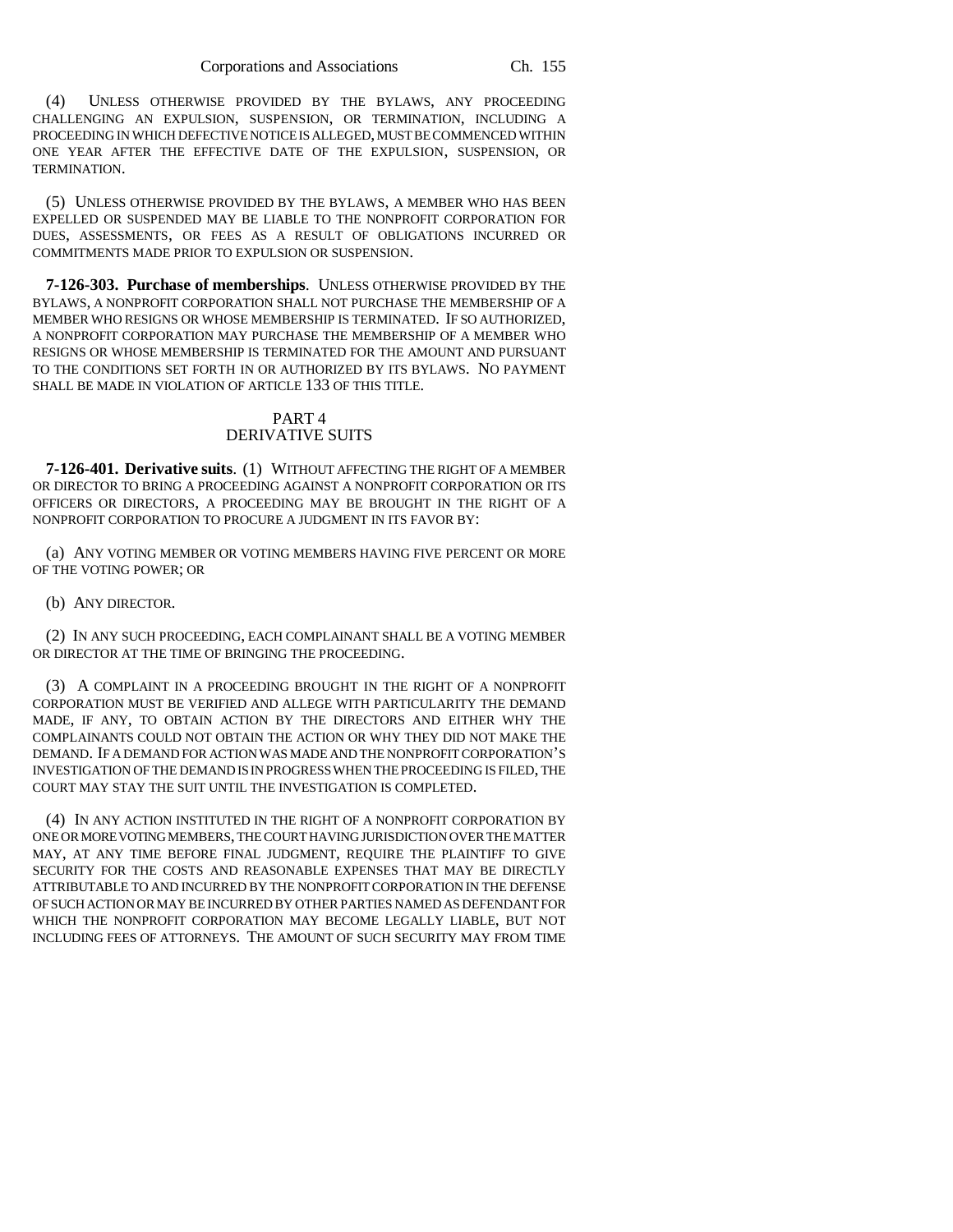TO TIME BE INCREASED OR DECREASED, IN THE DISCRETION OF THE COURT, UPON SHOWING THAT THE SECURITY PROVIDED HAS OR MAY BECOME INADEQUATE OR IS EXCESSIVE. IF THE COURT FINDS THAT THE ACTION WAS COMMENCED WITHOUT REASONABLE CAUSE, THE NONPROFIT CORPORATION SHALL HAVE RECOURSE TO SUCH SECURITY IN SUCH AMOUNT AS THE COURT SHALL DETERMINE UPON THE TERMINATION OF SUCH ACTION.

(5) NO ACTION SHALL BE COMMENCED IN THIS STATE BY A MEMBER OF A FOREIGN NONPROFIT CORPORATION IN THE RIGHT OF A FOREIGN NONPROFIT CORPORATION UNLESS SUCH ACTION IS PERMITTED BY THE LAWS OF THE STATE UNDER WHICH SUCH FOREIGN NONPROFIT CORPORATION IS INCORPORATED.

# PART 5

# DELEGATES

**7-126-501. Delegates**. (1) A NONPROFIT CORPORATION MAY PROVIDE IN ITS BYLAWS FOR DELEGATES HAVING SOME OR ALL OF THE AUTHORITY OF MEMBERS.

(2) THE BYLAWS MAY SET FORTH PROVISIONS RELATING TO:

(a) THE CHARACTERISTICS, QUALIFICATIONS, RIGHTS, LIMITATIONS, AND OBLIGATIONS OF DELEGATES, INCLUDING THEIR SELECTION AND REMOVAL;

(b) CALLING, NOTICING, HOLDING, AND CONDUCTING MEETINGS OF DELEGATES; AND

(c) CARRYING ON CORPORATE ACTIVITIES DURING AND BETWEEN MEETINGS OF DELEGATES.

### **ARTICLE 127 Members' Meetings and Voting**

## PART 1 MEETINGS

**7-127-101. Annual and regular meetings**. (1) UNLESS THE BYLAWS ELIMINATE THE REQUIREMENT FOR HOLDING AN ANNUAL MEETING, A NONPROFIT CORPORATION THAT HAS VOTING MEMBERS SHALL HOLD A MEETING OF THE VOTING MEMBERS ANNUALLY AT A TIME STATED IN OR FIXED IN ACCORDANCE WITH THE BYLAWS, OR, IF NOT SO FIXED, AT A TIME AND DATE STATED IN OR FIXED IN ACCORDANCE WITH A RESOLUTION OF THE BOARD OF DIRECTORS.

(2) A NONPROFIT CORPORATION WITH MEMBERS MAY HOLD REGULAR MEMBERSHIP MEETINGS AT A TIME AND DATE STATED IN OR FIXED IN ACCORDANCE WITH THE BYLAWS, OR, IF NOT SO FIXED, AT A TIME AND DATE STATED IN OR FIXED IN ACCORDANCE WITH A RESOLUTION OF THE BOARD OF DIRECTORS.

(3) ANNUAL AND REGULAR MEMBERSHIP MEETINGS MAY BE HELD IN OR OUT OF THIS STATE AT THE PLACE STATED IN OR FIXED IN ACCORDANCE WITH THE BYLAWS, OR, IF NOT SO STATED OR FIXED, AT A PLACE STATED OR FIXED IN ACCORDANCE WITH A RESOLUTION OF THE BOARD OF DIRECTORS. IF NO PLACE IS SO STATED OR FIXED,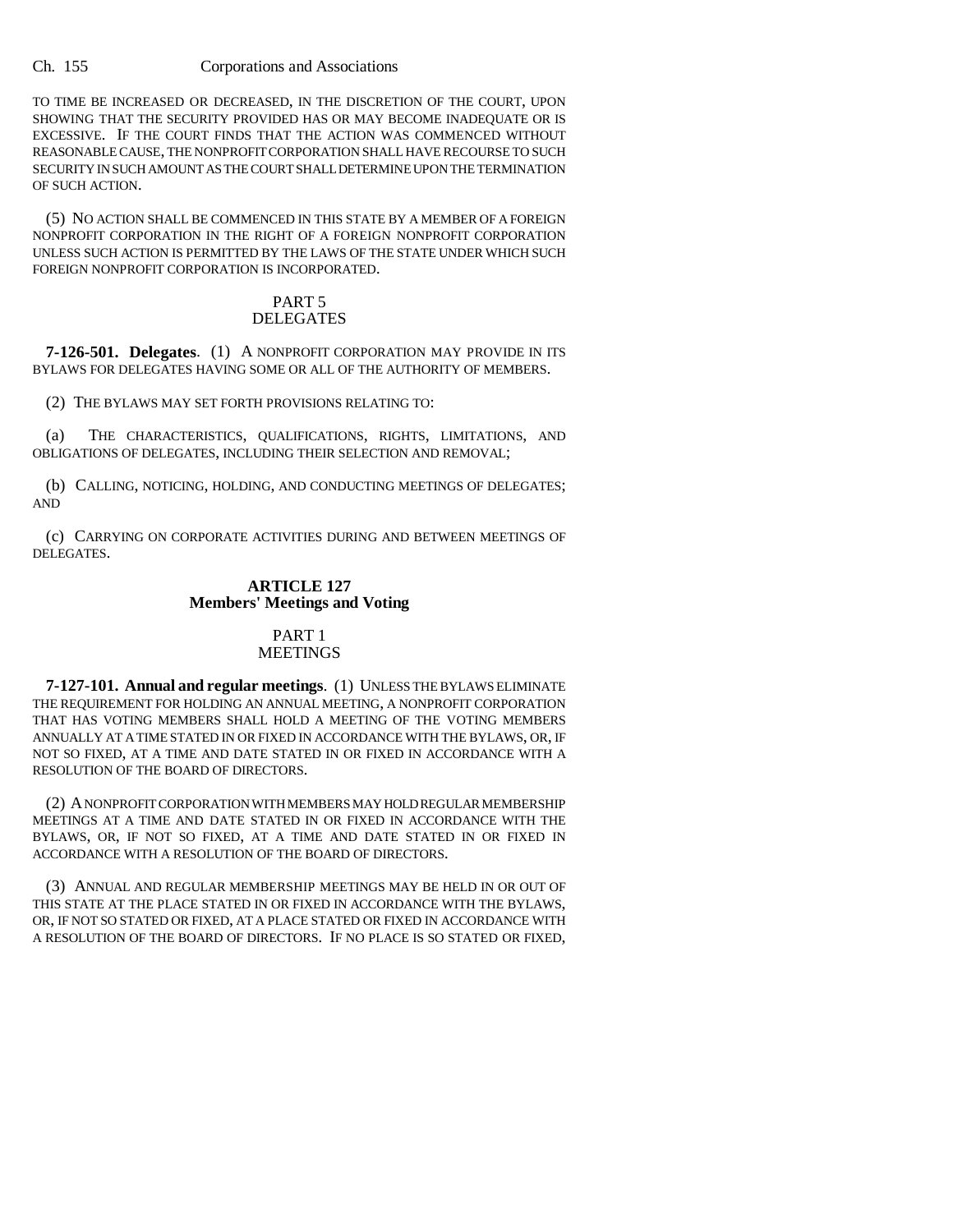ANNUAL AND REGULAR MEETINGS SHALL BE HELD AT THE NONPROFIT CORPORATION'S PRINCIPAL OFFICE.

(4) THE FAILURE TO HOLD AN ANNUAL OR REGULAR MEETING AT THE TIME AND DATE DETERMINED PURSUANT TO SUBSECTION (1) OF THIS SECTION DOES NOT AFFECT THE VALIDITY OF ANY CORPORATE ACTION AND DOES NOT WORK A FORFEITURE OR DISSOLUTION OF THE NONPROFIT CORPORATION.

**7-127-102. Special meeting**. (1) A NONPROFIT CORPORATION SHALL HOLD A SPECIAL MEETING OF ITS MEMBERS:

(a) ON CALL OF ITS BOARD OF DIRECTORS OR THE PERSON OR PERSONS AUTHORIZED BY THE BYLAWS OR RESOLUTION OF THE BOARD OF DIRECTORS TO CALL SUCH A MEETING; OR

(b) UNLESS OTHERWISE PROVIDED BY THE BYLAWS, IF THE NONPROFIT CORPORATION RECEIVES ONE OR MORE WRITTEN DEMANDS FOR THE MEETING, STATING THE PURPOSE OR PURPOSES FOR WHICH IT IS TO BE HELD, SIGNED AND DATED BY MEMBERS HOLDING AT LEAST TEN PERCENT OF ALL THE VOTES ENTITLED PURSUANT TO THE BYLAWS TO BE CAST ON ANY ISSUE PROPOSED TO BE CONSIDERED AT THE MEETING.

(2) IF NOT OTHERWISE FIXED UNDER SECTION 7-127-103 OR 7-127-106, THE RECORD DATE FOR DETERMINING THE MEMBERS ENTITLED TO DEMAND A SPECIAL MEETING PURSUANT TO PARAGRAPH (b) OF SUBSECTION (1) OF THIS SECTION IS THE DATE OF THE EARLIEST OF ANY OF THE DEMANDS PURSUANT TO WHICH THE MEETING IS CALLED, OR THE DATE THAT IS SIXTY DAYS BEFORE THE DATE THE FIRST OF SUCH DEMANDS IS RECEIVED BY THE NONPROFIT CORPORATION, WHICHEVER IS LATER.

(3) IF A NOTICE FOR A SPECIAL MEETING DEMANDED PURSUANT TO PARAGRAPH (b) OF SUBSECTION (1) OF THIS SECTION IS NOT GIVEN PURSUANT TO SECTION 7-127-104 WITHIN THIRTY DAYS AFTER THE DATE THE WRITTEN DEMAND OR DEMANDS ARE DELIVERED TO A CORPORATE OFFICER, REGARDLESS OF THE REQUIREMENTS OF SUBSECTION (4) OF THIS SECTION, A PERSON SIGNING THE DEMAND OR DEMANDS MAY SET THE TIME AND PLACE OF THE MEETING AND GIVE NOTICE PURSUANT TO SECTION 7-127-104.

(4) SPECIAL MEETINGS OF THE MEMBERS MAY BE HELD IN OR OUT OF THIS STATE AT THE PLACE STATED IN OR FIXED IN ACCORDANCE WITH THE BYLAWS, OR, IF NOT SO STATED OR FIXED, AT A PLACE STATED OR FIXED IN ACCORDANCE WITH A RESOLUTION OF THE BOARD OF DIRECTORS. IF NO PLACE IS SO STATED OR FIXED, SPECIAL MEETINGS SHALL BE HELD AT THE NONPROFIT CORPORATION'S PRINCIPAL OFFICE.

(5) UNLESS OTHERWISE PROVIDED BY THE BYLAWS, ONLY BUSINESS WITHIN THE PURPOSE OR PURPOSES DESCRIBED IN THE NOTICE OF THE MEETING REQUIRED BY SECTION 7-127-104(3) MAY BE CONDUCTED AT A SPECIAL MEETING OF THE MEMBERS.

**7-127-103. Court-ordered meeting**. (1) THE HOLDING OF A MEETING OF THE MEMBERS MAY BE SUMMARILY ORDERED BY THE DISTRICT COURT OF THE COUNTY IN THIS STATE WHERE THE NONPROFIT CORPORATION'S PRINCIPAL OFFICE IS LOCATED OR, IF THE NONPROFIT CORPORATION HAS NO PRINCIPAL OFFICE IN THIS STATE, BY THE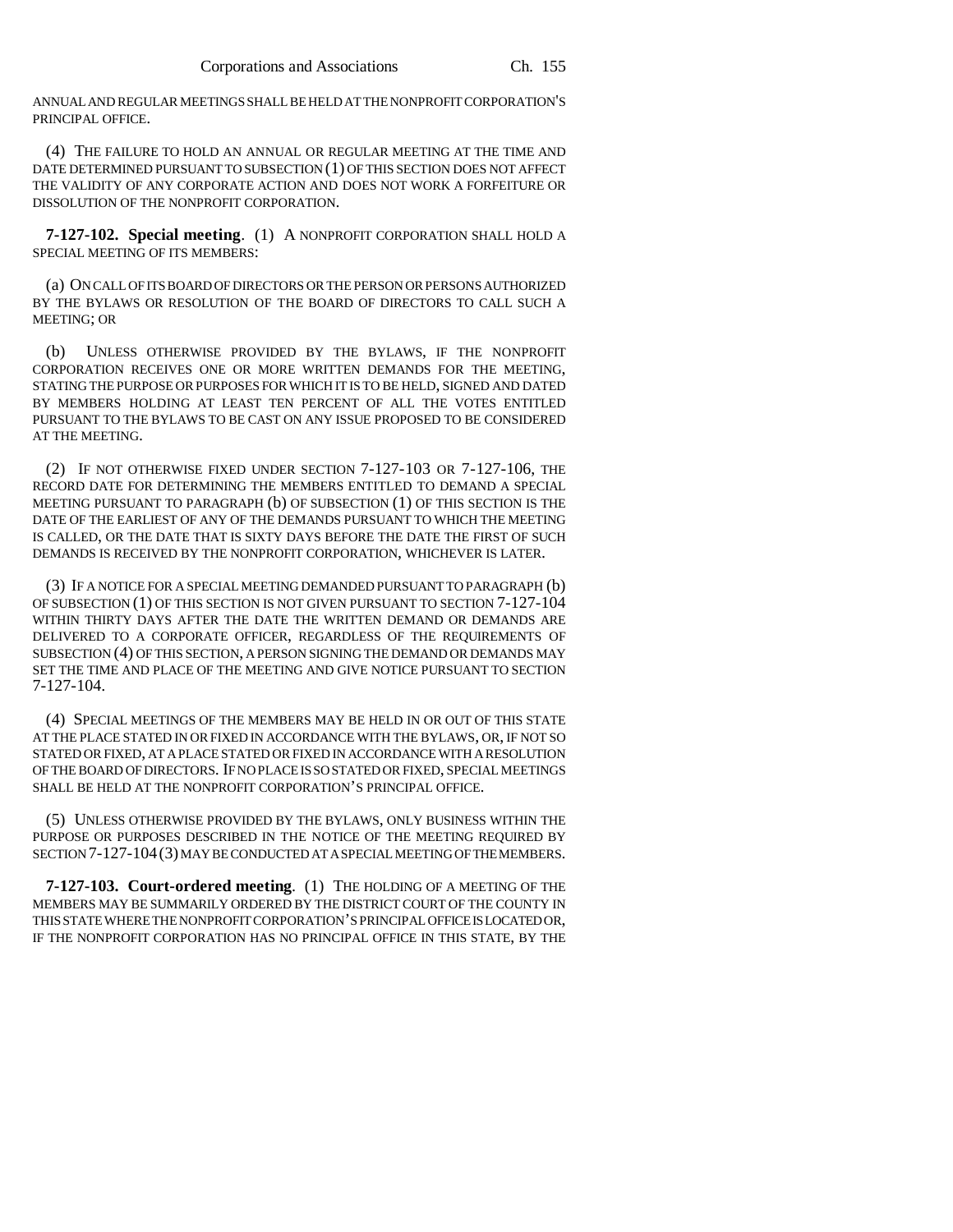DISTRICT COURT OF THE COUNTY IN WHICH ITS REGISTERED OFFICE IS LOCATED OR, IF THE NONPROFIT CORPORATION HAS NO REGISTERED OFFICE, BY THE DISTRICT COURT FOR THE CITY AND COUNTY OF DENVER:

(a) ON APPLICATION OF ANY VOTING MEMBER ENTITLED TO PARTICIPATE IN AN ANNUAL MEETING IF AN ANNUAL MEETING WAS REQUIRED TO BE HELD AND WAS NOT HELD WITHIN THE EARLIER OF SIX MONTHS AFTER THE CLOSE OF THE NONPROFIT CORPORATION'S MOST RECENTLY ENDED FISCAL YEAR OR FIFTEEN MONTHS AFTER ITS LAST ANNUAL MEETING; OR

(b) ON APPLICATION OF ANY PERSON WHO PARTICIPATED IN A CALL OF OR DEMAND FOR A SPECIAL MEETING EFFECTIVE UNDER SECTION 7-127-102 (1), IF:

(I) NOTICE OF THE SPECIAL MEETING WAS NOT GIVEN WITHIN THIRTY DAYS AFTER THE DATE OF THE CALL OR THE DATE THE LAST OF THE DEMANDS NECESSARY TO REQUIRE THE CALLING OF THE MEETING WAS RECEIVED BY THE NONPROFIT CORPORATION PURSUANT TO SECTION  $7-127-102$  (1) (b), AS THE CASE MAY BE; OR

(II) THE SPECIAL MEETING WAS NOT HELD IN ACCORDANCE WITH THE NOTICE.

(2) THE COURT MAY FIX THE TIME AND PLACE OF THE MEETING, DETERMINE THE MEMBERS ENTITLED TO PARTICIPATE IN THE MEETING, SPECIFY A RECORD DATE FOR DETERMINING MEMBERS ENTITLED TO NOTICE OF AND TO VOTE AT THE MEETING, PRESCRIBE THE FORM AND CONTENT OF THE NOTICE OF THE MEETING, FIX THE QUORUM REQUIRED FOR SPECIFIC MATTERS TO BE CONSIDERED AT THE MEETING OR DIRECT THAT THE VOTES REPRESENTED AT THE MEETING CONSTITUTE A QUORUM FOR ACTION ON THOSE MATTERS, AND ENTER OTHER ORDERS NECESSARY OR APPROPRIATE TO ACCOMPLISH THE HOLDING OF THE MEETING.

**7-127-104. Notice of meeting.** (1) A NONPROFIT CORPORATION SHALL GIVE TO EACH MEMBER ENTITLED TO VOTE AT THE MEETING NOTICE CONSISTENT WITH ITS BYLAWS OF MEETINGS OF MEMBERS IN A FAIR AND REASONABLE MANNER.

(2) ANY NOTICE THAT CONFORMS TO THE REQUIREMENTS OF SUBSECTION (3) OF THIS SECTION IS FAIR AND REASONABLE, BUT OTHER MEANS OF GIVING NOTICE MAY ALSO BE FAIR AND REASONABLE WHEN ALL THE CIRCUMSTANCES ARE CONSIDERED.

#### (3) NOTICE IS FAIR AND REASONABLE IF:

(a) THE NONPROFIT CORPORATION NOTIFIES ITS MEMBERS OF THE PLACE, DATE, AND TIME OF EACH ANNUAL, REGULAR, AND SPECIAL MEETING OF MEMBERS NO FEWER THAN TEN DAYS, OR IF NOTICE IS MAILED BY OTHER THAN FIRST CLASS OR REGISTERED MAIL, NO FEWER THAN THIRTY DAYS, NOR MORE THAN SIXTY DAYS BEFORE THE MEETING DATE, AND IF NOTICE IS GIVEN BY NEWSPAPER OR PUBLIC BROADCAST AS PROVIDED IN SECTION 7-121-402(2), THE NOTICE MUST BE PUBLISHED OR BROADCAST FIVE SEPARATE TIMES WITH THE FIRST SUCH PUBLICATION OR BROADCAST NO MORE THAN SIXTY DAYS, AND THE LAST SUCH PUBLICATION OR BROADCAST NO FEWER THAN TEN DAYS, BEFORE THE MEETING DATE.

(b) NOTICE OF AN ANNUAL OR REGULAR MEETING INCLUDES A DESCRIPTION OF ANY MATTER OR MATTERS THAT MUST BE APPROVED BY THE MEMBERS OR FOR WHICH THE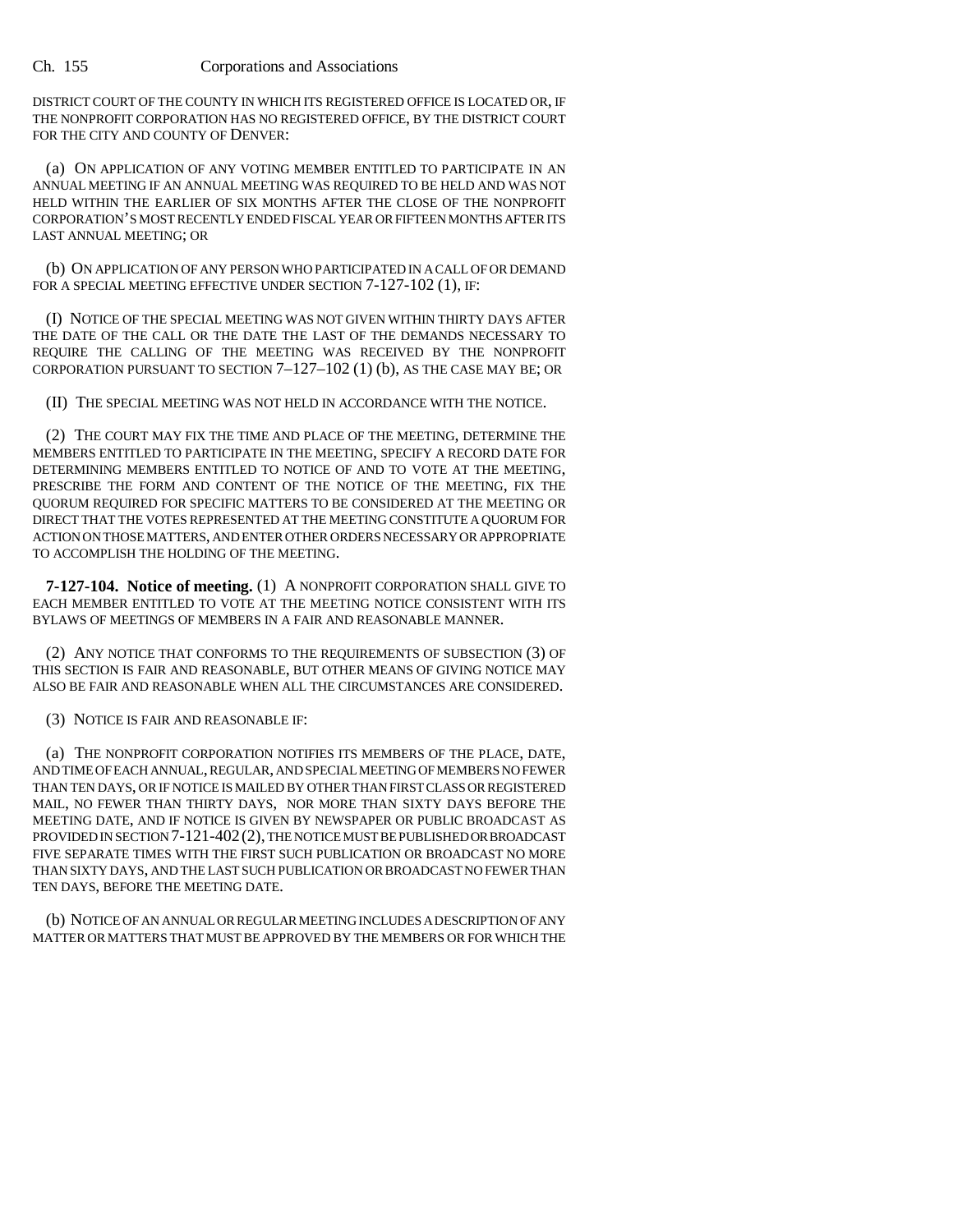MEMBERS' APPROVAL IS SOUGHT UNDER SECTIONS 7-128-501,7-129-110,7-130-103, 7-130-201, 7-131-102, 7-132-102, AND 7-134-102; AND

(c) UNLESS OTHERWISE PROVIDED BY ARTICLES 121 TO 137 OF THIS TITLE OR THE BYLAWS, NOTICE OF A SPECIAL MEETING INCLUDES A DESCRIPTION OF THE PURPOSE OR PURPOSES FOR WHICH THE MEETING IS CALLED.

(4) UNLESS OTHERWISE PROVIDED BY THE BYLAWS, IF AN ANNUAL, REGULAR, OR SPECIAL MEETING OF MEMBERS IS ADJOURNED TO A DIFFERENT DATE, TIME, OR PLACE, NOTICE NEED NOT BE GIVEN OF THE NEW DATE, TIME, OR PLACE, IF THE NEW DATE, TIME, OR PLACE IS ANNOUNCED AT THE MEETING BEFORE ADJOURNMENT. IF A NEW RECORD DATE FOR THE ADJOURNED MEETING IS OR MUST BE FIXED UNDER SECTION 7–127–106, HOWEVER, NOTICE OF THE ADJOURNED MEETING MUST BE GIVEN UNDER THIS SECTION TO THE MEMBERS OF RECORD AS OF THE NEW RECORD DATE.

(5) WHEN GIVING NOTICE OF AN ANNUAL, REGULAR, OR SPECIAL MEETING OF MEMBERS, A NONPROFIT CORPORATION SHALL GIVE NOTICE OF A MATTER A MEMBER INTENDS TO RAISE AT THE MEETING IF:

(a) REQUESTED IN WRITING TO DO SO BY A PERSON ENTITLED TO CALL A SPECIAL MEETING; AND

(b) THE REQUEST IS RECEIVED BY THE SECRETARY OR PRESIDENT OF THE NONPROFIT CORPORATION AT LEAST TEN DAYS BEFORE THE NONPROFIT CORPORATION GIVES NOTICE OF THE MEETING.

**7-127-105. Waiver of notice**. (1) A MEMBER MAY WAIVE ANY NOTICE REQUIRED BY ARTICLES 121 TO 137 OF THIS TITLE OR BY THE BYLAWS, WHETHER BEFORE OR AFTER THE DATE OR TIME STATED IN THE NOTICE AS THE DATE OR TIME WHEN ANY ACTION WILL OCCUR OR HAS OCCURRED. THE WAIVER SHALL BE IN WRITING, BE SIGNED BY THE MEMBER ENTITLED TO THE NOTICE, AND BE DELIVERED TO THE NONPROFIT CORPORATION FOR INCLUSION IN THE MINUTES OR FILING WITH THE CORPORATE RECORDS, BUT SUCH DELIVERY AND FILING SHALL NOT BE CONDITIONS OF THE EFFECTIVENESS OF THE WAIVER.

(2) A MEMBER'S ATTENDANCE AT A MEETING:

(a) WAIVES OBJECTION TO LACK OF NOTICE OR DEFECTIVE NOTICE OF THE MEETING, UNLESS THE MEMBER AT THE BEGINNING OF THE MEETING OBJECTS TO HOLDING THE MEETING OR TRANSACTING BUSINESS AT THE MEETING BECAUSE OF LACK OF NOTICE OR DEFECTIVE NOTICE; AND

(b) WAIVES OBJECTION TO CONSIDERATION OF A PARTICULAR MATTER AT THE MEETING THAT IS NOT WITHIN THE PURPOSE OR PURPOSES DESCRIBED IN THE MEETING NOTICE, UNLESS THE MEMBER OBJECTS TO CONSIDERING THE MATTER WHEN IT IS PRESENTED.

**7-127-106. Record date - determining members entitled to notice and vote**. (1) THE BYLAWS MAY FIX OR PROVIDE THE MANNER OF FIXING A DATE AS THE RECORD DATE FOR DETERMINING THE MEMBERS ENTITLED TO NOTICE OF A MEMBERS' MEETING. IF THE BYLAWS DO NOT FIX OR PROVIDE FOR FIXING SUCH A RECORD DATE,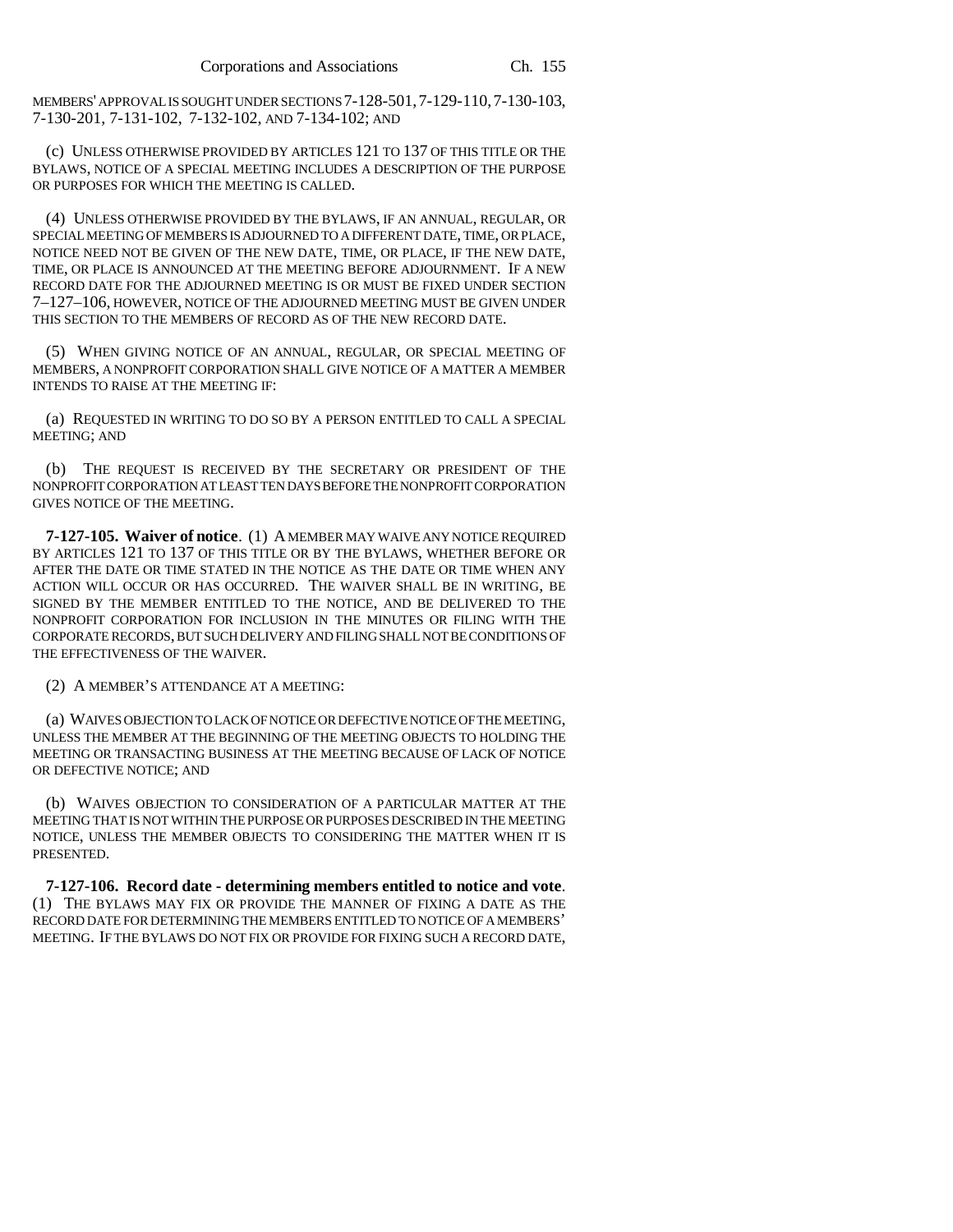THE BOARD OF DIRECTORS MAY FIX A FUTURE DATE AS SUCH A RECORD DATE. IF NO SUCH RECORD DATE IS FIXED, MEMBERS AT THE CLOSE OF BUSINESS ON THE BUSINESS DAY PRECEDING THE DAY ON WHICH NOTICE IS GIVEN, OR, IF NOTICE IS WAIVED, AT THE CLOSE OF BUSINESS ON THE BUSINESS DAY PRECEDING THE DAY ON WHICH THE MEETING IS HELD ARE ENTITLED TO NOTICE OF THE MEETING.

(2) THE BYLAWS MAY FIX OR PROVIDE THE MANNER OF FIXING A DATE AS THE RECORD DATE FOR DETERMINING THE MEMBERS ENTITLED TO VOTE AT A MEMBERS' MEETING. IF THE BYLAWS DO NOT FIX OR PROVIDE FOR FIXING SUCH A RECORD DATE, THE BOARD MAY FIX A FUTURE DATE AS SUCH A RECORD DATE. IF NO SUCH RECORD DATE IS FIXED, MEMBERS ON THE DATE OF THE MEETING WHO ARE OTHERWISE ELIGIBLE TO VOTE ARE ENTITLED TO VOTE AT THE MEETING.

(3) THE BYLAWS MAY FIX OR PROVIDE THE MANNER FOR DETERMINING A DATE AS THE RECORD DATE FOR THE PURPOSE OF DETERMINING THE MEMBERS ENTITLED TO EXERCISE ANY RIGHTS IN RESPECT OF ANY OTHER LAWFUL ACTION. IF THE BYLAWS DO NOT FIX OR PROVIDE FOR FIXING SUCH A RECORD DATE, THE BOARD MAY FIX A FUTURE DATE AS THE RECORD DATE. IF NO SUCH RECORD DATE IS FIXED, MEMBERS AT THE CLOSE OF BUSINESS ON THE DAY ON WHICH THE BOARD ADOPTS THE RESOLUTION RELATING THERETO, OR THE SIXTIETH DAY PRIOR TO THE DATE OF SUCH OTHER ACTION, WHICHEVER IS LATER, ARE ENTITLED TO EXERCISE SUCH RIGHTS.

(4) A RECORD DATE FIXED UNDER THIS SECTION MAY NOT BE MORE THAN SEVENTY DAYS BEFORE THE MEETING OR ACTION REQUIRING A DETERMINATION OF MEMBERS OCCURS.

(5) A DETERMINATION OF MEMBERS ENTITLED TO NOTICE OF OR TO VOTE AT A MEETING OF MEMBERS IS EFFECTIVE FOR ANY ADJOURNMENT OF THE MEETING UNLESS THE BOARD OF DIRECTORS FIXES A NEW DATE FOR DETERMINING THE RIGHT TO NOTICE OR THE RIGHT TO VOTE, WHICH IT MUST DO IF THE MEETING IS ADJOURNED TO A DATE MORE THAN ONE HUNDRED TWENTY DAYS AFTER THE RECORD DATE FOR DETERMINING MEMBERS ENTITLED TO NOTICE OF THE ORIGINAL MEETING.

(6) IF A COURT ORDERS A MEETING ADJOURNED TO A DATE MORE THAN ONE HUNDRED TWENTY DAYS AFTER THE DATE FIXED FOR THE ORIGINAL MEETING, IT MAY PROVIDE THAT THE ORIGINAL RECORD DATE FOR NOTICE OR VOTING CONTINUES IN EFFECT OR IT MAY FIX A NEW RECORD DATE FOR NOTICE OR VOTING.

**7-127-107. Action without meeting**. (1) UNLESS OTHERWISE PROVIDED BY THE BYLAWS, ANY ACTION REQUIRED OR PERMITTED BY ARTICLES 121 TO 137 OF THIS TITLE TO BE TAKEN AT A MEMBERS' MEETING MAY BE TAKEN WITHOUT A MEETING IF MEMBERS ENTITLED TO VOTE THEREON, UNANIMOUSLY AGREE AND CONSENT TO SUCH ACTION IN WRITING.

(2) NO ACTION TAKEN PURSUANT TO THIS SECTION SHALL BE EFFECTIVE UNLESS WRITINGS DESCRIBING AND CONSENTING TO THE ACTION, SIGNED BY MEMBERS SUFFICIENT UNDER SUBSECTION (1) OF THIS SECTION TO TAKE THE ACTION AND NOT REVOKED PURSUANT TO SUBSECTION (3) OF THIS SECTION, ARE RECEIVED BY THE NONPROFIT CORPORATION WITHIN SIXTY DAYS AFTER THE DATE THE EARLIEST DATED WRITING DESCRIBING AND CONSENTING TO THE ACTION IS RECEIVED BY THE NONPROFIT CORPORATION. UNLESS OTHERWISE PROVIDED BY THE BYLAWS, ANY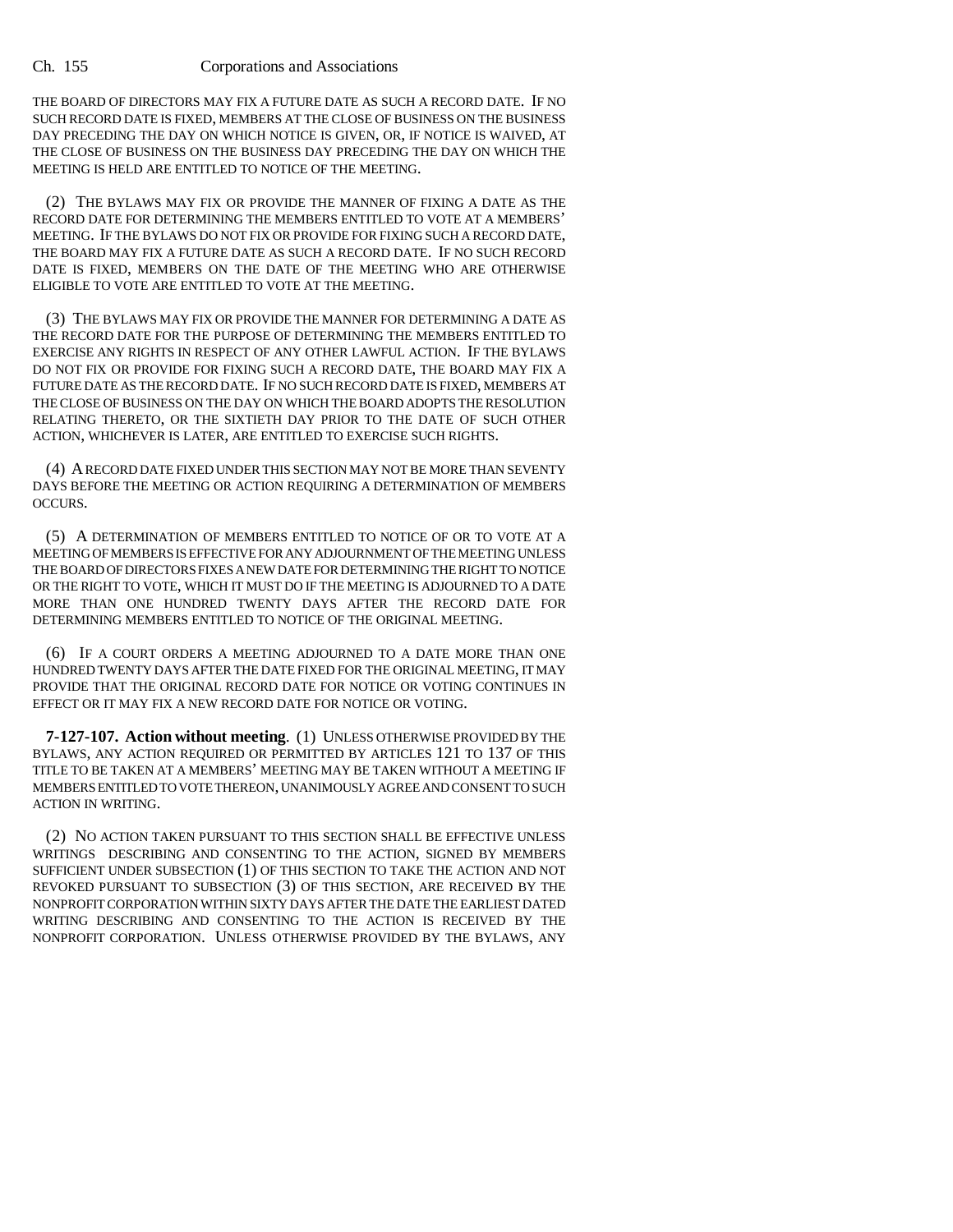SUCH WRITING MAY BE RECEIVED BY THE NONPROFIT CORPORATION BY ELECTRONICALLY TRANSMITTED FACSIMILE OR OTHER FORM OF WIRE OR WIRELESS COMMUNICATION PROVIDING THE NONPROFIT CORPORATION WITH A COMPLETE COPY THEREOF, INCLUDING A COPY OF THE SIGNATURE THERETO. ACTION TAKEN PURSUANT TO THIS SECTION SHALL BE EFFECTIVE WHEN THE LAST WRITING NECESSARY TO EFFECT THE ACTION IS RECEIVED BY THE NONPROFIT CORPORATION, UNLESS THE WRITINGS DESCRIBING AND CONSENTING TO THE ACTION SET FORTH A DIFFERENT EFFECTIVE DATE.

(3) ANY MEMBER WHO HAS SIGNED A WRITING DESCRIBING AND CONSENTING TO ACTION TAKEN PURSUANT TO THIS SECTION MAY REVOKE SUCH CONSENT BY A WRITING SIGNED AND DATED BY THE MEMBER DESCRIBING THE ACTION AND STATING THAT THE MEMBER'S PRIOR CONSENT THERETO IS REVOKED, IF SUCH WRITING IS RECEIVED BY THE NONPROFIT CORPORATION BEFORE THE LAST WRITING NECESSARY TO EFFECT THE ACTION IS RECEIVED BY THE NONPROFIT CORPORATION.

(4) SUBJECT TO SUBSECTION (8) OF THIS SECTION, THE RECORD DATE FOR DETERMINING MEMBERS ENTITLED TO TAKE ACTION WITHOUT A MEETING OR ENTITLED TO BE GIVEN NOTICE UNDER SUBSECTION (7) OF THIS SECTION OF ACTION SO TAKEN IS THE DATE A WRITING UPON WHICH THE ACTION IS TAKEN PURSUANT TO SUBSECTION (1) OF THIS SECTION IS FIRST RECEIVED BY THE NONPROFIT CORPORATION.

(5) ACTION TAKEN UNDER THIS SECTION HAS THE SAME EFFECT AS ACTION TAKEN AT A MEETING OF MEMBERS AND MAY BE DESCRIBED AS SUCH IN ANY DOCUMENT.

(6) IN THE EVENT VOTING MEMBERS ARE ENTITLED TO VOTE CUMULATIVELY IN THE ELECTION OF DIRECTORS, VOTING MEMBERS MAY TAKE ACTION UNDER THIS SECTION TO ELECT OR REMOVE DIRECTORS ONLY PURSUANT TO SECTION 7-127-208 AND ONLY IF THE REQUIRED SIGNED WRITINGS DESCRIBING AND CONSENTING TO THE ELECTION OR REMOVAL OF THE DIRECTORS ARE RECEIVED BY THE NONPROFIT CORPORATION.

(7) IN THE EVENT ACTION IS TAKEN UNDER SUBSECTION (1) OF THIS SECTION WITH LESS THAN UNANIMOUS CONSENT OF ALL MEMBERS ENTITLED TO VOTE UPON THE ACTION, THE NONPROFIT CORPORATION OR THE MEMBERS TAKING THE ACTION SHALL, PROMPTLY AFTER ALL OF THE WRITINGS NECESSARY TO EFFECT THE ACTION HAVE BEEN RECEIVED BY THE NONPROFIT CORPORATION, GIVE NOTICE OF SUCH ACTION TO ALL MEMBERS WHO WERE ENTITLED TO VOTE UPON THE ACTION. THE NOTICE SHALL CONTAIN OR BE ACCOMPANIED BY THE SAME MATERIAL, IF ANY, THAT UNDER ARTICLES 121 TO 137 OF THIS TITLE WOULD HAVE BEEN REQUIRED TO BE GIVEN TO MEMBERS IN OR WITH A NOTICE OF THE MEETING AT WHICH THE ACTION WOULD HAVE BEEN SUBMITTED TO THE MEMBERS FOR ACTION.

(8) THE DISTRICT COURT OF THE COUNTY IN THIS STATE WHERE THE NONPROFIT CORPORATION'S PRINCIPAL OFFICE IS LOCATED OR, IF THE NONPROFIT CORPORATION HAS NO PRINCIPAL OFFICE IN THIS STATE, THE DISTRICT COURT OF THE COUNTY IN WHICH THE NONPROFIT CORPORATION'S REGISTERED OFFICE IS LOCATED OR, IF THE NONPROFIT CORPORATION HAS NO REGISTERED OFFICE, THE DISTRICT COURT FOR THE CITY AND COUNTY OF DENVER MAY, UPON APPLICATION OF THE NONPROFIT CORPORATION OR ANY MEMBER WHO WOULD BE ENTITLED TO VOTE ON THE ACTION AT A MEMBERS' MEETING, SUMMARILY SPECIFY A RECORD DATE FOR DETERMINING MEMBERS ENTITLED TO SIGN WRITINGS CONSENTING TO AN ACTION UNDER THIS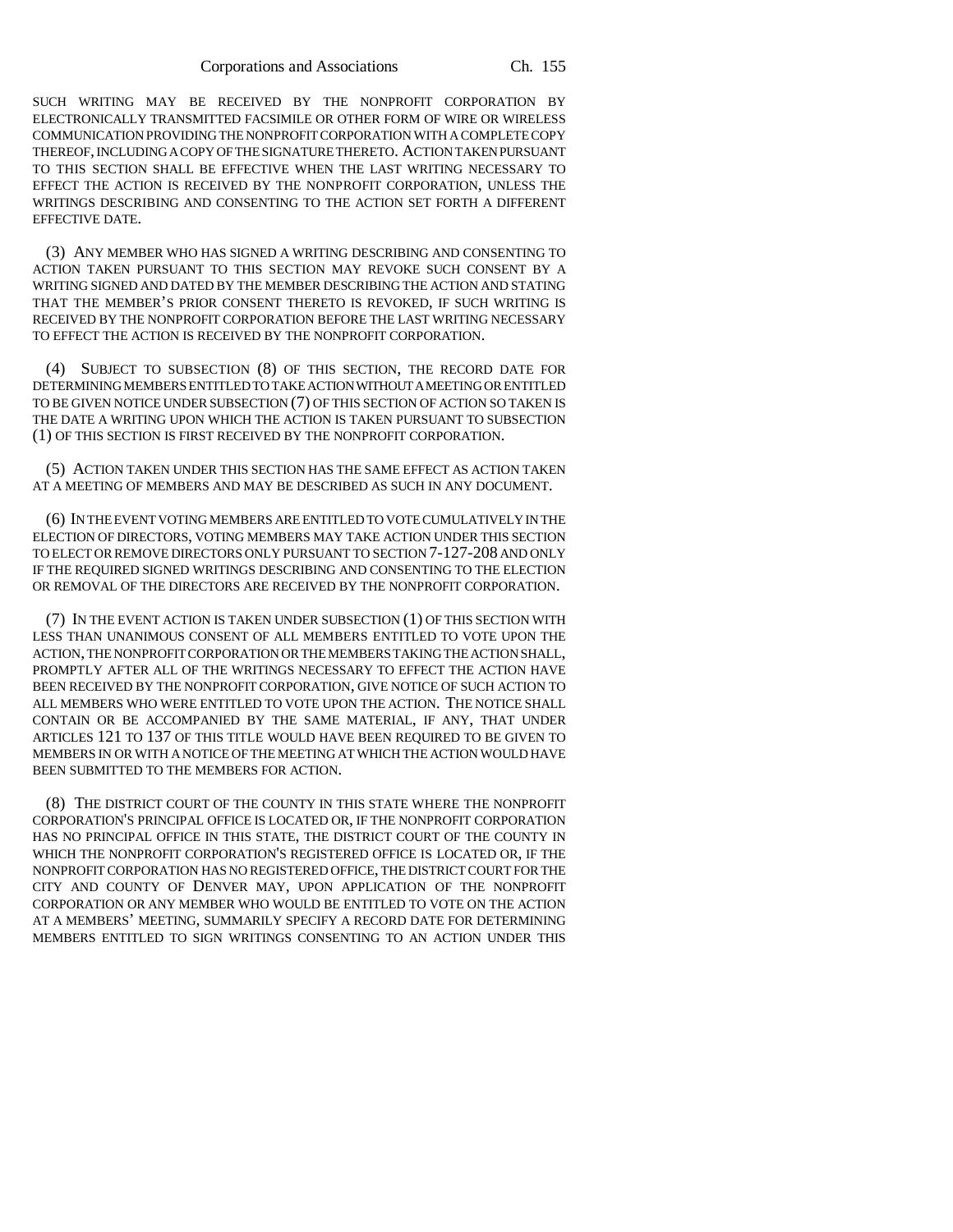SECTION AND MAY ENTER OTHER ORDERS NECESSARY OR APPROPRIATE TO EFFECT THE PURPOSES OF THIS SECTION.

(9) ALL SIGNED WRITTEN INSTRUMENTS NECESSARY FOR ANY ACTION TAKEN PURSUANT TO THIS SECTION SHALL BE FILED WITH THE MINUTES OF THE MEETINGS OF THE MEMBERS.

**7-127-108. Meetings by telecommunication**. UNLESS OTHERWISE PROVIDED IN THE BYLAWS, ANY OR ALL OF THE MEMBERS MAY PARTICIPATE IN AN ANNUAL, REGULAR, OR SPECIAL MEETING OF THE MEMBERS BY, OR THE MEETING MAY BE CONDUCTED THROUGH THE USE OF, ANY MEANS OF COMMUNICATION BY WHICH ALL PERSONS PARTICIPATING IN THE MEETING MAY HEAR EACH OTHER DURING THE MEETING. A MEMBER PARTICIPATING IN A MEETING BY THIS MEANS IS DEEMED TO BE PRESENT IN PERSON AT THE MEETING.

**7-127-109. Action by written ballot**. (1) UNLESS OTHERWISE PROVIDED BY THE BYLAWS, ANY ACTION THAT MAY BE TAKEN AT ANY ANNUAL, REGULAR, OR SPECIAL MEETING OF MEMBERS MAY BE TAKEN WITHOUT A MEETING IF THE NONPROFIT CORPORATION DELIVERS A WRITTEN BALLOT TO EVERY MEMBER ENTITLED TO VOTE ON THE MATTER.

(2) A WRITTEN BALLOT SHALL:

(a) SET FORTH EACH PROPOSED ACTION; AND

(b) PROVIDE AN OPPORTUNITY TO VOTE FOR OR AGAINST EACH PROPOSED ACTION.

(3) APPROVAL BY WRITTEN BALLOT PURSUANT TO THIS SECTION SHALL BE VALID ONLY WHEN THE NUMBER OF VOTES CAST BY BALLOT EQUALS OR EXCEEDS THE QUORUM REQUIRED TO BE PRESENT AT A MEETING AUTHORIZING THE ACTION, AND THE NUMBER OF APPROVALS EQUALS OR EXCEEDS THE NUMBER OF VOTES THAT WOULD BE REQUIRED TO APPROVE THE MATTER AT A MEETING AT WHICH THE TOTAL NUMBER OF VOTES CAST WAS THE SAME AS THE NUMBER OF VOTES CAST BY BALLOT.

(4) ALL SOLICITATIONS FOR VOTES BY WRITTEN BALLOT SHALL:

(a) INDICATE THE NUMBER OF RESPONSES NEEDED TO MEET THE QUORUM REQUIREMENTS;

(b) STATE THE PERCENTAGE OF APPROVALS NECESSARY TO APPROVE EACH MATTER OTHER THAN ELECTION OF DIRECTORS;

(c) SPECIFY THE TIME BY WHICH A BALLOT MUST BE RECEIVED BY THE NONPROFIT CORPORATION IN ORDER TO BE COUNTED; AND

(d) BE ACCOMPANIED BY WRITTEN INFORMATION SUFFICIENT TO PERMIT EACH PERSON CASTING SUCH BALLOT TO REACH AN INFORMED DECISION ON THE MATTER.

(5) UNLESS OTHERWISE PROVIDED BY THE BYLAWS, A WRITTEN BALLOT MAY NOT BE REVOKED.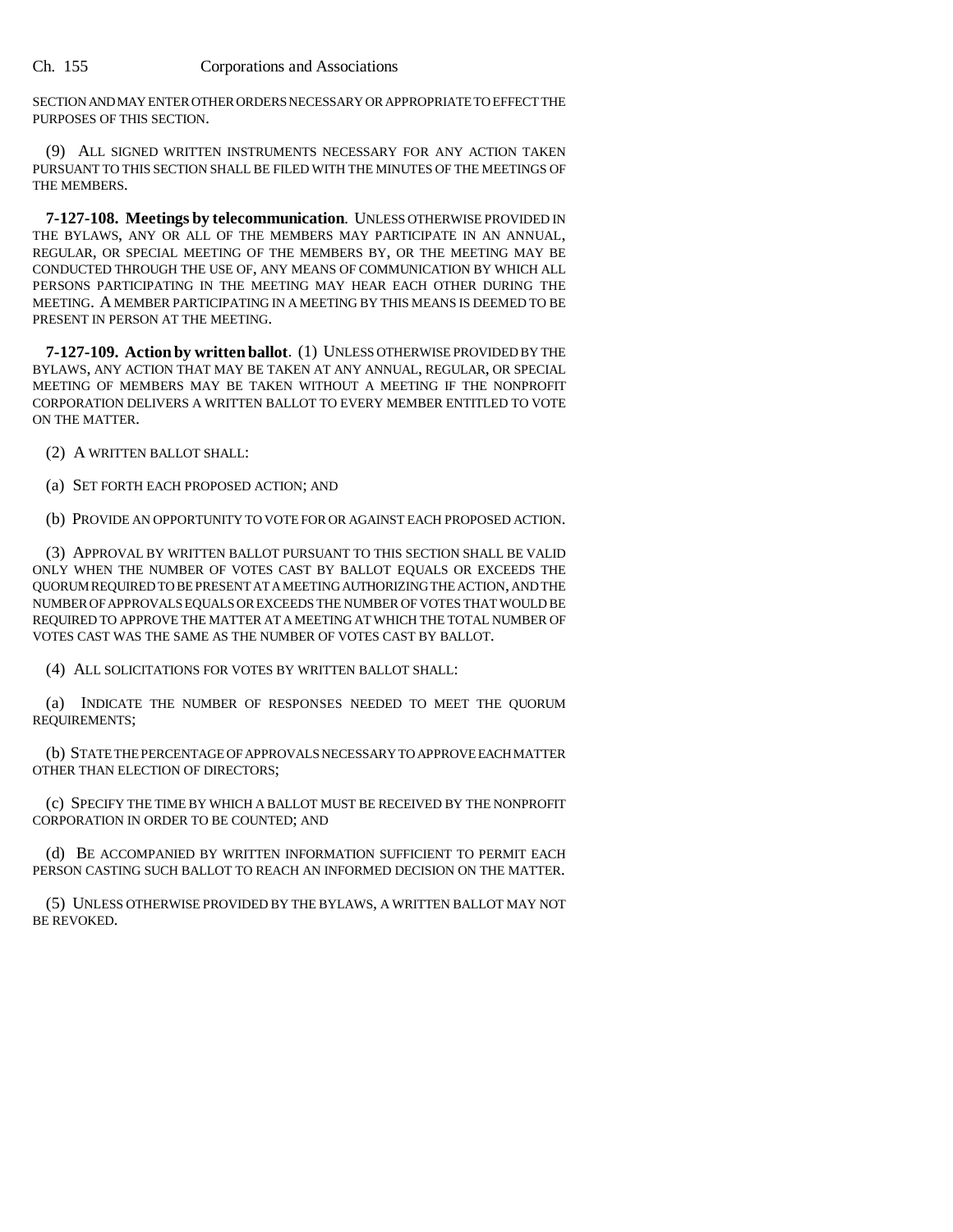(6) ACTION TAKEN UNDER THIS SECTION HAS THE SAME EFFECT AS ACTION TAKEN AT A MEETING OF MEMBERS AND MAY BE DESCRIBED AS SUCH IN ANY DOCUMENT.

#### PART 2 VOTING

**7-127-201. Members' list for meeting and action by written ballot**. (1) UNLESS OTHERWISE PROVIDED BY THE BYLAWS, AFTER FIXING A RECORD DATE FOR A NOTICE OF A MEETING OR FOR DETERMINING THE MEMBERS ENTITLED TO TAKE ACTION BY WRITTEN BALLOT, A NONPROFIT CORPORATION SHALL PREPARE AN ALPHABETICAL LIST OF THE NAMES OF ALL ITS MEMBERS WHO ARE ENTITLED TO NOTICE OF, AND TO VOTE AT, THE MEETING OR TO TAKE SUCH ACTION BY WRITTEN BALLOT. THE LIST SHALL SHOW THE ADDRESS OF EACH MEMBER ENTITLED TO NOTICE OF, AND TO VOTE AT, THE MEETING OR TO TAKE SUCH ACTION BY WRITTEN BALLOT AND THE NUMBER OF VOTES EACH MEMBER IS ENTITLED TO VOTE AT THE MEETING OR BY WRITTEN BALLOT.

(2) IF PREPARED IN CONNECTION WITH A MEETING OF THE MEMBERS, THE MEMBERS' LIST SHALL BE AVAILABLE FOR INSPECTION BY ANY MEMBER ENTITLED TO VOTE AT THE MEETING, BEGINNING THE EARLIER OF TEN DAYS BEFORE THE MEETING FOR WHICH THE LIST WAS PREPARED OR TWO BUSINESS DAYS AFTER NOTICE OF THE MEETING IS GIVEN AND CONTINUING THROUGH THE MEETING, AND ANY ADJOURNMENT THEREOF, AT THE NONPROFIT CORPORATION'S PRINCIPAL OFFICE OR AT A PLACE IDENTIFIED IN THE NOTICE OF THE MEETING IN THE CITY WHERE THE MEETING WILL BE HELD. THE NONPROFIT CORPORATION SHALL MAKE THE MEMBERS' LIST AVAILABLE AT THE MEETING, AND ANY MEMBER ENTITLED TO VOTE AT THE MEETING OR AN AGENT OR ATTORNEY OF A MEMBER ENTITLED TO VOTE AT THE MEETING IS ENTITLED TO INSPECT THE LIST AT ANY TIME DURING THE MEETING OR ANY ADJOURNMENT. IF PREPARED IN CONNECTION WITH ACTION TO BE TAKEN BY THE MEMBERS BY WRITTEN BALLOT, THE MEMBERS' LIST SHALL BE AVAILABLE FOR INSPECTION BY ANY MEMBER ENTITLED TO CAST A VOTE BY SUCH WRITTEN BALLOT, BEGINNING ON THE DATE THAT THE FIRST WRITTEN BALLOT IS DELIVERED TO THE MEMBERS AND CONTINUING THROUGH THE TIME WHEN SUCH WRITTEN BALLOTS MUST BE RECEIVED BY THE NONPROFIT CORPORATION IN ORDER TO BE COUNTED, AT THE NONPROFIT CORPORATION'S PRINCIPAL OFFICE. A MEMBER ENTITLED TO VOTE AT THE MEETING OR BY SUCH WRITTEN BALLOT, OR AN AGENT OR ATTORNEY OF A MEMBER ENTITLED TO VOTE AT THE MEETING OR BY SUCH WRITTEN BALLOT, IS ENTITLED ON WRITTEN DEMAND TO INSPECT AND, SUBJECT TO THE REQUIREMENTS OF SECTION 7-136-102(3) AND THE PROVISIONS OF SECTION 7-136-103 (2) AND (3) TO COPY THE LIST, DURING REGULAR BUSINESS HOURS, AT THE MEMBER'S EXPENSE, AND DURING THE PERIOD IT IS AVAILABLE FOR INSPECTION.

(3) IF THE NONPROFIT CORPORATION REFUSES TO ALLOW A MEMBER ENTITLED TO VOTE AT THE MEETING OR BY SUCH WRITTEN BALLOT, OR AN AGENT OR ATTORNEY OF A MEMBER ENTITLED TO VOTE AT THE MEETING OR BY SUCH WRITTEN BALLOT, TO INSPECT THE MEMBERS' LIST OR TO COPY THE LIST DURING THE PERIOD IT IS REQUIRED TO BE AVAILABLE FOR INSPECTION UNDER SUBSECTION (2) OF THIS SECTION, THE DISTRICT COURT OF THE COUNTY IN THIS STATE WHERE THE NONPROFIT CORPORATION'S PRINCIPAL OFFICE IS LOCATED OR, IF THE NONPROFIT CORPORATION HAS NO PRINCIPAL OFFICE IN THIS STATE, THE DISTRICT COURT OF THE COUNTY WHERE ITS REGISTERED OFFICE IS LOCATED, OR IF THE NONPROFIT CORPORATION HAS NO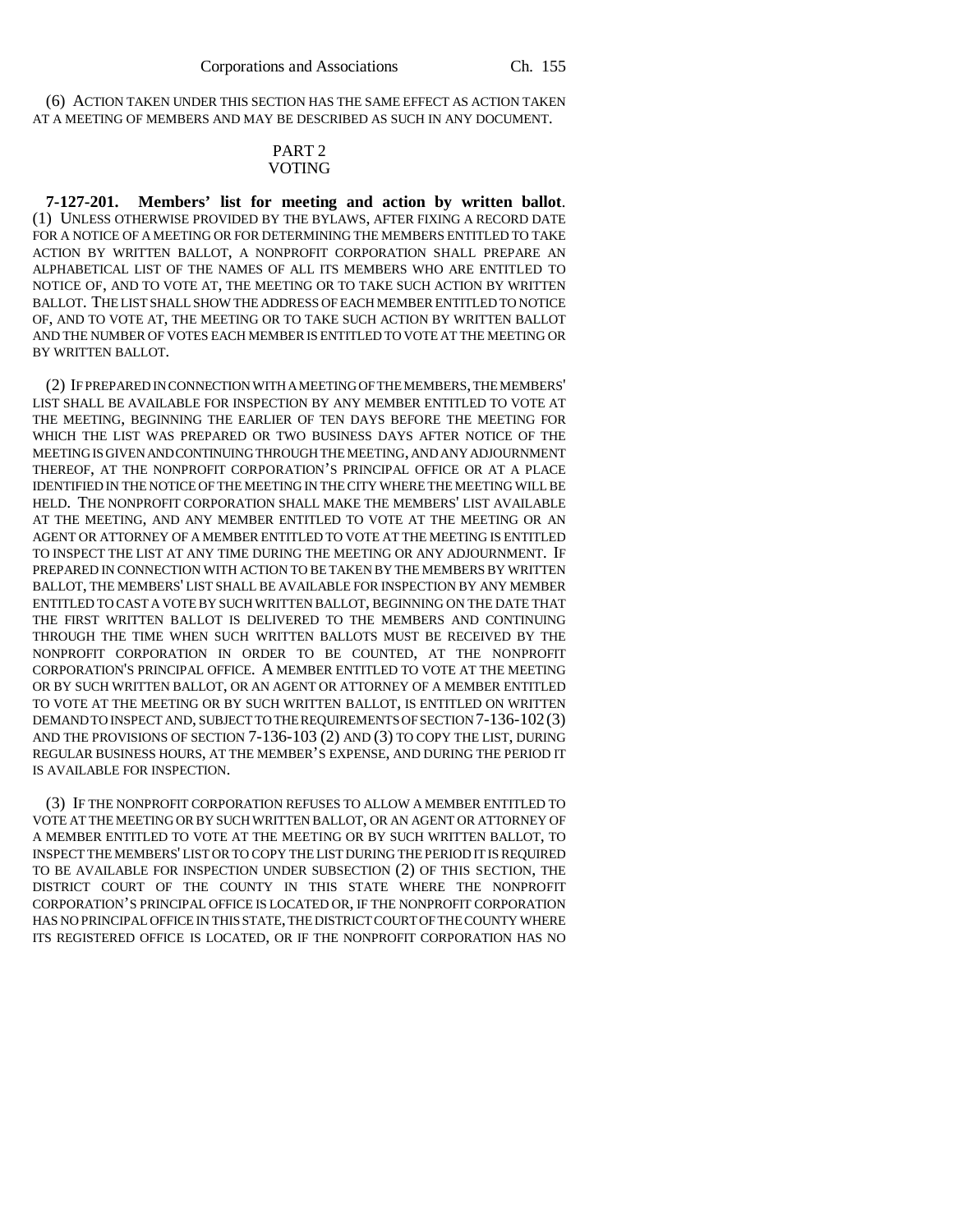Ch. 155 Corporations and Associations

REGISTERED OFFICE IN THIS STATE, THE DISTRICT COURT FOR THE CITY AND COUNTY OF DENVER MAY, ON APPLICATION OF THE MEMBER, SUMMARILY ORDER THE INSPECTION OR COPYING OF THE LIST AT THE NONPROFIT CORPORATION'S EXPENSE AND MAY POSTPONE OR ADJOURN THE MEETING FOR WHICH THE LIST WAS PREPARED, OR POSTPONE THE TIME WHEN THE NONPROFIT CORPORATION MUST RECEIVE WRITTEN BALLOTS IN CONNECTION WITH WHICH THE LIST WAS PREPARED, UNTIL THE INSPECTION OR COPYING IS COMPLETE.

(4) IF A COURT ORDERS INSPECTION OR COPYING OF THE LIST OF MEMBERS PURSUANT TO SUBSECTION (3) OF THIS SECTION, UNLESS THE NONPROFIT CORPORATION PROVES THAT IT REFUSED INSPECTION OR COPYING OF THE LIST IN GOOD FAITH BECAUSE IT HAD A REASONABLE BASIS FOR DOUBT ABOUT THE RIGHT OF THE MEMBER OR THE AGENT OR ATTORNEY OF THE MEMBER TO INSPECT OR COPY THE LIST OF MEMBERS:

(a) THE COURT SHALL ALSO ORDER THE NONPROFIT CORPORATION TO PAY THE MEMBER'S COSTS, INCLUDING REASONABLE COUNSEL FEES, INCURRED IN OBTAINING THE ORDER;

(b) THE COURT MAY ORDER THE NONPROFIT CORPORATION TO PAY THE MEMBER FOR ANY DAMAGES THE MEMBER INCURRED; AND

(c) THE COURT MAY GRANT THE MEMBER ANY OTHER REMEDY AFFORDED THE MEMBER BY LAW.

(5) IF A COURT ORDERS INSPECTION OR COPYING OF THE LIST OF MEMBERS PURSUANT TO SUBSECTION (3) OF THIS SECTION, THE COURT MAY IMPOSE REASONABLE RESTRICTIONS ON THE USE OR DISTRIBUTION OF THE LIST BY THE MEMBER.

(6) FAILURE TO PREPARE OR MAKE AVAILABLE THE LIST OF MEMBERS DOES NOT AFFECT THE VALIDITY OF ACTION TAKEN AT THE MEETING OR BY MEANS OF SUCH WRITTEN BALLOT.

**7-127-202. Voting entitlement generally**. (1) UNLESS OTHERWISE PROVIDED BY THE BYLAWS:

(a) ONLY VOTING MEMBERS SHALL BE ENTITLED TO VOTE WITH RESPECT TO ANY MATTER REQUIRED OR PERMITTED UNDER ARTICLES 121 TO 137 OF THIS TITLE TO BE SUBMITTED TO A VOTE OF THE MEMBERS;

(b) ALL REFERENCES IN ARTICLES 121 TO 137 OF THIS TITLE TO VOTES OF OR VOTING BY THE MEMBERS SHALL BE DEEMED TO PERMIT VOTING ONLY BY THE VOTING MEMBERS; AND

(c) VOTING MEMBERS SHALL BE ENTITLED TO VOTE WITH RESPECT TO ALL MATTERS REQUIRED OR PERMITTED UNDER ARTICLES 121 TO 137 OF THIS TITLE TO BE SUBMITTED TO A VOTE OF THE MEMBERS.

(2) UNLESS OTHERWISE PROVIDED BY THE BYLAWS, EACH MEMBER ENTITLED TO VOTE SHALL BE ENTITLED TO ONE VOTE ON EACH MATTER SUBMITTED TO A VOTE OF MEMBERS.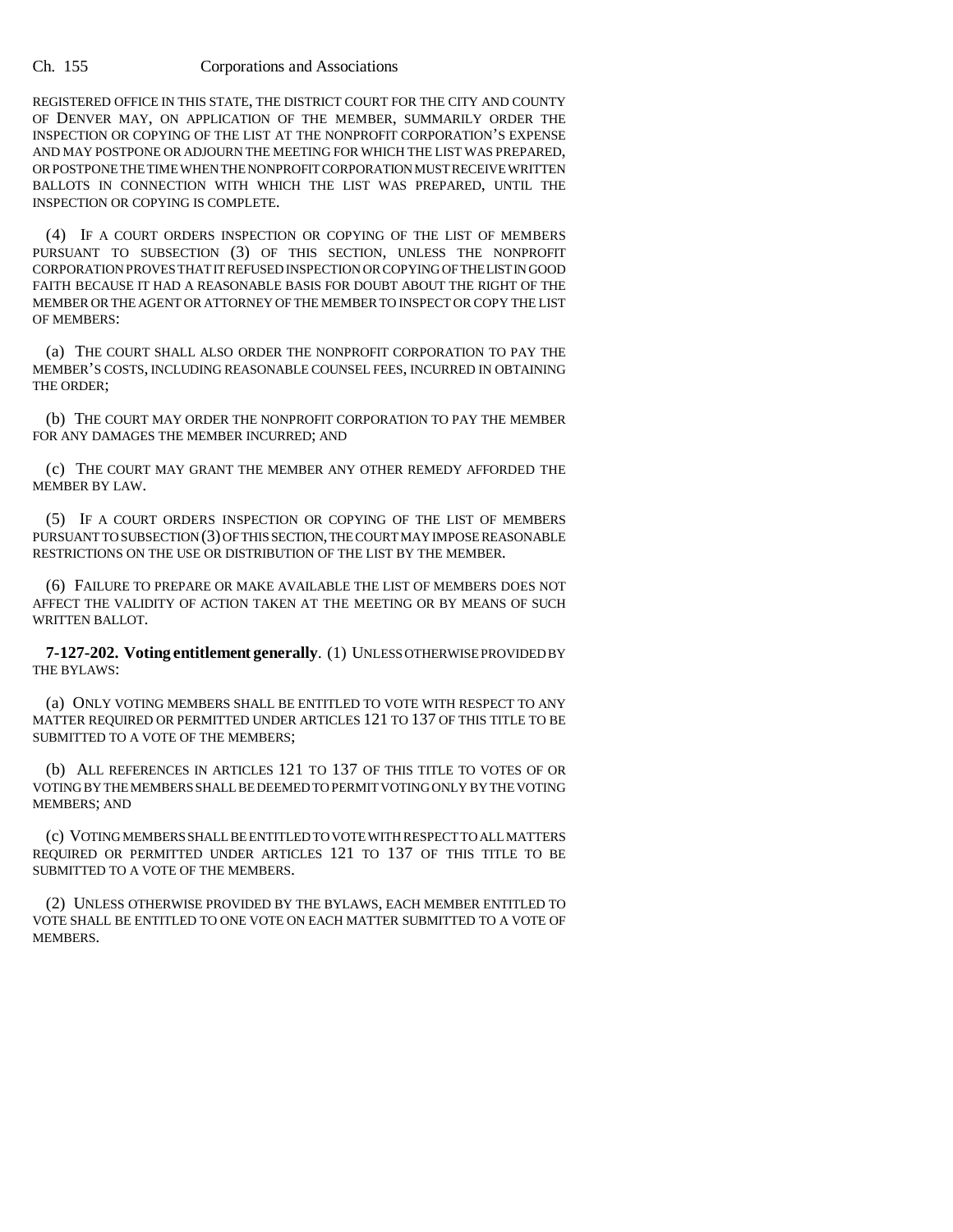(3) UNLESS OTHERWISE PROVIDED BY THE BYLAWS, IF A MEMBERSHIP STANDS OF RECORD IN THE NAMES OF TWO OR MORE PERSONS, THEIR ACTS WITH RESPECT TO VOTING SHALL HAVE THE FOLLOWING EFFECT:

(a) IF ONLY ONE VOTES, SUCH ACT BINDS ALL; AND

(b) IF MORE THAN ONE VOTES, THE VOTE SHALL BE DIVIDED ON A PRO-RATA BASIS.

**7-127-203. Proxies**. (1) UNLESS OTHERWISE PROVIDED BY THE BYLAWS, A MEMBER ENTITLED TO VOTE MAY VOTE OR OTHERWISE ACT IN PERSON OR BY PROXY.

(2) WITHOUT LIMITING THE MANNER IN WHICH A MEMBER MAY APPOINT A PROXY TO VOTE OR OTHERWISE ACT FOR THE MEMBER, THE FOLLOWING SHALL CONSTITUTE VALID MEANS OF SUCH APPOINTMENT:

(a) A MEMBER MAY APPOINT A PROXY BY SIGNING AN APPOINTMENT FORM, EITHER PERSONALLY OR BY THE MEMBER'S ATTORNEY-IN-FACT.

(b) A MEMBER MAY APPOINT A PROXY BY TRANSMITTING OR AUTHORIZING THE TRANSMISSION OF A TELEGRAM, TELETYPE, OR OTHER ELECTRONIC TRANSMISSION PROVIDING A WRITTEN STATEMENT OF THE APPOINTMENT TO THE PROXY, TO A PROXY SOLICITOR, PROXY SUPPORT SERVICE ORGANIZATION, OR OTHER PERSON DULY AUTHORIZED BY THE PROXY TO RECEIVE APPOINTMENTS AS AGENT FOR THE PROXY OR TO THE NONPROFIT CORPORATION; EXCEPT THAT THE TRANSMITTED APPOINTMENT SHALL SET FORTH OR BE TRANSMITTED WITH WRITTEN EVIDENCE FROM WHICH IT CAN BE DETERMINED THAT THE MEMBER TRANSMITTED OR AUTHORIZED THE TRANSMISSION OF THE APPOINTMENT.

(3) AN APPOINTMENT OF A PROXY IS EFFECTIVE AGAINST THE NONPROFIT CORPORATION WHEN RECEIVED BY THE NONPROFIT CORPORATION, INCLUDING RECEIPT BY THE NONPROFIT CORPORATION OF AN APPOINTMENT TRANSMITTED PURSUANT TO PARAGRAPH (b) OF SUBSECTION (2) OF THIS SECTION. AN APPOINTMENT IS VALID FOR ELEVEN MONTHS UNLESS A DIFFERENT PERIOD IS EXPRESSLY PROVIDED IN THE APPOINTMENT FORM.

(4) ANY COMPLETE COPY, INCLUDING AN ELECTRONICALLY TRANSMITTED FACSIMILE, OF AN APPOINTMENT OF A PROXY MAY BE SUBSTITUTED FOR OR USED IN LIEU OF THE ORIGINAL APPOINTMENT FOR ANY PURPOSE FOR WHICH THE ORIGINAL APPOINTMENT COULD BE USED.

(5) AN APPOINTMENT OF A PROXY IS REVOCABLE BY THE MEMBER.

(6) APPOINTMENT OF A PROXY IS REVOKED BY THE PERSON APPOINTING THE PROXY:

(a) ATTENDING ANY MEETING AND VOTING IN PERSON; OR

(b) SIGNING AND DELIVERING TO THE SECRETARY OR OTHER OFFICER OR AGENT AUTHORIZED TO TABULATE PROXY VOTES EITHER A WRITING STATING THAT THE APPOINTMENT OF THE PROXY IS REVOKED OR A SUBSEQUENT APPOINTMENT FORM.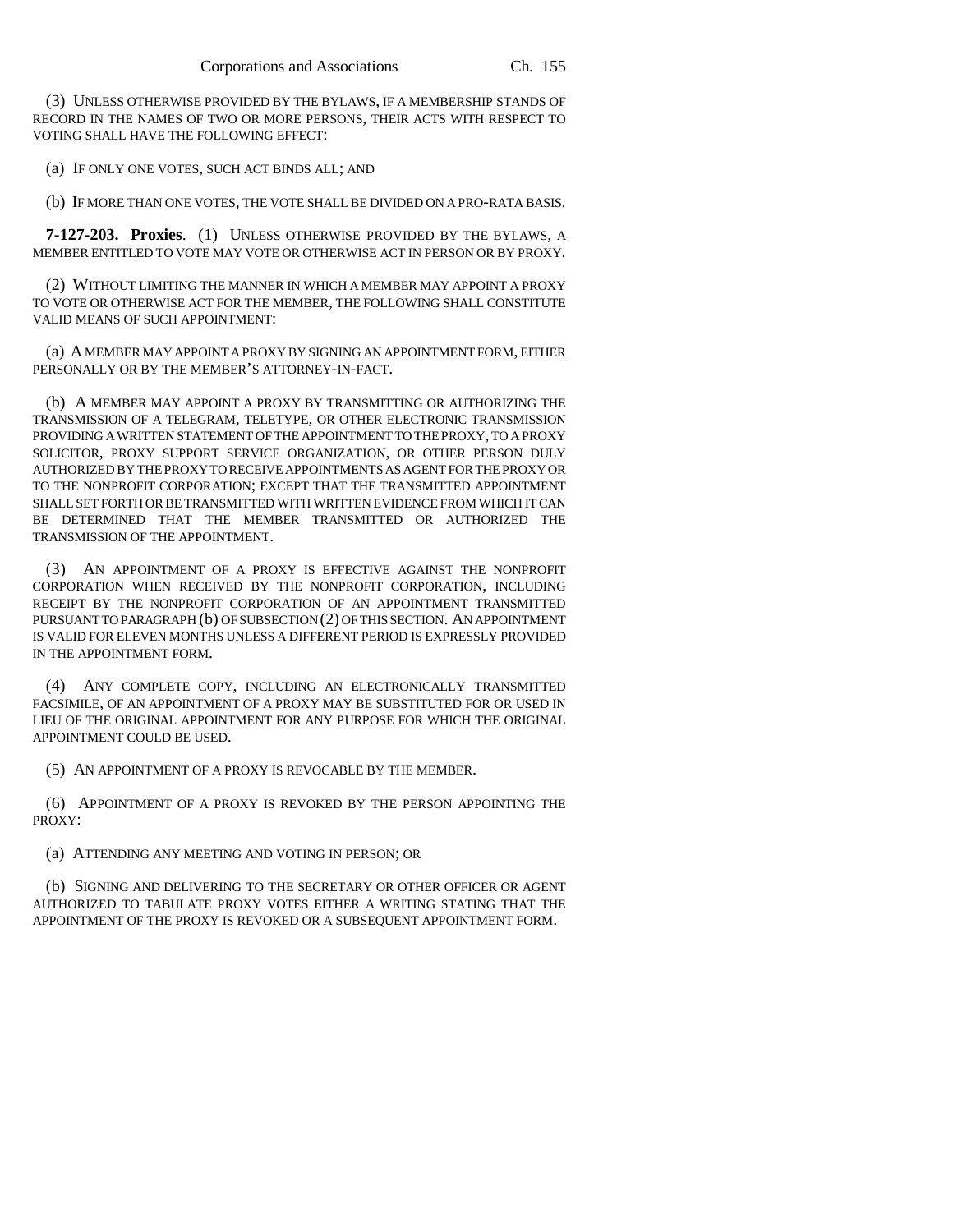#### Ch. 155 Corporations and Associations

(7) THE DEATH OR INCAPACITY OF THE MEMBER APPOINTING A PROXY DOES NOT AFFECT THE RIGHT OF THE NONPROFIT CORPORATION TO ACCEPT THE PROXY'S AUTHORITY UNLESS NOTICE OF THE DEATH OR INCAPACITY IS RECEIVED BY THE SECRETARY OR OTHER OFFICER OR AGENT AUTHORIZED TO TABULATE VOTES BEFORE THE PROXY EXERCISES THE PROXY'S AUTHORITY UNDER THE APPOINTMENT.

(8) SUBJECT TO SECTION 7-127-204 AND TO ANY EXPRESS LIMITATION ON THE PROXY'S AUTHORITY APPEARING ON THE APPOINTMENT FORM, A NONPROFIT CORPORATION IS ENTITLED TO ACCEPT THE PROXY'S VOTE OR OTHER ACTION AS THAT OF THE MEMBER MAKING THE APPOINTMENT.

**7-127-204. Nonprofit corporation's acceptance of votes**. (1) IF THE NAME SIGNED ON A VOTE, CONSENT, WRITTEN BALLOT, WAIVER, PROXY APPOINTMENT, OR PROXY APPOINTMENT REVOCATION CORRESPONDS TO THE NAME OF A MEMBER, THE NONPROFIT CORPORATION, IF ACTING IN GOOD FAITH, IS ENTITLED TO ACCEPT THE VOTE, CONSENT, WRITTEN BALLOT, WAIVER, PROXY APPOINTMENT, OR PROXY APPOINTMENT REVOCATION AND TO GIVE IT EFFECT AS THE ACT OF THE MEMBER.

(2) IF THE NAME SIGNED ON A VOTE, CONSENT, WRITTEN BALLOT, WAIVER, PROXY APPOINTMENT, OR PROXY APPOINTMENT REVOCATION DOES NOT CORRESPOND TO THE NAME OF A MEMBER, THE NONPROFIT CORPORATION, IF ACTING IN GOOD FAITH, IS NEVERTHELESS ENTITLED TO ACCEPT THE VOTE, CONSENT, WRITTEN BALLOT, WAIVER, PROXY APPOINTMENT, OR PROXY APPOINTMENT REVOCATION AND TO GIVE IT EFFECT AS THE ACT OF THE MEMBER IF:

(a) THE MEMBER IS AN ENTITY AND THE NAME SIGNED PURPORTS TO BE THAT OF AN OFFICER OR AGENT OF THE ENTITY;

(b) THE NAME SIGNED PURPORTS TO BE THAT OF AN ADMINISTRATOR, EXECUTOR, GUARDIAN, OR CONSERVATOR REPRESENTING THE MEMBER AND, IF THE NONPROFIT CORPORATION REQUESTS, EVIDENCE OF FIDUCIARY STATUS ACCEPTABLE TO THE NONPROFIT CORPORATION HAS BEEN PRESENTED WITH RESPECT TO THE VOTE, CONSENT, WRITTEN BALLOT, WAIVER, PROXY APPOINTMENT, OR PROXY APPOINTMENT REVOCATION;

(c) THE NAME SIGNED PURPORTS TO BE THAT OF A RECEIVER OR TRUSTEE IN BANKRUPTCY OF THE MEMBER AND, IF THE NONPROFIT CORPORATION REQUESTS, EVIDENCE OF THIS STATUS ACCEPTABLE TO THE NONPROFIT CORPORATION HAS BEEN PRESENTED WITH RESPECT TO THE VOTE, CONSENT, WRITTEN BALLOT, WAIVER, PROXY APPOINTMENT, OR PROXY APPOINTMENT REVOCATION;

(d) THE NAME SIGNED PURPORTS TO BE THAT OF A PLEDGEE, BENEFICIAL OWNER, OR ATTORNEY–IN–FACT OF THE MEMBER AND, IF THE NONPROFIT CORPORATION REQUESTS, EVIDENCE ACCEPTABLE TO THE NONPROFIT CORPORATION OF THE SIGNATORY'S AUTHORITY TO SIGN FOR THE MEMBER HAS BEEN PRESENTED WITH RESPECT TO THE VOTE, CONSENT, WRITTEN BALLOT, WAIVER, PROXY APPOINTMENT, OR PROXY APPOINTMENT REVOCATION;

(e) TWO OR MORE PERSONS ARE THE MEMBER AS COTENANTS OR FIDUCIARIES AND THE NAME SIGNED PURPORTS TO BE THE NAME OF AT LEAST ONE OF THE COTENANTS OR FIDUCIARIES AND THE PERSON SIGNING APPEARS TO BE ACTING ON BEHALF OF ALL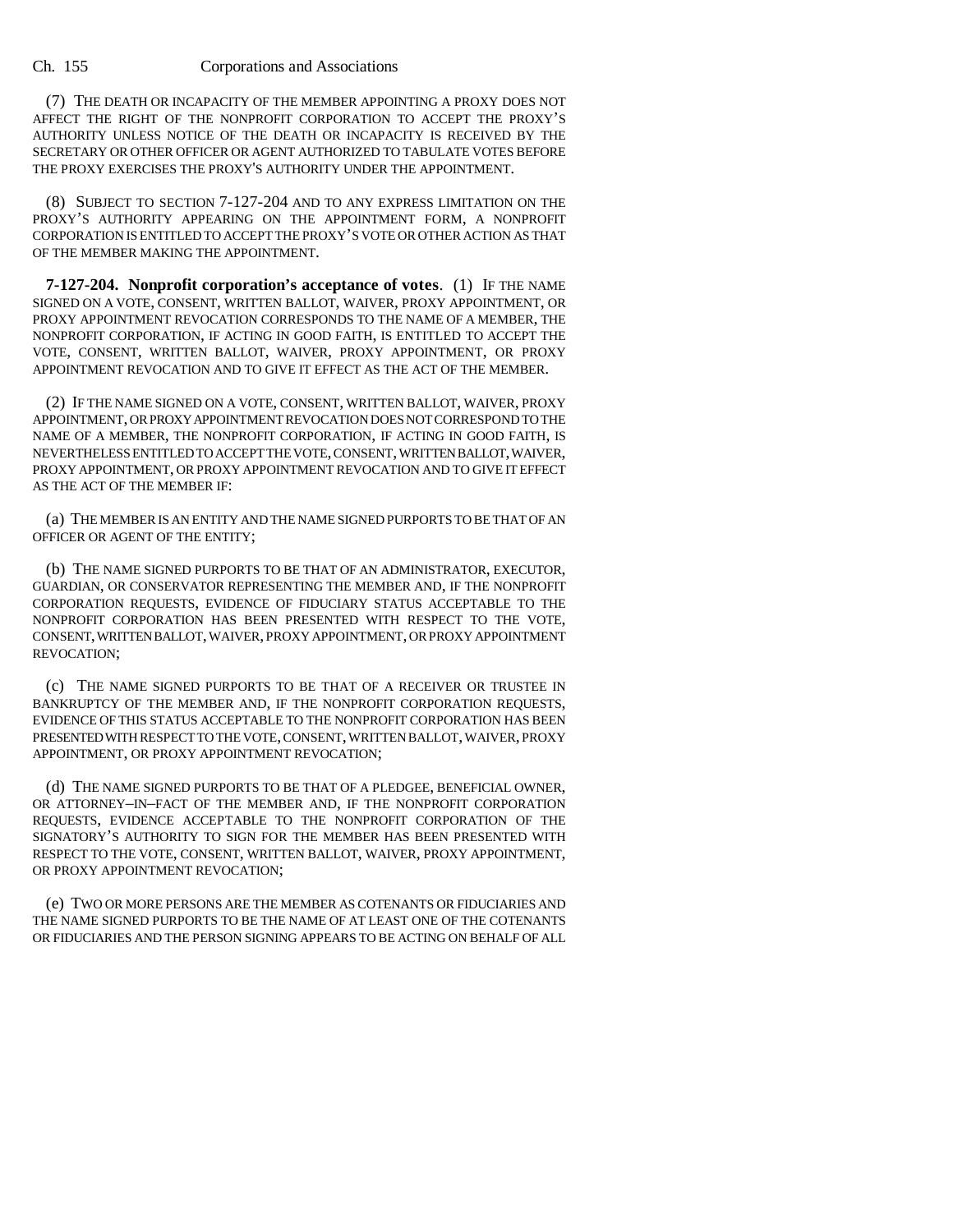THE COTENANTS OR FIDUCIARIES; OR

(f) THE ACCEPTANCE OF THE VOTE, CONSENT, WRITTEN BALLOT, WAIVER, PROXY APPOINTMENT, OR PROXY APPOINTMENT REVOCATION IS OTHERWISE PROPER UNDER RULES ESTABLISHED BY THE NONPROFIT CORPORATION THAT ARE NOT INCONSISTENT WITH THE PROVISIONS OF THIS SUBSECTION  $(2)$ .

(3) THE NONPROFIT CORPORATION IS ENTITLED TO REJECT A VOTE, CONSENT, WRITTEN BALLOT, WAIVER, PROXY APPOINTMENT, OR PROXY APPOINTMENT REVOCATION IF THE SECRETARY OR OTHER OFFICER OR AGENT AUTHORIZED TO TABULATE VOTES, ACTING IN GOOD FAITH, HAS REASONABLE BASIS FOR DOUBT ABOUT THE VALIDITY OF THE SIGNATURE ON IT OR ABOUT THE SIGNATORY'S AUTHORITY TO SIGN FOR THE MEMBER.

(4) THE NONPROFIT CORPORATION AND ITS OFFICER OR AGENT WHO ACCEPTS OR REJECTS A VOTE, CONSENT, WRITTEN BALLOT, WAIVER, PROXY APPOINTMENT, OR PROXY APPOINTMENT REVOCATION IN GOOD FAITH AND IN ACCORDANCE WITH THE STANDARDS OF THIS SECTION ARE NOT LIABLE IN DAMAGES FOR THE CONSEQUENCES OF THE ACCEPTANCE OR REJECTION.

(5) CORPORATE ACTION BASED ON THE ACCEPTANCE OR REJECTION OF A VOTE, CONSENT, WRITTEN BALLOT, WAIVER, PROXY APPOINTMENT, OR PROXY APPOINTMENT REVOCATION UNDER THIS SECTION IS VALID UNLESS A COURT OF COMPETENT JURISDICTION DETERMINES OTHERWISE.

**7-127-205. Quorum and voting requirements for voting groups**. (1) MEMBERS ENTITLED TO VOTE AS A SEPARATE VOTING GROUP MAY TAKE ACTION ON A MATTER AT A MEETING ONLY IF A QUORUM OF THOSE MEMBERS EXISTS WITH RESPECT TO THAT MATTER. UNLESS OTHERWISE PROVIDED IN ARTICLES 121 TO 137 OF THIS TITLE OR THE BYLAWS, TWENTY-FIVE PERCENT OF THE VOTES ENTITLED TO BE CAST ON THE MATTER BY THE VOTING GROUP CONSTITUTES A QUORUM OF THAT VOTING GROUP FOR ACTION ON THAT MATTER.

(2) ONCE A MEMBER IS REPRESENTED FOR ANY PURPOSE AT A MEETING, INCLUDING THE PURPOSE OF DETERMINING THAT A QUORUM EXISTS, THE MEMBER IS DEEMED PRESENT FOR QUORUM PURPOSES FOR THE REMAINDER OF THE MEETING AND FOR ANY ADJOURNMENT OF THAT MEETING, UNLESS OTHERWISE PROVIDED IN THE BYLAWS OR UNLESS A NEW RECORD DATE IS OR SHALL BE SET FOR THAT ADJOURNED MEETING.

(3) IF A QUORUM EXISTS, ACTION ON A MATTER OTHER THAN THE ELECTION OF DIRECTORS BY A VOTING GROUP IS APPROVED IF THE VOTES CAST WITHIN THE VOTING GROUP FAVORING THE ACTION EXCEED THE VOTES CAST WITHIN THE VOTING GROUP OPPOSING THE ACTION, UNLESS A GREATER NUMBER OF AFFIRMATIVE VOTES IS REQUIRED BY ARTICLES 121 TO 137 OF THIS TITLE OR THE BYLAWS.

(4) AN AMENDMENT TO THE ARTICLES OF INCORPORATION OR THE BYLAWS ADDING, CHANGING, OR DELETING A QUORUM OR VOTING REQUIREMENT FOR A VOTING GROUP GREATER THAN THAT SPECIFIED IN SUBSECTION (1) OR (3) OF THIS SECTION IS GOVERNED BY SECTION 7-127-207(2).

(5) THE ELECTION OF DIRECTORS IS GOVERNED BY SECTION 7-127-208.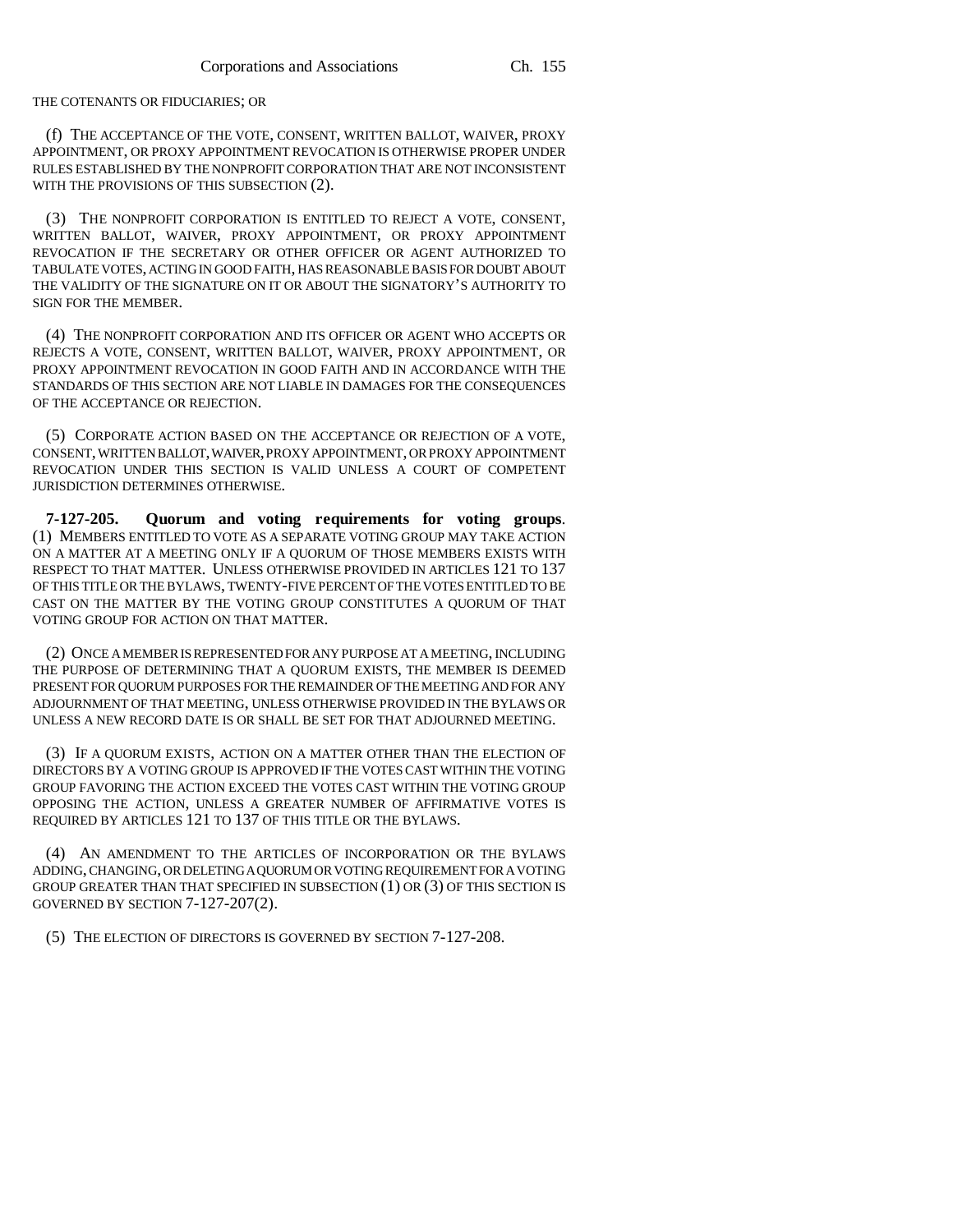**7-127-206. Action by single and multiple voting groups**. (1) IF ARTICLES 121 TO 137 OF THIS TITLE OR THE BYLAWS PROVIDE FOR VOTING BY A SINGLE VOTING GROUP ON A MATTER, ACTION ON THAT MATTER IS TAKEN WHEN VOTED UPON BY THAT VOTING GROUP AS PROVIDED IN SECTION 7-127-205.

(2) IF ARTICLES 121 TO 137 OF THIS TITLE OR THE BYLAWS PROVIDE FOR VOTING BY TWO OR MORE VOTING GROUPS ON A MATTER, ACTION ON THAT MATTER IS TAKEN ONLY WHEN VOTED UPON BY EACH OF THOSE VOTING GROUPS COUNTED SEPARATELY AS PROVIDED IN SECTION 7-127-205. ONE VOTING GROUP MAY VOTE ON A MATTER EVEN THOUGH NO ACTION IS TAKEN BY ANOTHER VOTING GROUP ENTITLED TO VOTE ON THE MATTER.

**7-127-207. Greater quorum or voting requirements**. (1) THE BYLAWS MAY PROVIDE FOR A GREATER QUORUM OR VOTING REQUIREMENT FOR MEMBERS OR VOTING GROUPS THAN IS PROVIDED FOR BY ARTICLES 121 TO 137 OF THIS TITLE.

(2) AN AMENDMENT TO THE ARTICLES OF INCORPORATION OR THE BYLAWS THAT ADDS, CHANGES, OR DELETES A GREATER QUORUM OR VOTING REQUIREMENT SHALL MEET THE SAME QUORUM REQUIREMENT AND BE ADOPTED BY THE SAME VOTE AND VOTING GROUPS REQUIRED TO TAKE ACTION UNDER THE QUORUM AND VOTING REQUIREMENTS THEN IN EFFECT OR PROPOSED TO BE ADOPTED, WHICHEVER IS GREATER.

**7-127-208. Voting for directors - cumulative voting**. (1) IF THE BYLAWS PROVIDE FOR CUMULATIVE VOTING FOR DIRECTORS BY THE VOTING MEMBERS, VOTING MEMBERS MAY SO VOTE, BY MULTIPLYING THE NUMBER OF VOTES THE VOTING MEMBERS ARE ENTITLED TO CAST BY THE NUMBER OF DIRECTORS FOR WHOM THEY ARE ENTITLED TO VOTE AND CAST THE PRODUCT FOR A SINGLE CANDIDATE OR DISTRIBUTE THE PRODUCT AMONG TWO OR MORE CANDIDATES.

(2) CUMULATIVE VOTING IS NOT AUTHORIZED AT A PARTICULAR MEETING UNLESS:

(a) THE MEETING NOTICE OR STATEMENT ACCOMPANYING THE NOTICE STATES THAT CUMULATIVE VOTING WILL TAKE PLACE; OR

(b) A VOTING MEMBER GIVES NOTICE DURING THE MEETING AND BEFORE THE VOTE IS TAKEN OF THE VOTING MEMBER'S INTENT TO CUMULATE VOTES, AND IF ONE VOTING MEMBER GIVES THIS NOTICE ALL OTHER VOTING MEMBERS PARTICIPATING IN THE ELECTION ARE ENTITLED TO CUMULATE THEIR VOTES WITHOUT GIVING FURTHER NOTICE.

(3) IF CUMULATIVE VOTING IS IN EFFECT, A DIRECTOR MAY NOT BE REMOVED IF THE NUMBER OF VOTES CAST AGAINST SUCH REMOVAL, OR NOT CONSENTING IN WRITING TO SUCH REMOVAL, WOULD BE SUFFICIENT TO ELECT SUCH DIRECTOR IF VOTED CUMULATIVELY AT AN ELECTION FOR SUCH DIRECTOR.

(4) MEMBERS MAY NOT VOTE CUMULATIVELY IF THE DIRECTORS AND MEMBERS ARE IDENTICAL.

(5) IN AN ELECTION OF MULTIPLE DIRECTORS, THAT NUMBER OF CANDIDATES EQUALING THE NUMBER OF DIRECTORS TO BE ELECTED, HAVING THE HIGHEST NUMBER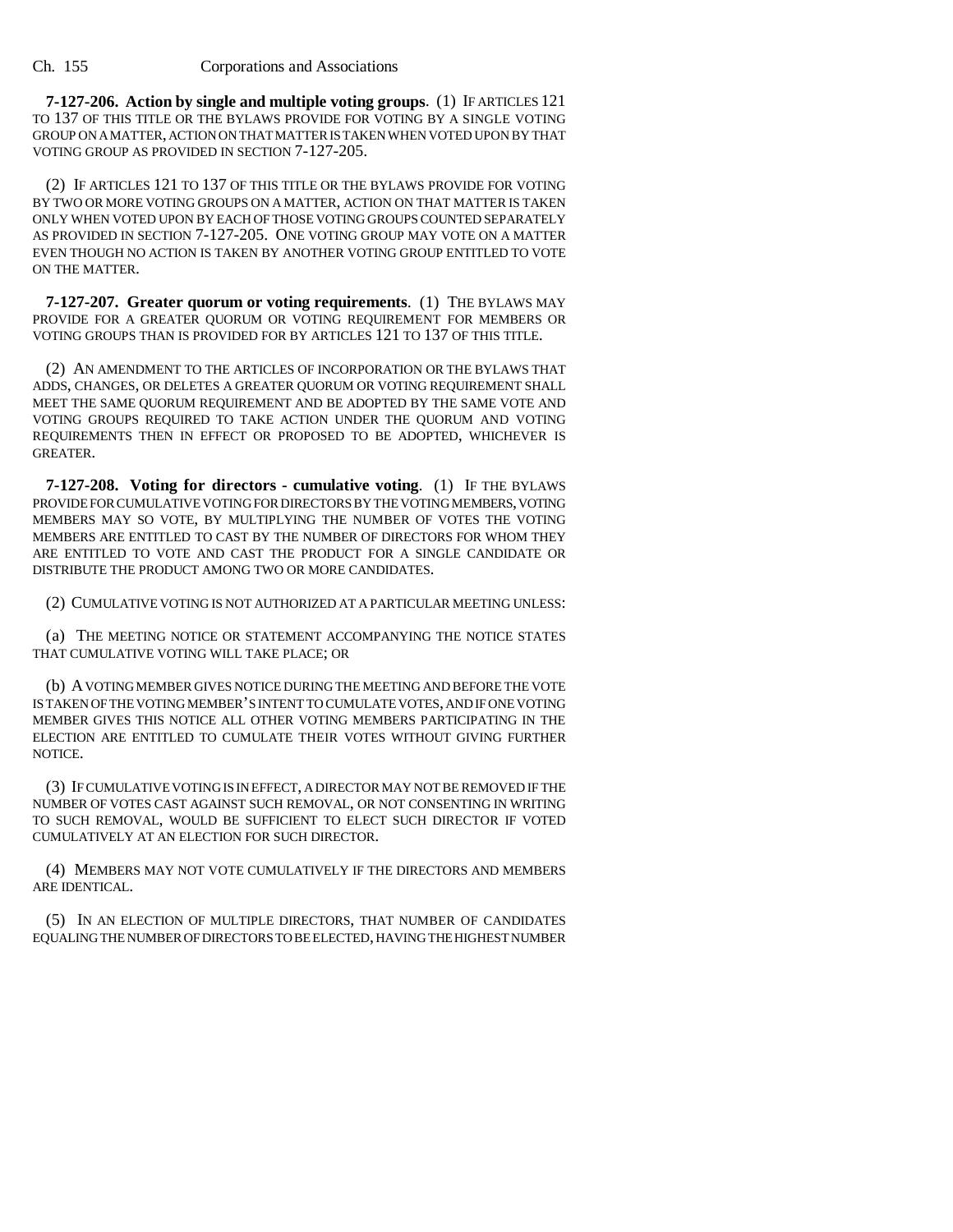OF VOTES CAST IN FAVOR OF THEIR ELECTION, ARE ELECTED TO THE BOARD OF DIRECTORS. WHEN ONLY ONE DIRECTOR IS BEING VOTED UPON THE AFFIRMATIVE VOTE OF A MAJORITY OF THE MEMBERS CONSTITUTING A QUORUM AT THE MEETING AT WHICH THE ELECTION OCCURS SHALL BE REQUIRED FOR ELECTION TO THE BOARD OF DIRECTORS.

**7-127-209. Other methods of electing directors**. (1) A NONPROFIT CORPORATION MAY PROVIDE IN ITS BYLAWS FOR ELECTION OF DIRECTORS BY VOTING MEMBERS OR DELEGATES:

- (a) ON THE BASIS OF CHAPTER OR OTHER ORGANIZATIONAL UNIT;
- (b) BY REGION OR OTHER GEOGRAPHIC UNIT;
- (c) BY PREFERENTIAL VOTING; OR
- (d) BY ANY OTHER REASONABLE METHOD.

# PART 3 VOTING AGREEMENTS

**7-127-301. Voting agreements**. (1) TWO OR MORE MEMBERS MAY PROVIDE FOR THE MANNER IN WHICH THEY WILL VOTE BY SIGNING AN AGREEMENT FOR THAT PURPOSE.

(2) A VOTING AGREEMENT CREATED UNDER THIS SECTION IS SPECIFICALLY ENFORCEABLE.

# **ARTICLE 128 Directors and Officers**

# PART 1 BOARD OF DIRECTORS

**7-128-101. Requirement for board of directors**. (1) UNLESS OTHERWISE PROVIDED IN THE ARTICLES OF INCORPORATION, EACH NONPROFIT CORPORATION SHALL HAVE A BOARD OF DIRECTORS. THE BOARD OF DIRECTORS AND THE DIRECTORS MAY BE KNOWN BY ANY OTHER NAMES DESIGNATED IN THE BYLAWS.

(2) SUBJECT TO ANY PROVISION SET FORTH IN THE ARTICLES OF INCORPORATION, ALL CORPORATE POWERS SHALL BE EXERCISED BY OR UNDER THE AUTHORITY OF, AND THE BUSINESS AND AFFAIRS OF THE NONPROFIT CORPORATION MANAGED UNDER THE DIRECTION OF, THE BOARD OF DIRECTORS OR SUCH OTHER PERSONS AS THE ARTICLES OF INCORPORATION PROVIDE SHALL HAVE THE AUTHORITY AND PERFORM THE DUTIES OF A BOARD OF DIRECTORS. TO THE EXTENT THE ARTICLES OF INCORPORATION PROVIDE THAT OTHER PERSONS SHALL HAVE THE AUTHORITY AND PERFORM THE DUTIES OF THE BOARD OF DIRECTORS, THE DIRECTORS SHALL BE RELIEVED TO THAT EXTENT FROM SUCH AUTHORITY AND DUTIES.

**7-128-102. Qualifications of directors**. A DIRECTOR SHALL BE A NATURAL PERSON WHO IS EIGHTEEN YEARS OF AGE OR OLDER. THE BYLAWS MAY PRESCRIBE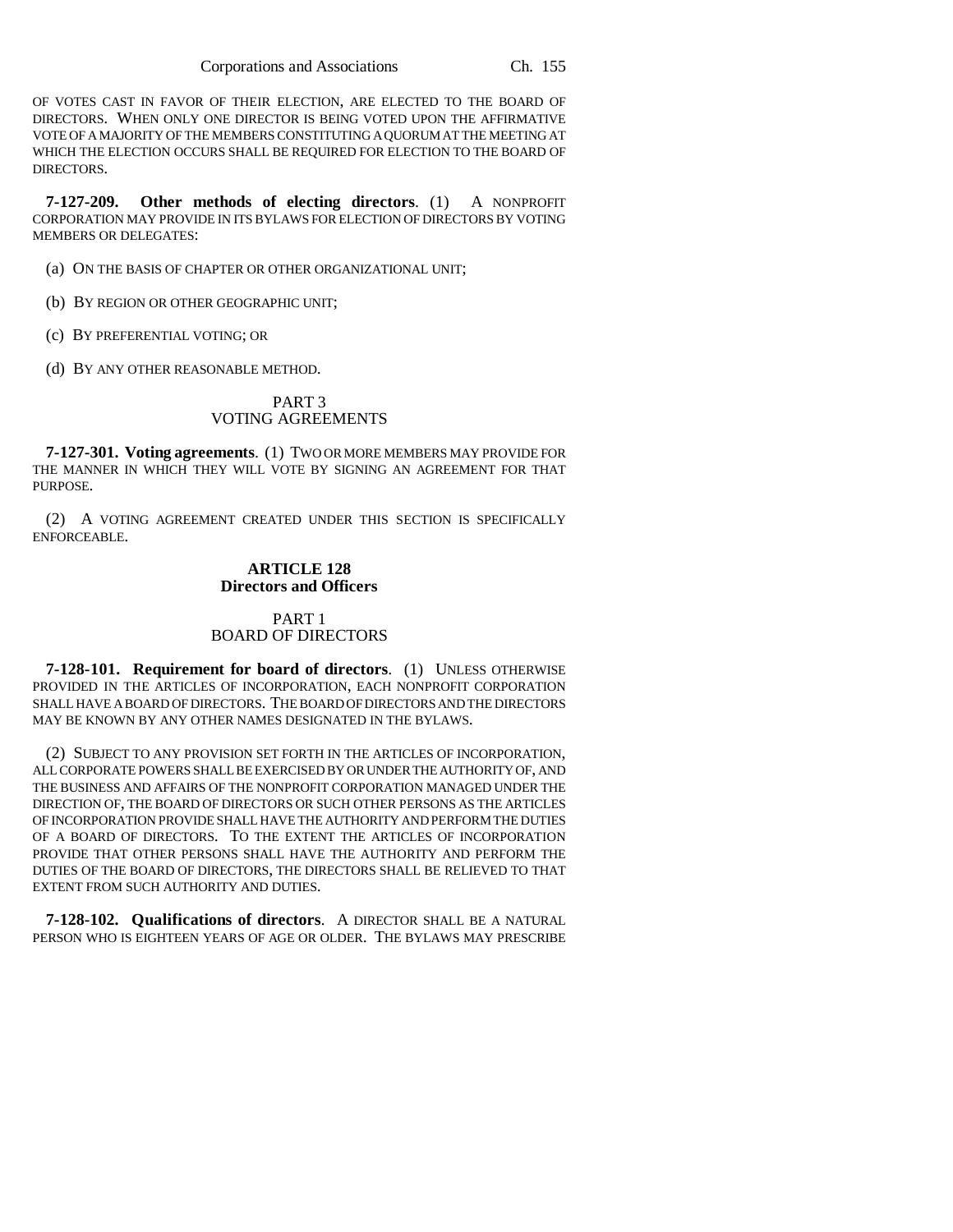OTHER QUALIFICATIONS FOR DIRECTORS. A DIRECTOR NEED NOT BE A RESIDENT OF THIS STATE OR A MEMBER OF THE NONPROFIT CORPORATION UNLESS THE BYLAWS SO PRESCRIBE.

**7-128-103. Number of directors**. (1) A BOARD OF DIRECTORS SHALL CONSIST OF ONE OR MORE DIRECTORS, WITH THE NUMBER SPECIFIED IN, OR FIXED IN ACCORDANCE WITH, THE BYLAWS.

(2) THE BYLAWS MAY ESTABLISH, OR PERMIT THE VOTING MEMBERS OR THE BOARD OF DIRECTORS TO ESTABLISH, A RANGE FOR THE SIZE OF THE BOARD OF DIRECTORS BY FIXING A MINIMUM AND MAXIMUM NUMBER OF DIRECTORS. IF A RANGE IS ESTABLISHED, THE NUMBER OF DIRECTORS MAY BE FIXED OR CHANGED FROM TIME TO TIME WITHIN THE RANGE BY THE VOTING MEMBERS OR THE BOARD OF DIRECTORS.

**7-128-104. Election, appointment and designation of directors**. (1) ALL DIRECTORS EXCEPT THE INITIAL DIRECTORS SHALL BE ELECTED, APPOINTED, OR DESIGNATED AS PROVIDED IN THE BYLAWS. IF NO METHOD OF ELECTION, APPOINTMENT, OR DESIGNATION IS SET FORTH IN THE BYLAWS, THE DIRECTORS OTHER THAN THE INITIAL DIRECTORS SHALL BE ELECTED AS FOLLOWS:

(a) IF THE NONPROFIT CORPORATION HAS VOTING MEMBERS, ALL DIRECTORS EXCEPT THE INITIAL DIRECTORS SHALL BE ELECTED BY THE VOTING MEMBERS AT EACH ANNUAL MEETING OF THE VOTING MEMBERS; AND

(b) IF THE NONPROFIT CORPORATION DOES NOT HAVE VOTING MEMBERS, ALL DIRECTORS EXCEPT THE INITIAL DIRECTORS SHALL BE ELECTED BY THE BOARD OF DIRECTORS.

(2) THE BYLAWS MAY AUTHORIZE THE ELECTION OF ALL OR A SPECIFIED NUMBER OR PORTION OF DIRECTORS, EXCEPT THE INITIAL DIRECTORS, BY THE MEMBERS OF ONE OR MORE VOTING GROUPS OF VOTING MEMBERS OR BY THE DIRECTORS OF ONE OR MORE AUTHORIZED CLASSES OF DIRECTORS. A CLASS OF VOTING MEMBERS OR DIRECTORS ENTITLED TO ELECT ONE OR MORE DIRECTORS IS A SEPARATE VOTING GROUP FOR PURPOSES OF THE ELECTION OF DIRECTORS.

(3) THE BYLAWS MAY AUTHORIZE THE APPOINTMENT OF ONE OR MORE DIRECTORS BY SUCH PERSON OR PERSONS, OR BY THE HOLDER OF SUCH OFFICE OR POSITION, AS THE BYLAWS SHALL SPECIFY.

(4) FOR PURPOSES OF ARTICLES 121 TO 137 OF THIS TITLE, DESIGNATION OCCURS WHEN THE BYLAWS NAME AN INDIVIDUAL AS A DIRECTOR OR DESIGNATE THE HOLDER OF SOME OFFICE OR POSITION AS A DIRECTOR.

**7-128-105. Terms of directors generally**. (1) THE BYLAWS MAY SPECIFY THE TERMS OF DIRECTORS. IN THE ABSENCE OF ANY TERM SPECIFIED IN THE BYLAWS, THE TERM OF EACH DIRECTOR SHALL BE ONE YEAR. UNLESS OTHERWISE PROVIDED IN THE BYLAWS, DIRECTORS MAY BE ELECTED FOR SUCCESSIVE TERMS.

(2) UNLESS OTHERWISE PROVIDED IN THE BYLAWS, THE TERMS OF THE INITIAL DIRECTORS OF A NONPROFIT CORPORATION EXPIRE AT THE FIRST MEETING AT WHICH DIRECTORS ARE ELECTED OR APPOINTED.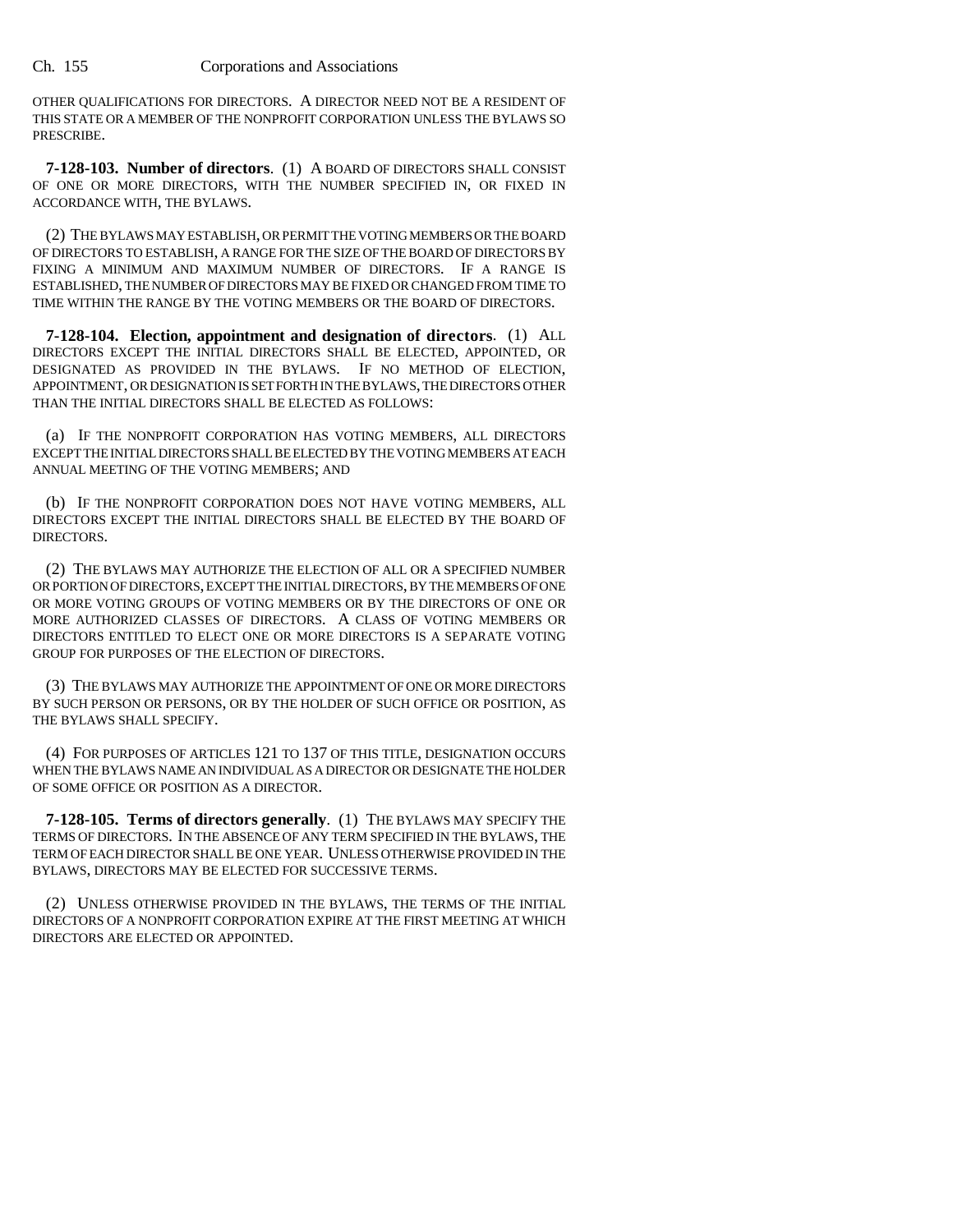(3) A DECREASE IN THE NUMBER OF DIRECTORS OR IN THE TERM OF OFFICE DOES NOT SHORTEN AN INCUMBENT DIRECTOR'S TERM.

(4) UNLESS OTHERWISE PROVIDED IN THE BYLAWS, THE TERM OF A DIRECTOR FILLING A VACANCY EXPIRES AT THE END OF THE UNEXPIRED TERM THAT SUCH DIRECTOR IS FILLING.

(5) DESPITE THE EXPIRATION OF A DIRECTOR'S TERM, A DIRECTOR CONTINUES TO SERVE UNTIL THE DIRECTOR'S SUCCESSOR IS ELECTED, APPOINTED, OR DESIGNATED AND QUALIFIES, OR UNTIL THERE IS A DECREASE IN THE NUMBER OF DIRECTORS.

**7-128-106. Staggered terms for directors.** THE BYLAWS MAY PROVIDE FOR STAGGERING THE TERMS OF DIRECTORS BY DIVIDING THE TOTAL NUMBER OF DIRECTORS INTO ANY NUMBER OF GROUPS. THE TERMS OF OFFICE OF THE SEVERAL GROUPS NEED NOT BE UNIFORM.

**7-128-107. Resignation of directors.** (1) A DIRECTOR MAY RESIGN AT ANY TIME BY GIVING WRITTEN NOTICE OF RESIGNATION TO THE NONPROFIT CORPORATION.

(2) A RESIGNATION OF A DIRECTOR IS EFFECTIVE WHEN THE NOTICE IS RECEIVED BY THE NONPROFIT CORPORATION UNLESS THE NOTICE SPECIFIES A LATER EFFECTIVE DATE.

(3) A DIRECTOR WHO RESIGNS MAY DELIVER TO THE SECRETARY OF STATE FOR FILING A STATEMENT TO THAT EFFECT PURSUANT TO SECTION 7-136-108.

(4) IF, AT THE BEGINNING OF A DIRECTOR'S TERM ON THE BOARD, THE BYLAWS PROVIDE THAT A DIRECTOR MAY BE DEEMED TO HAVE RESIGNED FOR FAILING TO ATTEND A SPECIFIED NUMBER OF BOARD MEETINGS, OR FOR FAILING TO MEET OTHER SPECIFIED OBLIGATIONS OF DIRECTORS, AND IF SUCH FAILURE TO ATTEND OR MEET OBLIGATIONS IS CONFIRMED BY AN AFFIRMATIVE VOTE OF THE BOARD OF DIRECTORS, THEN SUCH FAILURE TO ATTEND OR MEET OBLIGATIONS SHALL BE EFFECTIVE AS A RESIGNATION AT THE TIME OF SUCH VOTE OF THE BOARD.

**7-128-108. Removal of directors.** (1) DIRECTORS ELECTED BY VOTING MEMBERS OR DIRECTORS MAY BE REMOVED AS FOLLOWS:

(a) THE VOTING MEMBERS MAY REMOVE ONE OR MORE DIRECTORS ELECTED BY THEM WITH OR WITHOUT CAUSE UNLESS THE BYLAWS PROVIDE THAT DIRECTORS MAY BE REMOVED ONLY FOR CAUSE.

(b) IF A DIRECTOR IS ELECTED BY A VOTING GROUP, ONLY THAT VOTING GROUP MAY PARTICIPATE IN THE VOTE TO REMOVE THAT DIRECTOR.

(c) SUBJECT TO SECTION 7-127-208 (3), A DIRECTOR MAY BE REMOVED ONLY IF THE NUMBER OF VOTES CAST TO REMOVE THE DIRECTOR WOULD BE SUFFICIENT TO ELECT THE DIRECTOR AT A MEETING TO ELECT DIRECTORS.

(d) A DIRECTOR ELECTED BY VOTING MEMBERS MAY BE REMOVED BY THE VOTING MEMBERS ONLY AT A MEETING CALLED FOR THE PURPOSE OF REMOVING THAT DIRECTOR, AND THE MEETING NOTICE SHALL STATE THAT THE PURPOSE, OR ONE OF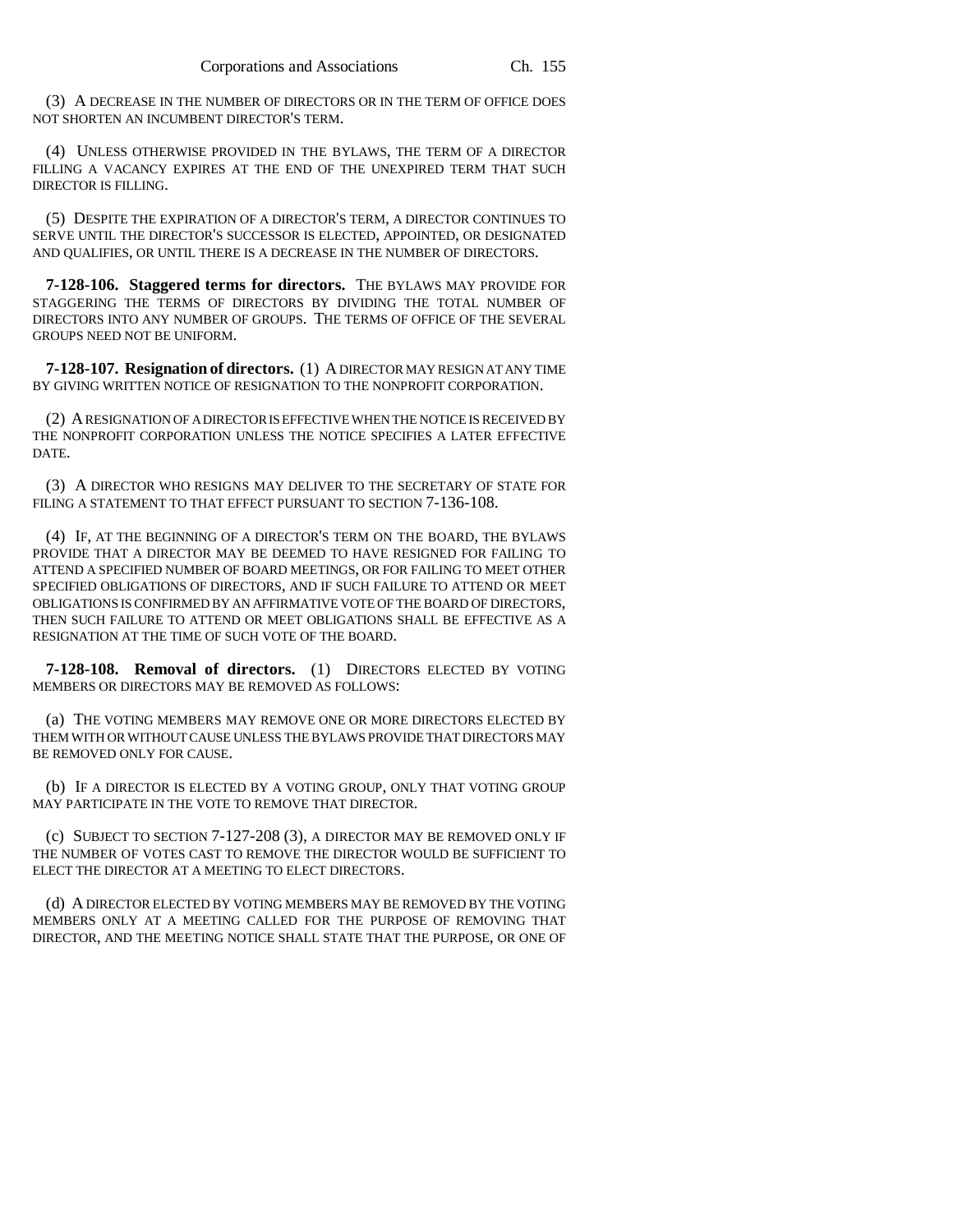THE PURPOSES, OF THE MEETING IS REMOVAL OF THE DIRECTOR.

(e) AN ENTIRE BOARD OF DIRECTORS MAY BE REMOVED UNDER PARAGRAPHS (a) TO (d) OF THIS SUBSECTION (1).

(f) A DIRECTOR ELECTED BY THE BOARD OF DIRECTORS MAY BE REMOVED WITH OR WITHOUT CAUSE BY THE VOTE OF A MAJORITY OF THE DIRECTORS THEN IN OFFICE OR SUCH GREATER NUMBER AS IS SET FORTH IN THE BYLAWS; EXCEPT THAT A DIRECTOR ELECTED BY THE BOARD OF DIRECTORS TO FILL THE VACANCY OF A DIRECTOR ELECTED BY THE VOTING MEMBERS MAY BE REMOVED WITHOUT CAUSE BY THE VOTING MEMBERS, BUT NOT THE BOARD OF DIRECTORS.

(g) A DIRECTOR WHO IS REMOVED PURSUANT TO THIS SECTION MAY DELIVER TO THE SECRETARY OF STATE FOR FILING A STATEMENT TO THAT EFFECT PURSUANT TO SECTION 7- 136-108.

(2) UNLESS OTHERWISE PROVIDED IN THE BYLAWS:

(a) AN APPOINTED DIRECTOR MAY BE REMOVED WITHOUT CAUSE BY THE PERSON APPOINTING THE DIRECTOR;

(b) THE PERSON REMOVING THE DIRECTOR SHALL DO SO BY GIVING WRITTEN NOTICE OF THE REMOVAL TO THE DIRECTOR AND TO THE NONPROFIT CORPORATION; AND

(c) A REMOVAL IS EFFECTIVE WHEN THE NOTICE IS RECEIVED BY BOTH THE DIRECTOR TO BE REMOVED AND THE NONPROFIT CORPORATION UNLESS THE NOTICE SPECIFIES A FUTURE EFFECTIVE DATE.

(3) A DESIGNATED DIRECTOR MAY BE REMOVED BY AN AMENDMENT TO THE BYLAWS DELETING OR CHANGING THE DESIGNATION.

**7-128-109. Removal of directors by judicial proceeding.** (1) A DIRECTOR MAY BE REMOVED BY THE DISTRICT COURT OF THE COUNTY IN THIS STATE WHERE A NONPROFIT CORPORATION'S PRINCIPAL OFFICE IS LOCATED OR, IF THE NONPROFIT CORPORATION HAS NO PRINCIPAL OFFICE IN THIS STATE, BY THE DISTRICT COURT OF THE COUNTY IN WHICH ITS REGISTERED OFFICE IS LOCATED, OR, IF THE NONPROFIT CORPORATION HAS NO REGISTERED OFFICE, BY THE DISTRICT COURT FOR THE CITY AND COUNTY OF DENVER, IN A PROCEEDING COMMENCED EITHER BY THE NONPROFIT CORPORATION OR BY VOTING MEMBERS HOLDING AT LEAST TEN PERCENT OF THE VOTES ENTITLED TO BE CAST IN THE ELECTION OF SUCH DIRECTOR'S SUCCESSOR, IF THE COURT FINDS THAT THE DIRECTOR ENGAGED IN FRAUDULENT OR DISHONEST CONDUCT OR GROSS ABUSE OF AUTHORITY OR DISCRETION WITH RESPECT TO THE NONPROFIT CORPORATION, OR A FINAL JUDGMENT HAS BEEN ENTERED FINDING THAT THE DIRECTOR HAS VIOLATED A DUTY SET FORTH IN PART 4 OF THIS ARTICLE, AND THAT REMOVAL IS IN THE BEST INTERESTS OF THE NONPROFIT CORPORATION.

(2) THE COURT THAT REMOVES A DIRECTOR MAY BAR THE DIRECTOR FROM REELECTION FOR A PERIOD PRESCRIBED BY THE COURT.

(3) IF VOTING MEMBERS COMMENCE A PROCEEDING UNDER SUBSECTION (1) OF THIS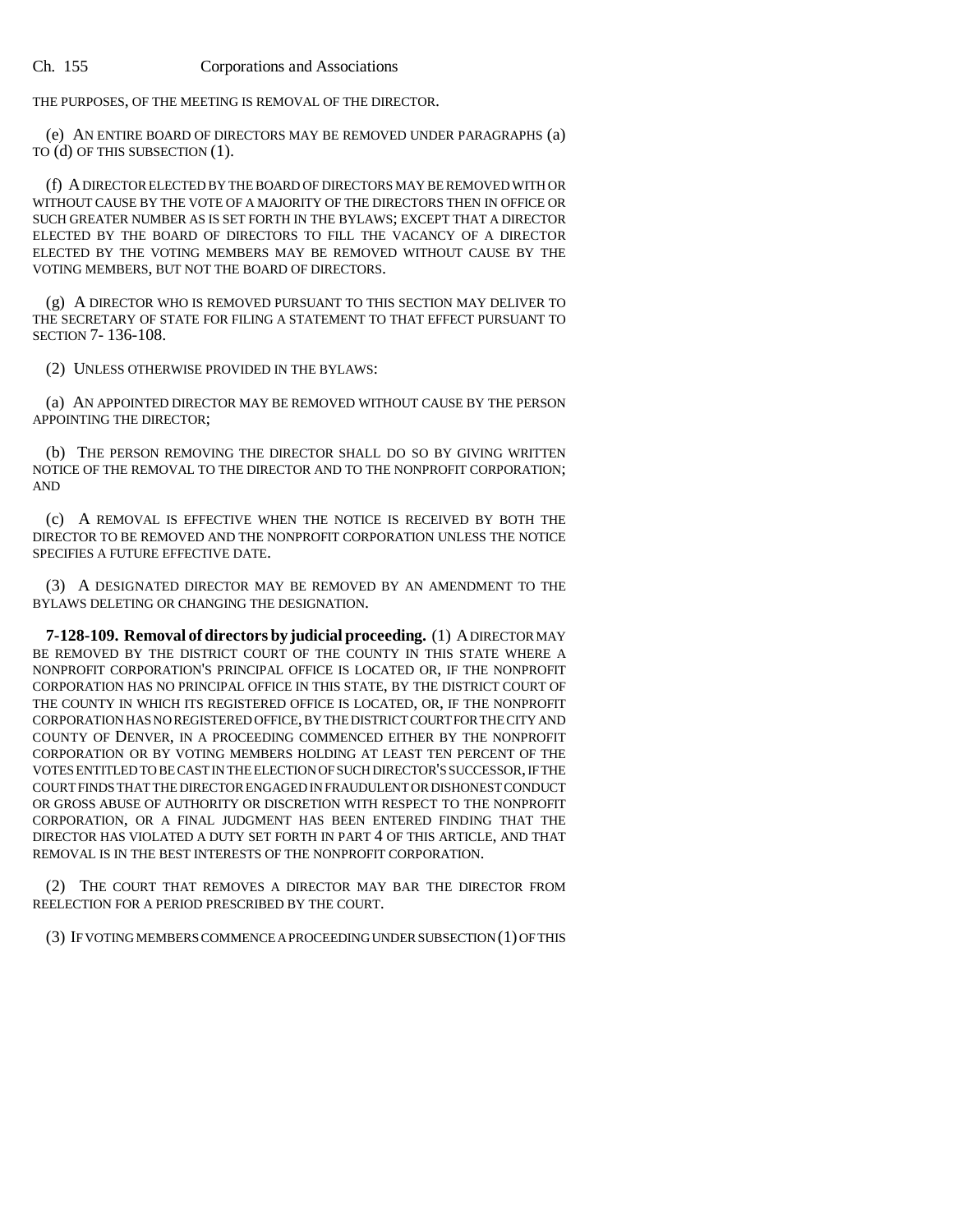SECTION, THEY SHALL MAKE THE NONPROFIT CORPORATION A PARTY DEFENDANT.

(4) A DIRECTOR WHO IS REMOVED PURSUANT TO THIS SECTION MAY DELIVER TO THE SECRETARY OF STATE FOR FILING A STATEMENT TO THAT EFFECT PURSUANT TO SECTION 7-136-108.

**7-128-110. Vacancy on board.** (1) UNLESS OTHERWISE PROVIDED IN THE BYLAWS, IF A VACANCY OCCURS ON A BOARD OF DIRECTORS, INCLUDING A VACANCY RESULTING FROM AN INCREASE IN THE NUMBER OF DIRECTORS:

(a) THE VOTING MEMBERS, IF ANY, MAY FILL THE VACANCY;

(b) THE BOARD OF DIRECTORS MAY FILL THE VACANCY; OR

(c) IF THE DIRECTORS REMAINING IN OFFICE CONSTITUTE FEWER THAN A QUORUM OF THE BOARD OF DIRECTORS, THEY MAY FILL THE VACANCY BY THE AFFIRMATIVE VOTE OF A MAJORITY OF ALL THE DIRECTORS REMAINING IN OFFICE.

(2) NOTWITHSTANDING SUBSECTION (1) OF THIS SECTION, UNLESS OTHERWISE PROVIDED IN THE BYLAWS, IF THE VACANT OFFICE WAS HELD BY A DIRECTOR ELECTED BY A VOTING GROUP OF VOTING MEMBERS:

(a) IF ONE OR MORE OF THE REMAINING DIRECTORS WERE ELECTED BY THE SAME VOTING GROUP OF VOTING MEMBERS, ONLY SUCH DIRECTORS ARE ENTITLED TO VOTE TO FILL THE VACANCY IF IT IS FILLED BY DIRECTORS, AND THEY MAY DO SO BY THE AFFIRMATIVE VOTE OF A MAJORITY OF SUCH DIRECTORS REMAINING IN OFFICE; AND

(b) ONLY THAT VOTING GROUP IS ENTITLED TO VOTE TO FILL THE VACANCY IF IT IS FILLED BY THE VOTING MEMBERS.

(3) NOTWITHSTANDING SUBSECTION (1) OF THIS SECTION, UNLESS OTHERWISE PROVIDED IN THE BYLAWS, IF THE VACANT OFFICE WAS HELD BY A DIRECTOR ELECTED BY A VOTING GROUP OF DIRECTORS, AND IF ANY PERSONS IN THAT VOTING GROUP REMAIN AS DIRECTORS, ONLY SUCH DIRECTORS ARE ENTITLED TO VOTE TO FILL THE VACANCY.

(4) UNLESS OTHERWISE PROVIDED IN THE BYLAWS, IF A VACANT OFFICE WAS HELD BY AN APPOINTED DIRECTOR, ONLY THE PERSON WHO APPOINTED THE DIRECTOR MAY FILL THE VACANCY.

(5) IF A VACANT OFFICE WAS HELD BY A DESIGNATED DIRECTOR, THE VACANCY SHALL BE FILLED AS PROVIDED IN THE BYLAWS. IN THE ABSENCE OF AN APPLICABLE BYLAW PROVISION, THE VACANCY MAY NOT BE FILLED BY THE BOARD.

(6) A VACANCY THAT WILL OCCUR AT A SPECIFIC LATER DATE, BY REASON OF A RESIGNATION EFFECTIVE AT A LATER DATE UNDER SECTION 7-128-107 (2) OR OTHERWISE, MAY BE FILLED BEFORE THE VACANCY OCCURS, BUT THE NEW DIRECTOR MAY NOT TAKE OFFICE UNTIL THE VACANCY OCCURS.

**7-128-111. Compensation of directors.** UNLESS OTHERWISE PROVIDED IN THE BYLAWS, THE BOARD OF DIRECTORS MAY AUTHORIZE AND FIX THE COMPENSATION OF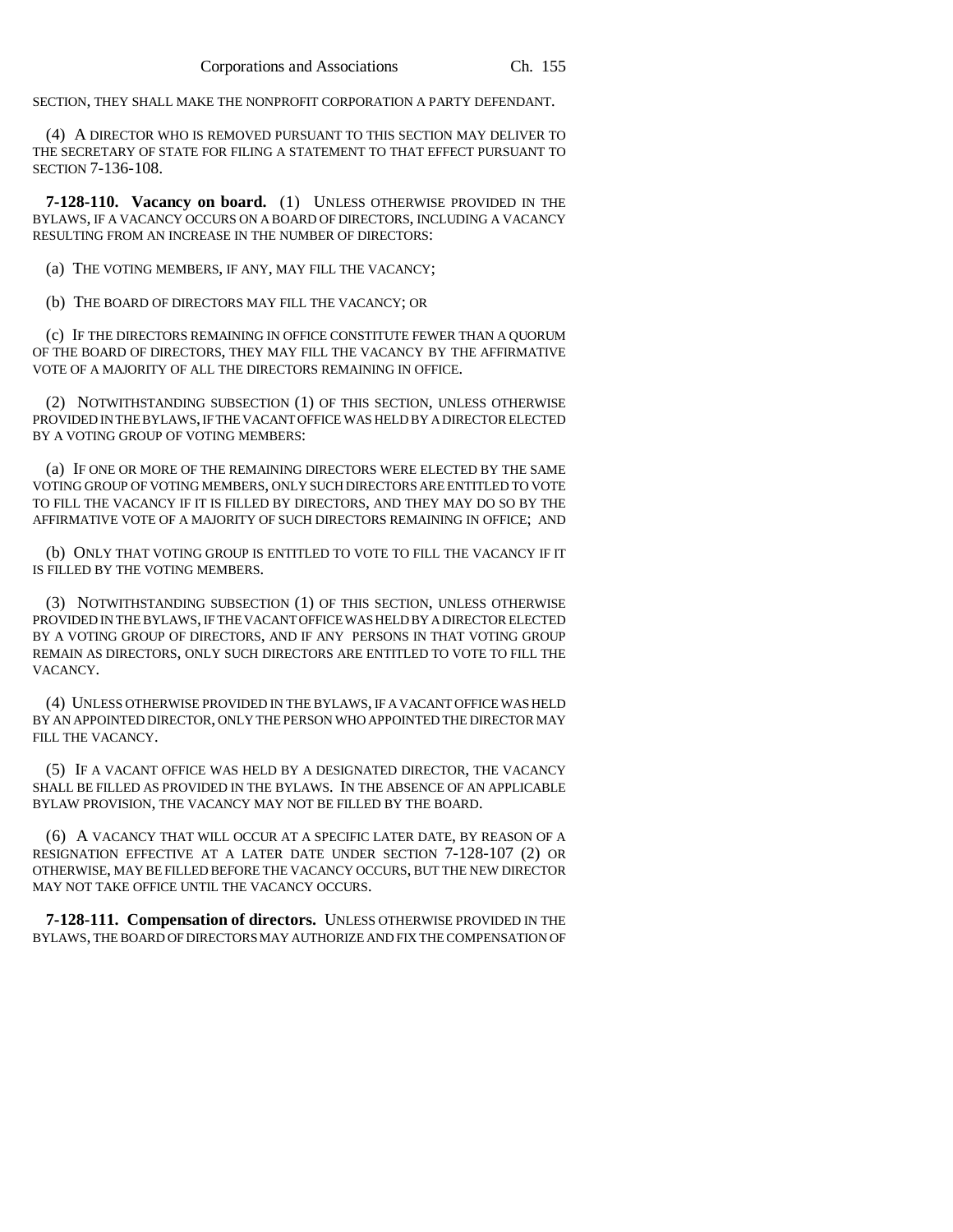DIRECTORS.

### PART 2 MEETINGS AND ACTION OF THE BOARD

**7-128-201. Meetings**. (1) THE BOARD OF DIRECTORS MAY HOLD REGULAR OR SPECIAL MEETINGS IN OR OUT OF THIS STATE.

(2) UNLESS OTHERWISE PROVIDED IN THE BYLAWS, THE BOARD OF DIRECTORS MAY PERMIT ANY DIRECTOR TO PARTICIPATE IN A REGULAR OR SPECIAL MEETING BY, OR CONDUCT THE MEETING THROUGH THE USE OF, ANY MEANS OF COMMUNICATION BY WHICH ALL DIRECTORS PARTICIPATING MAY HEAR EACH OTHER DURING THE MEETING. A DIRECTOR PARTICIPATING IN A MEETING BY THIS MEANS IS DEEMED TO BE PRESENT IN PERSON AT THE MEETING.

**7-128-202. Action without meeting.** (1) UNLESS OTHERWISE PROVIDED IN THE BYLAWS, ANY ACTION REQUIRED OR PERMITTED BY ARTICLES 121 TO 137 OF THIS TITLE TO BE TAKEN AT A BOARD OF DIRECTORS' MEETING MAY BE TAKEN WITHOUT A MEETING IF EACH AND EVERY MEMBER OF THE BOARD IN WRITING EITHER:

(a) VOTES FOR SUCH ACTION; OR

(b) (I) VOTES AGAINST SUCH ACTION OR ABSTAINS FROM VOTING; AND

(II) WAIVES THE RIGHT TO DEMAND THAT A MEETING BE HELD.

(2) ACTION IS TAKEN UNDER THIS SECTION ONLY IF THE AFFIRMATIVE VOTE FOR SUCH ACTION EQUALS OR EXCEEDS THE MINIMUM NUMBER OF VOTES THAT WOULD BE NECESSARY TO TAKE SUCH ACTION AT A MEETING AT WHICH ALL OF THE DIRECTORS THEN IN OFFICE WERE PRESENT AND VOTED.

(3) NO ACTION TAKEN PURSUANT TO THIS SECTION SHALL BE EFFECTIVE UNLESS WRITINGS DESCRIBING THE ACTION TAKEN AND OTHERWISE SATISFYING THE REQUIREMENTS OF SUBSECTION (1) OF THIS SECTION, SIGNED BY ALL DIRECTORS AND NOT REVOKED PURSUANT TO SUBSECTION (4) OF THIS SECTION, ARE RECEIVED BY THE NONPROFIT CORPORATION. UNLESS OTHERWISE PROVIDED BY THE BYLAWS, ANY SUCH WRITING MAY BE RECEIVED BY THE NONPROFIT CORPORATION BY ELECTRONICALLY TRANSMITTED FACSIMILE OR OTHER FORM OF WIRE OR WIRELESS COMMUNICATION PROVIDING THE NONPROFIT CORPORATION WITH A COMPLETE COPY OF THE DOCUMENT, INCLUDING A COPY OF THE SIGNATURE ON THE DOCUMENT. ACTION TAKEN PURSUANT TO THIS SECTION SHALL BE EFFECTIVE WHEN THE LAST WRITING NECESSARY TO EFFECT THE ACTION IS RECEIVED BY THE NONPROFIT CORPORATION UNLESS THE WRITINGS DESCRIBING THE ACTION TAKEN SET FORTH A DIFFERENT EFFECTIVE DATE.

(4) ANY DIRECTOR WHO HAS SIGNED A WRITING PURSUANT TO THIS SECTION MAY REVOKE SUCH WRITING BY A WRITING SIGNED AND DATED BY THE DIRECTOR DESCRIBING THE ACTION AND STATING THAT THE DIRECTOR'S PRIOR VOTE WITH RESPECT THERETO IS REVOKED, IF SUCH WRITING IS RECEIVED BY THE NONPROFIT CORPORATION BEFORE THE LAST WRITING NECESSARY TO EFFECT THE ACTION IS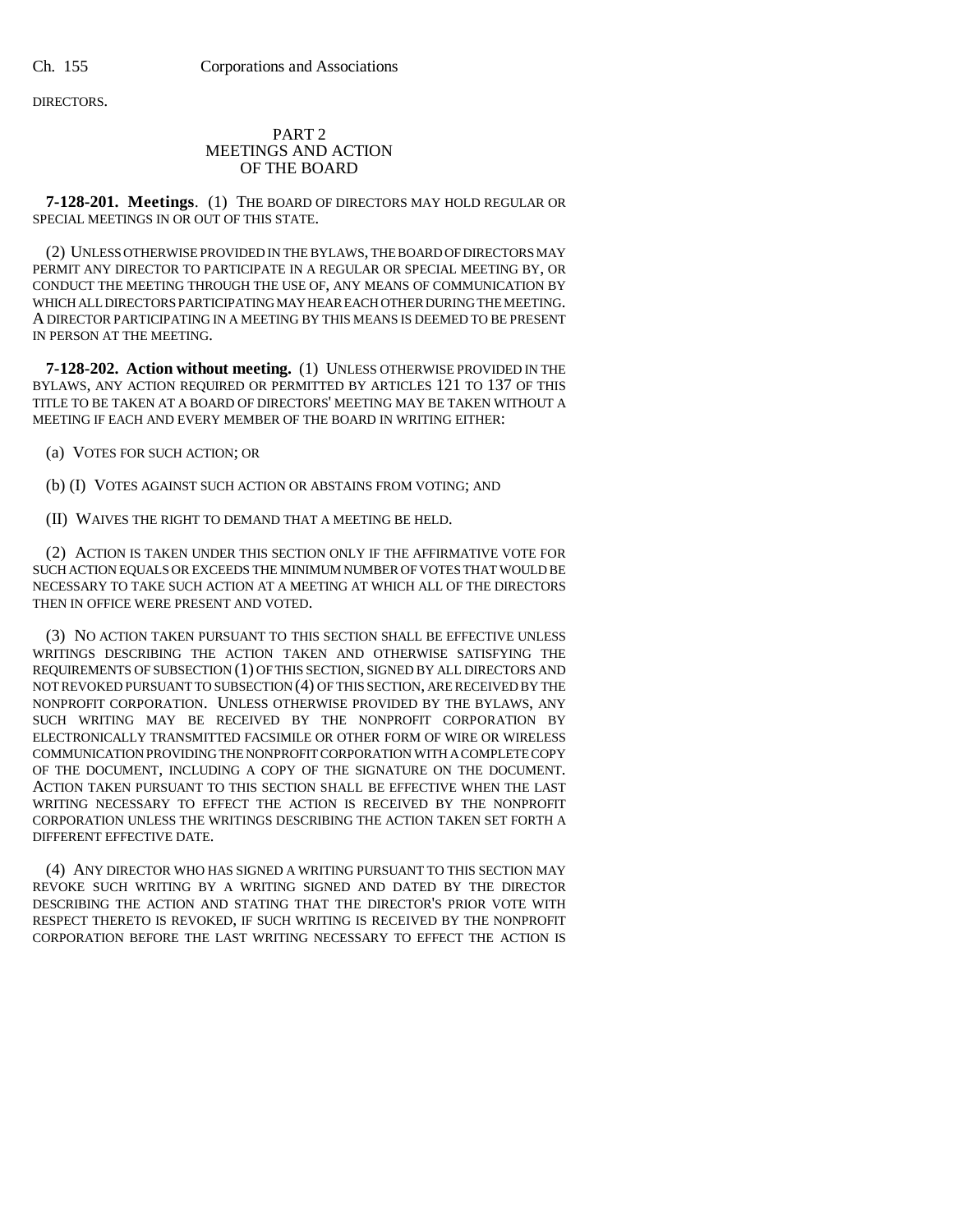RECEIVED BY THE NONPROFIT CORPORATION.

(5) ACTION TAKEN PURSUANT TO THIS SECTION HAS THE SAME EFFECT AS ACTION TAKEN AT A MEETING OF DIRECTORS AND MAY BE DESCRIBED AS SUCH IN ANY DOCUMENT.

(6) ALL SIGNED WRITTEN INSTRUMENTS NECESSARY FOR ANY ACTION TAKEN PURSUANT TO THIS SECTION SHALL BE FILED WITH THE MINUTES OF THE MEETINGS OF THE BOARD OF DIRECTORS.

**7-128-203. Notice of meeting**. (1) UNLESS OTHERWISE PROVIDED IN ARTICLES 121 TO 137 OF THIS TITLE OR IN THE BYLAWS, REGULAR MEETINGS OF THE BOARD OF DIRECTORS MAY BE HELD WITHOUT NOTICE OF THE DATE, TIME, PLACE, OR PURPOSE OF THE MEETING.

(2) UNLESS THE BYLAWS PROVIDE FOR A LONGER OR SHORTER PERIOD, SPECIAL MEETINGS OF THE BOARD OF DIRECTORS SHALL BE PRECEDED BY AT LEAST TWO DAYS' NOTICE OF THE DATE, TIME, AND PLACE OF THE MEETING. THE NOTICE NEED NOT DESCRIBE THE PURPOSE OF THE SPECIAL MEETING UNLESS OTHERWISE REQUIRED BY ARTICLES 121 TO 137 OF THIS TITLE OR THE BYLAWS.

**7-128-204. Waiver of notice.** (1) A DIRECTOR MAY WAIVE ANY NOTICE OF A MEETING BEFORE OR AFTER THE TIME AND DATE OF THE MEETING STATED IN THE NOTICE. EXCEPT AS PROVIDED BY SUBSECTION (2) OF THIS SECTION, THE WAIVER SHALL BE IN WRITING AND SIGNED BY THE DIRECTOR ENTITLED TO THE NOTICE. SUCH WAIVER SHALL BE DELIVERED TO THE NONPROFIT CORPORATION FOR FILING WITH THE CORPORATE RECORDS, BUT SUCH DELIVERY AND FILING SHALL NOT BE CONDITIONS OF THE EFFECTIVENESS OF THE WAIVER.

(2) A DIRECTOR'S ATTENDANCE AT OR PARTICIPATION IN A MEETING WAIVES ANY REQUIRED NOTICE TO THAT DIRECTOR OF THE MEETING UNLESS:

(a) AT THE BEGINNING OF THE MEETING OR PROMPTLY UPON THE DIRECTOR'S LATER ARRIVAL, THE DIRECTOR OBJECTS TO HOLDING THE MEETING OR TRANSACTING BUSINESS AT THE MEETING BECAUSE OF LACK OF NOTICE OR DEFECTIVE NOTICE AND DOES NOT THEREAFTER VOTE FOR OR ASSENT TO ACTION TAKEN AT THE MEETING; OR

(b) IF SPECIAL NOTICE WAS REQUIRED OF A PARTICULAR PURPOSE PURSUANT TO SECTION 7-128-203 (2), THE DIRECTOR OBJECTS TO TRANSACTING BUSINESS WITH RESPECT TO THE PURPOSE FOR WHICH SUCH SPECIAL NOTICE WAS REQUIRED AND DOES NOT THEREAFTER VOTE FOR OR ASSENT TO ACTION TAKEN AT THE MEETING WITH RESPECT TO SUCH PURPOSE.

**7-128-205. Quorum and voting**. (1) UNLESS A GREATER OR LESSER NUMBER IS REQUIRED BY THE BYLAWS, A QUORUM OF A BOARD OF DIRECTORS CONSISTS OF A MAJORITY OF THE NUMBER OF DIRECTORS IN OFFICE IMMEDIATELY BEFORE THE MEETING BEGINS.

(2) THE BYLAWS MAY AUTHORIZE A QUORUM OF A BOARD OF DIRECTORS TO CONSIST OF: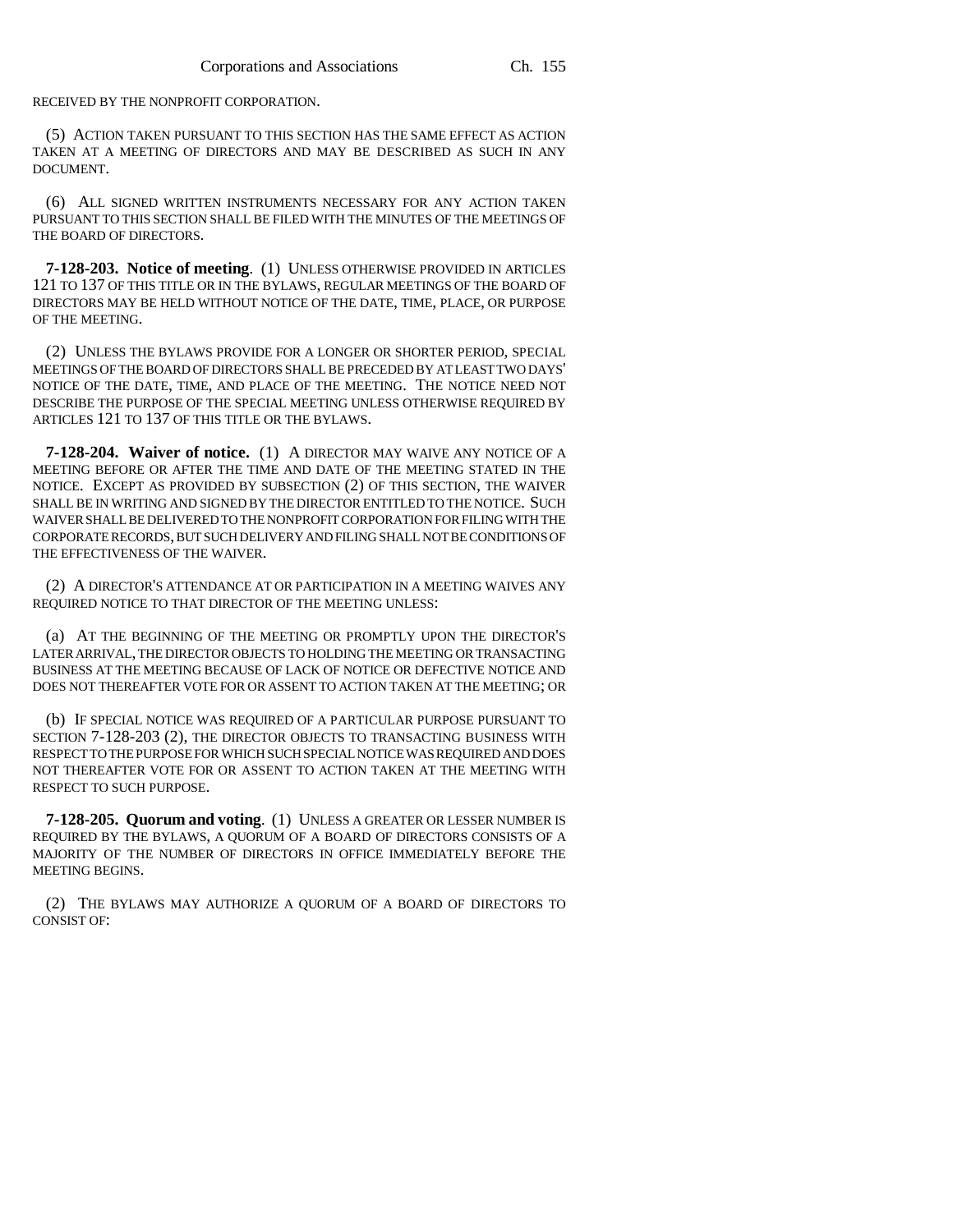(a) NO FEWER THAN ONE-THIRD OF THE NUMBER OF DIRECTORS FIXED IF THE CORPORATION HAS A FIXED BOARD SIZE; OR

(b) NO FEWER THAN ONE-THIRD OF THE NUMBER OF DIRECTORS FIXED OR, IF NO NUMBER IS FIXED, OF THE NUMBER IN OFFICE IMMEDIATELY BEFORE THE MEETING BEGINS, IF A RANGE FOR THE SIZE OF THE BOARD IS ESTABLISHED PURSUANT TO SECTION 7-128-103 (2).

(3) IF A QUORUM IS PRESENT WHEN A VOTE IS TAKEN, THE AFFIRMATIVE VOTE OF A MAJORITY OF DIRECTORS PRESENT IS THE ACT OF THE BOARD OF DIRECTORS UNLESS THE VOTE OF A GREATER NUMBER OF DIRECTORS IS REQUIRED BY ARTICLES 121 TO 137 OF THIS TITLE OR THE BYLAWS.

(4) IF PROVIDED IN THE BYLAWS, FOR PURPOSES OF DETERMINING A QUORUM WITH RESPECT TO A PARTICULAR PROPOSAL, AND FOR PURPOSES OF CASTING A VOTE FOR OR AGAINST A PARTICULAR PROPOSAL, A DIRECTOR MAY BE DEEMED TO BE PRESENT AT A MEETING AND TO VOTE IF THE DIRECTOR HAS GRANTED A SIGNED WRITTEN PROXY TO ANOTHER DIRECTOR WHO IS PRESENT AT THE MEETING, AUTHORIZING THE OTHER DIRECTOR TO CAST THE VOTE THAT IS DIRECTED TO BE CAST BY THE WRITTEN PROXY WITH RESPECT TO THE PARTICULAR PROPOSAL THAT IS DESCRIBED WITH REASONABLE SPECIFICITY IN THE PROXY. EXCEPT AS PROVIDED IN THIS SUBSECTION (4) AND AS PERMITTED BY SECTION 7-128-202, DIRECTORS MAY NOT VOTE OR OTHERWISE ACT BY PROXY.

(5) A DIRECTOR WHO IS PRESENT AT A MEETING OF THE BOARD OF DIRECTORS WHEN CORPORATE ACTION IS TAKEN IS DEEMED TO HAVE ASSENTED TO ALL ACTION TAKEN AT THE MEETING UNLESS:

(a) THE DIRECTOR OBJECTS AT THE BEGINNING OF THE MEETING, OR PROMPTLY UPON THE DIRECTOR'S ARRIVAL, TO HOLDING THE MEETING OR TRANSACTING BUSINESS AT THE MEETING AND DOES NOT THEREAFTER VOTE FOR OR ASSENT TO ANY ACTION TAKEN AT THE MEETING;

(b) THE DIRECTOR CONTEMPORANEOUSLY REQUESTS THAT THE DIRECTOR'S DISSENT OR ABSTENTION AS TO ANY SPECIFIC ACTION TAKEN BE ENTERED IN THE MINUTES OF THE MEETING; OR

(c) THE DIRECTOR CAUSES WRITTEN NOTICE OF THE DIRECTOR'S DISSENT OR ABSTENTION AS TO ANY SPECIFIC ACTION TO BE RECEIVED BY THE PRESIDING OFFICER OF THE MEETING BEFORE ADJOURNMENT OF THE MEETING OR BY THE NONPROFIT CORPORATION PROMPTLY AFTER ADJOURNMENT OF THE MEETING.

(6) THE RIGHT OF DISSENT OR ABSTENTION PURSUANT TO SUBSECTION (5) OF THIS SECTION AS TO A SPECIFIC ACTION IS NOT AVAILABLE TO A DIRECTOR WHO VOTES IN FAVOR OF THE ACTION TAKEN.

**7-128-206. Committees of the board**. (1) UNLESS OTHERWISE PROVIDED IN THE BYLAWS AND SUBJECT TO THE PROVISIONS OF SECTION 7-129-106, THE BOARD OF DIRECTORS MAY CREATE ONE OR MORE COMMITTEES OF THE BOARD AND APPOINT ONE OR MORE DIRECTORS TO SERVE ON THEM.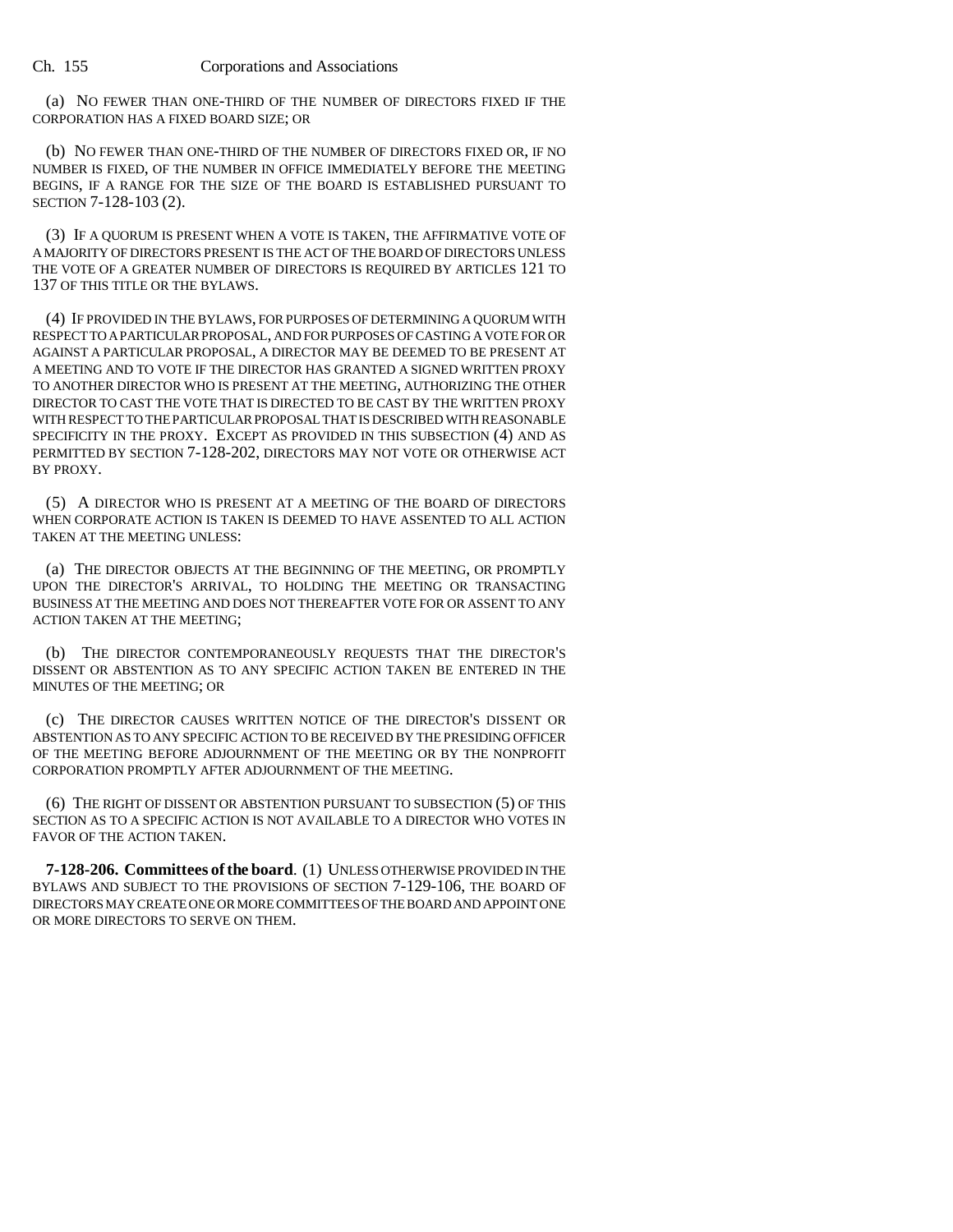(2) UNLESS OTHERWISE PROVIDED IN THE BYLAWS, THE CREATION OF A COMMITTEE OF THE BOARD AND APPOINTMENT OF DIRECTORS TO IT SHALL BE APPROVED BY THE GREATER OF A MAJORITY OF ALL THE DIRECTORS IN OFFICE WHEN THE ACTION IS TAKEN OR THE NUMBER OF DIRECTORS REQUIRED BY THE BYLAWS TO TAKE ACTION UNDER SECTION 7-128-205.

(3) UNLESS OTHERWISE PROVIDED IN THE BYLAWS, SECTIONS 7-128-201 TO 7-128-205, WHICH GOVERN MEETINGS, ACTION WITHOUT MEETING, NOTICE, WAIVER OF NOTICE, AND QUORUM AND VOTING REQUIREMENTS OF THE BOARD OF DIRECTORS, APPLY TO COMMITTEES OF THE BOARD AND THEIR MEMBERS AS WELL.

(4) TO THE EXTENT SPECIFIED IN THE BYLAWS OR BY THE BOARD OF DIRECTORS, EACH COMMITTEE OF THE BOARD SHALL HAVE THE AUTHORITY OF THE BOARD OF DIRECTORS UNDER SECTION 7-128-101; EXCEPT THAT A COMMITTEE OF THE BOARD SHALL NOT:

(a) AUTHORIZE DISTRIBUTIONS;

(b) APPROVE OR PROPOSE TO MEMBERS ACTION THAT ARTICLES 121 TO 137 OF THIS TITLE REQUIRE TO BE APPROVED BY MEMBERS;

(c) ELECT, APPOINT, OR REMOVE ANY DIRECTOR;

(d) AMEND ARTICLES OF INCORPORATION PURSUANT TO SECTION 7-130-102;

(e) ADOPT, AMEND, OR REPEAL BYLAWS;

(f) APPROVE A PLAN OF MERGER NOT REQUIRING MEMBER APPROVAL; OR

(g) APPROVE A SALE, LEASE, EXCHANGE, OR OTHER DISPOSITION OF ALL, OR SUBSTANTIALLY ALL, OF ITS PROPERTY, WITH OR WITHOUT GOODWILL, OTHERWISE THAN IN THE USUAL AND REGULAR COURSE OF BUSINESS SUBJECT TO APPROVAL BY MEMBERS.

(5) THE CREATION OF, DELEGATION OF AUTHORITY TO, OR ACTION BY A COMMITTEE DOES NOT ALONE CONSTITUTE COMPLIANCE BY A DIRECTOR WITH THE STANDARDS OF CONDUCT DESCRIBED IN SECTION 7-128-401.

(6) NOTHING IN THIS PART 2 SHALL PROHIBIT OR RESTRICT A NONPROFIT CORPORATION FROM ESTABLISHING IN ITS BYLAWS OR BY ACTION OF THE BOARD OF DIRECTORS OR OTHERWISE ONE OR MORE COMMITTEES, ADVISORY BOARDS, AUXILIARIES, OR OTHER BODIES OF ANY KIND, HAVING SUCH MEMBERS AND RULES OF PROCEDURE AS THE BYLAWS OR BOARD OF DIRECTORS MAY PROVIDE, IN ORDER TO PROVIDE SUCH ADVICE, SERVICE, AND ASSISTANCE TO THE NONPROFIT CORPORATION, AND TO CARRY OUT SUCH DUTIES AND RESPONSIBILITIES FOR THE NONPROFIT CORPORATION, AS MAY BE SPECIFIED IN THE BYLAWS OR BY THE BOARD OF DIRECTORS; EXCEPT THAT, IF ANY SUCH COMMITTEE OR OTHER BODY HAS ONE OR MORE MEMBERS THEREOF WHO ARE ENTITLED TO VOTE ON COMMITTEE MATTERS AND WHO ARE NOT THEN ALSO DIRECTORS, SUCH COMMITTEE OR OTHER BODY MAY NOT EXERCISE ANY POWER OR AUTHORITY RESERVED TO THE BOARD OF DIRECTORS IN ARTICLES 121 TO 137 OF THIS TITLE, IN THE ARTICLES OF INCORPORATION, OR IN THE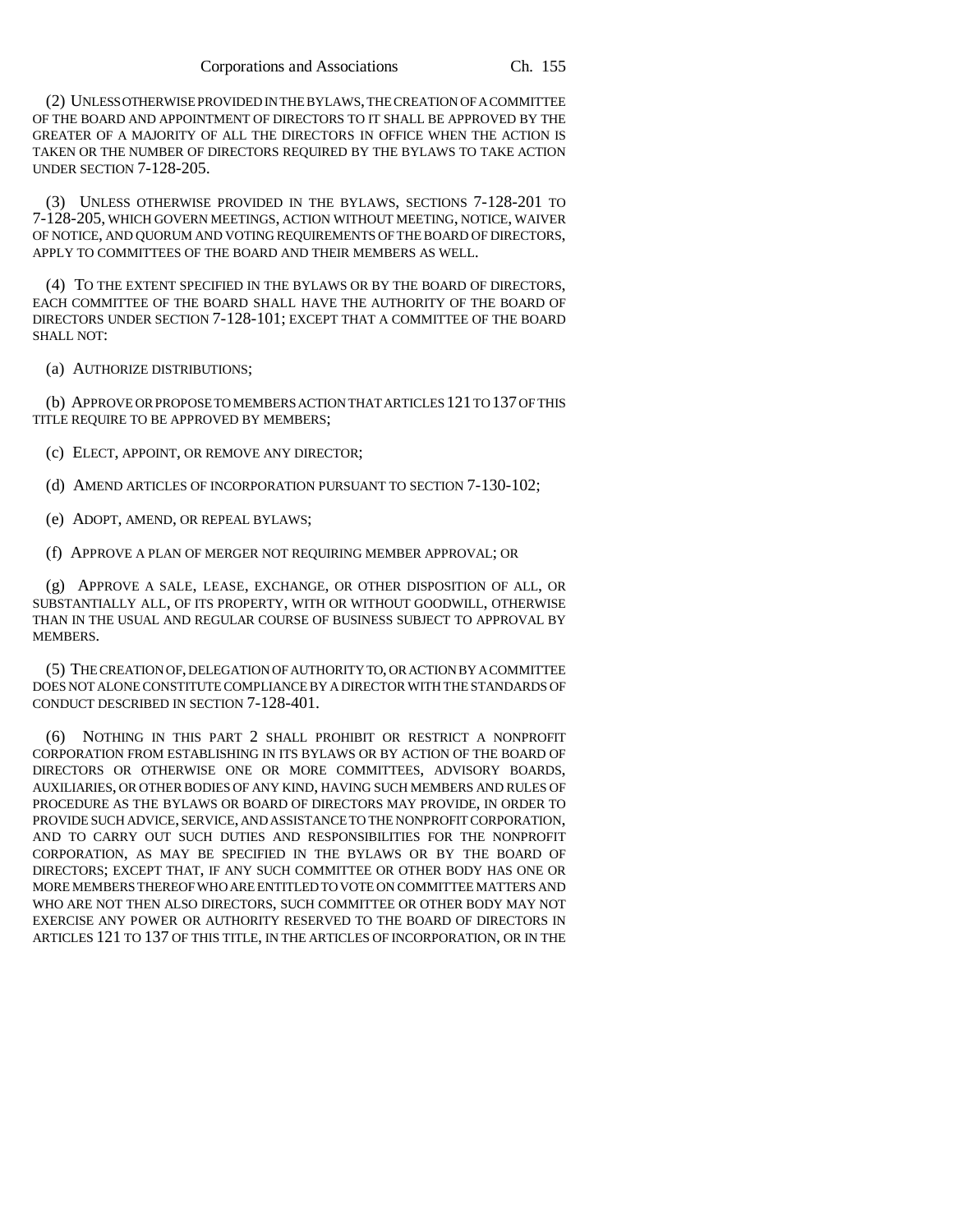BYLAWS.

### PART 3 **OFFICERS**

**7-128-301. Officers.** (1) UNLESS OTHERWISE PROVIDED IN THE BYLAWS, A NONPROFIT CORPORATION SHALL HAVE A PRESIDENT, A SECRETARY, A TREASURER, AND SUCH OTHER OFFICERS AS MAY BE DESIGNATED BY THE BOARD OF DIRECTORS. AN OFFICER SHALL BE A NATURAL PERSON WHO IS EIGHTEEN YEARS OF AGE OR OLDER. AN OFFICER NEED NOT BE A DIRECTOR OR A MEMBER OF THE NONPROFIT CORPORATION, UNLESS THE BYLAWS SO PRESCRIBE.

(2) OFFICERS MAY BE APPOINTED BY THE BOARD OF DIRECTORS OR IN SUCH OTHER MANNER AS THE BOARD OF DIRECTORS OR BYLAWS MAY PROVIDE. A DULY APPOINTED OFFICER MAY APPOINT ONE OR MORE OFFICERS OR ASSISTANT OFFICERS IF AUTHORIZED BY THE BYLAWS OR THE BOARD OF DIRECTORS.

(3) THE BYLAWS OR THE BOARD OF DIRECTORS SHALL DELEGATE TO THE SECRETARY OR TO ONE OR MORE OTHER PERSONS RESPONSIBILITY FOR THE PREPARATION AND MAINTENANCE OF MINUTES OF THE DIRECTORS' AND MEMBERS' MEETINGS AND OTHER RECORDS AND INFORMATION REQUIRED TO BE KEPT BY THE NONPROFIT CORPORATION UNDER SECTION 7-136-101 AND FOR AUTHENTICATING RECORDS OF THE NONPROFIT CORPORATION.

(4) THE SAME INDIVIDUAL MAY SIMULTANEOUSLY HOLD MORE THAN ONE OFFICE IN THE NONPROFIT CORPORATION.

**7-128-302. Duties of officers**. EACH OFFICER SHALL HAVE THE AUTHORITY AND SHALL PERFORM THE DUTIES SET FORTH WITH RESPECT TO SUCH OFFICE IN THE BYLAWS OR, TO THE EXTENT NOT INCONSISTENT WITH THE BYLAWS, PRESCRIBED WITH RESPECT TO SUCH OFFICE BY THE BOARD OF DIRECTORS OR BY AN OFFICER AUTHORIZED BY THE BOARD OF DIRECTORS.

**7-128-303. Resignation and removal of officers.** (1) AN OFFICER MAY RESIGN AT ANY TIME BY GIVING WRITTEN NOTICE OF RESIGNATION TO THE NONPROFIT CORPORATION.

(2) A RESIGNATION OF AN OFFICER IS EFFECTIVE WHEN THE NOTICE IS RECEIVED BY THE NONPROFIT CORPORATION UNLESS THE NOTICE SPECIFIES A LATER EFFECTIVE DATE.

(3) IF A RESIGNATION IS MADE EFFECTIVE AT A LATER DATE, THE BOARD OF DIRECTORS MAY PERMIT THE OFFICER TO REMAIN IN OFFICE UNTIL THE EFFECTIVE DATE AND MAY FILL THE PENDING VACANCY BEFORE THE EFFECTIVE DATE WITH THE PROVISION THAT THE SUCCESSOR DOES NOT TAKE OFFICE UNTIL THE EFFECTIVE DATE, OR THE BOARD OF DIRECTORS MAY REMOVE THE OFFICER AT ANY TIME BEFORE THE EFFECTIVE DATE AND MAY FILL THE RESULTING VACANCY.

(4) UNLESS OTHERWISE PROVIDED IN THE BYLAWS, THE BOARD OF DIRECTORS MAY REMOVE ANY OFFICER AT ANY TIME WITH OR WITHOUT CAUSE. THE BYLAWS OR THE BOARD OF DIRECTORS MAY MAKE PROVISIONS FOR THE REMOVAL OF OFFICERS BY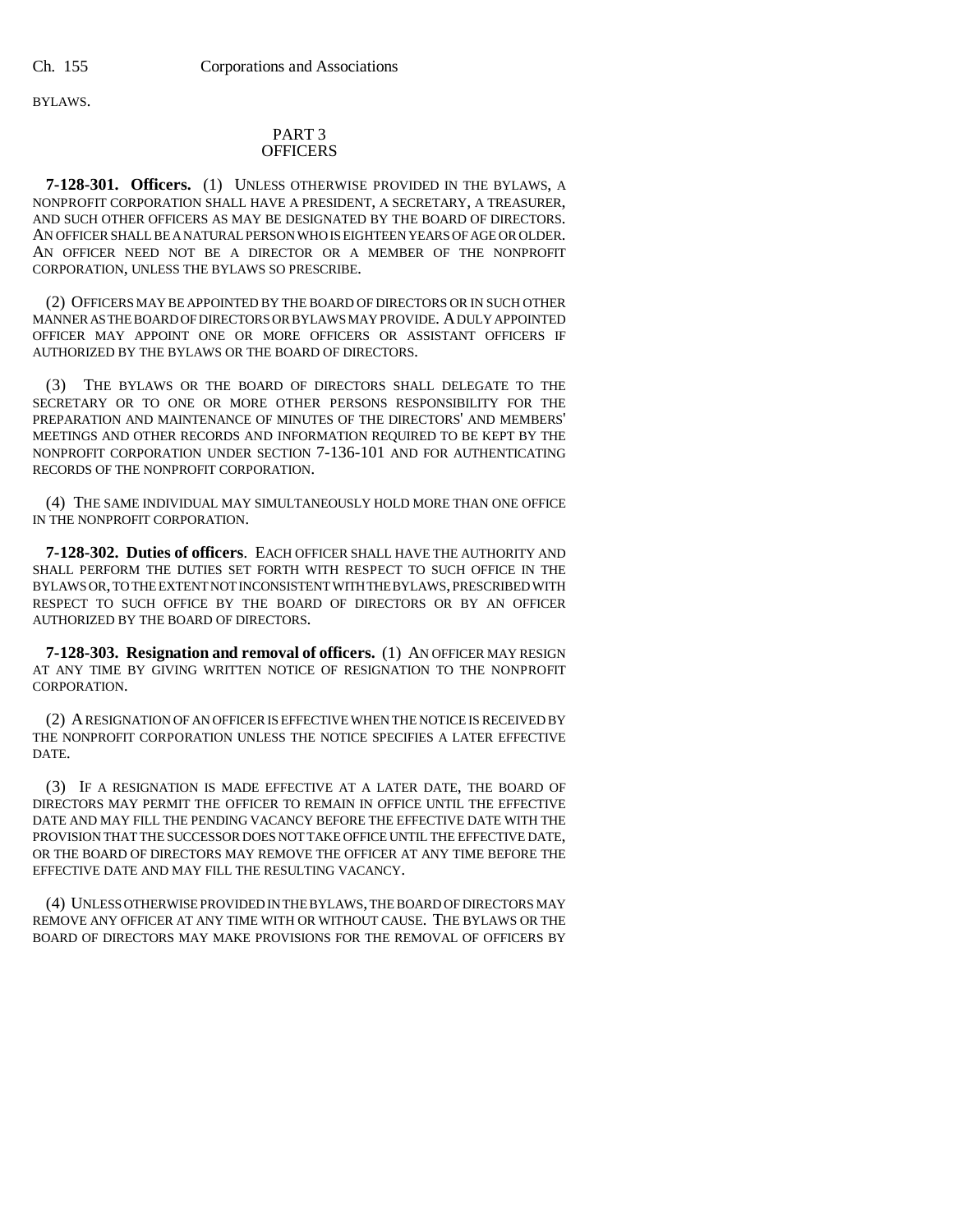OTHER OFFICERS OR BY THE VOTING MEMBERS.

(5) AN OFFICER WHO RESIGNS OR IS REMOVED OR WHOSE APPOINTMENT HAS EXPIRED MAY DELIVER TO THE SECRETARY OF STATE FOR FILING A STATEMENT TO THAT EFFECT PURSUANT TO SECTION 7-136-108.

**7-128-304. Contract rights with respect to officers.** (1) THE APPOINTMENT OF AN OFFICER DOES NOT ITSELF CREATE CONTRACT RIGHTS.

(2) AN OFFICER'S REMOVAL DOES NOT AFFECT THE OFFICER'S CONTRACT RIGHTS, IF ANY, WITH THE NONPROFIT CORPORATION. AN OFFICER'S RESIGNATION DOES NOT AFFECT THE NONPROFIT CORPORATION'S CONTRACT RIGHTS, IF ANY, WITH THE OFFICER.

## PART 4 STANDARDS OF CONDUCT

**7-128-401. General standards of conduct for directors and officers**. (1) EACH DIRECTOR SHALL DISCHARGE THE DIRECTOR'S DUTIES AS A DIRECTOR, INCLUDING THE DIRECTOR'S DUTIES AS A MEMBER OF A COMMITTEE OF THE BOARD, AND EACH OFFICER WITH DISCRETIONARY AUTHORITY SHALL DISCHARGE THE OFFICER'S DUTIES UNDER THAT AUTHORITY:

(a) IN GOOD FAITH;

(b) WITH THE CARE AN ORDINARILY PRUDENT PERSON IN A LIKE POSITION WOULD EXERCISE UNDER SIMILAR CIRCUMSTANCES; AND

(c) IN A MANNER THE DIRECTOR OR OFFICER REASONABLY BELIEVES TO BE IN THE BEST INTERESTS OF THE NONPROFIT CORPORATION.

(2) IN DISCHARGING DUTIES, A DIRECTOR OR OFFICER IS ENTITLED TO RELY ON INFORMATION, OPINIONS, REPORTS, OR STATEMENTS, INCLUDING FINANCIAL STATEMENTS AND OTHER FINANCIAL DATA, IF PREPARED OR PRESENTED BY:

(a) ONE OR MORE OFFICERS OR EMPLOYEES OF THE NONPROFIT CORPORATION WHOM THE DIRECTOR OR OFFICER REASONABLY BELIEVES TO BE RELIABLE AND COMPETENT IN THE MATTERS PRESENTED;

(b) LEGAL COUNSEL, A PUBLIC ACCOUNTANT, OR ANOTHER PERSON AS TO MATTERS THE DIRECTOR OR OFFICER REASONABLY BELIEVES ARE WITHIN SUCH PERSON'S PROFESSIONAL OR EXPERT COMPETENCE;

(c) RELIGIOUS AUTHORITIES OR MINISTERS, PRIESTS, RABBIS, OR OTHER PERSONS WHOSE POSITION OR DUTIES IN THE NONPROFIT CORPORATION, OR IN A RELIGIOUS ORGANIZATION WITH WHICH THE NONPROFIT CORPORATION IS AFFILIATED, THE DIRECTOR OR OFFICER BELIEVES JUSTIFY RELIANCE AND CONFIDENCE AND WHO THE DIRECTOR OR OFFICER BELIEVES TO BE RELIABLE AND COMPETENT IN THE MATTERS PRESENTED; OR

(d) IN THE CASE OF A DIRECTOR, A COMMITTEE OF THE BOARD OF DIRECTORS OF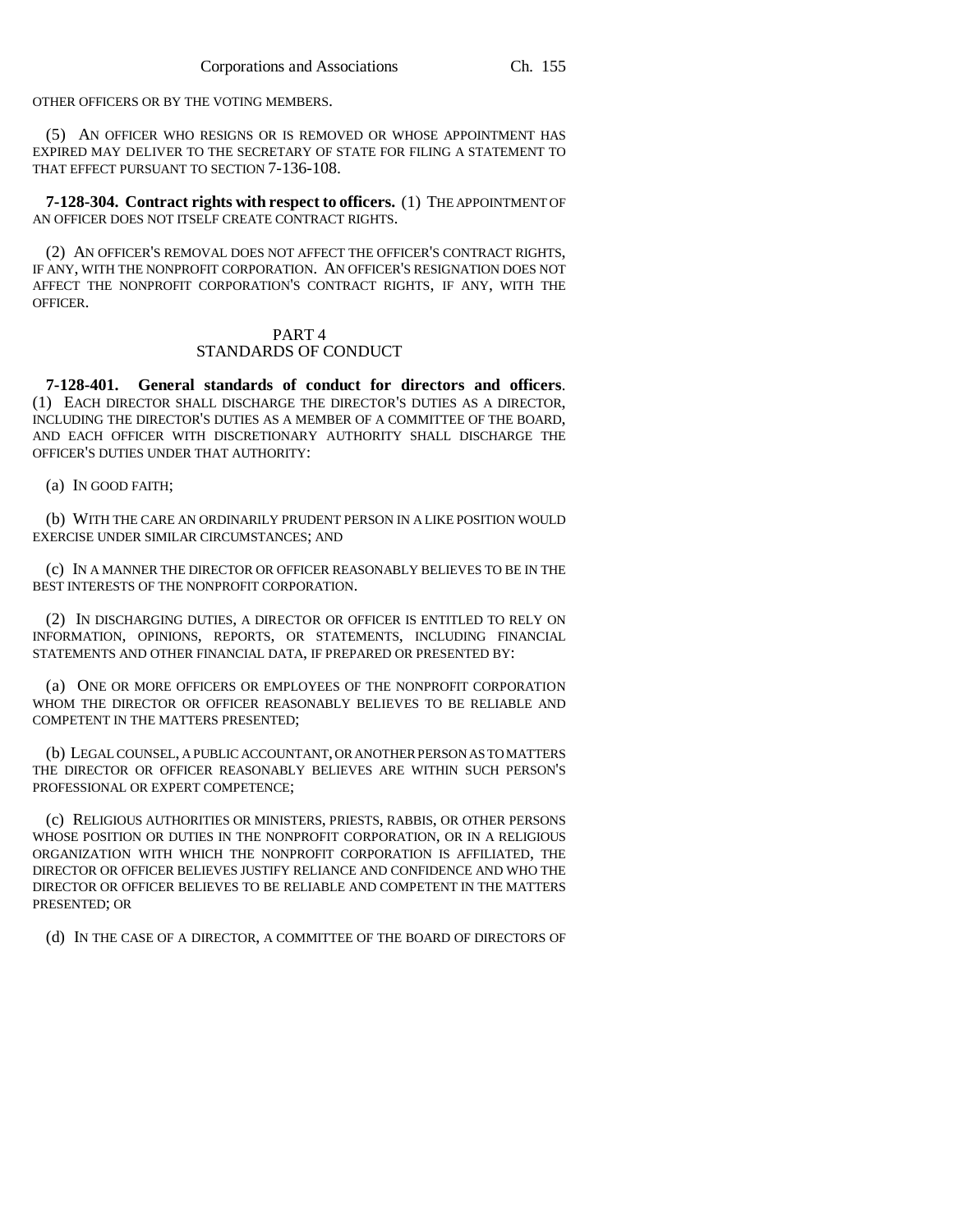WHICH THE DIRECTOR IS NOT A MEMBER IF THE DIRECTOR REASONABLY BELIEVES THE COMMITTEE MERITS CONFIDENCE.

(3) A DIRECTOR OR OFFICER IS NOT ACTING IN GOOD FAITH IF THE DIRECTOR OR OFFICER HAS KNOWLEDGE CONCERNING THE MATTER IN QUESTION THAT MAKES RELIANCE OTHERWISE PERMITTED BY SUBSECTION (2) OF THIS SECTION UNWARRANTED.

(4) A DIRECTOR OR OFFICER IS NOT LIABLE AS SUCH TO THE NONPROFIT CORPORATION OR ITS MEMBERS FOR ANY ACTION TAKEN OR OMITTED TO BE TAKEN AS A DIRECTOR OR OFFICER, AS THE CASE MAY BE, IF, IN CONNECTION WITH SUCH ACTION OR OMISSION, THE DIRECTOR OR OFFICER PERFORMED THE DUTIES OF THE POSITION IN COMPLIANCE WITH THIS SECTION.

(5) A DIRECTOR, REGARDLESS OF TITLE, SHALL NOT BE DEEMED TO BE A TRUSTEE WITH RESPECT TO THE NONPROFIT CORPORATION OR WITH RESPECT TO ANY PROPERTY HELD OR ADMINISTERED BY THE NONPROFIT CORPORATION INCLUDING, WITHOUT LIMITATION, PROPERTY THAT MAY BE SUBJECT TO RESTRICTIONS IMPOSED BY THE DONOR OR TRANSFEROR OF SUCH PROPERTY.

**7-128-402. Limitation of certain liabilities of directors and officers**. (1) IF SO PROVIDED IN THE ARTICLES OF INCORPORATION, THE NONPROFIT CORPORATION SHALL ELIMINATE OR LIMIT THE PERSONAL LIABILITY OF A DIRECTOR TO THE NONPROFIT CORPORATION OR TO ITS MEMBERS FOR MONETARY DAMAGES FOR BREACH OF FIDUCIARY DUTY AS A DIRECTOR; EXCEPT THAT ANY SUCH PROVISION SHALL NOT ELIMINATE OR LIMIT THE LIABILITY OF A DIRECTOR TO THE NONPROFIT CORPORATION OR TO ITS MEMBERS FOR MONETARY DAMAGES FOR ANY BREACH OF THE DIRECTOR'S DUTY OF LOYALTY TO THE NONPROFIT CORPORATION OR TO ITS MEMBERS, ACTS OR OMISSIONS NOT IN GOOD FAITH OR WHICH INVOLVE INTENTIONAL MISCONDUCT OR A KNOWING VIOLATION OF LAW, ACTS SPECIFIED IN SECTION 7-128-403, OR ANY TRANSACTION FROM WHICH THE DIRECTOR DIRECTLY OR INDIRECTLY DERIVED AN IMPROPER PERSONAL BENEFIT. NO SUCH PROVISION SHALL ELIMINATE OR LIMIT THE LIABILITY OF A DIRECTOR TO THE NONPROFIT CORPORATION OR TO ITS MEMBERS FOR MONETARY DAMAGES FOR ANY ACT OR OMISSION OCCURRING BEFORE THE DATE WHEN SUCH PROVISION BECOMES EFFECTIVE.

(2) NO DIRECTOR OR OFFICER SHALL BE PERSONALLY LIABLE FOR ANY INJURY TO PERSON OR PROPERTY ARISING OUT OF A TORT COMMITTED BY AN EMPLOYEE UNLESS SUCH DIRECTOR OR OFFICER WAS PERSONALLY INVOLVED IN THE SITUATION GIVING RISE TO THE LITIGATION OR UNLESS SUCH DIRECTOR OR OFFICER COMMITTED A CRIMINAL OFFENSE IN CONNECTION WITH SUCH SITUATION. THE PROTECTION AFFORDED IN THIS SUBSECTION (2) SHALL NOT RESTRICT OTHER COMMON LAW PROTECTIONS AND RIGHTS THAT A DIRECTOR OR OFFICER MAY HAVE. THIS SUBSECTION (2) SHALL NOT RESTRICT THE NONPROFIT CORPORATION'S RIGHT TO ELIMINATE OR LIMIT THE PERSONAL LIABILITY OF A DIRECTOR TO THE NONPROFIT CORPORATION OR TO ITS MEMBERS FOR MONETARY DAMAGES FOR BREACH OF FIDUCIARY DUTY AS A DIRECTOR AS PROVIDED IN SUBSECTION (1) OF THIS SECTION.

**7-128-403. Liability of directors for unlawful distributions**. (1) A DIRECTOR WHO VOTES FOR OR ASSENTS TO A DISTRIBUTION MADE IN VIOLATION OF SECTION 7-133-101 OR THE ARTICLES OF INCORPORATION IS PERSONALLY LIABLE TO THE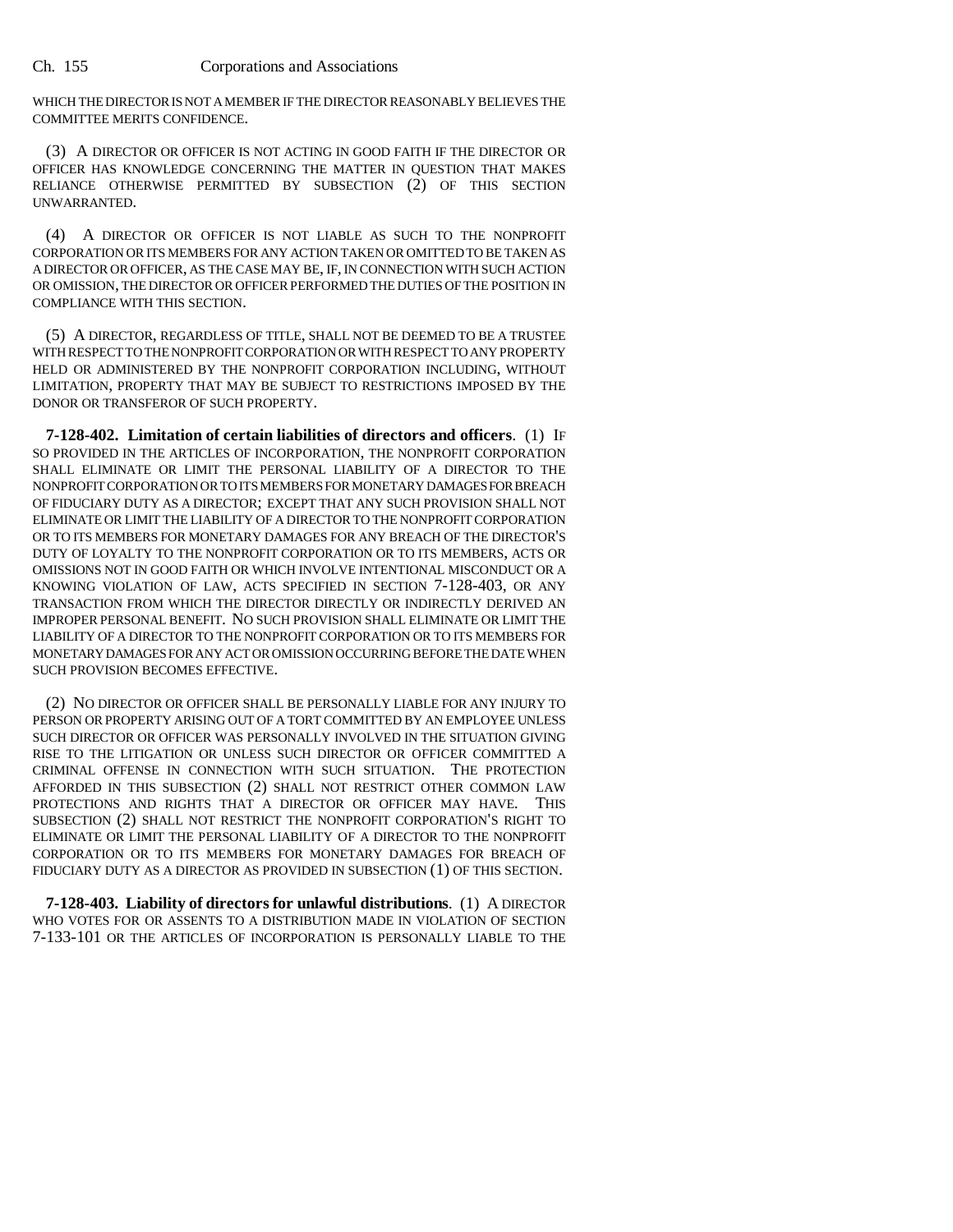NONPROFIT CORPORATION FOR THE AMOUNT OF THE DISTRIBUTION THAT EXCEEDS WHAT COULD HAVE BEEN DISTRIBUTED WITHOUT VIOLATING SAID SECTION OR THE ARTICLES OF INCORPORATION IF IT IS ESTABLISHED THAT THE DIRECTOR DID NOT PERFORM THE DIRECTOR'S DUTIES IN COMPLIANCE WITH SECTION 7-128-401. IN ANY PROCEEDING COMMENCED UNDER THIS SECTION, A DIRECTOR SHALL HAVE ALL OF THE DEFENSES ORDINARILY AVAILABLE TO A DIRECTOR.

(2) A DIRECTOR HELD LIABLE UNDER SUBSECTION (1) OF THIS SECTION FOR AN UNLAWFUL DISTRIBUTION IS ENTITLED TO CONTRIBUTION:

(a) FROM EVERY OTHER DIRECTOR WHO COULD BE HELD LIABLE UNDER SUBSECTION (1) OF THIS SECTION FOR THE UNLAWFUL DISTRIBUTION; AND

(b) FROM EACH PERSON WHO ACCEPTED THE DISTRIBUTION KNOWING THE DISTRIBUTION WAS MADE IN VIOLATION OF SECTION 7-133-101 OR THE ARTICLES OF INCORPORATION, THE AMOUNT OF THE CONTRIBUTION FROM SUCH PERSON BEING THE AMOUNT OF THE DISTRIBUTION TO THAT PERSON THAT EXCEEDS WHAT COULD HAVE BEEN DISTRIBUTED TO THAT PERSON WITHOUT VIOLATING SECTION 7-133-101 OR THE ARTICLES OF INCORPORATION.

#### PART 5 DIRECTORS' CONFLICTING INTEREST TRANSACTIONS

**7-128-501. Conflicting interest transaction**. (1) AS USED IN THIS SECTION, "CONFLICTING INTEREST TRANSACTION" MEANS: A CONTRACT, TRANSACTION, OR OTHER FINANCIAL RELATIONSHIP BETWEEN A NONPROFIT CORPORATION AND A DIRECTOR OF THE NONPROFIT CORPORATION, OR BETWEEN THE NONPROFIT CORPORATION AND A PARTY RELATED TO A DIRECTOR OR BETWEEN THE NONPROFIT CORPORATION AND AN ENTITY IN WHICH A DIRECTOR OF THE NONPROFIT CORPORATION IS A DIRECTOR OR OFFICER OR HAS A FINANCIAL INTEREST.

(2) NO LOANS SHALL BE MADE BY A CORPORATION TO ITS DIRECTORS OR OFFICERS. ANY DIRECTOR OR OFFICER WHO ASSENTS TO OR PARTICIPATES IN THE MAKING OF ANY SUCH LOAN SHALL BE LIABLE TO THE CORPORATION FOR THE AMOUNT OF SUCH LOAN UNTIL THE REPAYMENT THEREOF.

(3) NO CONFLICTING INTEREST TRANSACTION SHALL BE VOID OR VOIDABLE OR BE ENJOINED, SET ASIDE, OR GIVE RISE TO AN AWARD OF DAMAGES OR OTHER SANCTIONS IN A PROCEEDING BY A MEMBER OR BY OR IN THE RIGHT OF THE NONPROFIT CORPORATION, SOLELY BECAUSE THE CONFLICTING INTEREST TRANSACTION INVOLVES A DIRECTOR OF THE NONPROFIT CORPORATION OR A PARTY RELATED TO A DIRECTOR OR AN ENTITY IN WHICH A DIRECTOR OF THE NONPROFIT CORPORATION IS A DIRECTOR OR OFFICER OR HAS A FINANCIAL INTEREST OR SOLELY BECAUSE THE DIRECTOR IS PRESENT AT OR PARTICIPATES IN THE MEETING OF THE NONPROFIT CORPORATION'S BOARD OF DIRECTORS OR OF THE COMMITTEE OF THE BOARD OF DIRECTORS THAT AUTHORIZES, APPROVES, OR RATIFIES THE CONFLICTING INTEREST TRANSACTION OR SOLELY BECAUSE THE DIRECTOR'S VOTE IS COUNTED FOR SUCH PURPOSE IF:

(a) THE MATERIAL FACTS AS TO THE DIRECTOR'S RELATIONSHIP OR INTEREST AND AS TO THE CONFLICTING INTEREST TRANSACTION ARE DISCLOSED OR ARE KNOWN TO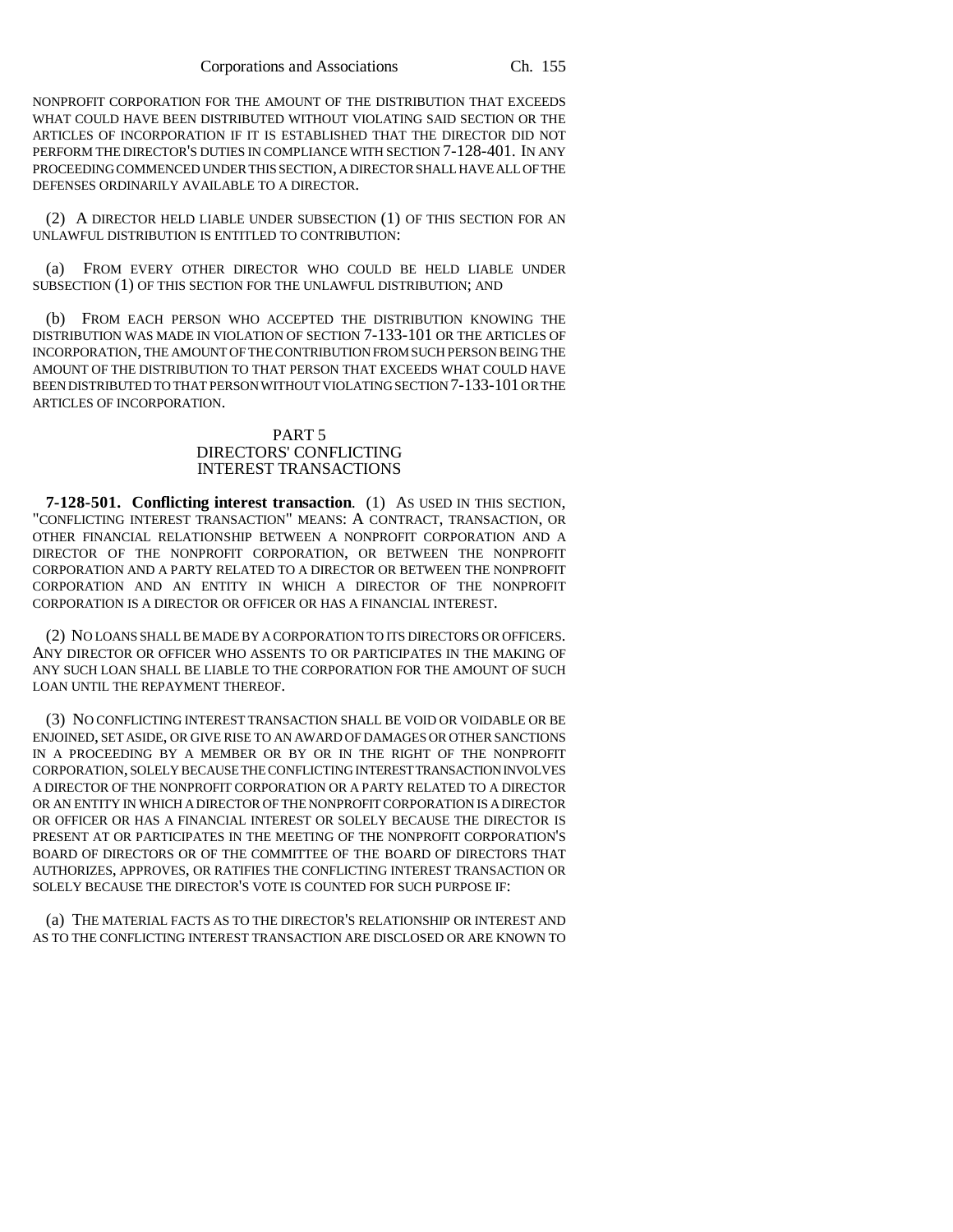Ch. 155 Corporations and Associations

THE BOARD OF DIRECTORS OR THE COMMITTEE, AND THE BOARD OF DIRECTORS OR COMMITTEE IN GOOD FAITH AUTHORIZES, APPROVES, OR RATIFIES THE CONFLICTING INTEREST TRANSACTION BY THE AFFIRMATIVE VOTE OF A MAJORITY OF THE DISINTERESTED DIRECTORS, EVEN THOUGH THE DISINTERESTED DIRECTORS ARE LESS THAN A QUORUM; OR

(b) THE MATERIAL FACTS AS TO THE DIRECTOR'S RELATIONSHIP OR INTEREST AND AS TO THE CONFLICTING INTEREST TRANSACTION ARE DISCLOSED OR ARE KNOWN TO THE MEMBERS ENTITLED TO VOTE THEREON, AND THE CONFLICTING INTEREST TRANSACTION IS SPECIFICALLY AUTHORIZED, APPROVED, OR RATIFIED IN GOOD FAITH BY A VOTE OF THE MEMBERS; OR

(c) THE CONFLICTING INTEREST TRANSACTION IS FAIR AS TO THE NONPROFIT CORPORATION.

(4) COMMON OR INTERESTED DIRECTORS MAY BE COUNTED IN DETERMINING THE PRESENCE OF A QUORUM AT A MEETING OF THE BOARD OF DIRECTORS OR OF A COMMITTEE WHICH AUTHORIZES, APPROVES, OR RATIFIES THE CONFLICTING INTEREST TRANSACTION.

(5) FOR PURPOSES OF THIS SECTION, A PARTY RELATED TO A DIRECTOR SHALL MEAN A SPOUSE, A DESCENDENT, AN ANCESTOR, A SIBLING, THE SPOUSE OR DESCENDENT OF A SIBLING, AN ESTATE OR TRUST IN WHICH THE DIRECTOR OR A PARTY RELATED TO A DIRECTOR HAS A BENEFICIAL INTEREST, OR AN ENTITY IN WHICH A PARTY RELATED TO A DIRECTOR IS A DIRECTOR, OFFICER, OR HAS A FINANCIAL INTEREST.

# **ARTICLE 129 Indemnification**

## **7-129-101. Indemnification definitions.** AS USED IN THIS ARTICLE:

(1) "DIRECTOR" MEANS AN INDIVIDUAL WHO IS OR WAS A DIRECTOR OF A NONPROFIT CORPORATION OR AN INDIVIDUAL WHO, WHILE A DIRECTOR OF A NONPROFIT CORPORATION, IS OR WAS SERVING AT THE NONPROFIT CORPORATION'S REQUEST AS A DIRECTOR, OFFICER, PARTNER, MEMBER, MANAGER, TRUSTEE, EMPLOYEE, FIDUCIARY, OR AGENT OF ANOTHER DOMESTIC OR FOREIGN CORPORATION, NONPROFIT CORPORATION, OR OTHER PERSON OR OF AN EMPLOYEE BENEFIT PLAN. A DIRECTOR IS CONSIDERED TO BE SERVING AN EMPLOYEE BENEFIT PLAN AT THE NONPROFIT CORPORATION'S REQUEST IF THE DIRECTOR'S DUTIES TO THE NONPROFIT CORPORATION ALSO IMPOSE DUTIES ON, OR OTHERWISE INVOLVE SERVICES BY, THE DIRECTOR TO THE PLAN OR TO PARTICIPANTS IN OR BENEFICIARIES OF THE PLAN. "DIRECTOR" INCLUDES, UNLESS THE CONTEXT REQUIRES OTHERWISE, THE ESTATE OR PERSONAL REPRESENTATIVE OF A DIRECTOR.

(2) "EXPENSES" INCLUDES COUNSEL FEES.

(3) "LIABILITY" MEANS THE OBLIGATION INCURRED WITH RESPECT TO A PROCEEDING TO PAY A JUDGMENT, SETTLEMENT, PENALTY, FINE, INCLUDING AN EXCISE TAX ASSESSED WITH RESPECT TO AN EMPLOYEE BENEFIT PLAN, OR REASONABLE EXPENSES.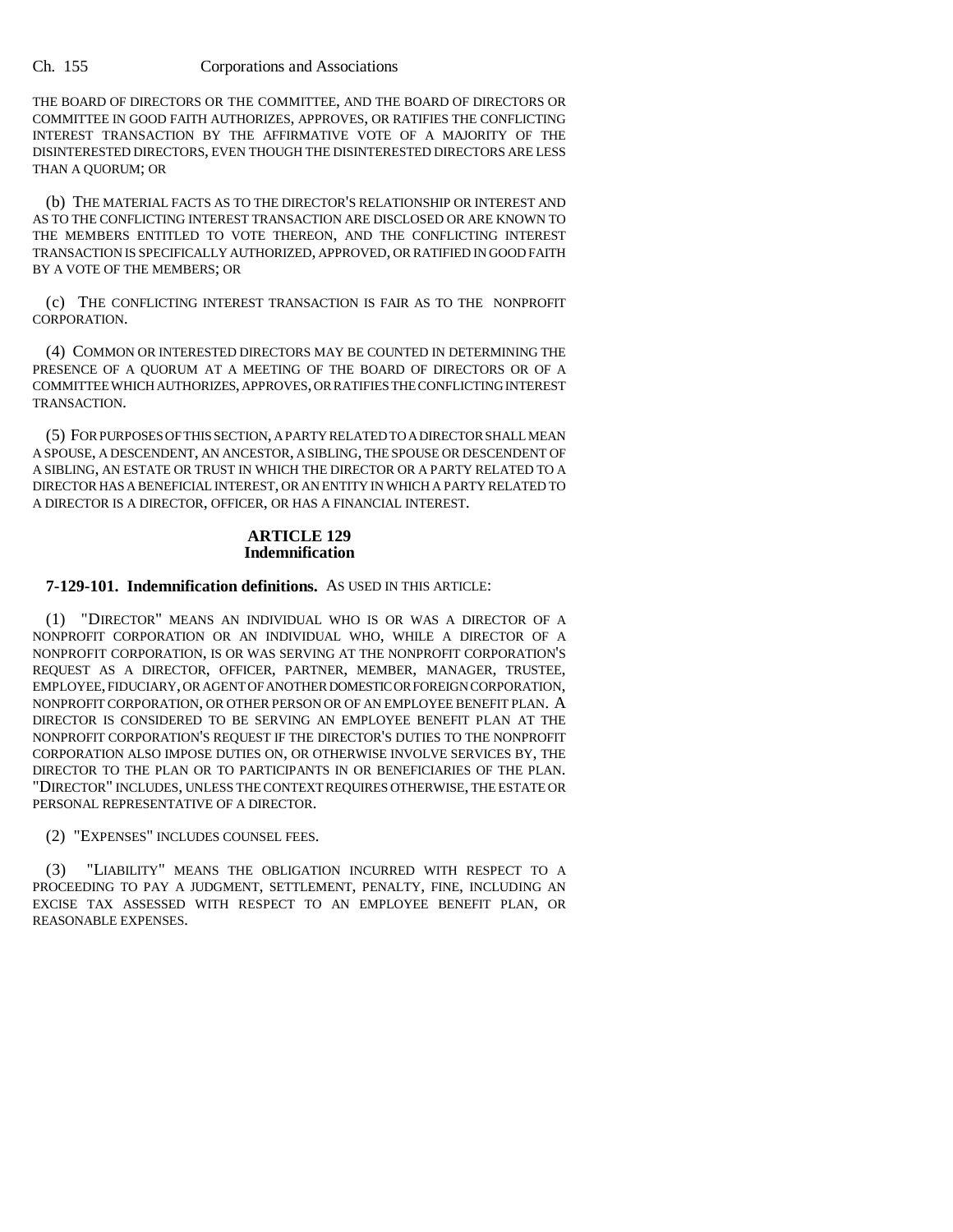(4) "NONPROFIT CORPORATION" INCLUDES ANY DOMESTIC OR FOREIGN ENTITY THAT IS A PREDECESSOR OF A NONPROFIT CORPORATION BY REASON OF A MERGER OR OTHER TRANSACTION IN WHICH THE PREDECESSOR'S EXISTENCE CEASED UPON CONSUMMATION OF THE TRANSACTION.

(5) "OFFICIAL CAPACITY" MEANS, WHEN USED WITH RESPECT TO A DIRECTOR, THE OFFICE OF DIRECTOR IN A NONPROFIT CORPORATION AND, WHEN USED WITH RESPECT TO A PERSON OTHER THAN A DIRECTOR AS CONTEMPLATED IN SECTION 7-129-107, THE OFFICE IN A NONPROFIT CORPORATION HELD BY THE OFFICER OR THE EMPLOYMENT, FIDUCIARY, OR AGENCY RELATIONSHIP UNDERTAKEN BY THE EMPLOYEE, FIDUCIARY, OR AGENT ON BEHALF OF THE NONPROFIT CORPORATION. "OFFICIAL CAPACITY" DOES NOT INCLUDE SERVICE FOR ANY OTHER DOMESTIC OR FOREIGN CORPORATION, NONPROFIT CORPORATION, OR OTHER PERSON OR EMPLOYEE BENEFIT PLAN.

(6) "PARTY" INCLUDES A PERSON WHO WAS, IS, OR IS THREATENED TO BE MADE A NAMED DEFENDANT OR RESPONDENT IN A PROCEEDING.

(7) "PROCEEDING" MEANS ANY THREATENED, PENDING, OR COMPLETED ACTION, SUIT, OR PROCEEDING, WHETHER CIVIL, CRIMINAL, ADMINISTRATIVE, OR INVESTIGATIVE AND WHETHER FORMAL OR INFORMAL.

**7-129-102. Authority to indemnify directors**. (1) EXCEPT AS PROVIDED IN SUBSECTION (4) OF THIS SECTION, A NONPROFIT CORPORATION MAY INDEMNIFY A PERSON MADE A PARTY TO A PROCEEDING BECAUSE THE PERSON IS OR WAS A DIRECTOR AGAINST LIABILITY INCURRED IN THE PROCEEDING IF:

(a) THE PERSON'S CONDUCT WAS IN GOOD FAITH; AND

(b) THE PERSON REASONABLY BELIEVED:

(I) IN THE CASE OF CONDUCT IN AN OFFICIAL CAPACITY WITH THE NONPROFIT CORPORATION, THAT THE CONDUCT WAS IN THE NONPROFIT CORPORATION'S BEST INTERESTS; AND

(II) IN ALL OTHER CASES, THAT THE CONDUCT WAS AT LEAST NOT OPPOSED TO THE NONPROFIT CORPORATION'S BEST INTERESTS; AND

(c) IN THE CASE OF ANY CRIMINAL PROCEEDING, THE PERSON HAD NO REASONABLE CAUSE TO BELIEVE THE CONDUCT WAS UNLAWFUL.

(2) A DIRECTOR'S CONDUCT WITH RESPECT TO AN EMPLOYEE BENEFIT PLAN FOR A PURPOSE THE DIRECTOR REASONABLY BELIEVED TO BE IN THE INTERESTS OF THE PARTICIPANTS IN OR BENEFICIARIES OF THE PLAN IS CONDUCT THAT SATISFIES THE REQUIREMENT OF SUBPARAGRAPH (II) OF PARAGRAPH (b) OF SUBSECTION (1) OF THIS SECTION. A DIRECTOR'S CONDUCT WITH RESPECT TO AN EMPLOYEE BENEFIT PLAN FOR A PURPOSE THAT THE DIRECTOR DID NOT REASONABLY BELIEVE TO BE IN THE INTERESTS OF THE PARTICIPANTS IN OR BENEFICIARIES OF THE PLAN SHALL BE DEEMED NOT TO SATISFY THE REQUIREMENTS OF PARAGRAPH (a) OF SUBSECTION (1) OF THIS SECTION.

(3) THE TERMINATION OF A PROCEEDING BY JUDGMENT, ORDER, SETTLEMENT,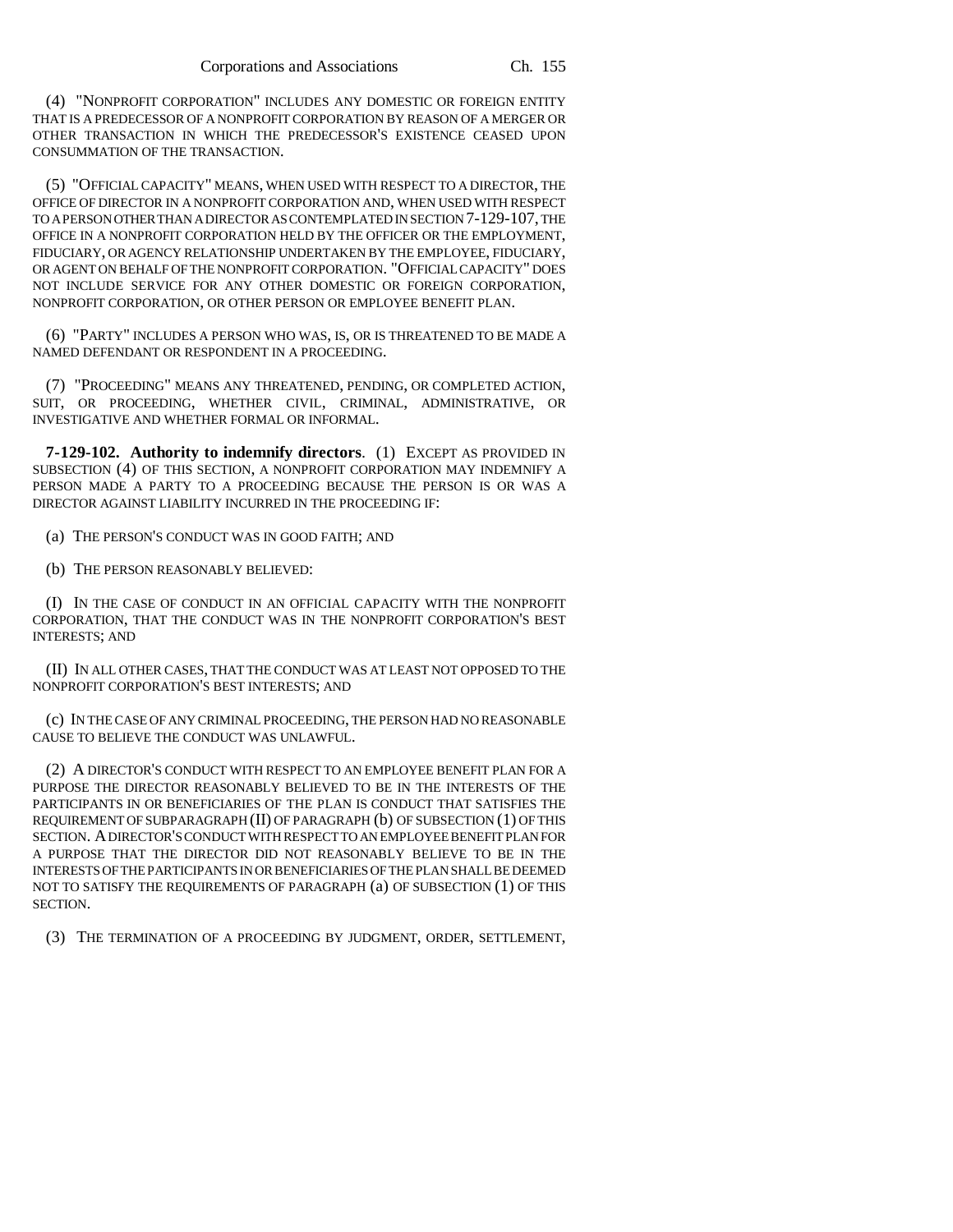#### Ch. 155 Corporations and Associations

CONVICTION, OR UPON A PLEA OF NOLO CONTENDERE OR ITS EQUIVALENT IS NOT, OF ITSELF, DETERMINATIVE THAT THE DIRECTOR DID NOT MEET THE STANDARD OF CONDUCT DESCRIBED IN THIS SECTION.

(4) A NONPROFIT CORPORATION MAY NOT INDEMNIFY A DIRECTOR UNDER THIS SECTION:

(a) IN CONNECTION WITH A PROCEEDING BY OR IN THE RIGHT OF THE NONPROFIT CORPORATION IN WHICH THE DIRECTOR WAS ADJUDGED LIABLE TO THE NONPROFIT CORPORATION; OR

(b) IN CONNECTION WITH ANY OTHER PROCEEDING CHARGING THAT THE DIRECTOR DERIVED AN IMPROPER PERSONAL BENEFIT, WHETHER OR NOT INVOLVING ACTION IN AN OFFICIAL CAPACITY, IN WHICH PROCEEDING THE DIRECTOR WAS ADJUDGED LIABLE ON THE BASIS THAT THE DIRECTOR DERIVED AN IMPROPER PERSONAL BENEFIT.

(5) INDEMNIFICATION PERMITTED UNDER THIS SECTION IN CONNECTION WITH A PROCEEDING BY OR IN THE RIGHT OF THE NONPROFIT CORPORATION IS LIMITED TO REASONABLE EXPENSES INCURRED IN CONNECTION WITH THE PROCEEDING.

**7-129-103. Mandatory indemnification of directors**. UNLESS LIMITED BY ITS ARTICLES OF INCORPORATION, A NONPROFIT CORPORATION SHALL INDEMNIFY A PERSON WHO WAS WHOLLY SUCCESSFUL, ON THE MERITS OR OTHERWISE, IN THE DEFENSE OF ANY PROCEEDING TO WHICH THE PERSON WAS A PARTY BECAUSE THE PERSON IS OR WAS A DIRECTOR, AGAINST REASONABLE EXPENSES INCURRED BY THE PERSON IN CONNECTION WITH THE PROCEEDING.

**7-129-104. Advance of expenses to directors**. (1) A NONPROFIT CORPORATION MAY PAY FOR OR REIMBURSE THE REASONABLE EXPENSES INCURRED BY A DIRECTOR WHO IS A PARTY TO A PROCEEDING IN ADVANCE OF FINAL DISPOSITION OF THE PROCEEDING IF:

(a) THE DIRECTOR FURNISHES TO THE NONPROFIT CORPORATION A WRITTEN AFFIRMATION OF THE DIRECTOR'S GOOD FAITH BELIEF THAT THE DIRECTOR HAS MET THE STANDARD OF CONDUCT DESCRIBED IN SECTION 7-129-102;

(b) THE DIRECTOR FURNISHES TO THE NONPROFIT CORPORATION A WRITTEN UNDERTAKING, EXECUTED PERSONALLY OR ON THE DIRECTOR'S BEHALF, TO REPAY THE ADVANCE IF IT IS ULTIMATELY DETERMINED THAT THE DIRECTOR DID NOT MEET THE STANDARD OF CONDUCT; AND

(c) A DETERMINATION IS MADE THAT THE FACTS THEN KNOWN TO THOSE MAKING THE DETERMINATION WOULD NOT PRECLUDE INDEMNIFICATION UNDER THIS ARTICLE.

(2) THE UNDERTAKING REQUIRED BY PARAGRAPH (b) OF SUBSECTION (1) OF THIS SECTION SHALL BE AN UNLIMITED GENERAL OBLIGATION OF THE DIRECTOR BUT NEED NOT BE SECURED AND MAY BE ACCEPTED WITHOUT REFERENCE TO FINANCIAL ABILITY TO MAKE REPAYMENT.

(3) DETERMINATIONS AND AUTHORIZATIONS OF PAYMENTS UNDER THIS SECTION SHALL BE MADE IN THE MANNER SPECIFIED IN SECTION 7-129-106.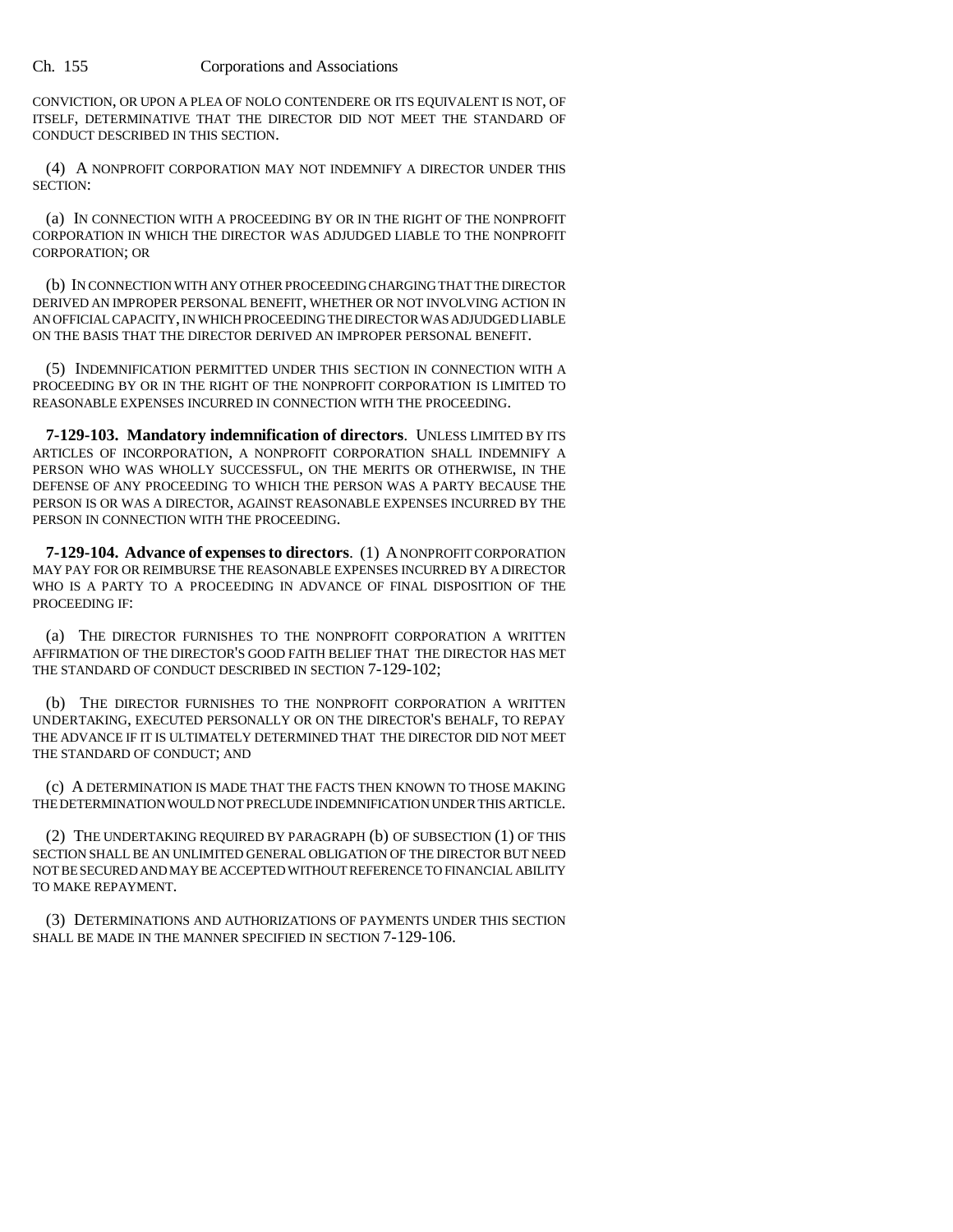**7-129-105. Court-ordered indemnification of directors.** (1) UNLESS OTHERWISE PROVIDED IN THE ARTICLES OF INCORPORATION, A DIRECTOR WHO IS OR WAS A PARTY TO A PROCEEDING MAY APPLY FOR INDEMNIFICATION TO THE COURT CONDUCTING THE PROCEEDING OR TO ANOTHER COURT OF COMPETENT JURISDICTION. ON RECEIPT OF AN APPLICATION, THE COURT, AFTER GIVING ANY NOTICE THE COURT CONSIDERS NECESSARY, MAY ORDER INDEMNIFICATION IN THE FOLLOWING MANNER:

(a) IF IT DETERMINES THAT THE DIRECTOR IS ENTITLED TO MANDATORY INDEMNIFICATION UNDER SECTION 7-129-103, THE COURT SHALL ORDER INDEMNIFICATION, IN WHICH CASE THE COURT SHALL ALSO ORDER THE NONPROFIT CORPORATION TO PAY THE DIRECTOR'S REASONABLE EXPENSES INCURRED TO OBTAIN COURT-ORDERED INDEMNIFICATION.

(b) IF IT DETERMINES THAT THE DIRECTOR IS FAIRLY AND REASONABLY ENTITLED TO INDEMNIFICATION IN VIEW OF ALL THE RELEVANT CIRCUMSTANCES, WHETHER OR NOT THE DIRECTOR MET THE STANDARD OF CONDUCT SET FORTH IN SECTION 7-129-102 (1) OR WAS ADJUDGED LIABLE IN THE CIRCUMSTANCES DESCRIBED IN SECTION 7-129-102 (4), THE COURT MAY ORDER SUCH INDEMNIFICATION AS THE COURT DEEMS PROPER; EXCEPT THAT THE INDEMNIFICATION WITH RESPECT TO ANY PROCEEDING IN WHICH LIABILITY SHALL HAVE BEEN ADJUDGED IN THE CIRCUMSTANCES DESCRIBED IN SECTION 7-129-102 (4) IS LIMITED TO REASONABLE EXPENSES INCURRED IN CONNECTION WITH THE PROCEEDING AND REASONABLE EXPENSES INCURRED TO OBTAIN COURT-ORDERED INDEMNIFICATION.

**7-129-106. Determination and authorization of indemnification of directors.** (1) A NONPROFIT CORPORATION MAY NOT INDEMNIFY A DIRECTOR UNDER SECTION 7-129-102 UNLESS AUTHORIZED IN THE SPECIFIC CASE AFTER A DETERMINATION HAS BEEN MADE THAT INDEMNIFICATION OF THE DIRECTOR IS PERMISSIBLE IN THE CIRCUMSTANCES BECAUSE THE DIRECTOR HAS MET THE STANDARD OF CONDUCT SET FORTH IN SECTION 7-129-102. A NONPROFIT CORPORATION SHALL NOT ADVANCE EXPENSES TO A DIRECTOR UNDER SECTION 7-129-104 UNLESS AUTHORIZED IN THE SPECIFIC CASE AFTER THE WRITTEN AFFIRMATION AND UNDERTAKING REQUIRED BY SECTION 7-129-104 (1) (a) AND (1) (b) ARE RECEIVED AND THE DETERMINATION REQUIRED BY SECTION 7-129-104 (1) (c) HAS BEEN MADE.

(2) THE DETERMINATIONS REQUIRED BY SUBSECTION (1) OF THIS SECTION SHALL BE MADE:

(a) BY THE BOARD OF DIRECTORS BY A MAJORITY VOTE OF THOSE PRESENT AT A MEETING AT WHICH A QUORUM IS PRESENT, AND ONLY THOSE DIRECTORS NOT PARTIES TO THE PROCEEDING SHALL BE COUNTED IN SATISFYING THE QUORUM; OR

(b) IF A QUORUM CANNOT BE OBTAINED, BY A MAJORITY VOTE OF A COMMITTEE OF THE BOARD OF DIRECTORS DESIGNATED BY THE BOARD OF DIRECTORS, WHICH COMMITTEE SHALL CONSIST OF TWO OR MORE DIRECTORS NOT PARTIES TO THE PROCEEDING; EXCEPT THAT DIRECTORS WHO ARE PARTIES TO THE PROCEEDING MAY PARTICIPATE IN THE DESIGNATION OF DIRECTORS FOR THE COMMITTEE.

(3) IF A QUORUM CANNOT BE OBTAINED AS CONTEMPLATED IN PARAGRAPH (a) OF SUBSECTION (2) OF THIS SECTION, AND A COMMITTEE CANNOT BE ESTABLISHED UNDER PARAGRAPH (b) OF SUBSECTION (2) OF THIS SECTION, OR, EVEN IF A QUORUM IS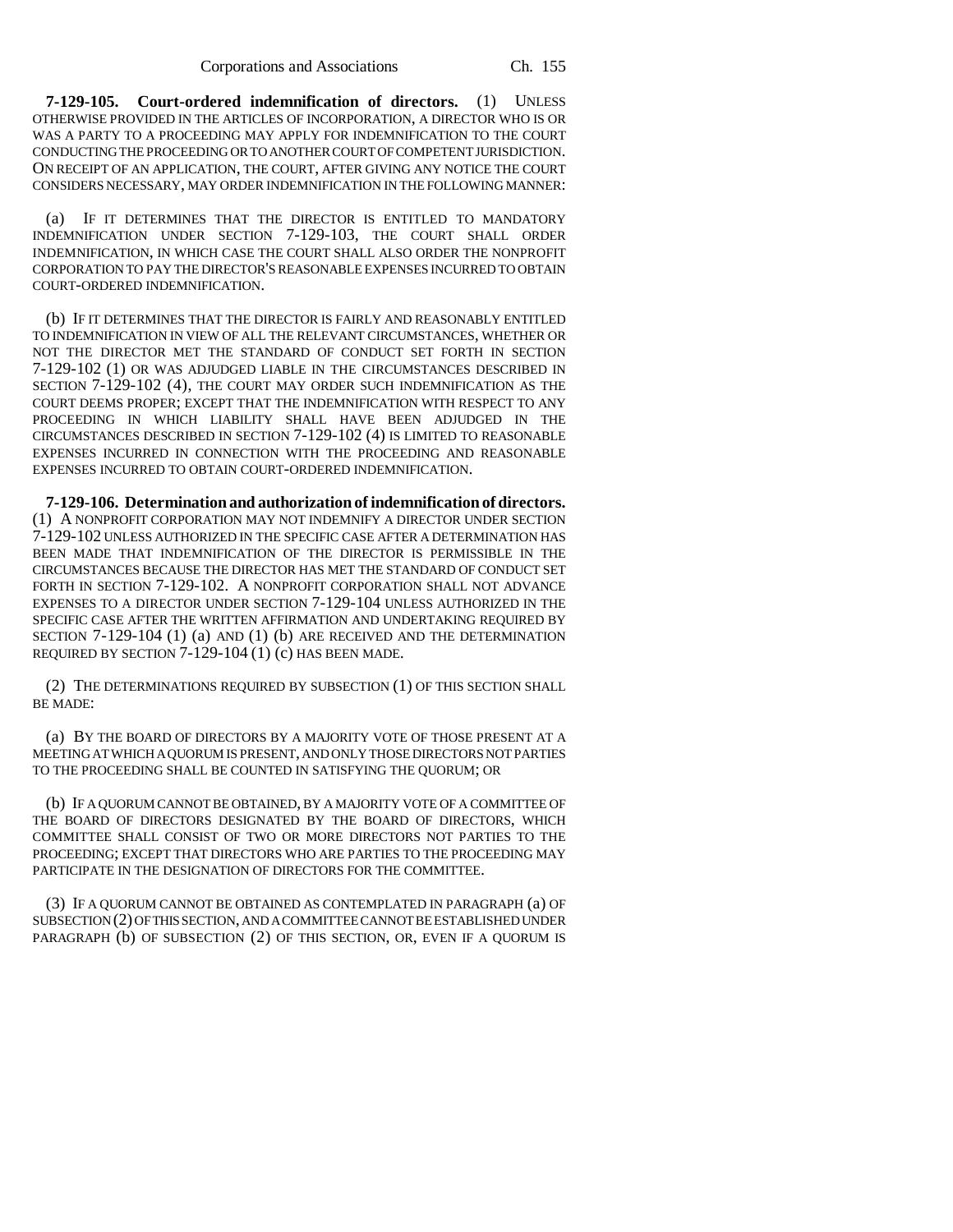OBTAINED OR A COMMITTEE IS DESIGNATED, IF A MAJORITY OF THE DIRECTORS CONSTITUTING SUCH QUORUM OR SUCH COMMITTEE SO DIRECTS, THE DETERMINATION REQUIRED TO BE MADE BY SUBSECTION (1) OF THIS SECTION SHALL BE MADE:

(a) BY INDEPENDENT LEGAL COUNSEL SELECTED BY A VOTE OF THE BOARD OF DIRECTORS OR THE COMMITTEE IN THE MANNER SPECIFIED IN PARAGRAPH (a) OR (b) OF SUBSECTION (2) OF THIS SECTION OR, IF A QUORUM OF THE FULL BOARD CANNOT BE OBTAINED AND A COMMITTEE CANNOT BE ESTABLISHED, BY INDEPENDENT LEGAL COUNSEL SELECTED BY A MAJORITY VOTE OF THE FULL BOARD OF DIRECTORS; OR

(b) BY THE VOTING MEMBERS, BUT VOTING MEMBERS WHO ARE ALSO DIRECTORS AND WHO ARE AT THE TIME SEEKING INDEMNIFICATION MAY NOT VOTE ON THE DETERMINATION.

(4) AUTHORIZATION OF INDEMNIFICATION AND ADVANCE OF EXPENSES SHALL BE MADE IN THE SAME MANNER AS THE DETERMINATION THAT INDEMNIFICATION OR ADVANCE OF EXPENSES IS PERMISSIBLE; EXCEPT THAT, IF THE DETERMINATION THAT INDEMNIFICATION OR ADVANCE OF EXPENSES IS PERMISSIBLE IS MADE BY INDEPENDENT LEGAL COUNSEL, AUTHORIZATION OF INDEMNIFICATION AND ADVANCE OF EXPENSES SHALL BE MADE BY THE BODY THAT SELECTED SUCH COUNSEL.

**7-129-107. Indemnification of officers, employees, fiduciaries, and agents**. (1) UNLESS OTHERWISE PROVIDED IN THE ARTICLES OF INCORPORATION:

(a) AN OFFICER IS ENTITLED TO MANDATORY INDEMNIFICATION UNDER SECTION 7-129-103, AND IS ENTITLED TO APPLY FOR COURT-ORDERED INDEMNIFICATION UNDER SECTION 7-129-105, IN EACH CASE TO THE SAME EXTENT AS A DIRECTOR;

(b) A NONPROFIT CORPORATION MAY INDEMNIFY AND ADVANCE EXPENSES TO AN OFFICER, EMPLOYEE, FIDUCIARY, OR AGENT OF THE NONPROFIT CORPORATION TO THE SAME EXTENT AS TO A DIRECTOR; AND

(c) A NONPROFIT CORPORATION MAY ALSO INDEMNIFY AND ADVANCE EXPENSES TO AN OFFICER, EMPLOYEE, FIDUCIARY, OR AGENT WHO IS NOT A DIRECTOR TO A GREATER EXTENT, IF NOT INCONSISTENT WITH PUBLIC POLICY, AND IF PROVIDED FOR BY ITS BYLAWS, GENERAL OR SPECIFIC ACTION OF ITS BOARD OF DIRECTORS OR VOTING MEMBERS, OR CONTRACT.

**7-129-108. Insurance**. A NONPROFIT CORPORATION MAY PURCHASE AND MAINTAIN INSURANCE ON BEHALF OF A PERSON WHO IS OR WAS A DIRECTOR, OFFICER, EMPLOYEE, FIDUCIARY, OR AGENT OF THE NONPROFIT CORPORATION, OR WHO, WHILE A DIRECTOR, OFFICER, EMPLOYEE, FIDUCIARY, OR AGENT OF THE NONPROFIT CORPORATION, IS OR WAS SERVING AT THE REQUEST OF THE NONPROFIT CORPORATION AS A DIRECTOR, OFFICER, PARTNER, MEMBER, MANAGER, TRUSTEE, EMPLOYEE, FIDUCIARY, OR AGENT OF ANOTHER DOMESTIC OR FOREIGN CORPORATION, NONPROFIT CORPORATION, OR OTHER PERSON OR OF AN EMPLOYEE BENEFIT PLAN, AGAINST LIABILITY ASSERTED AGAINST OR INCURRED BY THE PERSON IN THAT CAPACITY OR ARISING FROM THE PERSON'S STATUS AS A DIRECTOR, OFFICER, EMPLOYEE, FIDUCIARY, OR AGENT, WHETHER OR NOT THE NONPROFIT CORPORATION WOULD HAVE POWER TO INDEMNIFY THE PERSON AGAINST THE SAME LIABILITY UNDER SECTION 7-129-102, 7-129-103, OR 7-129-107. ANY SUCH INSURANCE MAY BE PROCURED FROM ANY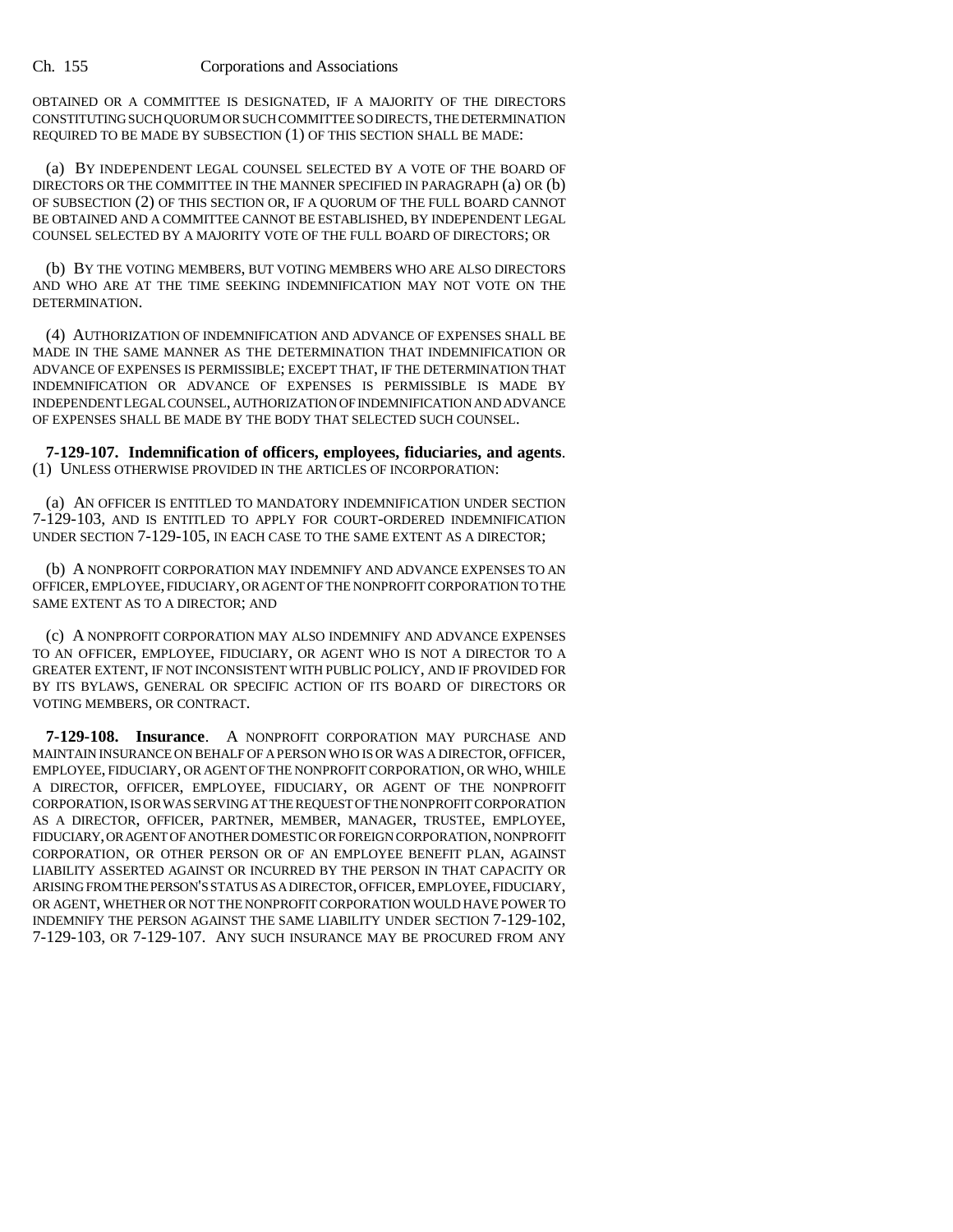INSURANCE COMPANY DESIGNATED BY THE BOARD OF DIRECTORS, WHETHER SUCH INSURANCE COMPANY IS FORMED UNDER THE LAWS OF THIS STATE OR ANY OTHER JURISDICTION OF THE UNITED STATES OR ELSEWHERE, INCLUDING ANY INSURANCE COMPANY IN WHICH THE NONPROFIT CORPORATION HAS AN EQUITY OR ANY OTHER INTEREST THROUGH STOCK OWNERSHIP OR OTHERWISE.

**7-129-109. Limitation of indemnification of directors**. (1) A PROVISION TREATING A NONPROFIT CORPORATION'S INDEMNIFICATION OF, OR ADVANCE OF EXPENSES TO, DIRECTORS THAT IS CONTAINED IN ITS ARTICLES OF INCORPORATION OR BYLAWS, IN A RESOLUTION OF ITS MEMBERS OR BOARD OF DIRECTORS, OR IN A CONTRACT, EXCEPT AN INSURANCE POLICY, OR OTHERWISE, IS VALID ONLY TO THE EXTENT THE PROVISION IS NOT INCONSISTENT WITH SECTIONS 7-129-101 TO 7-129-108. IF THE ARTICLES OF INCORPORATION LIMIT INDEMNIFICATION OR ADVANCE OF EXPENSES, INDEMNIFICATION AND ADVANCE OF EXPENSES ARE VALID ONLY TO THE EXTENT NOT INCONSISTENT WITH THE ARTICLES OF INCORPORATION.

(2) SECTIONS 7-129-101 TO 7-129-108 DO NOT LIMIT A NONPROFIT CORPORATION'S POWER TO PAY OR REIMBURSE EXPENSES INCURRED BY A DIRECTOR IN CONNECTION WITH AN APPEARANCE AS A WITNESS IN A PROCEEDING AT A TIME WHEN THE DIRECTOR HAS NOT BEEN MADE A NAMED DEFENDANT OR RESPONDENT IN THE PROCEEDING.

**7-129-110. Notice to voting members of indemnification of director**. IF A NONPROFIT CORPORATION INDEMNIFIES OR ADVANCES EXPENSES TO A DIRECTOR UNDER THIS ARTICLE IN CONNECTION WITH A PROCEEDING BY OR IN THE RIGHT OF THE NONPROFIT CORPORATION, THE NONPROFIT CORPORATION SHALL GIVE WRITTEN NOTICE OF THE INDEMNIFICATION OR ADVANCE TO THE VOTING MEMBERS WITH OR BEFORE THE NOTICE OF THE NEXT VOTING MEMBERS' MEETING. IF THE NEXT VOTING MEMBER ACTION IS TAKEN WITHOUT A MEETING AT THE INSTIGATION OF THE BOARD OF DIRECTORS, SUCH NOTICE SHALL BE GIVEN TO THE VOTING MEMBERS AT OR BEFORE THE TIME THE FIRST VOTING MEMBER SIGNS A WRITING CONSENTING TO SUCH ACTION.

## **ARTICLE 130 Amendment of Articles of Incorporation and Bylaws**

## PART 1 AMENDMENT OF ARTICLES OF INCORPORATION

**7-130-101. Authority to amend articles of incorporation**. (1) A NONPROFIT CORPORATION MAY AMEND ITS ARTICLES OF INCORPORATION AT ANY TIME TO ADD OR CHANGE A PROVISION THAT IS REQUIRED OR PERMITTED IN THE ARTICLES OF INCORPORATION OR TO DELETE A PROVISION NOT REQUIRED IN THE ARTICLES OF INCORPORATION. WHETHER A PROVISION IS REQUIRED OR PERMITTED IN THE ARTICLES OF INCORPORATION IS DETERMINED AS OF THE EFFECTIVE DATE OF THE AMENDMENT.

(2) A MEMBER DOES NOT HAVE A VESTED PROPERTY RIGHT RESULTING FROM ANY PROVISION IN THE ARTICLES OF INCORPORATION, INCLUDING ANY PROVISION RELATING TO MANAGEMENT, CONTROL, PURPOSE, OR DURATION OF THE NONPROFIT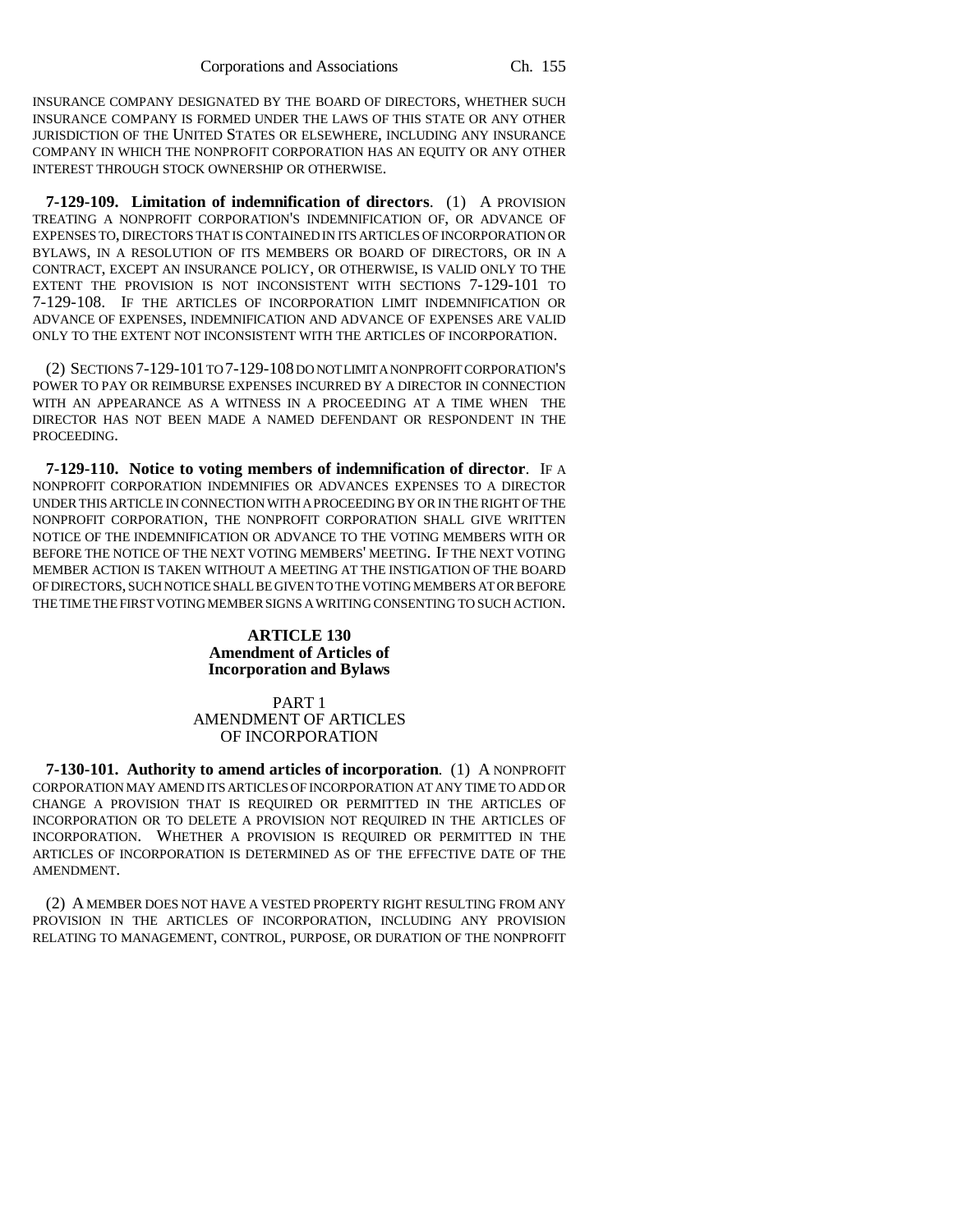CORPORATION.

**7-130-102. Amendment of articles of incorporation by board of directors or incorporators.** (1) UNLESS OTHERWISE PROVIDED IN THE ARTICLES OF UNLESS OTHERWISE PROVIDED IN THE ARTICLES OF INCORPORATION, THE BOARD OF DIRECTORS MAY ADOPT, WITHOUT MEMBER APPROVAL, ONE OR MORE AMENDMENTS TO THE ARTICLES OF INCORPORATION TO:

(a) DELETE THE NAMES AND ADDRESSES OF THE INITIAL DIRECTORS;

(b) DELETE THE NAME AND ADDRESS OF THE INITIAL REGISTERED AGENT OR REGISTERED OFFICE, IF A STATEMENT OF CHANGE IS ON FILE WITH THE SECRETARY OF STATE;

(c) EXTEND THE DURATION OF THE NONPROFIT CORPORATION IF IT WAS INCORPORATED AT A TIME WHEN LIMITED DURATION WAS REQUIRED BY LAW;

(d) CHANGE THE CORPORATE NAME BY SUBSTITUTING THE WORD "CORPORATION", "INCORPORATED", "COMPANY", "LIMITED", OR AN ABBREVIATION OF ANY SUCH WORD FOR A SIMILAR WORD OR ABBREVIATION IN THE NAME, OR BY ADDING, DELETING, OR CHANGING A GEOGRAPHICAL ATTRIBUTION; OR

(e) MAKE ANY OTHER CHANGE EXPRESSLY PERMITTED BY ARTICLES 121 TO 137 OF THIS TITLE TO BE MADE WITHOUT MEMBER ACTION.

(2) THE BOARD OF DIRECTORS MAY ADOPT, WITHOUT MEMBER ACTION, ONE OR MORE AMENDMENTS TO THE ARTICLES OF INCORPORATION TO CHANGE THE CORPORATE NAME, IF NECESSARY, IN CONNECTION WITH THE REINSTATEMENT OF A NONPROFIT CORPORATION PURSUANT TO SECTION 7-134-203.

(3) IF A NONPROFIT CORPORATION HAS NO MEMBERS OR NO MEMBERS ENTITLED TO VOTE ON AMENDMENTS OR NO MEMBERS YET ADMITTED TO MEMBERSHIP, ITS INCORPORATORS, UNTIL DIRECTORS HAVE BEEN CHOSEN, AND THEREAFTER ITS BOARD OF DIRECTORS, MAY ADOPT ONE OR MORE AMENDMENTS TO THE NONPROFIT CORPORATION'S ARTICLES OF INCORPORATION SUBJECT TO ANY APPROVAL REQUIRED PURSUANT TO SECTION 7-130-301. THE NONPROFIT CORPORATION SHALL PROVIDE NOTICE OF ANY MEETING AT WHICH AN AMENDMENT IS TO BE VOTED UPON. THE NOTICE SHALL BE IN ACCORDANCE WITH SECTION 7-128-203. THE NOTICE SHALL ALSO STATE THAT THE PURPOSE, OR ONE OF THE PURPOSES, OF THE MEETING IS TO CONSIDER A PROPOSED AMENDMENT TO THE ARTICLES OF INCORPORATION AND CONTAIN OR BE ACCOMPANIED BY A COPY OR SUMMARY OF THE AMENDMENT OR STATE THE GENERAL NATURE OF THE AMENDMENT. THE AMENDMENT SHALL BE APPROVED BY A MAJORITY OF THE DIRECTORS IN OFFICE AT THE TIME THE AMENDMENT IS ADOPTED.

**7-130-103. Amendment of articles of incorporation by board of directors and members.** (1) UNLESS ARTICLES 121 TO 137 OF THIS TITLE, THE ARTICLES OF INCORPORATION, THE BYLAWS, OR THE MEMBERS OR THE BOARD OF DIRECTORS ACTING PURSUANT TO SUBSECTION (5) OF THIS SECTION REQUIRE A DIFFERENT VOTE OR VOTING BY CLASS, THE BOARD OF DIRECTORS OR THE MEMBERS REPRESENTING AT LEAST TEN PERCENT OF ALL OF THE VOTES ENTITLED TO BE CAST ON THE AMENDMENT MAY PROPOSE AN AMENDMENT TO THE ARTICLES OF INCORPORATION OR THE BYLAWS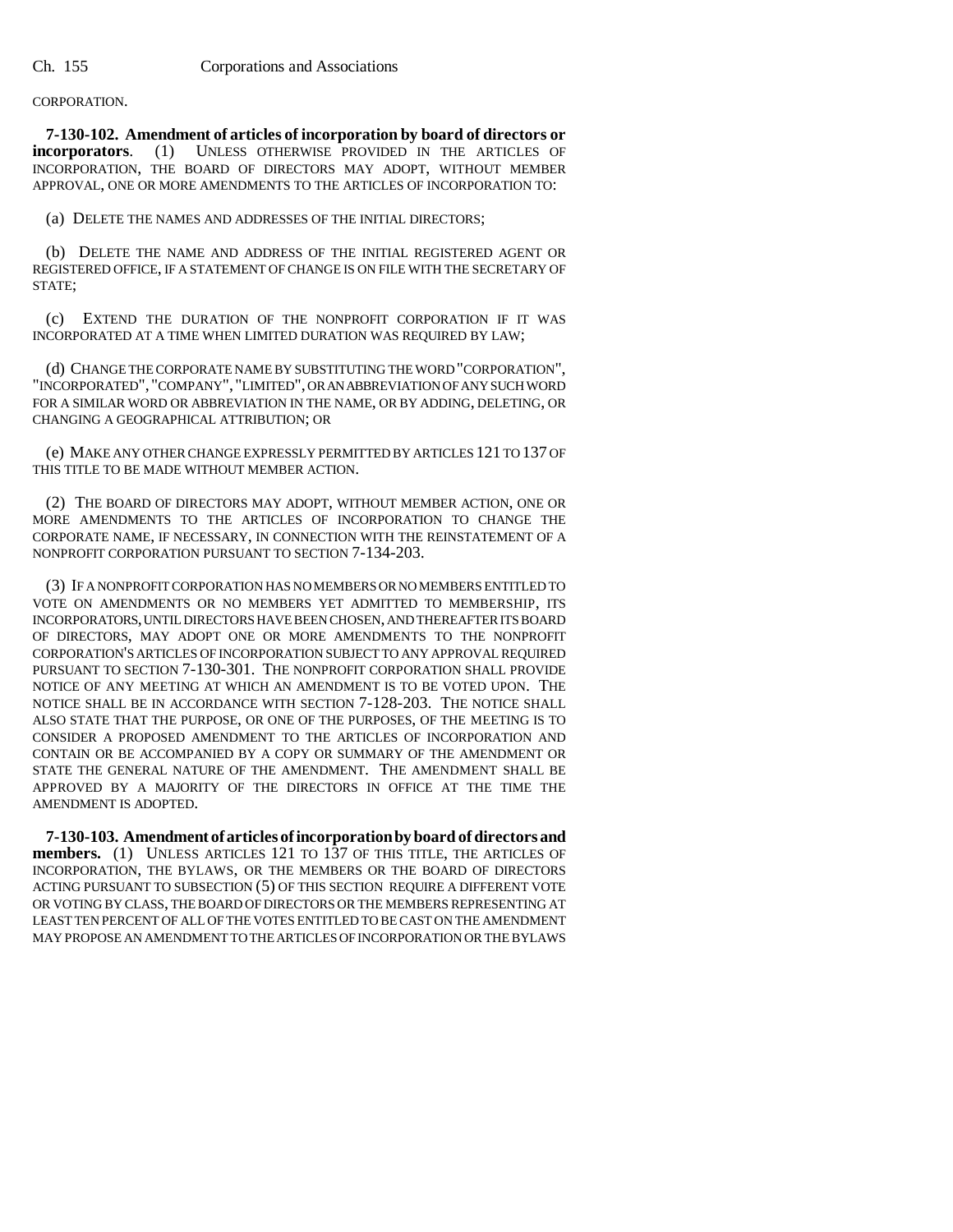FOR SUBMISSION TO THE MEMBERS.

(2) FOR AN AMENDMENT TO THE ARTICLES OF INCORPORATION TO BE ADOPTED PURSUANT TO SUBSECTION (1) OF THIS SECTION:

(a) THE BOARD OF DIRECTORS SHALL RECOMMEND THE AMENDMENT TO THE MEMBERS UNLESS THE AMENDMENT IS PROPOSED BY MEMBERS OR UNLESS THE BOARD OF DIRECTORS DETERMINES THAT, BECAUSE OF CONFLICT OF INTEREST OR OTHER SPECIAL CIRCUMSTANCES, IT SHOULD MAKE NO RECOMMENDATION AND COMMUNICATES THE BASIS FOR ITS DETERMINATION TO THE MEMBERS WITH THE AMENDMENT; AND

(b) THE MEMBERS ENTITLED TO VOTE ON THE AMENDMENT SHALL APPROVE THE AMENDMENT AS PROVIDED IN SUBSECTION (5) OF THIS SECTION.

(3) THE PROPOSING BOARD OF DIRECTORS OR THE PROPOSING MEMBERS MAY CONDITION THE EFFECTIVENESS OF THE AMENDMENT ON ANY BASIS.

(4) THE NONPROFIT CORPORATION SHALL GIVE NOTICE, IN ACCORDANCE WITH SECTION 7-127-104, TO EACH MEMBER ENTITLED TO VOTE ON THE AMENDMENT OF THE MEMBER'S MEETING AT WHICH THE AMENDMENT WILL BE VOTED UPON. THE NOTICE OF THE MEETING SHALL STATE THAT THE PURPOSE, OR ONE OF THE PURPOSES, OF THE MEETING IS TO CONSIDER THE AMENDMENT, AND THE NOTICE SHALL CONTAIN OR BE ACCOMPANIED BY A COPY OR A SUMMARY OF THE AMENDMENT.

(5) UNLESS ARTICLES 121 TO 137 OF THIS TITLE, THE ARTICLES OF INCORPORATION, BYLAWS ADOPTED BY THE MEMBERS, OR THE PROPOSING BOARD OF DIRECTORS OR THE PROPOSING MEMBERS ACTING PURSUANT TO SUBSECTION (3) OF THIS SECTION REQUIRE A GREATER VOTE, THE AMENDMENT SHALL BE APPROVED BY THE VOTES REQUIRED BY SECTIONS 7-127-205 AND 7-127-206 BY EVERY VOTING GROUP ENTITLED TO VOTE ON THE AMENDMENT.

(6) IF THE BOARD OF DIRECTORS OR THE MEMBERS SEEK TO HAVE THE AMENDMENT APPROVED BY THE MEMBERS BY WRITTEN CONSENT, THE MATERIAL SOLICITING THE APPROVAL SHALL CONTAIN OR BE ACCOMPANIED BY A COPY OR SUMMARY OF THE AMENDMENT.

**7-130-104. Voting on amendments of articles of incorporation by voting groups**. (1) UNLESS OTHERWISE PROVIDED BY ARTICLES 121 TO 137 OF THIS TITLE OR THE ARTICLES OF INCORPORATION, IF MEMBERSHIP VOTING IS OTHERWISE REQUIRED BY ARTICLES 121 TO 137 OF THIS TITLE, THE MEMBERS OF A CLASS WHO ARE ENTITLED TO VOTE ARE ENTITLED TO VOTE AS A SEPARATE VOTING GROUP ON AN AMENDMENT TO THE ARTICLES OF INCORPORATION IF THE AMENDMENT WOULD:

(a) AFFECT THE RIGHTS, PRIVILEGES, PREFERENCES, RESTRICTIONS, OR CONDITIONS OF THAT CLASS AS TO VOTING, DISSOLUTION, REDEMPTION, OR TRANSFER OF MEMBERSHIPS IN A MANNER DIFFERENT THAN SUCH AMENDMENT WOULD AFFECT ANOTHER CLASS;

(b) CHANGE THE RIGHTS, PRIVILEGES, PREFERENCES, RESTRICTIONS, OR CONDITIONS OF THAT CLASS AS TO VOTING, DISSOLUTION, REDEMPTION, OR TRANSFER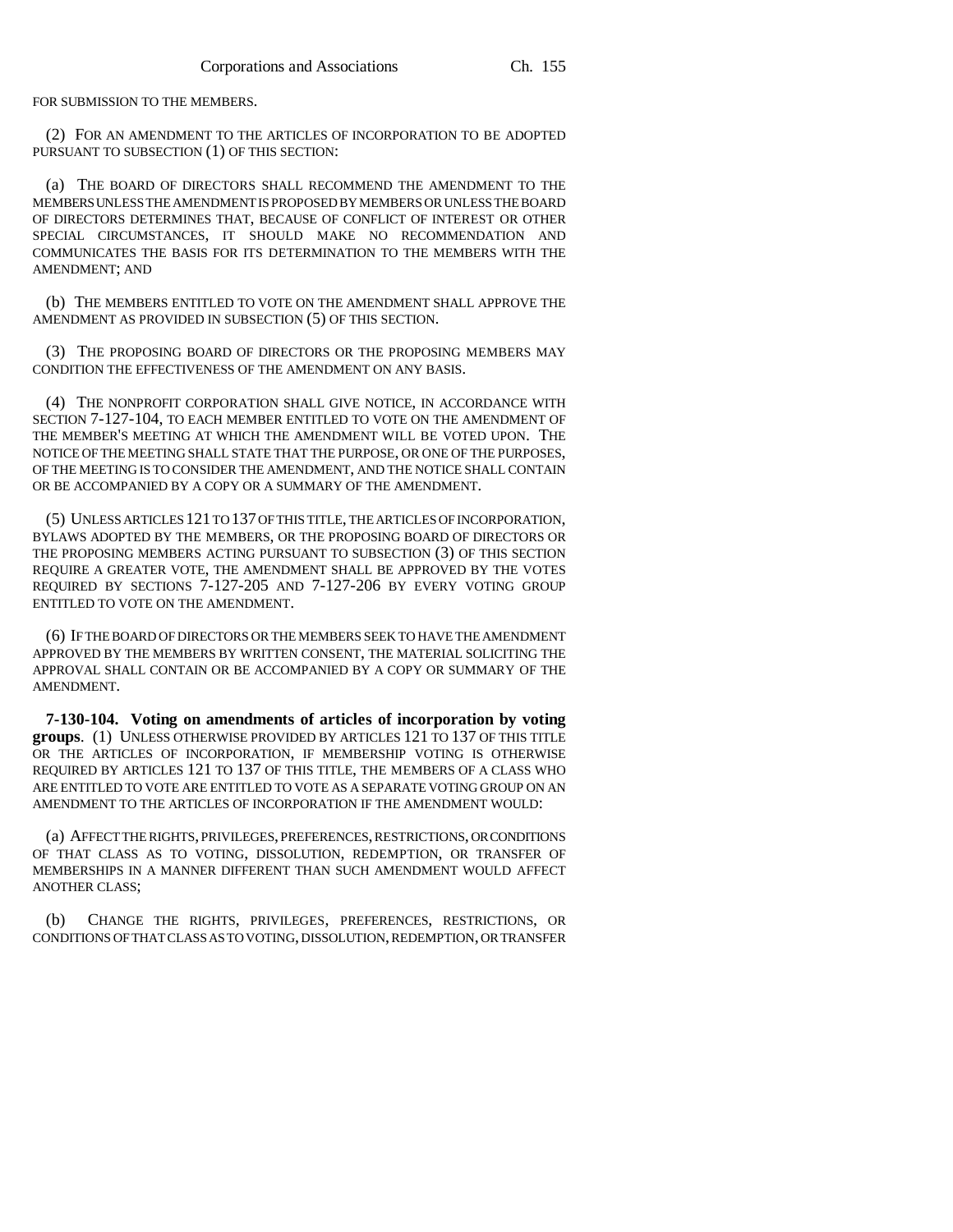Ch. 155 Corporations and Associations

BY CHANGING THE RIGHTS, PRIVILEGES, PREFERENCES, RESTRICTIONS, OR CONDITIONS OF ANOTHER CLASS;

(c) INCREASE OR DECREASE THE NUMBER OF MEMBERSHIPS AUTHORIZED FOR THAT CLASS;

(d) INCREASE THE NUMBER OF MEMBERSHIPS AUTHORIZED FOR ANOTHER CLASS;

(e) EFFECT AN EXCHANGE, RECLASSIFICATION, OR TERMINATION OF THE MEMBERSHIPS OF THAT CLASS; OR

(f) AUTHORIZE A NEW CLASS OF MEMBERSHIPS.

(2) IF A CLASS IS TO BE DIVIDED INTO TWO OR MORE CLASSES AS A RESULT OF AN AMENDMENT TO THE ARTICLES OF INCORPORATION, THE AMENDMENT SHALL BE APPROVED BY THE MEMBERS OF EACH CLASS THAT WOULD BE CREATED BY THE AMENDMENT.

**7-130-105. Articles of amendment to articles of incorporation.** (1) A NONPROFIT CORPORATION AMENDING ITS ARTICLES OF INCORPORATION SHALL DELIVER TO THE SECRETARY OF STATE FOR FILING ARTICLES OF AMENDMENT SETTING FORTH:

(a) THE NAME OF THE NONPROFIT CORPORATION;

(b) THE TEXT OF EACH AMENDMENT ADOPTED;

(c) THE DATE OF EACH AMENDMENT'S ADOPTION;

(d) IF THE AMENDMENT WAS ADOPTED BY THE BOARD OF DIRECTORS OR INCORPORATORS WITHOUT MEMBER ACTION, A STATEMENT TO THAT EFFECT AND THAT MEMBER ACTION WAS NOT REQUIRED;

(e) IF THE AMENDMENT WAS ADOPTED BY THE MEMBERS, A STATEMENT THAT THE NUMBER OF VOTES CAST FOR THE AMENDMENT BY EACH VOTING GROUP ENTITLED TO VOTE SEPARATELY ON THE AMENDMENT WAS SUFFICIENT FOR APPROVAL BY THAT VOTING GROUP; AND

(f) IF APPROVAL OF THE AMENDMENT BY SOME PERSON OR PERSONS OTHER THAN THE MEMBERS, THE BOARD OF DIRECTORS, OR THE INCORPORATORS IS REQUIRED PURSUANT TO SECTION 7-130-301, A STATEMENT THAT THE APPROVAL WAS OBTAINED.

**7-130-106. Restated articles of incorporation.** (1) THE BOARD OF DIRECTORS MAY RESTATE THE ARTICLES OF INCORPORATION AT ANY TIME WITH OR WITHOUT MEMBER ACTION. IF THE NONPROFIT CORPORATION HAS NO MEMBERS AND NO DIRECTORS HAVE BEEN ELECTED, ITS INCORPORATORS MAY RESTATE THE ARTICLES OF INCORPORATION AT ANY TIME.

(2) THE RESTATEMENT MAY INCLUDE ONE OR MORE AMENDMENTS TO THE ARTICLES OF INCORPORATION. IF THE RESTATEMENT INCLUDES AN AMENDMENT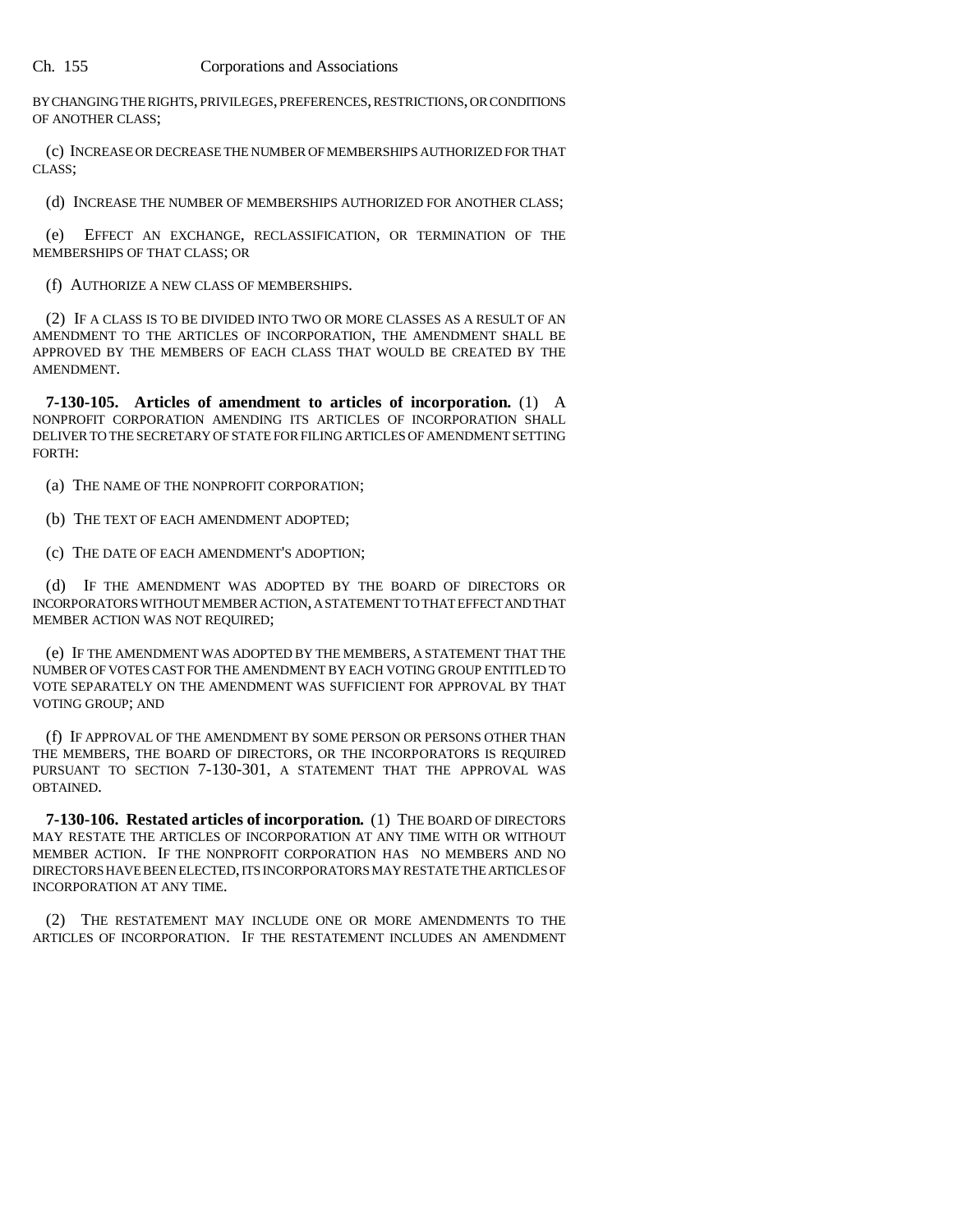REQUIRING MEMBER APPROVAL, IT SHALL BE ADOPTED AS PROVIDED IN SECTION 7-130-103.

(3) IF THE BOARD OF DIRECTORS SUBMITS A RESTATEMENT FOR MEMBER ACTION THE NONPROFIT CORPORATION SHALL GIVE NOTICE, IN ACCORDANCE WITH SECTION 7-127-104, TO EACH MEMBER ENTITLED TO VOTE ON THE RESTATEMENT OF THE MEMBER'S MEETING AT WHICH THE RESTATEMENT WILL BE VOTED UPON. THE NOTICE SHALL STATE THAT THE PURPOSE, OR ONE OF THE PURPOSES, OF THE MEETING IS TO CONSIDER THE RESTATEMENT, AND THE NOTICE SHALL CONTAIN OR BE ACCOMPANIED BY A COPY OF THE RESTATEMENT THAT IDENTIFIES ANY AMENDMENT OR OTHER CHANGE IT WOULD MAKE IN THE ARTICLES OF INCORPORATION.

(4) A NONPROFIT CORPORATION RESTATING ITS ARTICLES OF INCORPORATION SHALL DELIVER TO THE SECRETARY OF STATE FOR FILING ARTICLES OF RESTATEMENT SETTING FORTH:

(a) THE NAME OF THE NONPROFIT CORPORATION;

(b) THE TEXT OF THE RESTATED ARTICLES OF INCORPORATION;

(c) IF THE RESTATEMENT CONTAINS AN AMENDMENT TO THE ARTICLES OF INCORPORATION THAT WAS ADOPTED BY THE MEMBERS, THE INFORMATION REQUIRED BY SECTION 7-130-105 (1) (e); AND

(d) IF THE RESTATEMENT WAS ADOPTED BY THE BOARD OF DIRECTORS OR INCORPORATORS WITHOUT MEMBER ACTION, A STATEMENT TO THAT EFFECT AND THAT MEMBER ACTION WAS NOT REQUIRED.

(5) UPON FILING BY THE SECRETARY OF STATE OR AT ANY LATER EFFECTIVE DATE DETERMINED PURSUANT TO SECTION 7-121-204, RESTATED ARTICLES OF INCORPORATION SUPERSEDE THE ORIGINAL ARTICLES OF INCORPORATION AND ALL PRIOR AMENDMENTS TO THEM.

**7-130-107. Amendment of articles of incorporation pursuant to reorganization**. (1) ARTICLES OF INCORPORATION MAY BE AMENDED, WITHOUT ACTION BY THE BOARD OF DIRECTORS OR MEMBERS, TO CARRY OUT A PLAN OF REORGANIZATION ORDERED OR DECREED BY A COURT OF COMPETENT JURISDICTION UNDER A STATUTE OF THIS STATE OR OF THE UNITED STATES IF THE ARTICLES OF INCORPORATION AFTER AMENDMENT CONTAIN ONLY PROVISIONS REQUIRED OR PERMITTED BY SECTION 7-122-102.

(2) FOR AN AMENDMENT TO THE ARTICLES OF INCORPORATION TO BE MADE PURSUANT TO SUBSECTION (1) OF THIS SECTION, AN INDIVIDUAL OR INDIVIDUALS DESIGNATED BY THE COURT SHALL DELIVER TO THE SECRETARY OF STATE FOR FILING ARTICLES OF AMENDMENT SETTING FORTH:

(a) THE NAME OF THE NONPROFIT CORPORATION;

(b) THE TEXT OF EACH AMENDMENT APPROVED BY THE COURT;

(c) THE DATE OF THE COURT'S ORDER OR DECREE APPROVING THE ARTICLES OF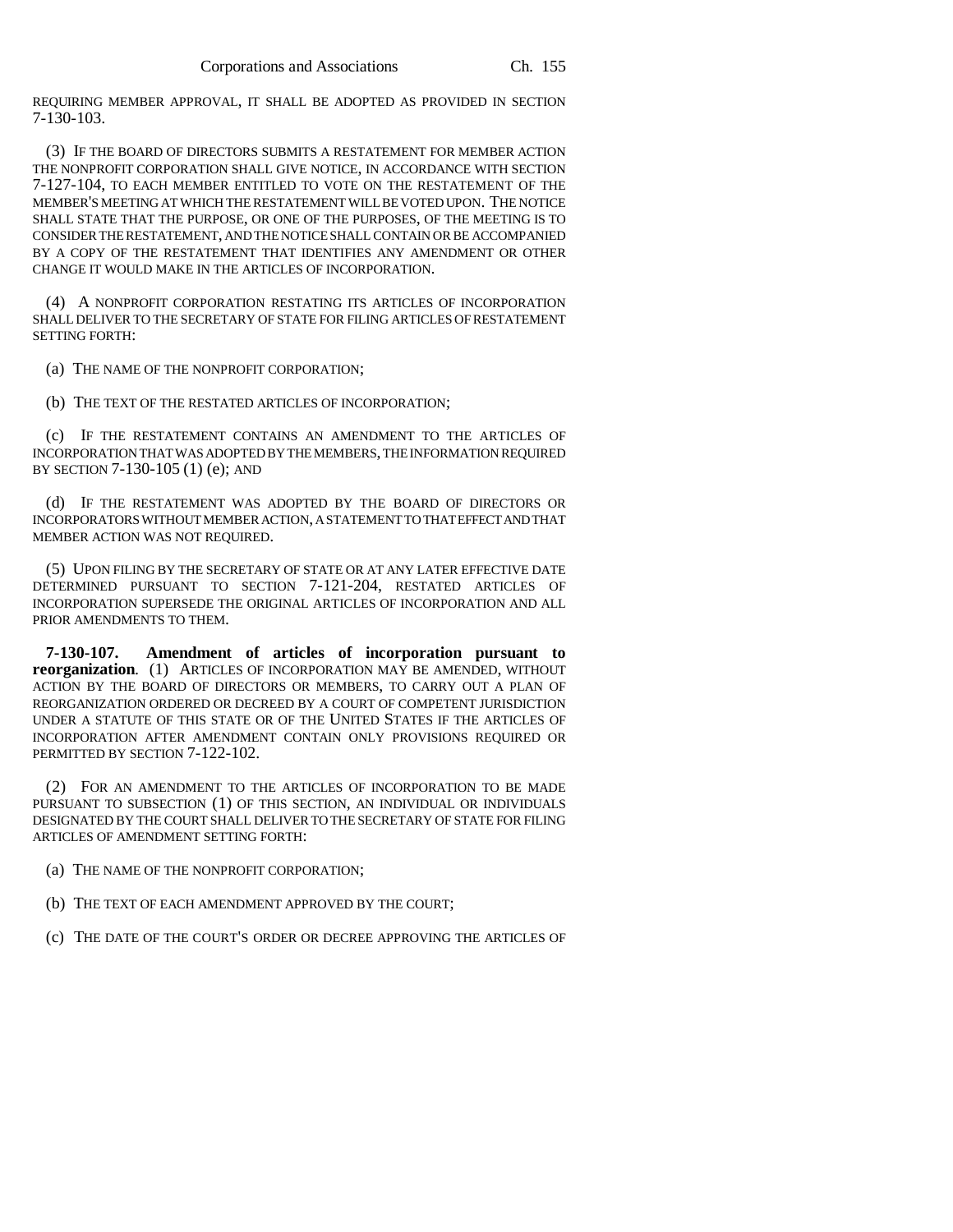AMENDMENT;

(d) THE TITLE OF THE REORGANIZATION PROCEEDING IN WHICH THE ORDER OR DECREE WAS ENTERED; AND

(e) A STATEMENT THAT THE COURT HAD JURISDICTION OF THE PROCEEDING UNDER A SPECIFIED STATUTE OF THIS STATE OR OF THE UNITED STATES.

(3) THIS SECTION DOES NOT APPLY AFTER ENTRY OF A FINAL DECREE IN THE REORGANIZATION PROCEEDING EVEN THOUGH THE COURT RETAINS JURISDICTION OF THE PROCEEDING FOR LIMITED PURPOSES UNRELATED TO CONSUMMATION OF THE REORGANIZATION PLAN.

**7-130-108. Effect of amendment of articles of incorporation**. AN AMENDMENT TO THE ARTICLES OF INCORPORATION DOES NOT AFFECT ANY EXISTING RIGHT OF PERSONS OTHER THAN MEMBERS, ANY CAUSE OF ACTION EXISTING AGAINST OR IN FAVOR OF THE NONPROFIT CORPORATION, OR ANY PROCEEDING TO WHICH THE NONPROFIT CORPORATION IS A PARTY. AN AMENDMENT CHANGING A NONPROFIT CORPORATION'S CORPORATE NAME DOES NOT ABATE A PROCEEDING BROUGHT BY OR AGAINST A NONPROFIT CORPORATION IN ITS FORMER CORPORATE NAME.

# PART 2 AMENDMENT OF BYLAWS

**7-130-201. Amendment of bylaws by board of directors or members**. (1) THE BOARD OF DIRECTORS MAY AMEND THE BYLAWS AT ANY TIME TO ADD, CHANGE, OR DELETE A PROVISION, UNLESS:

(a) ARTICLES 121 TO 137 OF THIS TITLE OR THE ARTICLES OF INCORPORATION RESERVE SUCH POWER EXCLUSIVELY TO THE MEMBERS IN WHOLE OR PART; OR

(b) A PARTICULAR BYLAW EXPRESSLY PROHIBITS THE BOARD OF DIRECTORS FROM DOING SO; OR

(c) IT WOULD RESULT IN A CHANGE OF THE RIGHTS, PRIVILEGES, PREFERENCES, RESTRICTIONS, OR CONDITIONS OF A MEMBERSHIP CLASS AS TO VOTING, DISSOLUTION, REDEMPTION, OR TRANSFER BY CHANGING THE RIGHTS, PRIVILEGES, PREFERENCES, RESTRICTIONS, OR CONDITIONS OF ANOTHER CLASS.

(2) THE MEMBERS MAY AMEND THE BYLAWS EVEN THOUGH THE BYLAWS MAY ALSO BE AMENDED BY THE BOARD OF DIRECTORS. IN SUCH INSTANCE, THE ACTION SHALL BE SUBJECT TO THE REQUIREMENTS OF SECTIONS 7-130-103 AND 7-130-104.

**7-130-202. Bylaw changing quorum or voting requirement for members**. (1) IF AUTHORIZED BY THE ARTICLES OF INCORPORATION, THE MEMBERS MAY AMEND THE BYLAWS TO FIX A GREATER QUORUM OR VOTING REQUIREMENT FOR MEMBERS, OR VOTING GROUPS OF MEMBERS, THAN IS REQUIRED BY ARTICLES 121 TO 137 OF THIS TITLE. AN AMENDMENT TO THE BYLAWS TO ADD, CHANGE, OR DELETE A GREATER QUORUM OR VOTING REQUIREMENT FOR MEMBERS SHALL MEET THE SAME QUORUM REQUIREMENT AND BE ADOPTED BY THE SAME VOTE AND VOTING GROUPS REQUIRED TO TAKE ACTION UNDER THE QUORUM AND VOTING REQUIREMENTS THEN IN EFFECT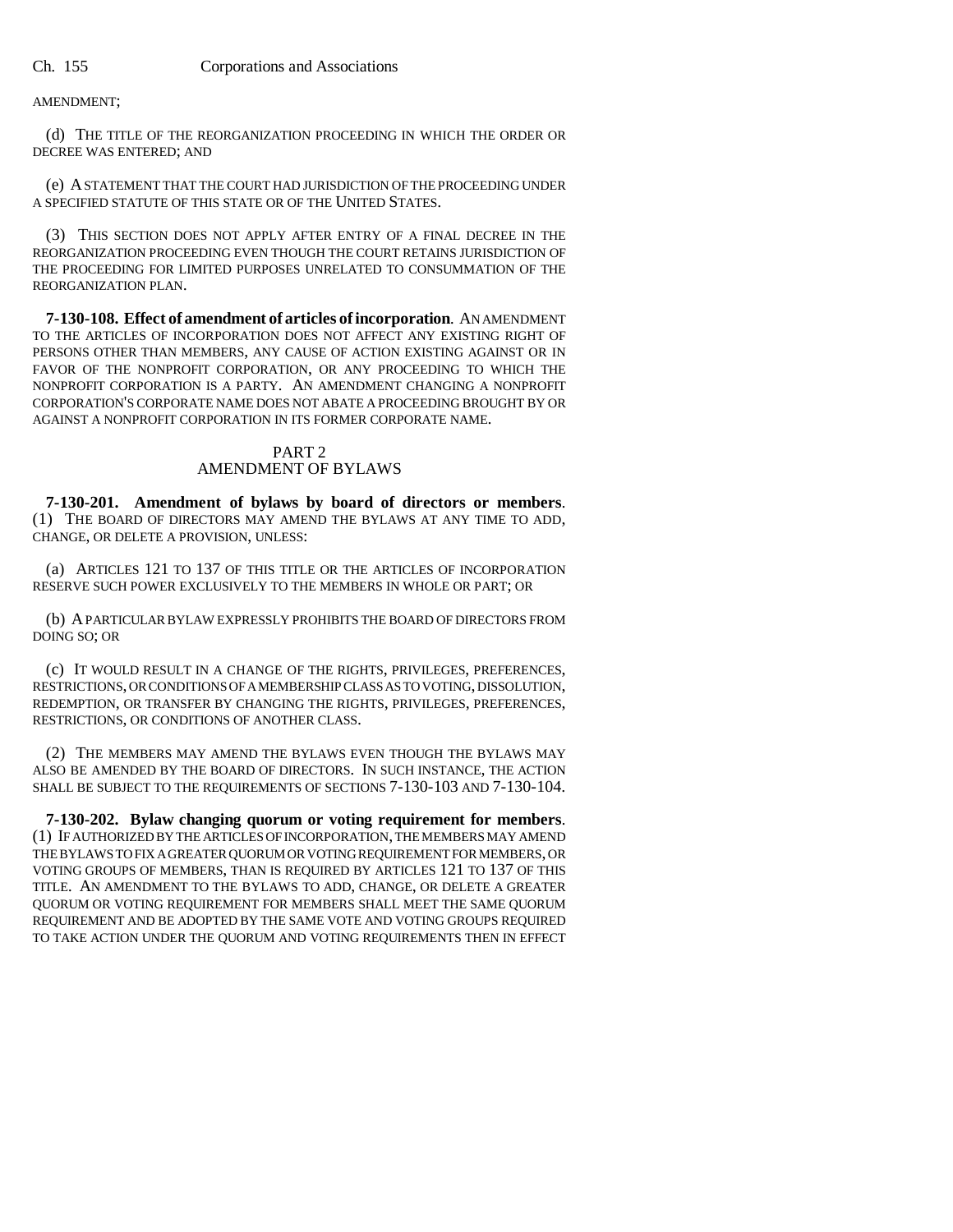OR PROPOSED TO BE ADOPTED, WHICHEVER ARE GREATER.

(2) A BYLAW THAT FIXES A GREATER QUORUM OR VOTING REQUIREMENT FOR MEMBERS UNDER SUBSECTION (1) OF THIS SECTION SHALL NOT BE AMENDED BY THE BOARD OF DIRECTORS.

**7-130-203. Bylaw changing quorum or voting requirement for directors**. (1) A BYLAW THAT FIXES A GREATER QUORUM OR VOTING REQUIREMENT FOR THE BOARD OF DIRECTORS MAY BE AMENDED:

(a) IF ADOPTED BY THE MEMBERS, ONLY BY THE MEMBERS; OR

(b) IF ADOPTED BY THE BOARD OF DIRECTORS, EITHER BY THE MEMBERS OR BY THE BOARD OF DIRECTORS.

(2) A BYLAW ADOPTED OR AMENDED BY THE MEMBERS THAT FIXES A GREATER QUORUM OR VOTING REQUIREMENT FOR THE BOARD OF DIRECTORS MAY PROVIDE THAT IT MAY BE AMENDED ONLY BY A SPECIFIED VOTE OF EITHER THE MEMBERS OR THE BOARD OF DIRECTORS.

(3) ACTION BY THE BOARD OF DIRECTORS UNDER PARAGRAPH (b) OF SUBSECTION (1) OF THIS SECTION TO ADOPT OR AMEND A BYLAW THAT CHANGES THE QUORUM OR VOTING REQUIREMENT FOR THE BOARD OF DIRECTORS SHALL MEET THE SAME QUORUM REQUIREMENT AND BE ADOPTED BY THE SAME VOTE REQUIRED TO TAKE ACTION UNDER THE QUORUM AND VOTING REQUIREMENT THEN IN EFFECT OR PROPOSED TO BE ADOPTED, WHICHEVER IS GREATER.

## PART 3 APPROVAL BY THIRD PERSONS AND TERMINATING MEMBERS OR REDEEMING OR CANCELING MEMBERSHIPS

**7-130-301. Approval by third persons**. THE ARTICLES OF INCORPORATION MAY REQUIRE AN AMENDMENT TO THE ARTICLES OF INCORPORATION OR BYLAWS TO BE APPROVED IN WRITING BY A SPECIFIED PERSON OR PERSONS OTHER THAN THE BOARD OF DIRECTORS. SUCH A PROVISION MAY ONLY BE AMENDED WITH THE APPROVAL IN WRITING OF SUCH PERSON OR PERSONS.

**7-130-302. Amendment terminating members or redeeming or canceling memberships.** (1) ANY AMENDMENT TO THE ARTICLES OF INCORPORATION OR BYLAWS OF A NONPROFIT CORPORATION THAT WOULD TERMINATE ALL MEMBERS OR ANY CLASS OF MEMBERS OR REDEEM OR CANCEL ALL MEMBERSHIPS OR ANY CLASS OF MEMBERSHIPS SHALL MEET THE REQUIREMENTS OF ARTICLES 121 TO 137 OF THIS TITLE AND THIS SECTION.

(2) BEFORE ADOPTING A RESOLUTION PROPOSING AN AMENDMENT AS DESCRIBED IN SUBSECTION (1) OF THIS SECTION, THE BOARD OF DIRECTORS OF A NONPROFIT CORPORATION SHALL GIVE NOTICE OF THE GENERAL NATURE OF THE AMENDMENT TO THE MEMBERS.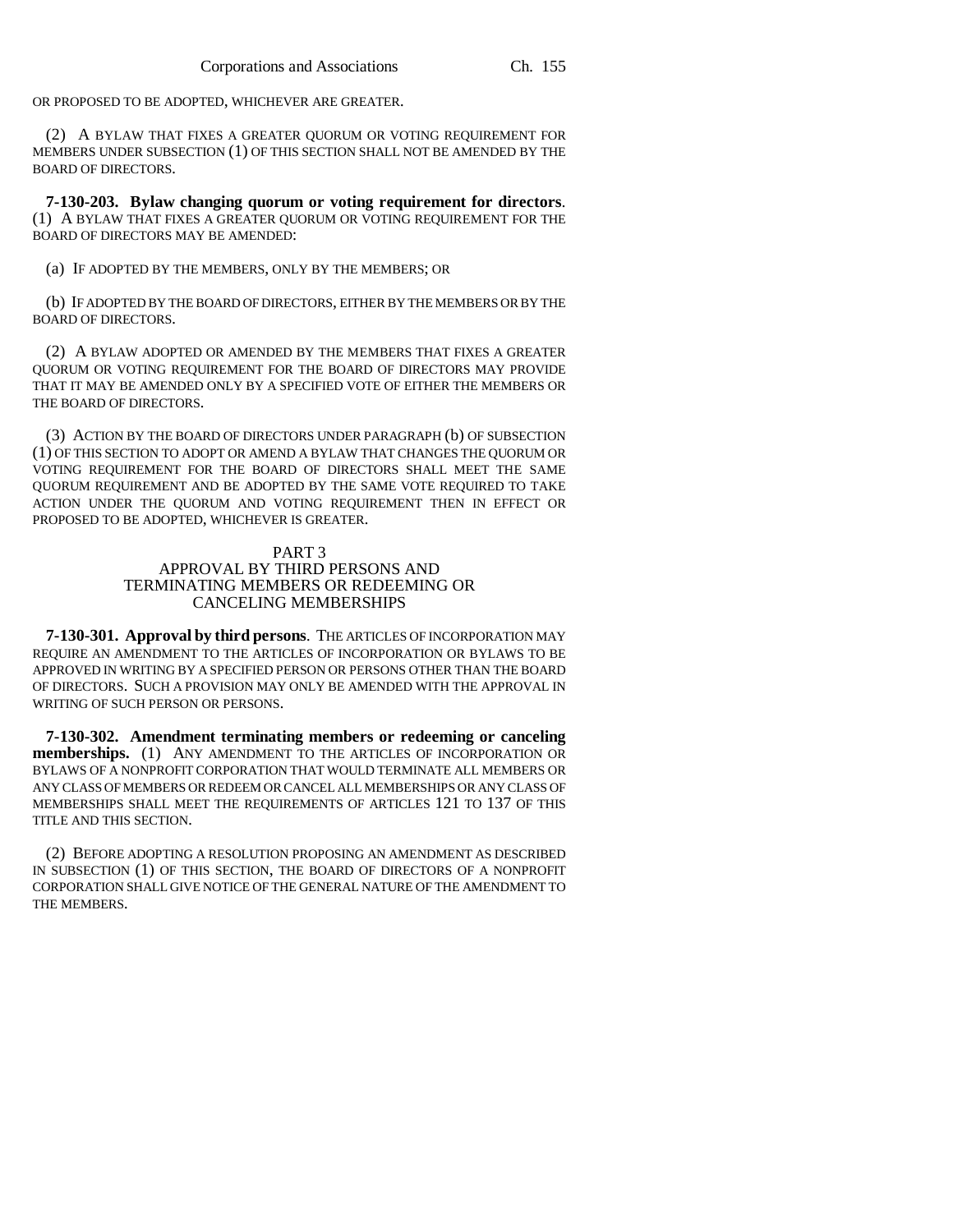## **ARTICLE 131 Merger**

**7-131-101. Merger**. (1) ONE OR MORE NONPROFIT CORPORATIONS MAY MERGE INTO ANOTHER NONPROFIT CORPORATION IF THE BOARD OF DIRECTORS OF EACH NONPROFIT CORPORATION ADOPTS A PLAN OF MERGER AND THE MEMBERS ENTITLED TO VOTE THEREON, IF ANY, OF THE NONPROFIT CORPORATION, IF REQUIRED BY SECTION 7-131-102, APPROVE THE PLAN OF MERGER.

(2) THE PLAN OF MERGER REQUIRED BY SUBSECTION (1) OF THIS SECTION SHALL SET FORTH:

(a) THE NAME OF EACH NONPROFIT CORPORATION PLANNING TO MERGE AND THE NAME OF THE SURVIVING NONPROFIT CORPORATION INTO WHICH EACH NONPROFIT CORPORATION PLANS TO MERGE;

(b) THE TERMS AND CONDITIONS OF THE MERGER;

(c) THE MANNER AND BASIS OF CONVERTING THE MEMBERSHIPS OF EACH NONPROFIT CORPORATION, IF ANY, INTO MEMBERSHIPS, OBLIGATIONS, OR OTHER INTERESTS OF THE SURVIVING NONPROFIT CORPORATION OR ANY OTHER ENTITY OR INTO MONEY OR OTHER PROPERTY IN WHOLE OR PART; AND

(d) ANY AMENDMENTS TO THE ARTICLES OF INCORPORATION OF THE SURVIVING NONPROFIT CORPORATION TO BE EFFECTED BY THE MERGER.

(3) THE PLAN OF MERGER MAY SET FORTH OTHER PROVISIONS RELATING TO THE MERGER.

**7-131-102. Action on plan of merger**. (1) AFTER ADOPTING THE PLAN OF MERGER, THE BOARD OF DIRECTORS OF EACH NONPROFIT CORPORATION THAT IS A PARTY TO THE MERGER SHALL ALSO SUBMIT THE PLAN OF MERGER TO ITS MEMBERS, IF ANY ARE ENTITLED TO VOTE THEREON, FOR APPROVAL.

(2) IF THE NONPROFIT CORPORATION DOES HAVE MEMBERS ENTITLED TO VOTE WITH RESPECT TO THE APPROVAL OF A PLAN OF MERGER, A PLAN OF MERGER IS APPROVED BY THE MEMBERS IF:

(a) THE BOARD OF DIRECTORS RECOMMENDS THE PLAN OF MERGER TO THE MEMBERS ENTITLED TO VOTE THEREON UNLESS THE BOARD OF DIRECTORS DETERMINES THAT, BECAUSE OF CONFLICT OF INTEREST OR OTHER SPECIAL CIRCUMSTANCES, IT SHOULD MAKE NO RECOMMENDATION AND COMMUNICATES THE BASIS FOR ITS DETERMINATION TO THE MEMBERS WITH THE PLAN; AND

(b) THE MEMBERS ENTITLED TO VOTE ON THE PLAN OF MERGER APPROVE THE PLAN AS PROVIDED IN SUBSECTION (7) OF THIS SECTION.

(3) AFTER ADOPTING THE PLAN OF MERGER, THE BOARD OF DIRECTORS OF EACH NONPROFIT CORPORATION PARTY TO THE MERGER SHALL SUBMIT THE PLAN OF MERGER FOR WRITTEN APPROVAL BY ANY PERSON OR PERSONS WHOSE APPROVAL IS REQUIRED BY A PROVISION OF THE ARTICLES OF INCORPORATION OF THE NONPROFIT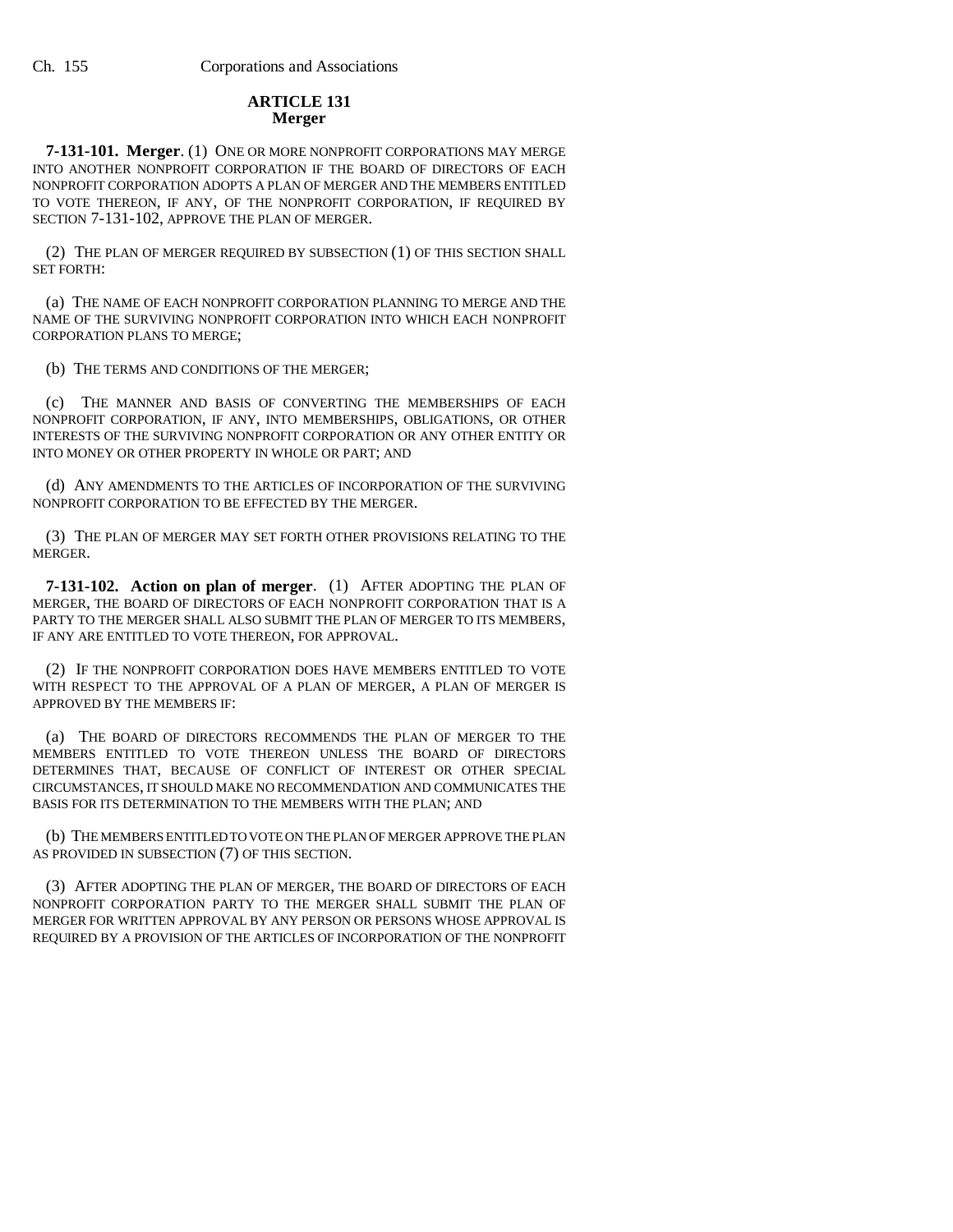CORPORATION AND AS RECOGNIZED BY SECTION 7-130-301 FOR AN AMENDMENT TO THE ARTICLES OF INCORPORATION OR BYLAWS.

(4) IF THE NONPROFIT CORPORATION DOES NOT HAVE MEMBERS ENTITLED TO VOTE ON A MERGER, THE MERGER SHALL BE APPROVED AND ADOPTED BY A MAJORITY OF THE DIRECTORS ELECTED AND IN OFFICE AT THE TIME THE PLAN OF MERGER IS CONSIDERED BY THE BOARD OF DIRECTORS. IN ADDITION, THE NONPROFIT CORPORATION SHALL PROVIDE NOTICE OF ANY MEETING OF THE BOARD OF DIRECTORS AT WHICH SUCH APPROVAL IS TO BE OBTAINED IN ACCORDANCE WITH SECTION 7-128-203. THE NOTICE SHALL ALSO STATE THAT THE PURPOSE, OR ONE OF THE PURPOSES, OF THE MEETING IS TO CONSIDER THE PROPOSED MERGER.

(5) THE BOARD OF DIRECTORS MAY CONDITION THE EFFECTIVENESS OF THE PLAN OF MERGER ON ANY BASIS.

(6) THE NONPROFIT CORPORATION SHALL GIVE NOTICE, IN ACCORDANCE WITH SECTION 7-127-104, TO EACH MEMBER ENTITLED TO VOTE ON THE PLAN OF MERGER OF THE MEMBERS' MEETING AT WHICH THE PLAN WILL BE VOTED ON. THE NOTICE SHALL STATE THAT THE PURPOSE, OR ONE OF THE PURPOSES, OF THE MEETING IS TO CONSIDER THE PLAN OF MERGER, AND THE NOTICE SHALL CONTAIN OR BE ACCOMPANIED BY A COPY OF THE PLAN OR A SUMMARY THEREOF.

(7) UNLESS ARTICLES 121 TO 137 OF THIS TITLE, THE ARTICLES OF INCORPORATION, BYLAWS ADOPTED BY THE MEMBERS, OR THE BOARD OF DIRECTORS ACTING PURSUANT TO SUBSECTION (5) OF THIS SECTION REQUIRE A GREATER VOTE, THE PLAN OF MERGER SHALL BE APPROVED BY THE VOTES REQUIRED BY SECTIONS 7-127-205 AND 7-127-206 BY EVERY VOTING GROUP ENTITLED TO VOTE ON THE PLAN OF MERGER.

(8) SEPARATE VOTING BY VOTING GROUPS IS REQUIRED ON A PLAN OF MERGER IF THE PLAN CONTAINS A PROVISION THAT, IF CONTAINED IN AN AMENDMENT TO THE ARTICLES OF INCORPORATION, WOULD REQUIRE ACTION BY ONE OR MORE SEPARATE VOTING GROUPS ON THE AMENDMENT.

**7-131-103. Articles of merger**. (1) AFTER A PLAN OF MERGER IS APPROVED, PURSUANT TO SECTION 7-131-102, THE SURVIVING NONPROFIT CORPORATION SHALL DELIVER TO THE SECRETARY OF STATE FOR FILING, ARTICLES OF MERGER SETTING FORTH:

(a) THE PLAN OF MERGER;

(b) IF MEMBER APPROVAL WAS NOT REQUIRED, A STATEMENT TO THAT EFFECT AND A STATEMENT THAT THE PLAN WAS APPROVED BY A SUFFICIENT VOTE OF THE BOARD OF DIRECTORS OF THE NONPROFIT CORPORATION;

(c) IF APPROVAL OF THE MEMBERS OF ONE OR MORE NONPROFIT CORPORATIONS PARTY TO THE MERGER WAS REQUIRED, A STATEMENT THAT THE NUMBER OF VOTES CAST FOR THE PLAN BY EACH VOTING GROUP ENTITLED TO VOTE SEPARATELY ON THE MERGER WAS SUFFICIENT FOR APPROVAL BY THAT VOTING GROUP;

(d) IF APPROVAL OF THE PLAN BY SOME PERSON OR PERSONS OTHER THAN THE MEMBERS OR THE BOARD OF DIRECTORS IS REQUIRED PURSUANT TO SECTION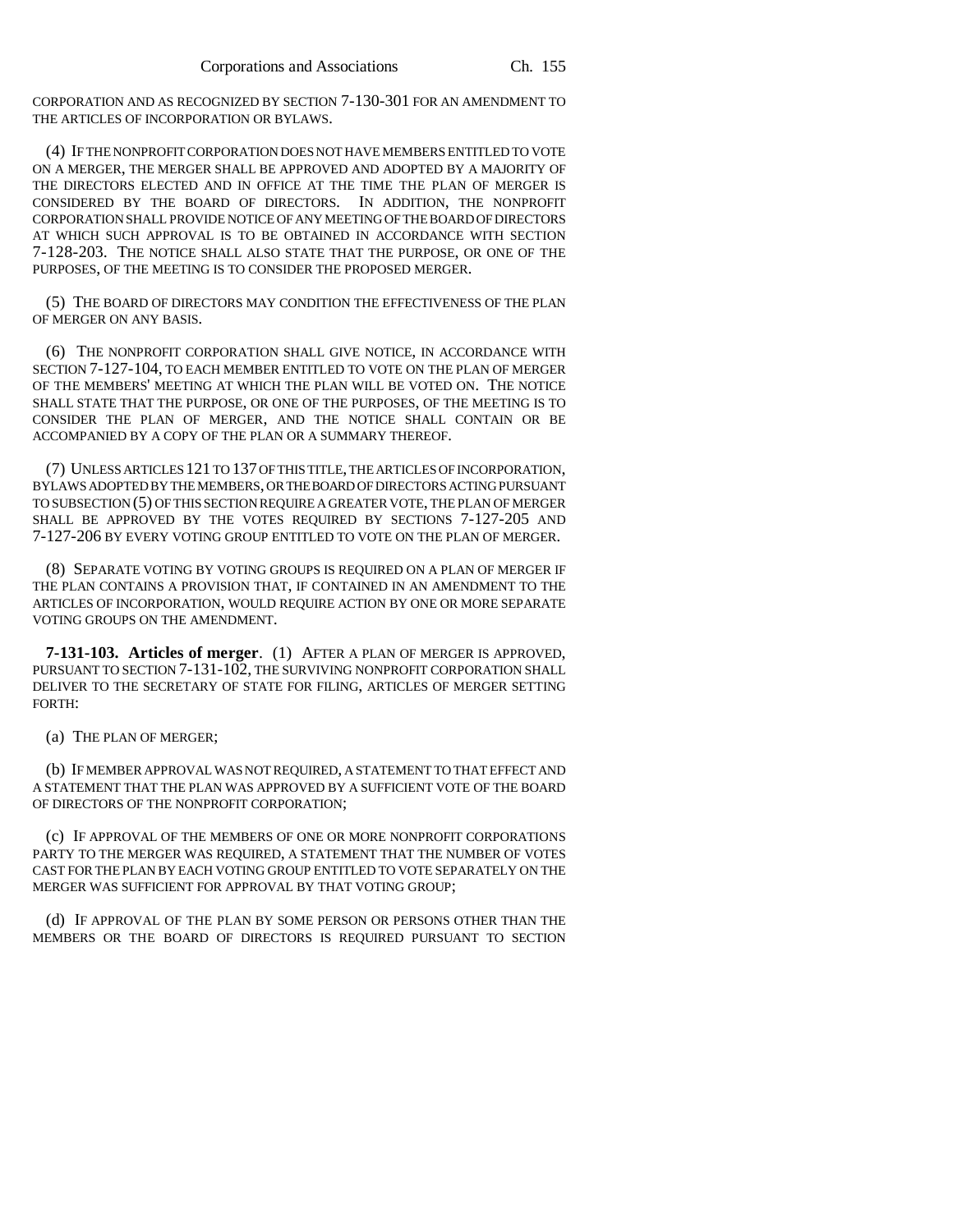Ch. 155 Corporations and Associations

7-131-102 (3), A STATEMENT THAT SUCH APPROVAL WAS OBTAINED.

(2) A MERGER TAKES EFFECT UPON THE EFFECTIVE DATE STATED IN THE ARTICLES OF MERGER OR, IF EARLIER, ON THE NINETIETH DAY AFTER THE ARTICLES OF MERGER ARE FILED BY THE SECRETARY OF STATE.

(3) ARTICLES OF MERGER SHALL BE EXECUTED BY EACH PARTY TO THE MERGER.

**7-131-104. Effect of merger**. (1) WHEN A MERGER TAKES EFFECT:

(a) EVERY OTHER NONPROFIT CORPORATION PARTY TO THE MERGER MERGES INTO THE SURVIVING NONPROFIT CORPORATION AND THE SEPARATE EXISTENCE OF EVERY NONPROFIT CORPORATION PARTY TO THE MERGER EXCEPT THE SURVIVING NONPROFIT CORPORATION CEASES;

(b) THE TITLE TO ALL REAL ESTATE AND OTHER PROPERTY OWNED BY EACH OTHER NONPROFIT CORPORATION PARTY TO THE MERGER IS TRANSFERRED TO AND VESTED IN THE SURVIVING NONPROFIT CORPORATION WITHOUT REVERSION OR IMPAIRMENT; AND SUCH TRANSFER TO AND VESTING IN THE SURVIVING NONPROFIT CORPORATION SHALL BE DEEMED TO OCCUR BY OPERATION OF LAW, AND NO CONSENT OR APPROVAL OF ANY OTHER PERSON SHALL BE REQUIRED IN CONNECTION WITH ANY SUCH TRANSFER OR VESTING UNLESS SUCH CONSENT OR APPROVAL IS SPECIFICALLY REQUIRED IN THE EVENT OF MERGER BY LAW OR BY EXPRESS PROVISION IN ANY CONTRACT, AGREEMENT, DECREE, ORDER, OR OTHER INSTRUMENT TO WHICH ANY OF THE NONPROFIT CORPORATIONS SO MERGED IS A PARTY OR BY WHICH IT IS BOUND;

(c) THE SURVIVING NONPROFIT CORPORATION HAS ALL LIABILITIES OF EACH NONPROFIT CORPORATION PARTY TO THE MERGER;

(d) A PROCEEDING PENDING BY OR AGAINST ANY NONPROFIT CORPORATION PARTY TO THE MERGER MAY BE CONTINUED AS IF THE MERGER DID NOT OCCUR OR THE SURVIVING NONPROFIT CORPORATION MAY BE SUBSTITUTED IN THE PROCEEDING FOR THE NONPROFIT CORPORATION WHOSE EXISTENCE CEASED;

(e) THE ARTICLES OF INCORPORATION OF THE SURVIVING NONPROFIT CORPORATION ARE AMENDED TO THE EXTENT PROVIDED IN THE PLAN OF MERGER; AND

(f) THE MEMBERSHIPS OF EACH NONPROFIT CORPORATION PARTY TO THE MERGER THAT ARE TO BE CONVERTED INTO MEMBERSHIPS, OBLIGATIONS, OR OTHER INTERESTS OF THE SURVIVING NONPROFIT CORPORATION OR INTO MONEY OR OTHER PROPERTY ARE CONVERTED, AND THE FORMER HOLDERS OF THE MEMBERSHIPS ARE ENTITLED ONLY TO THE RIGHTS PROVIDED IN THE ARTICLES OF MERGER.

**7-131-105. Merger with foreign nonprofit corporation**. (1) ONE OR MORE DOMESTIC NONPROFIT CORPORATIONS MAY MERGE WITH ONE OR MORE FOREIGN NONPROFIT CORPORATIONS IF:

(a) THE MERGER IS PERMITTED BY THE LAW OF THE STATE OR COUNTRY UNDER WHOSE LAW EACH FOREIGN NONPROFIT CORPORATION IS INCORPORATED;

(b) EACH FOREIGN NONPROFIT CORPORATION COMPLIES WITH THE PROVISIONS OF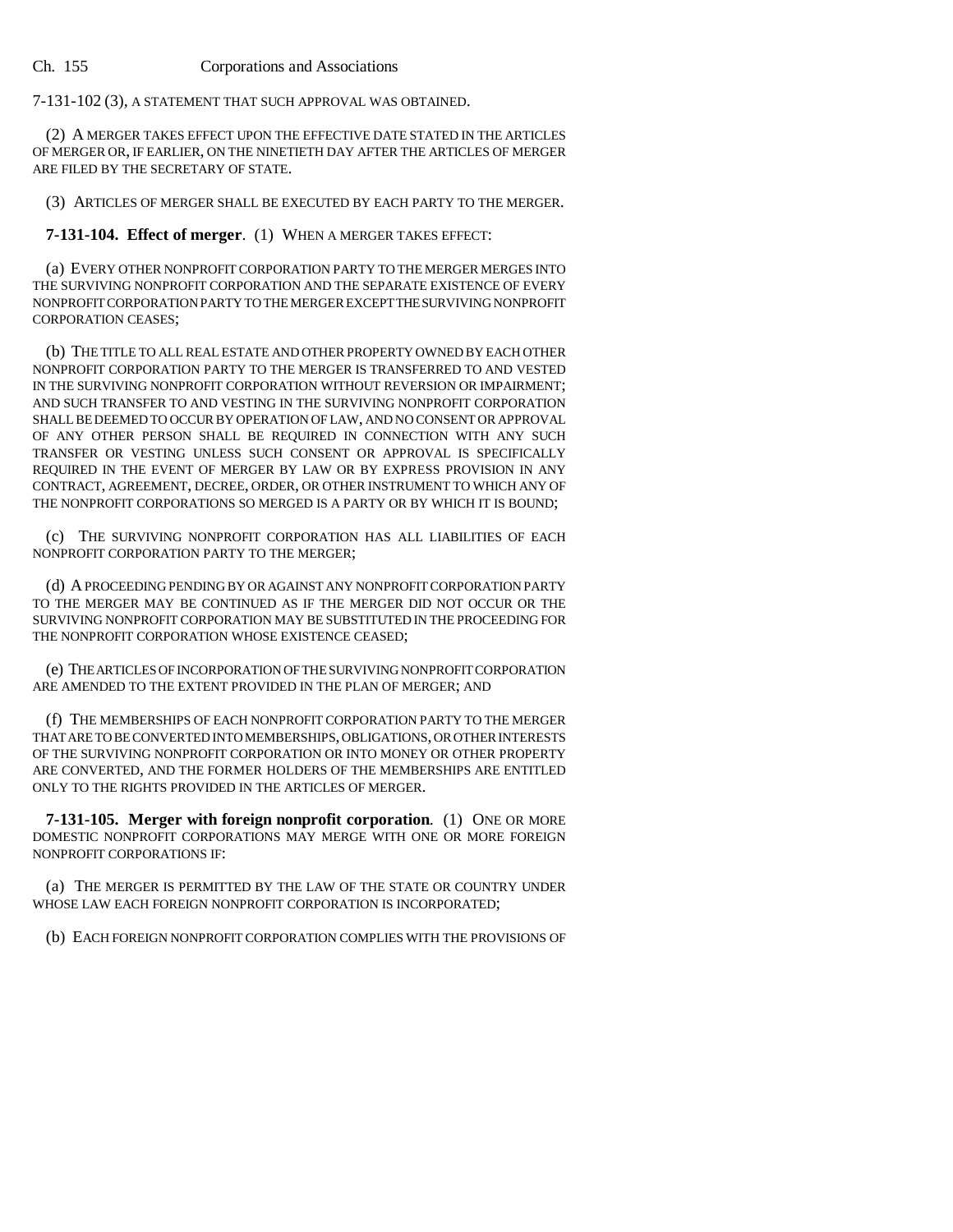SUCH LAW IN EFFECTING THE MERGER;

(c) THE FOREIGN NONPROFIT CORPORATION COMPLIES WITH SECTION 7-131-103, IF IT IS THE SURVIVING NONPROFIT CORPORATION OF THE MERGER AND PROVIDES, IN ADDITION TO THE INFORMATION REQUIRED BY SUCH SECTION, THE ADDRESS OF ITS PRINCIPAL OFFICE; AND

(d) EACH DOMESTIC NONPROFIT CORPORATION COMPLIES WITH THE APPLICABLE PROVISIONS OF SECTIONS 7-131-101 AND 7-131-102 AND, IF IT IS THE SURVIVING NONPROFIT CORPORATION OF THE MERGER, WITH SECTION 7-131-103.

(2) UPON THE MERGER TAKING EFFECT, THE SURVIVING FOREIGN NONPROFIT CORPORATION OF A MERGER:

(a) SHALL EITHER:

(I) MAINTAIN A REGISTERED AGENT TO ACCEPT SERVICE IN ANY PROCEEDING BASED ON A CAUSE OF ACTION ARISING WITH RESPECT TO ANY DOMESTIC NONPROFIT CORPORATION THAT IS MERGED INTO THE FOREIGN NONPROFIT CORPORATION; OR

(II) BE DEEMED TO HAVE AUTHORIZED SERVICE OF PROCESS ON IT IN CONNECTION WITH ANY SUCH PROCEEDING BY REGISTERED OR CERTIFIED MAIL, RETURN RECEIPT REQUESTED, TO THE ADDRESS OF ITS PRINCIPAL OFFICE AS SET FORTH IN THE ARTICLES OF MERGER OR AS LAST CHANGED IN A NOTICE DELIVERED TO THE SECRETARY OF STATE;

(b) SHALL COMPLY WITH ARTICLE 135 OF THIS TITLE IF IT IS TO CONDUCT AFFAIRS IN THIS STATE.

(3) SERVICE EFFECTED PURSUANT TO SUBPARAGRAPH (II) OF PARAGRAPH (a) OF SUBSECTION (2) OF THIS SECTION IS PERFECTED AT THE EARLIEST OF:

(a) THE DATE THE FOREIGN NONPROFIT CORPORATION RECEIVES THE PROCESS, NOTICE, OR DEMAND;

(b) THE DATE SHOWN ON THE RETURN RECEIPT, IF SIGNED ON BEHALF OF THE FOREIGN NONPROFIT CORPORATION; OR

(c) FIVE DAYS AFTER MAILING.

(4) SUBSECTION (2) OF THIS SECTION DOES NOT PRESCRIBE THE ONLY MEANS, OR NECESSARILY THE REQUIRED MEANS, OF SERVING A SURVIVING FOREIGN NONPROFIT CORPORATION OF A MERGER.

### **ARTICLE 132 Sale of Property**

**7-132-101. Sale of property.** (1) UNLESS THE BYLAWS OTHERWISE PROVIDE, A NONPROFIT CORPORATION MAY, AS AUTHORIZED BY THE BOARD OF DIRECTORS:

(a) SELL, LEASE, EXCHANGE, OR OTHERWISE DISPOSE OF ALL OR SUBSTANTIALLY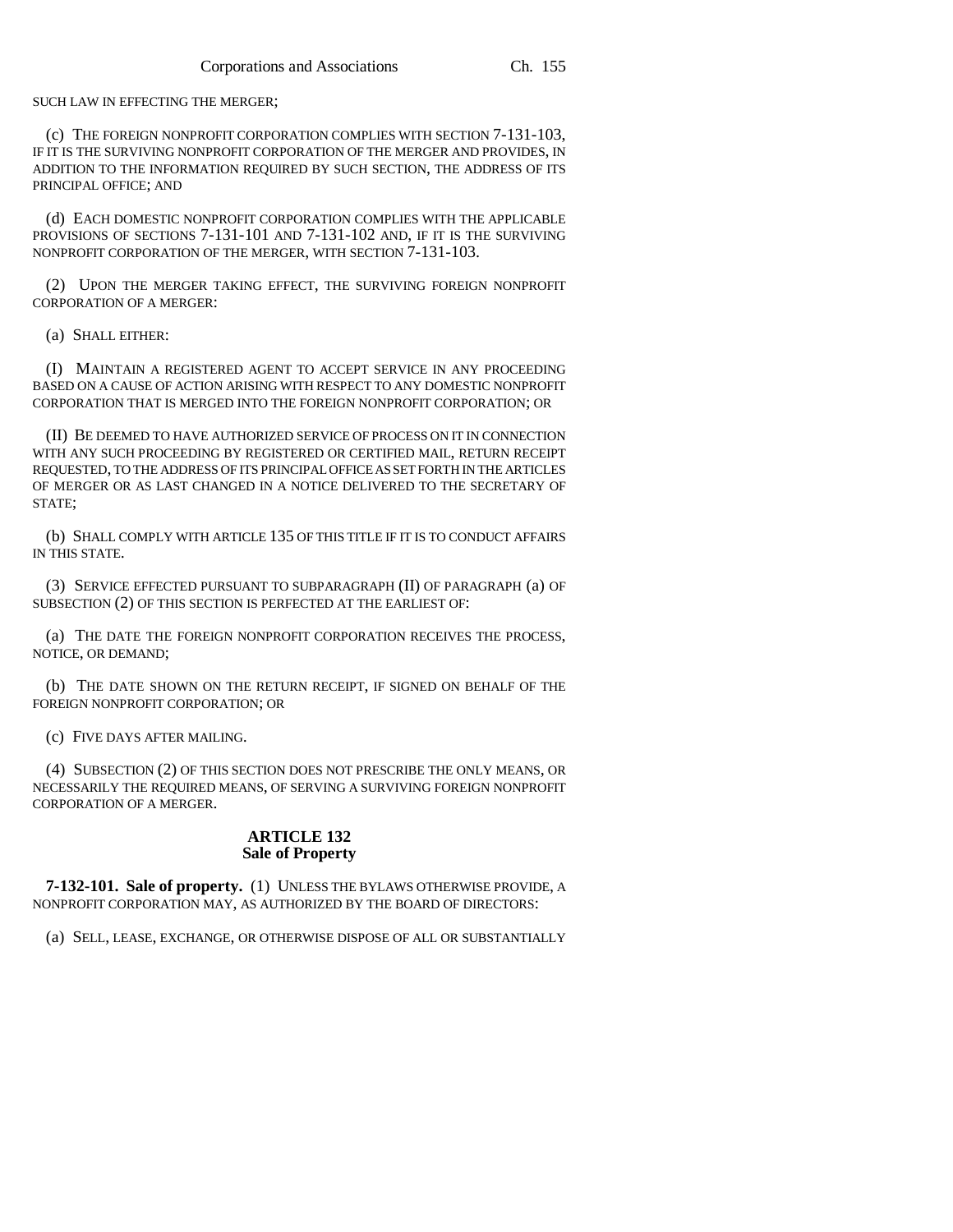ALL OF ITS PROPERTY IN THE USUAL AND REGULAR COURSE OF BUSINESS;

(b) MORTGAGE, PLEDGE, DEDICATE TO THE REPAYMENT OF INDEBTEDNESS, WHETHER WITH OR WITHOUT RECOURSE, OR OTHERWISE ENCUMBER ALL OR SUBSTANTIALLY ALL OF ITS PROPERTY WHETHER OR NOT IN THE USUAL AND REGULAR COURSE OF BUSINESS.

(2) UNLESS OTHERWISE PROVIDED IN THE BYLAWS, APPROVAL BY THE MEMBERS OF A TRANSACTION DESCRIBED IN THIS SECTION IS NOT REQUIRED.

**7-132-102. Sale of property other than in regular course of activities**. (1) A NONPROFIT CORPORATION MAY SELL, LEASE, EXCHANGE, OR OTHERWISE DISPOSE OF ALL, OR SUBSTANTIALLY ALL, OF ITS PROPERTY, WITH OR WITHOUT ITS GOOD WILL, OTHER THAN IN THE USUAL AND REGULAR COURSE OF BUSINESS ON THE TERMS AND CONDITIONS AND FOR THE CONSIDERATION DETERMINED BY THE BOARD OF DIRECTORS, IF THE BOARD OF DIRECTORS PROPOSES AND THE MEMBERS ENTITLED TO VOTE THEREON APPROVE THE TRANSACTION. A SALE, LEASE, EXCHANGE, OR OTHER DISPOSITION OF ALL, OR SUBSTANTIALLY ALL, OF THE PROPERTY OF A NONPROFIT CORPORATION, WITH OR WITHOUT ITS GOOD WILL, IN CONNECTION WITH ITS DISSOLUTION, OTHER THAN IN THE USUAL AND REGULAR COURSE OF BUSINESS, AND OTHER THAN PURSUANT TO A COURT ORDER, SHALL BE SUBJECT TO THE REQUIREMENTS OF THIS SECTION; BUT A SALE, LEASE, EXCHANGE, OR OTHER DISPOSITION OF ALL, OR SUBSTANTIALLY ALL, OF THE PROPERTY OF A NONPROFIT CORPORATION, WITH OR WITHOUT ITS GOOD WILL, PURSUANT TO A COURT ORDER SHALL NOT BE SUBJECT TO THE REQUIREMENTS OF THIS SECTION.

(2) IF A NONPROFIT CORPORATION IS ENTITLED TO VOTE OR OTHERWISE CONSENT, OTHER THAN IN THE USUAL AND REGULAR COURSE OF ITS BUSINESS, WITH RESPECT TO THE SALE, LEASE, EXCHANGE, OR OTHER DISPOSITION OF ALL, OR SUBSTANTIALLY ALL, OF THE PROPERTY WITH OR WITHOUT THE GOOD WILL OF ANOTHER ENTITY WHICH IT CONTROLS, AND IF THE PROPERTY INTERESTS HELD BY THE NONPROFIT CORPORATION IN SUCH OTHER ENTITY CONSTITUTE ALL, OR SUBSTANTIALLY ALL, OF THE PROPERTY OF THE NONPROFIT CORPORATION, THEN THE NONPROFIT CORPORATION SHALL CONSENT TO SUCH TRANSACTION ONLY IF THE BOARD OF DIRECTORS PROPOSES AND THE MEMBERS, IF ANY ARE ENTITLED TO VOTE THEREON, APPROVE THE GIVING OF CONSENT.

(3) FOR A TRANSACTION DESCRIBED IN SUBSECTION (1) OF THIS SECTION OR A CONSENT DESCRIBED IN SUBSECTION (2) OF THIS SECTION TO BE APPROVED BY THE MEMBERS:

(a) THE BOARD OF DIRECTORS SHALL RECOMMEND THE TRANSACTION OR THE CONSENT TO THE MEMBERS UNLESS THE BOARD OF DIRECTORS DETERMINES THAT, BECAUSE OF CONFLICT OF INTEREST OR OTHER SPECIAL CIRCUMSTANCES, IT SHOULD MAKE NO RECOMMENDATION AND COMMUNICATES THE BASIS FOR ITS DETERMINATION TO THE MEMBERS AT A MEMBERSHIP MEETING WITH THE SUBMISSION OF THE TRANSACTION OR CONSENT; AND

(b) THE MEMBERS ENTITLED TO VOTE ON THE TRANSACTION OR THE CONSENT SHALL APPROVE THE TRANSACTION OR THE CONSENT AS PROVIDED IN SUBSECTION (6) OF THIS SECTION.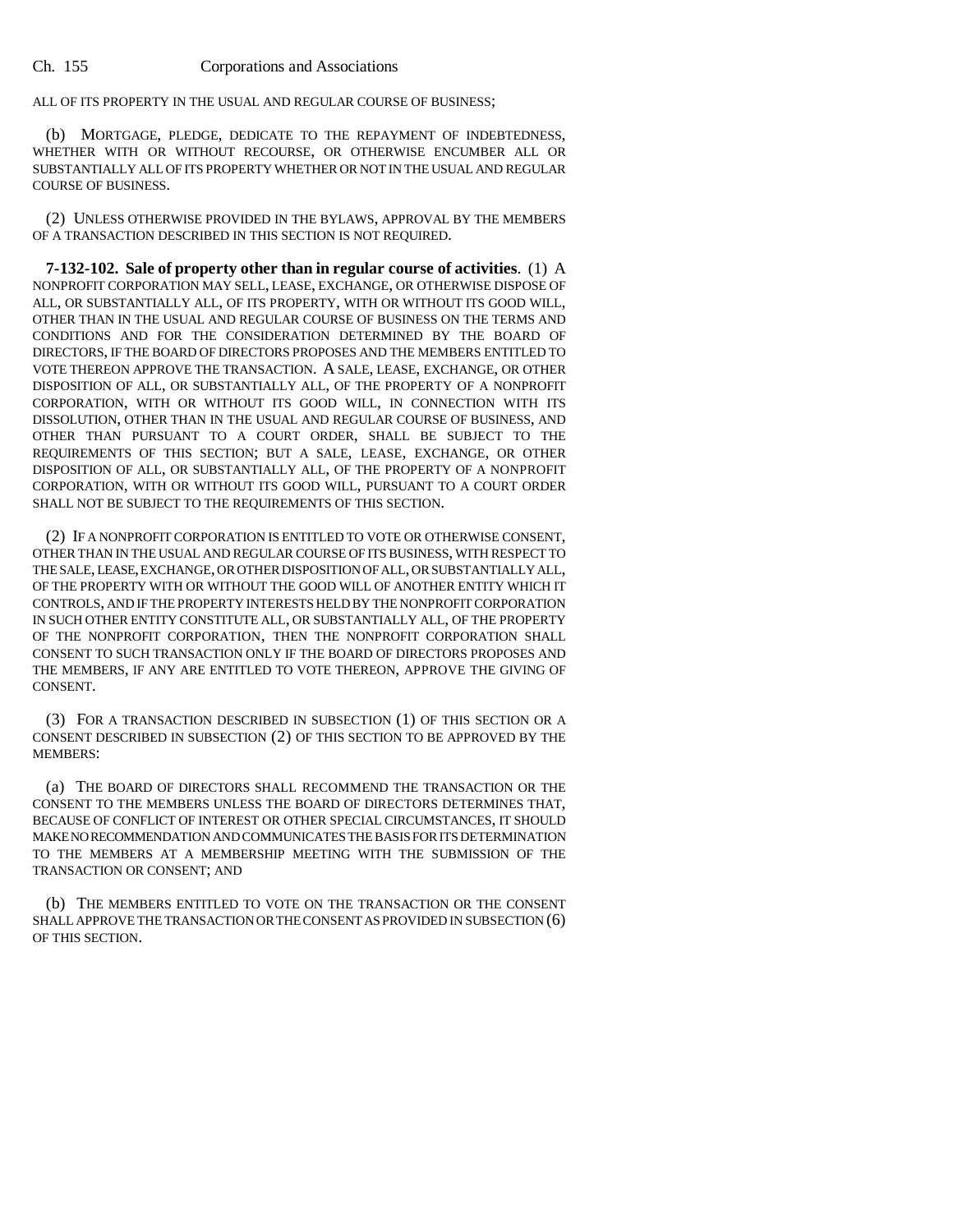(4) THE BOARD OF DIRECTORS MAY CONDITION THE EFFECTIVENESS OF THE TRANSACTION OR THE CONSENT ON ANY BASIS.

(5) THE NONPROFIT CORPORATION SHALL GIVE NOTICE, IN ACCORDANCE WITH SECTION 7-127-104 TO EACH MEMBER ENTITLED TO VOTE ON THE TRANSACTION DESCRIBED IN SUBSECTION (1) OF THIS SECTION OR THE CONSENT DESCRIBED IN SUBSECTION (2) OF THIS SECTION, OF THE MEMBERS' MEETING AT WHICH THE TRANSACTION OR THE CONSENT WILL BE VOTED UPON. THE NOTICE SHALL:

(a) STATE THAT THE PURPOSE, OR ONE OF THE PURPOSES, OF THE MEETING IS TO CONSIDER:

(I) IN THE CASE OF ACTION PURSUANT TO SUBSECTION (1) OF THIS SECTION, THE SALE, LEASE, EXCHANGE, OR OTHER DISPOSITION OF ALL, OR SUBSTANTIALLY ALL, OF THE PROPERTY OF THE NONPROFIT CORPORATION; OR

(II) IN THE CASE OF ACTION PURSUANT TO SUBSECTION (2) OF THIS SECTION, THE NONPROFIT CORPORATION'S CONSENT TO THE SALE, LEASE, EXCHANGE, OR OTHER DISPOSITION OF ALL, OR SUBSTANTIALLY ALL, OF THE PROPERTY OF ANOTHER ENTITY, WHICH ENTITY SHALL BE IDENTIFIED IN THE NOTICE, PROPERTY INTERESTS OF WHICH ARE HELD BY THE NONPROFIT CORPORATION AND CONSTITUTE ALL, OR SUBSTANTIALLY ALL, OF THE PROPERTY OF THE NONPROFIT CORPORATION; AND

(b) CONTAIN OR BE ACCOMPANIED BY A DESCRIPTION OF THE TRANSACTION, IN THE CASE OF ACTION PURSUANT TO SUBSECTION (1) OF THIS SECTION, OR BY A DESCRIPTION OF THE TRANSACTION UNDERLYING THE CONSENT, IN THE CASE OF ACTION PURSUANT TO SUBSECTION (2) OF THIS SECTION.

(6) UNLESS ARTICLES 121 TO 137 OF THIS TITLE, THE ARTICLES OF INCORPORATION, BYLAWS ADOPTED BY THE MEMBERS, OR THE BOARD OF DIRECTORS ACTING PURSUANT TO SUBSECTION (4) OF THIS SECTION REQUIRE A GREATER VOTE, THE TRANSACTION DESCRIBED IN SUBSECTION (1) OF THIS SECTION OR THE CONSENT DESCRIBED IN SUBSECTION (2) OF THIS SECTION SHALL BE APPROVED BY THE VOTES REQUIRED BY SECTIONS 7-127-205 AND 7-127-206 BY EVERY VOTING GROUP ENTITLED TO VOTE ON THE TRANSACTION OR THE CONSENT.

(7) AFTER A TRANSACTION DESCRIBED IN SUBSECTION (1) OF THIS SECTION OR A CONSENT DESCRIBED IN SUBSECTION (2) OF THIS SECTION IS AUTHORIZED, THE TRANSACTION MAY BE ABANDONED OR THE CONSENT WITHHELD OR REVOKED, SUBJECT TO ANY CONTRACTUAL RIGHTS OR OTHER LIMITATIONS ON SUCH ABANDONMENT, WITHHOLDING, OR REVOCATION, WITHOUT FURTHER ACTION BY THE MEMBERS.

(8) A TRANSACTION THAT CONSTITUTES A DISTRIBUTION IS GOVERNED BY ARTICLE 133 AND NOT BY THIS SECTION.

#### **ARTICLE 133 Distributions**

**7-133-101. Distributions prohibited**. EXCEPT AS AUTHORIZED BY SECTION 7-133-102, A NONPROFIT CORPORATION SHALL NOT MAKE ANY DISTRIBUTIONS.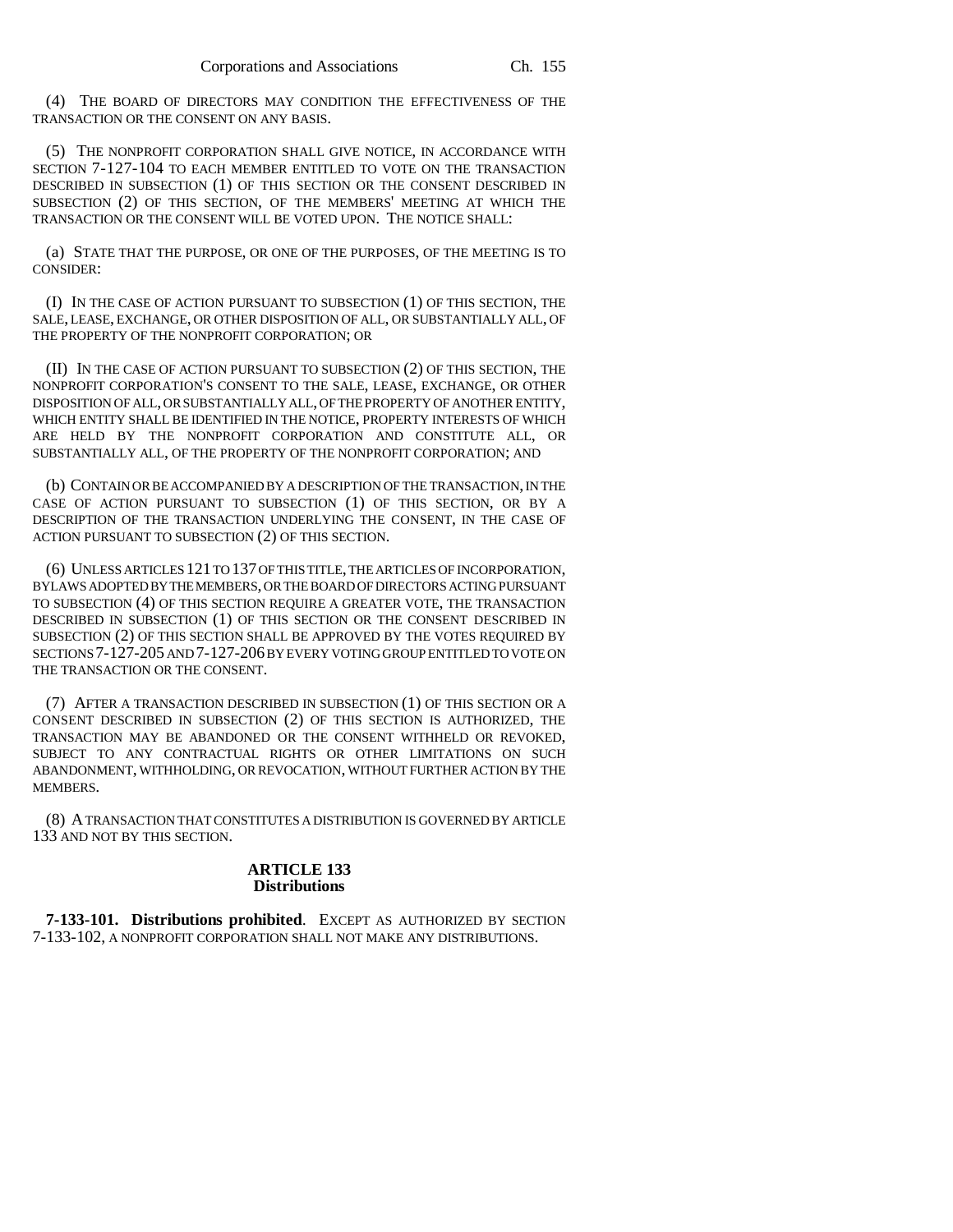**7-133-102. Authorized distributions**. (1) A NONPROFIT CORPORATION MAY:

(a) MAKE DISTRIBUTIONS OF ITS INCOME OR ASSETS TO ITS MEMBERS THAT ARE DOMESTIC OR FOREIGN NONPROFIT CORPORATIONS;

(b) PAY COMPENSATION IN A REASONABLE AMOUNT TO ITS MEMBERS, DIRECTORS, OR OFFICERS FOR SERVICES RENDERED; AND

(c) CONFER BENEFITS UPON ITS MEMBERS IN CONFORMITY WITH ITS PURPOSES.

(2) NONPROFIT CORPORATIONS MAY MAKE DISTRIBUTIONS UPON DISSOLUTION IN CONFORMITY WITH ARTICLE 134 OF THIS TITLE.

# **ARTICLE 134 Dissolution**

# PART 1 VOLUNTARY DISSOLUTION

**7-134-101. Dissolution by incorporators or directors if no members**. (1) IF A NONPROFIT CORPORATION HAS NO MEMBERS, A MAJORITY OF ITS DIRECTORS OR, IF THERE ARE NO DIRECTORS, A MAJORITY OF ITS INCORPORATORS MAY AUTHORIZE THE DISSOLUTION OF THE NONPROFIT CORPORATION.

(2) THE INCORPORATORS OR DIRECTORS IN APPROVING DISSOLUTION SHALL ADOPT A PLAN OF DISSOLUTION INDICATING TO WHOM THE ASSETS OWNED OR HELD BY THE NONPROFIT CORPORATION WILL BE DISTRIBUTED AFTER ALL CREDITORS HAVE BEEN PAID.

**7-134-102. Dissolution by directors and members**. (1) UNLESS OTHERWISE PROVIDED IN THE BYLAWS, DISSOLUTION OF A NONPROFIT CORPORATION MAY BE AUTHORIZED IN THE MANNER PROVIDED IN SUBSECTION (2) OF THIS SECTION.

(2) FOR A PROPOSAL TO DISSOLVE THE NONPROFIT CORPORATION TO BE AUTHORIZED:

(a) THE BOARD OF DIRECTORS SHALL ADOPT THE PROPOSAL TO DISSOLVE;

(b) THE BOARD OF DIRECTORS SHALL RECOMMEND THE PROPOSAL TO DISSOLVE TO THE MEMBERS UNLESS THE BOARD OF DIRECTORS DETERMINES THAT, BECAUSE OF CONFLICT OF INTEREST OR OTHER SPECIAL CIRCUMSTANCES, IT SHOULD MAKE NO RECOMMENDATION AND COMMUNICATES THE BASIS FOR ITS DETERMINATION TO THE MEMBERS; AND

(c) THE MEMBERS ENTITLED TO VOTE ON THE PROPOSAL TO DISSOLVE SHALL APPROVE THE PROPOSAL TO DISSOLVE AS PROVIDED IN SUBSECTION (5) OF THIS SECTION.

(3) THE BOARD OF DIRECTORS MAY CONDITION THE EFFECTIVENESS OF THE DISSOLUTION, AND THE MEMBERS MAY CONDITION THEIR APPROVAL OF THE DISSOLUTION, ON ANY BASIS.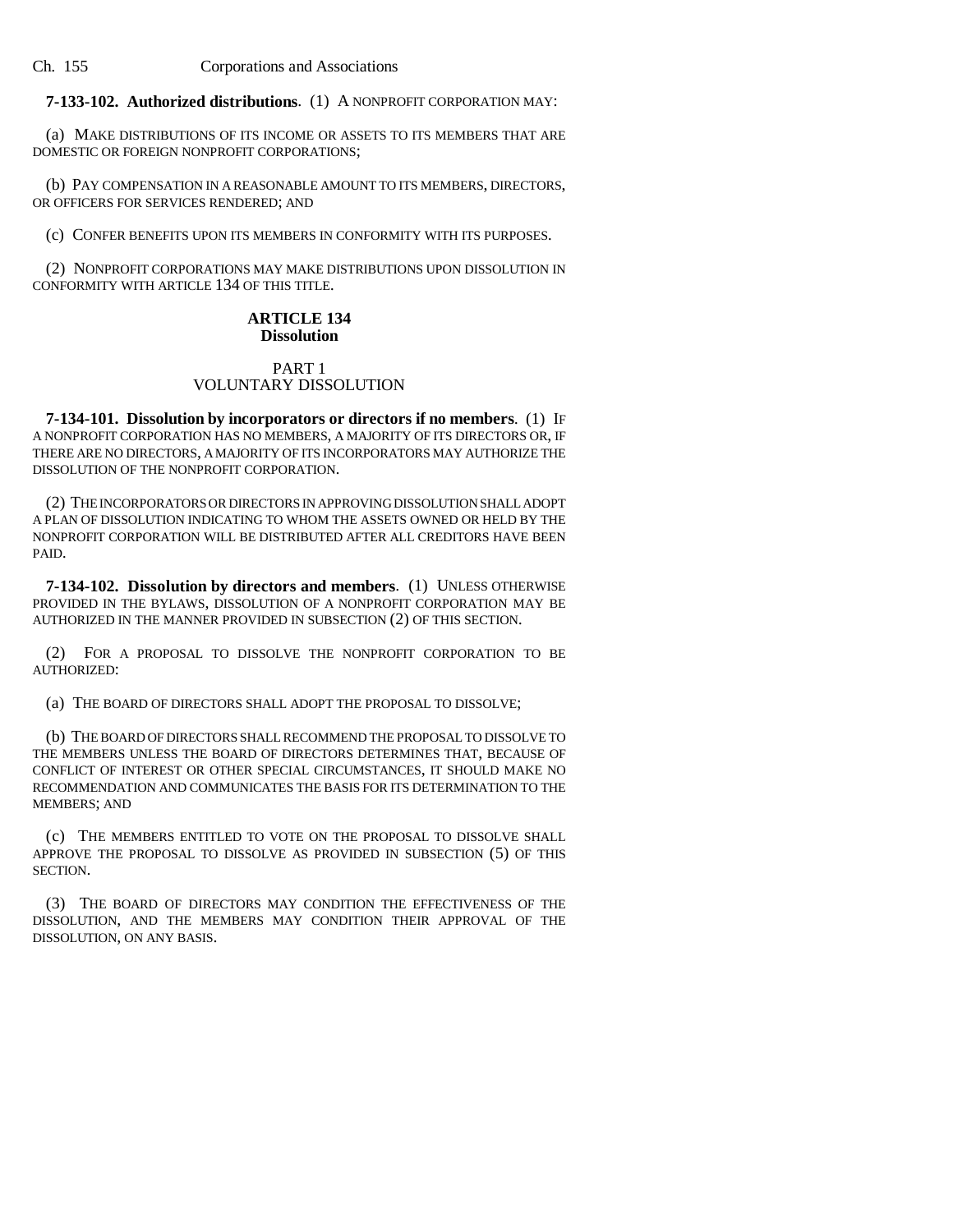(4) THE NONPROFIT CORPORATION SHALL GIVE NOTICE, IN ACCORDANCE WITH SECTION 7-127-104, TO EACH MEMBER ENTITLED TO VOTE ON THE PROPOSAL OF THE MEMBERS' MEETING AT WHICH THE PROPOSAL TO DISSOLVE WILL BE VOTED ON. THE NOTICE SHALL STATE THAT THE PURPOSE, OR ONE OF THE PURPOSES, OF THE MEETING IS TO CONSIDER THE PROPOSAL TO DISSOLVE THE NONPROFIT CORPORATION, AND THE NOTICE SHALL CONTAIN OR BE ACCOMPANIED BY A COPY OF THE PROPOSAL OR A SUMMARY THEREOF.

(5) UNLESS ARTICLES 121 TO 137 OF THIS TITLE, THE ARTICLES OF INCORPORATION, BYLAWS ADOPTED BY THE MEMBERS, OR THE BOARD OF DIRECTORS ACTING PURSUANT TO SUBSECTION (3) OF THIS SECTION REQUIRE A GREATER VOTE, THE PROPOSAL TO DISSOLVE SHALL BE APPROVED BY THE VOTES REQUIRED BY SECTIONS 7-127-205 AND 7-127-206 BY EVERY VOTING GROUP ENTITLED TO VOTE ON THE PROPOSAL TO DISSOLVE.

(6) THE PLAN OF DISSOLUTION SHALL INDICATE TO WHOM THE ASSETS OWNED OR HELD BY THE NONPROFIT CORPORATION WILL BE DISTRIBUTED AFTER ALL CREDITORS HAVE BEEN PAID.

**7-134-103. Articles of dissolution**. (1) AT ANY TIME AFTER DISSOLUTION IS AUTHORIZED, THE NONPROFIT CORPORATION MAY DISSOLVE BY DELIVERING TO THE SECRETARY OF STATE FOR FILING ARTICLES OF DISSOLUTION SETTING FORTH:

(a) THE NAME OF THE NONPROFIT CORPORATION;

(b) THE ADDRESS OF THE NONPROFIT CORPORATION'S PRINCIPAL OFFICE OR, IF NONE IS TO BE MAINTAINED, A STATEMENT THAT THE NONPROFIT CORPORATION WILL NOT MAINTAIN A PRINCIPAL OFFICE, AND, IF DIFFERENT FROM THE ADDRESS OF THE PRINCIPAL OFFICE OR IF NO PRINCIPAL OFFICE IS TO BE MAINTAINED, THE ADDRESS TO WHICH SERVICE OF PROCESS MAY BE MAILED PURSUANT TO SECTION 7-134-109;

(c) THE DATE DISSOLUTION WAS AUTHORIZED;

(d) IF DISSOLUTION WAS AUTHORIZED BY THE DIRECTORS OR THE INCORPORATORS PURSUANT TO SECTION 7-134-101, A STATEMENT TO THAT EFFECT;

(e) IF DISSOLUTION WAS APPROVED BY THE MEMBERS PURSUANT TO SECTION 7-134-102, A STATEMENT THAT THE NUMBER OF VOTES CAST FOR THE PROPOSAL TO DISSOLVE BY EACH VOTING GROUP ENTITLED TO VOTE SEPARATELY ON THE PROPOSAL WAS SUFFICIENT FOR APPROVAL BY THAT VOTING GROUP; AND

(f) SUCH ADDITIONAL INFORMATION AS THE SECRETARY OF STATE DETERMINES IS NECESSARY OR APPROPRIATE.

(2) A NONPROFIT CORPORATION IS DISSOLVED UPON THE EFFECTIVE DATE OF ITS ARTICLES OF DISSOLUTION.

(3) ARTICLES OF DISSOLUTION NEED NOT BE FILED BY A NONPROFIT CORPORATION THAT IS DISSOLVED PURSUANT TO SECTION 7-134-401.

**7-134-104. Revocation of dissolution**. (1) A NONPROFIT CORPORATION MAY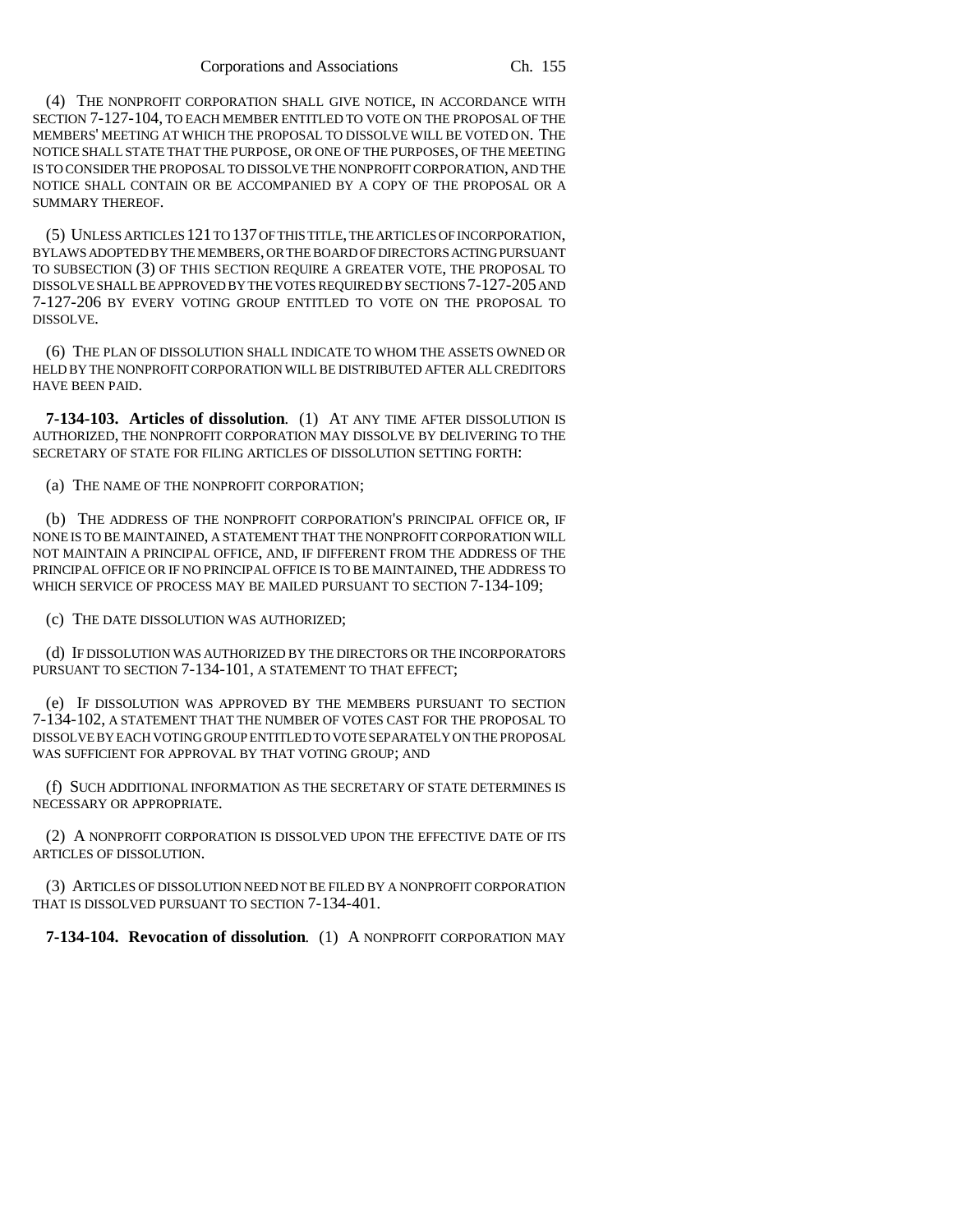REVOKE ITS DISSOLUTION WITHIN ONE HUNDRED TWENTY DAYS AFTER THE EFFECTIVE DATE OF THE DISSOLUTION.

(2) REVOCATION OF DISSOLUTION SHALL BE AUTHORIZED IN THE SAME MANNER AS THE DISSOLUTION WAS AUTHORIZED UNLESS, IN CASE OF AUTHORIZATION PURSUANT TO SECTION 7-134-102, THAT AUTHORIZATION PERMITTED REVOCATION BY ACTION OF THE BOARD OF DIRECTORS ALONE, IN WHICH EVENT THE BOARD OF DIRECTORS MAY REVOKE THE DISSOLUTION WITHOUT MEMBER ACTION.

(3) AFTER THE REVOCATION OF DISSOLUTION IS AUTHORIZED, THE NONPROFIT CORPORATION MAY REVOKE THE DISSOLUTION BY DELIVERING TO THE SECRETARY OF STATE FOR FILING, WITHIN ONE HUNDRED TWENTY DAYS AFTER THE EFFECTIVE DATE OF DISSOLUTION, ARTICLES OF REVOCATION OF DISSOLUTION, TOGETHER WITH A COPY OF ITS ARTICLES OF DISSOLUTION, THAT SET FORTH:

(a) THE NAME OF THE NONPROFIT CORPORATION;

(b) THE EFFECTIVE DATE OF THE DISSOLUTION THAT WAS REVOKED;

(c) THE DATE THAT THE REVOCATION OF DISSOLUTION WAS AUTHORIZED;

(d) IF PURSUANT TO SUBSECTION (2) OF THIS SECTION THE DIRECTORS OR THE INCORPORATORS REVOKED A DISSOLUTION AUTHORIZED UNDER SECTION 7-134-101, A STATEMENT THAT THE REVOCATION OF DISSOLUTION WAS AUTHORIZED BY THE DIRECTORS OR THE INCORPORATORS, AS THE CASE MAY BE;

(e) IF PURSUANT TO SUBSECTION (2) OF THIS SECTION THE DIRECTORS REVOKED A DISSOLUTION APPROVED BY THE MEMBERS, A STATEMENT THAT THE REVOCATION WAS PERMITTED BY ACTION OF THE DIRECTORS PURSUANT TO THAT APPROVAL; AND

(f) IF THE REVOCATION OF DISSOLUTION WAS APPROVED PURSUANT TO SUBSECTION (2) OF THIS SECTION BY THE MEMBERS, A STATEMENT THAT THE NUMBER OF VOTES CAST FOR REVOCATION OF DISSOLUTION BY EACH VOTING GROUP ENTITLED TO VOTE SEPARATELY ON THE PROPOSAL TO DISSOLVE WAS SUFFICIENT FOR APPROVAL BY THAT VOTING GROUP.

(4) REVOCATION OF DISSOLUTION IS EFFECTIVE AS PROVIDED IN SECTION 7-121-204 (1) (a) AND NO DELAYED EFFECTIVE DATE MAY BE SPECIFIED PURSUANT TO SECTION 7-101-204 (2).

(5) WHEN THE REVOCATION OF DISSOLUTION IS EFFECTIVE, IT RELATES BACK TO AND TAKES EFFECT AS OF THE EFFECTIVE DATE OF THE DISSOLUTION, AND THE NONPROFIT CORPORATION MAY CARRY ON ITS ACTIVITIES AND USE ITS CORPORATE NAME AS IF DISSOLUTION HAD NEVER OCCURRED.

**7-134-105. Effect of dissolution**. (1) A DISSOLVED NONPROFIT CORPORATION CONTINUES ITS CORPORATE EXISTENCE BUT MAY NOT CARRY ON ANY ACTIVITIES EXCEPT AS IS APPROPRIATE TO WIND UP AND LIQUIDATE ITS AFFAIRS, INCLUDING:

(a) COLLECTING ITS ASSETS;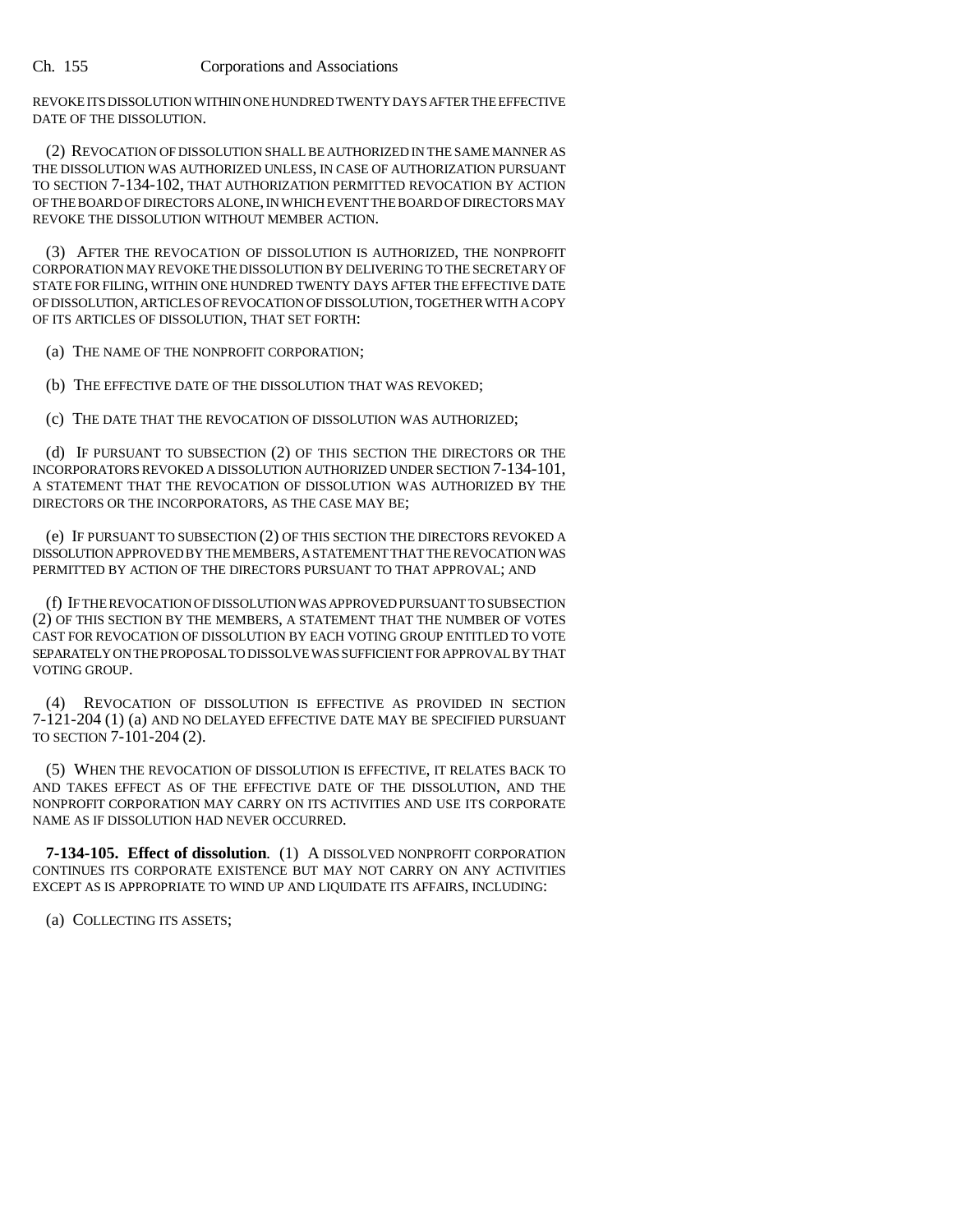(b) RETURNING, TRANSFERRING, OR CONVEYING ASSETS HELD BY THE NONPROFIT CORPORATION UPON A CONDITION REQUIRING RETURN, TRANSFER, OR CONVEYANCE, WHICH CONDITION OCCURS BY REASON OF THE DISSOLUTION, IN ACCORDANCE WITH SUCH CONDITION;

(c) TRANSFERRING, SUBJECT TO ANY CONTRACTUAL OR LEGAL REQUIREMENTS, ITS ASSETS AS PROVIDED IN OR AUTHORIZED BY ITS ARTICLES OF INCORPORATION OR BYLAWS;

(d) DISCHARGING OR MAKING PROVISION FOR DISCHARGING ITS LIABILITIES;

(e) DOING EVERY OTHER ACT NECESSARY TO WIND UP AND LIQUIDATE ITS ASSETS AND AFFAIRS.

(2) UPON DISSOLUTION OF A NONPROFIT CORPORATION EXEMPT UNDER SECTION 501 (c) (3) OF THE INTERNAL REVENUE CODE, OR CORRESPONDING SECTION OF ANY FUTURE FEDERAL TAX CODE, THE ASSETS OF SUCH NONPROFIT CORPORATION SHALL BE DISTRIBUTED FOR ONE OR MORE EXEMPT PURPOSES UNDER SAID SECTION, OR TO THE FEDERAL GOVERNMENT, OR TO A STATE OR LOCAL GOVERNMENT, FOR A PUBLIC PURPOSE. ANY SUCH ASSETS NOT SO DISPOSED OF SHALL BE DISPOSED OF BY THE DISTRICT COURT FOR THE COUNTY IN WHICH THE PRINCIPAL OFFICE OF SUCH NONPROFIT CORPORATION IS THEN LOCATED, EXCLUSIVELY FOR SUCH PURPOSES OR TO SUCH ORGANIZATION OR ORGANIZATIONS, AS SAID COURT SHALL DETERMINE, WHICH ARE ORGANIZED AND OPERATED EXCLUSIVELY FOR SUCH PURPOSES.

(3) DISSOLUTION OF A NONPROFIT CORPORATION DOES NOT:

(a) TRANSFER TITLE TO THE NONPROFIT CORPORATION'S PROPERTY;

(b) SUBJECT ITS DIRECTORS OR OFFICERS TO STANDARDS OF CONDUCT DIFFERENT FROM THOSE PRESCRIBED IN ARTICLE 128 OF THIS TITLE;

(c) CHANGE QUORUM OR VOTING REQUIREMENTS FOR ITS BOARD OF DIRECTORS OR MEMBERS, CHANGE PROVISIONS FOR SELECTION, RESIGNATION, OR REMOVAL OF ITS DIRECTORS OR OFFICERS, OR BOTH, OR CHANGE PROVISIONS FOR AMENDING ITS BYLAWS OR ITS ARTICLES OF INCORPORATION;

(d) PREVENT COMMENCEMENT OF A PROCEEDING BY OR AGAINST THE NONPROFIT CORPORATION IN ITS CORPORATE NAME; OR

(e) ABATE OR SUSPEND A PROCEEDING PENDING BY OR AGAINST THE NONPROFIT CORPORATION ON THE EFFECTIVE DATE OF DISSOLUTION.

(4) ON AND AFTER THE EFFECTIVE DATE OF THE DISSOLUTION, THE CORPORATE NAME OF A DISSOLVED NONPROFIT CORPORATION SHALL INCLUDE THE WORDS "A DISSOLVED COLORADO NONPROFIT CORPORATION" AND THE YEAR OF DISSOLUTION.

**7-134-106. Disposition of known claims by notification**. (1) A DISSOLVED NONPROFIT CORPORATION SHALL DISPOSE OF THE KNOWN CLAIMS AGAINST IT BY FOLLOWING THE PROCEDURES DESCRIBED IN THIS SECTION.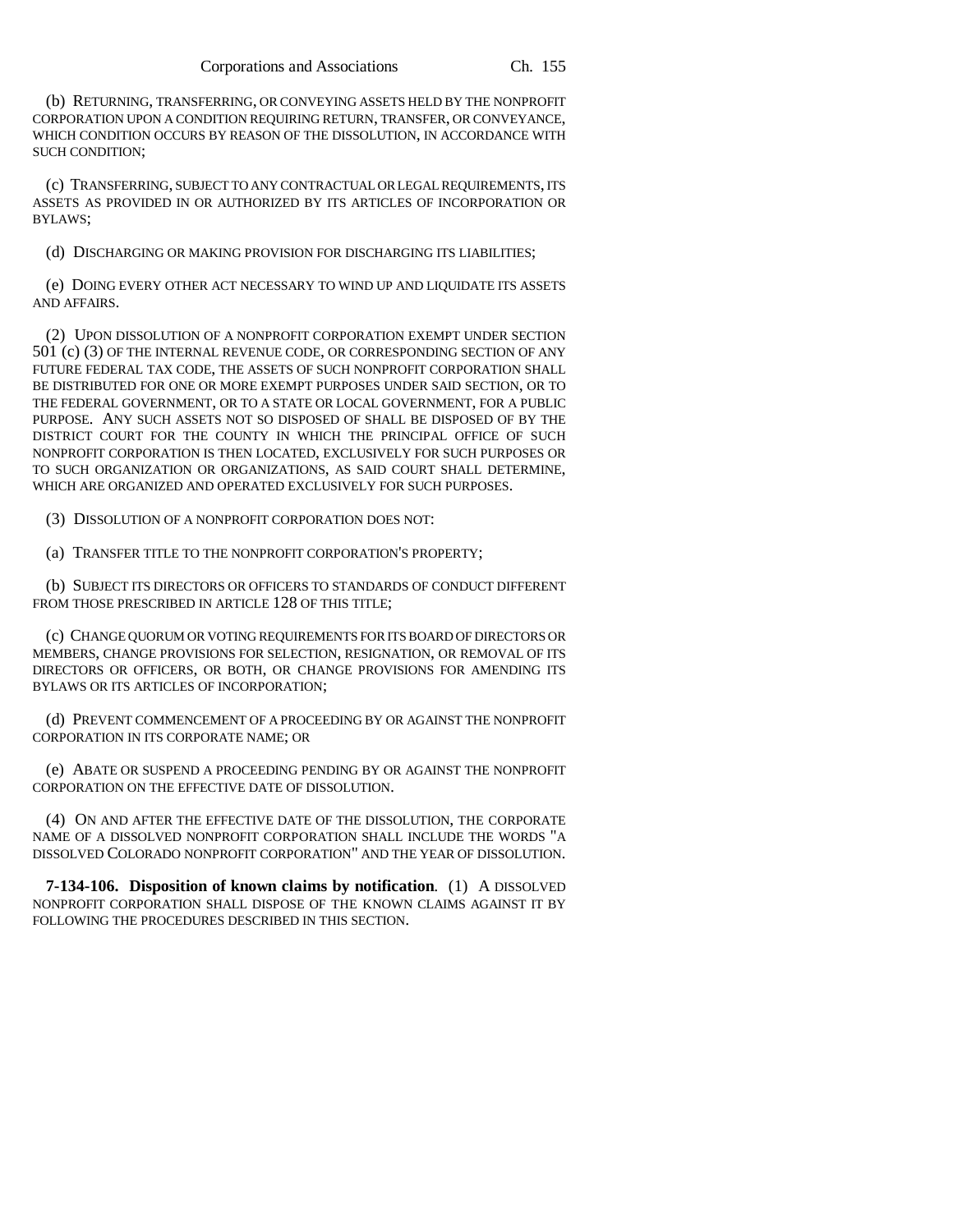(2) A DISSOLVED NONPROFIT CORPORATION SHALL GIVE WRITTEN NOTICE OF THE DISSOLUTION TO KNOWN CLAIMANTS WITHIN NINETY DAYS AFTER THE EFFECTIVE DATE OF THE DISSOLUTION. THE NOTICE SHALL:

(a) DESCRIBE THE INFORMATION THAT SHALL BE INCLUDED IN A CLAIM;

(b) PROVIDE AN ADDRESS TO WHICH WRITTEN NOTICE OF ANY CLAIM SHALL BE GIVEN TO THE NONPROFIT CORPORATION; AND

(c) STATE THAT, UNLESS SOONER BARRED BY ANY OTHER STATUTE LIMITING ACTIONS, THE CLAIM WILL BE BARRED IF AN ACTION TO ENFORCE THE CLAIM IS NOT COMMENCED BY A DEADLINE THAT IS STATED ON THE NOTICE, WHICH DEADLINE SHALL NOT BE LESS THAN TWO YEARS AFTER THE GIVING OF NOTICE.

(3) UNLESS SOONER BARRED BY ANY OTHER STATUTE LIMITING ACTIONS, A CLAIM AGAINST THE DISSOLVED NONPROFIT CORPORATION IS BARRED IF A CLAIMANT RECEIVED THE NOTICE OF DISSOLUTION GIVEN PURSUANT TO SUBSECTION (2) OF THIS SECTION AND AN ACTION TO ENFORCE THE CLAIM IS NOT COMMENCED BY THE DEADLINE STATED IN THE NOTICE OF DISSOLUTION.

(4) THE FAILURE OF THE DISSOLVED NONPROFIT CORPORATION TO GIVE NOTICE TO ANY KNOWN CLAIMANT PURSUANT TO SUBSECTION (2) OF THIS SECTION SHALL NOT AFFECT THE DISPOSITION UNDER THIS SECTION OF ANY CLAIM HELD BY ANY OTHER KNOWN CLAIMANT.

(5) FOR PURPOSES OF THIS SECTION, "CLAIM" DOES NOT INCLUDE A CONTINGENT LIABILITY OR A CLAIM BASED ON AN EVENT OCCURRING AFTER THE EFFECTIVE DATE OF DISSOLUTION. FOR PURPOSES OF THIS SECTION, AN ACTION TO ENFORCE A CLAIM INCLUDES AN ARBITRATION UNDER ANY AGREEMENT FOR BINDING ARBITRATION BETWEEN THE DISSOLVED NONPROFIT CORPORATION AND THE CLAIMANT AND INCLUDES A CIVIL ACTION.

**7-134-107. Disposition of claims by publication**. (1) A DISSOLVED NONPROFIT CORPORATION MAY PUBLISH NOTICE OF ITS DISSOLUTION AND REQUEST THAT PERSONS WITH CLAIMS AGAINST THE NONPROFIT CORPORATION PRESENT THEM IN ACCORDANCE WITH THE NOTICE.

(2) THE NOTICE CONTEMPLATED IN SUBSECTION (1) OF THIS SECTION SHALL:

(a) BE PUBLISHED ONE TIME IN A NEWSPAPER OF GENERAL CIRCULATION IN THE COUNTY WHERE THE DISSOLVED NONPROFIT CORPORATION'S PRINCIPAL OFFICE OR, IF IT HAS NO PRINCIPAL OFFICE IN THIS STATE, WHERE ITS REGISTERED OFFICE IS OR WAS LAST LOCATED;

(b) DESCRIBE THE INFORMATION THAT SHALL BE INCLUDED IN A CLAIM AND PROVIDE AN ADDRESS AT WHICH ANY CLAIM SHALL BE GIVEN TO THE NONPROFIT CORPORATION; AND

(c) STATE THAT, UNLESS SOONER BARRED BY ANY OTHER STATUTE LIMITING ACTIONS, THE CLAIM WILL BE BARRED IF AN ACTION TO ENFORCE THE CLAIM IS NOT COMMENCED WITHIN FIVE YEARS AFTER THE PUBLICATION OF THE NOTICE OR WITHIN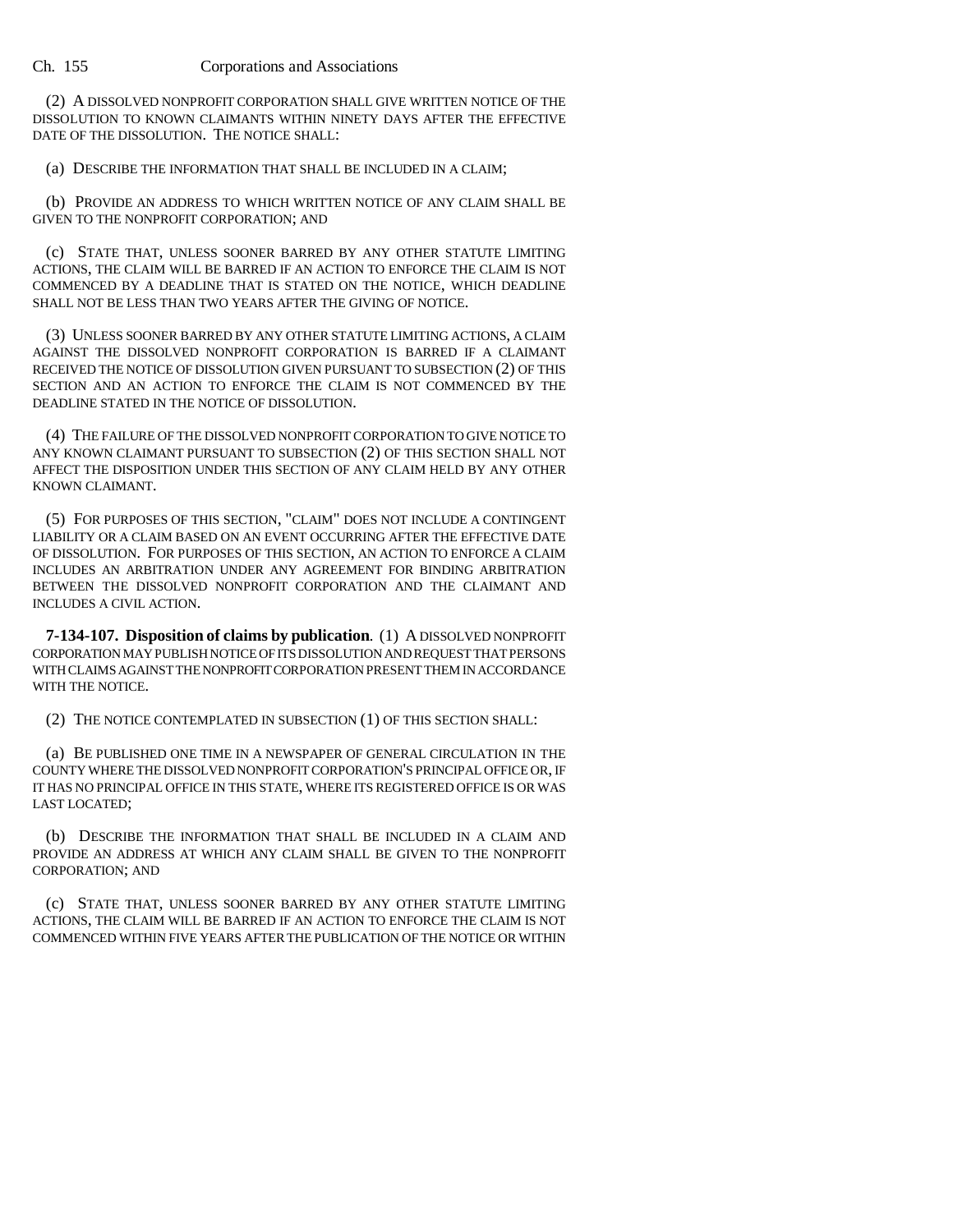FOUR MONTHS AFTER THE CLAIM ARISES, WHICHEVER IS LATER.

IF THE DISSOLVED NONPROFIT CORPORATION PUBLISHES A NOTICE IN ACCORDANCE WITH SUBSECTION (2) OF THIS SECTION, THEN, UNLESS SOONER BARRED UNDER SECTION 7-134-106 OR UNDER ANY OTHER STATUTE LIMITING ACTIONS, THE CLAIM OF ANY CLAIMANT AGAINST THE DISSOLVED NONPROFIT CORPORATION IS BARRED UNLESS THE CLAIMANT COMMENCES AN ACTION TO ENFORCE THE CLAIM WITHIN FIVE YEARS AFTER THE PUBLICATION DATE OF THE NOTICE OR WITHIN FOUR MONTHS AFTER THE CLAIM ARISES, WHICHEVER IS LATER.

(4) FOR PURPOSES OF THIS SECTION AND EXCEPT WHERE REQUIRED TO BE DISPOSED OF UNDER SECTION 7-134-106, "CLAIM" MEANS ANY CLAIM, EXCLUDING CLAIMS OF THIS STATE, WHETHER KNOWN, DUE, OR TO BECOME DUE, ABSOLUTE OR CONTINGENT, LIQUIDATED OR UNLIQUIDATED, FOUNDED ON CONTRACT, TORT, OR OTHER LEGAL BASIS, OR OTHERWISE. FOR PURPOSES OF THIS SECTION, AN ACTION TO ENFORCE A CLAIM INCLUDES AN ARBITRATION UNDER ANY AGREEMENT FOR BINDING ARBITRATION BETWEEN THE DISSOLVED NONPROFIT CORPORATION AND THE CLAIMANT AND INCLUDES A CIVIL ACTION.

**7-134-108. Enforcement of claims against dissolved nonprofit corporation**. (1) A CLAIM MAY BE ENFORCED UNDER SECTION 7-134-106 OR 7-134-107:

(a) AGAINST THE DISSOLVED NONPROFIT CORPORATION TO THE EXTENT OF ITS UNDISTRIBUTED ASSETS; AND

(b) IF ASSETS HAVE BEEN DISTRIBUTED IN LIQUIDATION, AGAINST ANY PERSON, OTHER THAN A CREDITOR OF THE NONPROFIT CORPORATION, TO WHOM THE NONPROFIT CORPORATION DISTRIBUTED ITS PROPERTY; EXCEPT THAT A DISTRIBUTEE'S TOTAL LIABILITY FOR ALL CLAIMS UNDER THIS SECTION MAY NOT EXCEED THE TOTAL VALUE OF ASSETS DISTRIBUTED TO THE DISTRIBUTEES, AS SUCH VALUE IS DETERMINED AT THE TIME OF DISTRIBUTION. ANY DISTRIBUTEES REQUIRED TO RETURN ANY PORTION OF THE VALUE OF ASSETS RECEIVED BY THE DISTRIBUTEES IN LIQUIDATION SHALL BE ENTITLED TO CONTRIBUTION FROM ALL OTHER DISTRIBUTEES. EACH SUCH CONTRIBUTION SHALL BE IN ACCORDANCE WITH THE CONTRIBUTING DISTRIBUTEE'S RIGHTS AND INTERESTS AND SHALL NOT EXCEED THE VALUE OF THE ASSETS RECEIVED BY THE CONTRIBUTING DISTRIBUTEES IN LIQUIDATION.

**7-134-109. Service on dissolved nonprofit corporation**. (1) A DISSOLVED NONPROFIT CORPORATION SHALL EITHER:

(a) MAINTAIN A REGISTERED AGENT TO ACCEPT SERVICE OF PROCESS ON ITS BEHALF; OR

(b) BE DEEMED TO HAVE AUTHORIZED SERVICE OF PROCESS ON IT BY REGISTERED OR CERTIFIED MAIL, RETURN RECEIPT REQUESTED, TO THE ADDRESS OF ITS PRINCIPAL OFFICE, IF ANY, AS SET FORTH IN ITS ARTICLES OF DISSOLUTION OR AS LAST CHANGED BY NOTICE DELIVERED TO THE SECRETARY OF STATE FOR FILING OR TO THE ADDRESS FOR SERVICE OF PROCESS THAT IS STATED IN ITS ARTICLES OF DISSOLUTION OR AS LAST CHANGED BY NOTICE DELIVERED TO THE SECRETARY OF STATE FOR FILING.

(2) SERVICE EFFECTED PURSUANT TO PARAGRAPH (b) OF SUBSECTION (1) OF THIS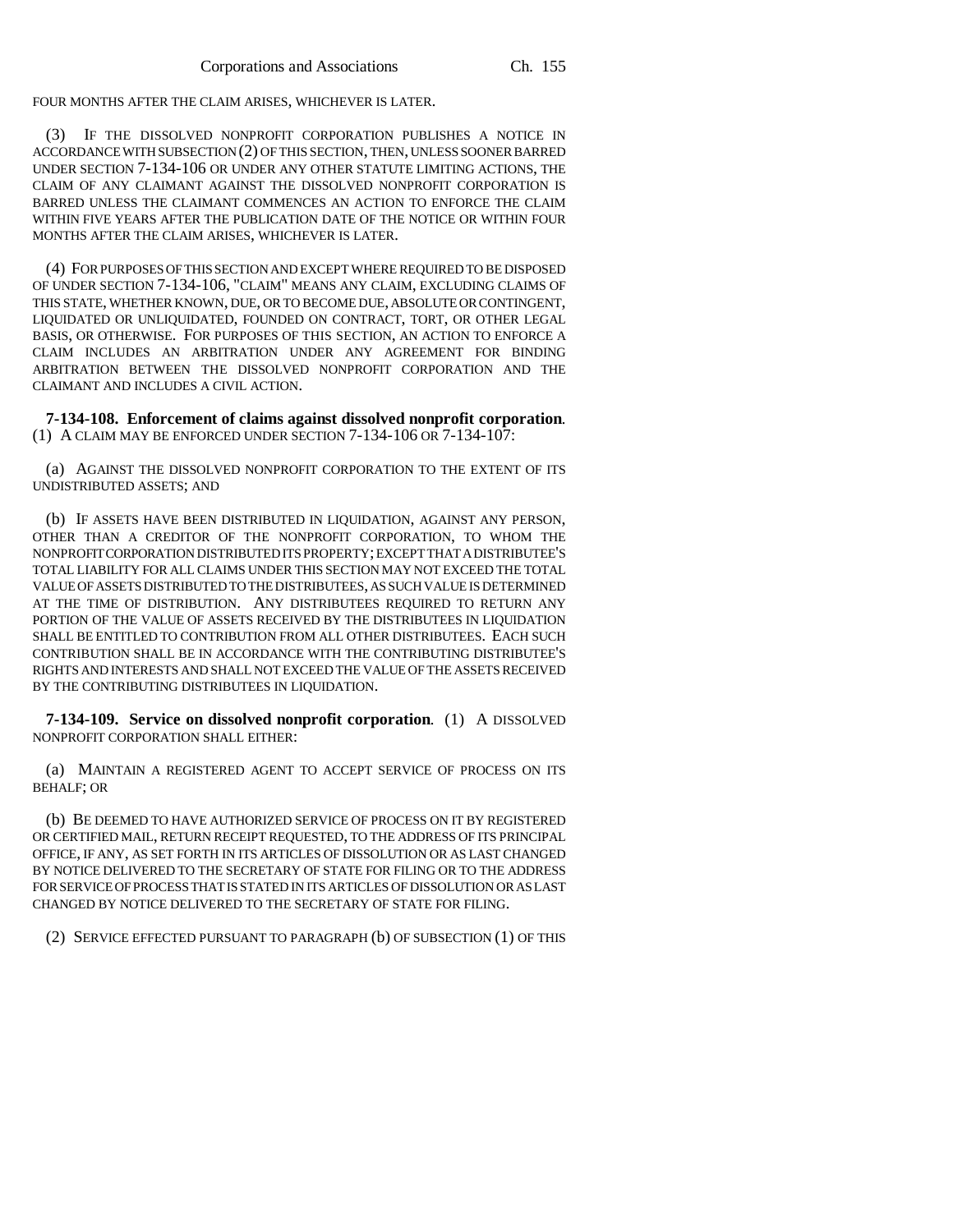SECTION IS PERFECTED AT THE EARLIEST OF:

(a) THE DATE THE DISSOLVED NONPROFIT CORPORATION RECEIVES THE PROCESS, NOTICE, OR DEMAND;

(b) THE DATE SHOWN ON THE RETURN RECEIPT, IF SIGNED ON BEHALF OF THE DISSOLVED NONPROFIT CORPORATION; OR

(c) FIVE DAYS AFTER MAILING.

(3) SUBSECTION (1) OF THIS SECTION DOES NOT PRESCRIBE THE ONLY MEANS, OR NECESSARILY THE REQUIRED MEANS, OF SERVING A DISSOLVED NONPROFIT CORPORATION.

# PART 2 ADMINISTRATIVE DISSOLUTION

**7-134-201. Grounds for administrative dissolution**. (1) THE SECRETARY OF STATE MAY COMMENCE A PROCEEDING UNDER SECTION 7-134-202 FOR ADMINISTRATIVE DISSOLUTION OF A NONPROFIT CORPORATION IF:

(a) THE NONPROFIT CORPORATION DOES NOT PAY ANY TAXES, FEES, OR PENALTIES IMPOSED BY THIS TITLE WHEN THEY ARE DUE;

(b) THE NONPROFIT CORPORATION DOES NOT DELIVER ITS CORPORATE REPORT TO THE SECRETARY OF STATE WHEN IT IS DUE;

(c) THE NONPROFIT CORPORATION IS WITHOUT A REGISTERED AGENT OR REGISTERED OFFICE;

(d) THE NONPROFIT CORPORATION DOES NOT GIVE NOTICE TO THE SECRETARY OF STATE THAT ITS REGISTERED AGENT OR REGISTERED OFFICE HAS BEEN CHANGED, THAT ITS REGISTERED AGENT HAS RESIGNED, OR THAT ITS REGISTERED OFFICE HAS BEEN DISCONTINUED; OR

(e) THE NONPROFIT CORPORATION'S PERIOD OF DURATION STATED IN ITS ARTICLES OF INCORPORATION EXPIRES.

**7-134-202. Procedure for and effect of administrative dissolution**. (1) IF THE SECRETARY OF STATE DETERMINES THAT ONE OR MORE GROUNDS EXIST UNDER SECTION 7-134-201 FOR DISSOLVING A NONPROFIT CORPORATION, THE SECRETARY OF STATE SHALL MAIL WRITTEN NOTICE OF THE DETERMINATION, STATING SUCH GROUND OR GROUNDS, TO THE NONPROFIT CORPORATION.

(2) IF THE NONPROFIT CORPORATION DOES NOT CORRECT EACH GROUND FOR DISSOLUTION, OR DEMONSTRATE TO THE REASONABLE SATISFACTION OF THE SECRETARY OF STATE THAT EACH GROUND DETERMINED BY THE SECRETARY OF STATE DOES NOT EXIST, WITHIN SIXTY DAYS AFTER MAILING OF THE NOTICE CONTEMPLATED IN SUBSECTION (1) OF THIS SECTION, THE SECRETARY OF STATE MAY ADMINISTRATIVELY DISSOLVE THE NONPROFIT CORPORATION. THE SECRETARY OF STATE SHALL MAIL WRITTEN NOTICE OF THE ADMINISTRATIVE DISSOLUTION, STATING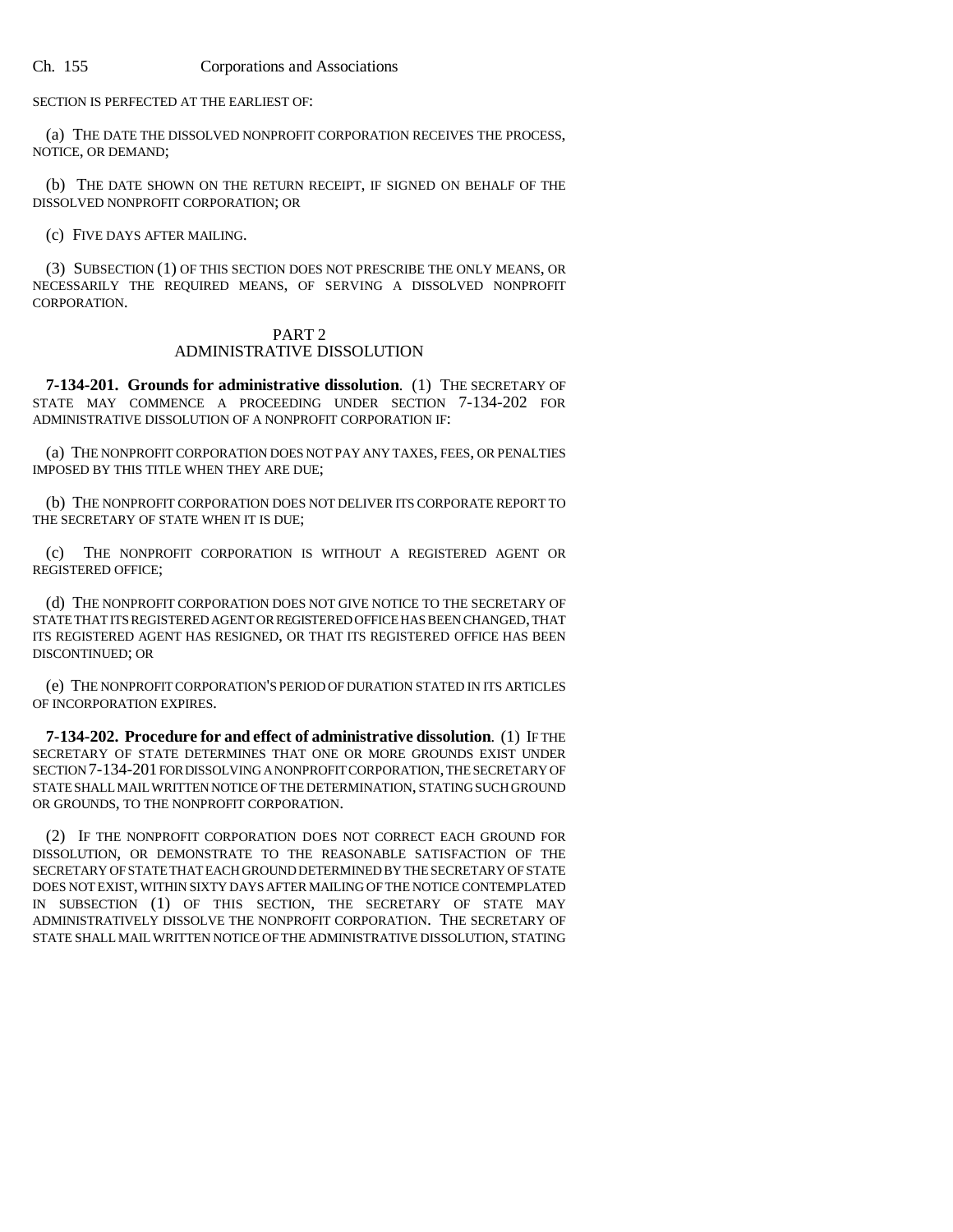THE EFFECTIVE DATE THEREOF, TO THE DISSOLVED NONPROFIT CORPORATION AND SHALL MAIL A COPY OF SUCH NOTICE TO THE LAST REGISTERED AGENT OF THE DISSOLVED NONPROFIT CORPORATION.

(3) A NONPROFIT CORPORATION ADMINISTRATIVELY DISSOLVED CONTINUES ITS CORPORATE EXISTENCE BUT MAY NOT CARRY ON ANY ACTIVITIES EXCEPT AS IS APPROPRIATE TO WIND UP AND LIQUIDATE ITS AFFAIRS UNDER SECTION 7-134-105 AND TO GIVE NOTICE TO CLAIMANTS IN THE MANNER PROVIDED IN SECTIONS 7-134-106 AND 7-134-107. IF THE NONPROFIT CORPORATION HAS NOT BEEN REINSTATED PURSUANT TO SECTION 7-134-203 WITHIN ONE HUNDRED TWENTY DAYS AFTER THE EFFECTIVE DATE OF THE ADMINISTRATIVE DISSOLUTION UNDER SUBSECTION (2) OF THIS SECTION, THE CORPORATE NAME SHALL INCLUDE THE WORDS "A DISSOLVED COLORADO NONPROFIT CORPORATION" AND THE YEAR OF DISSOLUTION.

(4) THE ADMINISTRATIVE DISSOLUTION OF A NONPROFIT CORPORATION TERMINATES THE AUTHORITY OF ITS REGISTERED AGENT.

(5) UPON THE ADMINISTRATIVE DISSOLUTION OF A NONPROFIT CORPORATION, THE SECRETARY OF STATE SHALL BE THE DISSOLVED NONPROFIT CORPORATION'S AGENT FOR SERVICE OF PROCESS. SERVICE OF PROCESS ON THE SECRETARY OF STATE UNDER THIS SUBSECTION (5) IS SERVICE ON THE DISSOLVED NONPROFIT CORPORATION. UPON RECEIPT OF PROCESS, THE SECRETARY OF STATE SHALL DELIVER A COPY OF THE PROCESS TO THE DISSOLVED NONPROFIT CORPORATION AT ITS PRINCIPAL OFFICE.

**7-134-203. Reinstatement following administrative dissolution**. (1) A NONPROFIT CORPORATION ADMINISTRATIVELY DISSOLVED UNDER SECTION 7-134-202 MAY APPLY TO THE SECRETARY OF STATE FOR REINSTATEMENT WITHIN FIVE YEARS AFTER THE EFFECTIVE DATE OF DISSOLUTION BY DELIVERING TO THE SECRETARY OF STATE FOR FILING AN APPLICATION FOR REINSTATEMENT THAT STATES:

(a) THE EFFECTIVE DATE OF ITS ADMINISTRATIVE DISSOLUTION AND ITS CORPORATE NAME ON SUCH DATE;

(b) THAT THE GROUND OR GROUNDS FOR DISSOLUTION EITHER DID NOT EXIST OR HAVE BEEN ELIMINATED;

(c) THE CORPORATE NAME UNDER WHICH THE NONPROFIT CORPORATION IS BEING REINSTATED AND THAT SUCH NAME SATISFIES THE REQUIREMENTS OF SECTION 7-124-101;

(d) THAT ALL TAXES, FEES, OR PENALTIES IMPOSED BY THIS TITLE HAVE BEEN PAID;

(e) THE ADDRESS OF ITS REGISTERED OFFICE AND THE NAME OF ITS REGISTERED AGENT AT THAT OFFICE; AND

(f) SUCH ADDITIONAL INFORMATION AS THE SECRETARY OF STATE DETERMINES IS NECESSARY OR APPROPRIATE.

(2) THE NONPROFIT CORPORATION SHALL INCLUDE IN THE APPLICATION FOR REINSTATEMENT, OR IN AN ACCOMPANYING DOCUMENT, THE WRITTEN CONSENT TO APPOINTMENT BY THE DESIGNATED REGISTERED AGENT.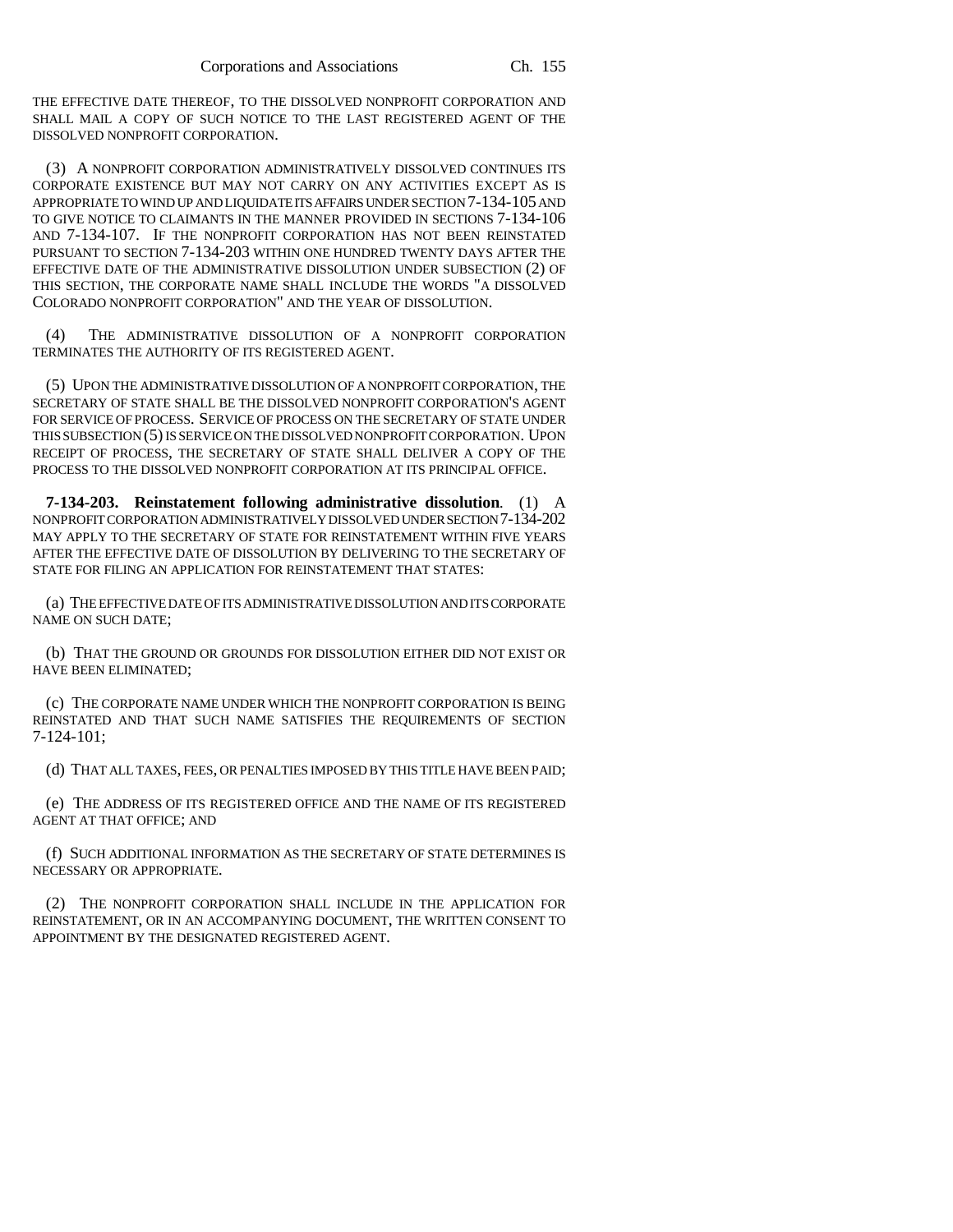(3) IF THE SECRETARY OF STATE DETERMINES THAT THE APPLICATION FOR REINSTATEMENT CONTAINS THE INFORMATION REQUIRED BY SUBSECTIONS (1) AND (2) OF THIS SECTION AND THAT THE INFORMATION IS CORRECT, THE SECRETARY OF STATE SHALL REVOKE THE ADMINISTRATIVE DISSOLUTION. THE SECRETARY OF STATE SHALL MAIL WRITTEN NOTICE OF THE REVOCATION, STATING THE EFFECTIVE DATE THEREOF, TO THE NONPROFIT CORPORATION.

(4) WHEN THE REINSTATEMENT IS EFFECTIVE IT RELATES BACK TO AND TAKES EFFECT AS OF THE EFFECTIVE DATE OF THE ADMINISTRATIVE DISSOLUTION. THE NONPROFIT CORPORATION MAY CARRY ON ITS ACTIVITIES, UNDER THE NAME STATED PURSUANT TO PARAGRAPH (c) OF SUBSECTION (1) OF THIS SECTION, AS IF THE ADMINISTRATIVE DISSOLUTION HAD NEVER OCCURRED.

**7-134-204. Appeal from denial of reinstatement.** (1) IF THE SECRETARY OF STATE DENIES A NONPROFIT CORPORATION'S APPLICATION FOR REINSTATEMENT FOLLOWING ADMINISTRATIVE DISSOLUTION, THE SECRETARY OF STATE SHALL MAIL WRITTEN NOTICE SETTING FORTH THE REASON OR REASONS FOR SUCH DENIAL.

(2) THE NONPROFIT CORPORATION MAY APPEAL THE DENIAL OF REINSTATEMENT TO THE DISTRICT COURT OF THE COUNTY IN THIS STATE WHERE THE NONPROFIT CORPORATION'S PRINCIPAL OFFICE IS LOCATED OR, IF THE NONPROFIT CORPORATION HAS NO PRINCIPAL OFFICE IN THIS STATE, TO THE DISTRICT COURT OF THE COUNTY IN WHICH ITS REGISTERED OFFICE IS LOCATED OR, IF THE NONPROFIT CORPORATION HAS NO REGISTERED OFFICE, TO THE DISTRICT COURT FOR THE CITY AND COUNTY OF DENVER, WITHIN THIRTY DAYS AFTER MAILING OF THE NOTICE OF DENIAL, BY PETITIONING THE COURT TO SET ASIDE THE DISSOLUTION AND ATTACHING TO THE PETITION COPIES OF THE SECRETARY OF STATE'S NOTICE OF DISSOLUTION, THE NONPROFIT CORPORATION'S APPLICATION FOR REINSTATEMENT, AND THE SECRETARY OF STATE'S NOTICE OF DENIAL.

(3) THE COURT MAY SUMMARILY ORDER THE SECRETARY OF STATE TO REINSTATE THE DISSOLVED NONPROFIT CORPORATION OR MAY TAKE ANY OTHER ACTION THE COURT CONSIDERS APPROPRIATE.

(4) THE COURT'S ORDER OR DECISION MAY BE APPEALED AS IN OTHER CIVIL PROCEEDINGS.

**7-134-205. Continuation as unincorporated association**. A NONPROFIT CORPORATION THAT IS ADMINISTRATIVELY DISSOLVED, CONTINUES TO OPERATE FOR NONPROFIT PURPOSES, AND DOES NOT WIND UP ITS BUSINESS AND AFFAIRS SHALL BE DEEMED AN UNINCORPORATED ORGANIZATION AS PROVIDED IN SECTION 7-30-101.1 THAT QUALIFIES AS A NONPROFIT ASSOCIATION FOR PURPOSES OF THE "UNIFORM UNINCORPORATED NONPROFIT ASSOCIATION ACT", ARTICLE 30 OF THIS TITLE, UNLESS IT REINSTATES ITSELF AS PROVIDED IN SECTIONS 7-134-203 AND 7-134-204.

# PART 3 JUDICIAL DISSOLUTION

**7-134-301. Grounds for judicial dissolution**. (1) A NONPROFIT CORPORATION MAY BE DISSOLVED IN A PROCEEDING BY THE ATTORNEY GENERAL IF IT IS ESTABLISHED THAT: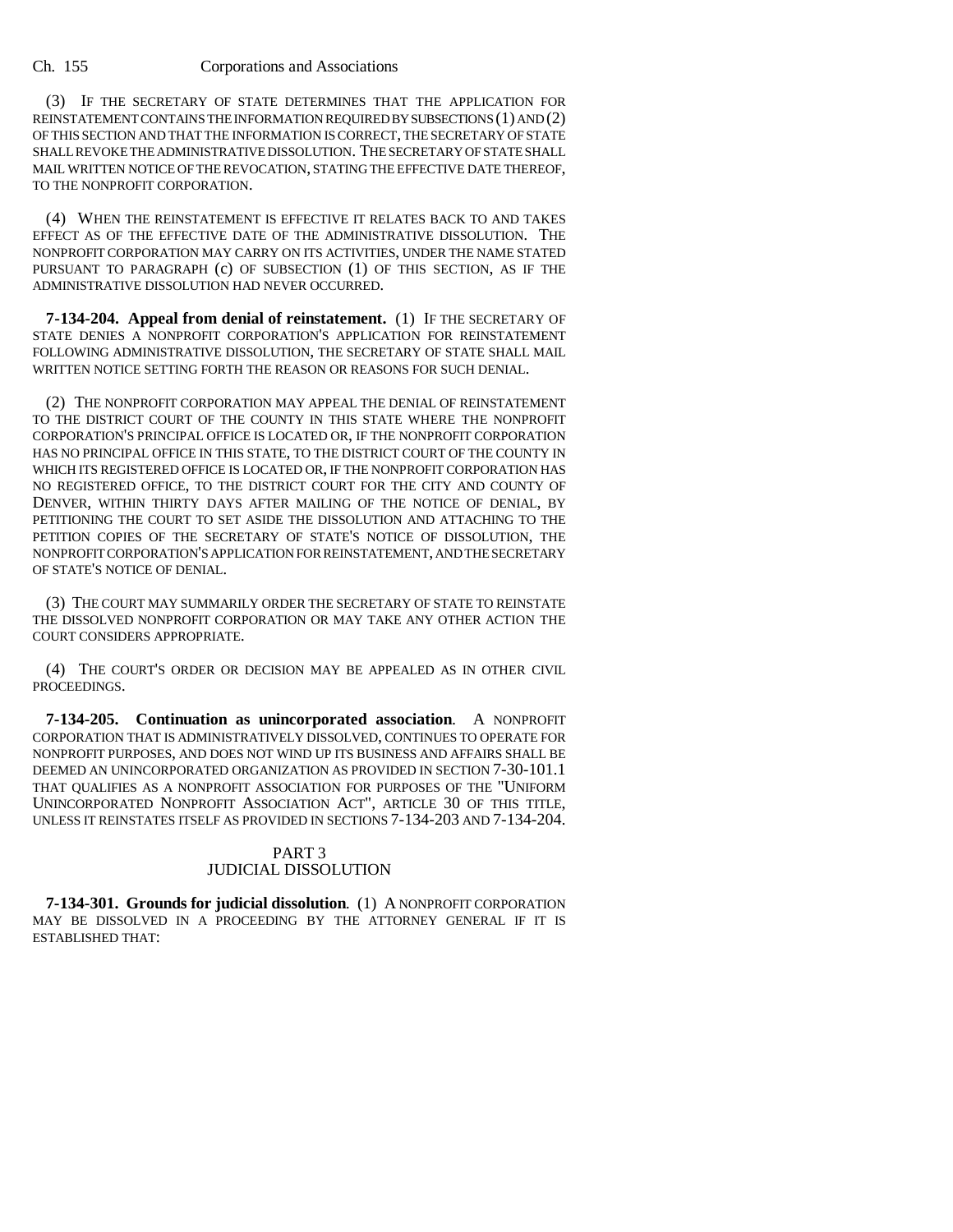(a) THE NONPROFIT CORPORATION OBTAINED ITS ARTICLES OF INCORPORATION THROUGH FRAUD; OR

(b) THE NONPROFIT CORPORATION HAS CONTINUED TO EXCEED OR ABUSE THE AUTHORITY CONFERRED UPON IT BY LAW.

(2) A NONPROFIT CORPORATION MAY BE DISSOLVED IN A PROCEEDING BY A DIRECTOR OR MEMBER IF IT IS ESTABLISHED THAT:

(a) THE DIRECTORS ARE DEADLOCKED IN THE MANAGEMENT OF THE CORPORATE AFFAIRS, THE MEMBERS, IF ANY, ARE UNABLE TO BREAK THE DEADLOCK, AND IRREPARABLE INJURY TO THE NONPROFIT CORPORATION IS THREATENED OR BEING SUFFERED;

(b) THE DIRECTORS OR THOSE OTHERWISE IN CONTROL OF THE NONPROFIT CORPORATION HAVE ACTED, ARE ACTING, OR WILL ACT IN A MANNER THAT IS ILLEGAL, OPPRESSIVE, OR FRAUDULENT;

(c) THE MEMBERS ARE DEADLOCKED IN VOTING POWER AND HAVE FAILED, FOR A PERIOD THAT INCLUDES AT LEAST TWO CONSECUTIVE ANNUAL MEETING DATES, TO ELECT SUCCESSORS TO DIRECTORS WHOSE TERMS HAVE EXPIRED OR WOULD HAVE EXPIRED UPON THE ELECTION OF THEIR SUCCESSORS; OR

(d) THE CORPORATE ASSETS ARE BEING MISAPPLIED OR WASTED.

(3) A NONPROFIT CORPORATION MAY BE DISSOLVED IN A PROCEEDING BY A CREDITOR IF IT IS ESTABLISHED THAT:

(a) THE CREDITOR'S CLAIM HAS BEEN REDUCED TO JUDGMENT, THE EXECUTION ON THE JUDGMENT HAS BEEN RETURNED UNSATISFIED, AND THE NONPROFIT CORPORATION IS INSOLVENT; OR

(b) THE NONPROFIT CORPORATION IS INSOLVENT AND THE NONPROFIT CORPORATION HAS ADMITTED IN WRITING THAT THE CREDITOR'S CLAIM IS DUE AND OWING.

(4) (a) IF A NONPROFIT CORPORATION HAS BEEN DISSOLVED BY VOLUNTARY OR ADMINISTRATIVE ACTION TAKEN UNDER PART 1 OR 2 OF THIS ARTICLE:

(I) THE NONPROFIT CORPORATION MAY BRING A PROCEEDING TO WIND UP AND LIQUIDATE ITS BUSINESS AND AFFAIRS UNDER JUDICIAL SUPERVISION IN ACCORDANCE WITH SECTION 7-134-105; AND

(II) THE ATTORNEY GENERAL, A DIRECTOR, A MEMBER, OR A CREDITOR MAY BRING A PROCEEDING TO WIND UP AND LIQUIDATE THE AFFAIRS OF THE NONPROFIT CORPORATION UNDER JUDICIAL SUPERVISION IN ACCORDANCE WITH SECTION 7-134-105, UPON ESTABLISHING THE GROUNDS SET FORTH IN SUBSECTIONS (1) TO (3) OF THIS SECTION.

(b) AS USED IN SECTIONS 7-134-302 TO 7-134-304, A "JUDICIAL PROCEEDING TO DISSOLVE THE NONPROFIT CORPORATION" INCLUDES A PROCEEDING BROUGHT UNDER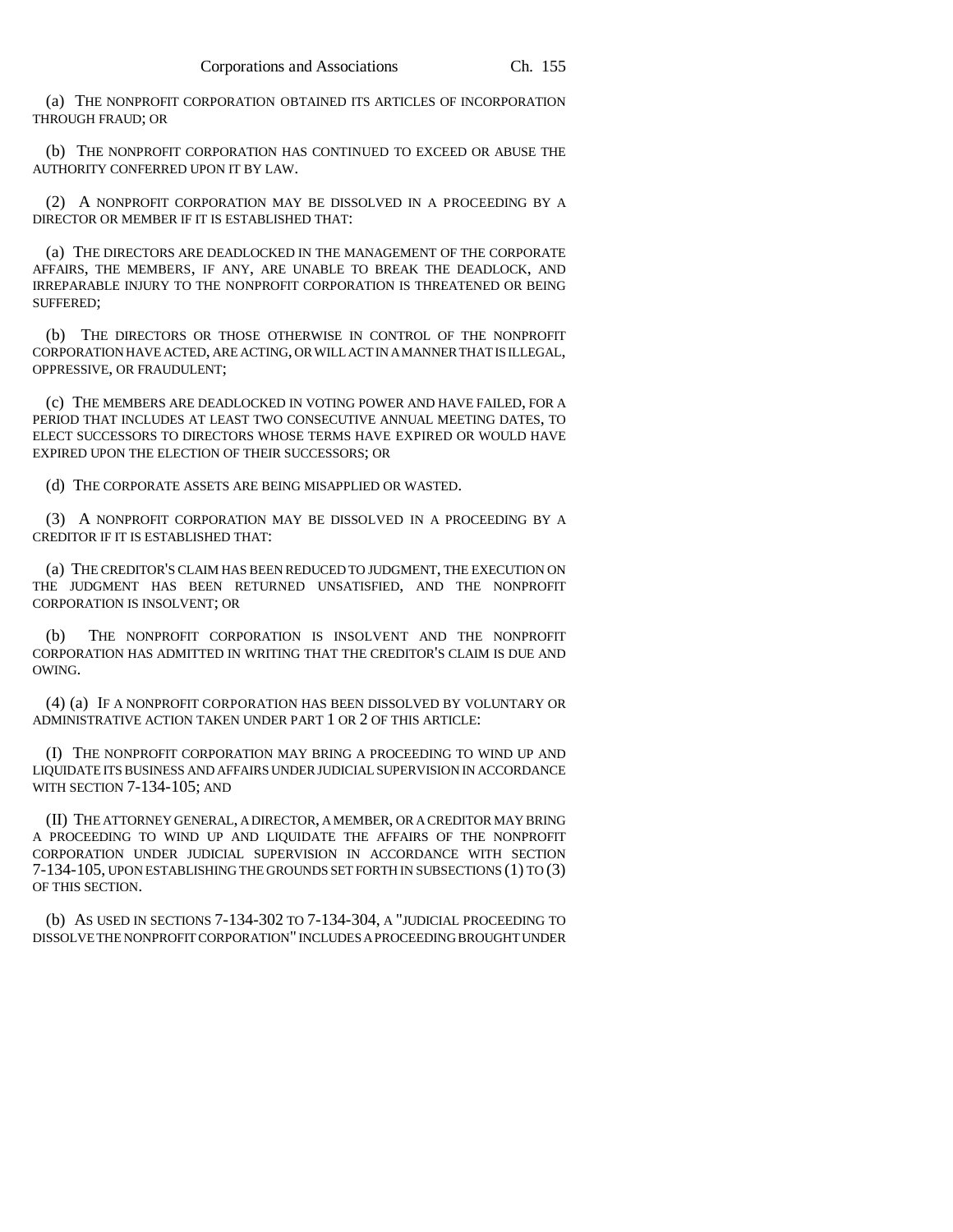THIS SUBSECTION (4), AND A "DECREE OF DISSOLUTION" INCLUDES AN ORDER OF COURT ENTERED IN A PROCEEDING UNDER THIS SUBSECTION (4) THAT DIRECTS THAT THE AFFAIRS OF A NONPROFIT CORPORATION SHALL BE WOUND UP AND LIQUIDATED UNDER JUDICIAL SUPERVISION.

**7-134-302. Procedure for judicial dissolution**. (1) A PROCEEDING BY THE ATTORNEY GENERAL TO DISSOLVE A NONPROFIT CORPORATION SHALL BE BROUGHT IN THE DISTRICT COURT OF THE COUNTY IN THIS STATE WHERE THE NONPROFIT CORPORATION'S PRINCIPAL OFFICE OR REGISTERED OFFICE IS LOCATED OR, IF THE NONPROFIT CORPORATION HAS NO PRINCIPAL OR REGISTERED OFFICE IN THIS STATE, IN THE DISTRICT COURT FOR THE CITY AND COUNTY OF DENVER. A PROCEEDING BROUGHT BY ANY OTHER PARTY NAMED IN SECTION 7-134-301 SHALL BE BROUGHT IN THE DISTRICT COURT OF THE COUNTY IN THIS STATE WHERE THE NONPROFIT CORPORATION'S PRINCIPAL OFFICE IS LOCATED OR, IF IT HAS NO PRINCIPAL OFFICE IN THIS STATE, IN THE DISTRICT COURT OF THE COUNTY WHERE ITS REGISTERED OFFICE IS OR WAS LAST LOCATED.

(2) IT IS NOT NECESSARY TO MAKE DIRECTORS OR MEMBERS PARTIES TO A PROCEEDING TO DISSOLVE A NONPROFIT CORPORATION UNLESS RELIEF IS SOUGHT AGAINST THEM INDIVIDUALLY.

(3) A COURT IN A PROCEEDING BROUGHT TO DISSOLVE A NONPROFIT CORPORATION MAY ISSUE INJUNCTIONS, APPOINT A RECEIVER OR CUSTODIAN PENDENTE LITE WITH ALL POWERS AND DUTIES THE COURT DIRECTS, TAKE OTHER ACTION REQUIRED TO PRESERVE THE CORPORATE ASSETS WHEREVER LOCATED, AND CARRY ON THE ACTIVITIES OF THE NONPROFIT CORPORATION UNTIL A FULL HEARING CAN BE HELD.

**7-134-303. Receivership or custodianship**. (1) A COURT IN A JUDICIAL PROCEEDING BROUGHT TO DISSOLVE A NONPROFIT CORPORATION MAY APPOINT ONE OR MORE RECEIVERS TO WIND UP AND LIQUIDATE, OR ONE OR MORE CUSTODIANS TO MANAGE, THE AFFAIRS OF THE NONPROFIT CORPORATION. THE COURT SHALL HOLD A HEARING, AFTER GIVING NOTICE TO ALL PARTIES TO THE PROCEEDING AND ANY INTERESTED PERSONS DESIGNATED BY THE COURT, BEFORE APPOINTING A RECEIVER OR CUSTODIAN. THE COURT APPOINTING A RECEIVER OR CUSTODIAN HAS EXCLUSIVE JURISDICTION OVER THE NONPROFIT CORPORATION AND ALL OF ITS PROPERTY, WHEREVER LOCATED.

(2) THE COURT MAY APPOINT AN INDIVIDUAL, A DOMESTIC OR FOREIGN CORPORATION AUTHORIZED TO TRANSACT BUSINESS IN THIS STATE, OR A DOMESTIC OR FOREIGN NONPROFIT CORPORATION AUTHORIZED TO TRANSACT BUSINESS IN THIS STATE AS A RECEIVER OR CUSTODIAN. THE COURT MAY REQUIRE THE RECEIVER OR CUSTODIAN TO POST BOND, WITH OR WITHOUT SURETIES, IN AN AMOUNT SPECIFIED BY THE COURT.

(3) THE COURT SHALL DESCRIBE THE POWERS AND DUTIES OF THE RECEIVER OR CUSTODIAN IN ITS APPOINTING ORDER WHICH MAY BE AMENDED FROM TIME TO TIME. AMONG OTHER POWERS THE RECEIVER SHALL HAVE THE POWER TO:

(a) DISPOSE OF ALL OR ANY PART OF THE PROPERTY OF THE NONPROFIT CORPORATION, WHEREVER LOCATED, AT A PUBLIC OR PRIVATE SALE, IF AUTHORIZED BY THE COURT; AND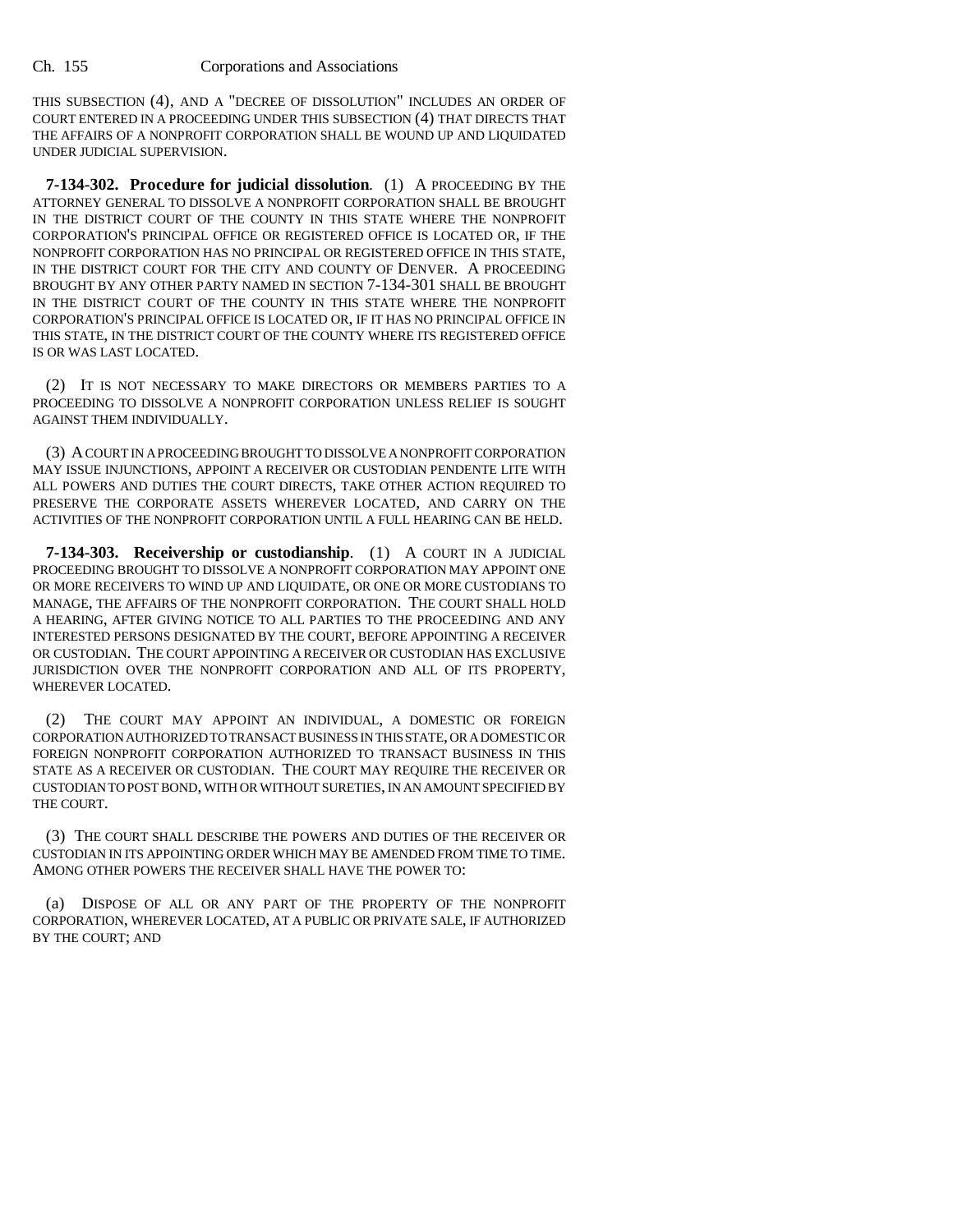(b) SUE AND DEFEND IN THE RECEIVER'S OWN NAME AS RECEIVER OF THE NONPROFIT CORPORATION IN ALL COURTS.

(4) THE CUSTODIAN MAY EXERCISE ALL OF THE POWERS OF THE NONPROFIT CORPORATION, THROUGH OR IN PLACE OF ITS BOARD OF DIRECTORS OR OFFICERS, TO THE EXTENT NECESSARY TO MANAGE THE AFFAIRS OF THE NONPROFIT CORPORATION IN THE BEST INTERESTS OF ITS MEMBERS AND CREDITORS.

(5) THE COURT, DURING A RECEIVERSHIP, MAY REDESIGNATE THE RECEIVER A CUSTODIAN AND DURING A CUSTODIANSHIP MAY REDESIGNATE THE CUSTODIAN A RECEIVER IF DOING SO IS IN THE BEST INTERESTS OF THE NONPROFIT CORPORATION AND ITS MEMBERS AND CREDITORS.

(6) THE COURT FROM TIME TO TIME DURING THE RECEIVERSHIP OR CUSTODIANSHIP MAY ORDER COMPENSATION PAID AND EXPENSE DISBURSEMENTS OR REIMBURSEMENTS MADE TO THE RECEIVER OR CUSTODIAN AND SUCH PERSON'S COUNSEL FROM THE ASSETS OF THE NONPROFIT CORPORATION OR PROCEEDS FROM THE SALE OF THE ASSETS.

**7-134-304. Decree of dissolution**. (1) IF AFTER A HEARING THE COURT DETERMINES THAT ONE OR MORE GROUNDS FOR JUDICIAL DISSOLUTION DESCRIBED IN SECTION 7-134-301 EXIST, IT MAY ENTER A DECREE DISSOLVING THE NONPROFIT CORPORATION AND SPECIFYING THE EFFECTIVE DATE OF THE DISSOLUTION AND THE CLERK OF THE COURT SHALL DELIVER A CERTIFIED COPY OF THE DECREE TO THE SECRETARY OF STATE WHO SHALL FILE IT ACCORDINGLY.

(2) AFTER ENTERING THE DECREE OF DISSOLUTION, THE COURT SHALL DIRECT THE WINDING UP AND LIQUIDATION OF THE NONPROFIT CORPORATION'S AFFAIRS IN ACCORDANCE WITH SECTION 7-134-105 AND THE GIVING OF NOTICE TO THE NONPROFIT CORPORATION'S REGISTERED AGENT, OR TO THE SECRETARY OF STATE IF IT HAS NO REGISTERED AGENT, AND TO CLAIMANTS IN ACCORDANCE WITH SECTIONS 7-134-106 AND 7-134-107. IN THE DECREE OF DISSOLUTION, OR OTHERWISE, THE COURT MAY DIRECT THAT THE CORPORATE NAME SHALL INCLUDE THE WORDS "A DISSOLVED COLORADO NONPROFIT CORPORATION" AND THE YEAR OF DISSOLUTION.

(3) THE COURT'S ORDER OR DECISION MAY BE APPEALED AS IN OTHER CIVIL PROCEEDINGS.

## PART 4 DISSOLUTION UPON EXPIRATION OF PERIOD OF DURATION

**7-134-401. Dissolution upon expiration of period of duration**. (1) A NONPROFIT CORPORATION SHALL BE DISSOLVED UPON AND BY REASON OF THE EXPIRATION OF ITS PERIOD OF DURATION, IF ANY, STATED IN ITS ARTICLES OF INCORPORATION.

(2) A PROVISION IN THE ARTICLES OF INCORPORATION TO THE EFFECT THAT THE NONPROFIT CORPORATION OR ITS EXISTENCE SHALL BE TERMINATED AT A SPECIFIED DATE OR AFTER A STATED PERIOD OF TIME OR UPON A CONTINGENCY, OR ANY SIMILAR PROVISION, SHALL BE DEEMED TO BE A PROVISION FOR A PERIOD OF DURATION WITHIN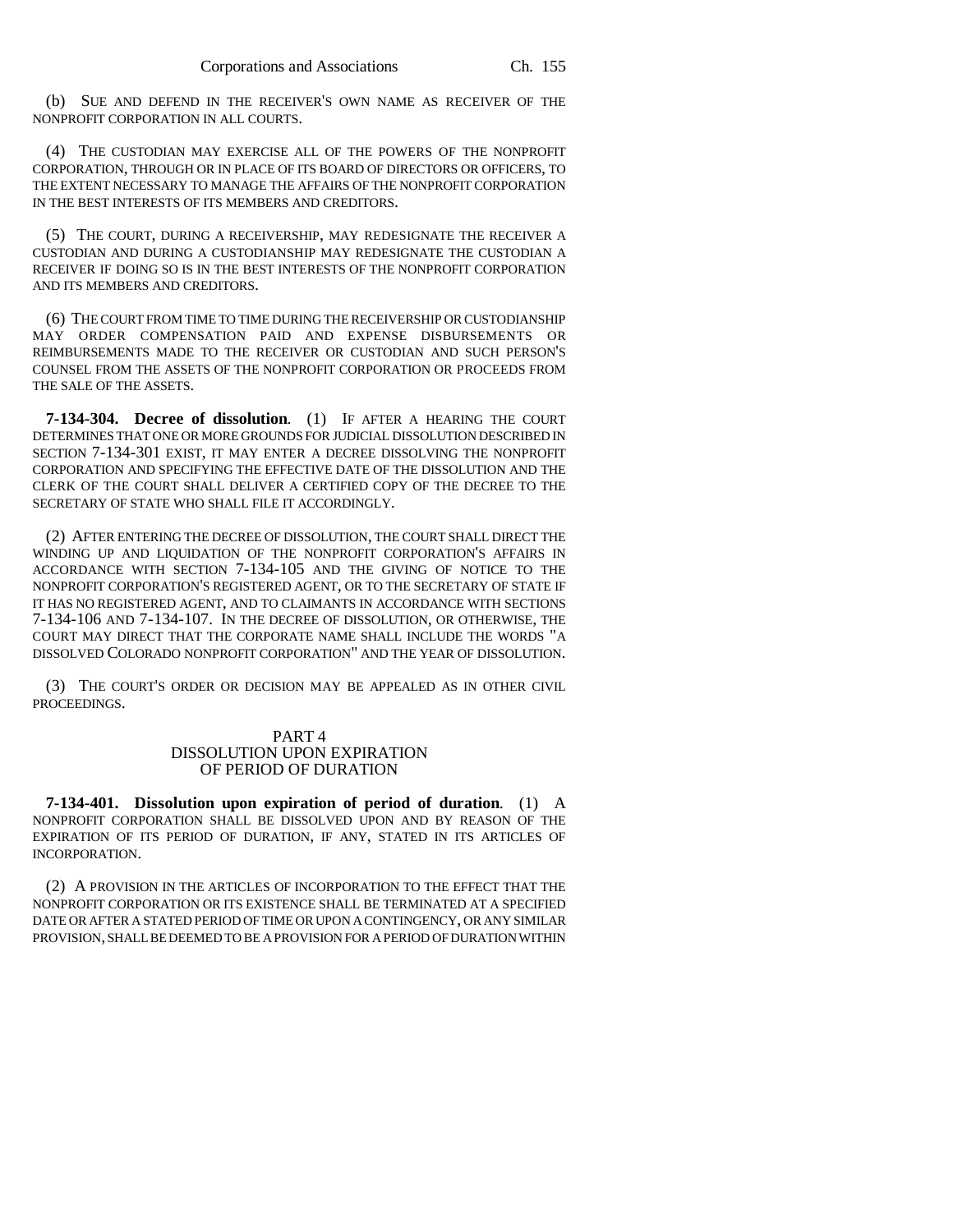THE MEANING OF THIS SECTION. THE OCCURRENCE OF SUCH DATE, THE EXPIRATION OF THE STATED PERIOD OF TIME, THE OCCURRENCE OF SUCH CONTINGENCY, OR THE SATISFACTION OF SUCH PROVISION SHALL BE DEEMED TO BE THE EXPIRATION OF THE NONPROFIT CORPORATION'S PERIOD OF DURATION FOR PURPOSES OF THIS SECTION.

### PART 5 **MISCELLANEOUS**

**7-134-501. Deposit with state treasurer.** ASSETS OF A DISSOLVED NONPROFIT CORPORATION THAT SHOULD BE TRANSFERRED TO A CREDITOR, CLAIMANT, OR MEMBER OF THE NONPROFIT CORPORATION WHO CANNOT BE FOUND OR WHO IS NOT LEGALLY COMPETENT TO RECEIVE THEM SHALL BE REDUCED TO CASH AND DEPOSITED WITH THE STATE TREASURER AS PROPERTY PRESUMED TO BE ABANDONED UNDER THE PROVISIONS OF ARTICLE 13 OF TITLE 38, C.R.S.

# **ARTICLE 135 Foreign Nonprofit Corporations**

## PART 1 AUTHORITY TO CONDUCT AFFAIRS

**7-135-101. Authority to conduct affairs required**. (1) A FOREIGN NONPROFIT CORPORATION SHALL NOT CONDUCT AFFAIRS IN THIS STATE UNTIL ITS APPLICATION FOR AUTHORITY TO CONDUCT AFFAIRS IS FILED BY THE SECRETARY OF STATE. THIS ARTICLE SHALL BE APPLICABLE TO FOREIGN NONPROFIT CORPORATIONS THAT CONDUCT AFFAIRS GOVERNED BY OTHER STATUTES OF THIS STATE ONLY TO THE EXTENT THIS ARTICLE IS NOT INCONSISTENT WITH SUCH OTHER STATUTES.

(2) A FOREIGN NONPROFIT CORPORATION SHALL NOT BE CONSIDERED TO BE CONDUCTING AFFAIRS IN THIS STATE WITHIN THE MEANING OF SUBSECTION (1) OF THIS SECTION BY REASON OF CARRYING ON IN THIS STATE ANY ONE OR MORE OF THE FOLLOWING ACTIVITIES:

(a) MAINTAINING, DEFENDING, OR SETTLING IN ITS OWN BEHALF ANY PROCEEDING OR DISPUTE;

(b) HOLDING MEETINGS OF ITS BOARD OF DIRECTORS OR MEMBERS OR CARRYING ON OTHER ACTIVITIES CONCERNING INTERNAL CORPORATE AFFAIRS;

(c) MAINTAINING BANK ACCOUNTS;

(d) MAINTAINING OFFICES OR AGENCIES FOR THE TRANSFER, EXCHANGE, AND REGISTRATION OF MEMBERSHIPS OR SECURITIES, OR MAINTAINING TRUSTEES OR DEPOSITARIES WITH RESPECT TO THOSE MEMBERSHIPS OR SECURITIES;

(e) SELLING THROUGH INDEPENDENT CONTRACTORS;

(f) SOLICITING OR OBTAINING ORDERS, WHETHER BY MAIL OR THROUGH EMPLOYEES OR AGENTS OR OTHERWISE, IF THE ORDERS REQUIRE ACCEPTANCE OUTSIDE THIS STATE BEFORE THEY BECOME CONTRACTS;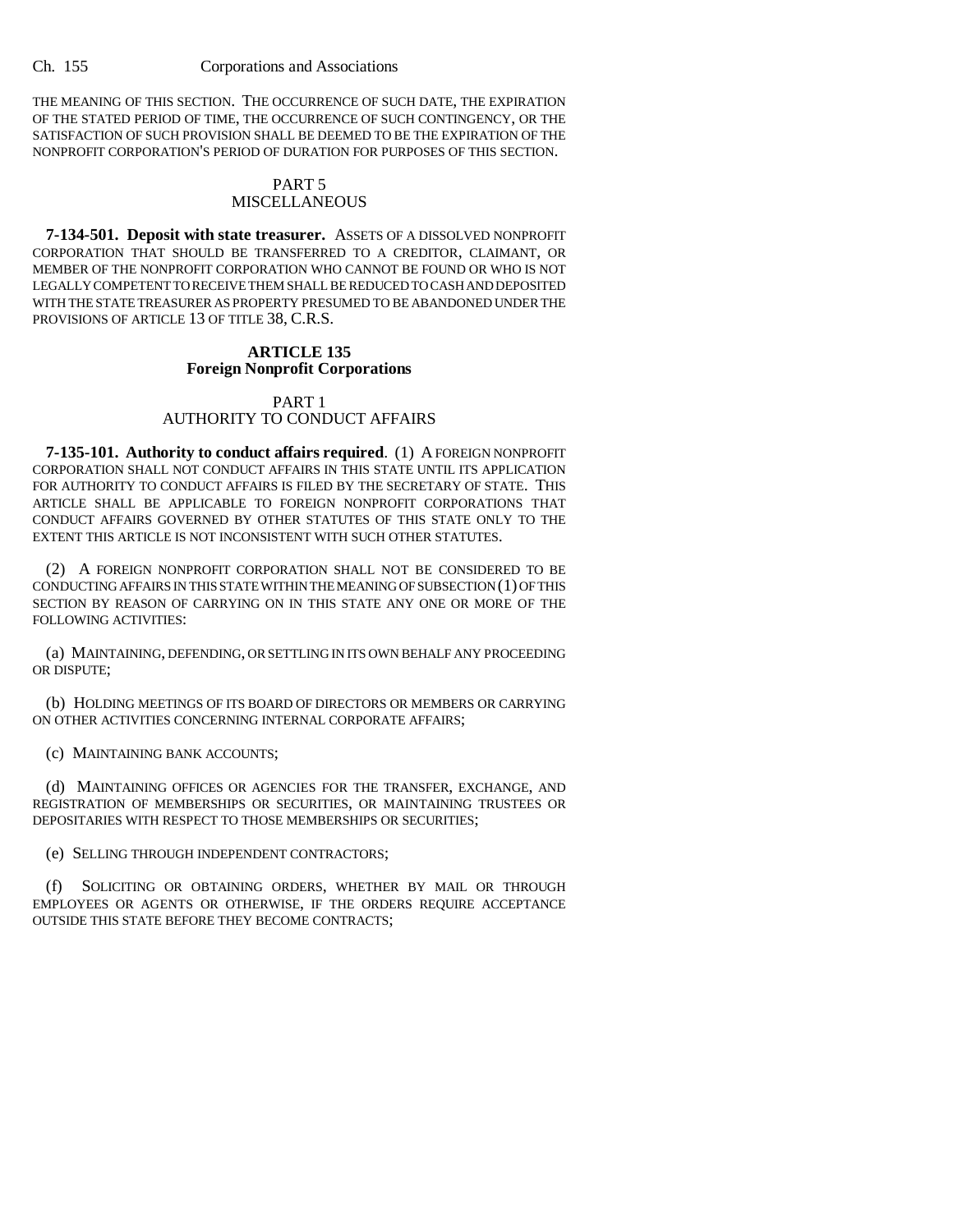(g) CREATING, AS BORROWER OR LENDER, OR ACQUIRING INDEBTEDNESS, MORTGAGES, OR OTHER SECURITY INTERESTS IN REAL OR PERSONAL PROPERTY;

(h) SECURING OR COLLECTING DEBTS IN ITS OWN BEHALF OR ENFORCING MORTGAGES OR SECURITY INTERESTS IN PROPERTY SECURING SUCH DEBTS;

(i) OWNING, WITHOUT MORE, REAL OR PERSONAL PROPERTY;

(j) CONDUCTING AN ISOLATED TRANSACTION THAT IS COMPLETED WITHIN THIRTY DAYS AND THAT IS NOT ONE IN THE COURSE OF REPEATED TRANSACTIONS OF A LIKE NATURE;

(k) CONDUCTING AFFAIRS IN INTERSTATE COMMERCE;

(l) GRANTING FUNDS;

(m) DISTRIBUTING INFORMATION TO ITS MEMBERS.

(3) THE LIST OF ACTIVITIES IN SUBSECTION (2) OF THIS SECTION IS NOT EXHAUSTIVE.

(4) NOTHING IN THIS SECTION SHALL LIMIT OR AFFECT THE RIGHT TO SUBJECT A FOREIGN NONPROFIT CORPORATION WHICH DOES NOT, OR IS NOT REQUIRED TO, HAVE AUTHORITY TO CONDUCT AFFAIRS IN THIS STATE TO THE JURISDICTION OF THE COURTS OF THIS STATE OR TO SERVE UPON ANY FOREIGN NONPROFIT CORPORATION ANY PROCESS, NOTICE, OR DEMAND REQUIRED OR PERMITTED BY LAW TO BE SERVED UPON A NONPROFIT CORPORATION PURSUANT TO SECTIONS 13-1-124 AND 13-1-125,C.R.S., OR ANY OTHER PROVISION OF LAW NOT IN ARTICLES 121 TO 137 OF THIS TITLE OR PURSUANT TO THE APPLICABLE RULES OF CIVIL PROCEDURE.

**7-135-102. Consequences of conducting affairs without authority**. (1) NO FOREIGN NONPROFIT CORPORATION, OR ANYONE ACTING ON ITS BEHALF, CONDUCTING AFFAIRS IN THIS STATE WITHOUT AUTHORITY SHALL BE PERMITTED TO MAINTAIN A PROCEEDING IN ANY COURT IN THIS STATE UNTIL AN APPLICATION FOR AUTHORITY TO CONDUCT AFFAIRS IS FILED.

(2) A FOREIGN NONPROFIT CORPORATION THAT CONDUCTS AFFAIRS IN THIS STATE WITHOUT AUTHORITY SHALL BE LIABLE TO THIS STATE IN AN AMOUNT EQUAL TO ALL FEES IMPOSED BY ARTICLES 121 TO 137 OF THIS TITLE OR PRIOR LAW THAT WOULD HAVE BEEN PAID FOR ALL YEARS OR PORTIONS THEREOF DURING WHICH IT CONDUCTED AFFAIRS IN THIS STATE WITHOUT AUTHORITY, PLUS ALL PENALTIES IMPOSED BY THIS STATE FOR FAILURE TO PAY SUCH FEES. NO APPLICATION FOR AUTHORITY TO CONDUCT AFFAIRS SHALL BE FILED UNTIL PAYMENT OF THE AMOUNTS DUE UNDER THIS SUBSECTION (2) IS MADE.

(3) A FOREIGN NONPROFIT CORPORATION THAT CONDUCTS AFFAIRS IN THIS STATE WITHOUT AUTHORITY SHALL BE SUBJECT TO A CIVIL PENALTY, PAYABLE TO THIS STATE, NOT TO EXCEED FIVE THOUSAND DOLLARS. EACH OFFICER OF A FOREIGN NONPROFIT CORPORATION WHO AUTHORIZES, DIRECTS, OR PARTICIPATES IN THE CONDUCT OF AFFAIRS IN THIS STATE WITHOUT AUTHORITY, AND EACH AGENT OF A FOREIGN NONPROFIT CORPORATION WHO CONDUCTS AFFAIRS IN THIS STATE ON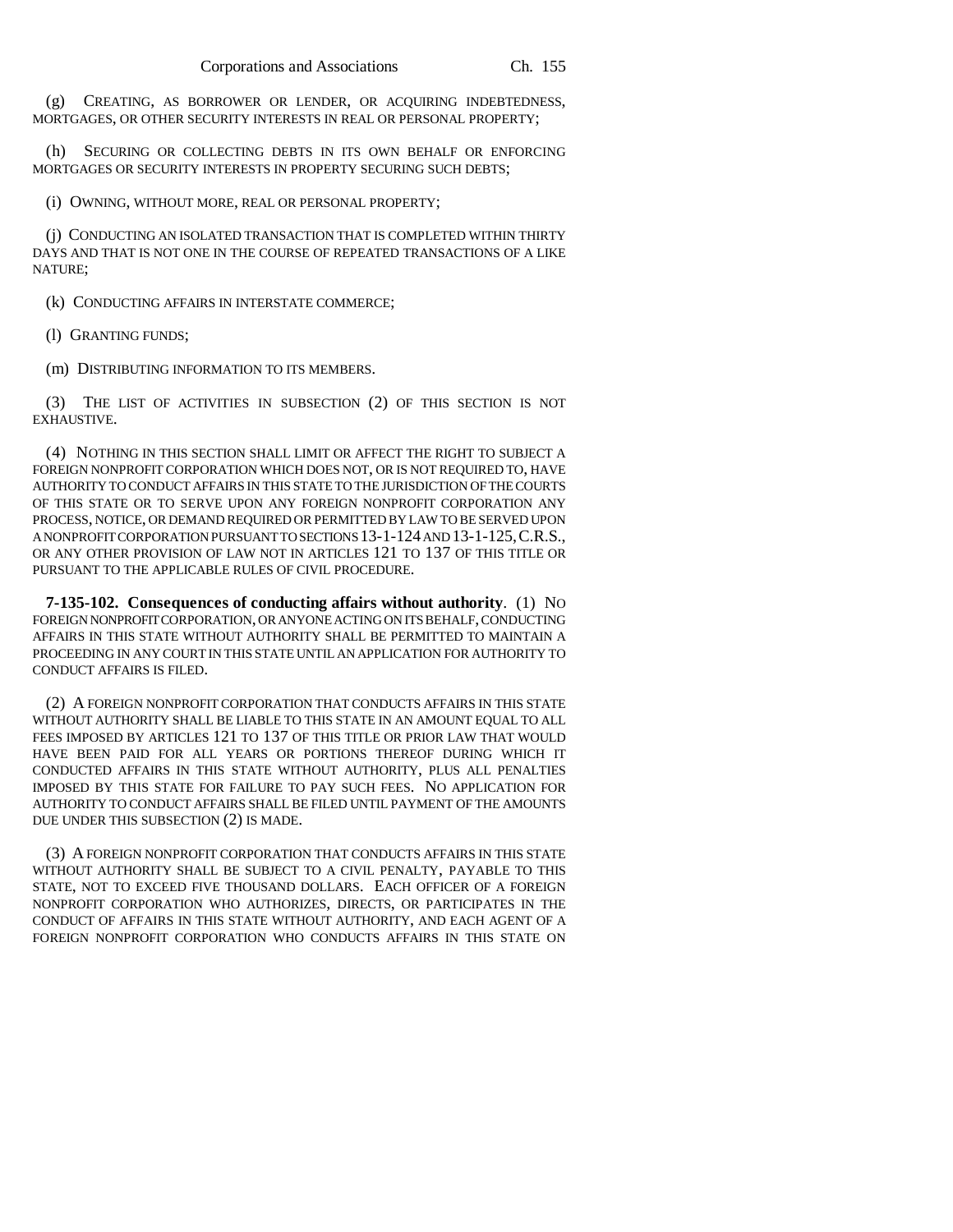BEHALF OF A FOREIGN NONPROFIT CORPORATION THAT DOES NOT HAVE SUCH AUTHORITY, SHALL BE SUBJECT TO A CIVIL PENALTY PAYABLE TO THIS STATE NOT TO EXCEED ONE THOUSAND DOLLARS.

(4) THE AMOUNTS DUE TO THIS STATE UNDER THE PROVISIONS OF THIS SECTION, INCLUDING THE CIVIL PENALTIES SET FORTH IN SUBSECTION (3) OF THIS SECTION, MAY BE RECOVERED IN AN ACTION BROUGHT BY THE ATTORNEY GENERAL IN THE DISTRICT COURT IN AND FOR THE CITY AND COUNTY OF DENVER. UPON A FINDING BY THE COURT THAT A FOREIGN NONPROFIT CORPORATION OR ANY OF ITS OFFICERS OR AGENTS HAS CONDUCTED AFFAIRS IN THIS STATE IN VIOLATION OF THIS ARTICLE, THE COURT SHALL ISSUE, IN ADDITION TO OR IN LIEU OF THE IMPOSITION OF A CIVIL PENALTY, AN INJUNCTION RESTRAINING THE FURTHER CONDUCT OF AFFAIRS OF THE FOREIGN NONPROFIT CORPORATION AND THE FURTHER EXERCISE OF ANY CORPORATE RIGHTS AND PRIVILEGES IN THIS STATE. THE FOREIGN NONPROFIT CORPORATION SHALL BE ENJOINED FROM CONDUCTING AFFAIRS IN THIS STATE UNTIL ALL CIVIL PENALTIES PLUS ANY INTEREST AND COURT COSTS WHICH THE COURT MAY ASSESS HAVE BEEN PAID, AND UNTIL THE FOREIGN NONPROFIT CORPORATION HAS OTHERWISE COMPLIED WITH THE PROVISIONS OF THIS ARTICLE.

(5) NOTWITHSTANDING SUBSECTION (1) OF THIS SECTION, THE FAILURE OF A FOREIGN NONPROFIT CORPORATION TO HAVE AUTHORITY TO CONDUCT AFFAIRS IN THIS STATE DOES NOT IMPAIR THE VALIDITY OF ITS CORPORATE ACTS OR PREVENT IT FROM DEFENDING ANY PROCEEDING IN THIS STATE.

**7-135-103. Application for authority to conduct affairs**. (1) A FOREIGN NONPROFIT CORPORATION MAY APPLY FOR AUTHORITY TO CONDUCT AFFAIRS IN THIS STATE BY DELIVERING TO THE SECRETARY OF STATE FOR FILING, AN APPLICATION FOR AUTHORITY TO CONDUCT AFFAIRS SETTING FORTH:

(a) ITS CORPORATE NAME AND ITS ASSUMED CORPORATE NAME, IF ANY;

(b) THE NAME OF THE STATE OR COUNTRY UNDER WHOSE LAW IT IS INCORPORATED;

(c) ITS DATE OF INCORPORATION AND PERIOD OF DURATION;

(d) THE STREET ADDRESS OF ITS PRINCIPAL OFFICE;

(e) THE ADDRESS OF ITS REGISTERED OFFICE AND THE NAME OF ITS REGISTERED AGENT AT THAT OFFICE;

(f) THE NAMES AND USUAL BUSINESS ADDRESSES OF ITS DIRECTORS AND OFFICERS;

(g) THE DATE IT COMMENCED OR EXPECTS TO COMMENCE CONDUCTING AFFAIRS IN THIS STATE; AND

(h) SUCH ADDITIONAL INFORMATION AS THE SECRETARY OF STATE DETERMINES IS NECESSARY OR APPROPRIATE TO DETERMINE WHETHER THE APPLICATION FOR AUTHORITY TO CONDUCT AFFAIRS SHOULD BE FILED.

(2) THE FOREIGN NONPROFIT CORPORATION SHALL DELIVER WITH THE COMPLETED APPLICATION FOR AUTHORITY TO CONDUCT AFFAIRS A CERTIFICATE OF EXISTENCE, OR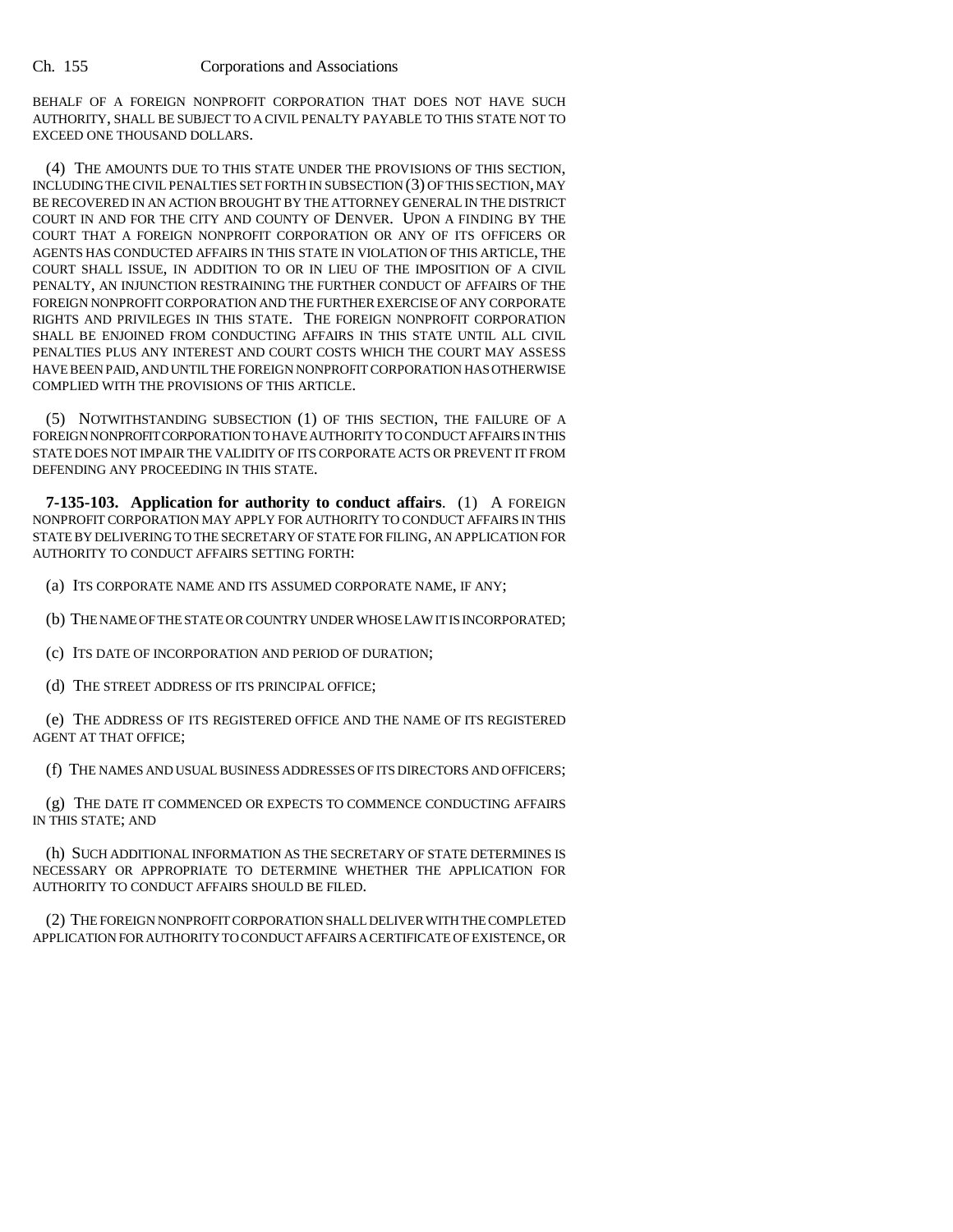A DOCUMENT OF SIMILAR IMPORT, DULY AUTHENTICATED BY THE SECRETARY OF STATE OR OTHER OFFICIAL HAVING CUSTODY OF CORPORATE RECORDS IN THE STATE OR COUNTRY UNDER WHOSE LAW IT IS INCORPORATED. SUCH CERTIFICATE SHALL BE DATED NO LATER THAN NINETY DAYS BEFORE THE FILING OF THE APPLICATION FOR AUTHORITY TO CONDUCT AFFAIRS.

(3) THE FOREIGN NONPROFIT CORPORATION SHALL INCLUDE IN THE APPLICATION FOR AUTHORITY TO CONDUCT AFFAIRS, OR IN AN ACCOMPANYING DOCUMENT, WRITTEN CONSENT TO APPOINTMENT BY ITS DESIGNATED REGISTERED AGENT.

**7-135-104. Amended application for authority to conduct affairs**. (1) A FOREIGN NONPROFIT CORPORATION AUTHORIZED TO CONDUCT AFFAIRS IN THIS STATE SHALL DELIVER AN AMENDED APPLICATION FOR AUTHORITY TO CONDUCT AFFAIRS TO THE SECRETARY OF STATE FOR FILING IF THE FOREIGN NONPROFIT CORPORATION CHANGES:

(a) ITS CORPORATE NAME OR ITS ASSUMED CORPORATE NAME;

- (b) THE PERIOD OF ITS DURATION; OR
- (c) THE STATE OR COUNTRY OF ITS INCORPORATION.

(2) THE REQUIREMENTS OF SECTION 7-135-103 FOR FILING AN ORIGINAL APPLICATION FOR AUTHORITY TO CONDUCT AFFAIRS ALSO APPLY TO FILING AN AMENDED APPLICATION FOR AUTHORITY TO CONDUCT AFFAIRS UNDER THIS SECTION.

**7-135-105. Effect of filing an application for authority to conduct affairs**. (1) FILING AN APPLICATION FOR AUTHORITY TO CONDUCT AFFAIRS AUTHORIZES THE FOREIGN NONPROFIT CORPORATION TO CONDUCT AFFAIRS IN THIS STATE, SUBJECT TO THE RIGHT OF THE STATE TO REVOKE SUCH AUTHORITY AS PROVIDED IN PART 3 OF THIS ARTICLE.

(2) A FOREIGN NONPROFIT CORPORATION WHICH HAS AUTHORITY TO CONDUCT AFFAIRS IN THIS STATE HAS THE SAME RIGHTS AND PRIVILEGES AS, BUT NO GREATER RIGHTS OR PRIVILEGES THAN, AND, EXCEPT AS OTHERWISE PROVIDED BY ARTICLES 121 TO 137 OF THIS TITLE, IS SUBJECT TO THE SAME DUTIES, RESTRICTIONS, PENALTIES, AND LIABILITIES NOW IMPOSED ON OR LATER TO BE IMPOSED ON, A DOMESTIC NONPROFIT CORPORATION OF LIKE CHARACTER.

(3) ARTICLES 121 TO 137 OF THIS TITLE DO NOT AUTHORIZE THIS STATE TO REGULATE THE ORGANIZATION OR INTERNAL AFFAIRS OF A FOREIGN NONPROFIT CORPORATION AUTHORIZED TO CONDUCT AFFAIRS IN THIS STATE.

**7-135-106. Corporate name and assumed corporate name of foreign nonprofit corporation**. (1) EXCEPT AS PROVIDED IN SUBSECTION (2) OF THIS SECTION, IF THE CORPORATE NAME OF A FOREIGN NONPROFIT CORPORATION WOULD NOT SATISFY THE REQUIREMENTS OF SECTION 7-124-101 (1) OR (2) IF THE NONPROFIT CORPORATION WERE A DOMESTIC NONPROFIT CORPORATION, THE FOREIGN NONPROFIT CORPORATION, IN ORDER TO OBTAIN AUTHORITY TO CONDUCT AFFAIRS IN THIS STATE, SHALL ASSUME FOR USE IN THIS STATE A NAME THAT WOULD SATISFY SUCH REQUIREMENTS.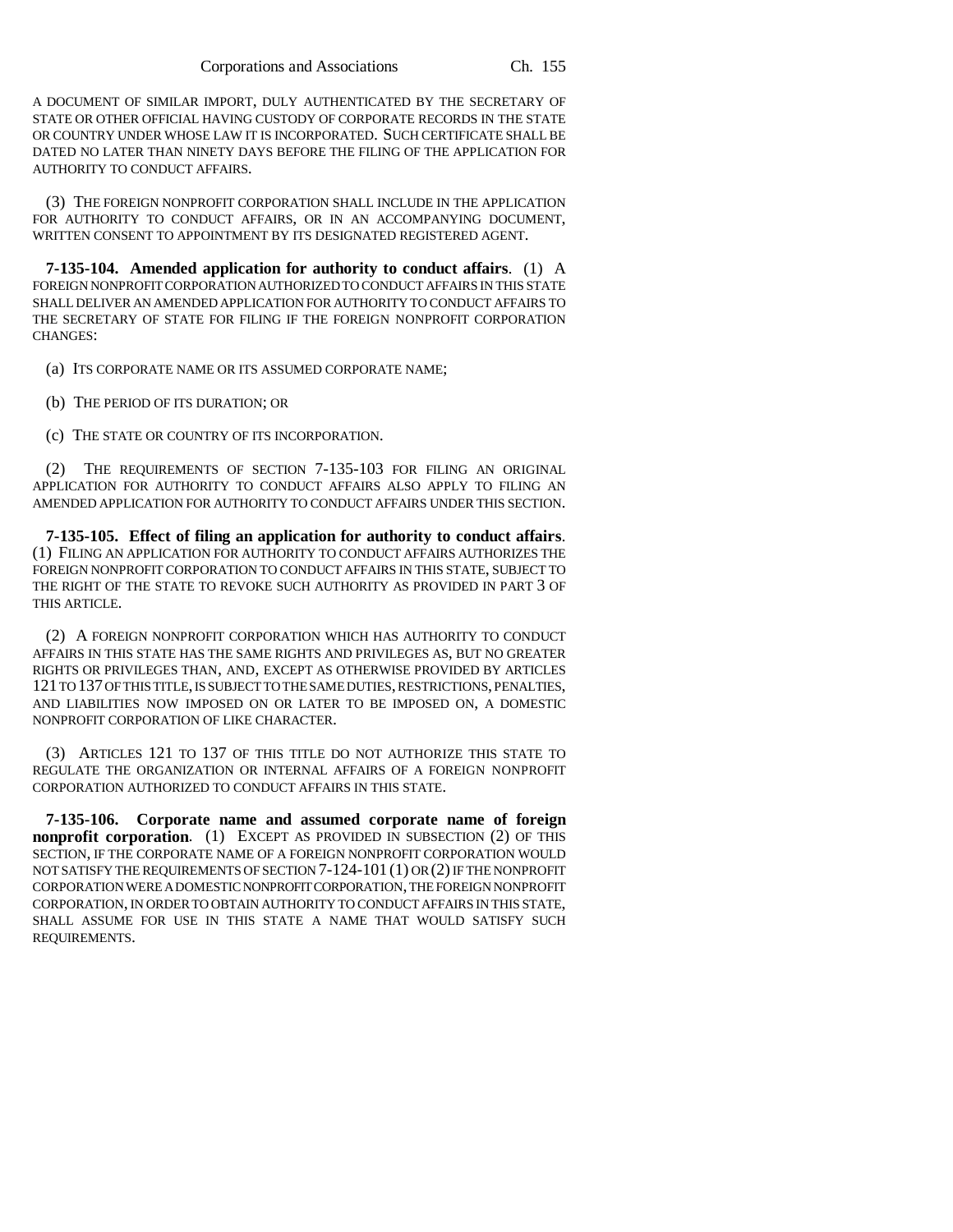(2) A FOREIGN NONPROFIT CORPORATION MAY OBTAIN AUTHORITY TO CONDUCT AFFAIRS IN THIS STATE WITH A NAME THE SAME AS, OR DECEPTIVELY SIMILAR TO, A NAME OTHERWISE NOT AVAILABLE UNDER SUBSECTION (1) OF THIS SECTION IF THE FOREIGN NONPROFIT CORPORATION DELIVERS TO THE SECRETARY OF STATE FOR FILING EITHER:

(a) THE WRITTEN CONSENT OF THE HOLDER OF THE NAME TO USE THE SAME OR A DECEPTIVELY SIMILAR NAME IF ONE OR MORE WORDS ARE ADDED, ALTERED, OR DELETED TO MAKE THE NAME DISTINGUISHABLE ON THE RECORDS OF THE SECRETARY OF STATE FROM THE OTHER NAME; OR

(b) A CERTIFIED COPY OF A FINAL DECREE OF A COURT OF COMPETENT JURISDICTION ESTABLISHING THE PRIOR RIGHT OF THE FOREIGN NONPROFIT CORPORATION TO USE SUCH NAME IN THIS STATE.

(3) IF A FOREIGN NONPROFIT CORPORATION AUTHORIZED TO CONDUCT AFFAIRS IN THIS STATE UNDER ITS CORPORATE NAME CHANGES ITS CORPORATE NAME TO ONE THAT DOES NOT SATISFY THE REQUIREMENTS OF THE PROVISIONS OF THIS SECTION, IT MAY NOT CONDUCT AFFAIRS IN THIS STATE UNDER ITS CORPORATE NAME AS CHANGED, AND IT SHALL USE AN ASSUMED CORPORATE NAME AND DELIVER TO THE SECRETARY OF STATE FOR FILING AN AMENDED APPLICATION FOR AUTHORITY TO CONDUCT AFFAIRS PURSUANT TO SECTION 7-135-104.

**7-135-107. Registered name of foreign nonprofit corporation**. (1) A FOREIGN NONPROFIT CORPORATION MAY REGISTER ITS CORPORATE NAME IF THE CORPORATE NAME IS NOT THE SAME AS OR DECEPTIVELY SIMILAR TO ANY NAME DESCRIBED IN SECTION 7-124-101(2). SUCH REGISTRATION SHALL BE EFFECTIVE THROUGH DECEMBER 31 OF THE YEAR IN WHICH IT IS EFFECTIVE.

(2) A FOREIGN NONPROFIT CORPORATION REGISTERS ITS CORPORATE NAME BY DELIVERING TO THE SECRETARY OF STATE FOR FILING, AN APPLICATION FOR REGISTRATION:

(a) SETTING FORTH ITS CORPORATE NAME, THE STATE OR COUNTRY AND DATE OF ITS INCORPORATION, AND A BRIEF DESCRIPTION OF THE NATURE OF THE ACTIVITIES IN WHICH IT IS ENGAGED; AND

(b) ACCOMPANIED BY A CERTIFICATE OF EXISTENCE, OR A DOCUMENT OF SIMILAR IMPORT, FROM THE STATE OR COUNTRY OF ITS INCORPORATION.

(3) REGISTRATION OF THE CORPORATE NAME OF A FOREIGN NONPROFIT CORPORATION SHALL HAVE THE EFFECT PROVIDED IN SECTION 7-124-101 (2).

(4) A FOREIGN NONPROFIT CORPORATION WHICH HAS IN EFFECT A REGISTRATION OF ITS CORPORATE NAME MAY RENEW SUCH REGISTRATION FOR THE FOLLOWING YEAR BY DELIVERING TO THE SECRETARY OF STATE FOR FILING, ON OR BEFORE DECEMBER 31 OF THE PRECEDING YEAR, A RENEWAL APPLICATION FOR REGISTRATION WHICH COMPLIES WITH THE REQUIREMENTS OF THIS SECTION. WHEN FILED, THE RENEWAL APPLICATION FOR REGISTRATION RENEWS THE REGISTRATION FOR THE FOLLOWING YEAR.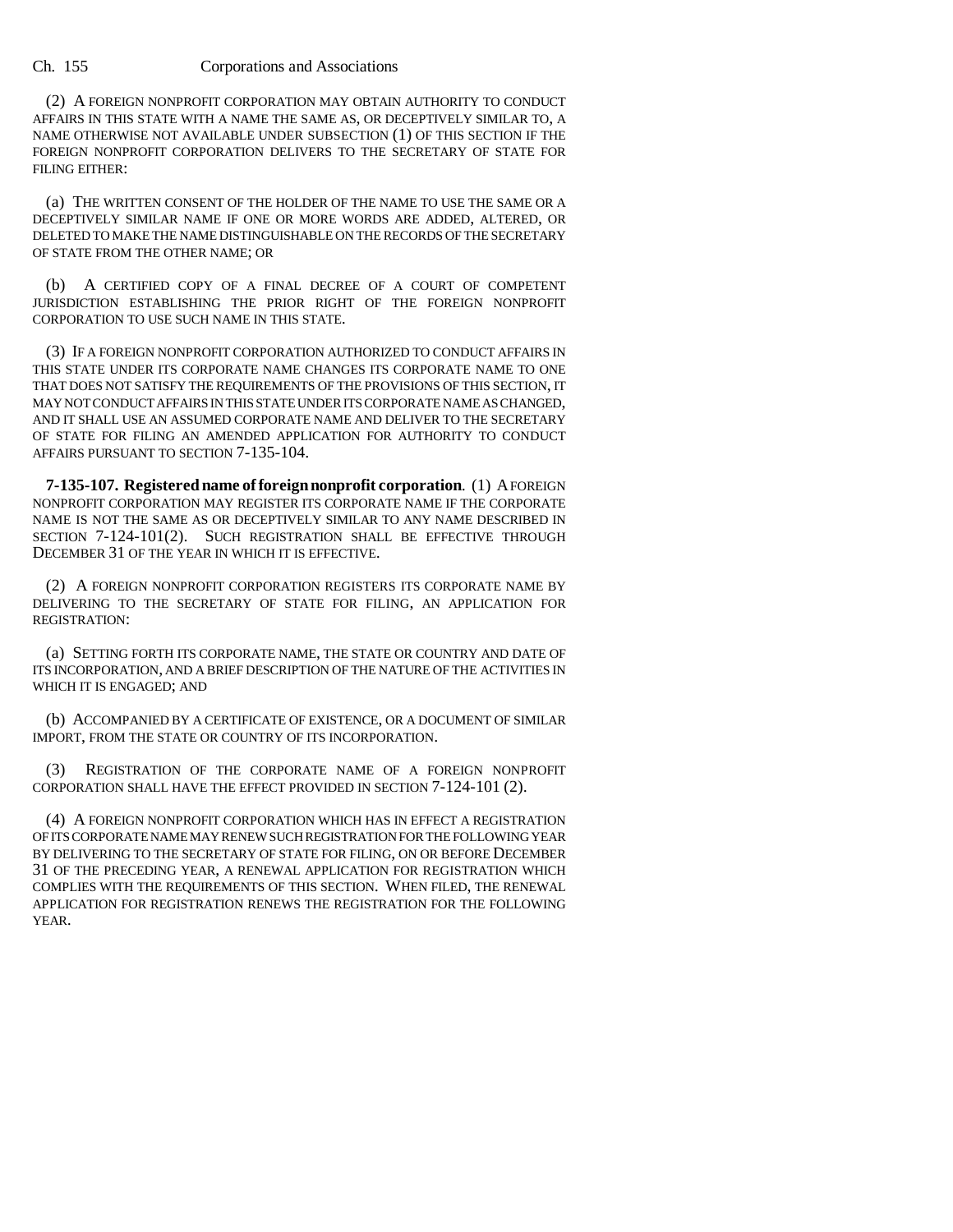(5) A FOREIGN NONPROFIT CORPORATION WHICH HAS IN EFFECT A REGISTRATION OF ITS CORPORATE NAME MAY ASSIGN SUCH REGISTRATION TO ANOTHER FOREIGN NONPROFIT CORPORATION BY DELIVERY TO THE SECRETARY OF STATE FOR FILING OF AN ASSIGNMENT OF THE REGISTRATION THAT STATES THE REGISTERED NAME, THE NAME OF THE FOREIGN NONPROFIT CORPORATION, AND THE NAME OF THE ASSIGNEE CONCURRENTLY WITH THE DELIVERY TO THE SECRETARY OF STATE FOR FILING OF THE ASSIGNEE'S APPLICATION FOR REGISTRATION OF THE NAME AS THE CORPORATE NAME OF THE ASSIGNEE.

(6) A FOREIGN NONPROFIT CORPORATION WHICH HAS IN EFFECT A REGISTRATION OF ITS CORPORATE NAME MAY TERMINATE THE REGISTRATION AT ANY TIME BY DELIVERING TO THE SECRETARY OF STATE FOR FILING, A STATEMENT OF TERMINATION SETTING FORTH ITS CORPORATE NAME AND STATING THAT ITS REGISTRATION OF THE SAME IS TERMINATED.

**7-135-108. Registered office and registered agent of foreign nonprofit corporation**. (1) A FOREIGN NONPROFIT CORPORATION AUTHORIZED TO CONDUCT AFFAIRS IN THIS STATE SHALL CONTINUOUSLY MAINTAIN IN THIS STATE:

(a) A REGISTERED OFFICE; AND

(b) A REGISTERED AGENT, WHO MAY BE:

(I) AN INDIVIDUAL WHO RESIDES IN THIS STATE AND WHOSE BUSINESS OFFICE IS IDENTICAL WITH THE REGISTERED OFFICE;

(II) A DOMESTIC CORPORATION OR DOMESTIC NONPROFIT CORPORATION WHOSE BUSINESS OFFICE IS IDENTICAL WITH THE REGISTERED OFFICE; OR

(III) A FOREIGN CORPORATION OR FOREIGN NONPROFIT CORPORATION AUTHORIZED TO CONDUCT AFFAIRS IN THIS STATE WHOSE BUSINESS OFFICE IS IDENTICAL WITH THE REGISTERED OFFICE.

(2) A FOREIGN NONPROFIT CORPORATION SHALL NOT SERVE AS ITS OWN REGISTERED AGENT.

**7-135-109. Changes of registered office or registered agent of foreign nonprofit corporation**. (1) A FOREIGN NONPROFIT CORPORATION AUTHORIZED TO CONDUCT AFFAIRS IN THIS STATE MAY CHANGE ITS REGISTERED OFFICE OR REGISTERED AGENT BY DELIVERING TO THE SECRETARY OF STATE FOR FILING, A STATEMENT OF CHANGE THAT SETS FORTH:

(a) ITS CORPORATE NAME AND ITS ASSUMED CORPORATE NAME, IF ANY;

(b) THE STREET ADDRESS OF ITS CURRENT REGISTERED OFFICE;

(c) IF THE REGISTERED OFFICE IS TO BE CHANGED, THE STREET ADDRESS OF THE NEW REGISTERED OFFICE;

(d) THE NAME OF ITS CURRENT REGISTERED AGENT;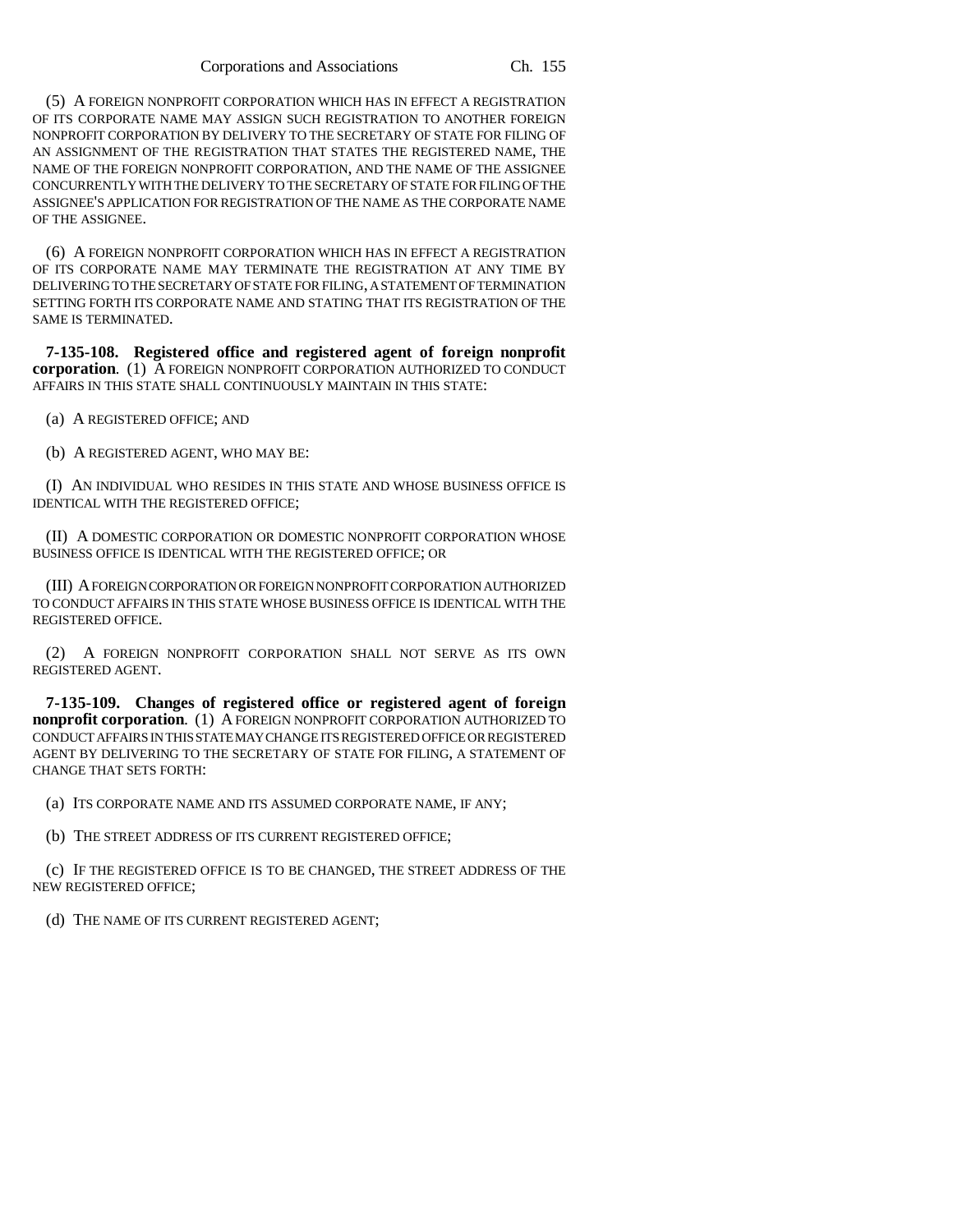(e) IF THE REGISTERED AGENT IS TO BE CHANGED, THE NAME OF THE NEW REGISTERED AGENT AND THE NEW REGISTERED AGENT'S WRITTEN CONSENT TO THE APPOINTMENT, EITHER ON THE STATEMENT OF CHANGE OR IN AN ACCOMPANYING DOCUMENT; AND

(f) THAT, AFTER THE CHANGE OR CHANGES ARE MADE, THE STREET ADDRESSES OF ITS REGISTERED OFFICE AND THE BUSINESS OFFICE OF ITS REGISTERED AGENT WILL BE IDENTICAL.

(2) IF A REGISTERED AGENT CHANGES THE STREET ADDRESS OF THE REGISTERED AGENT'S BUSINESS OFFICE, THE REGISTERED AGENT MAY CHANGE THE STREET ADDRESS OF THE REGISTERED OFFICE OF ANY FOREIGN NONPROFIT CORPORATION FOR WHICH THE REGISTERED AGENT IS THE REGISTERED AGENT BY GIVING WRITTEN NOTICE TO THE FOREIGN NONPROFIT CORPORATION OF THE CHANGE AND EXECUTING, EITHER MANUALLY OR IN FACSIMILE, AND DELIVERING TO THE SECRETARY OF STATE FOR FILING, A STATEMENT OF CHANGE THAT COMPLIES WITH THE REQUIREMENTS OF SUBSECTION (1) OF THIS SECTION AND RECITES THAT NOTICE OF THE CHANGE HAS BEEN GIVEN TO THE FOREIGN NONPROFIT CORPORATION.

**7-135-110. Resignation of registered agent of foreign nonprofit corporation**. (1) THE REGISTERED AGENT OF A FOREIGN NONPROFIT CORPORATION AUTHORIZED TO CONDUCT AFFAIRS IN THIS STATE MAY RESIGN FROM AN AGENCY BY DELIVERING TO THE SECRETARY OF STATE FOR FILING, A STATEMENT OF RESIGNATION WHICH SHALL BE ACCOMPANIED BY TWO EXACT OR CONFORMED COPIES THEREOF. THE STATEMENT OF RESIGNATION MAY INCLUDE A STATEMENT THAT THE REGISTERED OFFICE IS ALSO DISCONTINUED.

(2) AFTER FILING THE STATEMENT OF RESIGNATION, THE SECRETARY OF STATE SHALL DELIVER ONE COPY TOGETHER WITH THE RECEIPT FOR FILING FEES, IF ANY, TO THE REGISTERED OFFICE OF THE FOREIGN NONPROFIT CORPORATION AND THE OTHER COPY TO THE PRINCIPAL OFFICE OF THE FOREIGN NONPROFIT CORPORATION.

(3) THE AGENCY APPOINTMENT IS TERMINATED, AND THE REGISTERED OFFICE DISCONTINUED IF SO PROVIDED, ON THE THIRTY-FIRST DAY AFTER THE DATE THAT THE STATEMENT OF RESIGNATION WAS FILED.

**7-135-111. Service on foreign nonprofit corporation**. (1) THE REGISTERED AGENT OF A FOREIGN NONPROFIT CORPORATION AUTHORIZED TO CONDUCT AFFAIRS IN THIS STATE IS THE FOREIGN NONPROFIT CORPORATION'S AGENT FOR SERVICE OF ANY PROCESS, NOTICE, OR DEMAND REQUIRED OR PERMITTED BY LAW TO BE SERVED ON THE FOREIGN NONPROFIT CORPORATION.

(2) IF A FOREIGN NONPROFIT CORPORATION AUTHORIZED TO CONDUCT AFFAIRS IN THIS STATE HAS NO REGISTERED AGENT, OR THE REGISTERED AGENT CANNOT WITH REASONABLE DILIGENCE BE SERVED, THE FOREIGN NONPROFIT CORPORATION MAY BE SERVED BY REGISTERED OR CERTIFIED MAIL, RETURN RECEIPT REQUESTED, ADDRESSED TO THE FOREIGN NONPROFIT CORPORATION AT ITS PRINCIPAL OFFICE. SERVICE IS PERFECTED UNDER THIS SUBSECTION (2) AT THE EARLIEST OF:

(a) THE DATE THE FOREIGN NONPROFIT CORPORATION RECEIVES THE PROCESS, NOTICE, OR DEMAND;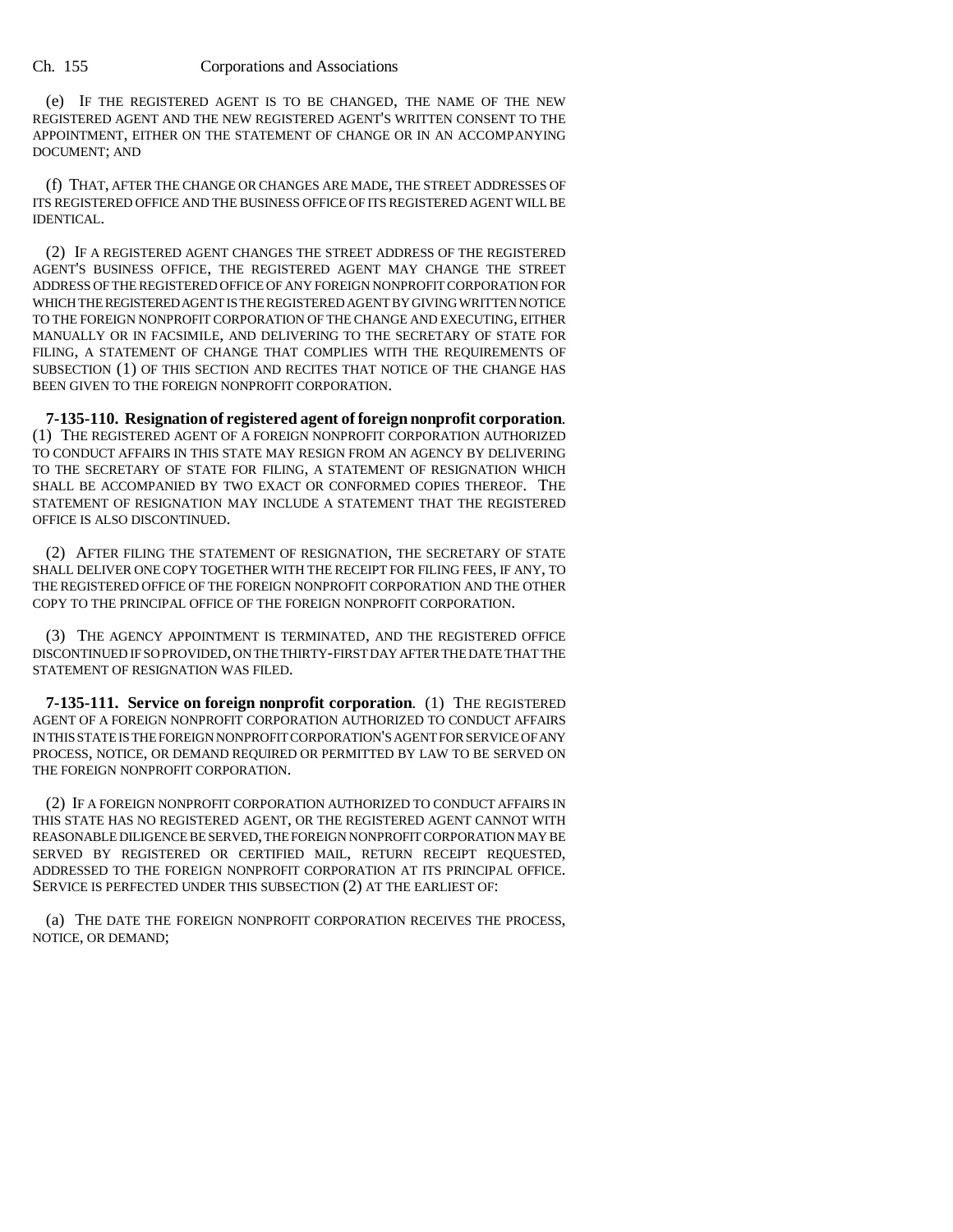(b) THE DATE SHOWN ON THE RETURN RECEIPT, IF SIGNED ON BEHALF OF THE FOREIGN NONPROFIT CORPORATION; OR

(c) FIVE DAYS AFTER MAILING.

(3) THIS SECTION DOES NOT PRESCRIBE THE ONLY MEANS, OR NECESSARILY THE REQUIRED MEANS, OF SERVING A FOREIGN NONPROFIT CORPORATION AUTHORIZED TO CONDUCT AFFAIRS IN THIS STATE.

**7-135-112. Merger of foreign nonprofit corporations authorized to conduct affairs in this state**. IF TWO OR MORE FOREIGN NONPROFIT CORPORATIONS AUTHORIZED TO CONDUCT AFFAIRS IN THIS STATE ARE A PARTY TO STATUTORY MERGER PERMITTED BY THE LAWS OF THE STATE OR COUNTRY UNDER THE LAWS OF WHICH THEY ARE INCORPORATED, THE SURVIVING NONPROFIT CORPORATION SHALL, WITHIN THIRTY DAYS AFTER THE MERGER BECOMES EFFECTIVE, FILE WITH THE SECRETARY OF STATE A CERTIFICATE OF FACT OF MERGER DULY CERTIFIED BY THE PROPER OFFICER OF THE STATE OR COUNTRY UNDER THE LAWS OF WHICH SUCH STATUTORY MERGER WAS EFFECTED. IT SHALL NOT BE NECESSARY FOR SUCH NONPROFIT CORPORATION TO PROCURE EITHER A NEW OR AMENDED CERTIFICATE OF AUTHORITY TO CONDUCT AFFAIRS IN THIS STATE UNLESS THE NAME OF THE SURVIVING NONPROFIT CORPORATION IS CHANGED THEREBY.

## PART 2 WITHDRAWAL

**7-135-201. Withdrawal of foreign nonprofit corporation**. (1) A FOREIGN NONPROFIT CORPORATION AUTHORIZED TO CONDUCT AFFAIRS IN THIS STATE SHALL NOT WITHDRAW FROM THIS STATE UNTIL ITS APPLICATION FOR WITHDRAWAL HAS BEEN FILED BY THE SECRETARY OF STATE.

(2) A FOREIGN NONPROFIT CORPORATION AUTHORIZED TO CONDUCT AFFAIRS IN THIS STATE SHALL APPLY FOR WITHDRAWAL BY DELIVERING TO THE SECRETARY OF STATE FOR FILING, AN APPLICATION FOR WITHDRAWAL SETTING FORTH:

(a) ITS CORPORATE NAME AND ITS ASSUMED CORPORATE NAME, IF ANY;

(b) THE ADDRESS OF ITS PRINCIPAL OFFICE OR, IF NONE IS TO BE MAINTAINED, A STATEMENT THAT THE FOREIGN NONPROFIT CORPORATION WILL NOT MAINTAIN A PRINCIPAL OFFICE, AND, IF DIFFERENT FROM THE ADDRESS OF THE PRINCIPAL OFFICE OR IF NO PRINCIPAL OFFICE IS TO BE MAINTAINED, THE ADDRESS TO WHICH SERVICE OF PROCESS MAY BE MAILED PURSUANT TO SECTION 7-135-202;

(c) THE NAME OF THE STATE OR COUNTRY UNDER WHOSE LAW IT IS INCORPORATED;

(d) THAT IT IS NOT CONDUCTING AFFAIRS IN THIS STATE AND THAT IT SURRENDERS ITS AUTHORITY TO CONDUCT AFFAIRS IN THIS STATE;

(e) ALL TRADE OR ASSUMED NAMES USED BY IT PURSUANT TO SECTION 7-71-101, TOGETHER WITH A STATEMENT THAT THE SAME ARE TO BE CANCELED; AND

(f) SUCH ADDITIONAL INFORMATION AS THE SECRETARY OF STATE DETERMINES IS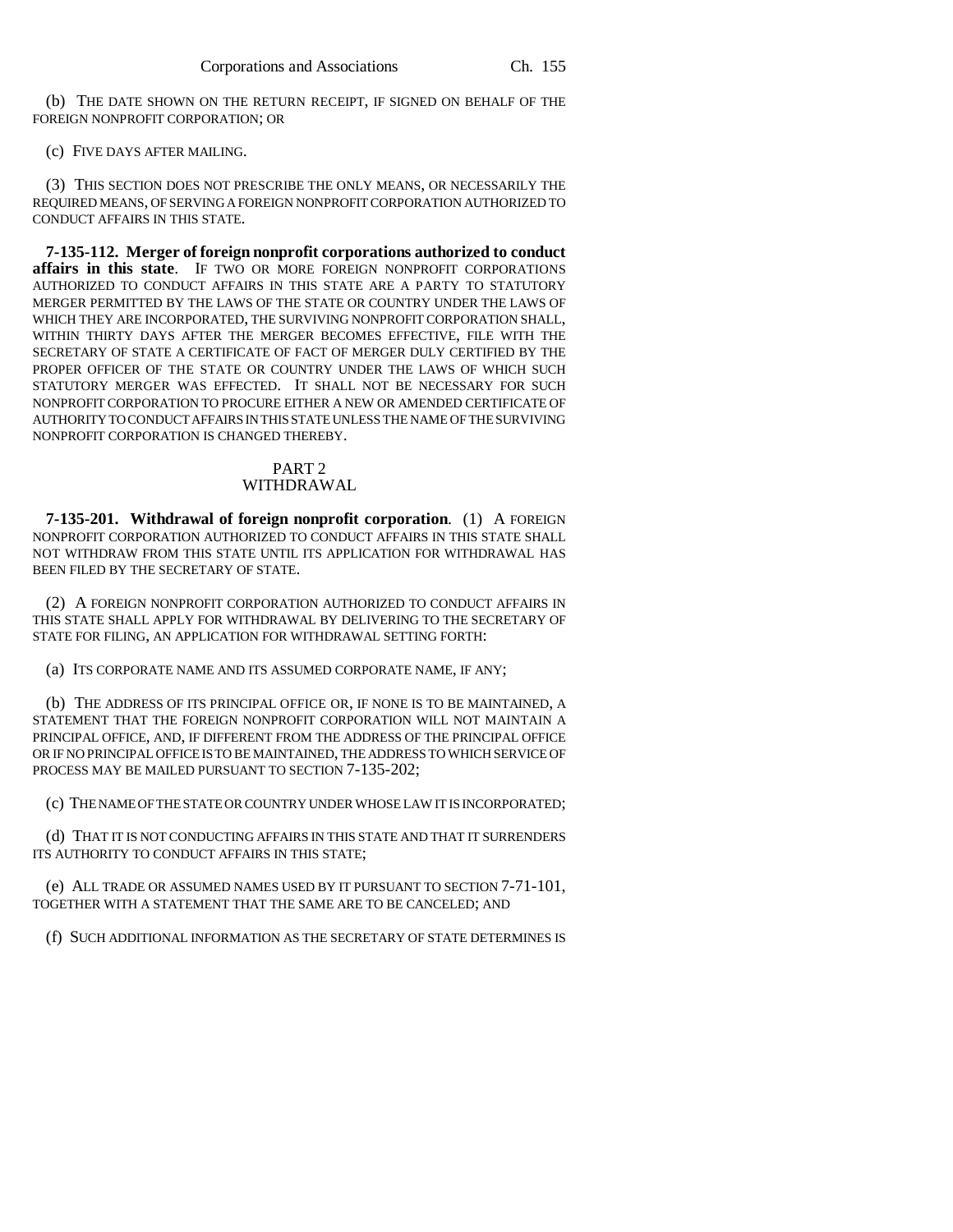NECESSARY OR APPROPRIATE TO DETERMINE WHETHER THE FOREIGN NONPROFIT CORPORATION IS ENTITLED TO WITHDRAW AND TO DETERMINE AND ASSESS ANY UNPAID TAXES, FEES, AND PENALTIES PAYABLE BY IT AS PRESCRIBED IN ARTICLES 121 TO 137 OF THIS TITLE.

(3) IF A FOREIGN NONPROFIT CORPORATION DELIVERS TO THE SECRETARY OF STATE AN APPLICATION FOR WITHDRAWAL BEFORE THE DATE ON WHICH A CORPORATE REPORT IS DUE, AND THE APPLICATION FOR WITHDRAWAL IS FILED WITHIN THIRTY DAYS AFTER THE DATE OF ITS DELIVERY TO THE SECRETARY OF STATE, THE FOREIGN NONPROFIT CORPORATION SHALL BE RELIEVED OF ITS OBLIGATION TO FILE SUCH CORPORATE REPORT OR PAY THE FEE THEREFOR.

**7-135-202. Service on withdrawn foreign nonprofit corporation**. (1) A FOREIGN NONPROFIT CORPORATION THAT HAS WITHDRAWN FROM THIS STATE PURSUANT TO SECTION 7-135-201 SHALL EITHER:

(a) MAINTAIN A REGISTERED AGENT IN THIS STATE TO ACCEPT SERVICE ON ITS BEHALF IN ANY PROCEEDING BASED ON A CAUSE OF ACTION ARISING DURING THE TIME IT WAS AUTHORIZED TO CONDUCT AFFAIRS IN THIS STATE; OR

(b) BE DEEMED TO HAVE AUTHORIZED SERVICE OF PROCESS ON IT IN CONNECTION WITH SUCH CAUSES OF ACTION BY REGISTERED OR CERTIFIED MAIL, RETURN RECEIPT REQUESTED, TO THE ADDRESS OF ITS PRINCIPAL OFFICE, IF ANY, AS SET FORTH IN ITS APPLICATION FOR WITHDRAWAL OR AS LAST CHANGED BY NOTICE DELIVERED TO THE SECRETARY OF STATE FOR FILING OR TO THE ADDRESS FOR SERVICE OF PROCESS THAT IS STATED IN ITS APPLICATION FOR WITHDRAWAL OR AS LAST CHANGED BY NOTICE DELIVERED TO THE SECRETARY OF STATE FOR FILING.

(2) SERVICE EFFECTED PURSUANT TO PARAGRAPH (b) OF SUBSECTION (1) OF THIS SECTION IS PERFECTED AT THE EARLIEST OF:

(a) THE DATE THE WITHDRAWN FOREIGN NONPROFIT CORPORATION RECEIVES THE PROCESS, NOTICE, OR DEMAND;

(b) THE DATE SHOWN ON THE RETURN RECEIPT, IF SIGNED ON BEHALF OF THE WITHDRAWN FOREIGN NONPROFIT CORPORATION; OR

(c) FIVE DAYS AFTER MAILING BY FIRST CLASS MAIL.

(3) SUBSECTION (1) OF THIS SECTION DOES NOT PRESCRIBE THE ONLY MEANS, OR NECESSARILY THE REQUIRED MEANS, OF SERVING A WITHDRAWN FOREIGN NONPROFIT CORPORATION.

# PART 3 REVOCATION

**7-135-301. Grounds for revocation**. (1) THE SECRETARY OF STATE SHALL COMMENCE A PROCEEDING UNDER SECTION  $7-135-302$  TO REVOKE THE AUTHORITY OF A FOREIGN NONPROFIT CORPORATION TO CONDUCT AFFAIRS IN THIS STATE IF:

(a) THE FOREIGN NONPROFIT CORPORATION DOES NOT DELIVER ITS CORPORATE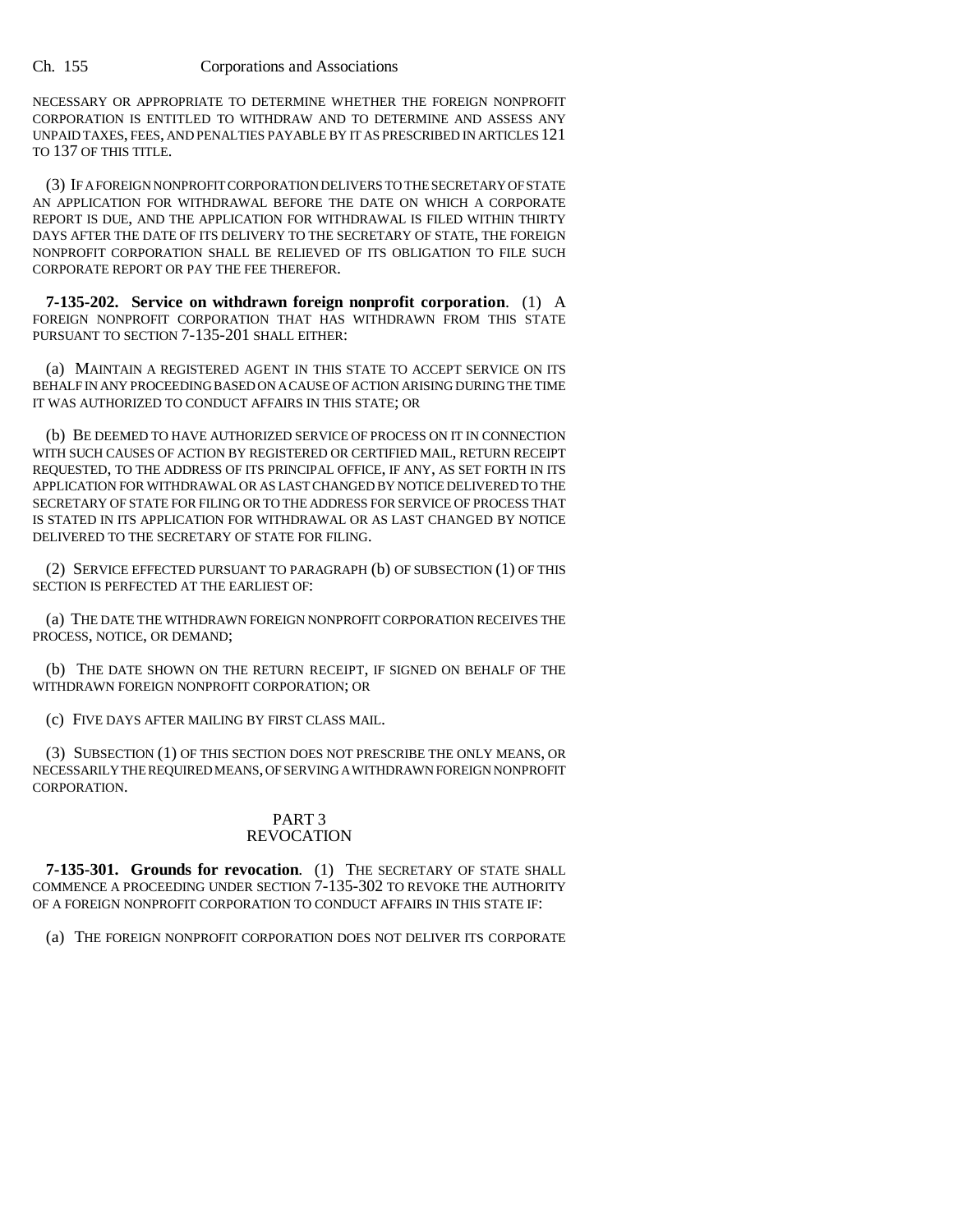REPORT TO THE SECRETARY OF STATE WHEN IT IS DUE;

(b) THE FOREIGN NONPROFIT CORPORATION DOES NOT PAY ANY TAXES, FEES, OR PENALTIES IMPOSED BY ARTICLES 121 TO 137 OF THIS TITLE WHEN THEY ARE DUE;

(c) THE FOREIGN NONPROFIT CORPORATION IS WITHOUT A REGISTERED AGENT OR REGISTERED OFFICE;

(d) THE FOREIGN NONPROFIT CORPORATION DOES NOT INFORM THE SECRETARY OF STATE PURSUANT TO SECTIONS 7-135-109 AND 7-135-110 THAT ITS REGISTERED AGENT OR REGISTERED OFFICE HAS CHANGED, THAT ITS REGISTERED AGENT HAS RESIGNED, OR THAT ITS REGISTERED OFFICE HAS BEEN DISCONTINUED;

(e) AN INCORPORATOR, DIRECTOR, OFFICER, OR AGENT OF THE FOREIGN NONPROFIT CORPORATION SIGNED A DOCUMENT SUCH PERSON KNEW WAS FALSE IN ANY MATERIAL RESPECT WITH THE INTENT THAT THE DOCUMENT BE DELIVERED TO THE SECRETARY OF STATE FOR FILING; OR

(f) THE SECRETARY OF STATE RECEIVES A DULY AUTHENTICATED CERTIFICATE FROM THE SECRETARY OF STATE OR OTHER OFFICIAL HAVING CUSTODY OF CORPORATE RECORDS IN THE STATE OR COUNTRY UNDER WHOSE LAW THE FOREIGN NONPROFIT CORPORATION WAS INCORPORATED TO THE EFFECT THAT IT NO LONGER EXISTS AS THE RESULT OF A DISSOLUTION OR MERGER.

**7-135-302. Procedure for and effect of revocation**. (1) IF THE SECRETARY OF STATE DETERMINES THAT ONE OR MORE GROUNDS EXIST UNDER SECTION 7-135-301 FOR REVOKING THE AUTHORITY OF A FOREIGN NONPROFIT CORPORATION TO CONDUCT AFFAIRS IN THIS STATE, THE SECRETARY OF STATE SHALL MAIL BY FIRST CLASS MAIL WRITTEN NOTICE OF THE DETERMINATION TO THE FOREIGN NONPROFIT CORPORATION, STATING SUCH GROUND OR GROUNDS FOR REVOCATION.

(2) IF THE FOREIGN NONPROFIT CORPORATION DOES NOT CORRECT EACH GROUND FOR REVOCATION, OR DEMONSTRATE TO THE REASONABLE SATISFACTION OF THE SECRETARY OF STATE THAT EACH SUCH GROUND DOES NOT EXIST, WITHIN SIXTY DAYS AFTER MAILING OF THE NOTICE SPECIFIED IN SUBSECTION (1) OF THIS SECTION, THE SECRETARY OF STATE MAY REVOKE THE FOREIGN NONPROFIT CORPORATION'S AUTHORITY TO CONDUCT AFFAIRS IN THIS STATE. THE SECRETARY OF STATE SHALL MAIL BY FIRST CLASS MAIL WRITTEN NOTICE OF THE REVOCATION, STATING THE EFFECTIVE DATE THEREOF, TO THE FOREIGN NONPROFIT CORPORATION AND SHALL MAIL A COPY OF SUCH NOTICE TO THE LAST REGISTERED AGENT OF THE FOREIGN NONPROFIT CORPORATION.

(3) REVOCATION OF A FOREIGN NONPROFIT CORPORATION'S AUTHORITY TO CONDUCT AFFAIRS IN THIS STATE TERMINATES THE AUTHORITY OF THE REGISTERED AGENT OF THE FOREIGN NONPROFIT CORPORATION.

(4) UPON THE REVOCATION OF A FOREIGN NONPROFIT CORPORATION'S AUTHORITY TO CONDUCT AFFAIRS IN THIS STATE, THE SECRETARY OF STATE SHALL BE THE FOREIGN NONPROFIT CORPORATION'S AGENT FOR SERVICE OF PROCESS IN ANY PROCEEDING BASED ON A CAUSE OF ACTION WHICH AROSE DURING THE TIME THE FOREIGN NONPROFIT CORPORATION CONDUCTED AFFAIRS IN THIS STATE OR WAS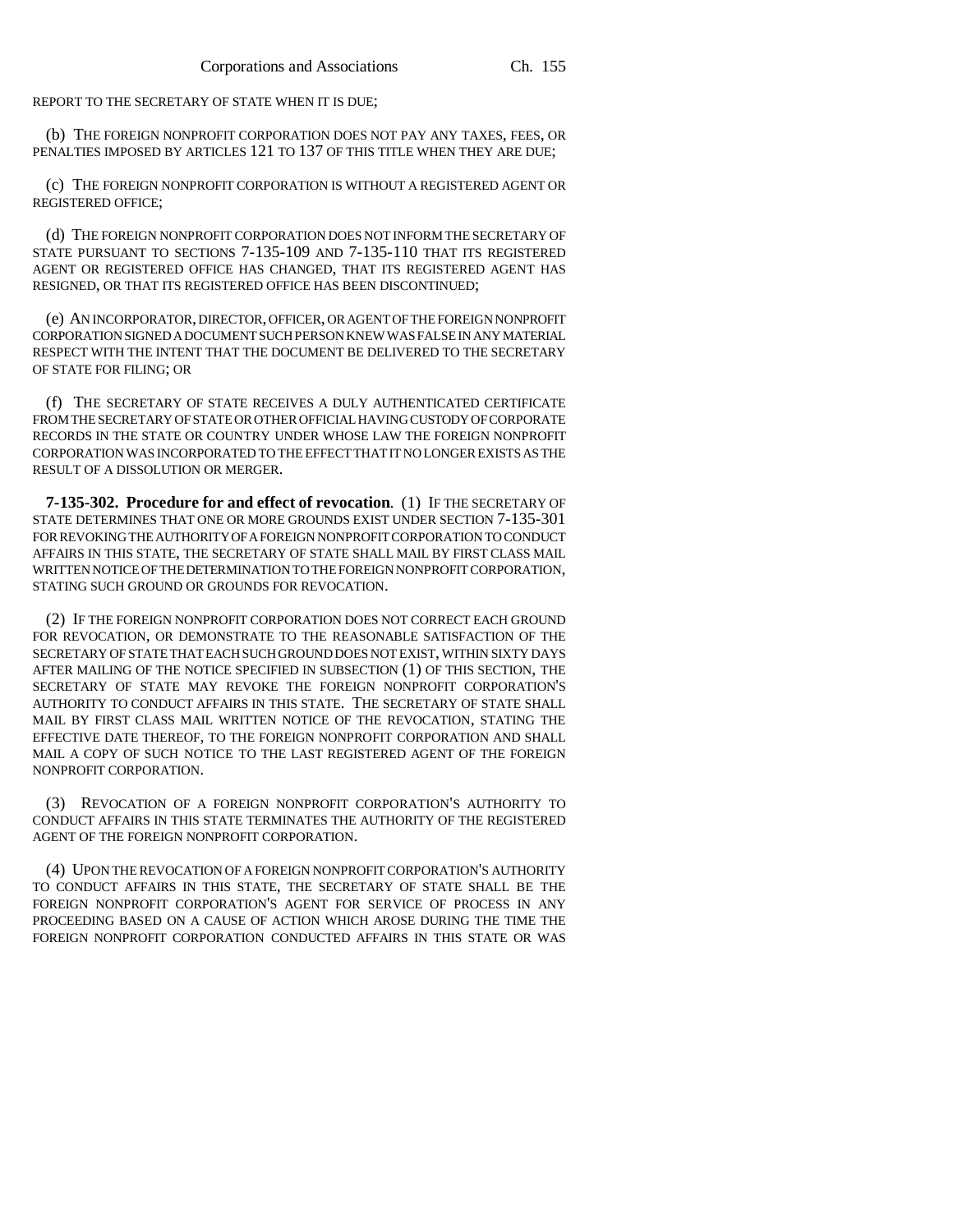AUTHORIZED TO CONDUCT AFFAIRS IN THIS STATE. SERVICE OF PROCESS ON THE SECRETARY OF STATE UNDER THIS SUBSECTION (4) IS SERVICE ON THE FOREIGN NONPROFIT CORPORATION. UPON RECEIPT OF PROCESS, THE SECRETARY OF STATE SHALL DELIVER A COPY OF THE PROCESS TO THE FOREIGN NONPROFIT CORPORATION AT ITS PRINCIPAL OFFICE.

**7-135-303. Appeal from revocation**. (1) A FOREIGN NONPROFIT CORPORATION MAY APPEAL THE SECRETARY OF STATE'S REVOCATION OF ITS AUTHORITY TO CONDUCT AFFAIRS IN THIS STATE TO THE DISTRICT COURT IN AND FOR THE CITY AND COUNTY OF DENVER OR TO THE DISTRICT COURT OF THE COUNTY IN THIS STATE WHERE THE FOREIGN NONPROFIT CORPORATION'S REGISTERED OR PRINCIPAL OFFICE IS LOCATED, WITHIN THIRTY DAYS AFTER MAILING OF THE NOTICE OF REVOCATION, BY PETITIONING THE COURT TO SET ASIDE THE REVOCATION AND ATTACHING TO THE PETITION COPIES OF ITS APPLICATION FOR AUTHORITY TO CONDUCT AFFAIRS AND ANY AMENDED APPLICATIONS, EACH AS FILED, AND THE SECRETARY OF STATE'S NOTICE OF REVOCATION.

(2) THE COURT MAY SUMMARILY ORDER THE SECRETARY OF STATE TO REINSTATE THE AUTHORITY OF A FOREIGN NONPROFIT CORPORATION TO CONDUCT AFFAIRS IN THIS STATE OR MAY TAKE ANY OTHER ACTION THE COURT CONSIDERS APPROPRIATE.

(3) THE COURT'S ORDER OR DECISION MAY BE APPEALED AS IN OTHER CIVIL PROCEEDINGS.

# **ARTICLE 136 Records, Information, and Reports**

**7-136-101. Corporate records**. (1) A NONPROFIT CORPORATION SHALL KEEP AS PERMANENT RECORDS MINUTES OF ALL MEETINGS OF ITS MEMBERS AND BOARD OF DIRECTORS, A RECORD OF ALL ACTIONS TAKEN BY THE MEMBERS OR BOARD OF DIRECTORS WITHOUT A MEETING, A RECORD OF ALL ACTIONS TAKEN BY A COMMITTEE OF THE BOARD OF DIRECTORS IN PLACE OF THE BOARD OF DIRECTORS ON BEHALF OF THE NONPROFIT CORPORATION, AND A RECORD OF ALL WAIVERS OF NOTICES OF MEETINGS OF MEMBERS AND OF THE BOARD OF DIRECTORS OR ANY COMMITTEE OF THE BOARD OF DIRECTORS.

(2) A NONPROFIT CORPORATION SHALL MAINTAIN APPROPRIATE ACCOUNTING RECORDS.

(3) A NONPROFIT CORPORATION OR ITS AGENT SHALL MAINTAIN A RECORD OF ITS MEMBERS IN A FORM THAT PERMITS PREPARATION OF A LIST OF THE NAME AND ADDRESS OF ALL MEMBERS IN ALPHABETICAL ORDER, BY CLASS, SHOWING THE NUMBER OF VOTES EACH MEMBER IS ENTITLED TO VOTE.

(4) A NONPROFIT CORPORATION SHALL MAINTAIN ITS RECORDS IN WRITTEN FORM OR IN ANOTHER FORM CAPABLE OF CONVERSION INTO WRITTEN FORM WITHIN A REASONABLE TIME.

(5) A NONPROFIT CORPORATION SHALL KEEP A COPY OF EACH OF THE FOLLOWING RECORDS AT ITS PRINCIPAL OFFICE: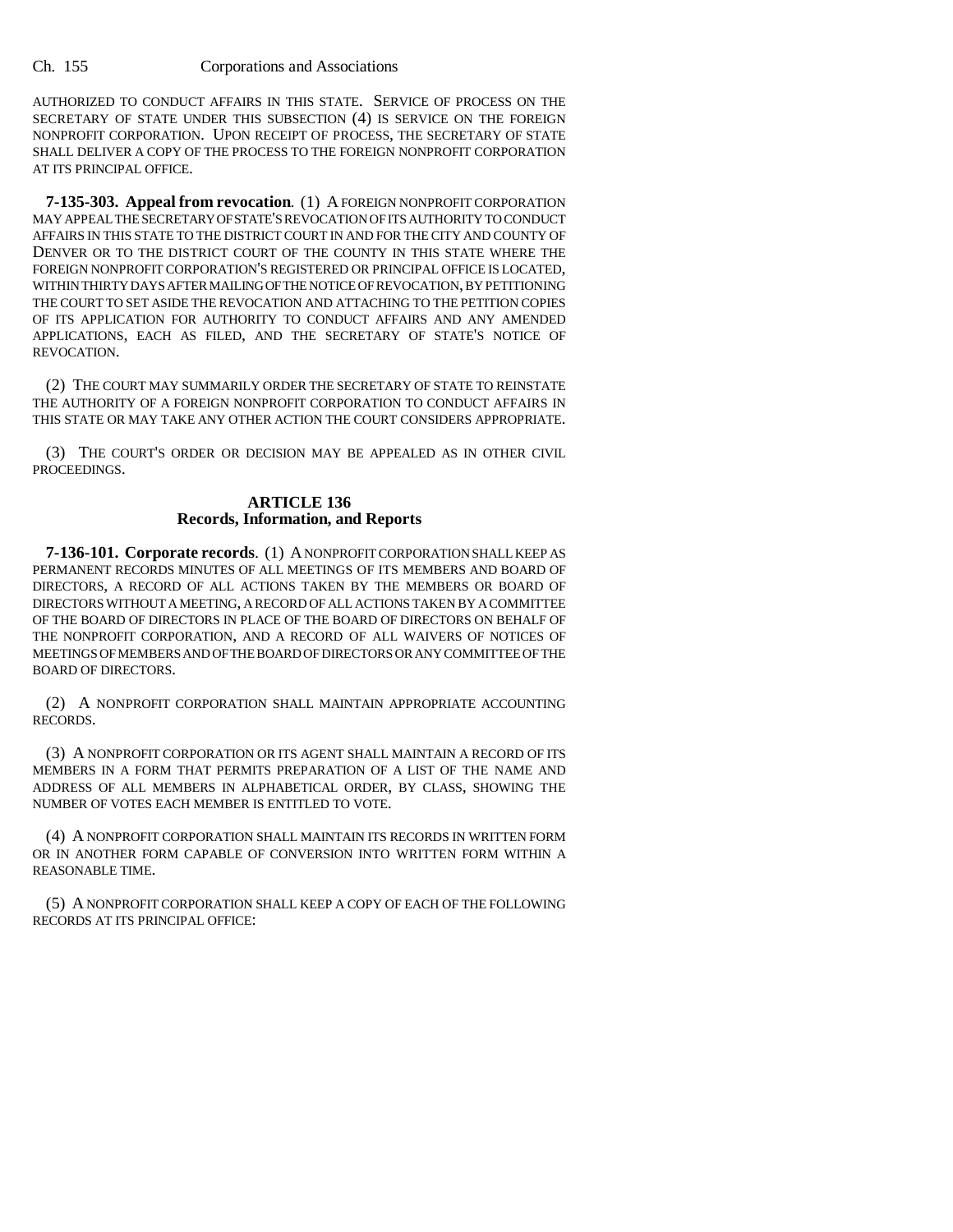(a) ITS ARTICLES OF INCORPORATION;

(b) ITS BYLAWS;

(c) RESOLUTIONS ADOPTED BY ITS BOARD OF DIRECTORS RELATING TO THE CHARACTERISTICS, QUALIFICATIONS, RIGHTS, LIMITATIONS, AND OBLIGATIONS OF MEMBERS OR ANY CLASS OR CATEGORY OF MEMBERS;

(d) THE MINUTES OF ALL MEMBERS' MEETINGS, AND RECORDS OF ALL ACTION TAKEN BY MEMBERS WITHOUT A MEETING, FOR THE PAST THREE YEARS;

(e) ALL WRITTEN COMMUNICATIONS WITHIN THE PAST THREE YEARS TO MEMBERS GENERALLY AS MEMBERS;

(f) A LIST OF THE NAMES AND BUSINESS OR HOME ADDRESSES OF ITS CURRENT DIRECTORS AND OFFICERS;

(g) A COPY OF ITS MOST RECENT CORPORATE REPORT DELIVERED TO THE SECRETARY OF STATE UNDER SECTION 7-136-107; AND

(h) ALL FINANCIAL STATEMENTS PREPARED FOR PERIODS ENDING DURING THE LAST THREE YEARS THAT A MEMBER COULD HAVE REQUESTED UNDER SECTION 7-136-106.

**7-136-102. Inspection of corporate records by members.** (1) A MEMBER IS ENTITLED TO INSPECT AND COPY, DURING REGULAR BUSINESS HOURS AT THE NONPROFIT CORPORATION'S PRINCIPAL OFFICE, ANY OF THE RECORDS OF THE NONPROFIT CORPORATION DESCRIBED IN SECTION 7-136-101 (5) IF THE MEMBER GIVES THE NONPROFIT CORPORATION WRITTEN DEMAND AT LEAST FIVE BUSINESS DAYS BEFORE THE DATE ON WHICH THE MEMBER WISHES TO INSPECT AND COPY SUCH RECORDS.

(2) PURSUANT TO SUBSECTION (5) OF THIS SECTION, A MEMBER IS ENTITLED TO INSPECT AND COPY, DURING REGULAR BUSINESS HOURS AT A REASONABLE LOCATION SPECIFIED BY THE NONPROFIT CORPORATION, ANY OF THE OTHER RECORDS OF THE NONPROFIT CORPORATION IF THE MEMBER MEETS THE REQUIREMENTS OF SUBSECTION (3) OF THIS SECTION AND GIVES THE NONPROFIT CORPORATION WRITTEN DEMAND AT LEAST FIVE BUSINESS DAYS BEFORE THE DATE ON WHICH THE MEMBER WISHES TO INSPECT AND COPY SUCH RECORDS.

(3) A MEMBER MAY INSPECT AND COPY THE RECORDS DESCRIBED IN SUBSECTION (2) OF THIS SECTION ONLY IF:

(a) THE MEMBER HAS BEEN A MEMBER FOR AT LEAST THREE MONTHS IMMEDIATELY PRECEDING THE DEMAND TO INSPECT OR COPY OR IS A MEMBER HOLDING AT LEAST FIVE PERCENT OF THE VOTING POWER AS OF THE DATE THE DEMAND IS MADE;

(b) THE DEMAND IS MADE IN GOOD FAITH AND FOR A PROPER PURPOSE;

(c) THE MEMBER DESCRIBES WITH REASONABLE PARTICULARITY THE PURPOSE AND THE RECORDS THE MEMBER DESIRES TO INSPECT; AND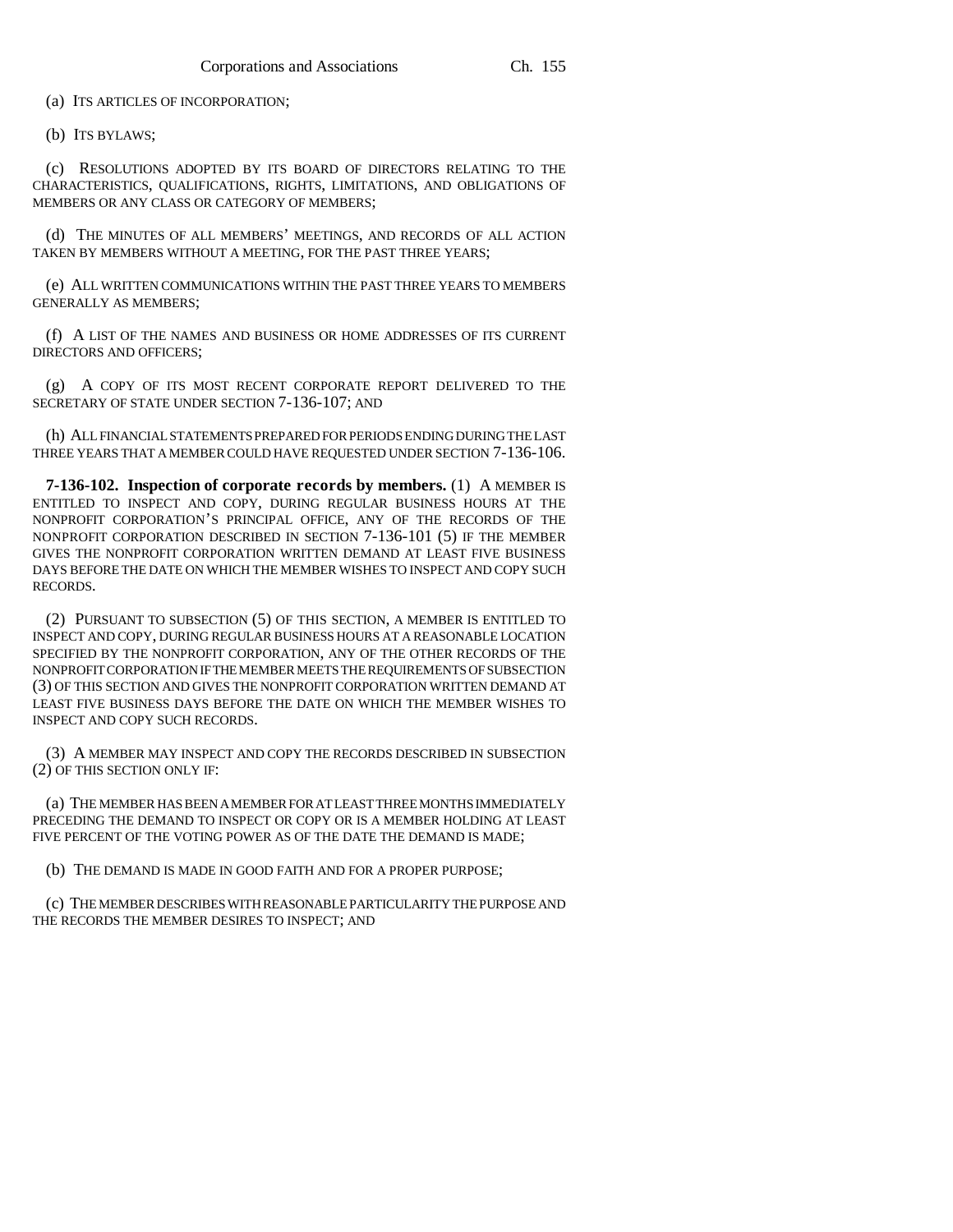(d) THE RECORDS ARE DIRECTLY CONNECTED WITH THE DESCRIBED PURPOSE.

(4) FOR PURPOSES OF THIS SECTION:

(a) "MEMBER" INCLUDES A BENEFICIAL OWNER WHOSE MEMBERSHIP INTEREST IS HELD IN A VOTING TRUST AND ANY OTHER BENEFICIAL OWNER OF A MEMBERSHIP INTEREST WHO ESTABLISHES BENEFICIAL OWNERSHIP.

(b) "PROPER PURPOSE" MEANS A PURPOSE REASONABLY RELATED TO THE DEMANDING MEMBER'S INTEREST AS A MEMBER.

(5) THE RIGHT OF INSPECTION GRANTED BY THIS SECTION MAY NOT BE ABOLISHED OR LIMITED BY THE ARTICLES OF INCORPORATION OR BYLAWS.

(6) THIS SECTION DOES NOT AFFECT:

(a) THE RIGHT OF A MEMBER TO INSPECT RECORDS UNDER SECTION 7–127–201;

(b) THE RIGHT OF A MEMBER TO INSPECT RECORDS TO THE SAME EXTENT AS ANY OTHER LITIGANT IF THE MEMBER IS IN LITIGATION WITH THE NONPROFIT CORPORATION; OR

(c) THE POWER OF A COURT, INDEPENDENT OF ARTICLES 121 TO 137 OF THIS TITLE, TO COMPEL THE PRODUCTION OF CORPORATE RECORDS FOR EXAMINATION.

**7-136-103. Scope of member's inspection right**. (1) A MEMBER'S AGENT OR ATTORNEY HAS THE SAME INSPECTION AND COPYING RIGHTS AS THE MEMBER.

(2) THE RIGHT TO COPY RECORDS UNDER SECTION 7-136-102 INCLUDES, IF REASONABLE, THE RIGHT TO RECEIVE COPIES MADE BY PHOTOGRAPHIC, XEROGRAPHIC, ELECTRONIC OR OTHER MEANS.

(3) EXCEPT AS PROVIDED IN SECTION 7-136-106, THE NONPROFIT CORPORATION MAY IMPOSE A REASONABLE CHARGE, COVERING THE COSTS OF LABOR AND MATERIAL, FOR COPIES OF ANY DOCUMENTS PROVIDED TO THE MEMBER. THE CHARGE MAY NOT EXCEED THE ESTIMATED COST OF PRODUCTION AND REPRODUCTION OF THE RECORDS.

(4) THE NONPROFIT CORPORATION MAY COMPLY WITH A MEMBER'S DEMAND TO INSPECT THE RECORD OF MEMBERS UNDER SECTION 7-136-102(2) (c) BY FURNISHING TO THE MEMBER A LIST OF MEMBERS THAT COMPLIES WITH SECTION 7-136-101 (3) AND WAS COMPILED NO EARLIER THAN THE DATE OF THE MEMBER'S DEMAND.

**7-136-104. Court-ordered inspection of corporate records**. (1) IF A NONPROFIT CORPORATION REFUSES TO ALLOW A MEMBER, OR THE MEMBER'S AGENT OR ATTORNEY, WHO COMPLIES WITH SECTION 7-136-102(1) TO INSPECT OR COPY ANY RECORDS THAT THE MEMBER IS ENTITLED TO INSPECT OR COPY BY SAID SECTION, THE DISTRICT COURT OF THE COUNTY IN THIS STATE WHERE THE NONPROFIT CORPORATION'S PRINCIPAL OFFICE IS LOCATED OR, IF THE NONPROFIT CORPORATION HAS NO PRINCIPAL OFFICE IN THIS STATE, THE DISTRICT COURT OF THE COUNTY IN WHICH ITS REGISTERED OFFICE IS LOCATED OR, IF THE NONPROFIT CORPORATION HAS NO REGISTERED OFFICE, THE DISTRICT COURT FOR THE CITY AND COUNTY OF DENVER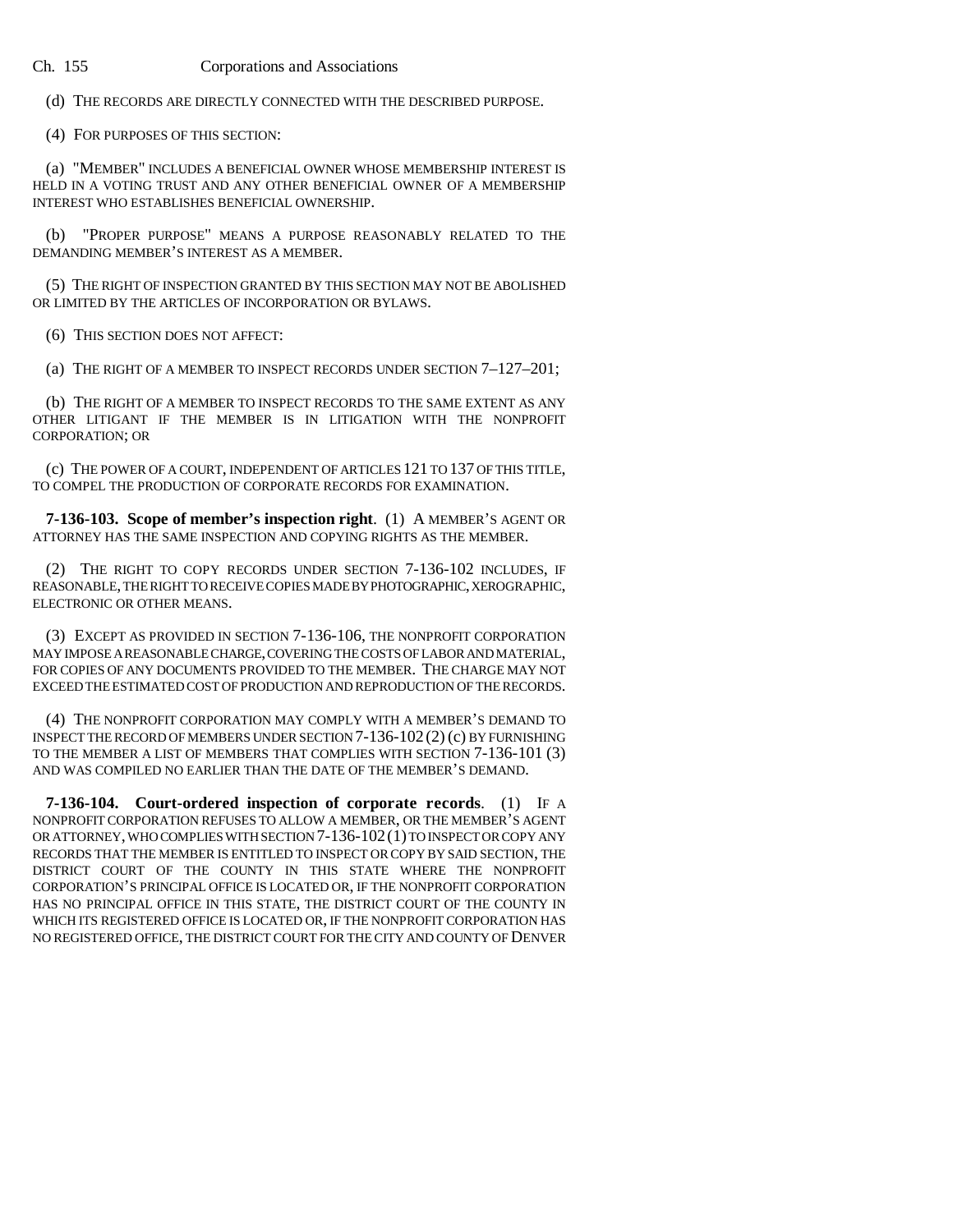MAY, ON APPLICATION OF THE MEMBER, SUMMARILY ORDER THE INSPECTION OR COPYING OF THE RECORDS DEMANDED AT THE NONPROFIT CORPORATION'S EXPENSE.

(2) IF A NONPROFIT CORPORATION REFUSES TO ALLOW A MEMBER, OR THE MEMBER'S AGENT OR ATTORNEY, WHO COMPLIES WITH SECTION 7-136-102 (2) AND (3) TO INSPECT OR COPY ANY RECORDS THAT THE MEMBER IS ENTITLED TO INSPECT OR COPY PURSUANT TO SECTION 7-136-102 (2) AND (3) WITHIN A REASONABLE TIME FOLLOWING THE MEMBER'S DEMAND, THE DISTRICT COURT OF THE COUNTY IN THIS STATE WHERE THE NONPROFIT CORPORATION'S PRINCIPAL OFFICE IS LOCATED OR, IF THE NONPROFIT CORPORATION HAS NO PRINCIPAL OFFICE IN THIS STATE, THE DISTRICT COURT OF THE COUNTY IN WHICH ITS REGISTERED OFFICE IS LOCATED OR, IF THE NONPROFIT CORPORATION HAS NO REGISTERED OFFICE, THE DISTRICT COURT FOR THE CITY AND COUNTY OF DENVER MAY, ON APPLICATION OF THE MEMBER, SUMMARILY ORDER THE INSPECTION OR COPYING OF THE RECORDS DEMANDED.

(3) IF A COURT ORDERS INSPECTION OR COPYING OF THE RECORDS DEMANDED, UNLESS THE NONPROFIT CORPORATION PROVES THAT IT REFUSED INSPECTION OR COPYING IN GOOD FAITH BECAUSE IT HAD A REASONABLE BASIS FOR DOUBT ABOUT THE RIGHT OF THE MEMBER, OR THE MEMBER'S AGENT OR ATTORNEY, TO INSPECT OR COPY THE RECORDS DEMANDED:

(a) THE COURT SHALL ALSO ORDER THE NONPROFIT CORPORATION TO PAY THE MEMBER'S COSTS, INCLUDING REASONABLE COUNSEL FEES, INCURRED TO OBTAIN THE ORDER;

(b) THE COURT MAY ORDER THE NONPROFIT CORPORATION TO PAY THE MEMBER FOR ANY DAMAGES THE MEMBER INCURRED;

(c) IF INSPECTION OR COPYING IS ORDERED PURSUANT TO SUBSECTION (2) OF THIS SECTION, THE COURT MAY ORDER THE NONPROFIT CORPORATION TO PAY THE MEMBER'S INSPECTION AND COPYING EXPENSES; AND

(d) THE COURT MAY GRANT THE MEMBER ANY OTHER REMEDY PROVIDED BY LAW.

(4) IF A COURT ORDERS INSPECTION OR COPYING OF RECORDS DEMANDED, IT MAY IMPOSE REASONABLE RESTRICTIONS ON THE USE OR DISTRIBUTION OF THE RECORDS BY THE DEMANDING MEMBER.

**7-136-105. Limitations on use of membership list.** (1) WITHOUT CONSENT OF THE BOARD OF DIRECTORS, A MEMBERSHIP LIST OR ANY PART THEREOF MAY NOT BE OBTAINED OR USED BY ANY PERSON FOR ANY PURPOSE UNRELATED TO A MEMBER'S INTEREST AS A MEMBER.

(2) WITHOUT LIMITING THE GENERALITY OF SUBSECTION (1) OF THIS SECTION, WITHOUT THE CONSENT OF THE BOARD OF DIRECTORS A MEMBERSHIP LIST OR ANY PART THEREOF MAY NOT BE:

(a) USED TO SOLICIT MONEY OR PROPERTY UNLESS SUCH MONEY OR PROPERTY WILL BE USED SOLELY TO SOLICIT THE VOTES OF THE MEMBERS IN AN ELECTION TO BE HELD BY THE NONPROFIT CORPORATION;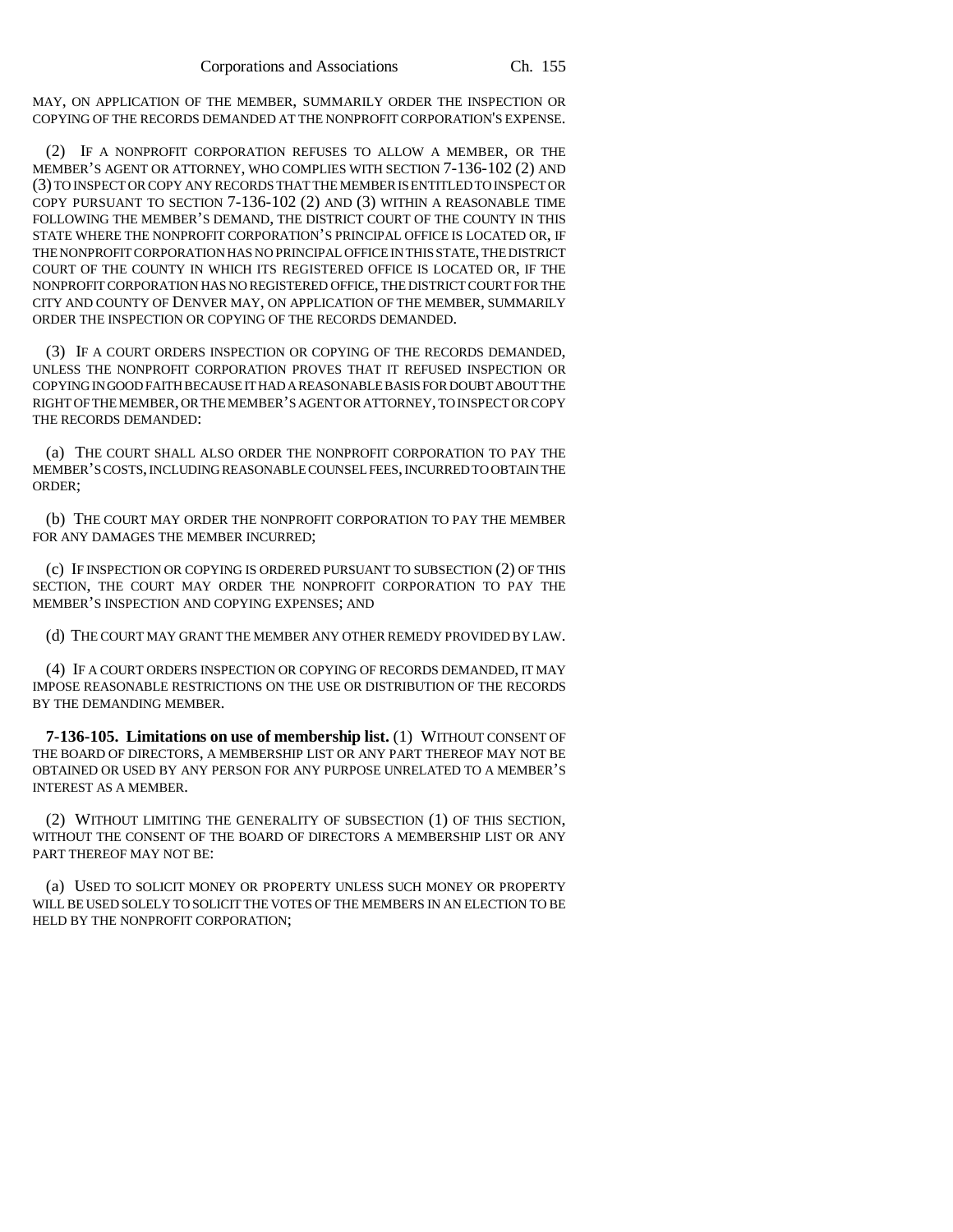(b) USED FOR ANY COMMERCIAL PURPOSE; OR

(c) SOLD TO OR PURCHASED BY ANY PERSON.

**7-136-106. Financial statements.** UPON THE WRITTEN REQUEST OF ANY MEMBER, A NONPROFIT CORPORATION SHALL MAIL TO SUCH MEMBER ITS MOST RECENT ANNUAL FINANCIAL STATEMENTS, IF ANY, AND ITS MOST RECENTLY PUBLISHED FINANCIAL STATEMENTS, IF ANY, SHOWING IN REASONABLE DETAIL ITS ASSETS AND LIABILITIES AND RESULTS OF ITS OPERATIONS.

**7-136-107. Corporate report to secretary of state.** (1) EACH DOMESTIC NONPROFIT CORPORATION, AND EACH FOREIGN NONPROFIT CORPORATION AUTHORIZED TO TRANSACT BUSINESS IN THIS STATE, SHALL DELIVER TO THE SECRETARY OF STATE FOR FILING, A CORPORATE REPORT THAT SETS FORTH:

(a) THE CORPORATE NAME OF THE DOMESTIC OR FOREIGN NONPROFIT CORPORATION AND THE ASSUMED CORPORATE NAME, IF ANY, OF THE FOREIGN NONPROFIT CORPORATION;

(b) THE STATE OR COUNTRY UNDER WHOSE LAW IT IS INCORPORATED;

(c) THE STREET ADDRESS OF ITS REGISTERED OFFICE AND THE NAME OF ITS REGISTERED AGENT AT THAT OFFICE;

(d) THE STREET ADDRESS OF ITS PRINCIPAL OFFICE; AND

(e) THE NAMES AND ADDRESSES OF ITS DIRECTORS AND PRINCIPAL OFFICERS.

(2) THE CORPORATE REPORT SHALL BE MADE ON A FORM PRESCRIBED AND FURNISHED BY THE SECRETARY OF STATE WHO SHALL DELIVER A COPY THEREOF TO EACH DOMESTIC NONPROFIT CORPORATION AND EACH FOREIGN NONPROFIT CORPORATION AUTHORIZED TO TRANSACT BUSINESS IN THIS STATE. THE COPY OF THE REPORT FORM FOR THE FIRST CORPORATE REPORT OF A DOMESTIC OR FOREIGN NONPROFIT CORPORATION SHALL BE DELIVERED TO THE DOMESTIC OR FOREIGN NONPROFIT CORPORATION IN THE SECOND CALENDAR YEAR SUCCEEDING THE CALENDAR YEAR IN WHICH THE DOMESTIC NONPROFIT CORPORATION IS INCORPORATED OR THE APPLICATION FOR AUTHORITY TO TRANSACT BUSINESS OF THE FOREIGN NONPROFIT CORPORATION IS FILED BY THE SECRETARY OF STATE, AS THE CASE MAY BE. A COPY OF THE REPORT FORM SHALL BE DELIVERED EVERY TWO YEARS THEREAFTER. INFORMATION IN THE CORPORATE REPORT SHALL BE CURRENT AS OF THE DATE THE CORPORATE REPORT IS EXECUTED ON BEHALF OF THE NONPROFIT CORPORATION.

(3) THE CORPORATE REPORT SHALL BE DELIVERED TO THE SECRETARY OF STATE FOR FILING NO LATER THAN THE END OF THE SECOND CALENDAR MONTH FOLLOWING THE CALENDAR MONTH IN WHICH THE COPY OF THE REPORT FORM THAT IS REQUIRED TO BE DELIVERED TO THE DOMESTIC OR FOREIGN NONPROFIT CORPORATION PURSUANT TO SUBSECTION (2) OF THIS SECTION IS SO DELIVERED. PROOF TO THE SATISFACTION OF THE SECRETARY OF STATE THAT, BEFORE SUCH DATE, THE CORPORATE REPORT WAS DELIVERED SHALL BE DEEMED A COMPLIANCE WITH THIS SUBSECTION (3).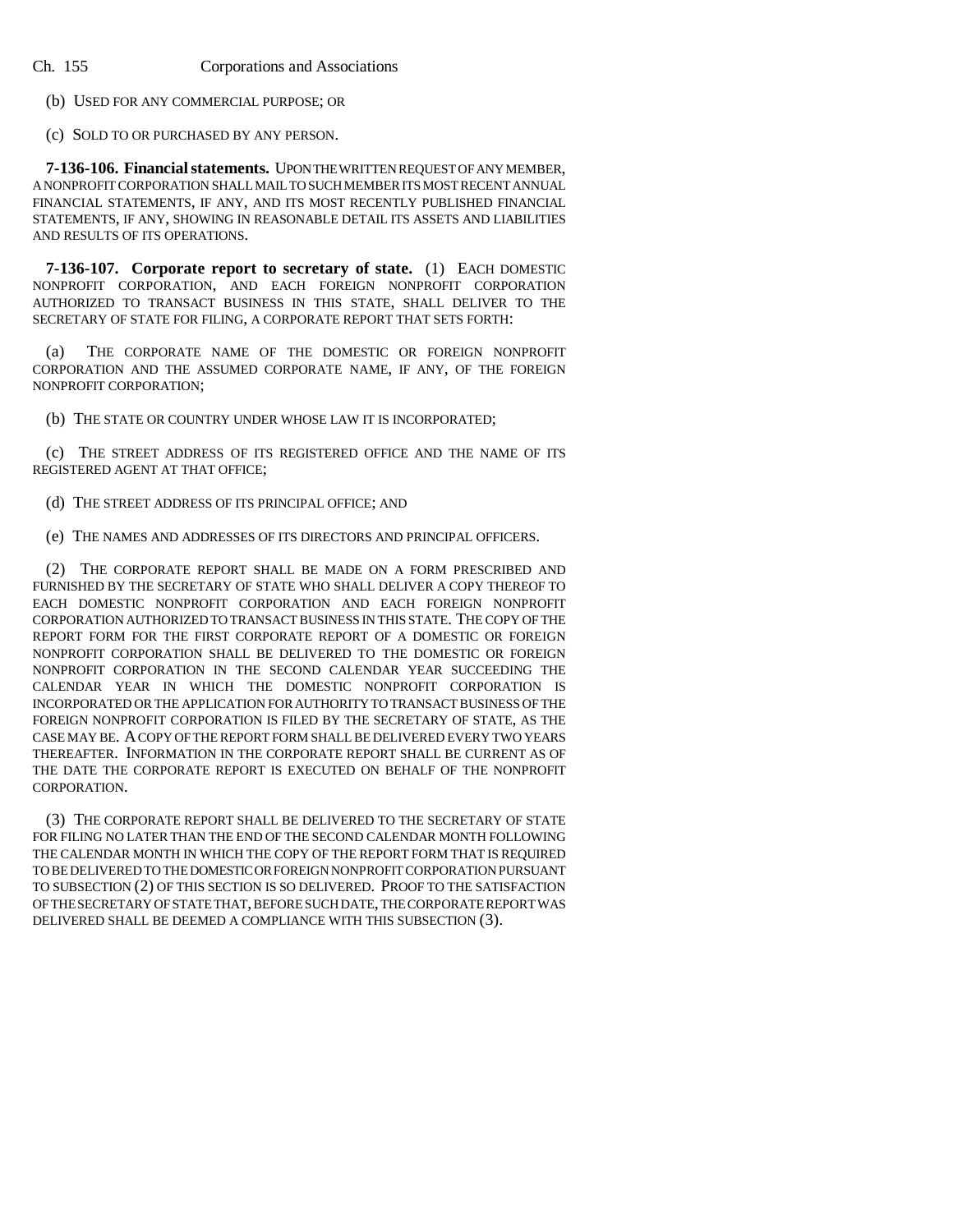(4) EACH DOMESTIC NONPROFIT CORPORATION AND FOREIGN NONPROFIT CORPORATION AUTHORIZED TO TRANSACT BUSINESS IN THIS STATE THAT FAILS OR REFUSES TO FILE ITS CORPORATE REPORT WITHIN THE TIME PRESCRIBED BY SUBSECTION (3) OF THIS SECTION AND PAY THE FEE PRESCRIBED THEREFOR SHALL BE SUBJECT TO A LATE FILING FEE, WHICH SHALL BE DETERMINED AND COLLECTED PURSUANT TO SECTION 24-21-104(3),C.R.S.; EXCEPT THAT NO SUCH LATE FEE SHALL BE IMPOSED IF THE FORMS REQUIRED TO BE FURNISHED BY THE SECRETARY OF STATE PURSUANT TO SUBSECTION (2) OF THIS SECTION ARE UNAVAILABLE AND SUCH UNAVAILABILITY RESULTS IN FAILURE TO FILE WITHIN THE TIME PRESCRIBED BY SUBSECTION (3) OF THIS SECTION. THE AMOUNT OF ANY UNPAID REPORT FEE AND THE AMOUNT OF THE LATE FEE SHALL BE SEPARATELY STATED IN ANY NOTICE TO THE NONPROFIT CORPORATION WITH RESPECT THERETO.

(5) IF A CORPORATE REPORT CONTAINS THE INFORMATION REQUIRED BY THIS SECTION IT SHALL BE FILED BY THE SECRETARY OF STATE. IF A CORPORATE REPORT DOES NOT CONTAIN THE INFORMATION REQUIRED BY THIS SECTION THE SECRETARY OF STATE SHALL PROMPTLY RETURN THE CORPORATE REPORT TO THE REPORTING DOMESTIC OR FOREIGN NONPROFIT CORPORATION FOR CORRECTION, TOGETHER WITH A WRITTEN NOTICE PROVIDING A BRIEF EXPLANATION OF THE REASON FOR ITS REJECTION. IF THE CORPORATE REPORT WAS OTHERWISE TIMELY FILED AND IS CORRECTED TO CONTAIN THE INFORMATION REQUIRED BY THIS SECTION AND DELIVERED TO THE SECRETARY OF STATE WITHIN THIRTY DAYS AFTER THE EFFECTIVE DATE OF THE NOTICE OF REJECTION, IT IS DEEMED TO BE TIMELY FILED.

(6) A DOMESTIC OR FOREIGN NONPROFIT CORPORATION MAY DELIVER TO THE SECRETARY OF STATE FOR FILING AN AMENDMENT TO ITS CORPORATE REPORT REFLECTING ANY CHANGE IN THE INFORMATION CONTAINED IN ITS CORPORATE REPORT AS LAST AMENDED.

**7-136-108. Statement of person named as director or officer**. (1) ANY PERSON NAMED AS A DIRECTOR OR OFFICER OF A DOMESTIC OR FOREIGN NONPROFIT CORPORATION IN A CORPORATE REPORT OR OTHER DOCUMENT ON FILE WITH THE SECRETARY OF STATE MAY, IF SUCH PERSON DOES NOT HOLD SUCH POSITION, DELIVER TO THE SECRETARY OF STATE FOR FILING A STATEMENT SETTING FORTH:

(a) THE PERSON'S NAME;

(b) THE NAME OF THE DOMESTIC OR FOREIGN NONPROFIT CORPORATION;

(c) INFORMATION SUFFICIENT TO IDENTIFY THE CORPORATE REPORT OR OTHER DOCUMENT IN WHICH THE PERSON IS NAMED AS A DIRECTOR OR OFFICER; AND

(d) THE DATE ON WHICH THE PERSON CEASED TO BE A DIRECTOR OR OFFICER OF THE DOMESTIC OR FOREIGN NONPROFIT CORPORATION, OR A STATEMENT THAT THE PERSON DID NOT HOLD THE POSITION FOR WHICH THE PERSON WAS NAMED IN SUCH CORPORATE REPORT OR OTHER DOCUMENT.

**7-136-109. Interrogatories by secretary of state**. (1) THE SECRETARY OF STATE MAY PROPOUND TO ANY NONPROFIT CORPORATION, DOMESTIC OR FOREIGN, SUBJECT TO THE PROVISIONS OF ARTICLES 121 TO 137 OF THIS TITLE AND TO ANY OFFICER OR DIRECTOR THEREOF, SUCH INTERROGATORIES AS MAY BE REASONABLY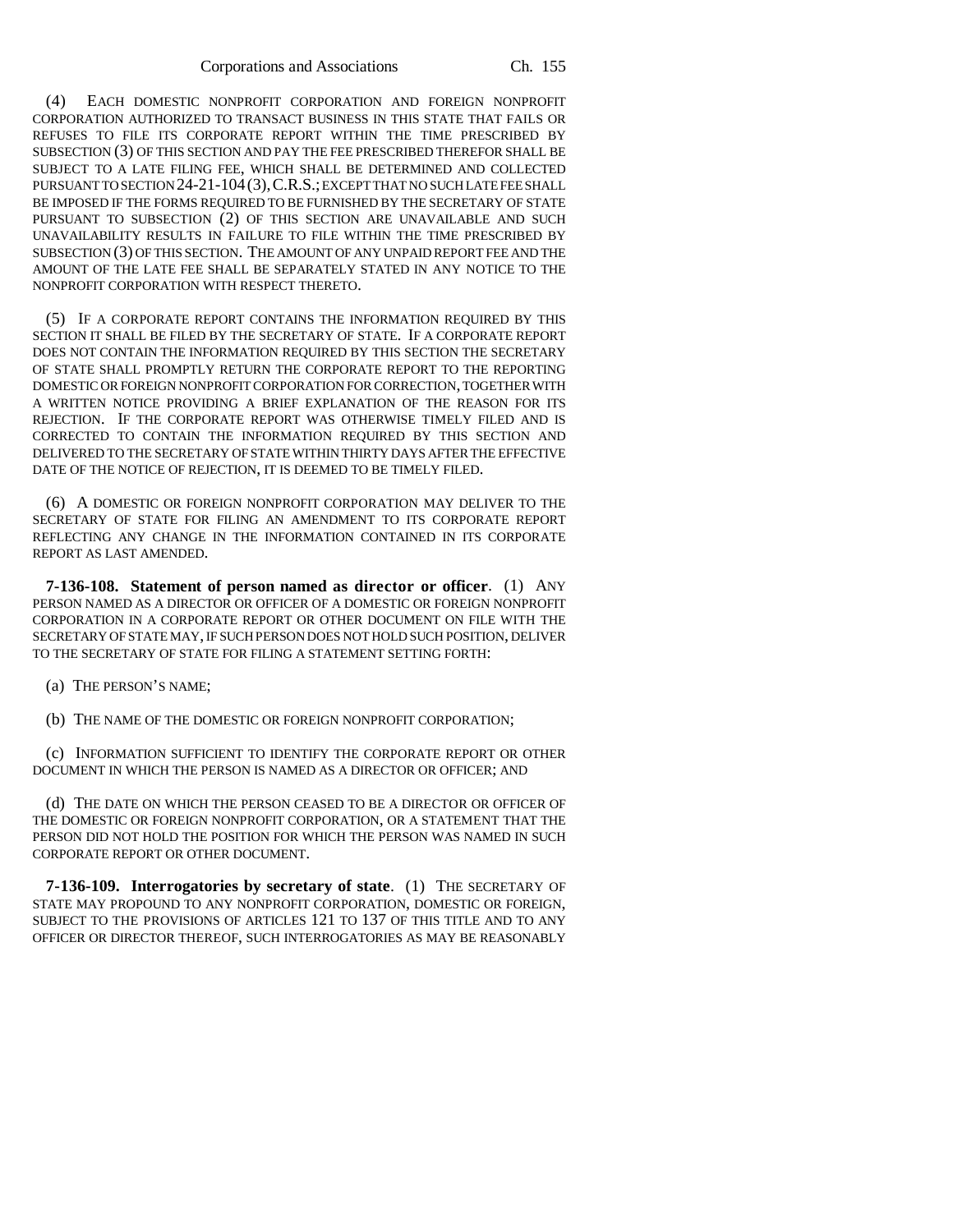NECESSARY AND PROPER TO ENABLE THE SECRETARY OF STATE TO ASCERTAIN WHETHER THE NONPROFIT CORPORATION HAS COMPLIED WITH ALL THE PROVISIONS OF ARTICLES 121 TO 137 OF THIS TITLE APPLICABLE TO THE NONPROFIT CORPORATION. THE INTERROGATORIES SHALL BE ANSWERED WITHIN THIRTY DAYS AFTER THE MAILING THEREOF OR WITHIN SUCH ADDITIONAL TIME AS FIXED BY THE SECRETARY OF STATE, AND THE ANSWERS THERETO SHALL BE FULL AND COMPLETE AND SHALL BE MADE IN WRITING. IF THE INTERROGATORIES ARE DIRECTED TO AN INDIVIDUAL THEY SHALL BE ANSWERED BY THE INDIVIDUAL, AND IF DIRECTED TO A NONPROFIT CORPORATION THEY SHALL BE ANSWERED BY THE CHAIRMAN OF THE BOARD OF DIRECTORS OF THE NONPROFIT CORPORATION, BY ALL OF ITS DIRECTORS, BY ONE OF ITS OFFICERS, OR BY ANY OTHER PERSON AUTHORIZED TO ANSWER THE INTERROGATORIES AS THE NONPROFIT CORPORATION'S AGENT. THE SECRETARY OF STATE NEED NOT FILE ANY DOCUMENT TO WHICH SUCH INTERROGATORIES RELATE UNTIL THE INTERROGATORIES ARE ANSWERED AS PROVIDED IN THIS SECTION, AND NOT THEN IF THE ANSWERS THERETO DISCLOSE THAT THE DOCUMENT IS NOT IN CONFORMITY WITH THE PROVISIONS OF ARTICLES 121 TO 137 OF THIS TITLE. THE SECRETARY OF STATE SHALL CERTIFY TO THE ATTORNEY GENERAL, FOR SUCH ACTION AS THE ATTORNEY GENERAL MAY DEEM APPROPRIATE, ALL INTERROGATORIES AND ANSWERS THERETO WHICH DISCLOSE A VIOLATION OF ANY OF THE PROVISIONS OF ARTICLES 121 TO 137 OF THIS TITLE.

(2) INTERROGATORIES PROPOUNDED BY THE SECRETARY OF STATE, AND THE ANSWERS THERETO, SHALL NOT BE OPEN TO PUBLIC INSPECTION NOR SHALL THE SECRETARY OF STATE DISCLOSE ANY FACTS OR INFORMATION OBTAINED THEREFROM, EXCEPT AS THE OFFICIAL DUTIES OF THE SECRETARY OF STATE MAY REQUIRE THE SAME TO BE MADE PUBLIC, OR IN THE EVENT SUCH INTERROGATORIES OR THE ANSWERS THERETO ARE REQUIRED FOR EVIDENCE IN ANY CRIMINAL PROCEEDINGS OR IN ANY OTHER ACTION BY THIS STATE.

(3) EACH DOMESTIC OR FOREIGN NONPROFIT CORPORATION THAT FAILS OR REFUSES TO ANSWER TRUTHFULLY AND FULLY, WITHIN THE TIME PRESCRIBED BY SUBSECTION (1) OF THIS SECTION, INTERROGATORIES PROPOUNDED TO THE DOMESTIC OR FOREIGN NONPROFIT CORPORATION BY THE SECRETARY OF STATE IN ACCORDANCE WITH THE PROVISIONS OF SUBSECTION (1) OF THIS SECTION IS GUILTY OF A MISDEMEANOR AND, UPON CONVICTION THEREOF, SHALL BE PUNISHED BY A FINE OF NOT MORE THAN FIVE HUNDRED DOLLARS.

(4) EACH OFFICER AND DIRECTOR OF A DOMESTIC OR FOREIGN NONPROFIT CORPORATION WHO FAILS OR REFUSES TO ANSWER TRUTHFULLY AND FULLY, WITHIN THE TIME PRESCRIBED BY SUBSECTION (1) OF THIS SECTION, INTERROGATORIES PROPOUNDED TO THE OFFICER OR DIRECTOR BY THE SECRETARY OF STATE IN ACCORDANCE WITH THE PROVISIONS OF SUBSECTION (1) OF THIS SECTION OR WHO SIGNS A DOCUMENT FILED WITH THE SECRETARY OF STATE PURSUANT TO ANY PROVISION OF ARTICLES 121 TO 137 OF THIS TITLE WHICH IS KNOWN TO SUCH OFFICER OR DIRECTOR TO BE FALSE IN ANY MATERIAL RESPECT, IS GUILTY OF A MISDEMEANOR AND, UPON CONVICTION THEREOF, SHALL BE PUNISHED BY A FINE OF NOT MORE THAN ONE THOUSAND DOLLARS.

(5) THE ATTORNEY GENERAL MAY ENFORCE THE PROVISIONS OF THIS SECTION IN AN ACTION BROUGHT IN THE DISTRICT COURT OF THE COUNTY IN THIS STATE WHERE THE NONPROFIT CORPORATION'S PRINCIPAL OFFICE OR REGISTERED OFFICE IS LOCATED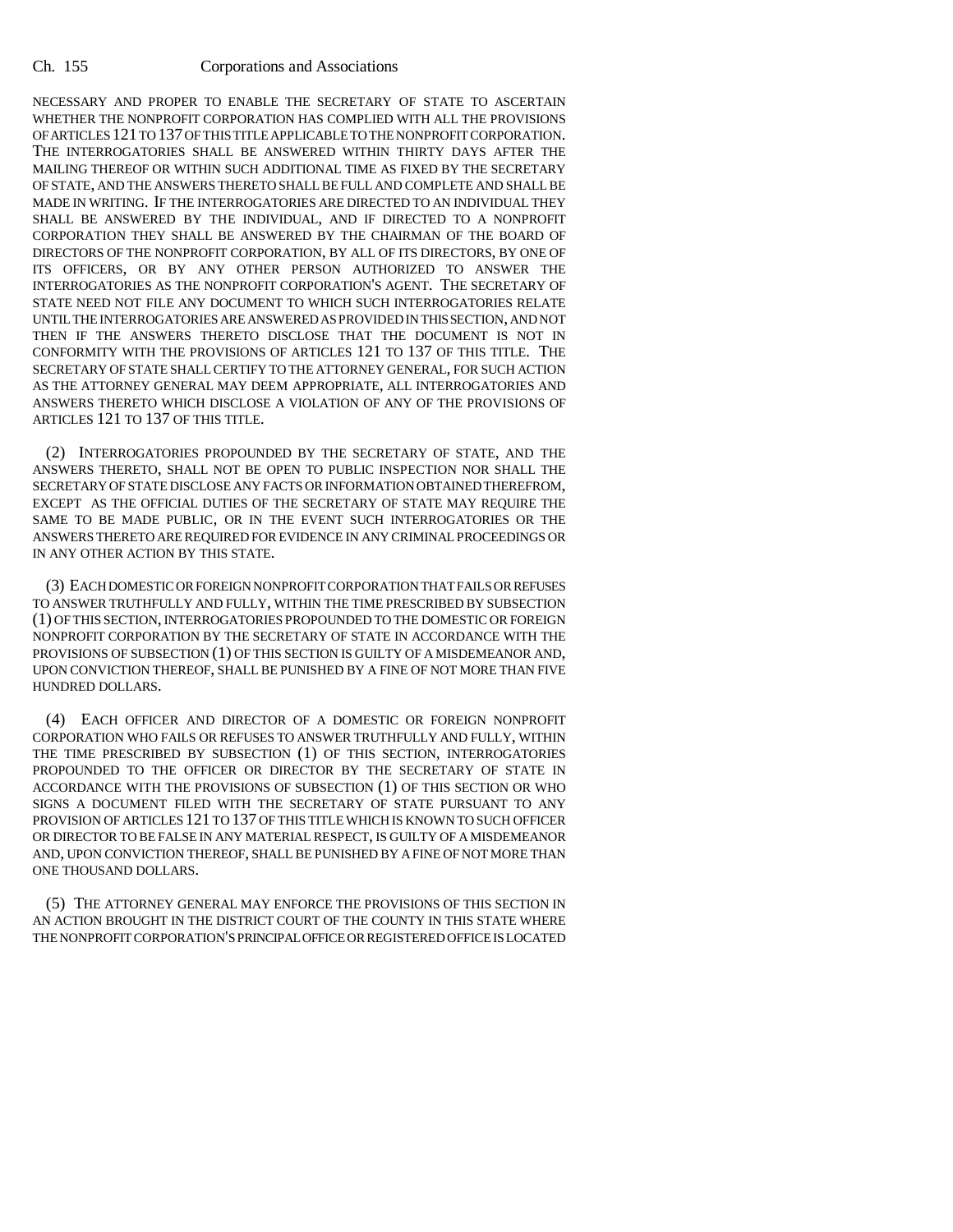OR, IF THE NONPROFIT CORPORATION HAS NO PRINCIPAL OR REGISTERED OFFICE IN THIS STATE, IN THE DISTRICT COURT IN AND FOR THE CITY AND COUNTY OF DENVER.

### **ARTICLE 137 Transition Provisions**

### PART 1 APPLICATION OF ACT

**7-137-101. Application to existing corporations**. (1) (a) FOR PURPOSES OF THIS ARTICLE, "EXISTING CORPORATE ENTITY" MEANS ANY CORPORATE ENTITY THAT WAS IN EXISTENCE ON JUNE 30, 1998, AND THAT WAS INCORPORATED UNDER ARTICLES 20 TO 29 OF THIS TITLE OR ELECTED TO ACCEPT SUCH ARTICLES AS PROVIDED THEREIN.

(b) A CORPORATE ENTITY THAT WAS EITHER INCORPORATED UNDER OR ELECTED TO ACCEPT ARTICLES 20 TO 29 OF THIS TITLE AND THAT WAS SUSPENDED OR, AS A CONSEQUENCE OF SUCH SUSPENSION, DISSOLVED BY OPERATION OF LAW BEFORE JULY 1, 1998, AND WAS ELIGIBLE FOR REINSTATEMENT OR RESTORATION, RENEWAL AND REVIVAL ON JUNE 30, 1998, SHALL BE DEEMED TO BE IN EXISTENCE ON THAT DATE FOR PURPOSES OF THIS SUBSECTION (1), AND SHALL BE DEEMED ADMINISTRATIVELY DISSOLVED ON THE DATE OF SUCH SUSPENSION FOR PURPOSES OF SECTIONS 7-134-105 AND 7-134-201 TO 7-134-205.

(2) SUBJECT TO THIS SECTION, ARTICLES 121 TO 137 OF THIS TITLE APPLY TO ALL EXISTING CORPORATE ENTITIES SUBJECT TO ARTICLES 20 TO 29 OF THIS TITLE.

(3) UNLESS THE ARTICLES OF INCORPORATION OR BYLAWS OF AN EXISTING CORPORATE ENTITY RECOGNIZE THE RIGHT OF A MEMBER TO TRANSFER SUCH MEMBER'S MEMBERSHIP INTERESTS IN SUCH CORPORATE ENTITY, SUCH INTERESTS SHALL BE PRESUMED TO BE NONTRANSFERABLE. HOWEVER, IF THE TRANSFERABILITY OF SUCH INTERESTS IS NOT PROHIBITED BY SUCH ARTICLES OF INCORPORATION OR BYLAWS, SUCH TRANSFERABILITY MAY BE ESTABLISHED BY A PREPONDERANCE OF THE EVIDENCE TAKING INTO ACCOUNT ANY REPRESENTATION MADE BY THE CORPORATE ENTITY, THE PRACTICE OF SUCH CORPORATE ENTITY, OTHER TRANSACTIONS INVOLVING SUCH INTERESTS, AND OTHER FACTS BEARING ON THE EXISTENCE OF THE RIGHTS TO TRANSFER SUCH INTERESTS.

(4) UNTIL THE ARTICLES OF INCORPORATION OF AN EXISTING CORPORATE ENTITY ARE AMENDED OR RESTATED ON OR AFTER JULY 1, 1998, THEY NEED NOT BE AMENDED OR RESTATED TO COMPLY WITH ARTICLES 121 TO 137 OF THIS TITLE.

(5) UNLESS CHANGED BY AN AMENDMENT TO ITS ARTICLES OF INCORPORATION, MEMBERS OR CLASSES OF MEMBERS OF AN EXISTING CORPORATE ENTITY SHALL BE DEEMED TO BE VOTING MEMBERS FOR PURPOSES OF ARTICLES 121 TO 137 OF THIS TITLE IF SUCH MEMBERS OR CLASSES OF MEMBERS, ON JUNE 30, 1998, HAD THE RIGHT BY REASON OF A PROVISION OF THE CORPORATE ENTITY'S ARTICLES OF INCORPORATION OR BYLAWS, OR BY A CUSTOM, PRACTICE, OR TRADITION, TO VOTE FOR THE ELECTION OF A DIRECTOR OR DIRECTORS.

**7-137-102. Pre-1968 corporate entities - failure to file reports and designate registered offices and agents - dissolution.** (1) CORPORATE ENTITIES WHICH WERE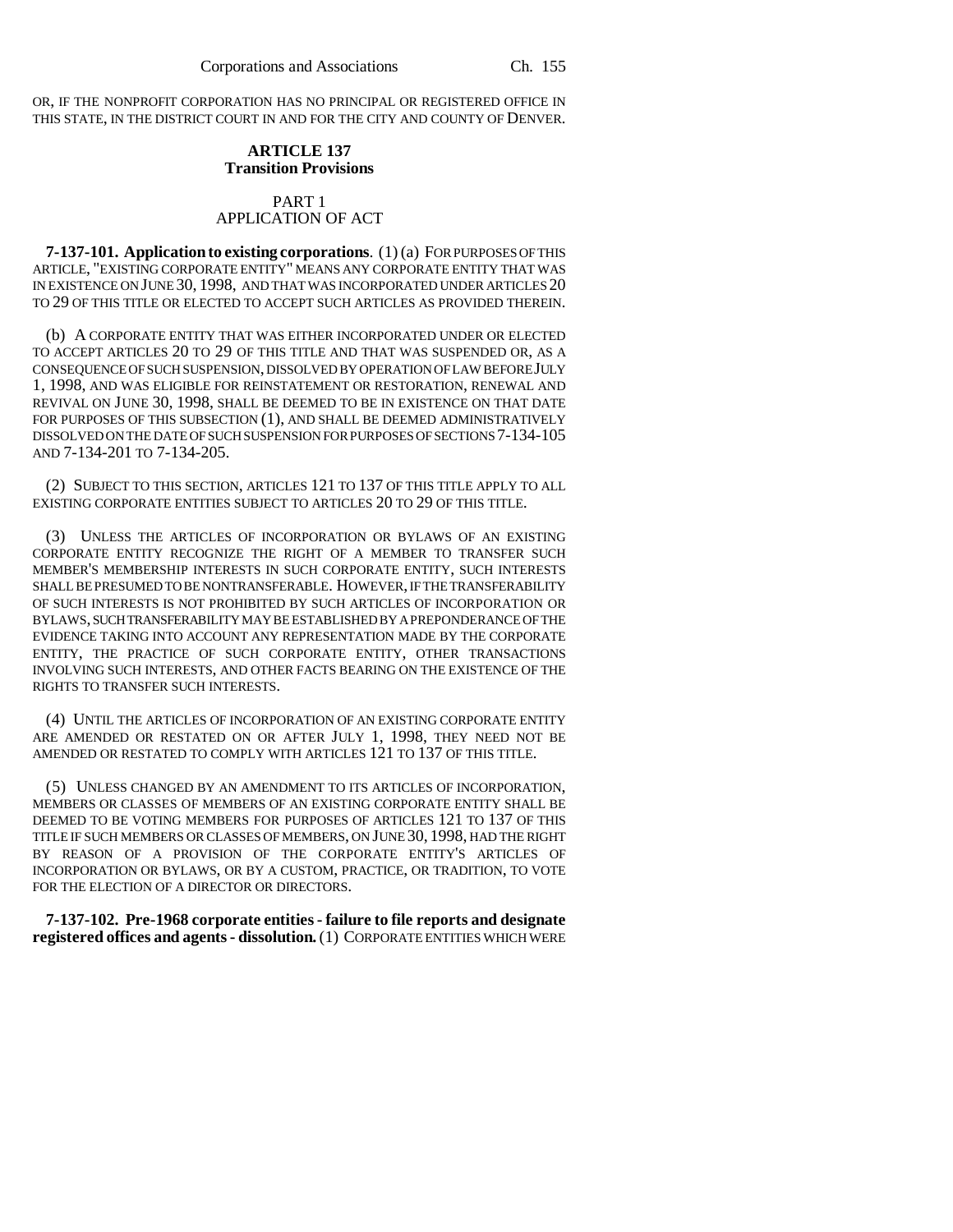ORGANIZED PRIOR TO JANUARY 1, 1968, AND WHICH DID NOT ELECT TO BE GOVERNED BY ARTICLES 20 TO 29 OF THIS TITLE AND COULD, IF THEY SO ELECTED, ELECT TO BE GOVERNED BY ARTICLES 121 TO 137 OF THIS TITLE, BUT WHICH HAVE NOT DONE SO, SHALL NEVERTHELESS BE SUBJECT TO SECTIONS 7-136-107 AND 7-136-108 AND ARE REQUIRED TO FILE CORPORATE REPORTS AND PAY THE FILING FEES THEREFOR AS PROVIDED IN SAID ARTICLES. SUCH CORPORATE ENTITIES SHALL ALSO DESIGNATE AND MAINTAIN REGISTERED OFFICES AND REGISTERED AGENTS AS PROVIDED IN SECTION 7-125-101. SUCH REGISTERED AGENTS SHALL BE THE AGENTS FOR SERVICE OF PROCESS ON SAID CORPORATE ENTITIES AS PROVIDED IN SECTION 7-125-104, AND, IN THE EVENT SUCH REGISTERED AGENT IS NOT MAINTAINED, PROCESS MAY BE SERVED ON SUCH CORPORATE ENTITY AS SET FORTH IN SECTION 7-125-104.

(2) EVERY CORPORATE ENTITY THAT COULD OR HAS ELECTED TO BE GOVERNED BY ARTICLES 20 TO 29 OR 121 TO 137 OF THIS TITLE WHOSE ARTICLES OF INCORPORATION, AFFIDAVIT OF INCORPORATION, OR OTHER BASIC CORPORATE CHARTER, BY WHATEVER NAME DENOMINATED, IS NOT ON FILE IN THE OFFICE OF THE SECRETARY OF STATE SHALL FILE A CERTIFIED COPY OF SUCH ARTICLES OF INCORPORATION, AFFIDAVIT OF INCORPORATION, OR OTHER BASIC CORPORATE CHARTER IN THE OFFICE OF THE SECRETARY OF STATE. SUCH CERTIFIED COPY MAY BE SECURED FROM ANY CLERK OR RECORDER WITH WHOM THE INSTRUMENT MAY BE FILED OR RECORDED.

(3) IF ANY CORPORATE ENTITY, ORGANIZED PRIOR TO JANUARY 1, 1968, THAT COULD ELECT TO BE GOVERNED BY ARTICLES 20 TO 29 OR 121 TO 137 OF THIS TITLE, BUT WHICH HAS NOT SO ELECTED AND HAS FAILED TO FILE CORPORATE REPORTS OR DESIGNATE A REGISTERED OFFICE AND AGENT, MAY BE ADMINISTRATIVELY DISSOLVED PURSUANT TO SECTIONS 7-134-201 AND 7-134-202 AND REINSTATED PURSUANT TO SECTIONS 7-134-203 AND 7-134-204.

(4) ANY CORPORATE ENTITY ORGANIZED PRIOR TO JANUARY 1, 1968, THAT COULD ELECT TO BE GOVERNED BY ARTICLES 20 TO 29 OF THIS TITLE, THAT WAS SUSPENDED OR WAS DECLARED DEFUNCT, BUT NOT DISSOLVED BY OPERATION OF LAW UNDER SECTION 7-20-105 BEFORE JULY 1, 1998, AND THAT WAS ELIGIBLE FOR REINSTATEMENT ON JUNE 30, 1998, SHALL BE DEEMED ADMINISTRATIVELY DISSOLVED ON THE DATE OF SUCH SUSPENSION FOR PURPOSES OF SECTIONS 7-134-105 AND 7-134-201 TO 7-134-204 AND MAY REINSTATE ITSELF AS A NONPROFIT CORPORATION AS PROVIDED IN SECTIONS 7-134-203 AND 7-134-204.

(5) ANY NONPROFIT CORPORATE ENTITY ORGANIZED PRIOR TO JANUARY 1, 1968, THAT COULD ELECT TO BE GOVERNED BY ARTICLES 20 TO 29 OF THIS TITLE, THAT WAS SUSPENDED, DECLARED DEFUNCT, ADMINISTRATIVELY DISSOLVED OR DISSOLVED BY OPERATION OF LAW AND CONTINUES TO OPERATE FOR NONPROFIT PURPOSES AND DOES NOT WIND UP ITS BUSINESS AND AFFAIRS, SHALL BE DEEMED AN UNINCORPORATED ORGANIZATION THAT QUALIFIES AS A NONPROFIT ASSOCIATION AS PROVIDED IN SECTION 7-30-101.1 FOR PURPOSES OF THE "UNIFORM UNINCORPORATED NONPROFIT ASSOCIATION ACT", ARTICLE 30 OF THIS TITLE, UNLESS SUCH CORPORATE ENTITY IS ELIGIBLE TO REINSTATE ITSELF AS A NONPROFIT CORPORATION AS PROVIDED IN SUBSECTION (4) OF THIS SECTION OR SECTIONS 7-134-203 AND 7-134-204 AND DOES SO REINSTATE ITSELF.

### **7-137-103. Application to foreign nonprofit corporations.** A FOREIGN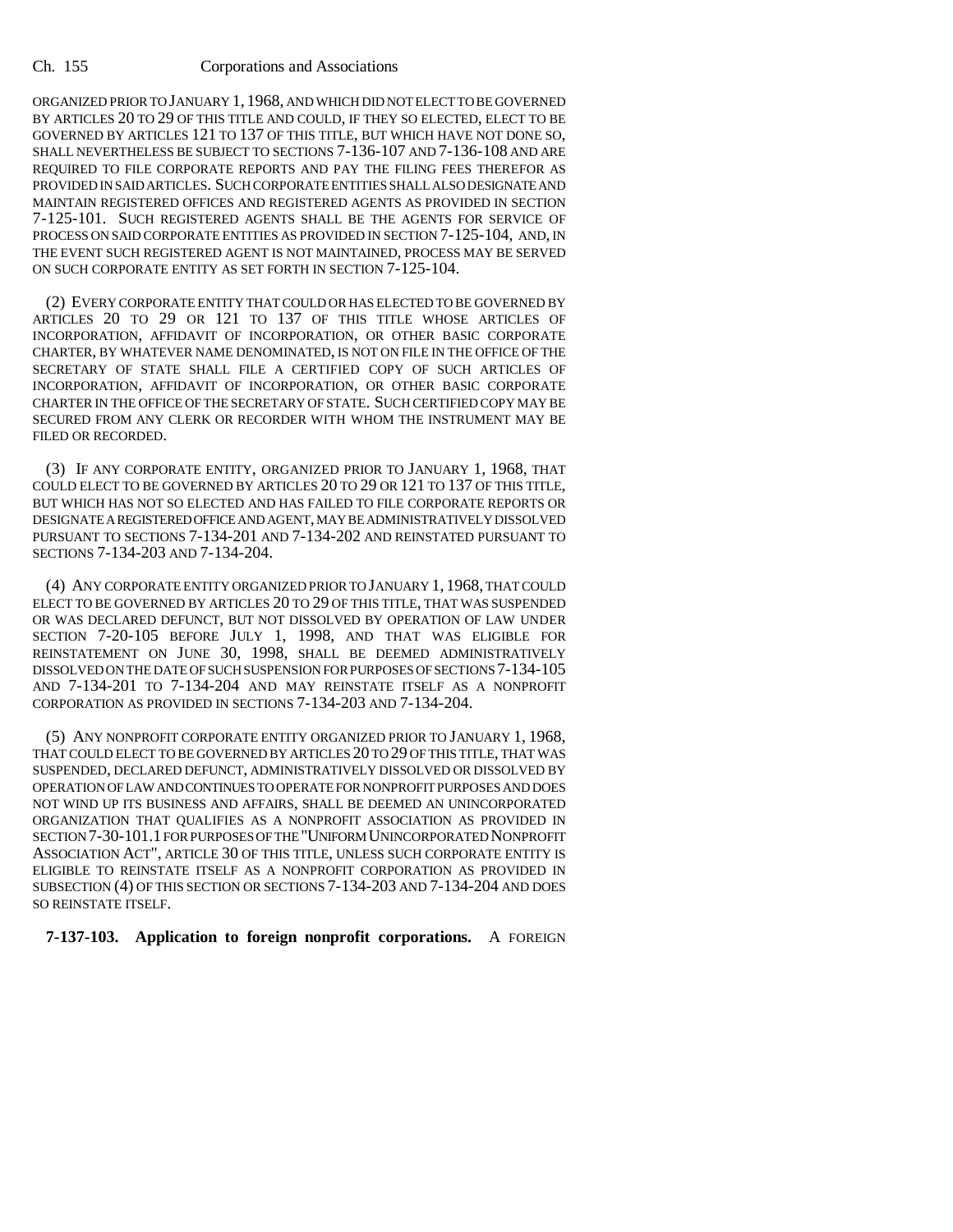NONPROFIT CORPORATION AUTHORIZED TO CONDUCT AFFAIRS IN THIS STATE ON JUNE 30, 1998, IS SUBJECT TO ARTICLES 121 TO 137 OF THIS TITLE BUT IS NOT REQUIRED TO OBTAIN NEW AUTHORIZATION TO CONDUCT AFFAIRS UNDER SAID ARTICLES.

### PART 2 ELECTION BY PRE-1968 CORPORATE ENTITIES

**7-137-201. Procedure to elect to accept articles 121 to 137 of this title.** (1) ANY CORPORATE ENTITY WITH SHARES OF CAPITAL STOCK ORGANIZED BEFORE JANUARY 1, 1968, UNDER ARTICLES 40, 50, OR 51 OF THIS TITLE, ANY CORPORATE ENTITY ORGANIZED BEFORE JANUARY 1,1968, UNDER ARTICLE 40 OR 50 OF THIS TITLE WITHOUT SHARES OF CAPITAL STOCK, AND ANY CORPORATE ENTITY WHETHER WITH OR WITHOUT SHARES OF CAPITAL STOCK AND ORGANIZED BEFORE JANUARY 1, 1968, UNDER ANY GENERAL LAW OR CREATED BY ANY SPECIAL ACT OF THE GENERAL ASSEMBLY FOR A PURPOSE FOR WHICH A NONPROFIT CORPORATION MAY BE ORGANIZED UNDER ARTICLES 121 TO 137 OF THIS TITLE MAY ELECT TO ACCEPT SAID ARTICLES IN THE FOLLOWING MANNER:

(a) IF THERE ARE MEMBERS OR STOCKHOLDERS ENTITLED TO VOTE THEREON, THE BOARD OF DIRECTORS SHALL ADOPT A RESOLUTION RECOMMENDING THAT THE CORPORATE ENTITY ACCEPT ARTICLES 121 TO 137 OF THIS TITLE AND DIRECTING THAT THE QUESTION OF ACCEPTANCE BE SUBMITTED TO A VOTE AT A MEETING OF THE MEMBERS OR STOCKHOLDERS ENTITLED TO VOTE THEREON, WHICH MAY BE EITHER AN ANNUAL OR SPECIAL MEETING. THE QUESTION SHALL ALSO BE SUBMITTED WHENEVER ONE-TWENTIETH OF THE MEMBERS OR STOCKHOLDERS ENTITLED TO VOTE THEREON SO REQUEST. WRITTEN NOTICE STATING THAT THE PURPOSE, OR ONE OF THE PURPOSES, OF THE MEETING IS TO CONSIDER ELECTING TO ACCEPT SAID ARTICLES SHALL BE GIVEN TO EACH MEMBER OR STOCKHOLDER ENTITLED TO VOTE AT THE MEETING WITHIN THE TIME AND IN THE MANNER PROVIDED IN SAID ARTICLES FOR THE GIVING OF NOTICE OF MEETINGS TO MEMBERS OR STOCKHOLDERS. SUCH ELECTION TO ACCEPT SAID ARTICLES SHALL REQUIRE FOR ADOPTION AT LEAST TWO-THIRDS OF THE VOTES WHICH MEMBERS OR STOCKHOLDERS PRESENT AT SUCH MEETING IN PERSON OR BY PROXY ARE ENTITLED TO CAST.

(b) IF THERE ARE NO MEMBERS OR STOCKHOLDERS ENTITLED TO VOTE THEREON, ELECTION TO ACCEPT ARTICLES 121 TO 137 OF THIS TITLE MAY BE MADE AT A MEETING OF THE BOARD OF DIRECTORS PURSUANT TO A MAJORITY VOTE OF THE DIRECTORS IN OFFICE.

(c) IN EFFECTING SUCH ACCEPTANCE, THE CORPORATE ENTITY SHALL FOLLOW THE REQUIREMENTS OF THE LAW UNDER WHICH IT WAS ORGANIZED, ITS ARTICLES OF INCORPORATION, AND ITS BYLAWS SO FAR AS APPLICABLE.

(d) IF THE CORPORATE NAME IS NOT IN CONFORMITY WITH THE PROVISIONS OF SECTION 7-124-101, THE CORPORATE ENTITY SHALL CHANGE ITS NAME TO CONFORM WITH SECTION 7-124-101. THE ADOPTION OF A NAME WHICH IS IN CONFORMITY WITH SAID SECTION BY THE MEMBERS OR STOCKHOLDERS OF THE CORPORATE ENTITY, AND ITS INCLUSION IN THE STATEMENT OF ELECTION TO ACCEPT SAID ARTICLES 121 TO 137 AS THE CORPORATE NAME, AND THE ISSUANCE OF A CERTIFICATE OF ACCEPTANCE BY THE SECRETARY OF STATE SHALL BE THE ONLY ACTION NECESSARY TO EFFECT SUCH CHANGE. THE ARTICLES OF INCORPORATION, AFFIDAVIT, OR OTHER BASIC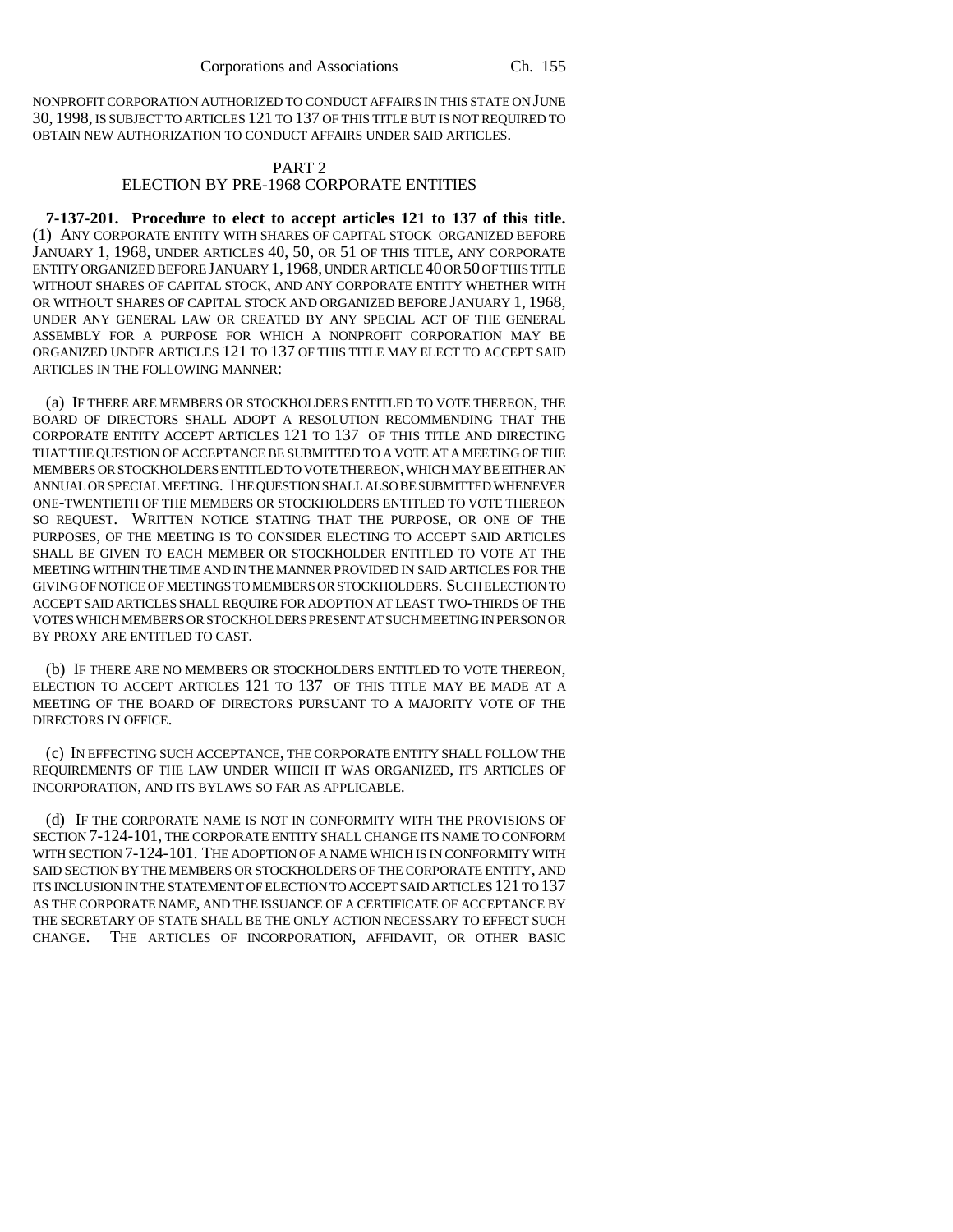ORGANIZATIONAL CHARTER SHALL BE DEEMED FOR ALL PURPOSES AMENDED TO CONFORM TO SUCH CORPORATE NAME.

(e) IF THE CORPORATE ENTITY DOES NOT HAVE A REGISTERED OFFICE AND A REGISTERED AGENT REGISTERED IN THE OFFICE OF THE SECRETARY OF STATE, IT SHALL COMPLY WITH SECTION 7-125-101 REGARDING THE MAINTENANCE OF SUCH OFFICE AND AGENT.

(f) ALL CORPORATE ENTITIES WHOSE ARTICLES OF INCORPORATION, AFFIDAVITS OF INCORPORATION, OR OTHER BASIC CHARTERS, BY WHATEVER NAMES DENOMINATED, ARE NOT ON FILE IN THE OFFICE OF THE SECRETARY OF STATE AS REQUIRED BY SECTION 7-137-102 (2) SHALL DELIVER A CERTIFIED COPY OF SUCH ARTICLES OF INCORPORATION, AFFIDAVITS OF INCORPORATION, OR OTHER BASIC CHARTERS IN THE OFFICE OF THE SECRETARY OF STATE AT THE TIME OF DELIVERY OF THE STATEMENT OF ELECTION TO ACCEPT ARTICLES 121 TO 137 OF THIS TITLE.

**7-137-202. Statement of election to accept articles 121 to 137 of this title**. (1) A STATEMENT OF ELECTION TO ACCEPT ARTICLES 121 TO 137 OF THIS TITLE SHALL SET FORTH:

(a) THE NAME OF THE CORPORATE ENTITY;

(b) A STATEMENT BY THE CORPORATE ENTITY THAT IT HAS ELECTED TO ACCEPT SAID ARTICLES AND THAT ALL REQUIRED REPORTS HAVE BEEN OR WILL BE FILED AND ALL FEES, TAXES, AND PENALTIES DUE TO THE STATE OF COLORADO ACCRUING UNDER ANY LAW TO WHICH THE CORPORATE ENTITY HERETOFORE HAS BEEN SUBJECT HAVE BEEN PAID;

(c) IF THERE ARE MEMBERS OR STOCKHOLDERS ENTITLED TO VOTE THEREON, A STATEMENT SETTING FORTH THE DATE OF THE MEETING OF SUCH MEMBERS OR STOCKHOLDERS AT WHICH THE ELECTION TO ACCEPT ARTICLES 121 TO 137 OF THIS TITLE WAS MADE, THAT A QUORUM WAS PRESENT AT THE MEETING, AND THAT SUCH ACCEPTANCE WAS AUTHORIZED BY AT LEAST TWO-THIRDS OF THE VOTES WHICH MEMBERS OR STOCKHOLDERS PRESENT AT SUCH MEETING IN PERSON OR BY PROXY WERE ENTITLED TO CAST;

(d) IF THERE ARE NO MEMBERS OR STOCKHOLDERS ENTITLED TO VOTE THEREON, A STATEMENT OF SUCH FACT, THE DATE OF THE MEETING OF THE BOARD OF DIRECTORS AT WHICH ELECTION TO ACCEPT SAID ARTICLES WAS MADE, THAT A QUORUM WAS PRESENT AT THE MEETING, AND THAT SUCH ACCEPTANCE WAS AUTHORIZED BY A MAJORITY VOTE OF THE DIRECTORS IN OFFICE;

(e) A STATEMENT THAT THE CORPORATE ENTITY FOLLOWED THE REQUIREMENTS OF THE LAW UNDER WHICH IT WAS ORGANIZED, ITS ARTICLES OF INCORPORATION, AND ITS BYLAWS SO FAR AS APPLICABLE IN EFFECTING SUCH ACCEPTANCE;

(f) THE STREET ADDRESS OF THE REGISTERED OFFICE OF THE CORPORATE ENTITY AND THE NAME OF THE REGISTERED AGENT AT SUCH ADDRESS;

(g) THE NAMES AND RESPECTIVE ADDRESSES OF ITS OFFICERS AND DIRECTORS;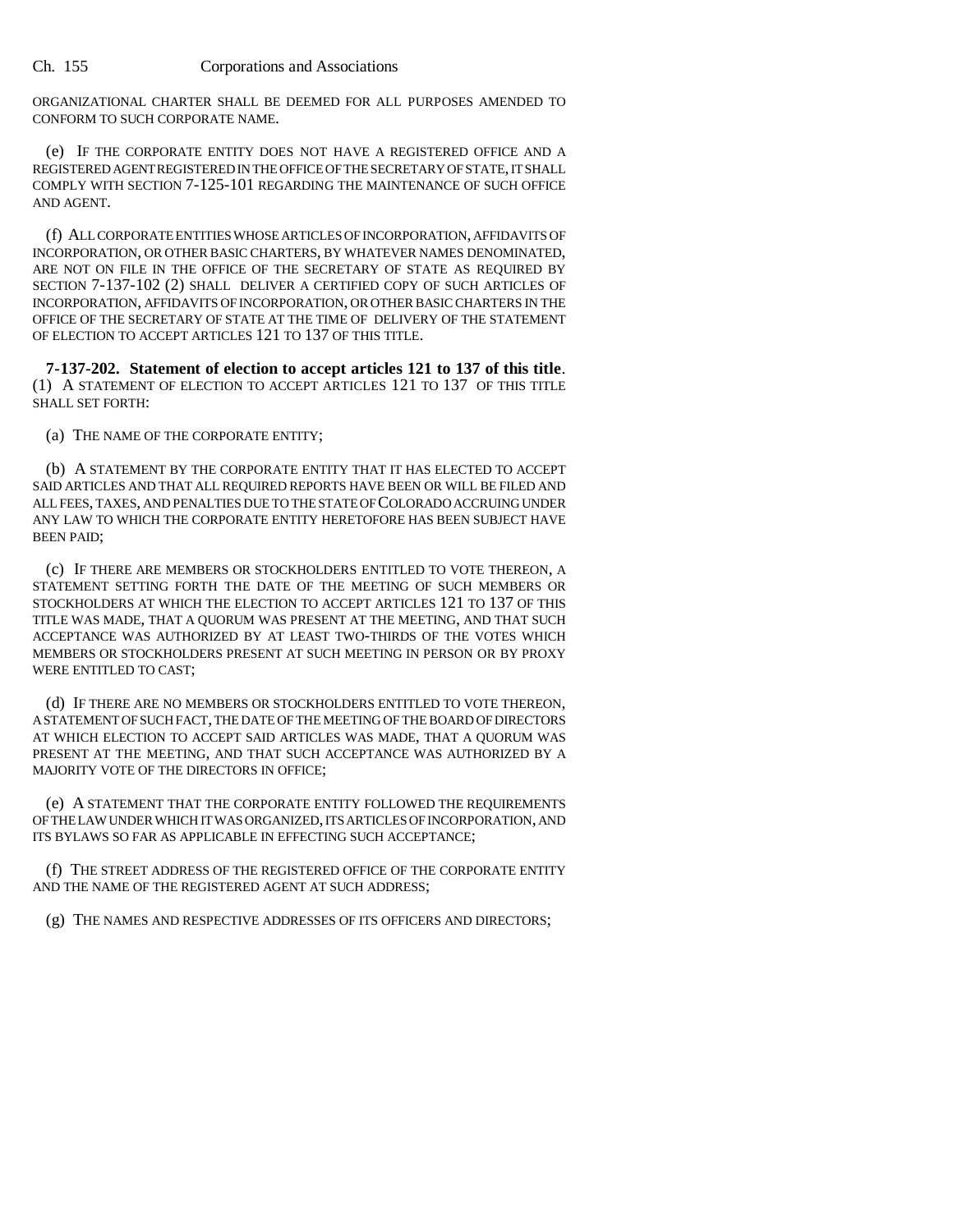(h) A STATEMENT THAT ANY ATTACHED COPY OF THE ARTICLES OF INCORPORATION, AFFIDAVIT, OR OTHER BASIC CORPORATE CHARTER OF THE CORPORATE ENTITY IS TRUE AND CORRECT;

(i) IF THE CORPORATE ENTITY HAS ISSUED SHARES OF STOCK, A STATEMENT OF SUCH FACT INCLUDING THE NUMBER OF SHARES HERETOFORE AUTHORIZED, THE NUMBER ISSUED AND OUTSTANDING, AND A STATEMENT THAT ALL ISSUED AND OUTSTANDING SHARES OF STOCK HAVE BEEN DELIVERED TO THE CORPORATE ENTITY TO BE CANCELED UPON THE ACCEPTANCE OF ARTICLES 121 TO 137 OF THIS TITLE BY THE CORPORATE ENTITY BECOMING EFFECTIVE AND THAT FROM AND AFTER THE EFFECTIVE DATE OF SAID ACCEPTANCE THE AUTHORITY OF THE CORPORATE ENTITY TO ISSUE SHARES OF STOCK IS TERMINATED; EXCEPT THAT THIS SHALL NOT APPLY TO CORPORATE ENTITIES ORGANIZED FOR THE ACQUISITION AND DISTRIBUTION OF WATER TO THEIR STOCKHOLDERS.

**7-137-203. Filing statement of election to accept articles 121 to 137 of this title.** THE STATEMENT OF ELECTION TO ACCEPT ARTICLES 121 TO 137 OF THIS TITLE SHALL BE DELIVERED TO THE SECRETARY OF STATE FOR FILING.

**7-137-204. Effect of certificate of acceptance**. (1) UPON THE FILING BY THE SECRETARY OF STATE OF THE STATEMENT OF ELECTION TO ACCEPT ARTICLES 121 TO 137 OF THIS TITLE, THE ELECTION OF THE CORPORATE ENTITY TO ACCEPT SAID ARTICLES SHALL BECOME EFFECTIVE.

(2) A CORPORATE ENTITY SO ELECTING UNDER ARTICLES 121 TO 137 OF THIS TITLE OR CORRESPONDING PROVISION OF PRIOR LAW SHALL HAVE THE SAME POWERS AND PRIVILEGES AND BE SUBJECT TO THE SAME DUTIES, RESTRICTIONS, PENALTIES, AND LIABILITIES AS THOUGH SUCH CORPORATE ENTITY HAD BEEN ORIGINALLY ORGANIZED UNDER SAID ARTICLES AND SHALL ALSO BE SUBJECT TO ANY DUTIES OR OBLIGATIONS EXPRESSLY IMPOSED UPON THE CORPORATE ENTITY BY A SPECIAL CHARTER, SUBJECT TO THE FOLLOWING:

(a) IF NO PERIOD OF DURATION IS EXPRESSLY FIXED IN THE ARTICLES OF INCORPORATION OF SUCH CORPORATE ENTITY, ITS PERIOD OF DURATION SHALL BE DEEMED TO BE PERPETUAL.

(b) NO AMENDMENT TO THE ARTICLES OF INCORPORATION ADOPTED AFTER SUCH ELECTION TO ACCEPT ARTICLES 121 TO 137 OF THIS TITLE SHALL RELEASE OR TERMINATE ANY DUTY OR OBLIGATION EXPRESSLY IMPOSED UPON ANY SUCH CORPORATE ENTITY UNDER AND BY VIRTUE OF A SPECIAL CHARTER OR ENLARGE ANY RIGHT, POWER, OR PRIVILEGE GRANTED TO ANY SUCH CORPORATE ENTITY UNDER A SPECIAL CHARTER, EXCEPT TO THE EXTENT THAT SUCH RIGHT, POWER, OR PRIVILEGE MIGHT HAVE BEEN INCLUDED IN THE ARTICLES OF INCORPORATION OF A CORPORATE ENTITY ORGANIZED UNDER SAID ARTICLES.

(c) IN THE CASE OF ANY CORPORATE ENTITY WITH ISSUED SHARES OF STOCK, THE HOLDERS OF SUCH ISSUED SHARES WHO SURRENDER THEM TO THE CORPORATE ENTITY TO BE CANCELED UPON THE ACCEPTANCE OF SAID ARTICLES BY THE CORPORATE ENTITY BECOMING EFFECTIVE SHALL BECOME MEMBERS OF THE CORPORATE ENTITY WITH ONE VOTE FOR EACH SHARE OF STOCK SO SURRENDERED UNTIL SUCH TIME AS THE CORPORATE ENTITY BY PROPER CORPORATE ACTION RELATIVE TO THE ELECTION,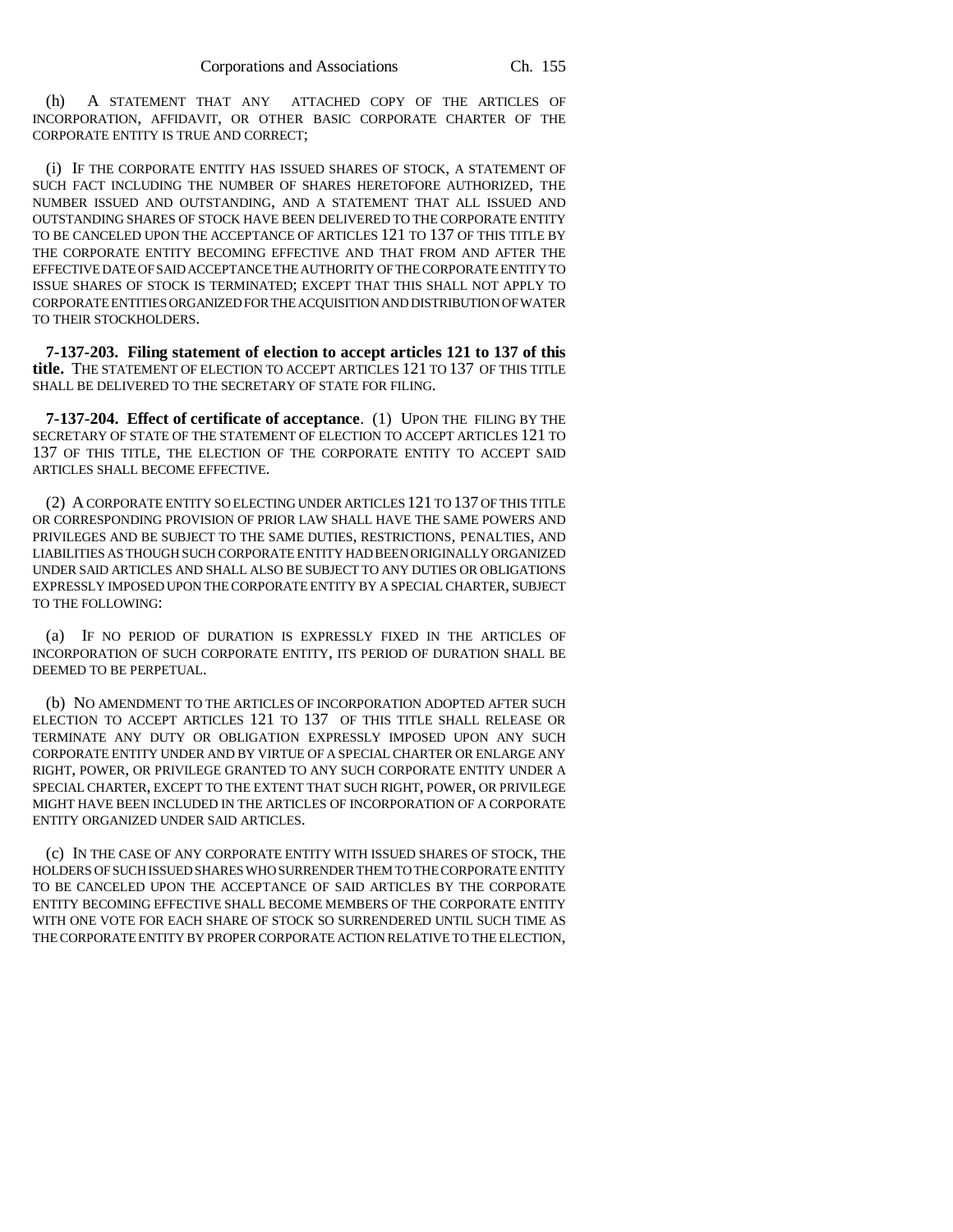QUALIFICATION, TERMS, AND VOTING POWER OF MEMBERS SHALL OTHERWISE PRESCRIBE.

## PART 3 SAVINGS PROVISIONS

**7-137-301. Saving provisions**. (1) EXCEPT AS PROVIDED IN SUBSECTION (3) OF THIS SECTION, THE REPEAL OF ANY PROVISION OF THE "COLORADO NONPROFIT CORPORATION ACT", ARTICLES 20 TO 29 OF THIS TITLE, DOES NOT AFFECT:

(a) THE OPERATION OF THE STATUTE, OR ANY ACTION TAKEN UNDER IT, BEFORE ITS REPEAL;

(b) ANY RATIFICATION, RIGHT, REMEDY, PRIVILEGE, OBLIGATION, OR LIABILITY ACQUIRED, ACCRUED, OR INCURRED UNDER THE PROVISION BEFORE ITS REPEAL;

(c) ANY VIOLATION OF THE PROVISION, OR ANY PENALTY, FORFEITURE, OR PUNISHMENT INCURRED BECAUSE OF THE VIOLATION, BEFORE ITS REPEAL; OR

(d) ANY PROCEEDING OR REORGANIZATION COMMENCED UNDER THE PROVISION BEFORE ITS REPEAL, AND THE PROCEEDING OR REORGANIZATION MAY BE COMPLETED IN ACCORDANCE WITH THE PROVISION AS IF IT HAD NOT BEEN REPEALED.

(2) EXCEPT AS PROVIDED IN SUBSECTION (3) OF THIS SECTION OR IN SECTION 7-137-101 (1) (b) AND 7-137-102 (4) FOR THE REINSTATEMENT, AS PROVIDED IN SECTIONS 7-134-103 AND 7-134-104, OF A CORPORATE ENTITY SUSPENDED, DECLARED DEFUNCT, OR ADMINISTRATIVELY DISSOLVED BEFORE JULY 1, 1998, ANY DISSOLUTION COMMENCED UNDER THE PROVISION BEFORE ITS REPEAL MAY BE COMPLETED IN ACCORDANCE WITH THE PROVISION AS IF IT HAD NOT BEEN REPEALED.

(3) IF A PENALTY OR PUNISHMENT IMPOSED FOR VIOLATION OF ANY PROVISION OF THE "COLORADO NONPROFIT CORPORATION ACT", ARTICLES 20 TO 29 OF THIS TITLE, IS REDUCED BY ARTICLES 121 TO 137 OF THIS TITLE, THE PENALTY OR PUNISHMENT, IF NOT ALREADY IMPOSED, SHALL BE IMPOSED IN ACCORDANCE WITH SAID ARTICLES.

**SECTION 4.** 6-18-102 (4), Colorado Revised Statutes, 1992 Repl. Vol., as amended, is amended to read:

**6-18-102. Definitions.** As used in this article, unless the context otherwise requires:

(4) "Cooperative" means a health care coverage cooperative created pursuant to part 2 of this article as an entity that provides member health coverage and health care purchasing services including but not limited to detailed information to its members on comparative prices, usage, outcomes, quality, and member satisfaction with provider networks. "Cooperative" does not include a cooperative association organized without capital stock in accordance with article 55 of title 7, C.R.S., which is established as a nonprofit corporation pursuant to articles 20 to 29 SUBJECT TO ARTICLES 121 TO 137 of title 7, C.R.S., and which had filed articles of incorporation with the secretary of state on or before March 15, 1991.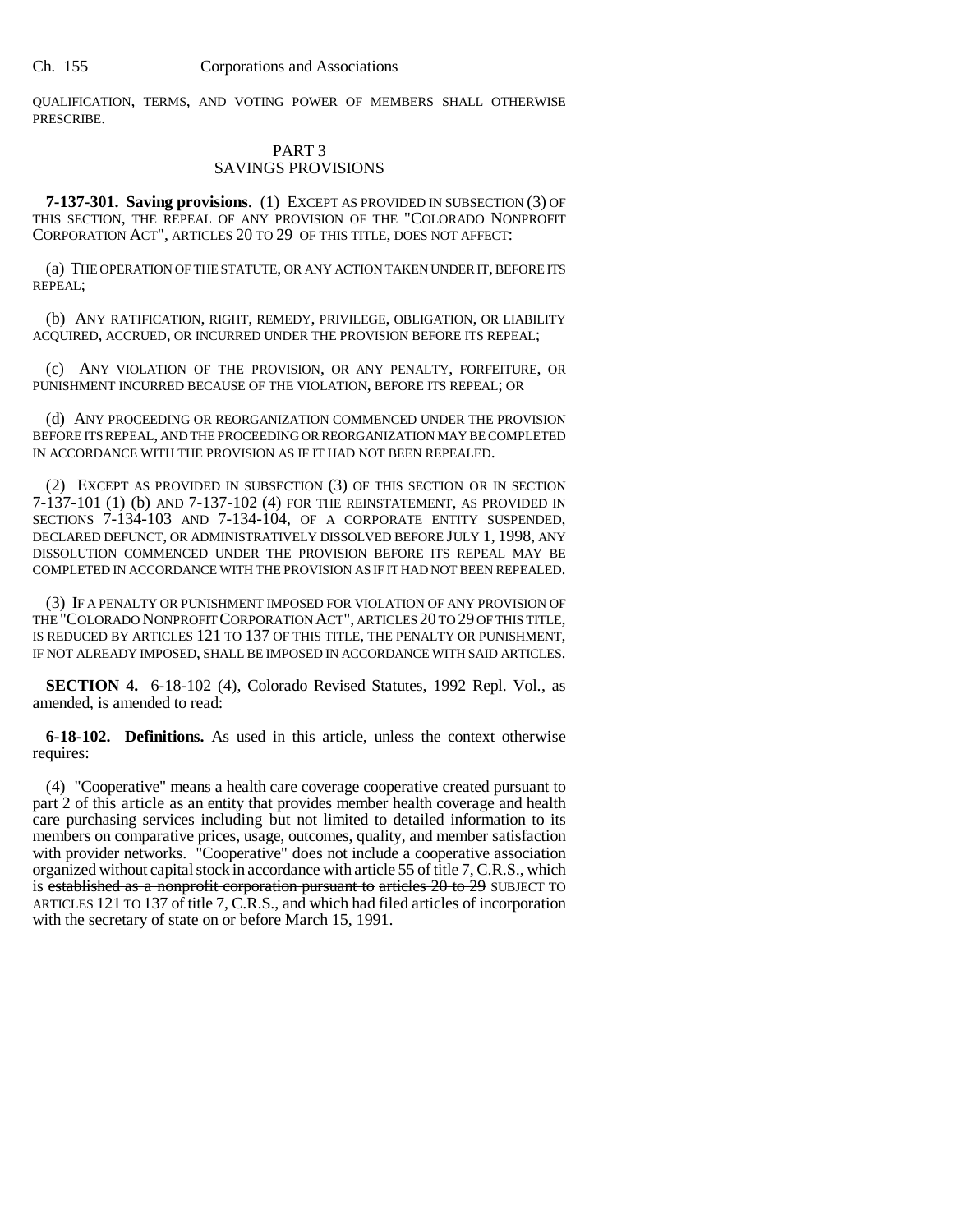**SECTION 5.** 6-18-201 (1) (a) and (4), Colorado Revised Statutes, 1992 Repl. Vol., as amended, are amended to read:

**6-18-201. Health care coverage cooperatives - establishment - fees.** (1) (a) There is hereby authorized to be created entities to be known as health care coverage cooperatives. A health care coverage cooperative may be created as any lawful entity under articles 1 to 29 or articles 55 to 57 AND 56, OR ARTICLES 101 TO 117, OR ARTICLES 121 TO 137 of title 7, C.R.S., provided such entity operates for the mutual benefit of its members. Entities created pursuant to this part 2, in addition to the matters otherwise required, shall be subject to this article.

(4) Each cooperative shall file a report pursuant to sections 7-28-101 and  $7-28-102$ , C.R.S., SECTION 7-136-107, C.R.S., and pay a fee which shall be determined and collected pursuant to section 24-21-104 (3), C.R.S., in lieu of all franchise or corporation license taxes.

**SECTION 6.** 6-18-302 (3), Colorado Revised Statutes, 1992 Repl. Vol., as amended, is amended to read:

**6-18-302. Creation of provider networks.** (3) If applicable, each provider network shall file a report pursuant to sections 7-28-101 and 7-28-102, C.R.S., SECTION 7-136-107, C.R.S., and pay a fee to the secretary of state which shall be determined and collected pursuant to section 24-21-104 (3), C.R.S., in lieu of all franchise or corporation license taxes.

**SECTION 7.** 7-40-101 (2), Colorado Revised Statutes, 1986 Repl. Vol., is amended to read:

**7-40-101. Who may organize - certificate - fees.** (2) The provisions of this article shall not apply to any nonprofit corporation formed after December 31, 1967, nor shall they apply to any corporation not for profit formed prior to January 1, 1968, which has elected to accept IS SUBJECT TO the provisions of articles 20 to 29 ARTICLES 121 TO 137 of this title.

**SECTION 8.** 7-42-101 (2), Colorado Revised Statutes, 1986 Repl. Vol., as amended, is amended to read:

**7-42-101. Additional statements in certificates.** (2) A corporation organized under the "Colorado REVISED Nonprofit Corporation Act", ARTICLES 121 TO 137 OF THIS TITLE, shall have all of the rights and powers granted by this article to the extent not inconsistent with said act, if such nonprofit corporation otherwise complies with the terms and provisions of this article.

**SECTION 9.** 7-42-118, Colorado Revised Statutes, 1986 Repl. Vol., as amended, is amended to read:

**7-42-118. Liability of stockholders, directors, and officers.** Stockholders, directors, and officers of corporations formed under the provisions of this article shall enjoy the same measure of immunity from liability for corporate acts or omissions as stockholders, directors, and officers of corporations formed under the "Colorado Business Corporation Act", articles 101 to 117 of this title, or AS MEMBERS,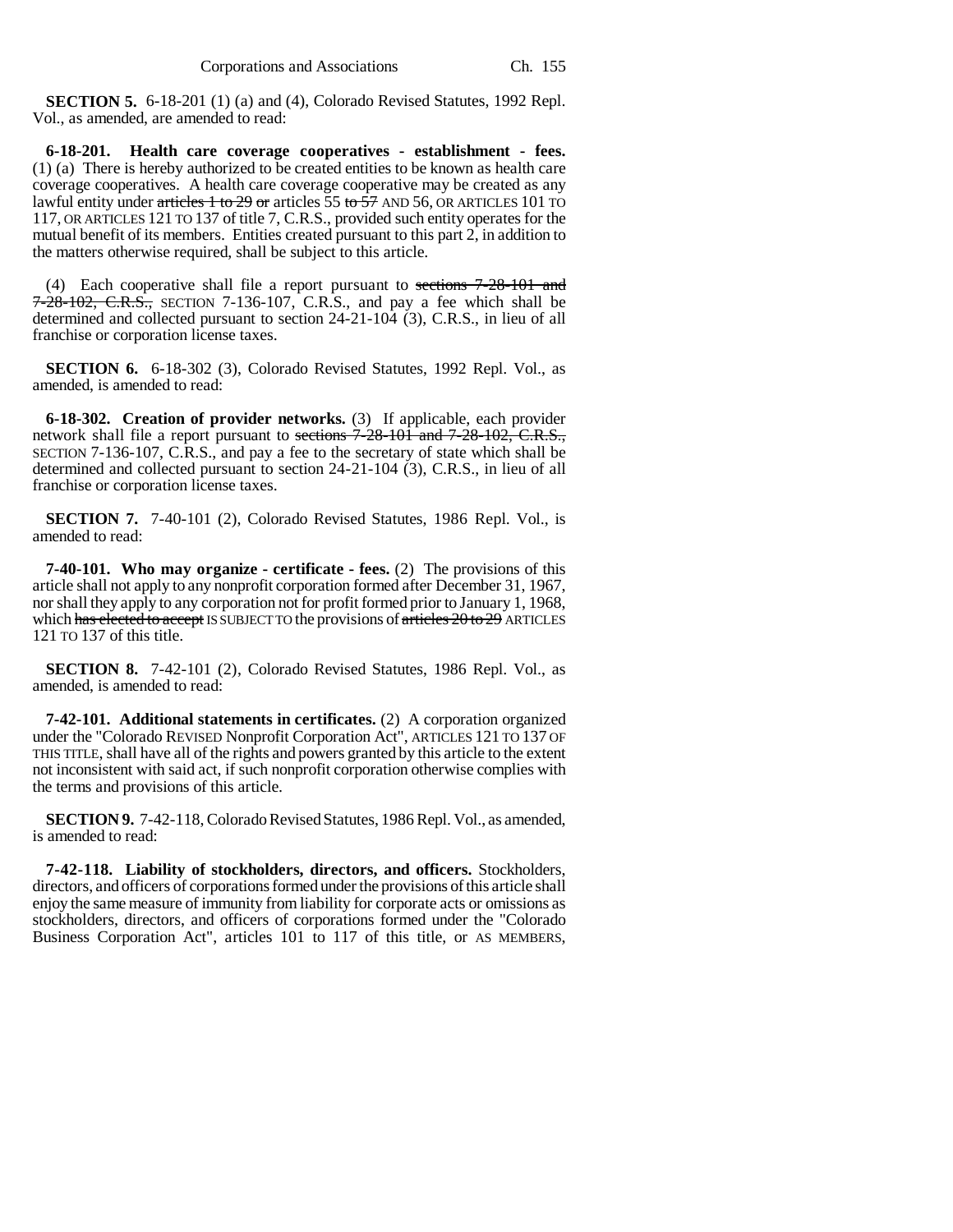## Ch. 155 Corporations and Associations

DIRECTORS, AND OFFICERS OF NONPROFIT CORPORATIONS FORMED UNDER the "Colorado REVISED Nonprofit Corporation Act", articles 20 to 29 ARTICLES 121 TO 137 of this title.

**SECTION 10.** 7-43-103, Colorado Revised Statutes, 1986 Repl. Vol., is amended to read:

**7-43-103. Nonprofit corporations - powers.** A NONPROFIT corporation organized under SUBJECT TO the "Colorado REVISED Nonprofit Corporation Act", ARTICLES 121 TO 137 OF THIS TITLE, shall have all of the rights and powers granted by this article to the extent not inconsistent with said act, if such nonprofit corporation otherwise complies with the terms and provisions of this article.

**SECTION 11.** 7-44-103, Colorado Revised Statutes, 1986 Repl. Vol., is amended to read:

**7-44-103. Organization - assessments.** A corporation known as a water users' association may be organized under the "Colorado Corporation Code BUSINESS CORPORATION ACT", ARTICLES 101 TO 117 OF THIS TITLE, or organized under or elect to be governed by the "Colorado REVISED Nonprofit Corporation Act", ARTICLES 121 TO 137 OF THIS TITLE, for the purpose of dealing, contracting, or cooperating with the United States under the provisions of the act of congress of June  $17$ , 1902, and acts amendatory thereof or supplementary thereto for the securing of a water supply or irrigation works, or both. It has in addition to the powers conferred by law upon ditch, canal, or irrigation companies, the power to make assessments other than on a pro rata basis for the purpose of raising funds to accomplish the purposes for which organized, or to pay its debts or obligations, or to secure reduction in the principal debt due the United States of America for reclamation project construction cost, or delinquent assessments, or charges already due and payable, when the articles of incorporation so permit, or when required under existing or future contracts between the United States and the association or between the association and its stockholders or under any laws or regulations of the United States.

**SECTION 12.** 7-45-101 (4), Colorado Revised Statutes, 1986 Repl. Vol., as amended, is amended to read:

**7-45-101.** Additional statements in certificate. (4) Nothing in articles 20 ARTICLES 30 to 52 AND 121 TO 137 or ARTICLES 101 to 117 of this title shall be so construed as to authorize any corporation, formed under the provisions of law, to locate its road, railroad, ditch, or flume, or any part thereof, upon any toll road previously existing, nor upon any public highway heretofore and at the time of the organization of the corporation used and traveled as such, except as may be necessary to cross such toll road or public highway. All rates of toll shall be conspicuously posted at every gate upon said road. Nothing in articles 20 ARTICLES 30 to 52 AND 121 TO 137 or ARTICLES 101 to 117 of this title shall be so construed to prevent the erection of a toll gate and check gate on each branch toll road of any toll road company in this state.

**SECTION 13.** 7-45-103, Colorado Revised Statutes, 1986 Repl. Vol., is amended to read: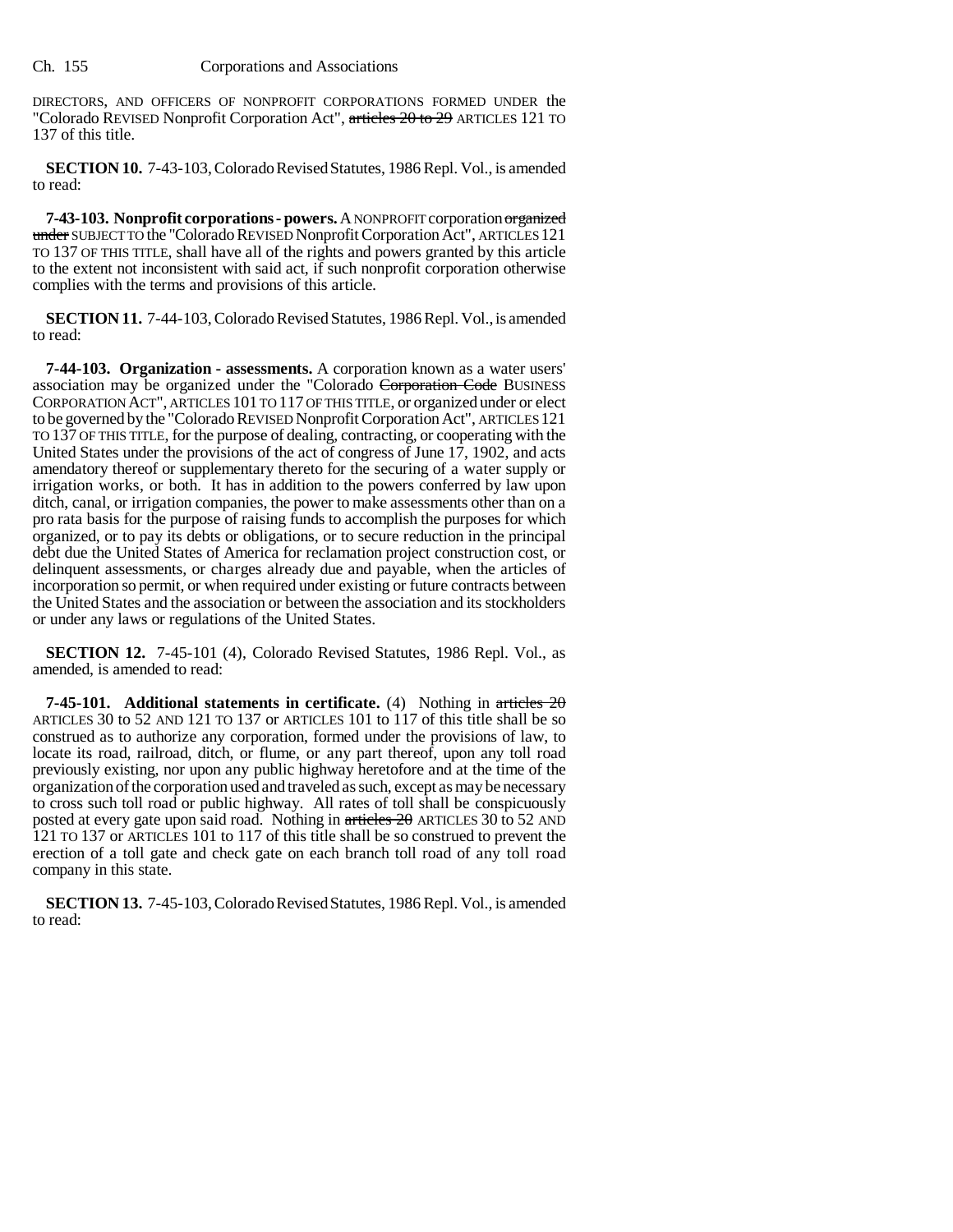**7-45-103. Nonprofit corporations - powers.** A NONPROFIT corporation organized under SUBJECT TO the "Colorado REVISED Nonprofit Corporation Act", ARTICLES 121 TO 137 OF THIS TITLE, shall have all of the rights and powers granted by this article to the extent not inconsistent with said act, if such nonprofit corporation otherwise complies with the terms and provisions of this article.

**SECTION 14.** 7-47-101 (2), Colorado Revised Statutes, 1986 Repl. Vol., is amended to read:

**7-47-101. Who may organize - powers.** (2) A NONPROFIT corporation organized under SUBJECT TO the "Colorado REVISED Nonprofit Corporation Act", ARTICLES 121 TO 137 OF THIS TITLE, shall have all of the rights and powers granted by this article to the extent not inconsistent with said act, if such nonprofit corporation otherwise complies with the terms and provisions of this article.

**SECTION 15.** 7-50-101 (2), Colorado Revised Statutes, 1986 Repl. Vol., is amended to read:

**7-50-101. How organized.** (2) The provisions of this article shall not apply to any religious, educational, or benevolent society formed after December 31, 1967, nor to any religious, educational, or benevolent society or corporation formed prior to January 1, 1968, which has elected to accept the provisions of articles  $\frac{20}{10}$  to  $\frac{29}{10}$ ARTICLES 121 TO 137 of this title.

**SECTION 16.** 7-50-108, Colorado Revised Statutes, 1986 Repl. Vol., as amended, is amended to read:

**7-50-108. New corporation formed - when.** Any congregation, church, or society incorporated prior to March 14, 1877, under the provisions of any law for the incorporation of religious, educational, or benevolent societies may become incorporated under the provisions of  $\frac{\text{articles}}{20}$  ARTICLES 30 to 52 AND 121 TO 137 or ARTICLES 101 to 117 of this title, relative to religious, educational, and benevolent societies in the same manner as if it had not previously been incorporated, in which case the new corporation shall be entitled to and invested with all the real and personal estate of the old corporation, in like manner and to the same extent as the old corporation, subject to all the debts, contracts, and liabilities. The word "trustees", as used in articles 20 ARTICLES 30 to 52 AND 121 TO 137 or ARTICLES 101 to 117 of this title relative to religious bodies, shall be construed to include wardens, vestrymen, or such other officers as perform the duties of trustees.

**SECTION 17.** 7-51-101 (2), Colorado Revised Statutes, 1986 Repl. Vol., is amended to read:

**7-51-101. How organized.** (2) The provisions of this article shall not apply to any joint stock religious, educational, or benevolent association formed after December 31, 1967, nor to any joint stock religious, educational, or benevolent association formed prior to January 1, 1968, which has elected to accept IS SUBJECT TO the provisions of articles 20 to 29 ARTICLES 121 TO 137 of this title.

**SECTION 18.** 7-55-107 (2), Colorado Revised Statutes, 1986 Repl. Vol., as amended, is amended to read: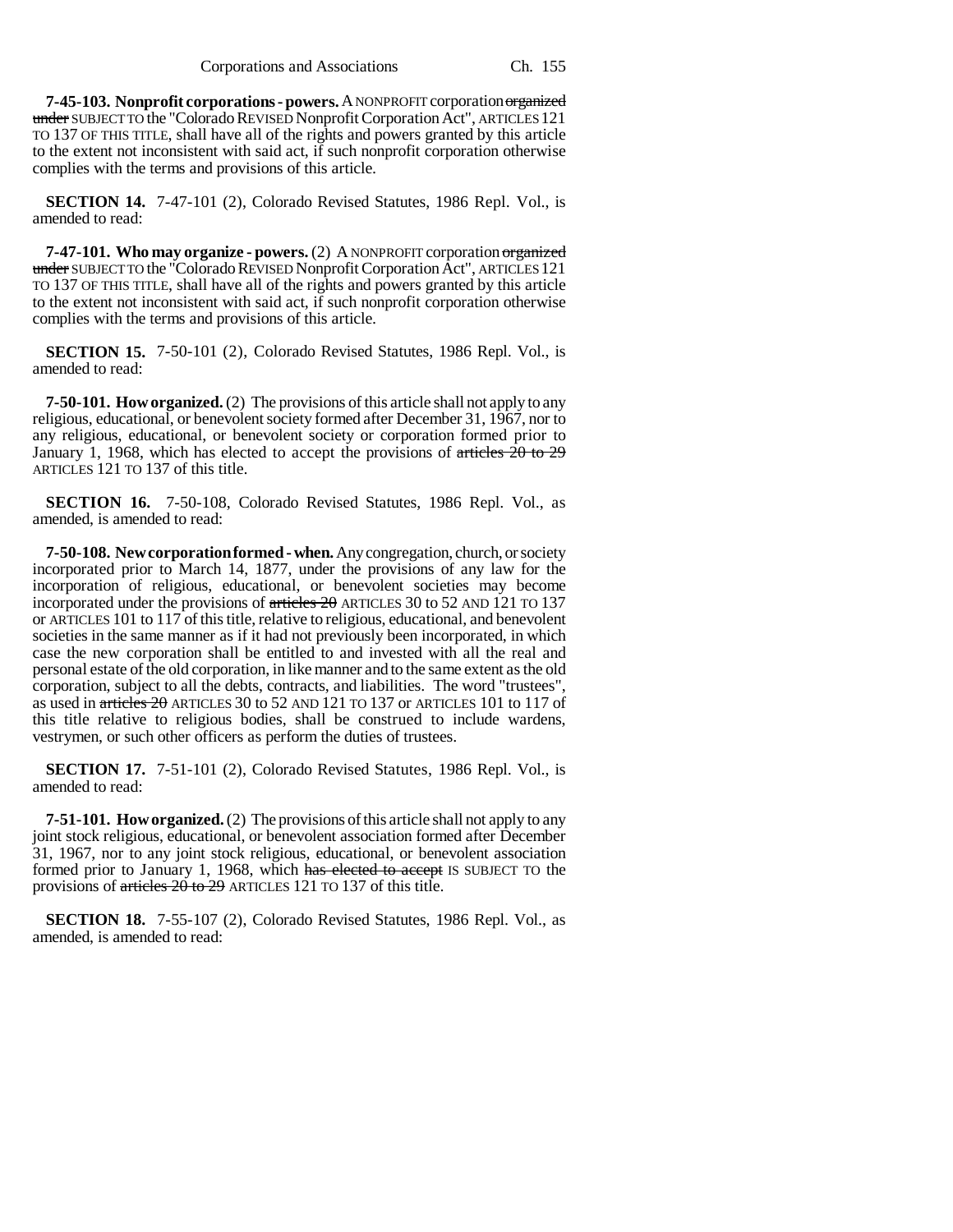## Ch. 155 Corporations and Associations

**7-55-107. Powers.** (2) Every cooperative electric association or cooperative telephone association organized pursuant to this article and any cooperative electric association or cooperative telephone association which has elected to accept articles 20 to 29 IS SUBJECT TO ARTICLES 121 TO 137 of this title has the power to use patronage capital which has been declared by such association to be distributable or payable to a member or patron for expenditures associated with the provision of electric service or telephone service, as the case may be, as directed by the board of directors of the association after the association has given notice thereof. Such notice may consist of a negotiable instrument which has not been claimed within three years of issuance or publication.

**SECTION 19.** 7-55-112, Colorado Revised Statutes, 1986 Repl. Vol., as amended, is amended to read:

**7-55-112. Merger or consolidation.** Two or more corporations formed under  $articles 20$  ARTICLES 30 to 55 OR SUBJECT TO ARTICLES 121 TO 137 or ARTICLES 101 to 117 of this title, or a similar law of any state, may be merged or consolidated as a cooperative association upon such terms and for such purpose and by such name as may be agreed upon. Such agreement shall also state all the matters necessary to articles of merger or consolidation and must be approved by a two-thirds majority of the members of the boards of directors and a two-thirds majority vote of the members or stockholders of each association, NONPROFIT CORPORATION, or corporation present and voting in person or by mail ballot at any regular or special meeting at which prior notice, with mail ballot attached, had been mailed to each member or stockholder stating the plan of merger or consolidation; except that cooperative associations with less than one hundred members may post notice of such plan of merger or consolidation in a conspicuous place at its normal place of business for at least thirty days prior to such meeting. The articles of merger or consolidation shall be filed with the secretary of state and the county clerk of the county in which each party to the merger or consolidation is situated. A fee, which shall be determined and collected pursuant to section 24-21-104 (3), C.R.S., shall be paid to the secretary of state for filing the articles. From and after the filing of the articles of merger or consolidation, the former associations, NONPROFIT CORPORATIONS, or corporations comprising the component parts shall cease to exist, and the consolidated or merged cooperative association shall succeed to all rights, duties, and powers prescribed in the agreement of consolidated or merged associations, NONPROFIT CORPORATIONS, or corporations, not inconsistent with this article, and shall be subject to all liabilities and obligations of the former component associations, NONPROFIT CORPORATIONS, or corporations and succeed to all property and interest thereof and may adopt bylaws and do all things permitted by this article.

**SECTION 20.** 7-55-116, Colorado Revised Statutes, 1986 Repl. Vol., as amended, is amended to read:

**7-55-116.** Application of corporation laws. The provisions of articles 20 ARTICLES 30 to 52, and 101 to 117, AND 121 TO 137 of this title and all powers and rights thereunder shall apply to the associations organized under this article, except where such provisions are in conflict with or inconsistent with the express provision of this article.

**SECTION 21.** 7-56-206 (1) (f), Colorado Revised Statutes, 1986 Repl. Vol., as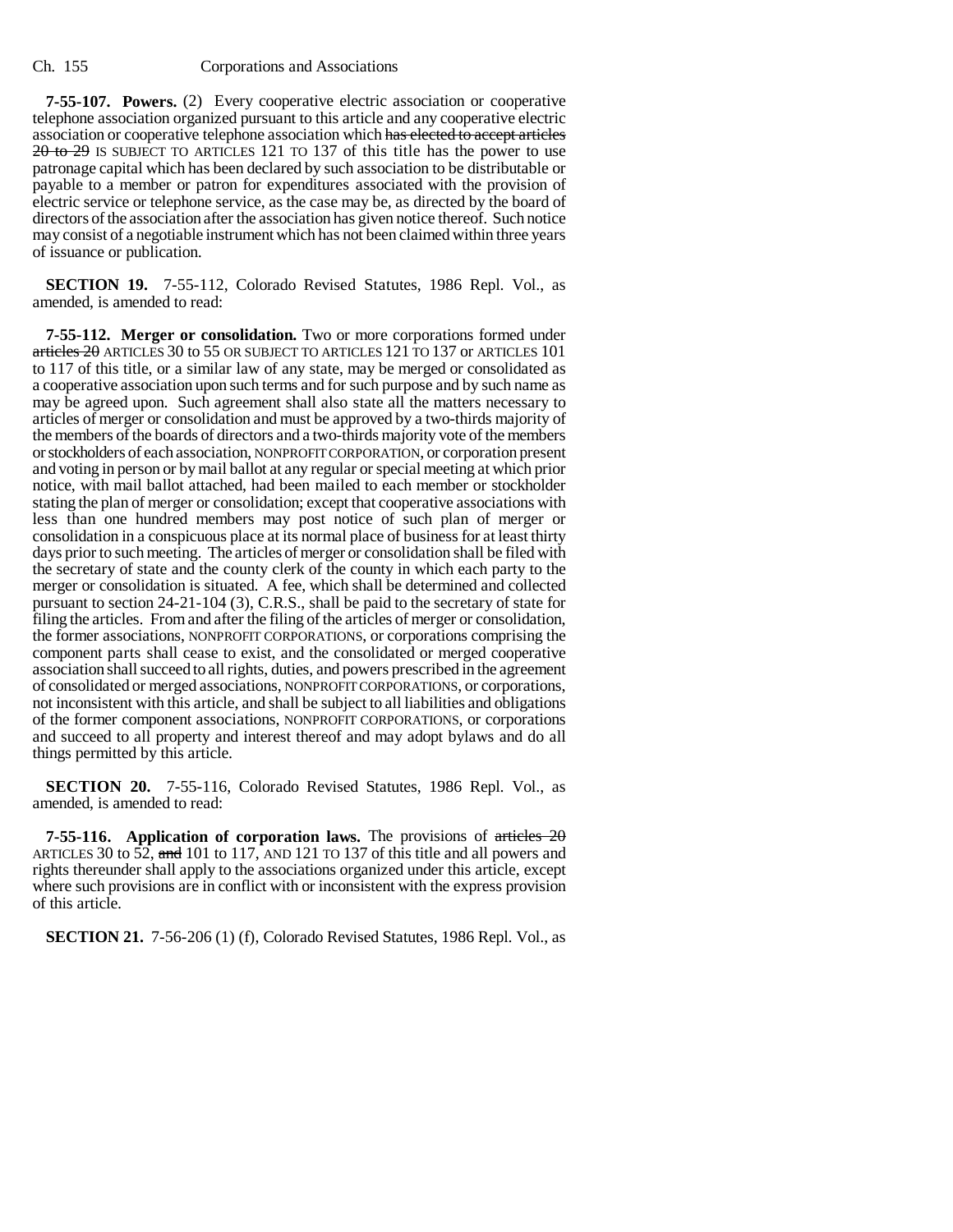amended, is amended to read:

**7-56-206. Cooperative name.** (1) Except as authorized by subsection (2) of this section, a cooperative name shall not be the same as or deceptively similar to:

(f) The name of any foreign corporation or foreign nonprofit corporation registered pursuant to section 7-115-107 or <del>7-22-108</del> 7-124-101;

**SECTION 22.** 7-56-507 (1), Colorado Revised Statutes, 1986 Repl. Vol., as amended, is amended to read:

**7-56-507. Application of other laws.** (1) If a matter is not addressed in this article, the "Colorado Business Corporation Act", articles 101 to 117 of this title, shall apply to the cooperatives organized under or subject to this article; except that a cooperative may elect to have the provisions of the "Colorado REVISED Nonprofit Corporation Act", articles 20 to 29 ARTICLES 121 TO 137 of this title, apply to it if such cooperative does so in its articles or by a resolution of its members filed with the secretary of state. A cooperative may revoke such election by amending its articles or by filing a resolution of its members with the secretary of state.

**SECTION 23.** 7-70-102 (4) (a) (V), Colorado Revised Statutes, 1986 Repl. Vol., as amended, is amended to read:

**7-70-102. Application for registration.** (4) (a) The secretary of state shall register a trademark application in accordance with paragraph (b) of this subsection (4) upon a finding by the secretary of state that the trademark set forth in the application does not:

(V) So resemble the corporate name of any foreign corporation or foreign nonprofit corporation registered pursuant to section  $7-115-107$  or  $7-22-108$  7-135-107, which name has been previously used by such entity in this state and not abandoned, that it is likely to cause confusion or mistake or to deceive when used in connection with the goods or services of such entity;

**SECTION 24.** 7-80-201 (4) (a), Colorado Revised Statutes, 1986 Repl. Vol., as amended, is amended to read:

**7-80-201. Limited liability company name.** (4) Such name shall not be the same as or deceptively similar to:

(a) Any name for which an exclusive right has been reserved in the office of the secretary of state pursuant to section 7-22-107, 7-62-103, 7-80-202, or 7-104-102, OR 7-124-102;

**SECTION 25.** 7-101-401 (4), Colorado Revised Statutes, 1986 Repl. Vol., as amended, is amended to read:

**7-101-401. General definitions.** As used in articles 101 to 117 of this title, unless the context otherwise requires:

(4) "Assumed corporate name" means the name assumed for use in this state by a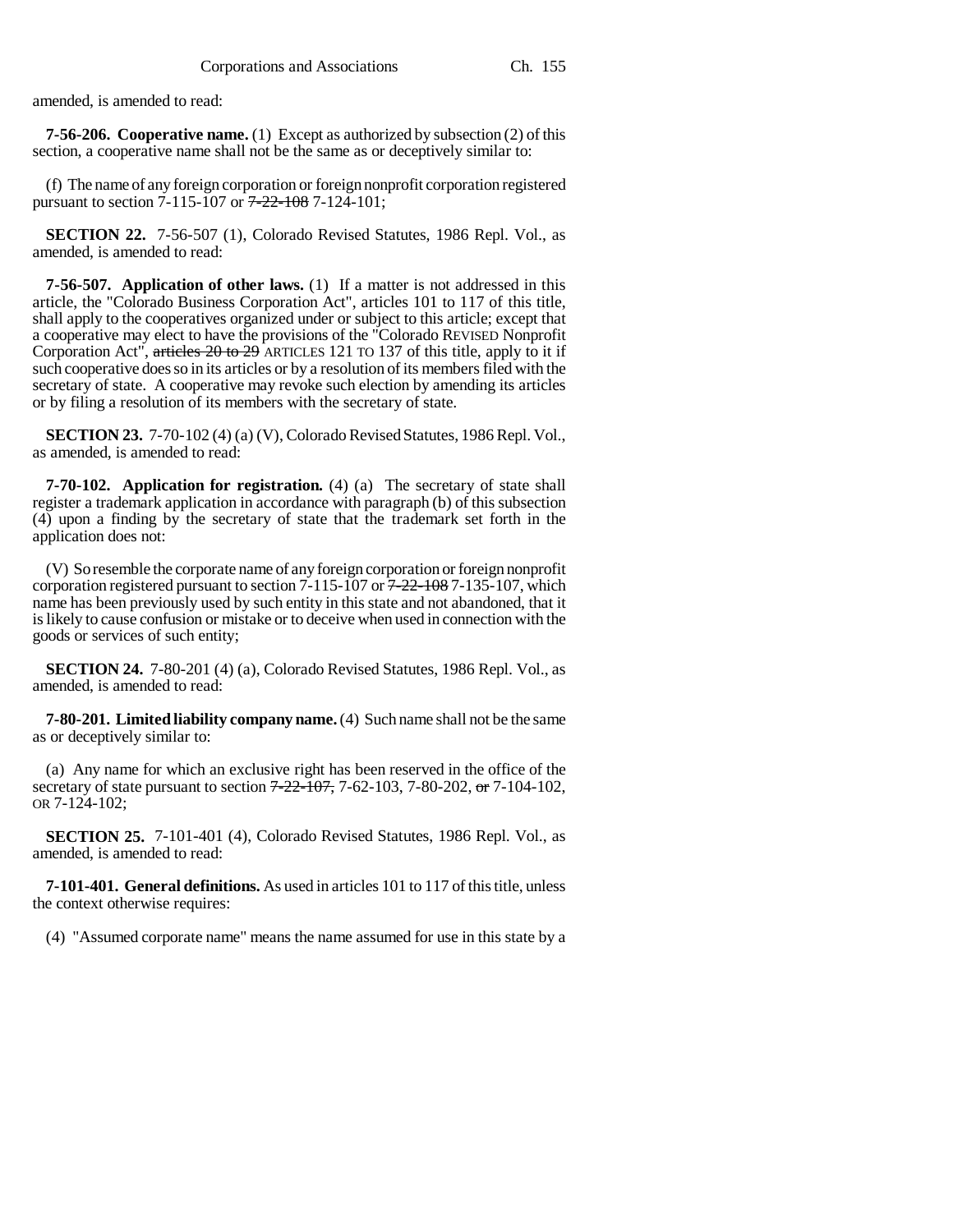foreign corporation pursuant to section 7-115-106 or by a foreign nonprofit corporation pursuant to section 7-27-105 7-135-106 because its corporate name is not available for use in this state.

**SECTION 26.** 7-103-101 (5), Colorado Revised Statutes, 1986 Repl. Vol., as amended, is amended to read:

**7-103-101. Purposes and applicability.** (5) Articles 101 to 117 of this title shall apply to corporations of every class, whether or not included in the term "corporation" as defined in section 7-101-401 (11), which are organized or incorporated under and governed by other statutes of this state, to the extent that said articles are not inconsistent with such other statutes. Notwithstanding the foregoing, articles 101 to 117 of this title shall not apply to nonprofit corporations governed by articles 20 to 29 ARTICLES 121 TO 137 of this title. except that section 7-101-210 shall apply to nonprofit corporations governed by articles 20 to 29 of this title.

**SECTION 27.** 9-1.5-105 (5), Colorado Revised Statutes, 1986 Repl. Vol., as amended, is amended to read:

**9-1.5-105. Notification association - structure and funding requirements**  duties of owners and operators. (5) The notification association shall be incorporated and operated as a nonprofit corporation pursuant to article 20 of title 7, C.R.S. THE "COLORADO REVISED NONPROFIT CORPORATION ACT", ARTICLES 121 TO 137 OF TITLE 7, C.R.S.

**SECTION 28.** 10-4-724 (2), (4), and (6) (a) (II), Colorado Revised Statutes, 1994 Repl. Vol., are amended to read:

**10-4-724. Reduction in rates for drivers aged fifty-five or older who complete a driver's education course - legislative declaration.** (2) Effective July 1, 1991, all rates, rating schedules, and rating manuals for liability, personal injury protection, and collision coverages of a motor vehicle insurance policy submitted to or filed with the commissioner under this part 7 shall provide for an appropriate reduction in premium charges based on justifiable data when the vehicle is a covered vehicle and when the principal operator is fifty-five or older and has successfully completed a driver's education course taught by a driving school licensed pursuant to article 15 of title 12, C.R.S., or by a nonprofit corporation organized pursuant SUBJECT to articles 20 to 29 ARTICLES 121 TO 137 of title 7, C.R.S., if such course has been preapproved by the department of motor vehicles. Any discount used by an insurer shall be presumed appropriate unless credible data demonstrates otherwise. Insurers shall provide the commissioner with data reflecting the claims experience of drivers who have received reductions in premium charges compared with the claims experience of drivers who have not received such reductions.

(4) Each person who successfully completes a driver's education course taught by a nonprofit corporation organized pursuant SUBJECT to articles 20 to 29 ARTICLES 121 TO 137 of title 7, C.R.S., if such course has been preapproved by the department of motor vehicles, shall be issued a certificate by the nonprofit corporation offering the course, which certificate shall be evidence of qualification for the premium discount required by this section.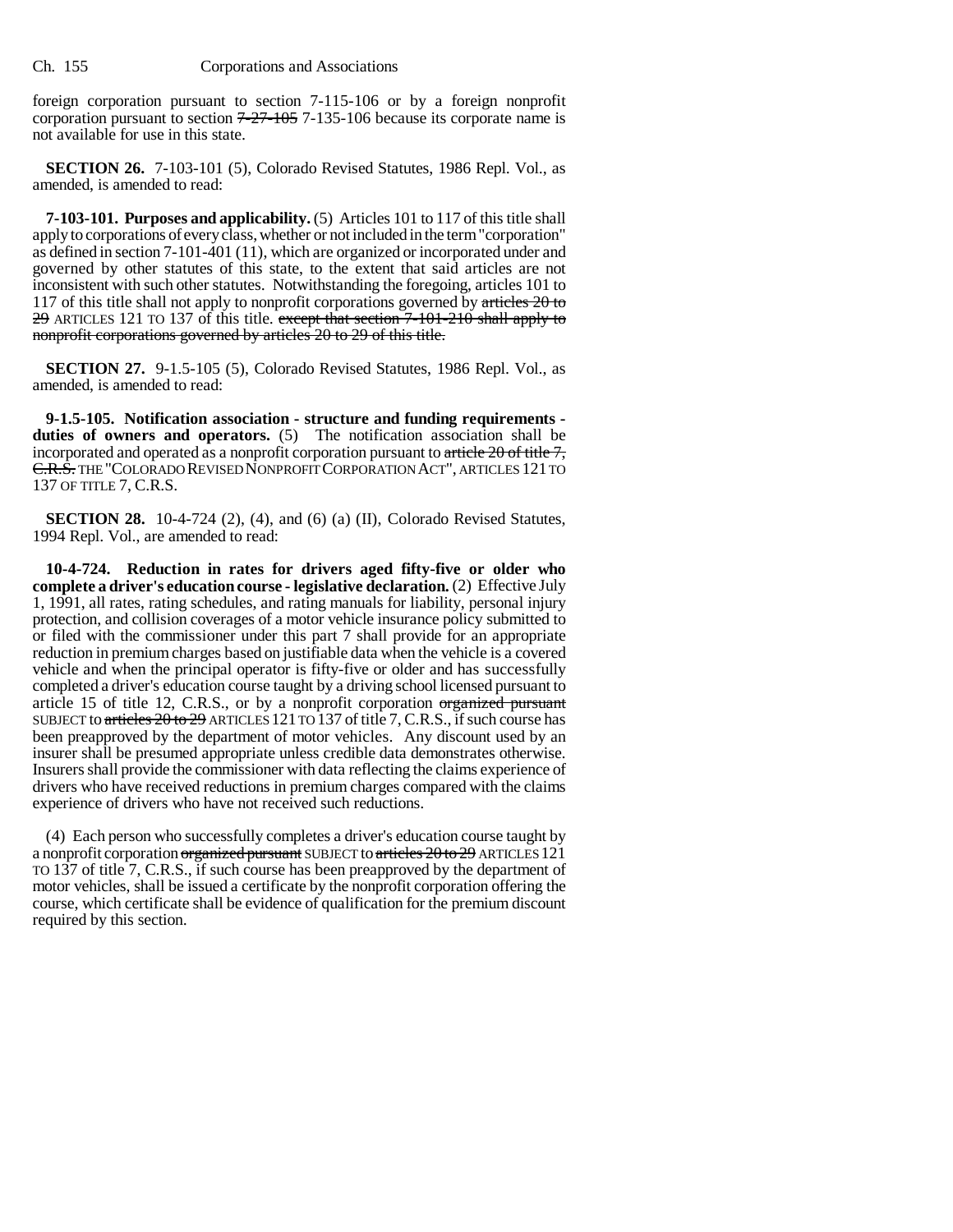(6) An insured may renew qualification for the discount provided by this section by:

(a) (II) Retaking a driver's education course taught by a nonprofit corporation organized pursuant SUBJECT to articles 20 to 29 ARTICLES 121 TO 137 of title 7, C.R.S., if such course has been preapproved by the department of motor vehicles; and

**SECTION 29.** 11-11-110, Colorado Revised Statutes, 1987 Repl. Vol., as amended, is amended to read:

**11-11-110. General corporation laws applicable.** The provisions of articles 20 ARTICLES 30 to 52, and 101 to 117, AND 121 TO 137 of title 7, C.R.S., relating to corporations AND NONPROFIT CORPORATIONS shall, insofar as the same are not inconsistent with this code, govern corporations AND NONPROFIT CORPORATIONS operating under the provisions of this code.

**SECTION 30.** 12-47-116 (1), Colorado Revised Statutes, 1991 Repl. Vol., as amended, is amended to read:

**12-47-116. Retail liquor store license.** (1) A retail liquor store license shall be issued to persons selling only malt, vinous, and spirituous liquors in sealed containers not to be consumed at the place where sold. Malt, vinous, and spirituous liquors in sealed containers shall not be sold at retail other than in retail liquor stores except as provided in section 12-47-117. In addition, retail liquor stores may sell nonfood items related to the consumption of such liquors, liquor-filled candy, and food items approved by the state licensing authority which are prepackaged, labeled, directly related to the consumption of such liquors, and are sold solely for the purpose of cocktail garnish in containers up to sixteen ounces. Nothing in this section shall be construed to authorize the sale of food items which could constitute a snack, a meal, or portion of a meal. Nothing in this section or in section 12-47-103 (22) shall be construed to prohibit the sale of items by a retail liquor store on behalf of or to benefit a charitable organization, as defined in section 39-26-102, C.R.S., or a nonprofit corporation incorporated pursuant SUBJECT to the "Colorado REVISED Nonprofit Corporation Act", articles 20 to 29 ARTICLES 121 TO 137 of title 7, C.R.S., and determined to be exempt from federal income tax by the United States Internal Revenue Service, if the retail liquor store does not receive compensation for any such sale. Nothing in this section shall prohibit a retail liquor store licensee, at the option of the licensee, from displaying promotional material furnished by a manufacturer or wholesaler, which material permits a customer to purchase other items from a third person if the retail liquor store licensee does not receive payment from the third person and if the ordering of the additional merchandise is done by the customer directly from the third person.

**SECTION 31.** 12-47-120.5 (3), Colorado Revised Statutes, 1991 Repl. Vol., is amended to read:

**12-47-120.5. Arts license.** (3) As used in this section, "nonprofit arts organization" means only an organization incorporated pursuant SUBJECT to the provisions of articles 20 to 29 ARTICLES 121 TO 137 of title 7, C.R.S., and held to be tax-exempt by the United States internal revenue service.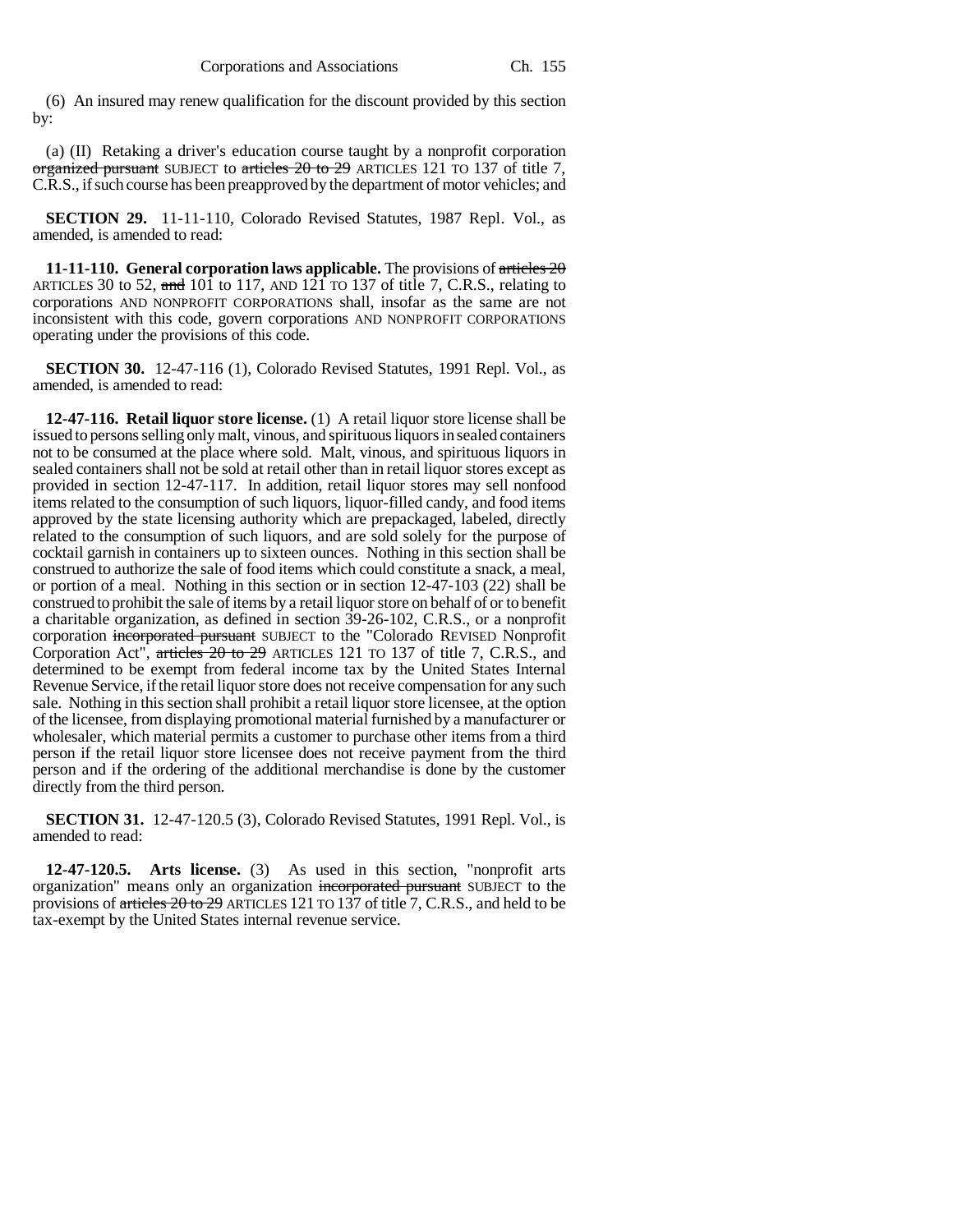**SECTION 32.** 16-15.7-102 (1) (b), Colorado Revised Statutes, 1986 Repl. Vol., as amended, is amended to read:

**16-15.7-102. Definitions.** As used in this article, unless the context otherwise requires:

(1) "Crime stopper organization" means a private, nonprofit organization:

(b) Is incorporated pursuant SUBJECT to the provisions of articles  $20$  to  $29$ ARTICLES 121 TO 137 of title 7, C.R.S.;

**SECTION 33.** The introductory portion to 16-15.7-103 (1), Colorado Revised Statutes, 1986 Repl. Vol., as amended, is amended to read:

**16-15.7-103. Requirements for articles of incorporation of crime stopper organizations.** (1) In addition to any other requirements for articles of incorporation imposed by articles 20 to 29 ARTICLES 121 TO 137 of title 7, C.R.S., the articles of incorporation for any crime stopper organization that elects to avail itself of the confidentiality provisions of this article shall provide that the organization shall:

**SECTION 34.** 23-5-121 (2), Colorado Revised Statutes, 1995 Repl. Vol., is amended to read:

**23-5-121. Governing boards - Colorado advanced technology institute commission - authority to establish nonprofit corporations for developing discoveries and technology.** (2) The governing board of any state-supported institution of higher education or the Colorado advanced technology institute commission, referred to in this section as the "commission", may incorporate one or more private nonprofit corporations under articles 20 to 29 ARTICLES 121 TO 137 of title 7, C.R.S., for the purpose of developing discoveries and technology resulting from science and technology research at such state-supported institution of higher education or the Colorado advanced technology institute, as appropriate. Such a corporation shall have all rights and powers of a private nonprofit corporation organized under the laws of this state and shall not be an agency of state government or a department or political subdivision thereof and shall not be subject to any provisions of law affecting only governmental or public entities; except that provisions as provided for in section 23-1-108 (1) (f) regarding affirmative action shall be followed. Any nonprofit corporation incorporated pursuant to the provisions of this subsection (2) by the Colorado advanced technology institute shall annually file with the general assembly a copy of the corporation's annual report.

**SECTION 35.** 23-11-104 (9), Colorado Revised Statutes, 1995 Repl. Vol., is amended to read:

**23-11-104. Powers and duties of the commission.** (9) Pursuant to the provisions of section 23-5-121, the commission may incorporate one or more private nonprofit corporations under articles 20 to 29 ARTICLES 121 TO 137 of title 7, C.R.S., for the purpose of developing discoveries and technology resulting from science and technology research at the institute.

**SECTION 36.** The introductory portion to 38-33.3-306 (1), Colorado Revised